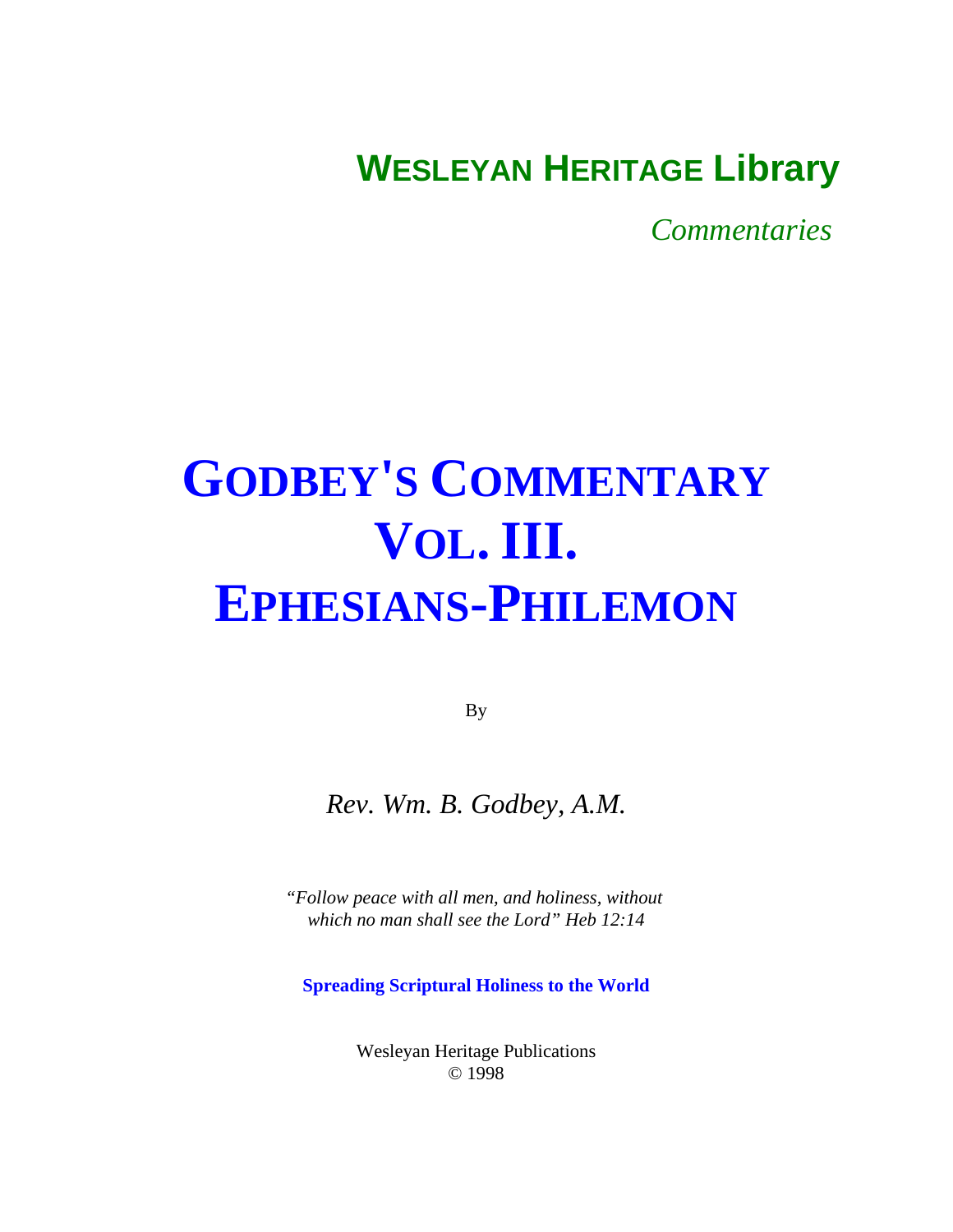## **COMMENTARY ON THE NEW TESTAMENT**

### **VOL III. EPHESIANS — PHILEMON**

#### **PAUL, THE CHAMPION THEOLOGIAN.**

BY REV. W. B. GODBEY, A. M.,

**Author of "Commentary on the New Testament, Volumes I and II," "Spiritual Gifts and Graces," "Holy Land," "Victory," "Holiness, or Hell," "Christian Perfection," "Sanctification," "Baptism," and "Woman Preacher"**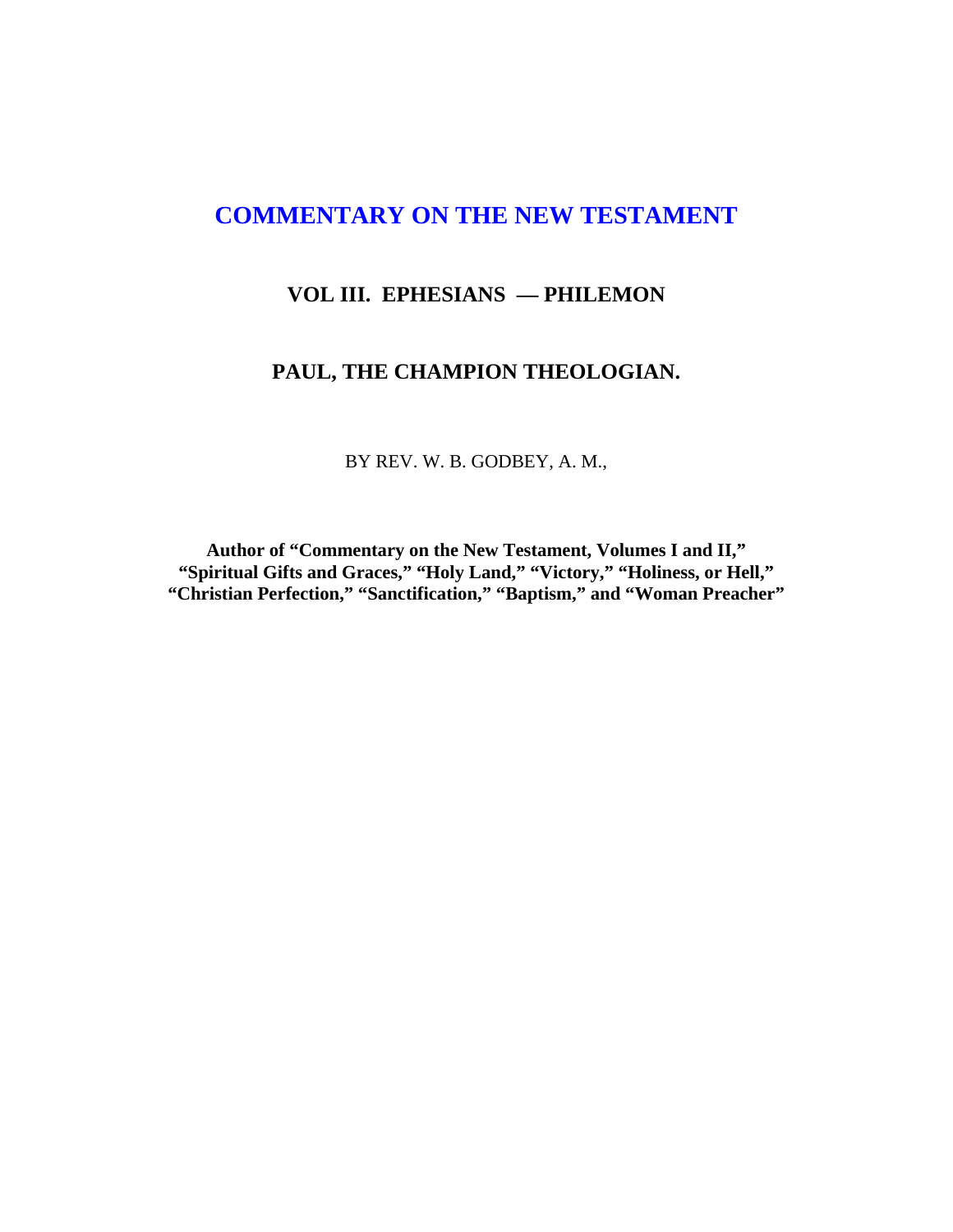

REV. W. B. GODBEY, A. M.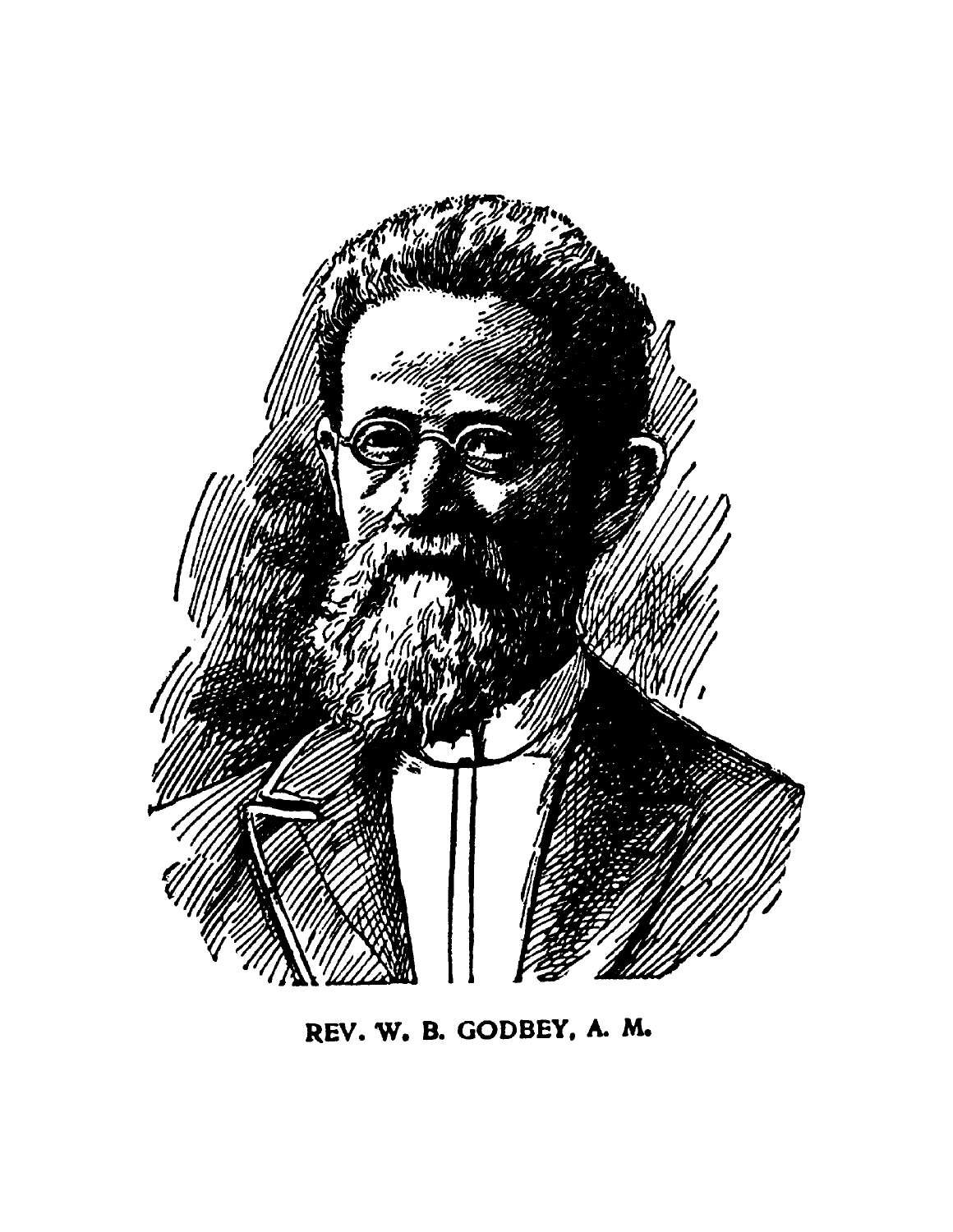#### **EPHESIANS — PHILEMON**

#### **PROLOGUE TO VOLUME III.**

Pursuant to the glory of full salvation, we are still steaming up the river, all of our predecessors having floated down.

This volume contains only the Pauline writings. Hence we all sit at the feet of the world's champion theologian, so celebrated for prolixity of sentences, profundity of thought, gigantic interpretation of intellect, and illimitable spiritual illumination.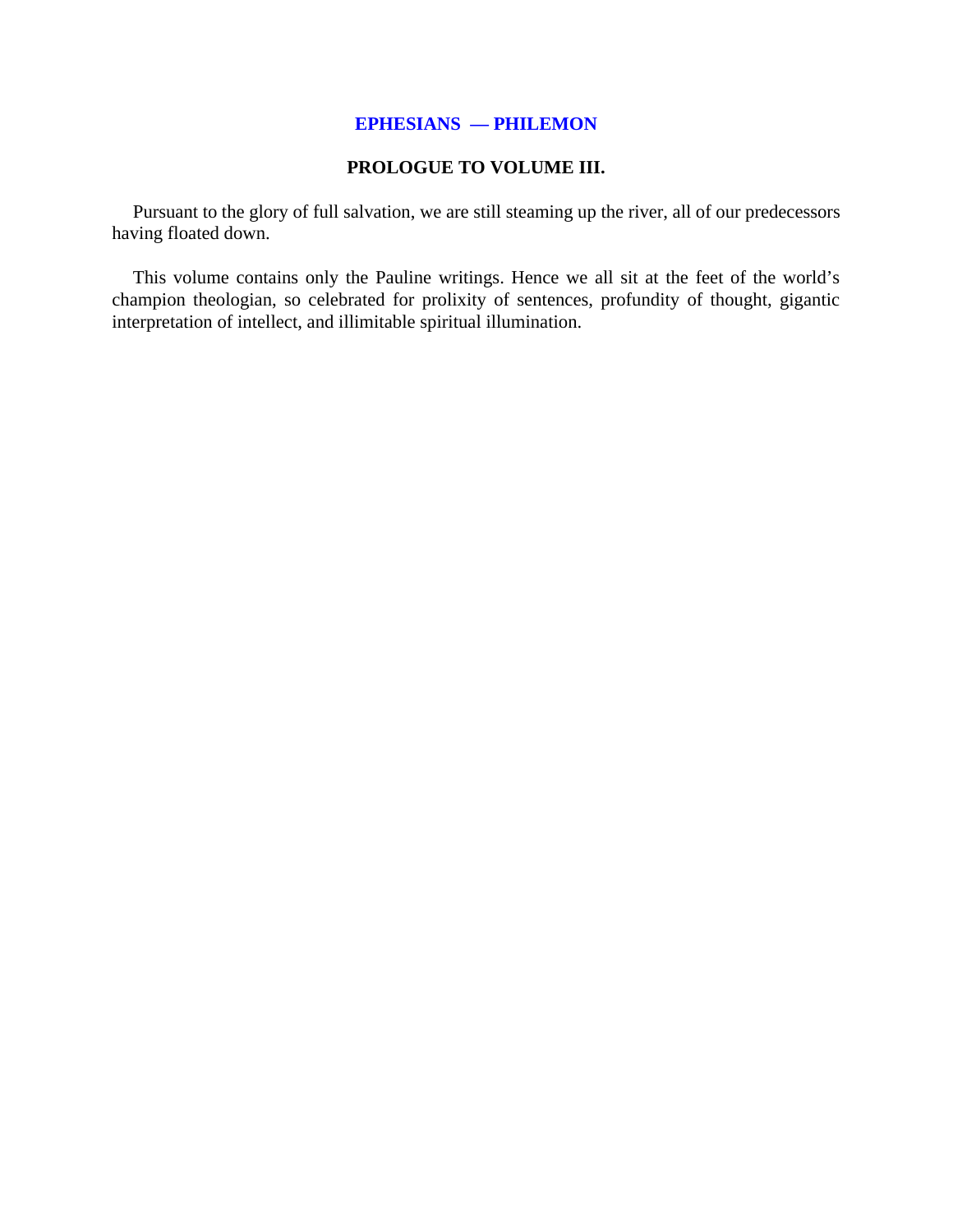#### **PROLOGUE TO EPHESIANS.**

Ephesus, the New York of Asia Minor, the metropolis of Lydia, the kingdom of Croesus, the richest king of the ancient world, whose capital was Sardis, was celebrated as the commercial emporium of the great West, and the metropolis of polytheistic idolatry, and the location of the temple Diana, which occupied two hundred years in building, and was one of the Seven Wonders of the World; the other six being the Pyramids of Egypt, the Walls of Babylon, the Colossus at Rhodes, the Coliseum at Rome, the temple of Jupiter at Athens, and the Sphinx at Egypt. Apollos, the learned Alexandrine Jew, having been brought up under the auspices of Ptolemy Philadelphus, the celebrated patron of learning, who accumulated at Alexandria the largest library in the world, came all the way from Egypt to enjoy the wonderful preaching of John the Baptist. Gloriously converted, he became the most eloquent preacher of the age, traveling through Africa and Asia, everywhere holding the listening multitudes spellbound by his unparalleled oratorical power. He enjoyed the honor of planting the Gospel Church in Ephesus, organizing with twelve members. Fortunately in the good providence of God, Aquila and Priscilla, exiled Jews from Rome, having been gloriously sanctified under Paul's ministry at Corinth, and called to preach the living Word, falling into Apollos' meetings, though thrilled, spellbound, and edified by his transcendent eloquence, readily perceived his spiritual deficiency, and, inviting him home with them, availed themselves of the opportunity to teach him "the way of the Lord more perfectly." Thus, a humble layman and his wife lead the most eloquent preacher in the world into the glorious experience of entire sanctification. Henceforth he added to his transcendent eloquence the infinitely greater enduement of spiritual dynamite, everywhere mightily proving to the Jews, by the Scriptures, that Jesus is the Christ. (Acts 18:28.)

Paul, in his peregrinations, comes to Ephesus, finds the little Church of twelve members, and interviews them straight, "Have you received the Holy Ghost since you believed?" Receiving a negative answer, he proceeds at once to inaugurate a holiness meeting, preaching to them their glorious privilege in Christ, calling them to the altar to seek entire sanctification. While Paul exhorts, prays, and lays hands on them, the Holy Ghost comes on them, sanctifying, filling, and thrilling them so they speak fluently and prophesy.

1 Corinthians 14:3:

"He that prophesieth, speaketh unto people edification, exhortation, and comfort."

Now Paul was a bloodwashed and firebaptized band of twelve, enjoying the perfect freedom of speech, and ready for the most efficient cooperation in the salvation of souls. A modern wiseacre would have said: "Paul, why do you not preach to sinners, who everywhere throng this city, going down to hell?" As Paul first preached sanctification to the little band till he got them filled with the Holy Ghost, he then had twelve heroic helpers to push the war to the gate of the enemy. Wonderfully did God bless their labors as they pushed the battle in a three years' protracted-meeting, rolling out the wave till "all Asia heard the Word."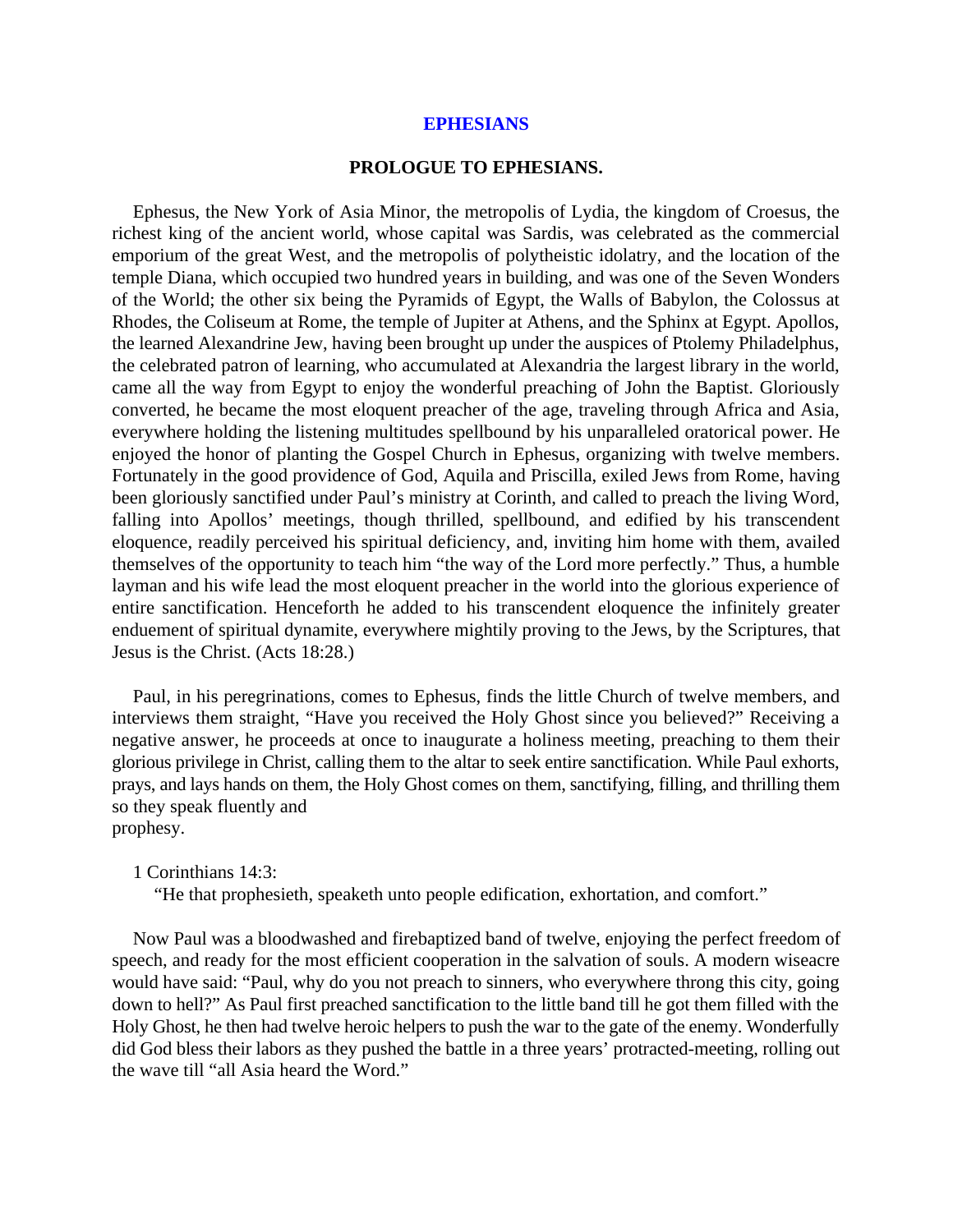#### **CHAPTER I.**

**1.** "Apostle" is a Greek word, and means "sent forth." We see here that Christ sends the apostle, through the will of God.

#### **ARGUMENT I. — THE HEAVENLIES AND SANCTIFICATION.**

**3.** "*Blessed be the God and Father of our Lord Jesus Christ, who hath blessed us in all spiritual blessings in the heavenlies.*" The Greek word is an adjective noun, and very infelicitously translated heavenly places. You see "places" is italicized in the English, showing that it is not in the original. Men always make a mistake when they undertake to help out God, as he does not need any help. Hence, in reading your English Bible, you would get better sense out of it if you omit all of the italicized words. Here we see what a limitation the added word "places" puts on the inspired word "heavenly," restricting it to mere location; whereas it has a glorious, infinitesimal signification. It means heavenly peace, rest, comfort, happiness, submission, obedience, faith, joy, and victory. We are here in the kingdom of omnipotent grace, preparatory to a world of ineffable glory. This Greek word, heavenlies, occurs repeatedly in this epistle, ringing out the glorious battle-cry. Hence, it is the great salient truth of this wonderful letter, exhibiting the highest type of spirituality in the New Testament, a logical sequence from the glorious foundation laid by Paul in the sanctification of the twelve charter members whom he found on his arrival. Only the people having Heaven in them will ever pass the pearly portals. Equally true that the inmates of Hell all take their hell with them into the regions of endless woe. These heavenly graces are not reached in justification, but sanctification. Our Savior is the paragon Exemplar of Christian saintship. He never enjoyed the peace of pardon, from the simple fact that he had no sins to be pardoned. But he always enjoyed the peace of purity. Hence we must reach entire sanctification in order to enjoy our Savior's peace, rest, submission, faith, obedience, joy, happiness, love, and victory. These constitute the heavenly experiences, only attainable in entire sanctification, and indispensable to our admission into heaven.

**5-8.** "*In love having predestinated us unto sonship in himself through Jesus Christ.*" Here is a beautiful allusion to the Father's love, which moved him to interpose the wonderful redemptive scheme.

> "*O for this love let rocks and hills Their lasting silence break, And all harmonious human tongues Their Savior's praises speak.*

*Angels, assist our mighty joys; Strike all your harps of gold; But when you reach your highest notes, His love can ne'er be told.*"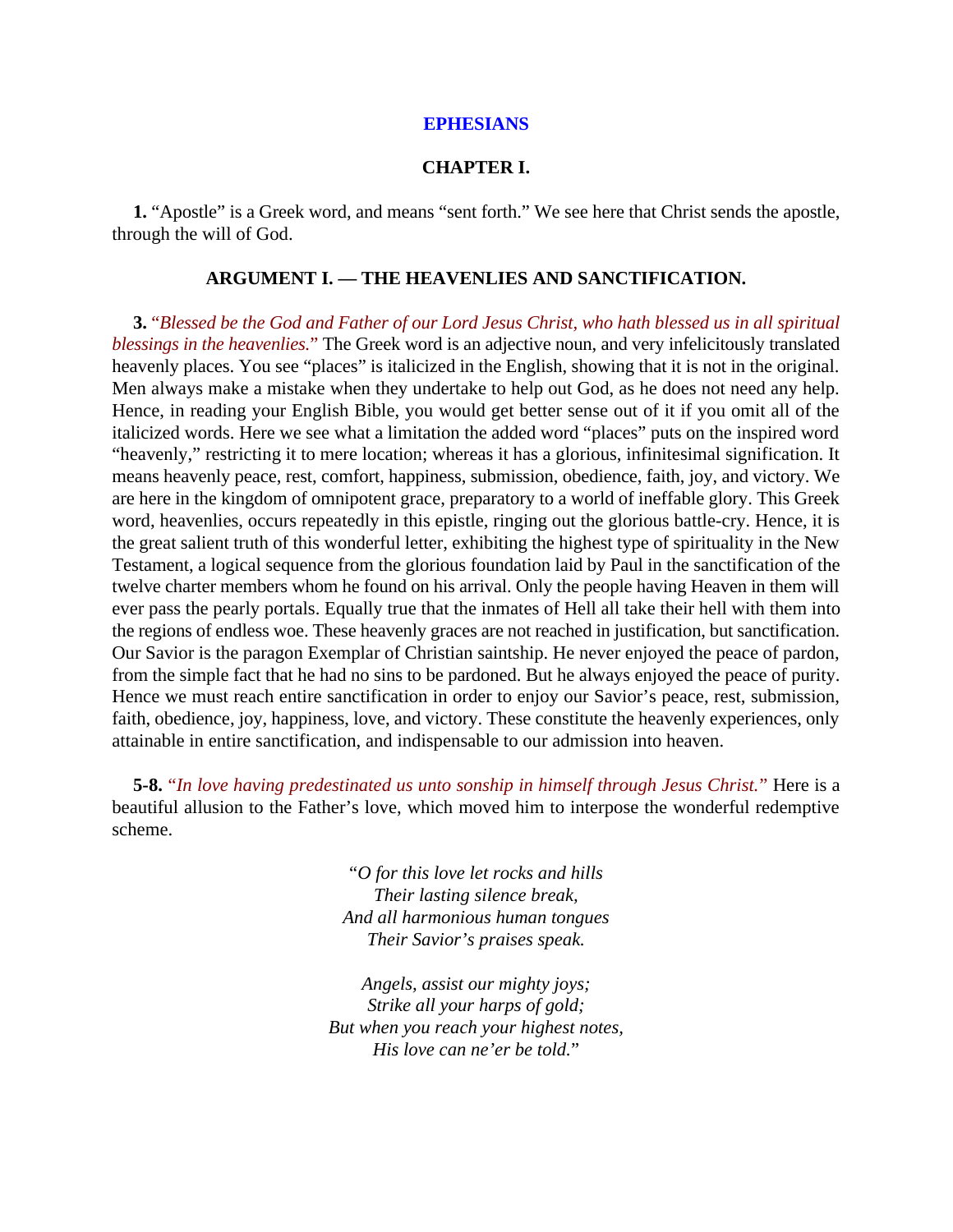#### **ARGUMENT II. — ALL THINGS REHEADED IN CHRIST.**

**10.** "*In the dispensation of the fullness of the seasons, to rehead all things in Christ, those things in the heavens and those things upon the earth.*" Where the English says, "gather together," the Greek is *anakephalaiosasthai*, from *ana*, again, and *kephalaion*, the head. Hence, it means to rehead all things in Christ, both in the heavens and upon the earth. When God created this world, he constituted Adam and Eve the united head. When the devil succeeded in their abduction, he cut the head off of the world, thus leaving the poor, fallen world without a head. In the glorious restitution, Christ is going to glorify humanity, and restore him back to the headship of the world. In the fall, Satan destroyed spiritual life in humanity, thus cutting man's head off. All the senses are in the head. Hence man, without a head, has no eyes to see hell open before him, no ears to hear the hideous groans of the damned and the dismal drumbeat of his own perdition, no nose to smell the brimstone, no tongue to taste the devil's filthy tobacco which would nauseate a dog, and no nerves to feel the awful trepidation inspired by an eternity of woe. This is the reason why the millions of this poor, lost world are rushing at racehorse speed into hell. In regeneration the Lord restores back your head, which you lost in the fall; in sanctification radically exterminating the counterfeit head, which the devil has put on all sinners. Christ will also, in due time, rehead this fallen world, restoring its Edenic glory, sanctifying by fire and transforming it into a heaven, committing it to the glorified saints and unfallen angels, to shine and shout through all eternity. The English word, heaven, is heavens in the Greek, corroborating astronomy in the infinite multiplicity of celestial worlds, all of which were more or less affected by the fall of this world. (Hebrews 9:23.) Hence, the work of Christ will not only restore this world to its perfect celestial loyalty, but so confirm all other worlds as to effectually fortify them against the liability of future apostasy.

**11,12.** Here, again, we have a beautiful allusion to the predestination of the saints in harmony with the sweet will of God, "*who, beforehand, had hope in Christ.*" This is a beautiful allusion to the glorious millennial harvest, of which the saints, in the gospel dispensation, are the first fruits.

#### **ARGUMENT III. — THE LETTER SEALED.**

**13.** "*In which you also, having heard the Word of truth, the gospel of your salvation, in whom also having believed, you were sealed with the Holy Spirit of promise.*" Paul (2 Corinthians 3:3) tells us that we are God's letters,

"written not with ink, but with the Spirit of the living God."

Hence, we see that regeneration transforms us into God's letters, to be read by this wicked world, who will not read the Bible. Hence God's plan is to save the world through his saints. When a letter is written, the sealing becomes indispensable, in order to secure the contents against theft, as Satan is a great rogue, and is certain to steal out the letter and the money. Hence, you see by these beautiful similes that regeneration writes the letter, and sanctification seals it. When the letter is written, and sent out into this thievish world unsealed, it will not long retain its contents. Some thieving demon will surely spoliate it soon or late, leaving nothing but the old, empty envelope.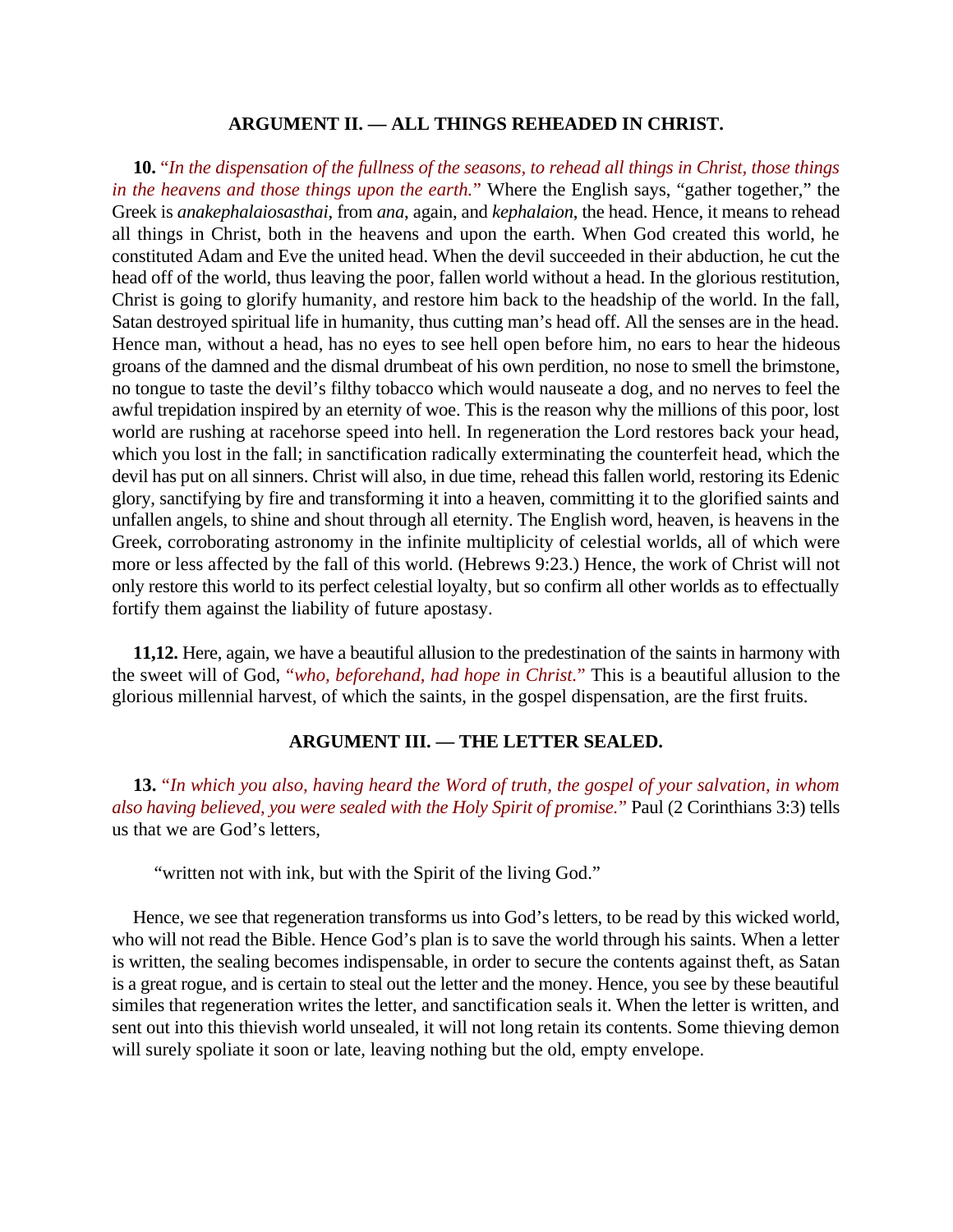The ordinary Church member of the present day has nothing but an old, dirty envelope, carrying it round, a laughing-stock for devils, tickled over his silly delusion, thinking he has a letter of introduction to heaven, when he has nothing but an old, empty envelope. Now, reader, be sure that the Holy Ghost writes you a good letter in regeneration, and then seals it in sanctification.

#### **ARGUMENT IV. — THE HOLY GHOST AND REDEMPTION.**

**14.** "*Who is the earnest of our inheritance unto the redemption of the possession, unto the praise of His glory.*"

The Holy Ghost, personally received in sanctification, is the first installment of the heavenly fruition, destined to sweep on with ever-increasing delight and eternally accumulating rapture through the flight of the heavenly ages. The indwelling God, in the person of the Holy Ghost, is the secret of heavenly bliss. We receive him as an indwelling Comforter in the experience of entire sanctification to abide forever.

The "redemption" in this passage is the glorification of mind and spirit, and the transfiguration of the body at the second coming of Christ, transforming the saints of the bridehood into the similitude of his own glorious body, to shine and shout forever.

**15.** "*Therefore I, hearing the faith with you in the Lord Jesus, and the Divine love toward all the saints,*

**16.** "*Do not cease giving thanks in your behalf, making mention of you in my prayers.*" The globe of salvation contains two hemispheres; *i.e.*, faith, which is the human side; and love, the Divine. Faith is the only human condition of salvation; it is the only hand competent to receive the things of God, — repentance on the part of the sinner, to put him on believing ground for justification by faith, while entire consecration is the *sine qua non* indispensable to put the Christian on believing ground, where he can be sanctified by faith. The sinner can not exercise faith for pardon unless he is on believing ground, which is the utter and eternal abnegation of all his sins; while it is equally true that no Christian can be sanctified by faith till he gets on believing ground, which is a radical and unequivocal consecration of all to God for time and eternity. "Love" here is *agape*, divine love, in contradistinction to *philia*, human love, which is peculiar to fallen humanity, and destitute of saving grace. The rich man had it in hell; so he wanted to send a missionary to his brothers, to keep them out of that awful doom. This love is the Divine nature (1 John 4:16), and is only native in the heart of God, transmitted to us by the Holy Ghost by regeneration. (Romans 5:5.) Hence this love is exotic in the human heart, while the *philia* is indigenous. Popular religion stops with this human love, which is utterly destitute of salvation, and lets the people fall into hell like Dives. It is utterly impossible for any one to possess this Divine love till the Holy Ghost pours it out in the heart.

**18.** "*The eyes of your heart having been enlightened.*" Man is a Trinity, consisting of spirit, soul, or heart, all of which are synonymous, and used interchangeably in common parlance. The rank and file of the preachers at the present day are dichotomists; *i.e.*, advocates of the two natures in humanity, confounding and identifying spirit and mind, and consequently preaching mentalities for spiritualities, and utterly heretical so far as gospel truth is concerned. The Bible everywhere teaches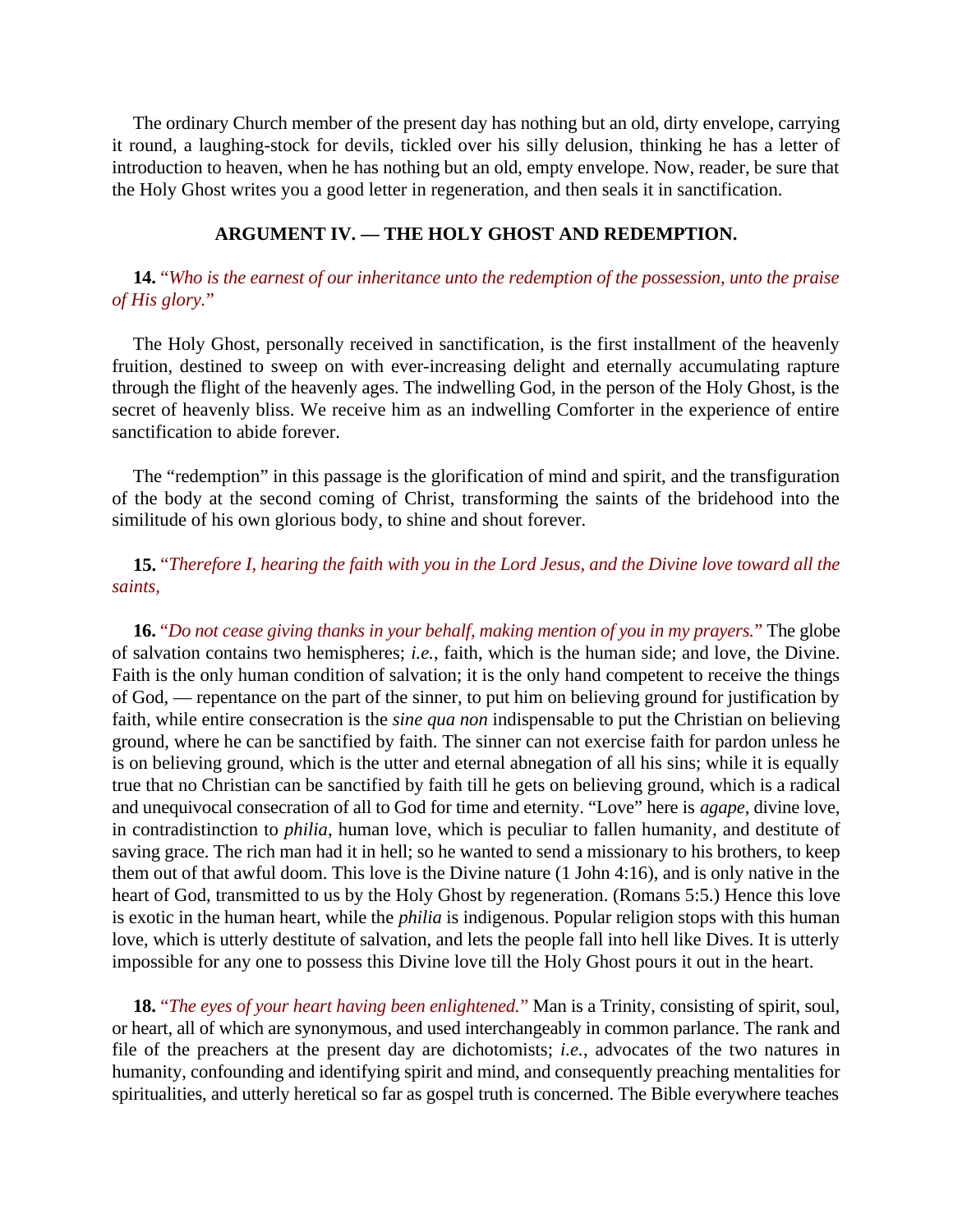trichotomy; *i.e.*, the three natures of humanity, spirit, mind, and body. The spirit is the man himself, consisting of the conscience, the will, and the affections. The conscience survived the fall, and still rings out the voice of God in the soul. The will is the king of humanity, adroitly manipulated by Satan for the damnation of the sinner, but completely wrested out of his hands, and turned over to God by the Holy Ghost in regeneration. Still, a world survives in the profound regions of the affections till utterly eradicated and expurgated by the cleansing blood, applied through the Holy Ghost in the second work of grace; *i.e.*, entire sanctification.

The heart has all the senses; *i.e.*, sight, hearing, smell, taste, and touch, like the body. But though a dead man have all these organs, he is utterly destitute of sensation. So it is with the heart of the sinner till quickened into life by the Holy Spirit. The human soul in the fall was utterly bereft of life. Hence total depravity applies only to the spiritual nature; the mental and physical suffering only partial depravity. Hence the wholesale delusion of the dualistic theology, which winks at the pure spirituality of humanity, substituting intellectualism, thus building up pompous Churches on the mental and physical elements, intermitting the spiritual, and thus letting the souls of their people slip through their fingers into hell. The Christian religion is not materialism nor intellectualism, but pure spirituality, inwrought by the Holy Ghost.

**19,20,21.** "*Placing Him on his right hand in the heavenlies above all the government, authority, power, and lordship, and every name named not only in this age, but in that which is to come.*" The Greek *aion,* erroneously translated "world," means age. Hence, we see that this is not the last age of this world, but it is to be followed by the glorious millennium, and afterward by the illimitable heavenly ages, sweeping on through all eternity.

#### **ARGUMENT V. — THE CHURCH THE CLIMAX OF CREATION.**

#### **22,23.** "*And He hath subordinated all things beneath his feet, and gave him head over all things to the Church, which is his body, the fullness of him who filleth all in all.*"

We learn in the Pauline epistles that the personal Son created all the worlds throughout the celestial universe, as well as all the angels, archangels, cherubim, and seraphim. Hence, we find that Omnipotence becomes creative in the person of the Son. *Ekklesia*, from *ek*, out, and *kaleo*, to call, means Church throughout the Greek Testament. If you do not remember that definition, you will fall into utter bewilderment on the Church idea, led astray by the Churchism of the present day, which is utterly variant from, and antagonistical to the New Testament *ekklesia*, which consisted only of the souls called out of the world, and separated unto God. Hence all worldly Churches are simply Satan's counterfeits. This Divine *Ekklesia*, the New Testament Church, is here affirmed to be the climax of all creation, the highest conception of the Divine mind, and the grandest culmination of all the stupendous works wrought by Omnipotence throughout the celestial universe, towering transcendently in the Divine estimation, not only above all the stupendous worlds that speed their precipitate flight through the void immense, chasing each other around the effulgent Throne, but actually transcending all the heavenly hierarchies, that flame and radiate through millions of immortal worlds. O the unutterable glory which God has in reservation for the Church of the Firstborn! The infinite possibilities in reservation for redeemed humanity beggar the flight of the most stalwart imagination! Glory to God in the highest!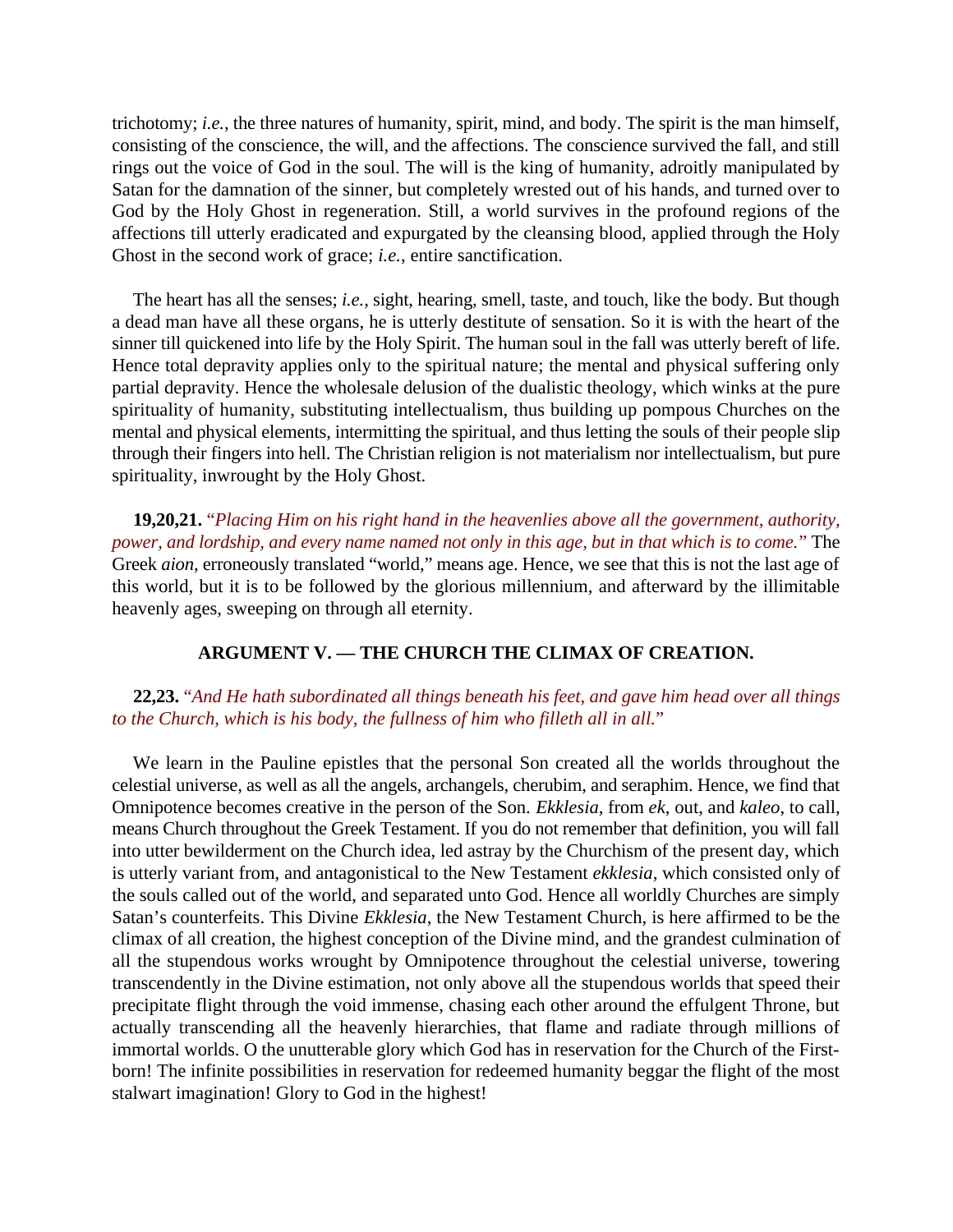#### **CHAPTER II.**

#### **TOTAL DEPRAVITY.**

**1.** Total depravity is most unequivocally taught in this verse. Depravity means being deprived. Total means altogether. "Hence, total depravity means utterly deprived of Divine life." When God calls a man "dead," rest assured there is no life in him. Spiritual life was lost by the fall, and is only regained in regeneration. Total depravity is only true of the human spirit, the mind and body being only partially depraved. Hence, Satan in all ages has been busy building up false religions on the residuum of mentality and materiality surviving in fallen humanity.

**2.** "*. . . According to the age of this world, according to the Prince of the power of the air, the spirit that now worketh in the sons of disobedience.*" When the bright day of Eden went into eclipse, a dismal night of six thousand years supervened. We are still groping in Satan's night, but anon cheered by inspiring rays of the glorious millennial dawn. Satan is generalissimo of hell's belligerent armies, begirding the globe, and doing their utmost for the damnation of the world. These panoplied millions are all destined to retreat back into the bottomless pit, where the apocalyptic angel chains their commander-in-chief. (Revelation 20:3.)

**3.** Here we have a vivid description of the unregenerate living in perpetual obedience to their fallen, sensual, and diabolical predilections.

**4,5.** We see here, in harmony with the great inspired curriculum, that the unutterable love of God for lost humanity superinduced the redemptive scheme. "Quicken" is *suzoopoieo*, from *zoe*, life, and *poieo*, to create. Therefore, the regeneration of a sinner by the Holy Ghost is an actual *de novo* creation, as literal and unequivocal as the creation of a world out of nothing. This is in harmony with the absolute total depravity of the sinner, everywhere revealed by the word "death," which would be impertinent if there were a spark of life in the sinner's soul. Hence, the human spirit of a sinner is as dead as a devil in hell, till Divine life is actually created in that spirit by the Holy Spirit. Hence, the radical trouble in the and holiness Churches is not the want of sanctification, but regeneration, which always reaches out for sanctification. The rosewater gospel of the popular Churches is utterly ignorant of the Bible type of regeneration, in which the Holy Ghost comes into the dead soul with the same *de faco* creative power which flung worlds from the creative fiat into ethereal space.

#### **ARGUMENT VII. — RACE ALONE AND FAITH ALONE ANTITHETICAL;**

*i.e.*, the truth of the one is the confirmation of the other. Like Siamese twins, they live and die together. The buncombe gospel of the popular Churches is alike destitute of both of these cardinal truths.

**7.** "*...In order that he may shew forth in coming ages the excellent riches of his grace in goodness toward us in Christ Jesus.*" Through the flight of eternal ages, while we soar from world to world amid the splendors of the boundless celestial empire, commingling with the bright unfallen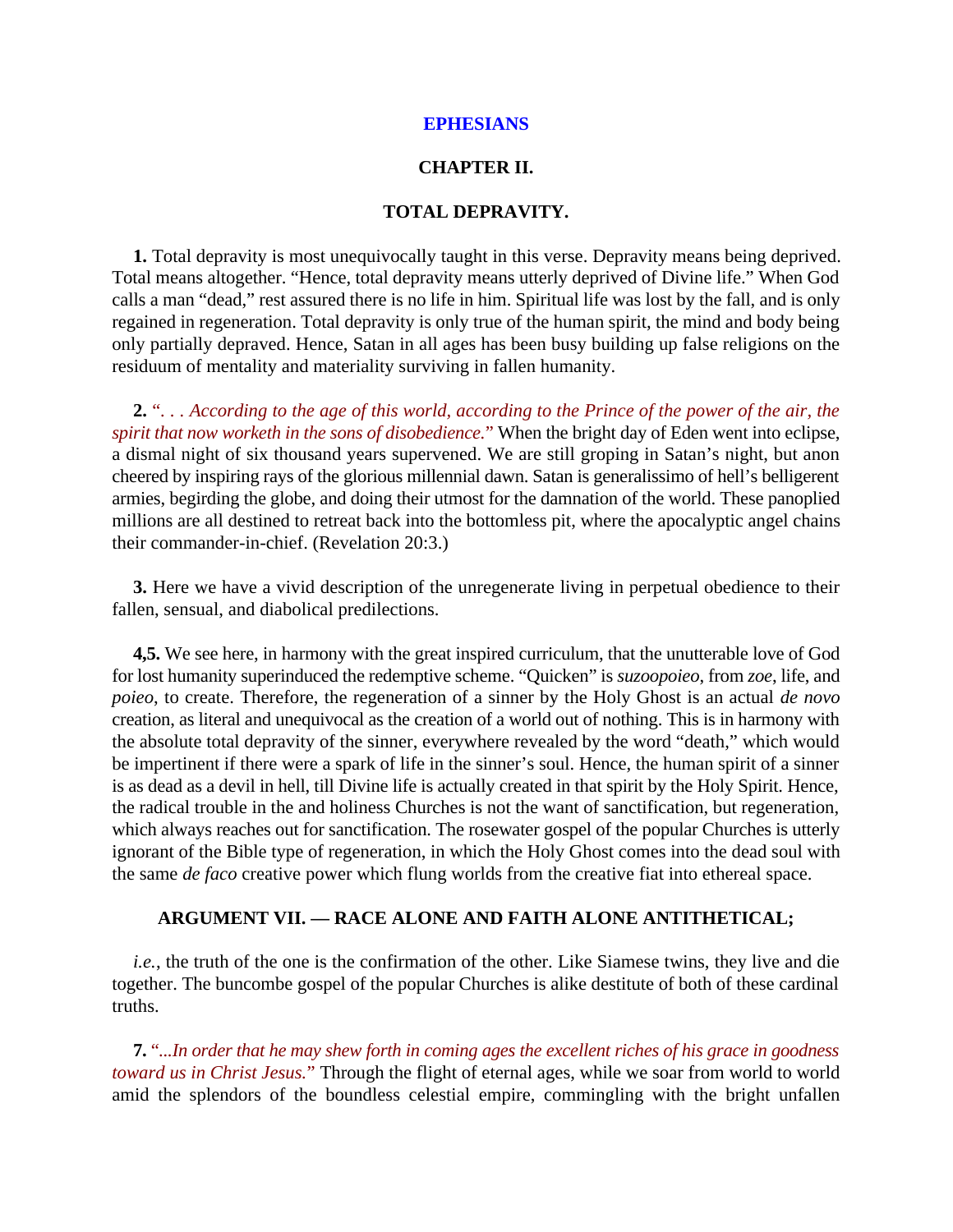intelligence's from millions of immortal worlds, God will put us on commendatory exhibition as miracles of his grace and wonders of his love.

#### **8.** "*For by grace ye have been saved, that not of yourselves, the gift of God;*

**9.** "*Not of works, in order that no one may boast.*" O the transcendent clearness and boldness of apostolic preaching and Christian testimony, in contrast with the indefinite supposititious ambiguity of modern Church members! These Ephesian Christians were not simply indulging a hope to be saved when they died, but they already enjoyed the assurance of a personal salvation as a positive experience received through simple faith as the gift of God, utterly independent of their own works. While a truly justifying and sanctifying faith is always operative and fruitful of good works, we are neither justified nor sanctified by the works, but by the faith alone.

As our salvation throughout is the free and unmerited gift of God in Christ, it is essentially by grace alone on the Divine side, received and appropriated by faith alone, constituting the human counterpart of the gracious economy. When we surrender the doctrine of faith alone, we simultaneously, as a logical sequence, abnegate that of grace alone, and rob God of his glory. The Churches of the present day are full of legalism; *i.e.*, salvation by works, which is Satan's greased plank on which to slide the people into hell, as our works of righteousness are "filthy rags" in the sight of God, nothing but the work of his immaculate Son being competent to endure the severity of the Divine judgments. The modern maxim, "Church loyalty," is delusive and dangerous, impressing the people that they will be saved if true to the human institutions of their poor, worldly Churches. Be loyal to God alone, and then you will be true to your Church and everything else that is right. Is faith the gift of God? Then, if he withholds it, I am hopelessly lost. "That not of yourselves, the gift of God." In this Scripture "that" does not refer to faith (as the Greek positively reveals), but to salvation. Faith is not the gift of God in any practical sense, but the act of the creature. The simple solution is, God gives us all the power we need. to believe his word and trust his promises. Yet the act of believing is my own. I can believe, and be saved; or disbelieve, and be damned. (Mark 16:16.) The power by which we believe is the Spirit, whom the Father gives to all more freely than we give good gifts to our children, if we only ask him. (Luke 11:13.) If you have not the clear evidence of complete personal salvation, your faith is deficient. God gives you the power to believe in answer to your prayer. Hence, you have not prayed enough. Pray on till you reach believing ground, where you will be enabled to exercise faith for justification as a sinner, for sanctification as a Christian, and you will soon know assuredly that you enjoy the long-sought victory in your soul.

#### **ARGUMENT VIII. — CREATED FOR THE END.**

**10.** "*For we are His workmanship, created in Christ Jesus unto good works, which God before prepared, that we may walk in them.*" We do not plant two trees simply for their own sake, but for the fruit they produce. Pursuant to this metaphor, God created us for the good works we will perform in this world, and others through the flight of eternal ages. While God's plan is to save this lost world through human instrumentality, we must remember that this fleeting probation is but a drop when compared with the boundless ocean of eternity. When God takes me out of this world, I think it will be because he has more use for me in another sphere, where I shall adore his majesty, magnify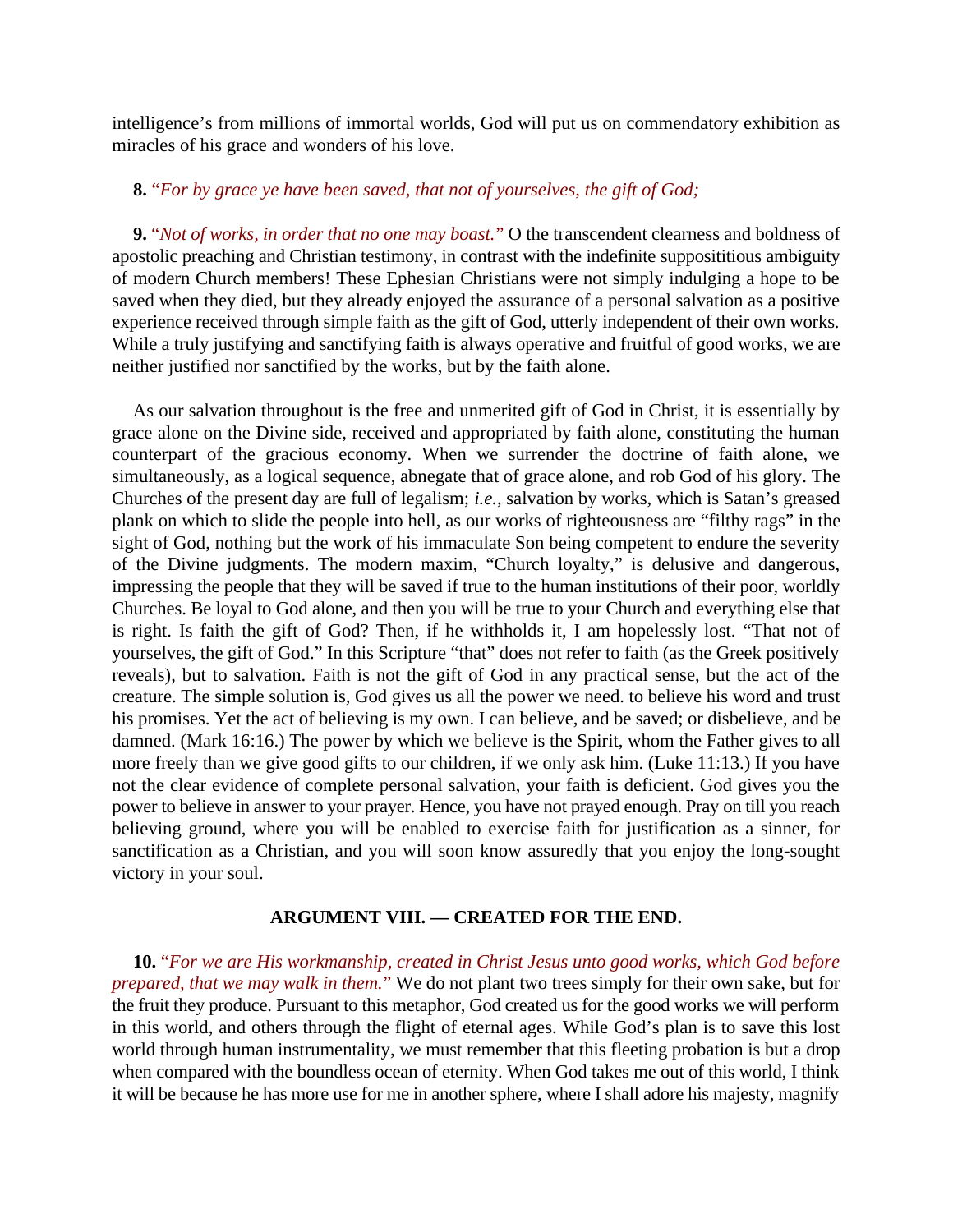his mercy and grace, and do his will through all eternity. Methinks he will send me away to preach to the newly-created inhabitants of newborn worlds, and thus fortify them against the liability of apostasy, and establish them in the Divine loyalty. Who would be more suitable for this great and important work than we who have passed through Satan's flint-mills? This fleeting life disqualifies us for enterprises of illimitable magnitude. When once probation is passed, and immortality supervenes, we can deliberately launch enterprises sweeping on through myriads of ages, as we are assured of our own survival till their completion.

**11,12.** We now enter upon a beautiful paragraph expository of the Jewish and Gentile correlation to the gracious economy. The Christian Church began all Jews. In a century it underwent a radical somersault, the Jewish element evanescing, and the Gentile coming in, till the latter unanimously preponderated.

"Having no hope and atheists in the world," reveals the sad condition of the whole Gentile world before reached by the gospel. Where the English says, "without God," the Greek is *atheos*, atheists. When we consider the fact that the Egyptians, Hindus, Babylonians, Greeks, and Romans were all intensely religious, their cities radiant with the dazzling domes and glittering spires of the gorgeous temples erected to their gods, many of which stand this day, the wonder of the world (I saw them in 1895), a sad conclusion as to the spiritual condition of earth's millions this day supervenes. All these Gentile worshipers in Paul's day were the apostasy of the patriarchal dispensation of the Christian religion. So Romanism and many Protestant Churches are now the apostasy of the apostolic dispensation. The legitimate conclusion follows from these utterances of the Holy Ghost, that all the people who are not personally acquainted with the true God in the supernatural birth are in the gross darkness of practical atheism.

**13-16.** "... Destroying the enmity, the law of commandments in creeds: ... slaying the enmity on it." These verses clearly set forth the fact that when Christ died on the cross, he swept all human authority from the field.

#### **ARGUMENT X. — THE CROSS SETTLES EVERYTHING.**

From these inspired statements we have the clear and unequivocal revelation that when Christ died on the cross, he utterly destroyed human depravity (*i.e.*, made ample provisions for its total extermination), eternally nullifying all human authority, as involved in the word "ordinances," which does not mean Divine ordinances, but human creeds, decrees, opinions, and authorities, which have put a thousand heavy yokes of spiritual tyranny and despotism on the necks of all ages and nations.

The cross of Christ not only redeems the world from all sin, which is the devil's yoke of bondage, but from all human usurpations, institutions, and authorities, sweeping forever from the field of controversy every autocrat, whether human or diabolical, and thus completely and eternally emancipating every human being in every land and climate. Therefore, there is nothing left for the vilest reprobate and the most menial vassal of Satan's drudgery and the most cringing servitor of ecclesiastical despotism, but to look up to the cross, claim your freedom, and raise the shout of victory. There is nothing left for you to do but shout, since your Omnipotent Christ has heroically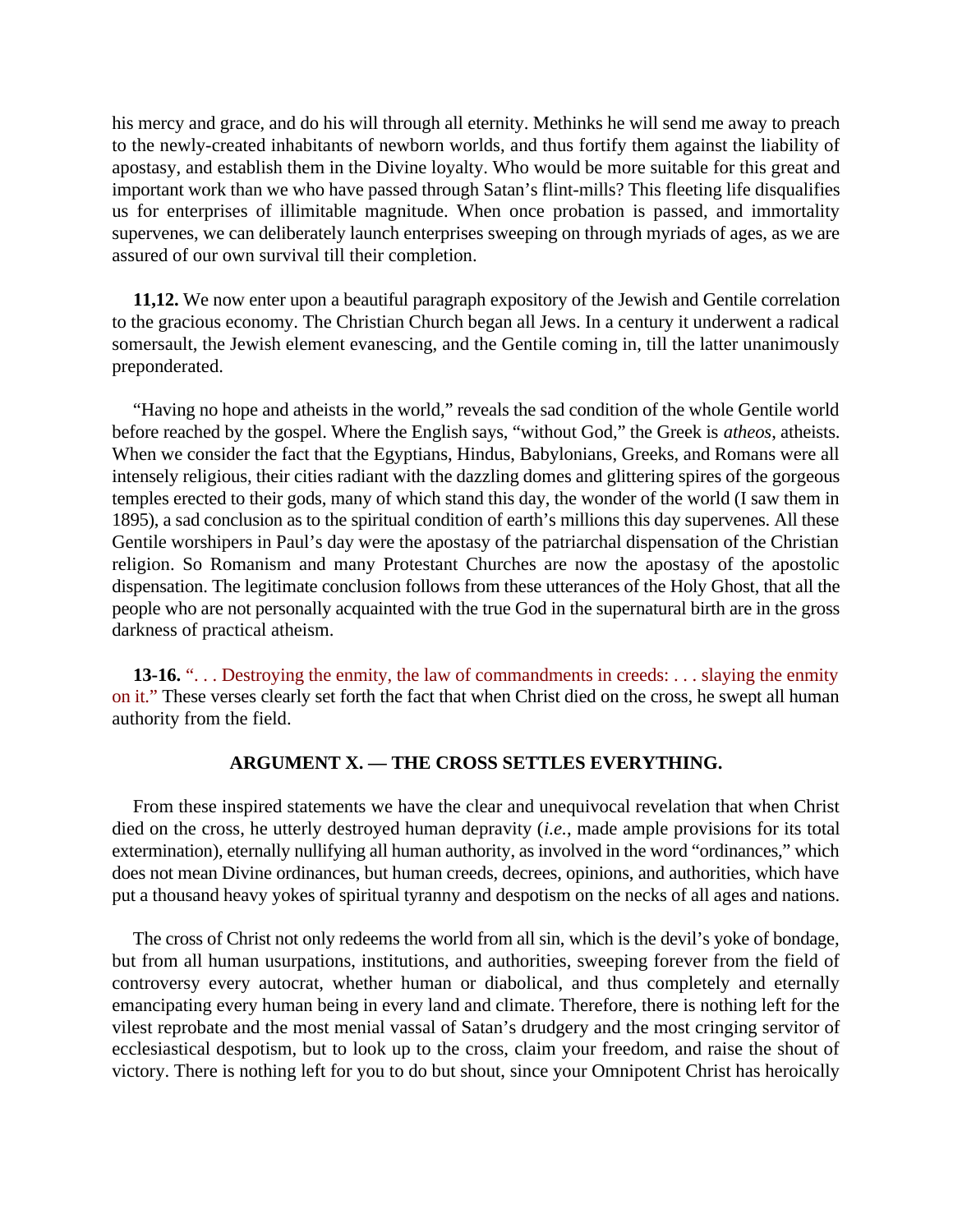done everything else. He has braved the storms of earth and hell, conquered sin, Satan, men, and devils, leaving nothing for you to do but accept the victory and raise the shout.

**17,18.** We see here that the Jews, though sunk deep in dead formality and hollow hypocrisy, were nearer God than the heathen world. Though the popular Churches of the present day are in the same awful dilemma, they are nearer God and more accessible to the truth than the infidel, pleasureseeking, worldly rabble. "*Through him we both have access by one Spirit to the Father.*" The Holy Ghost is the Divine personality of God on the earth, sent forth by the Father sitting on the throne of the universe, and the Son encumbering the mediatorial kingdom. He alone can reveal the Son, and through him give us access to the Father. Hence, in the nature of the Divine economy, the rejection of the Holy Ghost is the awful finale, out of which there is no retreat; *i.e.*, the unpardonable sin.

#### **ARGUMENT XI. — THE CHURCH THE HOUSE OF THE HOLY GHOST.**

**19,20.** "*Built upon the foundation of the apostle and prophets, Jesus Christ being the chief cornerstone.*" These are the New Testament prophets; *i.e.*, the fire-baptized preachers who, along with the apostles, under God became the custodians of the apostolic Church. As we are living in the New Testament dispensation, Old Testament symbolism, types, and shadows, all fulfilled in Christ, having evanesced, are superseded by the glorious spiritual entities and transcendent experimental holiness of the full-orbed gospel dispensation.

#### **21.** "*In whom the whole house jointed together groweth into a holy temple in the Lord.*

**22.** "*In whom you also are built up into a habitation of God in the Spirit.*" The Pauline eloquence here is sublime as he floats out on the wing of inspiration in his vivid and glorious description of the Divine Ekklesia; *i.e.*, the gospel Church, built upon the inspired Word of the New Testament writers, Jesus Christ, the central pillar, supporting the grand superstructure, destined to tower forever, the admiration of angels and archangels, the inspiring theme of cherubim and seraphim, the contemplative glory of God, to the eternal bewilderment of the heavenly hierarchies. This is the glorified Church of the First Born, "without spot or wrinkle." The members of this Church are not joined in, but born into it by the supernatural intervention of the Holy Ghost.

This is none of your worldly Churches, as the very word for Church, *Ekklesia*, means the called out of the world; while *hagiadzoo*, sanctify, means to take the world out of you. Hence, all the members of the New Testament Church have a double reason for being unworldly; the one because they have come out of the world, and left it; and the other, because the world has been taken out of them. Hence, there is a double divorcement between them and the world. Good Lord, open your eyes to see the difference between the devil's worldly Churches and God's Church outside of the world, and the world all taken out of it. The ostensible and universal peculiarity of this Church is, as Paul here says: "It is the habitation of God in the Spirit; *i.e.*, it is the house of the Holy Ghost, in which he constantly dwells. It is our privilege to enjoy that spiritual gift, denominated (1 Corinthians 12) "Discernment of spirits." How awfully blind the masses of the Churches, and even preachers, at the present day! In these striking fulfillments of the latter-day prophecies, when the world is filled with fallen Churches, no honest soul enjoying spiritual discernment can fail to recognize the lamentable absence of the Holy Ghost in the Churches. No wonder; for he alone has a right to rule his own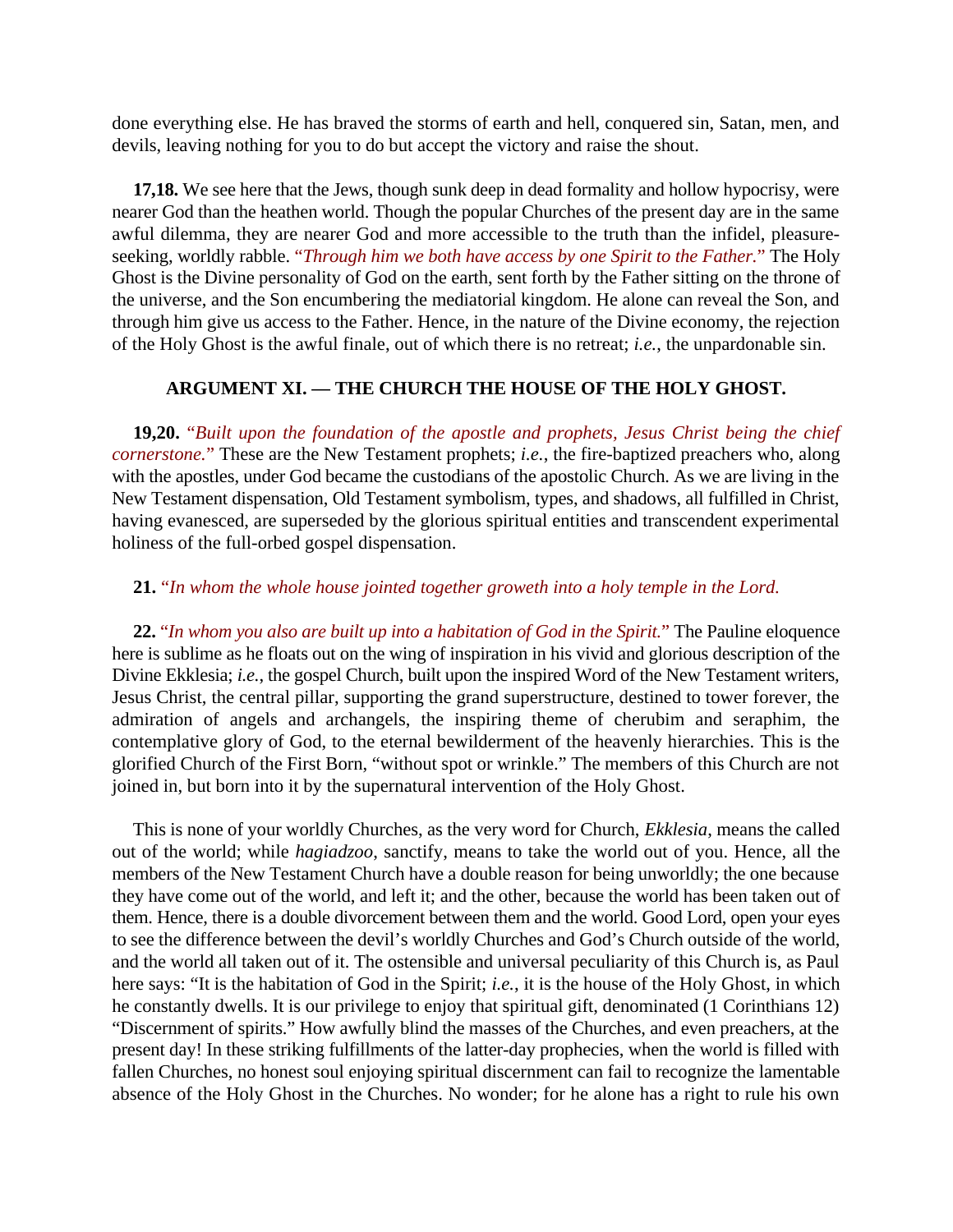Church, his house, as you rule your own house. Hence, the rule is taken out of his hands when it is committed to a giggling choir and an unconverted Official Board, who insult God by refusing to bow the knee in his house.

Of course, amid those sad environments the Holy Ghost quietly retreats away, leaving the devil, whose servants they are, to run the machinery on the *ad libium* line of socials, frolics, festivals, and fandangoes. The children of God are horrified at the hollow hypocrisy, dead formality, and worldly flippancy of the so-called Churchism of the present day. When you go to a church, and do not find the Holy Ghost, by his mournful absence you know of a surety it is not the Church of God; from the simple fact here stated that the Church of God is his "habitation in the spirit." If you are walking in the light of God, and the merest tyro in the kingdom, you can not fail to recognize his presence or his absence in these meetings. The holiness movement represents the Church of God on the earth at the present day, pursuant to the test of the spiritual presence and rulership as here specified in the infallible Word. It is beautiful to contemplate the universal Church of the Triune God, this day "girdling the globe with salvation and holiness unto the Lord." I have traveled in forty States in the Union, and in Europe, Asia, and Africa, everywhere recognizing the beautiful identity of God's Church, simple, spiritual, Scriptural, winning victories for Christ on her knees, and shouting the battle-cry. Satan's counterfeit Churches exhibit an endless diversity of creeds, forms, and ceremonies. God's Church is one and the same beneath every sky, from the icy poles to the equatorial deserts; everywhere recognizable for New Testament simplicity, and the presence of the Holy Ghost. Lord, shine on us from above, that we may ever discern between God's genuine and Satan's counterfeit!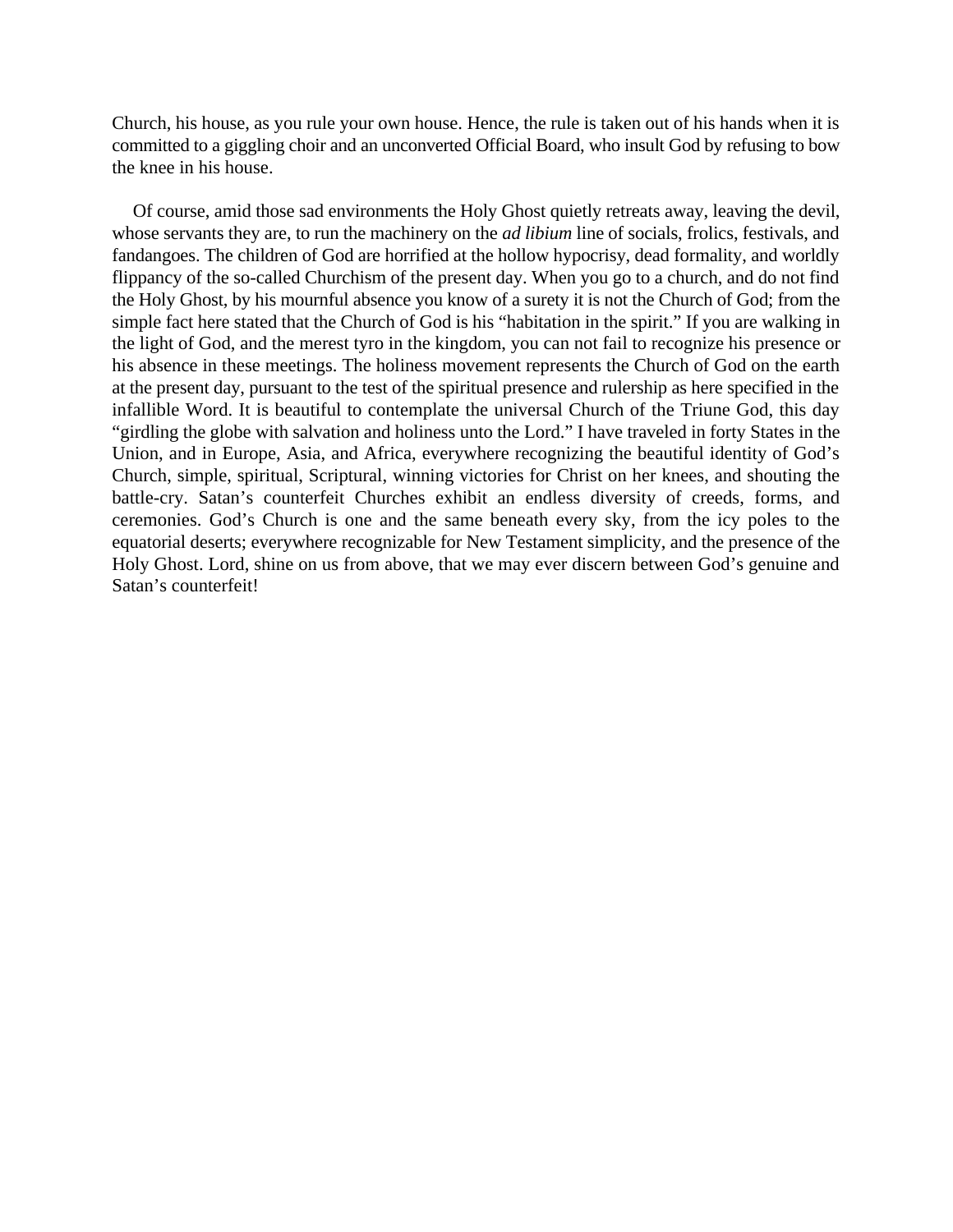#### **CHAPTER III.**

Paul dictated this letter to Luke, his faithful amanuensis, while preaching in his "hired house" in Rome, whither he arrived in the chains of his Jerusalem imprisonment in February, A.D. 61. He spent two years preaching in his city mission; meanwhile he wrote this epistle and those to Colossians and Philemon.

**2-4.** The word "mystery" leads the revelation in these verses. God's work, like himself, is all a profound mystery, utterly inscrutable to aliens, however gifted and cultured. No sinner can have the vaguest conception of regeneration till he gets it; while sanctification is equally indissoluble mystery to all the unsanctified, even though they be clergymen of the highest rank. No living man has the slightest conception of what transfiguration is experimentally. We must content ourselves in utter ignorance of that transcendent grace till this mortal puts on immortality. Hence, the logical inconsistency of unsanctified people having the audacity to criticize that sweet grace of which they are ignorant as baboons.

**5-7.** Here we learn that this mystery can be revealed even to the holy apostles and prophets of the new dispensation only by the Holy Ghost. The omnipotent Spirit, the successor and revealer of the glorified Christ, alone is competent to reveal the unfathomable mysteries of regeneration to a sinner, and sanctification to a Christian. No human power nor ingenuity could ever eradicate the deep-seated prejudices alienating races, colors, sex, and nationalities, such as the impassable chasm between Jews and Samaritans. But the deep illuminations and radical revolutions of the Holy Ghost opened the Gentile world to Jewish evangelism.

#### **ARGUMENT XII. — PAUL LESS THAN THE LEAST.**

**8.** This statement of the apostle, involving the widest hyperbole, is to be understood purely experimentally. While Paul was doubtless intellectually, spiritually, educationally, heroically, and experimentally, the greatest saint on the earth, why did he say he was less than the least? He was not speaking exegetically, but experimentally. Humility is the fundamental and most important Christian grace. When John Fletcher was asked, "What is the most important grace?" he responded, "Humility." Then they asked him what was next in importance. He answered, "Humility;" and likewise to the third question, he still said, "Humility." Fletcher was so meek and lowly that he seemed more like an angel than a man. When John Wesley preached his funeral, he said: "There lies in that coffin the most saintly man I ever saw, neither expect to meet another such till I go to glory." While Paul was great in learning, experience, labors, persecutions, and sufferings, he was proportionately great in humility, feeling as every truly humble saint that he was the least of all, and indulging the quaint Oriental hyperbole, "less than the least."

**9-12.** Christ himself is the incarnation of the entire plan of salvation. His birth in Bethlehem is regeneration incarnate, and his death on the cross is sanctification.

**11.** "*According to the plan of the ages, which he made in Christ Jesus our Lord.*"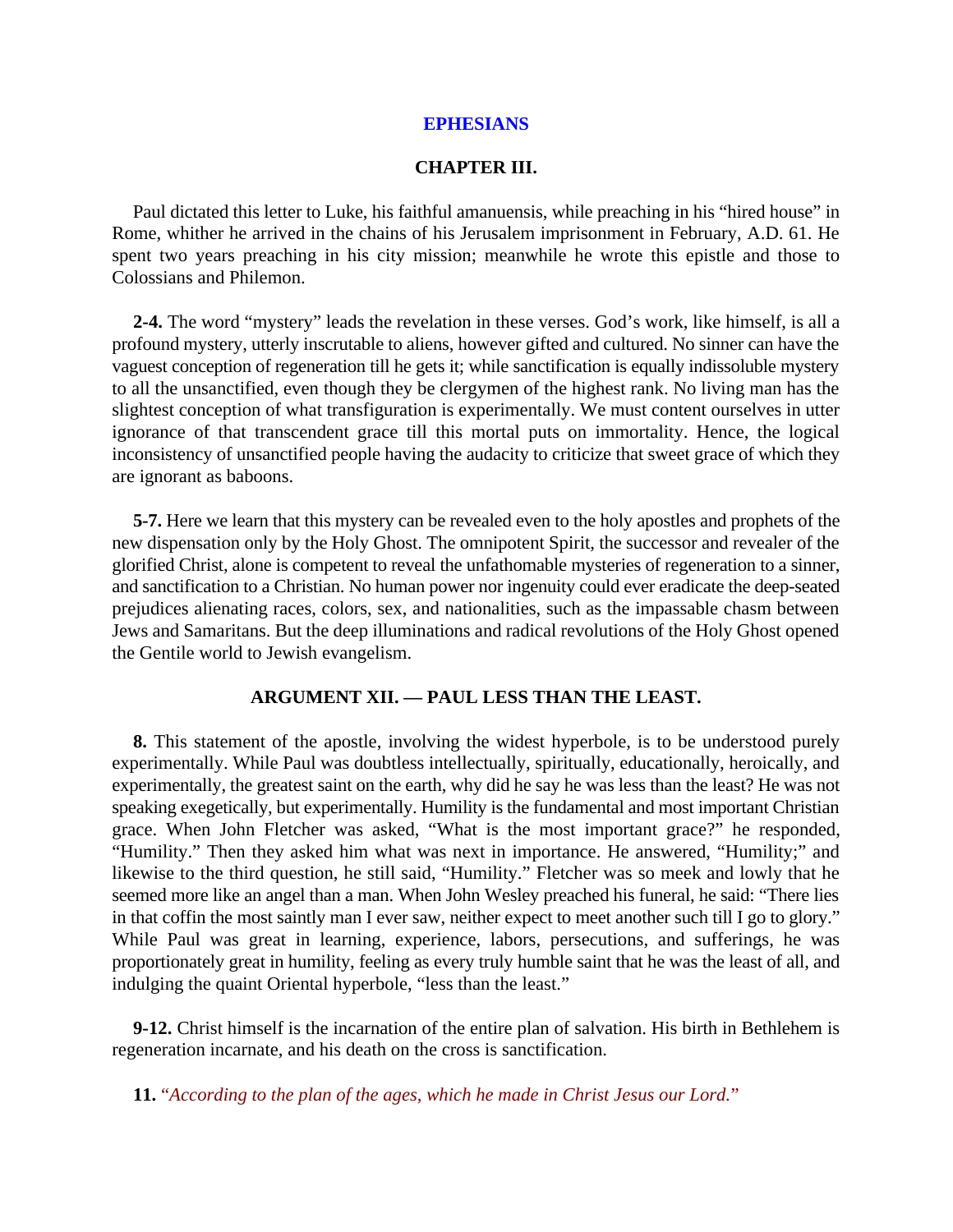Eden was the first age, followed by the Antediluvian, the Patriarchal, the Mosaic, the Messianic, and, finally, the Apostolic, all consecutively preparing the world for the millennial kingdom and the endless reign of Christ, unanimously illustrating the universally patent fact of man's redemption under the most encouraging circumstances, and indisputably confirming the sad conclusion of man's hopeless failure under most auspicious omens, and establishing beyond all possible controversy his absolute dependence on God. While man's hopeless failure sends a mournful wail around the world, reverberating down the ages from Eden to the millennium, echo takes up the glad refrain, and roars round the world, "God is a success, and has never known failure."

**12.** "*In whom we have boldness and access in confidence through the faith of himself.*" In the justified experience we have faith in God more or less encumbered by doubt. In the sanctified experience, we have the faith of God perfectly free from doubt; *i.e.*, the faith of Jesus himself, which was never contaminated.

**13.** Paul here certifies that all of his persecutions and tribulations only added richer luster and glory to the Church of Christ.

**14.** We here see that Paul was a stickler for genuflection indefatigable in the knee-drill. In Hebrews 12:11, Apollos exhorts the people to bend their "paralyzed knees." Satan's knee-paralysis has just about robbed the popular Churches of the last vestige of Christian devotion. The angels in heaven not only bow the knee, but fall prostrate in delectable devotion to the great Jehovah. All whoever shall go up to live with God in heaven must reach the heavenly state in this life, which makes us worship, not like proud Pharisees, but adoring angels.

**15.** Here we find that the same cognomen designates God's people in heaven and in earth, one unbroken family temporarily partitioned by the starry firmament. That name is given(Isaiah 62:10): "*They shall be called the holy people.*" It is wonderful how this blind, wicked world pertinaciously, though ignorantly, fulfills the prophecies. It is a significant fact that the "second-blessing people" alone are denominated in worldly parlance, the holiness people. Others may claim to be holy, but the world stubbornly refuses to call them "holy." It is a striking and universal fulfillment of prophecy.

**16.** "*In order that he may grant unto you according to the riches of his glory, to be strengthened with dynamite by his Spirit in the inner man.*" This "inner man" is created in the heart by the Holy Ghost in regeneration, the rival of the carnal man born in you by natural regeneration transmitted from Adam. God's wonderful dynamite not only gives the "inner man" dominion over his old rival, but when utilized by sanctifying faith actually explodes him into smithereens.

#### **ARGUMENT XIII. — HAVING BEEN ROOTED AND GROUNDED IN DIVINE LOVE.**

**17,18.** Here we have a double metaphor, involving the two most common scenes of life; *i.e.*, trees and houses. The frugiculturist supplies his nurseries with seedlings, whose fruit is utterly worthless. In due time he cuts off the seedling, and grafts into the trunk the valuable fruit-bearing twig. After a time of development, he spades up the tree out of the nursery, trims it excessively, both branch and root, and plants it out in his orchard forty feet from its nearest comrade. In the nursery it only had lateral roots; now the tap root penetrates down into the deep interior of the earth, winds around the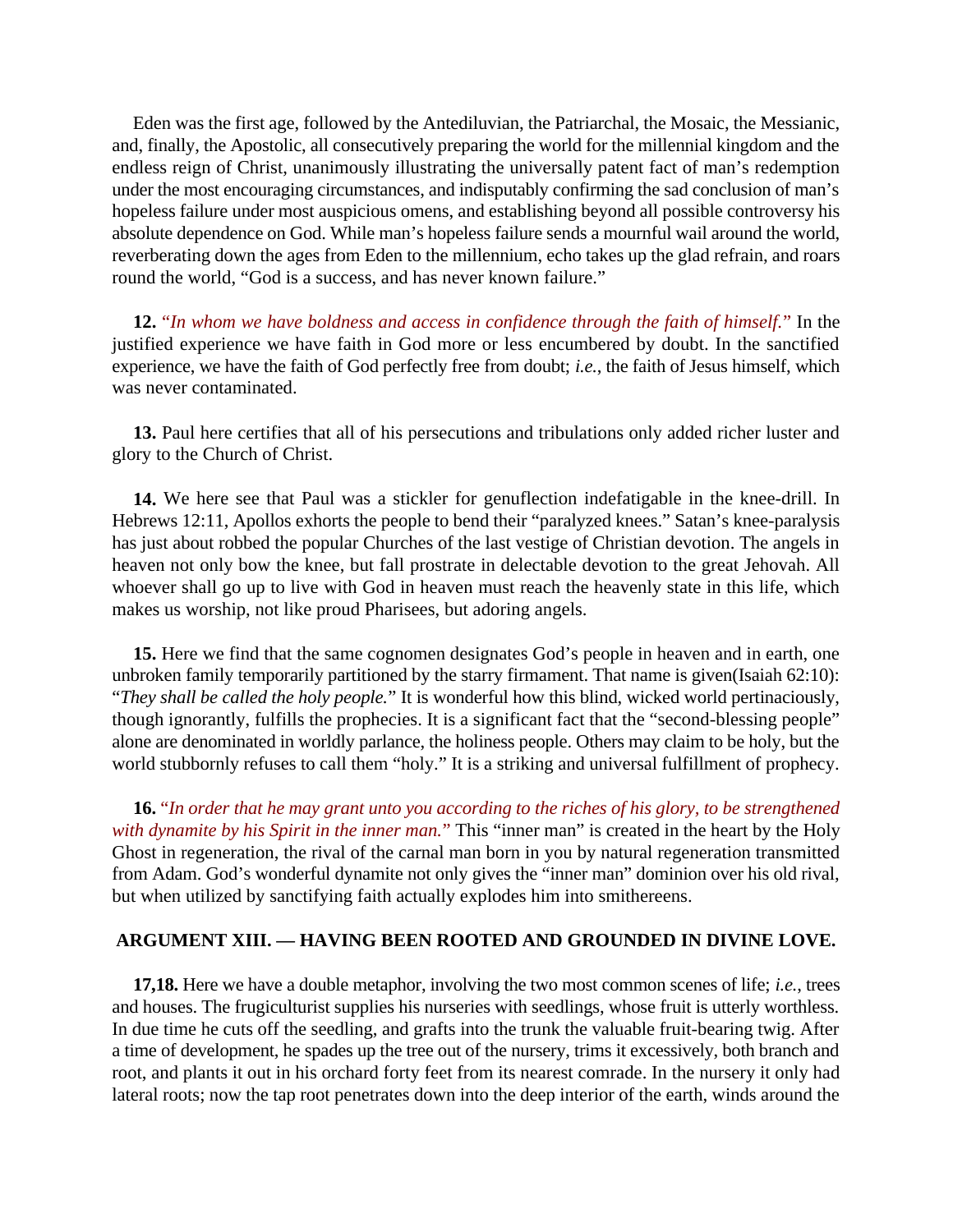great rocks, and holds the tree secure amid the raging storms, which only bend it hither and thither, circulating the sap and keeping it from getting bark-bound, bringing in contact with its leaves an abundance of carbonic acid, so essential to its rapid growth and healthy development, till soon it bends beneath its load of delicious fruits as the years go by. We are born of Adam's race mere seedlings, bearing only the bitter crab-apples of depravity. The Holy Ghost cuts us down, and grafts in the Divine nature in regeneration, thus giving us a new heart. If we spend our lives crowded up in a nursery, we will never do any good, but all prove failures. The glorious work of entire sanctification must thoroughly trim us root and branch, take us out of the old nursery, and transplant us in the open field, where we will have ample room to grow and bear fruit forever. When I responded to the call of Brother N. H. Harriman, pastor of the First Baptist Church in Tacoma, Washington, and preached for him eighteen days amid the wonderful sanctifying power of the Holy Ghost; when I bade them adieu, he said "Brothers and sisters, we had a house before this brother came, but the foundation was indifferent and quite superficial; during the ministry of this brother we have gone down deep to the bedrock, and laid a great solid foundation on the eternal strata, which neither men nor devils will ever be able to shake. On this foundation, by the grace of God, we will build a superstructure which shall tower forever, the admiration of angels unfallen and the "spirits of just men made perfect." In the language of the Holy Ghost, deep and high are synonymous and interchangeable. When Charlie Tillman, he sweet singer of the Sunny South, got sanctified, he shouted aloud, "I have sunk to the top of Pisgah."

#### **ARGUMENT XIV. — THE HYPERBOLE ECLIPSED**.

#### "*In order that you may be able to comprehend with all saints what is the breadth, and length, and depth, and height:*

**19.** "*And to know the love of Christ which transcendeth knowledge, in order that you may be filled with all the fullness of God.*" "Rooted and grounded" describe entire sanctification in a powerful double metaphor. Here a wonderful impetus of inspired eloquence fires the soul of Luke's enraptured dictator. Rapt in heavenly visions, filled and thrilled with the Holy Ghost, he soars beyond the range of sun, moon, and stars; amid the bewilderment of Divine communion and contemplation he gives utterance to these transcendent hyperboles, and basks in the ineffable glory of the unseen world. Well does John Fletcher say that "filled with all the fullness of God" describes a state of grace infinitesimally beyond entire sanctification. We enter the sanctified experience from the negative hemisphere, realizing the utter elimination of the sin principle through the cleansing blood. Having passed the sin side of the experience, we enter the glorious hemisphere of incoming and superabounding grace, which is illimitable in this life, and, superseded by the glory of heaven, sweeps on in a geometrical ratio through all eternity, ever and anon flooding the soul with fruitions, amplifications, beatifications, and rhapsodies, eclipsing the most ecstatic hyperboles. while ages and cycles wheel their precipitate flight.

**20.** "*But to Him who is able exceedingly above all things which we ask or think, according to the dynamite which worketh in us.*" You may ask what you will, and lay under contribution all of your thinking powers, yet your omnipotent Sanctifier will flood you with ineffable surprises, doing for you infinitely beyond your asking or thinking. No wonder he surprises you when he has his own dynamite in you, which he manipulates *ad libitum*, blowing you up ever and anon into a higher,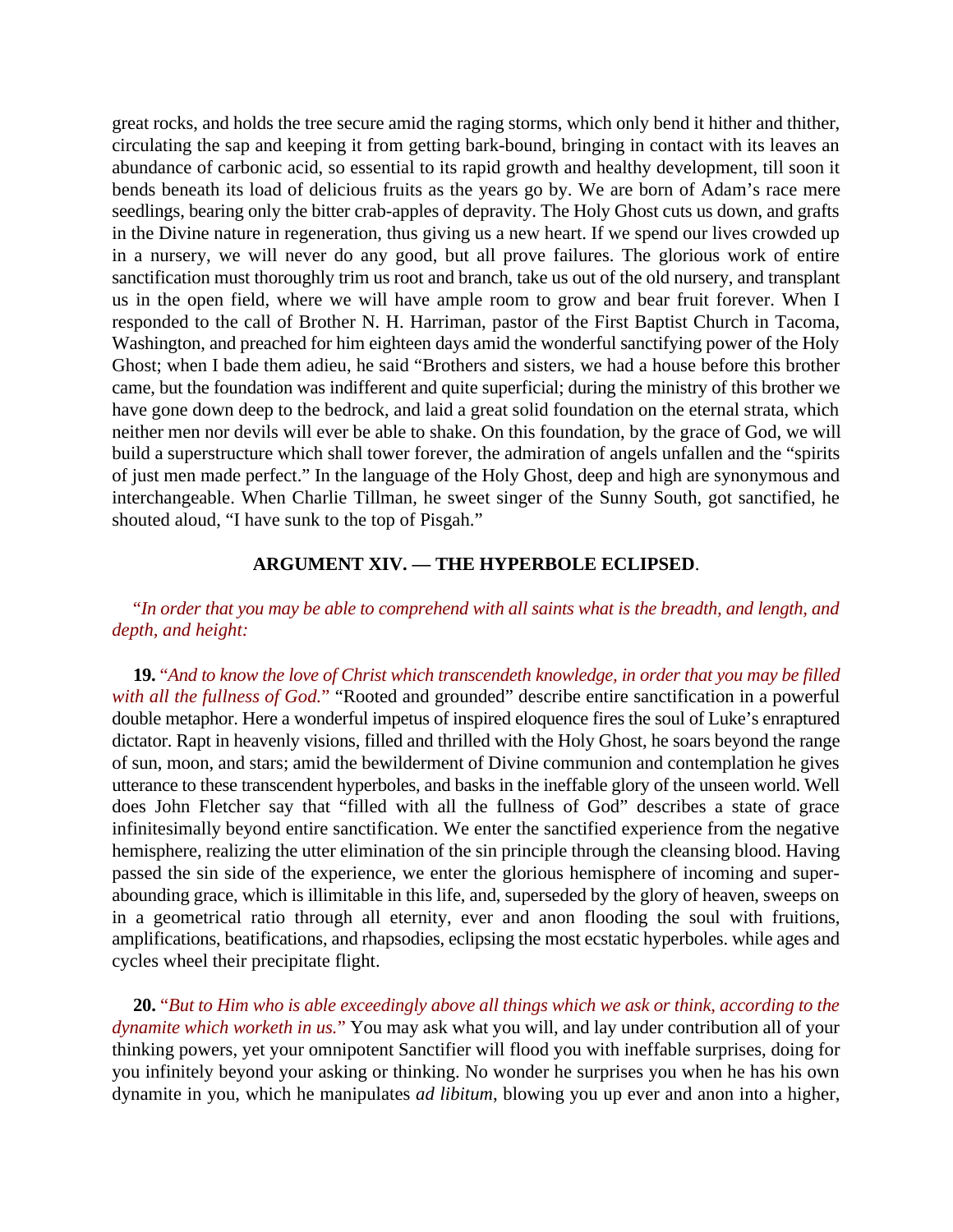richer, and sweeter heavenly communion. The Lord inspire your faith to appropriate these wonderful promises, and get on shouting ground, world without end!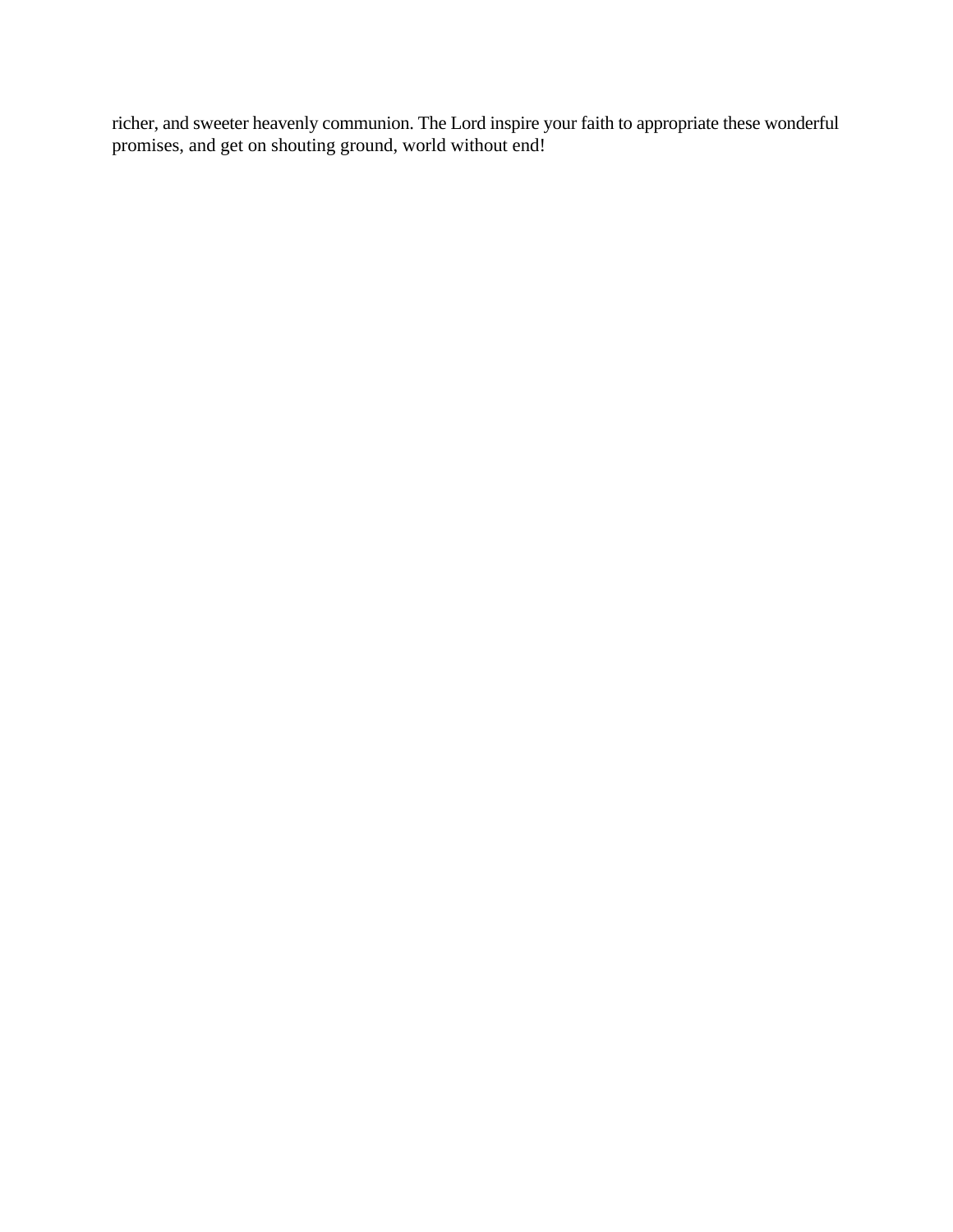#### **CHAPTER IV.**

**1.** Paul keeps us reminded of the chain on his hands and the soldier by his side, while he dictated this wonderful truth which is free as a bird of paradise.

**2.** Here we have humility, meekness, and long-suffering these three bottom-rock graces, all in the superlative degree, forever fortifying their possessor against the liability of falling. When you are down on the bottom, there is no place into which you can fall. Hence, the Calvinistic dogma is right if you put it where it belongs, and apply it to a soul invested with graces of perfect humility, meekness, and longsuffering.

So long as you there abide, you can never fall. You must first imbibe Satan's egotism, and climb up before you can fall and break your neck.

**3.** "*Endeavoring to keep the unity of the Spirit in the bond of peace.*" Here we see that it is our imperative duty to make the needed effort to perpetuate the unity of the Christian brotherhood, which is in the Spirit. Hence, we must allow perfect liberty in non-essentials, such as creeds, forms, and ceremonies, seeking unification only in the Holy Ghost. A Baptist preacher, during a long run in the car, assaulted me for my heresies on sanctification, dealing his sledgehammer blows right and left without distinction or mercy; meanwhile I antagonized him not a word, but ever and anon endorsed his orthodox utterances. Finally, he desisted from his arguments, and requested me to speak. I told him my experience of a glorious conversion in a Baptist revival when sixteen years old, praising the goodness of God which had kept me from falling forty-six years. Then I alluded to the terrible spiritual conflict involving the new life in a desolating civil war with Adam, the first through a period of nineteen years, fifteen of which in my humble way I endeavored to preach the gospel; but culminating in such a victory as I never had dreamed of when the Savior baptized my soul with the Holy Ghost and fire; filling, thrilling, and flooding me, soul, mind, and body; taking me out of college, of which I was president, suddenly, unexpectedly, and forever; radically revolutionizing my ministerial character in every respect, and transforming me into a flaming revivalist, preparing me every minute to preach and to die. The shout came into my soul, and staid there twenty-seven years, getting sweeter and better.

He broke down and wept, saying, "That is just what I have always wanted, and I will have it or die;" from that moment, while we rode together, becoming an earnest and appreciative inquirer after the experience against which he had hurled his logical thunderbolts. Lord, help us all to keep the unity of the Spirit in the bond of peace!

#### **ARGUMENT XV. — THE HEAVENLY CHAIN.**

**4-6.** Here we have a beautiful golden chain, consisting of seven links, "one body," which is the mystical spiritual body of Christ, the Church of the Firstborn, without spot or wrinkle.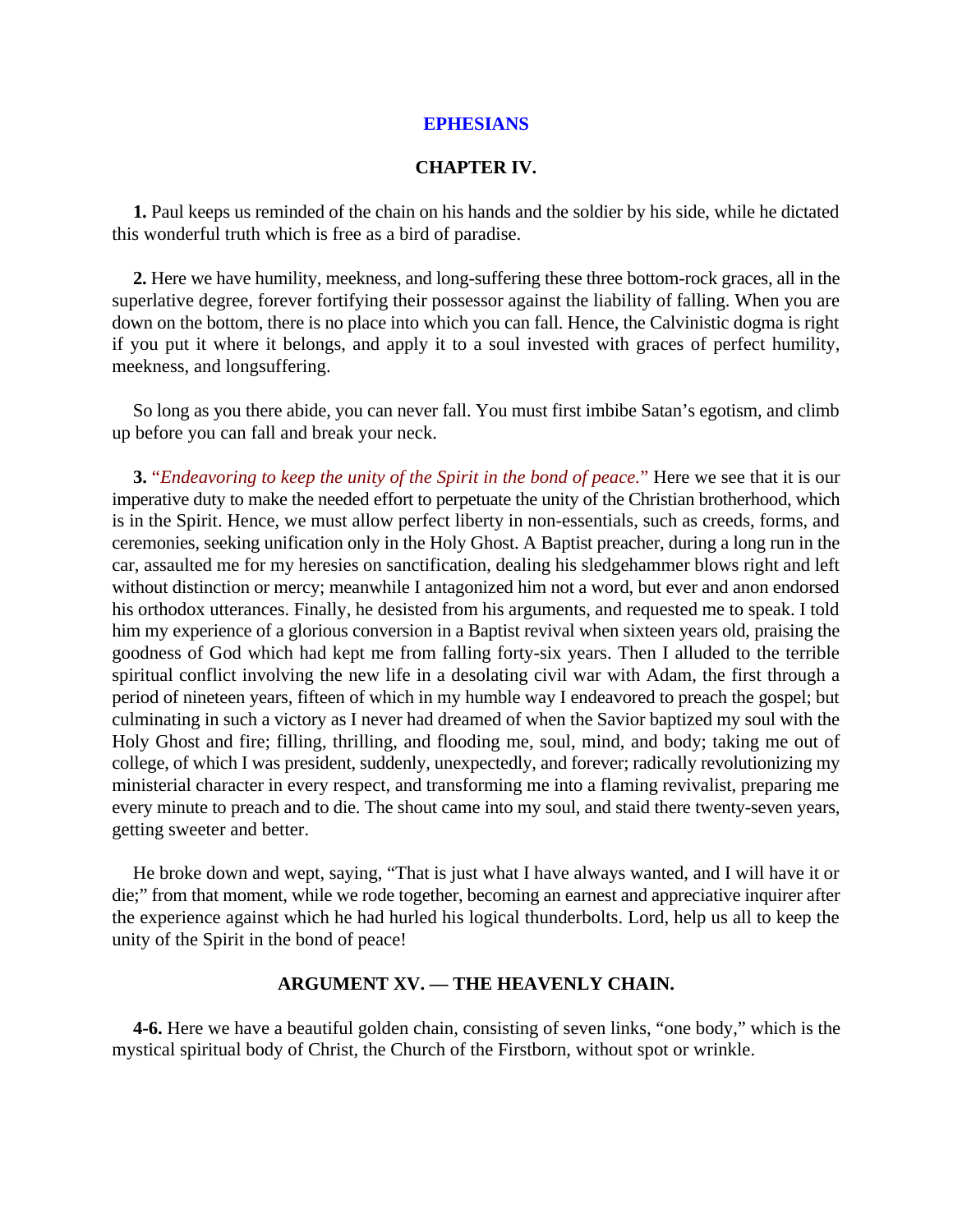"One Spirit," the blessed Holy Ghost, the Third Person in the adorable Trinity, the illuminator, convictor, regenerator, adopter, sanctifier, and glorifier of fallen humanity. "One hope," the sweet anticipation of universal Christendom singing away the lugubrious clouds of human woe, and spanning the firmament with a thrilling prelibation of coming glory. "One faith," the spiritual hand alone competent to receive the things of God, take Jesus by the hand, and turn over to him the battle of life, shouting victory over the world, the flesh, and the devil. 'One baptism;" we take it for granted that no one reading these pages will be so foggy as to see water here in this beautiful golden chain of seven links, which lifts humanity up to God; you would not be so inadvertent as to insert a water link, as in that case your chain would be weak as water, and lift no soul up to glory. This is most assuredly the baptism of the Holy Ghost and fire (Matthew 3:2), administered by our Savior to his own children exclusively. You must not mar the spiritual homogeneity of this beautiful gospel chain, by inserting a water link. Again, beware that you do not nullify the unity of Christian baptism by a baptism of fire, distinct from that of the Spirit. There is no danger of your having too much fire nor too much water; the latter the symbol, and the former concomitant of the spiritual baptism administered by the omnipotent Sanctifier. "One God;" we must beware of heresies on all lines, and not emphasize the three persons of the Trinity so forcibly as to drift into the dogma of three gods. There is but "one God," of whom the Father, Son, and Holy Ghost are three distinct persons, accommodatory to finite apprehension and the redemptive scheme.

**7.** "*To each one of us grace has been given according to the measure of the gift of Christ.*" We should never measure other peoples corn by our half-bushel, as God will attend to measuring their corn as well as ours. We who have long enjoyed the experience of entire sanctification, should deal very tenderly with young converts and weak believers, if we discourage them, remembering that infinite diversity of spiritual idiosyncrasies and magnitude characterizes the kingdom of God.

#### **ARGUMENT XVI. — THE DESCENSION AND ASCENSION OF CHRIST.**

**8-10.** The reader would do well here to exchange this book for Volume 2, and read the Commentary on 1 Peter 3:19. It takes in this whole subject, and corroboratively expounds this Scripture. When our Savior expired on the cross, his human soul descended into hell (Acts 2:31); the herald of his own victory achieved on Mount Calvary having triumphed over the pandemonium, he crosses the chasm (Luke 16:26) impassable to all finite beings, enters the intermediate paradise, called Abraham's bosom, meets the thief according to promise (Luke 23:43), and all the Old Testament saints there awaiting the verification of the Abrahamic covenant by the sufferings of Christ; on the third morning, abolishing the intermediate paradise, leads them all up, receives his body out of the sepulcher, all the mighty hosts of Old Testament saints accompanying him during his forty day on the earth, invisible because disembodied, and ascend with him into heaven from Mount Olivet; constituting his triumphal procession, as seen by the prophetic eye of David (Psalm 24), they enter the glorified city of God amid the shouts of angels, archangels, and redeemed spirits. "Christ, the first-fruits of them that slept," must lead the way into heaven, throwing wide the pearly gates for every disembodied saint in all coming ages to sweep with a shout.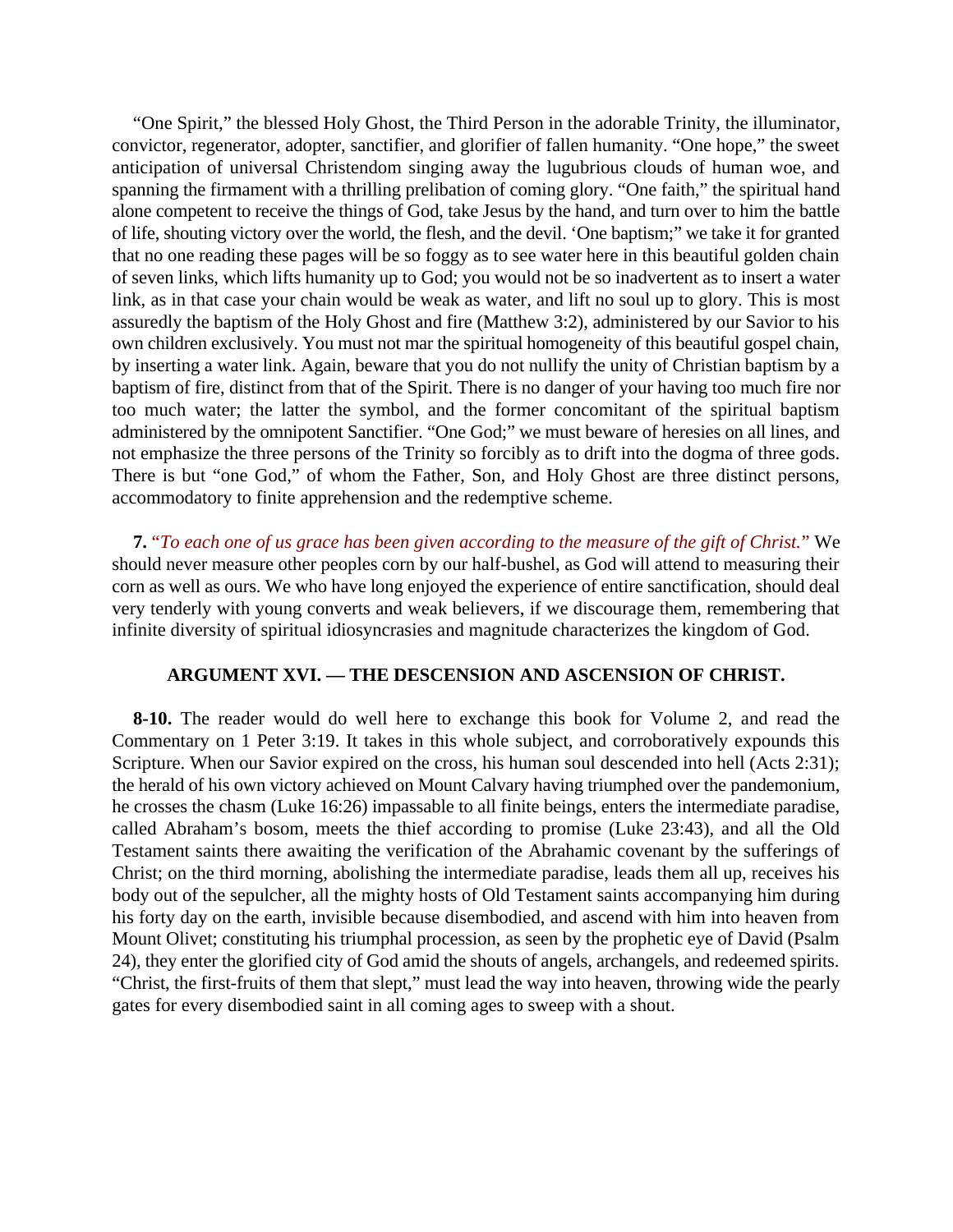#### **ARGUMENT XVII. — GIFTS FOR PERFECTING THE SAINTS.**

**11.** Here, we see, the ministerial curriculum of the gospel dispensation includes "apostles," who are the pioneers sent out into every country under heaven; *e.g.*, Bishop Taylor in Africa, and Hudson Taylor in interior China, and many others exploring the heathen world at the present day. "Prophets,"

(1 Corinthians 14:3):

"He that prophesieth speaketh to men edification, exhortation, and comfort."

The Greek and Hebrew words for prophecy mean to boil up and flow out like an artesian well, never ceasing. On the day of Pentecost their tongues were split, each prong on fire, one to preach hellfire to sinners, and the other heavenly fire, to sanctify the Christians. It is the privilege of all sanctified people to receive the spirit of prophecy, which is the normal qualification for preaching the gospel. O how the world is perishing today for the spirit of prophecy! The Lord raise them up in platoons! Next "evangelists." This word in Greek is the concrete of which gospel is the abstract. The evangelist travels to the end of the earth in the fulfillment of the latter-day prophecies.

#### Daniel 12:4:

"Many shall run to and fro, and knowledge shall be increased."

In the last year I have traveled in twenty-one States, having more calls everywhere I went, and in many other places, than I knew what to do with. The evangelist has a message to the world, which he goes expeditiously to deliver. He is an auxiliary of apostles, prophets, pastors, and teachers. How strange to find preachers and Churches clamorous against the very existence of a ministerial order which the Bible positively reveals, instituted and sent of God! The bitter opposition to evangelists reminds me of the old Latin proverb, "*Quem Deus vit perdere primum dementat*," — whom God wisheth to destroy, he first maketh mad. When preachers and laymen flatly contradict God Almighty, and audaciously oppose his revealed Word, the omens are appalling.

"Pastors." You see in this catalogue "bishop" does not occur, from the simple fact that the New Testament bishop is always synonymous with pastor; the latter Latin, and the former Greek. The pastor is the abiding custodian of the Lord's flock, whose duty it is to "lead them beside the still waters, and have them lie down in green pastures." Our Savior condemns the hireling shepherd, certifying that he can not be relied on when the robber attacks the flock, but he will skedaddle away, leaving them a prey to the enemy. The saddest phenomenon of the present day is to see the devil's wolves and robbers making sad havoc of the flock of God, while the hireling shepherds are "drinking their milk, feasting on their flesh, and clothing themselves in their wool, reveling in their tents." (Ezekiel 44.) "Teachers." This office has long ago been dead and forgotten in the popular Churches. An old ex-missionary of Bishop Taylor from India told me that the heathen know more about the Bible than the Church members in America, because the missionaries teach a regular Bible school every day, which they are permitted to attend and enjoy. Sad to say, the Church is no longer the school of Christ; as the little degospelized, despiritualized sermonettes on Sunday morning and evening are not entitled to recognition in Biblical didactics. The Lord has long used your humble servant as the teacher of his people; but I have to go to the holiness movement for an appreciative audience. The Word of God is bread, meat, water, milk, honey, wine, grapes, pomegranates, and all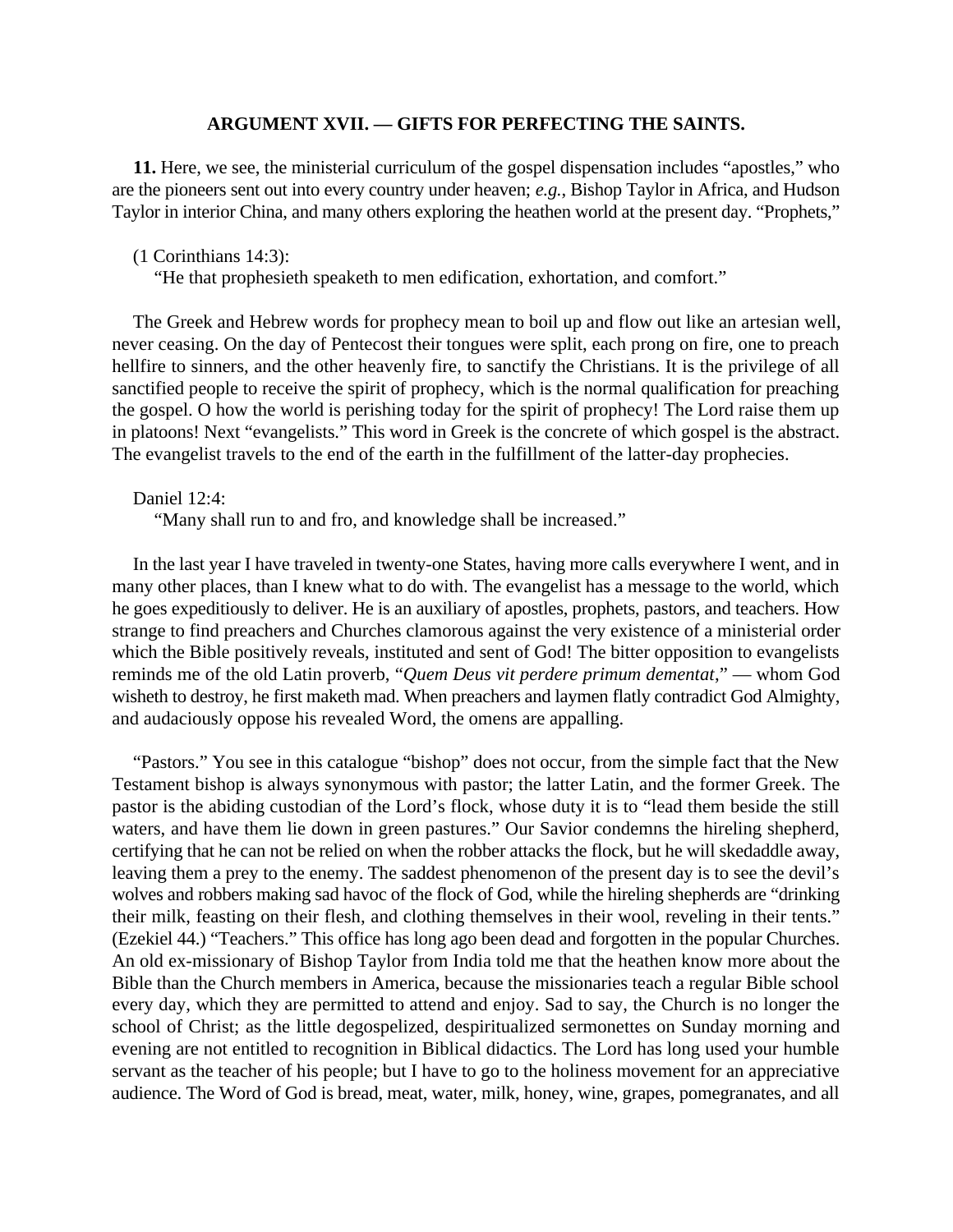the luxuries of the kingdom. But a dead man does not want his dinner. Hence, if you would turn a popular Church into a Christian school, you must first bring to them the resurrection power.

**12.** "*For the perfecting of the saints in the work of the ministry, unto the edification of the body of Christ:*

**13.** "*Until we all arrive into the unity of faith and of the perfect knowledge of the Son of God, unto a perfect man, unto the measure of the stature of the fullness of Christ.*" We see clearly in these Scriptures that these different ministerial orders are God's provision for the perfecting of his saints. No wonder the Church of the present day is lamentably shorn of her power by the Delilahs of the world, and miserably enslaved in the mills of Dagon, when all these ministerial orders given for her perfection are practically abnegated with the single exception of the pastor, and he a poor hireling, who, Jesus said, could not be relied on.

God has raised up the holiness people in every Church and country, to restore New Testament truth and simplicity, leading the people out of legal bondage into the glorious liberty of full salvation the Bible loved and appreciated as the only guide and authority.

#### **ARGUMENT XVIII. — NEEPIOS AND TELEIOS.**

#### **14.** "*In order that we may be no longer infants, tossed by the waves and carried away by every wind of teaching in the stratagem of men, in their craft for the purpose of delusion;*

**15.** "*But speaking the truth in Divine love, let us grow up into him in all things who is the head, Christ.*" *Neepios* means an infant; *Teleios* means perfect. These two words, correlatively and contrastively, represent the two great works of grace in the plan of salvation. We have in this wonderful exegesis of Paul no allusion whatever to any other classes. Regeneration makes you a babe in Christ, and sanctification, winding up your minority, brings in your spiritual majority, constituting you an adult. Of course, following the analogy of the natural kingdom, we recognize a progressive development before the birth, and afterward culminating in full-grown manhood. He gives a reason here why we should get out of babyhood, because during our spiritual infancy, as in natural childhood, we need nurses and guardians; meanwhile, we are perilously subordinated to our environments, and liable to influence and capture by all sorts of intrigue, human and diabolical, ultimating in ruin, temporal and eternal. The only remedy for the spiritual feebleness, foibles, and caprices peculiar to the spiritual infancy following regeneration, is entire sanctification, which makes you a "perfect man." Perfect is from *facio*, to make, and per, complete. Hence, it simply means made complete. Man was complete, man was perfect, when he emanated from the Creative fiat. Satan destroyed his equilibrium, put him out of kilter, thus rendering him imperfect. Christ came to destroy the works of the devil. (1 John 3:8.) Nothing is the work of the devil but sin. When Christ destroys sin in you, he makes you complete in him, and what the Bible calls a perfect Christian. It is not maturity, but purity, as you will grow on through this life, and doubtless through all eternity. Carnal preachers in all ages, the pope at their head, have violently opposed entire sanctification, from the simple fact that it takes the people out of their hands, and puts them where none but God can rule them. A Roman Catholic commentator, Liguori, thus delivers on that subject: "That abominable doctrine of purity has given the Catholic Church more trouble than anything else." Ahab said to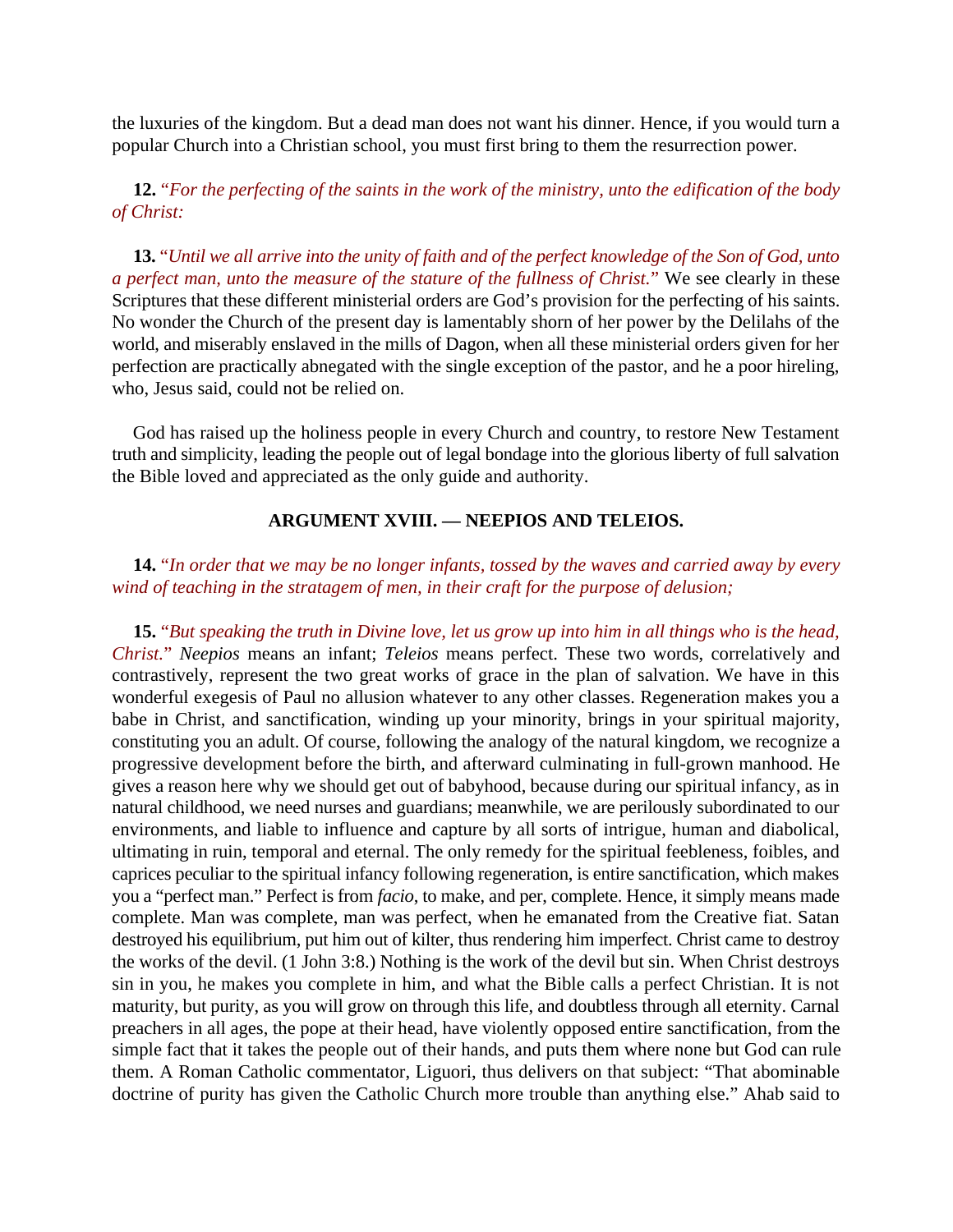Elijah, "Thou art he that troubleth Israel." O how the holiness people are now troubling the carnal preachers and fallen Churches, because they recognize no authority but God, revealed in his Word, Spirit, and providence! Spiritual babes are tossed about by every wind of teaching at the caprice of ecclesiastical demagogues.

#### **15.** "*Speaking the truth in Divine love.*". . .

Sanctified people are no longer tossed about by human creeds and cunningly manipulated by priestcraft; but, free as angels, they take the Bible for their only authority, and Jesus for their only companion, and, O how they "grow up in him, their living Head!"

**16.** We see from this verse the glorious unity of God's people, regardless of sect, race, or color; the whole body joined and knitted together, and united to Christ by the Holy Spirit; the life-blood Circulating into every part, and vitalizing every fiber and tissue throughout the entire body. When the blood no longer circulates into any part of the body, it becomes paralyzed and dead. So with the Church of God and the Churches forsaken by the Holy Ghost, and now ghastly spiritual corpses.

**17-19.** These three verses give us an appalling description of the debauched heathen world, sunk deep, not only into brutality, but into diabolism.

**20.** "*But you have not so learned Christ, if, indeed, you have heard him and been taught in him, as is true in Jesus;*

**22.** "*That you are to lay aside as to your former life the old man, who is corrupt as to the lusts of delusion.*" You see from these verses the positive and unequivocal fact that every regenerated person is taught by the Holy Ghost the reality and their need of entire sanctification, so that all of the true children of God actually hunger and thirst after it. This Scripture positively unchristianizes all anti-holiness people. If a man is a Christian, his soul longs to be perfectly whole.

#### **23.** "*And to be renewed in the spirit of your mind, and*

**24.** "*To put on the new man, who is created in harmony with God, in righteousness and holiness of the truth.*" Here we have an exegesis of our creation in the image and likeness of God.

What is that image and likeness? Here Paul answers the question. "*The image of God is righteousness in harmony with God's revealed truth.*" Hence, it is not human righteousness arising from our good works, as a corrupt clergy would vainly tell you, but the righteousness of God in Christ imputed unto the truly penitent sinner, who, in utter desperation and profound realization of his utter meekness for hellfire, casts himself on the mercy of God in Christ. Then God freely forgives him for Christ's sake alone, imputing to him his own righteousness, procured by the perfect obedience of Christ, both active (ever keeping the law), and passive (paying its penalty for us). This is the image of God; *i.e.*, harmonization with the Divine character. Our conformity to the Divine law does not suffice; we must be in harmony with the character of God; *i.e.*, like God, if we spend eternity with him in heaven. It takes entire sanctification, not imputing, as in case of righteousness, but imparting the Divine nature to our hearts, thus investing us with the likeness of God. The true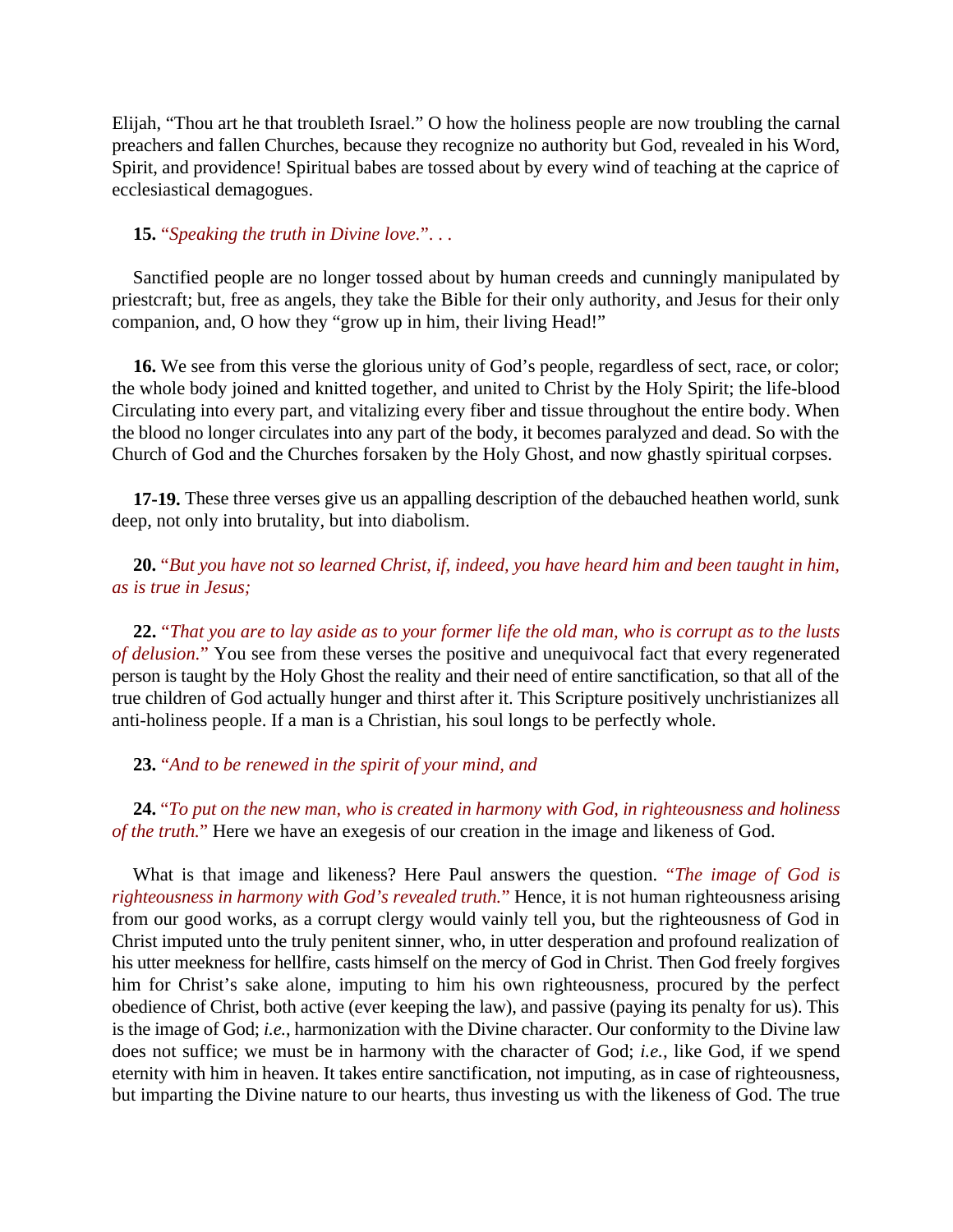reading is, "righteousness and holiness of truth;" *i.e.*, as expounded by the truth in contradistinction to all sorts of clerical and diabolical counterfeits, by which millions are deluded and cast into hell. The Bible is the only expositor of the "righteousness and holiness" pertinent to the restoration of the Divine image and likeness which we lost in the fall. The inspired Book is full of warnings against the counterfeits of men and devils, flooding us with the testimony of the Holy Ghost, assuring us that we must have the righteousness wrought in the expiation of Christ and the holiness of the cleansing blood applied by the Holy Spirit through faith alone.

#### **ARGUMENT XXI. — PRACTICAL HOLINESS.**

**26.** "*Be ye angry, and sin not; let not the sun go down on your provocation.*" The Greek word translated angry, is the same we have in Luke, who says our Savior "looked on them with anger, being grieved on account of the hardness of their hearts," revealing our Savior's holy grief as the definition of *orgidzoo*, anger.

Hence, we see that if you get angry, and sin not — *i.e.*, have no sin in it — there will be nothing indulged but holy grief in contemplation of wrong; *i.e.*, you will simply be angry in the sense in which God is angry. God sees all the evil in the world, and is infinitely grieved over it. The more holy we become, the more acutely we discern, disapprove, and grieve over all evil; *i.e.*, we are angry, but sin not; *i.e.*, there is no sin in our anger. The sun is going down every moment on some meridian of the earth. Hence, the going down of the sun signifies the daily current events of life, involving the idea that we are to receive no provocation at any time, lest the sun go down on it. Wicked men and devils are constantly offering us provocation. But entire sanctification is the investiture of true wisdom, incessantly fortifying us against the reception of evil, though ever so alluringly and importunately enforced on us by human and demoniacal agencies. An insult is a filthy, loathing stench in the nostrils of purity. Shall I be gumpish enough to receive it? God forbid!

**28.** The man who cheats or defrauds in any way, or endeavors to acquire ill-gotten gains, is a thief in the sight of God. If you cheat a man out of a dollar, God condemns you for stealing the dollar. The little rogues steal in the night,, and expiate their crimes in the penitentiary.

The big rogues steal while looking you in the face. Then you honor them with a place on the judicial bench, where they condemn the little thieves. If a man can steal enough to become very rich, you will promote him to high offices of honor in Church and State. We see from this Scripture that a man is not justifiable for idleness because he is rich. It is his duty to labor with his own hands, that he may have to give to the needy.

**29.** Your mouth belongs to God. Hence, you can not let the devil use it for obscene, vain, trifling, or foolish utterances with impunity.

**30.** "*Grieve not the Holy Spirit of God, by whom you have been sealed unto the day of redemption.*" In regeneration, the Holy Spirit writes you up, and sends you into the world God's letter, to be read by all men. (2 Corinthians 3) In sanctification, the letter is sealed by the Holy Ghost, securing the contents against robbery. If this is not done, Satan will steal away your letter, leaving you the old, empty envelope to meet the "Judge of all the earth." "Redemption" is the glorious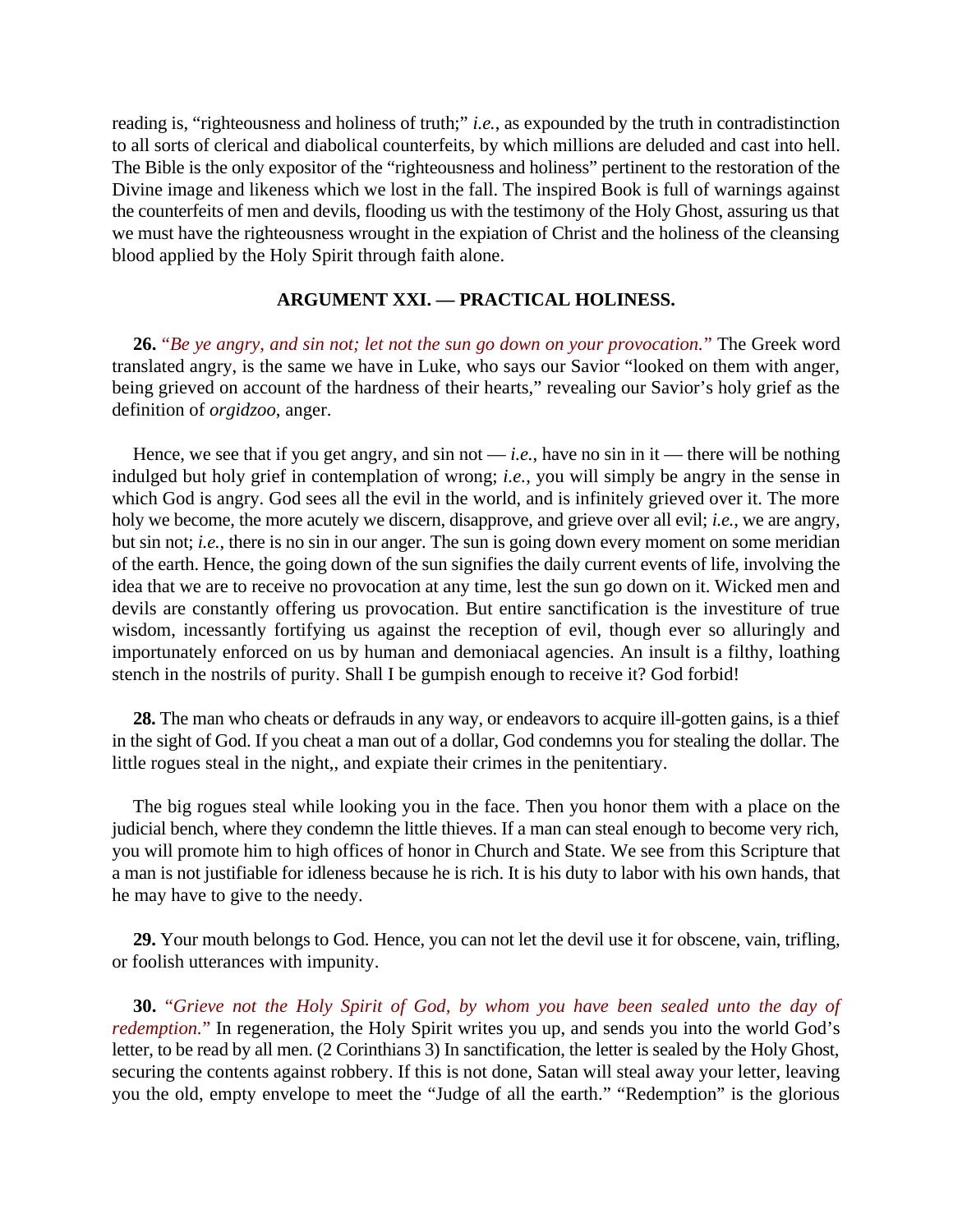transfiguration of your body,. when "this mortal shall put on immortality, and death shall be swallowed up of life." The day of "redemption" is the great day of all days when our glorious Lord shall return and call his saints to meet him in the air. The sealing of the Holy Ghost  $-$  *i.e.* entire sanctification — is the qualification for the momentous ordeal of meeting our descending Lord. Has the Holy Ghost written you into a letter of God to the world, and sealed you against all the intrigues of the devil?

**31.** Here we have a black catalogue of ugly things, which forever depart with the exit of sin and the ingress of the Holy Ghost. Lord, help us all to verify this commandment!

**32.** The saints of God are exceptions in the world for their goodness, kindness, and philanthropy, delighted with opportunities freely to forgive, and joyfully to confer benefactions. While Christ sitteth on the mediatorial throne, hidden beyond the glittering stars, his loving bride, exhibiting his image and likeness, still walks the earth, reflecting the loving kindness, tender mercies, and heavenly benefactions of her Divine Spouse.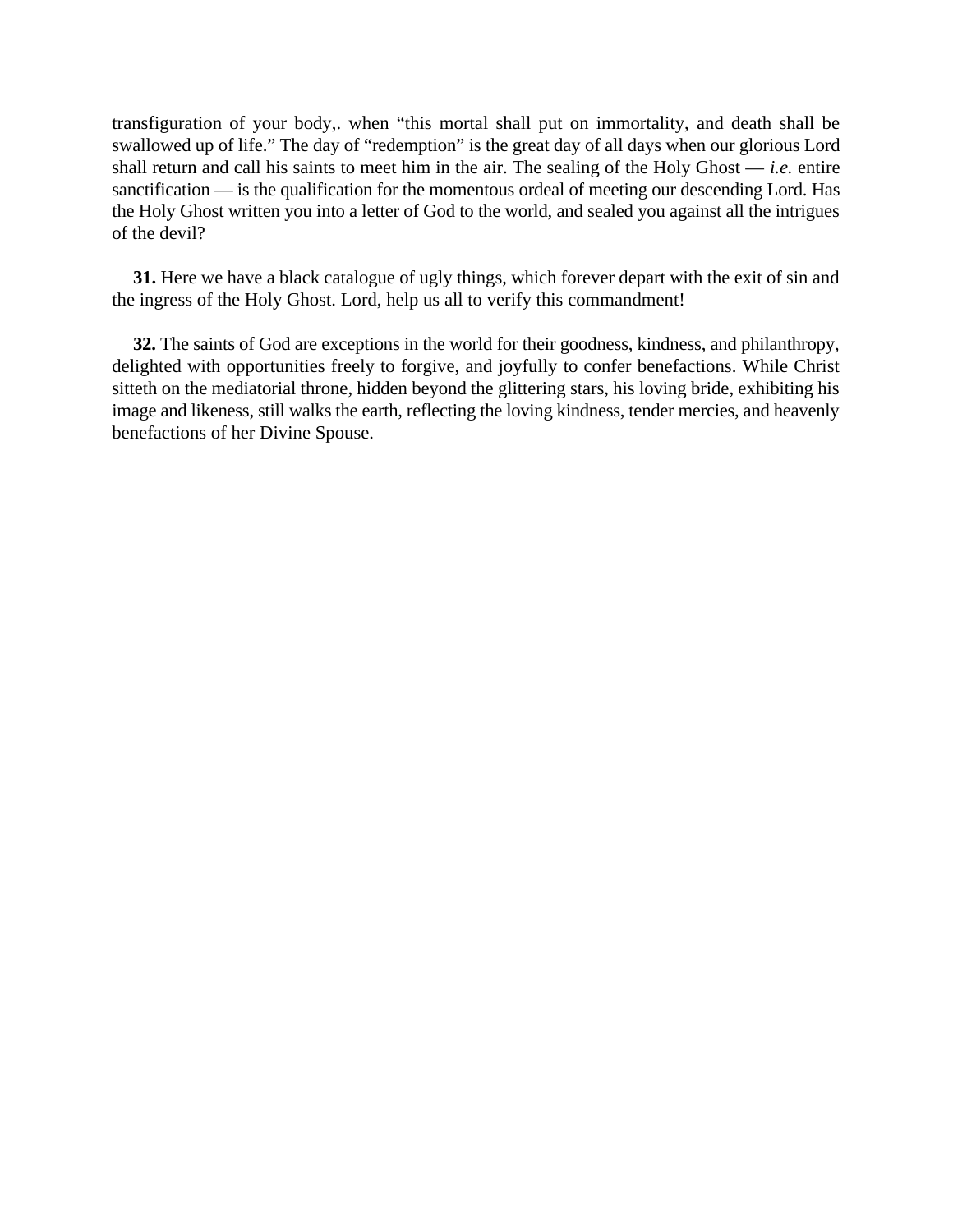#### **CHAPTER V**.

**1,2.** Like our ascended Lord, we are to be a perpetual sacrifice on God's altar, emitting the sweet savor of holiness to the Lord.

**3.** Here we see covetousness, the crying sin of the popular Churches of this day, and so magnetic as to escape exposition and condemnation from the pulpit, here catalogued with fornication and impurity, and interdicted so much as a mention among the saints.

**4.** "*And scandal or foolish talking or indecent jesting, which are unbecoming, but rather the giving of thanks.*" For many years a secular paper has not been permitted to enter my house, from the simple fact that they carry Satan's carrion. You can not mention "scandal" with impunity. If you tamper with it, you will get polluted. You can not indulge in "foolish talk," or even listen to it, without grieving the Holy Spirit; while "indecent jesting" is simply abominable in the sight of God and all good people. During the Confederate War, while General Grant was in his headquarters, surrounded by his military magnates, a Federal officer rushes in a great glee, looking around, says: "I believe there are no ladies present. I have something wonderfully good to tell." At that moment the old General bluntly interjected, "But I will let you know there are gentlemen present." The man took the hint, and never told the joke.

At that time General Grant did not profess Christianity, but his manly decorum revolted at the thought of hearing anything too obscene for repetition in the presence of ladies. It is scandalous, diabolical, and barbaric for men to indulge in conversation incompatible with the presence of women. This verse ought to be written up in a motto, and rendered conspicuous in every home, church, and business circle. Scandal, foolish talking, and indecent jesting among the laity, and even the ministry, cause wholesale backsliding, as it is impossible to indulge in these vices and frivolities without grieving the Holy Spirit. Inadvertent participation in these vanities will grieve away the Holy Spirit, and superinduce backsliding before you are aware. Thousands fall in this way, and wake up to find the Heavenly Dove mournfully absent, and wonder why he ever retreated away. Thomas a Kempis, the Roman Catholic confessor of entire sanctification, has written clearly and beautifully on this subject, especially warning the preachers.

**5.** Here again the Holy Ghost not only catalogues the covetous man right along with the fornicator and the debaucher, but he denominates him an idolater, certifying that he "has no inheritance in the kingdom of Christ and of God." This argument will bear the most logical scrutiny, as the covetous man piling up his hoarded self does not need it for sustenance, it follows, as a legitimate sequence, that he worships the sordid gold, and is therefore as base an idolater as ever bowed at the shrine of Jupiter.

**6.** Let no one deceive you "*with empty discourses; for through these things the wrath of God cometh on the sons of disobedience.*" The sad verification of this warning everywhere nowadays proclaims the awful apostasy of the latter days. The gospel has well-nigh gone out of the popular Churches. Paul defines the gospel as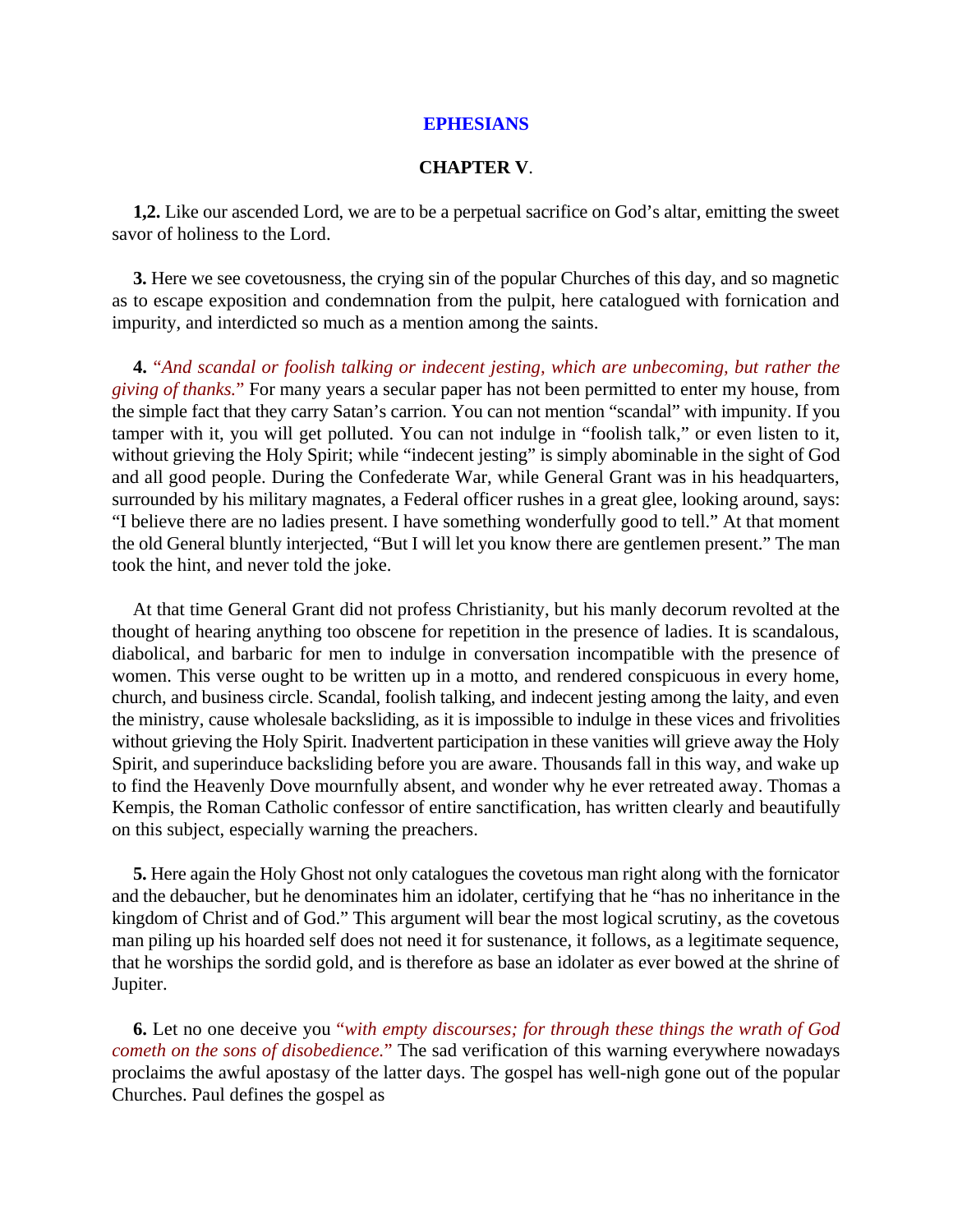(Romans 1:16),

"the dynamite of God unto salvation to every one that believeth."

Hence, every discourse which is not charged with God's dynamite to blow sin out of the heart, is "empty" and degospelized. Songs, prayers, testimonies, and sermons without the Holy Ghost are all "empty," illusory, and susceptible of utilization by the devil, as greased planks on which to slide people into hell. No wonder our Savior forbade his own apostles to preach the gospel till after they received the Holy Ghost. What a pity that every preacher does not lie prostrate before God till he fills him with the Holy Ghost, before he assumes the awful responsibility of standing between the living and the dead.

**7-9.** God is original light, perfectly free from darkness. Satan has not a solitary ray to cheer the black midnight of his hapless soul.

**10,11.** "*Have no fellowship with the unfruitful works of darkness, but rather convict them.*" "Convict" is the verb form of *elegchos,* which is the verdict of the criminal judge against the accused, condemning him to his merited retribution. We are all custodians and exponents of God's law, revealed in the Bible. Therefore, it is our province, like the criminal judge, to know no favorites, giving the gospel trumpet no uncertain sound, lifting high the glittering sword, cutting right and left without distinction or mercy, never softening what God has made hard, nor smoothing what God has made rough; but ringing out the truth fearlessly of men and devils, though it condemn the priest, the prophet, the king, and the potentate.

**12-14.** As the sun illuminates the material world, investing every substance with his light, which is reflected indiscriminately, thus rendering visible the material world; so the great Sun of righteousness transmits his light to all of his saints, which by them is reflected throughout the spiritual world. Hence, we are all walking luminaries in the providence of God, sent forth to irradiate the globe. "*Therefore, he says, awake thou that sleepest and arise from the dead, and Christ will shine upon thee.*" Regeneration is the glorious resurrection of the human soul from the dead, rising out of Satan's dreary kingdom, where black darkness and death eternally reign; the soul sweeps into the kingdom of God, opening his eyes to contemplate the glorious light pouring on him from the effulgent Christ, revealing to him the splendors, mysteries, and beauties of the spiritual world, which he never saw before.

**15.** This verse, in harmony with the Bible, denominates the people walking straight into hell "foolish," and those who travel the heavenly highway as "wise."

**16.** "*Buying in the opportunity, because the days are evil.*" When bright den went into eclipse, Satan's reign of darkness, sin, and death sadly supervened. It has swept along like a desolating avalanche, nearly six thousand years, during which the "saved are few;" only here and there a traveler on the King's highway, while the pell-mell multitudes rush at racehorse speed into hell. Therefore, it stands us in hand wisely to snatch every fleeting moment, thus "buying in the opportunity" to rescue the perishing.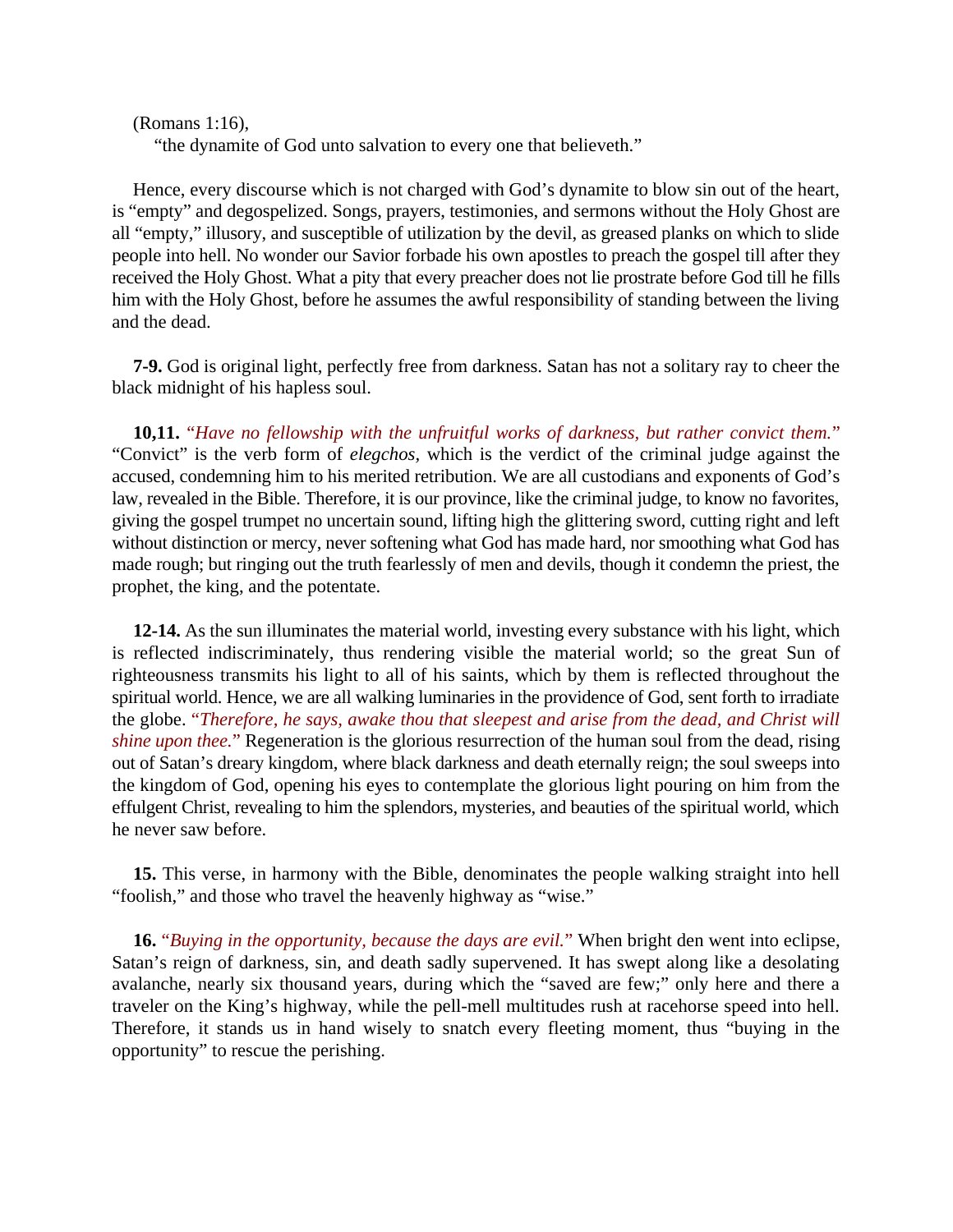#### **ARGUMENT XXII. — "FILLED WITH THE SPIRIT."**

#### **17.** "*Therefore be ye not foolish, but understand what is the will of the Lord.*"

**18.** "*Be not drunk with wine, in which there is riot, but be ye filled with the Spirit.*" This verse is beautifully and lucidly expository of the preceding, warning us not to be "foolish," but to understand the will of the Lord. Now, what is the will of the Lord? The eighteenth verse answers, "*Be ye filled with the Spirit.*" Hence, we see that the will of the Lord is that we all "*be filled with the Spirit,*" and in case of delinquency we are denominated "foolish." O how few people in this 'world are "filled with the Spirit" The virgins in the parable were called "foolish," because they were not "filled with the Spirit." We can well afford to let the people call us "foolish," for that is no evidence that it is true. But we can not afford to have the Holy Ghost pronounce us "foolish," for in that case we are fools to an absolute Certainty. Then let us all get "filled with the Spirit," and keep full, as only in this way we can escape the imputation of folly by the Infallible One. Bear in mind, you must be completely emptied of sin before you can be "filled with the Holy Ghost." Then expeditiously get under the blood, and trust for a radical emptying of your spirit from all evil. Then trust your Savior to fill you with the Holy Ghost, and there abide forever.

**19,20.** These verses establish the fact that the Holy Ghost not only fills the heart, but he opens the mouth and makes us sing, testify, and speak fluently and indefatigably for God. It is simply awful to spend an hour in a fashionable city church listening to Satan's giggling choir squeal out a few operatic songs, utterly unintelligible to the congregation sitting dumb as tombstones. These graveyard Churches are the devil's counterfeits. God's Churches are like a graveyard on the resurrection morn, when the awful excitement of the archangel's trump is bursting every tomb. Bishop FitzGerald well says, that "when the singing is confined to the choir, it is very inappropriate to sing anything except 'Hark, from the tombs a doleful sound!' as it is a funeral occasion; the Church is dead." Rest assured the Holy Ghost always makes people sing. So when a congregation quits singing, they have already become a good missionary field.

#### **ARGUMENT XXIII. — SPIRITUAL WEDLOCK.**

**21-24.** Here the apostle gives the beautiful and instructive similitude of the matrimonial alliance, unifying husband and wife, and thus vividly illustrating the mysterious unity of our Lord and his bride.

**25.** "*Husbands love your wives with Divine love, as Christ also loved the Church with Divine love, and gave himself for her.*" According to this Scripture, it is the duty of every man to get his soul saved before he takes a wife; as he is utterly incompetent to love her with Divine love till he receives it, poured out into his heart by the Holy Ghost in regeneration. You must not confound the popular Church with the Church of God here described, consisting only of the souls having been called out from this wicked world by the Holy Ghost, and separated unto God. Mark it down, the Church of God does not contain a solitary sinner. Hence, these Churches professing and practicing a sinning religion are all Satan's bogus.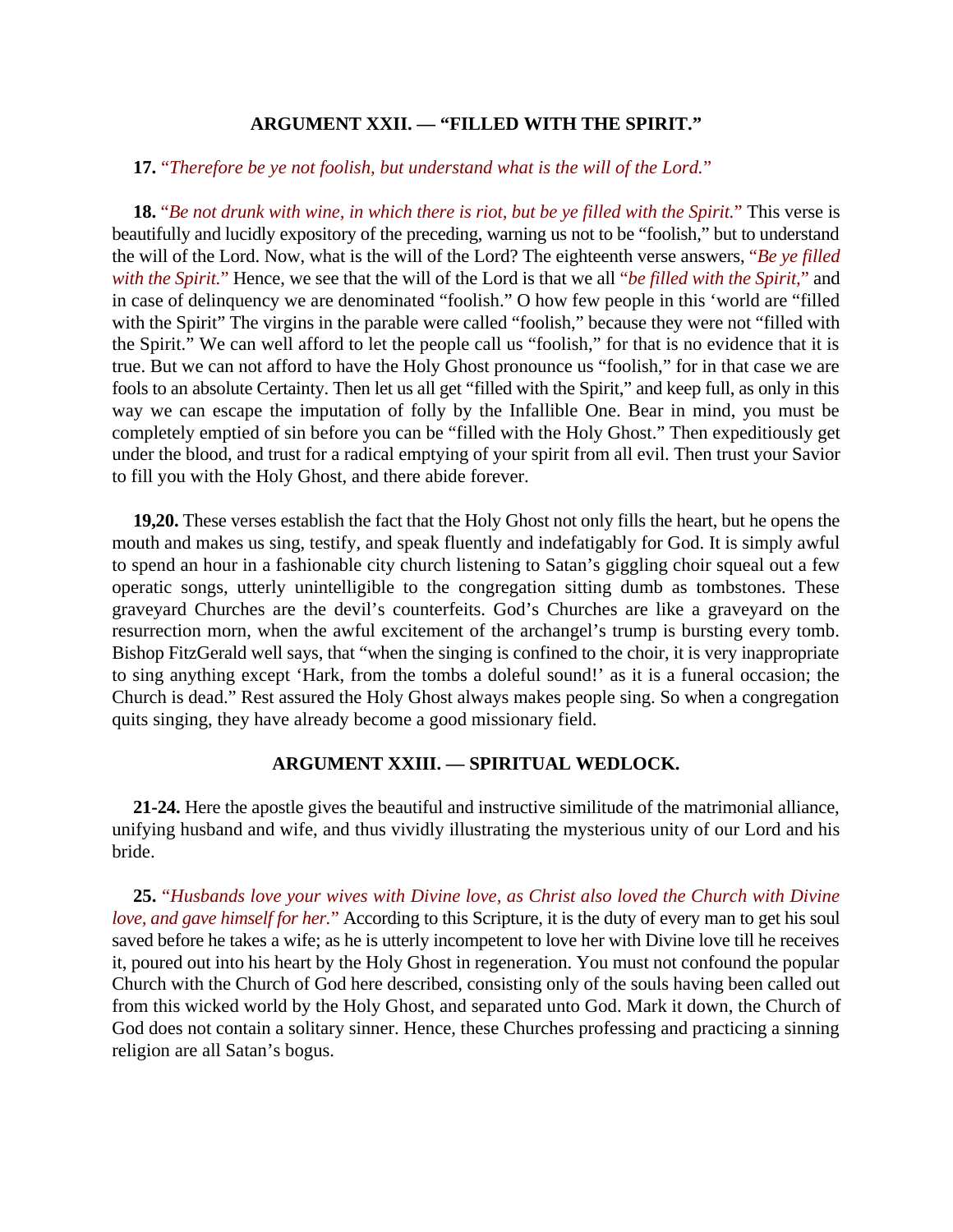**26.** "*That he may sanctify her, and purify her by the washing of water through the Word.*" No honest Bible reader will fail to see the second work of grace here revealed beyond the possibility of doubt. The regeneration of the Holy Ghost takes sinners out of Satan's kingdom, transforms them into saints, and constitutes the Divine *Ecclesia* here mentioned. The Lord does not sanctify this wicked world, but *Ecclesia*;, *i.e.*, his own Church. Hence, no one can be so stupid as not to see that sanctification here revealed is a work distinct from regeneration, and subsequent to it. What is sanctification? The Holy Ghost here defines it a purification, illustrated by the "washing of water;" not literal water, as we here learn it is "through the Word." The Bible teaches that we are sanctified by the Spirit, blood, faith, and Word. These are all in perfect harmony, either with other. The Holy Spirit is the omnipotent Agent who sanctifies us; the blood, the Divine elixir by which he effects the purgation; the Word, God's appointed medium through which we are sanctified; and faith, the condition on which we receive it.

Hence, the Spirit, blood, Word, and faith are but counterparts of the same great transaction. The instantaneity of our sanctification is here confirmed by two infallible witnesses in this short verse; *i.e.*, *hagiasee,* sanctify, and *katharisas*, purifying, are both in the aorist tense, which God put in the Greek language to reveal to all honest readers that he actually sanctifies in the twinkling of an eye. You may long approach the experience, but suddenly enter it, the gradualism always being on the human side, as Omnipotence needs but a moment to do his work. I write these pages in California, three thousand miles from home. I spent weeks on my western-bound tour, approaching the land of gold. But the time came when, in a moment, the iron horse leaped over the State line, and I found myself in the land of perennial fruits and fadeless flowers.

#### **27.** "*That he may present to himself a glorious Church, having neither spot nor wrinkle nor any of such things, but she may be holy and blameless.*"

"Tis a glorious Church, without spot or wrinkle, washed in the blood of the Lamb!" What a contrast this plain, simple, and unmistakable statement of the Holy Ghost affirming so positively and lucidly the purity of God's Church, with the materialistic, skeptical, worldly, proud, pompous, money-loving ecclesiasticisms of the present day, not only utterly ignorant of the sweet and simple experience of heart-purity and the indwelling Comforter, but even waging an exterminating war in pulpit and pews against the very religion revealed throughout the New Testament as the blessed and happy experience of God's children!

**28.** Here we have the love of Christ for his Church, which constrained him to shed his blood to sanctify her, held up as the example for every husband to emulate in his love for his wife, thus confirming the sanctity of Christian wedlock beyond the possibility of cavil.

**29.** This verse not only recognizes the mysterious problem of conjugal unity; but either is to esteem the other the better half, confirming their mutual fidelity by martyrdom, if necessary.

**30.** Because we are members of His body, as I freely use all of my members conservatively of my body, so Christ has a perfect right to use every saint in perfect harmony with his sovereign will and infinite wisdom conservatively of his glory.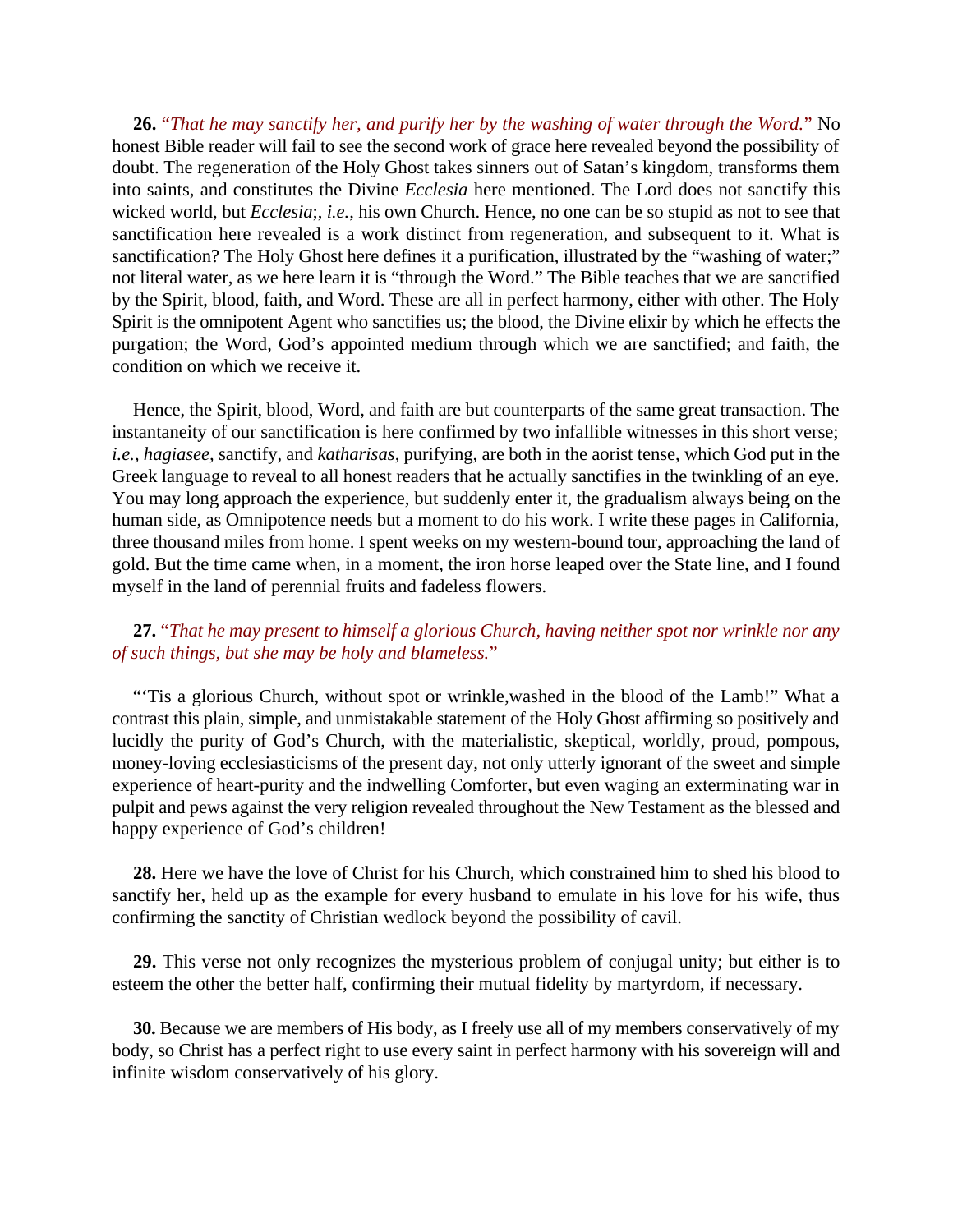**31-33.** No one can read these verses, and call in question the Bible doctrine of conjugal unity. It is not only repeatedly affirmed, but even enforced by the example of Christ and his bride. As we receive his nature, and become one with him in spirit, mind, life, purpose, and enterprise for time and eternity, so husband and wife are "no longer twain, but one flesh." In harmony with this truth, we must receive the doctrine of literal and actual conjugal unity in the Divine institution of Christian matrimony. Hence, we should watch and pray, lest we infringe upon the rights and privileges of this God-given blessing to the world. It was instituted in Eden, and survived the fall, to bless mankind to the end of time. The social purity problem is not to be construed interconjugally so as to antagonize conjugal unity. Husband and wife are to walk in the clear light of God's Word, Spirit, and providence, lest they deflect into fanaticism, and mar the beauty, chill the bliss, and darken the brightness of the Christian home.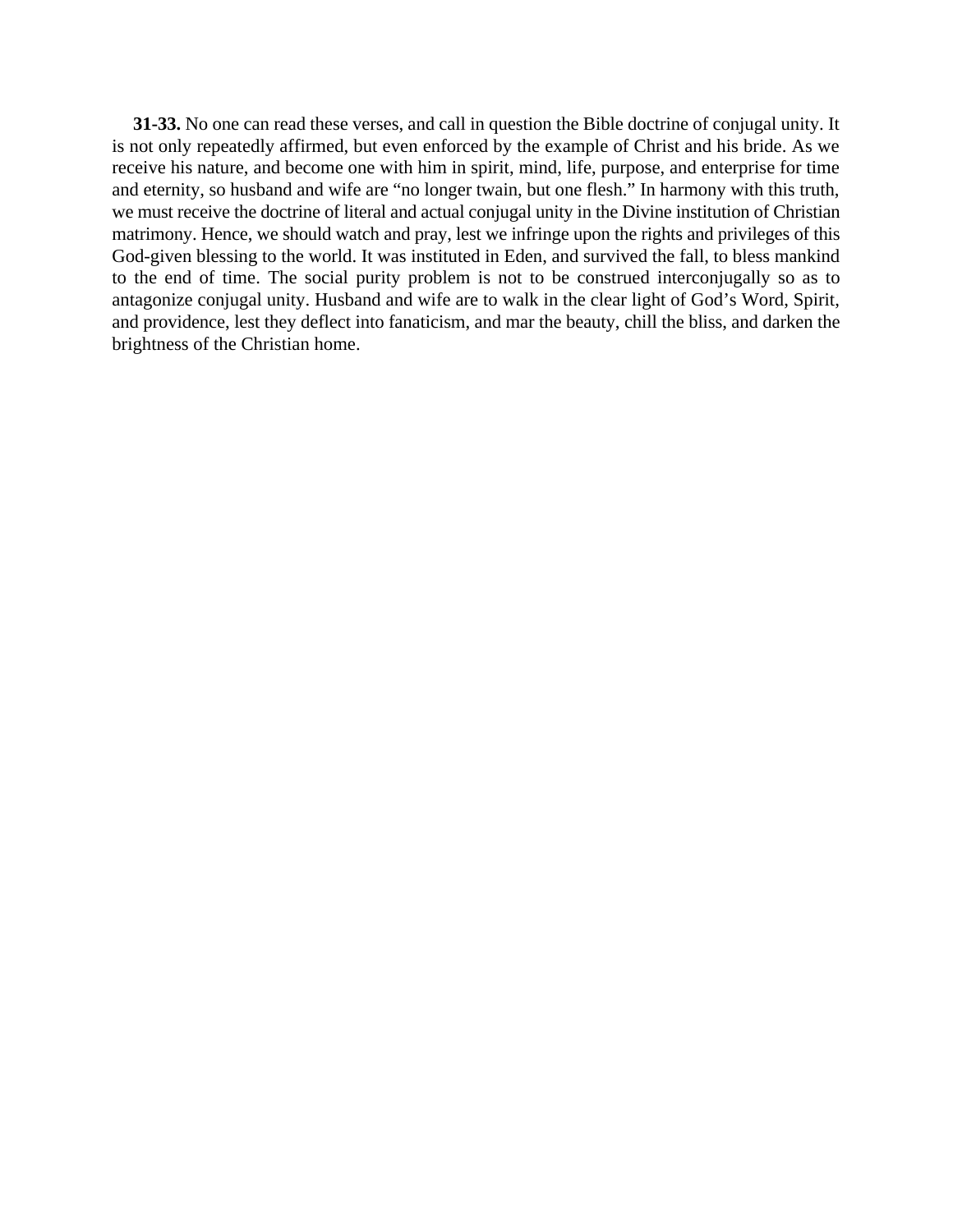#### **CHAPTER VI.**

#### **ARGUMENT XXIV. — DOMESTIC GOVERNMENT.**

**1.** "*Children obey your parents in the Lord: for this is right.*" Out of the Lord, dare to disobey and suffer the consequences. If your parents assign you to a dancing-school, refuse to go; if you get a thrashing every day, receive it joyfully for Christ's sake. It is equally true in the relation of husband and wife, master and slave. You are only to obey in the Lord. When the brutal husband of a holy woman forbade her going to John Wesley's meetings on pain of death, still she went, though he had sworn in his wrath that be would bake her in his oven. Returning from a glorious class-meeting, she saw the smoke going up from the bake-oven. Falling on her knees, she said; "Lord, if you need a martyr in England, I put in the first bid. I am ready to go into that oven like Shadrach, Meshach, and Abednego. If you do not need the martyr, put your hand on my wicked husband." When she got inside of the house, she saw him rolling over the floor, unable to stand on his feet, exclaiming aloud, "Pray for me, O my Polly; I will be in hell before night." Soon he was converted and sanctified, and became an earnest class leader. When you dare to obey God, he will take care of the results.

**2,3.** Sin dishonors your father and mother, casting over their memories a reflection of reproach for neglect of duty. A correct life observes the laws of nature, lives hygienically, and always conduces to longevity. "The wicked shall not live out half their days."

**4.** "*And, fathers, provoke not your children to wrath.*" You know the poor little things have inherited evil tempers from you. If you can not kill a rattlesnake, just let him alone. If you arouse him, he will probably kill somebody. The hereditary evil in your children is the snake nature, imbibed from the devil in the fall through the serpent. You can not kill it. Adam the Second alone can kill Adam the First. Hence, do your utmost to avoid arousing the evil tempers in your children, till you can get them all sanctified out by the cleansing blood. "*But bring them up in the discipline and instruction of the Lord;*" *i.e.*, so correctly in the fear and love of God as to keep them out of sin, and enforce obedience. Solomon says, "If you beat a boy with a rod, you shall save his soul," and warns us not to "spare the rod and spoil the child." Meanwhile, you sedulously control him in harmony with the law of God. Your home is to be the school of Christ, in which you faithfully teach the inmates the Holy Scriptures and the way of the Lord.

**5-9.** This paragraph beautifully expounds the relation between the master and slave; as servant here is *doulos*, which always means a slave, as *oiketees* is the word for hired servants. Slavery was common in all nations in Paul's day. The gospel is not a political, but a spiritual power. Hence, while it provides sanctifying grace competent to superinduce perfect harmony, love, peace, brotherhood, and charity between the master and servant, so as to make their home a little heaven, yet it lays deep in the heart of both those sanctified principles which will, in due time, utterly and eternally undermine and abolish the institution of human slavery. My great-grandfather, when converted under the preaching of Bishop Asbury in old Virginia, owned thirty Negro slaves. On arrival at his home, he called them all into his house, told them his experience, fell on his knees, and prayed for them, got up, and bade them a loving adieu, exhorting them to meet him in heaven, saying, "Go now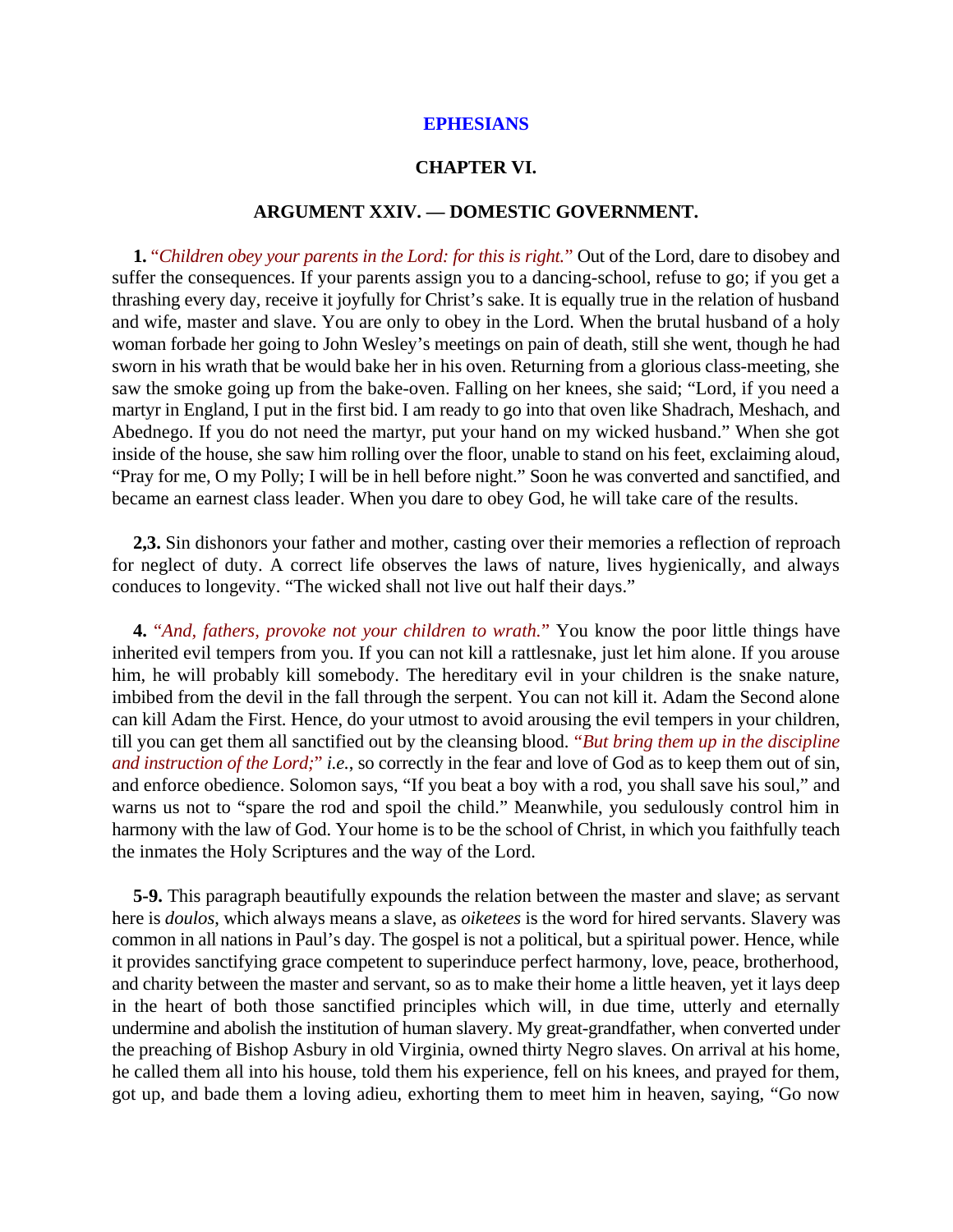whither you will, you are as free as I am." Though we always lived in a slave State, that was the finale of slavery in our family.

#### **ARGUMENT XXV. — THE CHRISTIAN'S PANOPLY.**

**10.** "*Finally, be filled up with dynamite.*" Heaven is full of dynamite. We have but to tap the ocean by faith and we get full. When a teacher in college, I use to charge a galvanic battery with electricity, have a student stand on an insulating stool, put his hand on the pole, and get so full of electricity, that every hair on his head would stand out straight. If a person would come near him, a spark of fire would leap out of him, and burn him. So we all ought to be full of God's dynamite, transmitting the sin-consuming fire to all who come about us. This is the way we are to conquer the world for Christ.

**11.** "*Put on the panoply of God, that you may stand against the methods of the devil.*" When John and Charles Wesley, Thomas Maxfield, and John Fletcher organized the Holy Club at Oxford, in 1724, the Churches were so dead and the clergy so unspiritual, that they had 110 methods for the conversion of sinners and the sanctification of believers. So, when John Wesley organized the classmeeting for the conversion of penitents, the holiness bands for the sanctification of Christians, and the select societies for the edification of the sanctified, and they saw them working hard day and night to get sinners converted and Christians sanctified, the proud clergymen and carnal members raised a critical howl, "See how these fellows have methods of doing God's work," considering it a matter of ridicule that any one would presume to adopt methods for the salvation of souls, as that was God's work, and he would attend to it in his own time and way. Hence, they called John Wesley and his comrades "Methodists," simply because they had methods of saving souls. Here we see Paul alludes to the "methods of the devil;" therefore, the devil is a great "Methodist," having an infinite diversity of methods for the damnation of souls. Hence, if we would compete with him, we must have methods, too. The fallen Churches are full of methods for money-raising and everything else except salvation, of which they are utterly destitute. Hence, Satan, with a gusto, dumps them into hell by wholesale, as he has an abundance of most successful methods for damnation, and they none for salvation.

**12.** "*There is not to us fighting against blood and flesh, but against governments, against authorities, against the world-rulers of this darkness, against spirits of wickedness in the heavenlies.*" Satan utilizes his paradoxical intelligence as an organizer of his diabolical forces in earth and hell for the damnation of each revolving generation. His war is not haphazardous, but wisely planned and cunningly executed. His strategic movements against humanity are marvelous, and infinitely beyond human conception. Could you see the tall peers of the pit, commanding the vast demoniacal battalions, and manipulating their adroit military evolutions through our populous cities, even drawing the chloroformed Churches into their cooperation to fight holiness and join the world, you would fall in line with the holiness movement, and stir us all up into a Balaklava charge against the combined armies of earth and hell. "High places" here is the same Greek as heavenly places in every preceding chapter. "Places" in the original should not occur; the proper reading, simply "the heavenlies" *i.e.*, heavenly experiences — which we must have preparatory to our enjoyment of heaven.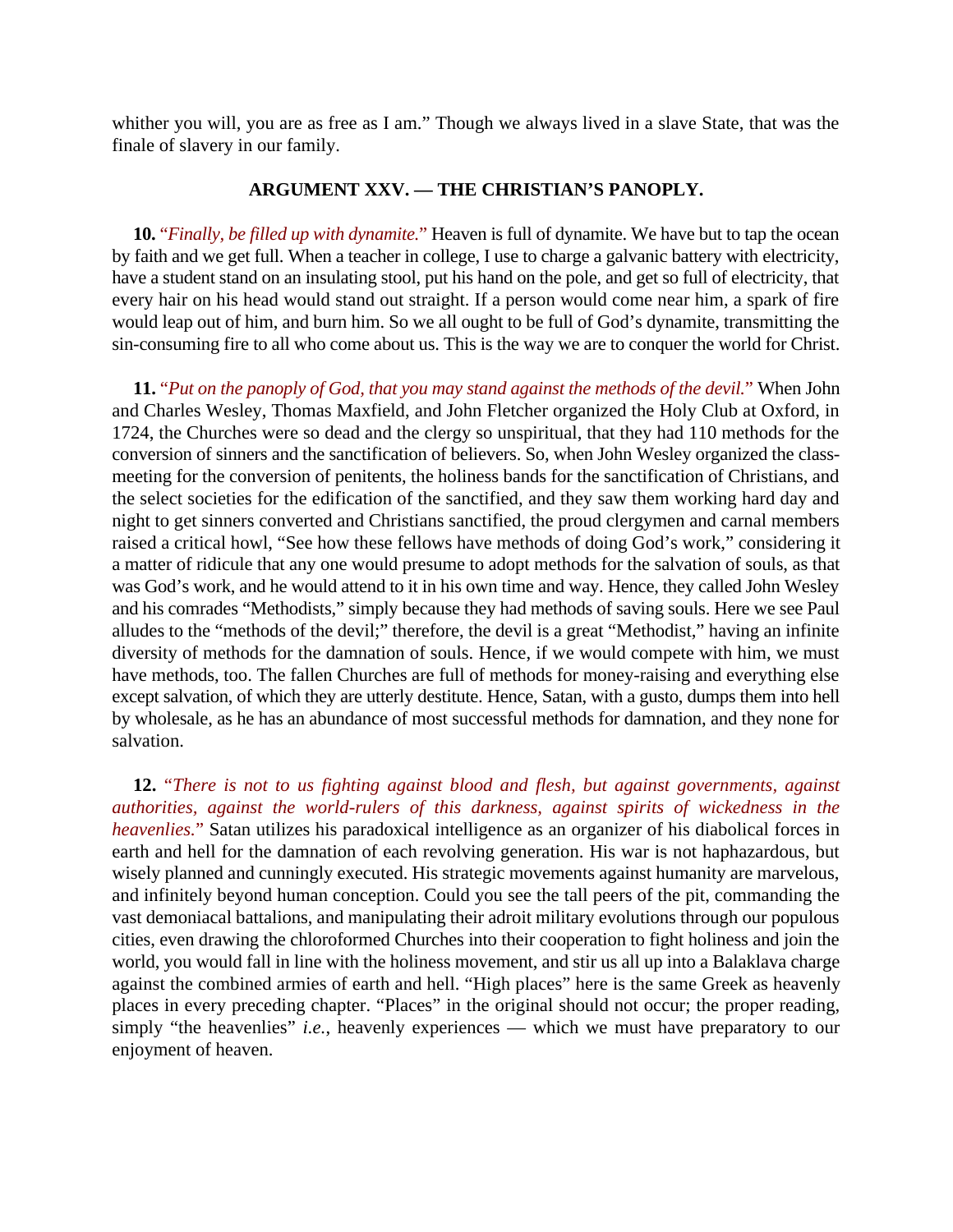Hence, we see that the big fight with the devil, in which he marshals all the hierarchies of hell, is pitched against the people "in the heavenlies." Satan doesn't waste his ammunition on sinners, as they are already secure in his black clutches. Neither does he expend much on unsanctified Christians, as the depravity in them is hell's lasso around their necks, sure to drive out their religion, and drag them into the pit, if they don't get it burnt off with sanctifying fire. But when you get truly sanctified, saved to the uttermost in the enjoyment of the heavenly state, and robed and ready for the bright upper world, Satan knows he is fighting in his last ditch; he must get you now, or give you up forever. Hence, he lays under contribution all the armies of earth and hell for your apostasy and damnation.

**13.** "*Therefore take the panoply of God, that you may be able to stand in the evil day, and, having done all, to stand.*" We awfully jeopardize our immortal interest, if we neglect a solitary item of the Christian's panoply. We most imperatively need it all, and terribly imperil our souls if we take chances on the devil's battlefield with inadequate armor. Man's extremity is God's opportunity. When we have "done all," and reached utter despair, God takes the work into hand; the sinner gets converted at the end of all human resources. In a similar manner must the Christian who would receive the sanctifying baptism of the Holy Ghost and fire leave John at the Jordan, and see Jesus only. It is equally true in all our Christian warfare, the victory comes when we have "done all." On a ship in mid-ocean the alarm roars, "A man overboard!" "Who will save him?" A stalwart youth volunteers. All eyes are fixed on him, and all wonder that he does not leap in, for he stands like a statue gazing on the deep. The man appears amid the billows, struggling terrifically; all shout, "Now, now is your chance!" The volunteer heeds them not, but stands still. Two minutes have flown; the drowning man again rises to the surface, struggling for life, but not half so violently as before. Again all shout to the volunteer to leap to his rescue, who, to their surprise, looks on the scene with apparent indifference. Five minutes have flown, the drowning man again comes in sight. The struggle is over, for he is dead. Now the athlete leaps overboard, and soon brings him up by the hair of the head. Erelong he is recuperated and running like a racehorse all over the deck, so glad he is alive. They now ask the swimmer, "Why did you not save him the first time?" "Too strong; he would have drowned me as well as himself." "Why did you not save him the second time?" "Still too strong; he would have drowned us both. I waited till his strength was gone." So Jacob wrestled all night till his hip was out of joint, and his strength gone.

**14.** "*Therefore stand girded about your loins with truth, and having on the breastplate of righteousness.*" "Loins" symbolize strength, and the girdle the powerful auxiliary. Hence, we see that God's revealed truth is our power. A sermon may be eloquent and intellectually edifying, but it is potent for good only as it is freighted with the Word of God. This is the melancholy secret of the lamentable loss of power in the Churches. The Word of God is substituted by human learning, which is utterly powerless to save souls. Hence, the cultured, eloquent preacher just lets the people drop through his fingers into hell. In the breast are located the important vital organs of the physical organism; *i.e.*, the heart, lungs, liver, stomach. If they are not protected you will soon die. Your own righteousness, arising from your good works, is "filthy rags" in the sight of God. It is the fond trick of the devil to so fool you as to get you to insult God by poking off on him your own righteousness, a pile of stenchy rags. This "breastplate of righteousness," so indispensable to your fortification against Satan's missiles of death, is none other than the righteousness of God in Christ, imputed unto you when in radical abandonment of all sin and eternal submission to the Divine Will in the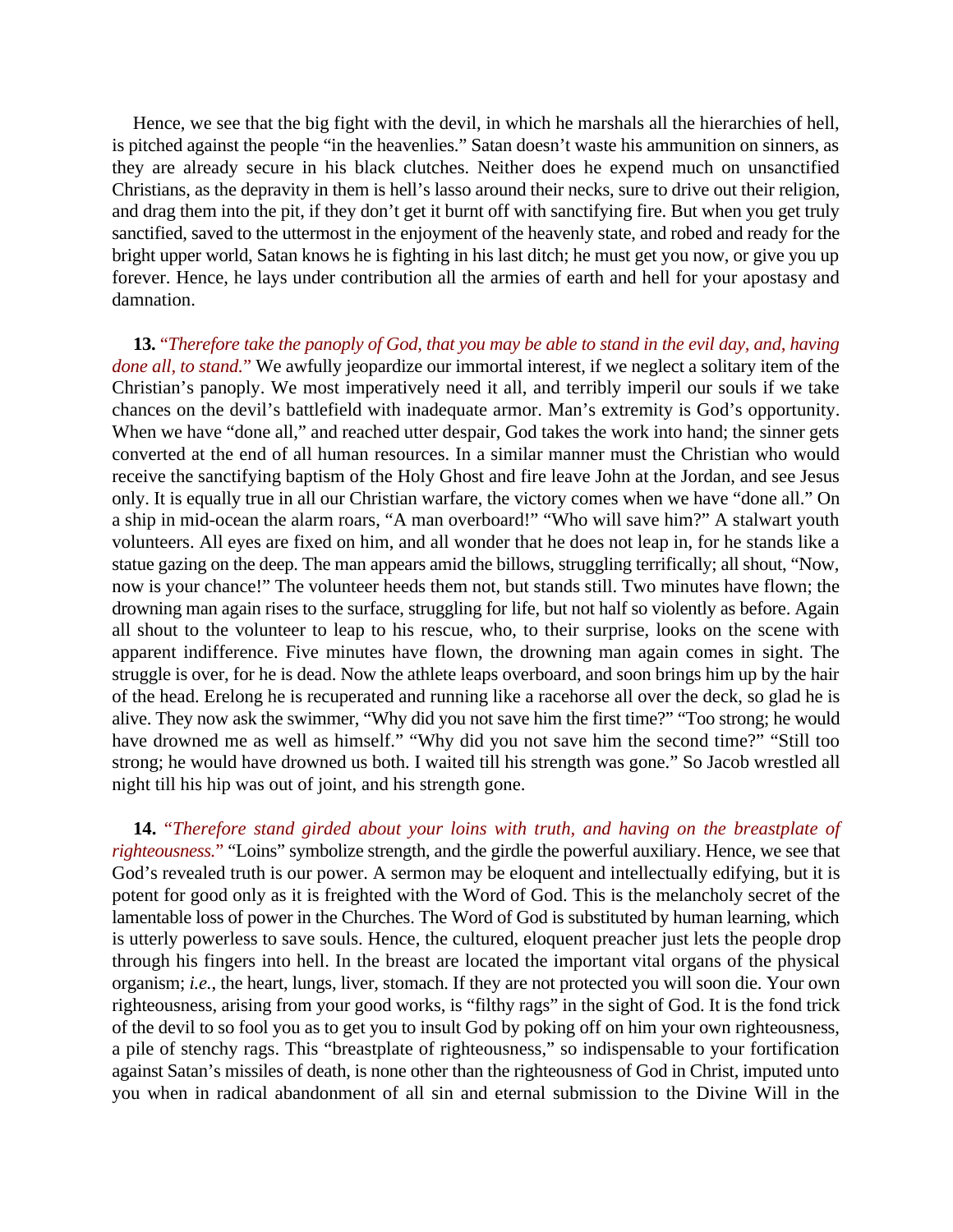profound realization of your fitness only for hell, by faith alone, you cast yourself on the mercy of God in Christ.

**15.** "*Having your feet shod with the preparation of the gospel of peace.*" It is distressing to see the sore footed pilgrims limping around; and no wonder, for they are barefoot, and the road is both flinty and thorny. What a pity they do not all supply themselves with a pair of good, substantial gospel shoes! Then they would delight to run, like Sampson's foxes, throughout the whole community, everywhere bankrupting the devil by burning down Philistines' cornfields, and taking the land for King Jesus.

**16.** "In all things taking the shield of faith, by which you shall be able to quench all the fiery darts of the wicked one." The Stygian soldiers of Satan's army are constantly shooting at the saints of God red-hot arrows, flaming with hellfire. "The shield of faith" is more than a match for all of the devil's artillery, quenching or putting out all of the fire, so they are perfectly harmless falling at your feet. Thus you receive no damage. Meanwhile hell is robbed of her ammunition. This is not the faith by which a penitent sinner is justified. Neither is it the faith by which a consecrated Christian is sanctified. But it is the Christian warrior's faith. Hence, when you go out to fight the devil, be sure you wear your shield; *i.e.*, have faith in Jesus to give you constant victory, and it will be according to your faith every time. When the soldier-boy left home for the field, the Grecian mother always delivered to him his shield, with the words, "My son, with this; or upon it." When the soldier fled before the enemy, he always threw away his shield for expedition. When he was slain in battle, they carried home his dead body on his shield. Hence, the charge of the Grecian mother to her soldier boy to conquer or die on the battlefield.

**17.** "*And receive the helmet of salvation and the sword of the Spirit, which is the Word of God.*" The helmet protects the head, the location of the brain, the most important and vital organ. This "helmet of salvation" is the genuine salvation of the Lord, which is the infallible protection against all the assaults of Satan. When I was in the Tower of London, I saw the medieval knights mounted on their gallant war steeds, invested with a panoply of shining steel from the crown of the head to the soles of their feet, their war-horses also covered with the same impregnable armor. Amid all this stupendous panoply, so vividly described by Paul, every weapon is defensive, except the sword, which is the Word of God. Hence, you see the Christian warrior goes forth to meet the foe so thoroughly fortified by his protective armor, as to be utterly invincible, simultaneously lifting high his glittering two-edged sword, by which he cuts down the enemy right and left, without distinction or mercy. During the conquest of Mexico by the Spaniards in the sixteenth century, amid an awful battle on the Heights of Chepultepec, two young Aztecs flew at General Cortez, like lions in desperation, to precipitate him from the heights, thus killing him and themselves to save their country; but the heroic Spaniard very adroitly met and slew them both with his sword. O how few Christians are experts in gladiatorial combat! This wonderful sword has two edges. If you receive the salvation edge, it will cut all sin out of you, sanctify you wholly, and save you forever. If you are too cowardly and mean to hug the salvation edge, you are destined to receive the damnation edge, which will cut out all your hopes of heaven, consigning you to an eternity of woe.

**18.** You can not always be in the meditation of prayer, but you can incessantly abide in the spirit of prayer, which is your needed fortification against demoniacal surprises, to which you are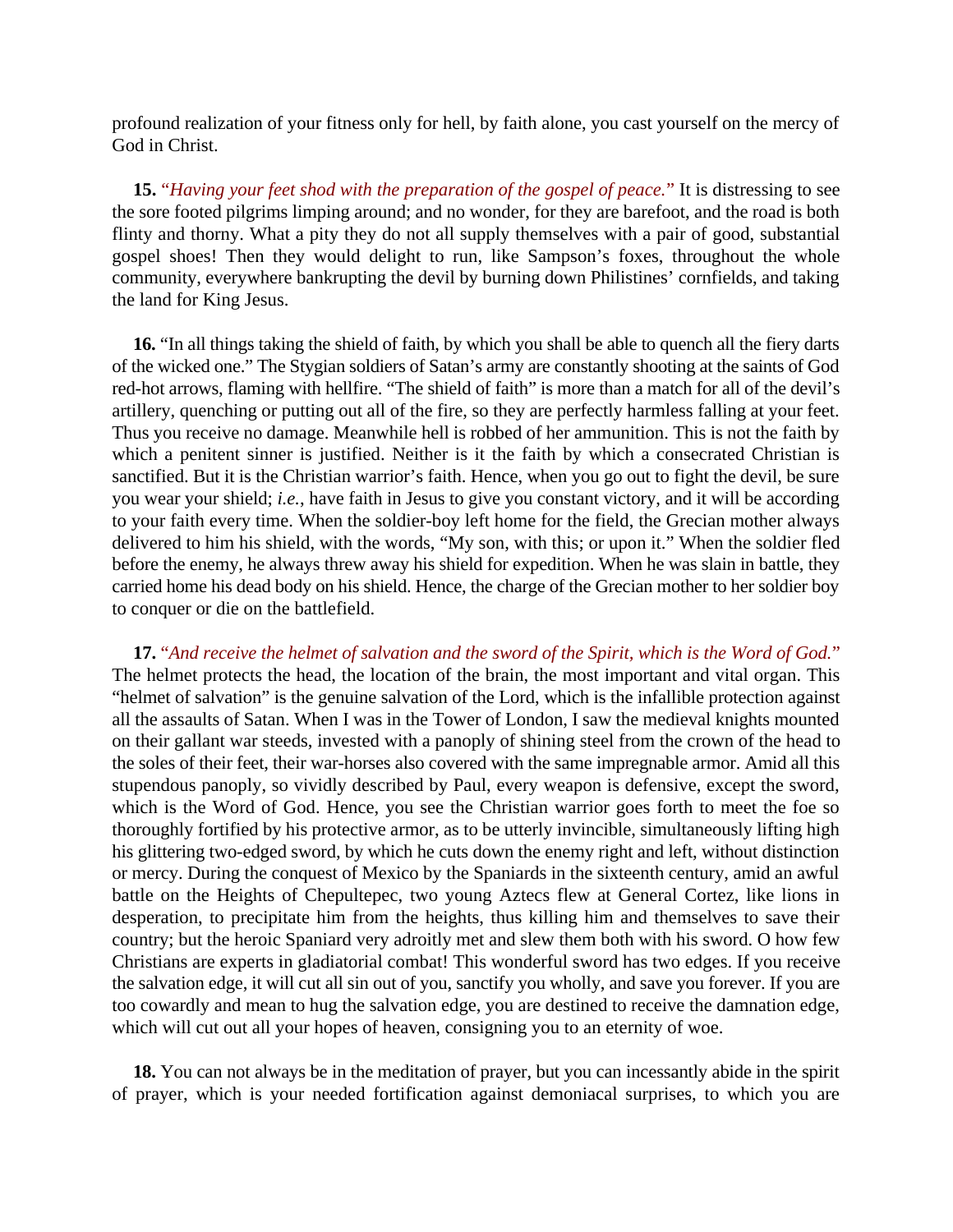constantly liable, and in danger of disconcertment. When Bunyan's Pilgrim met Apollyon in the Valley of Humiliation, and fought him six solid hours in a terrible hand to hand combat, the latter roaring like a lion and fighting with desperation, in the midst of the deadly conflict at one time Pilgrim lost his sword. Meanwhile it seemed that his doom was sealed. Bunyan says that he had another weapon called All-prayer, which he used with his utmost ability during this awful crisis. Suddenly, to his joyful surprise, his hand lights on the hilt of his sword, which he wields with unprecedented energy, stampeding his hellish foe from the field, and raising the mighty shout of victory.

**19,20.** Here Paul reminds the Ephesian saints fifteen hundred miles away, to incessantly pray for him, not that he may be released from bonds and imprisonment, but that he may have the power and liberty of the Holy Ghost, "*boldly to make known the mystery of the gospel.*" Nearly all the preachers lack boldness and clearness. Indifferentism withers and chills all gospel effort. The remedy for all this is prayer. The preacher ought to have a score of red-hot public prayers before he opens his mouth to preach the living Word, as it is a mystery which none but the Holy Ghost can reveal.

**21,22.** Tychichus and Onesimus traveled together from Rome to Asia, carrying this epistle and that of Colossians and Philemon, all of which Paul wrote, occupying his rented mission-hall the first two years of his Roman imprisonment.

#### **ARGUMENT XXVI. — REGENERATION AND SANCTIFICATION.**

**24.** "*Grace be with all who love our Lord Jesus Christ with Divine love in purity.*" Here we have agape, the definition of God himself. (I John 4:18.) "God is love;" *i.e.*, love is the Divine nature. It evanesced from humanity in the fall, and never gets back till the Holy Ghost pours it from his own heart into ours in regeneration. So this Divine love is the new heavenly nature imparted to us in regeneration. We receive it into a depraved heart, as we have no other sort. This heart must be thoroughly purified in the subsequent work of entire sanctification. Why does not God take the old life of sin out of us before he imparts the new life of grace? Why did not the Indians evacuate California before the Americans came and settled this beautiful country? From the simple fact that they loved California, and wanted to stay in it, and did stay until they were driven out by the new inhabitants. Even so the devil loves the human heart, and only evacuates it at the point of the bayonet. If the Holy Ghost did not come in, Satan would never go out. When he comes in, he always brings his new life with him. Hence, we see regeneration must precede sanctification. This verse is a good text, beautifully revealing this great double salvation in a nutshell.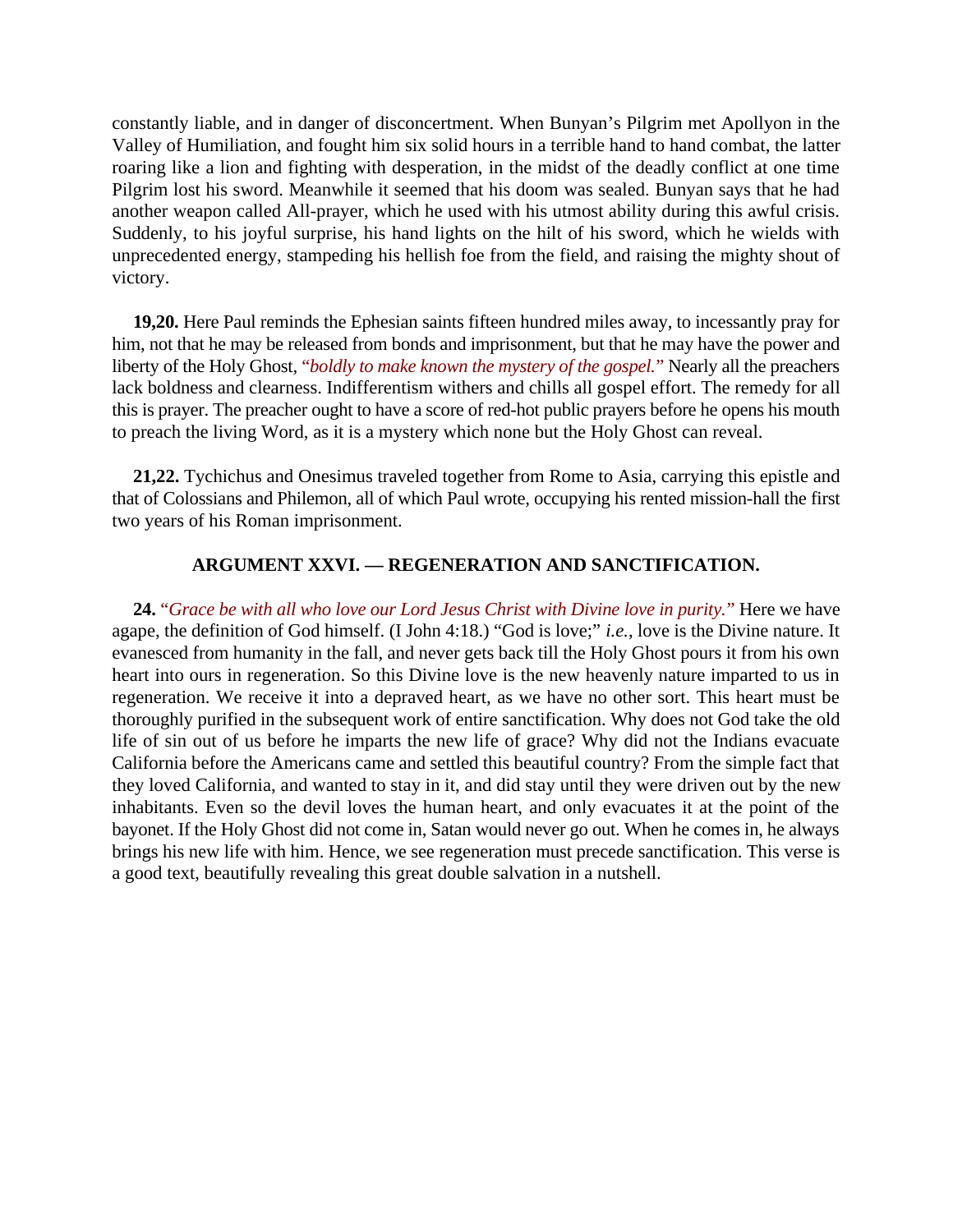#### **APOLOGUE**.

Thus we have traversed the wonderful Epistle to the Ephesian Church, exhibiting the highest type of spirituality in the Bible. As Ephesus was the metropolis of Western Asia, the city most magnetic and influential, whether for good or evil, Paul laid the glorious foundation by getting all the original twelve members sanctified, and then pushed the battle three years in a red-hot and unbroken campaign, so that "all Asia heard the gospel." The Ephesian Church was afterward honored with the residence of our Lord's mother, and the pastorate of the Apostle John, who survived all his apostolical comrades a whole generation, and was doubtless translated to heaven from the Ephesian Church. He is the only apostle who was not honored with a martyr's crown. Justin Martyr, Irenæus, and other Christian fathers, who lived under the shadow of the apostles, testify that John was translated to heaven alive. John Wesley believed it. Why does the Bible say nothing about it? Good reason: John was the last writer. Of course, he could not record his own translation.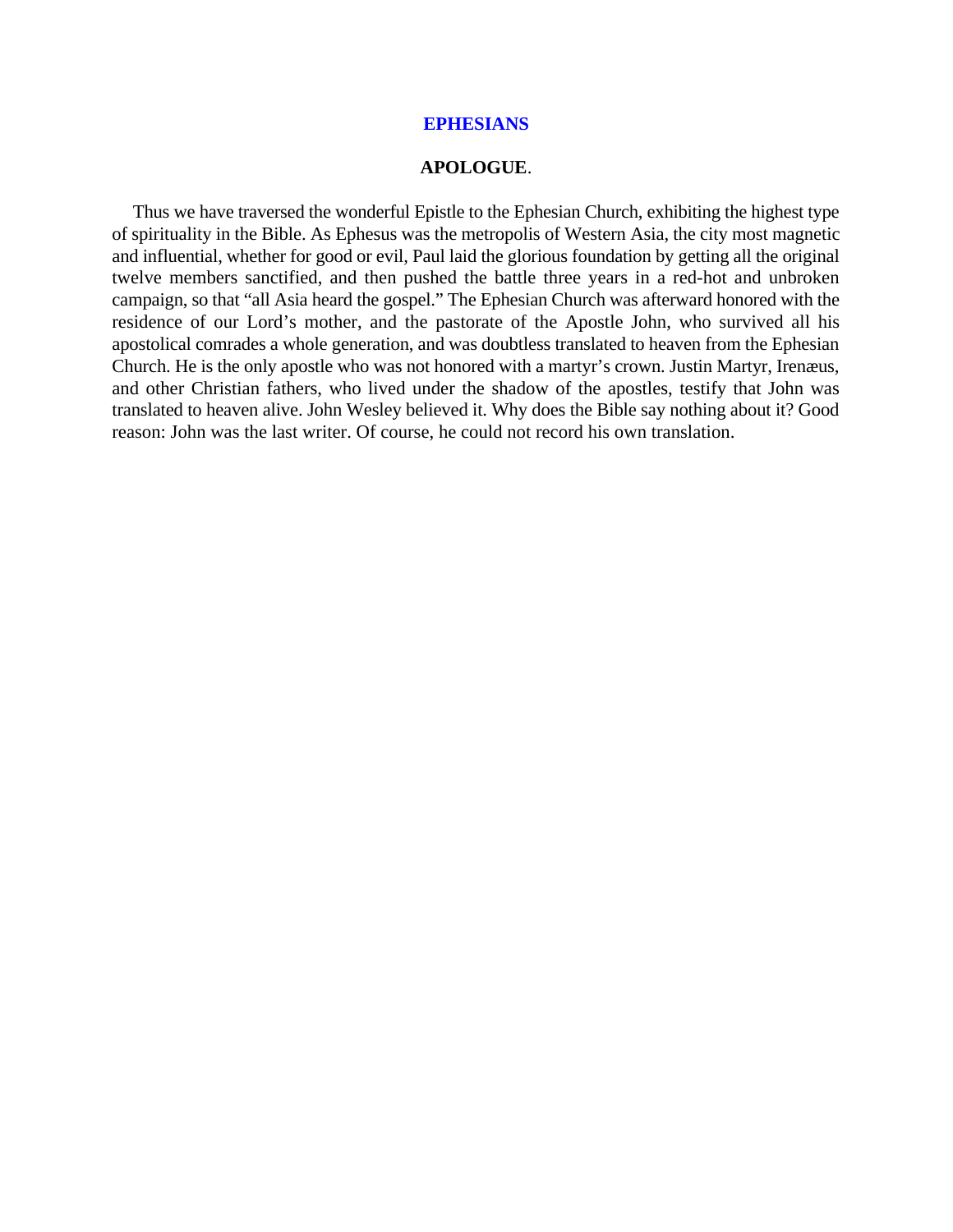## **PHILIPPIANS**

#### **PROLOGUE**

Philippi was the first city in Europe complimented by the gospel. Paul, accompanied by Luke, his amanuensis, Silas and Timothy, his fire-baptized preachers, responsive to his heavenly vision, sailed over the Ægean Sea from Asia to Europe, and began his evangelistic work at Philippi, the capital of Macedonia, availing himself of the Jewish city mission, in which Lydia and other daughters of Abraham were preaching the Old Testament gospel to the people of that heathen city. How grossly inconsistent for Europeans and Americans to criticize woman's ministry, when our gospel traveled that road! Paul is gospel father.

A woman's meeting opened to him the first door to preach the gospel to our progenitors.

Paul reached Rome a prisoner, in February, A. D. 61, and spent two years preaching the gospel in his hired house. At the expiration of that period, Burrus, the commander in chief of the Pretorian army, which guarded the emperor's palace and person, and the staunch friend of Paul, died, leaving not a solitary influential person at the imperial court to defend him. Consequently, Paul was taken out of his hired house and carried to the barracks, where, surrounded by thousands of soldiers and closely guarded night and day, he dictated this beautiful, sweet, and triumphant letter to his faithful scribe.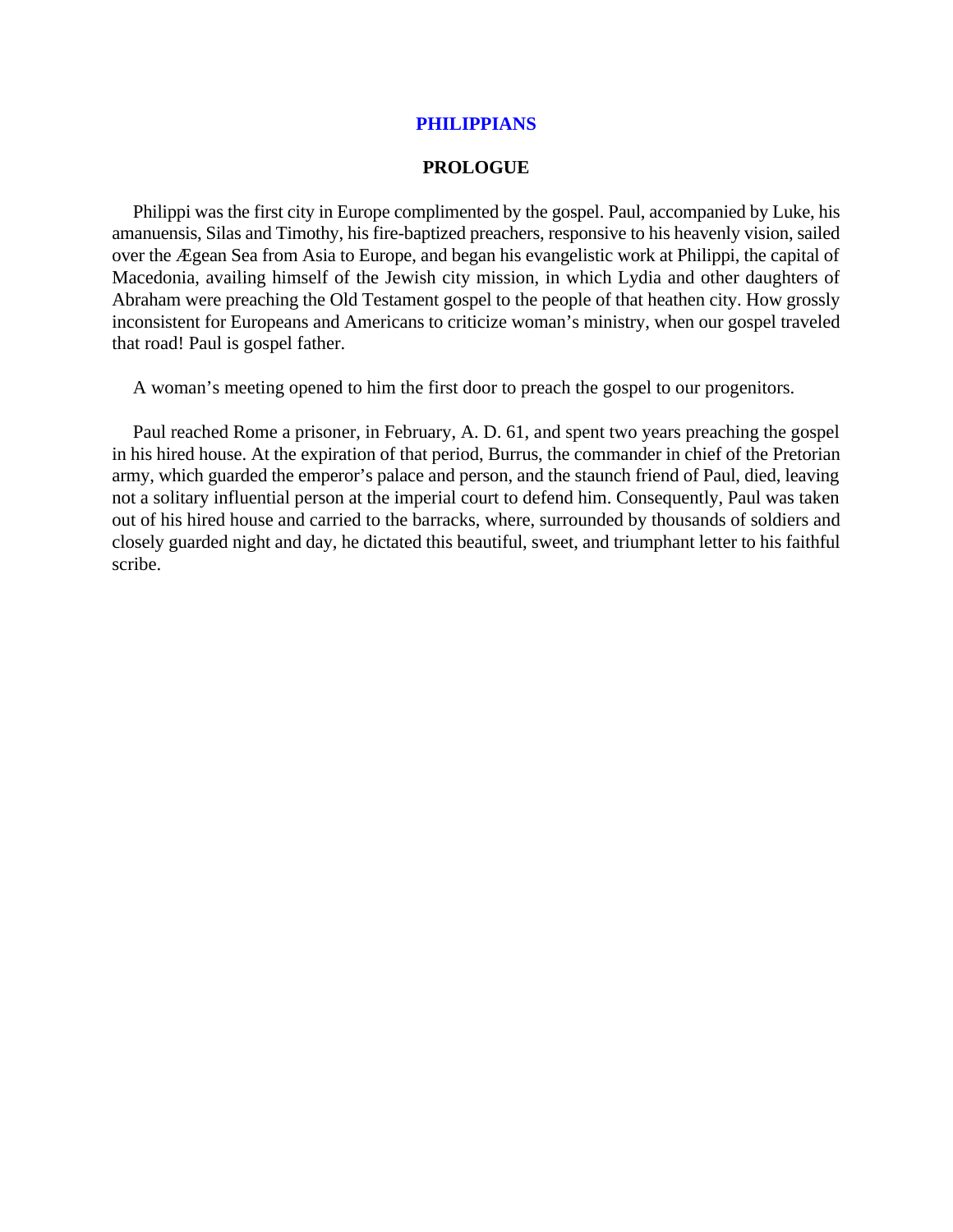#### **PHILIPPIANS**

#### **CHAPTER I.**

"*Paul and Timothy, the slaves of Christ Jesus, to all the saints who are at Philippi, along with the bishops and deacons.*" As Luke is the writer, he here modestly, as usual, omits his own name. In this salutatory verse, Paul declares himself, along with all saints, "the slave of Jesus Christ;" a beautiful allusion to the slavery under the law of Moses, from which all went free responsive to the jubilee trumpets; the law specifying that all who were unwilling to leave their masters might remain forever, having had their ears bored and nailed to the doorposts. All sinners are Satan's slaves; all wholly-sanctified people are God's love slaves; while the unsanctified Christians are hired servants in the kingdom of God; *e.g.*, preachers and others working for salaries. Sanctification blows the jubilee trumpet, the tocsin of freedom to all in a justified state; *i.e.*, they can no longer remain in that loose relation, but must heed the incoming dispensation of holiness to the Lord, or go back into the devil's kingdom, where he will allow them all the freedom of a sinful life.

Thank God, we still find not a few who are unwilling to leave their Master, even if through the ordeal of having their ears bored amid flowing blood, they must be nailed to the door-post forever; *i.e.*, they must march up to the cross, and be nailed to it, where old Adam bleeds and dies, and they become God's love slaves, world without end. O, the unutterable bliss of God's love slave!—perfectly free from every care as to food, clothing, lodging, life, death, time, and eternity. He has a check on heaven's bank for everything he needs in this and all other worlds, fully assured that it is the delight of his Heavenly Father, with the boundless resources of millions of immortal worlds, to render him prosperous and happy. We see here Paul recognizes but two offices in the leadership of the Philippian Church; *i.e.*, "bishops and deacons." The human ecclesiasticisms have so obscured the popular mind that we actually need the clear illumination of the Holy Ghost to apprehend the simplicity of the New Testament Church. "Bishop" is *episcopos*,—from *epi*, over, and *scopeo*, to see. Hence, it simply means an overseer; *i.e.*, the pastor of the Church, the leader of those little holiness bands constituting the Apostolic Churches. Now, do not forget that the only bishop known in the New Testament is simply the pastor of a Church. What a pity any Church has ever transcended New Testament precept and example, in the inauguration of the post-apostolical episcopacy, utterly unwarranted in the Scripture, and productive of a thousand corruptions culminating in the papacy! The deacon is the officer in charge of the temporal interests of the Church. He may be a flaming preacher, like Stephen and Philip, but he has charge of the material interest, and the pastor or bishop the spiritual.

## **ARGUMENT I. — CHRISTIAN PERFECTION AND THE LORD'S — THE TWO HEMISPHERES CONSTITUTING THE GLOBE. — APOSTOLIC INSPIRATION.**

**4-6.** "*Having confidence in this very thing, that he who began a good work in you, will thoroughly perfect it unto the day of Christ Jesus.*" As none but the perfect will be ready for the rapture of the Bridehood when the Lord comes, if we are in possession of Christian perfection at that time it will suffice for our admission into the marriage supper of the Lamb. Though we have our entire probation in which to get ready, the slightest postponement is very risky, as we know neither the day nor the hour when our Lord shall descend. Perfect is from *facere*, to make, and *per*, complete. Hence, it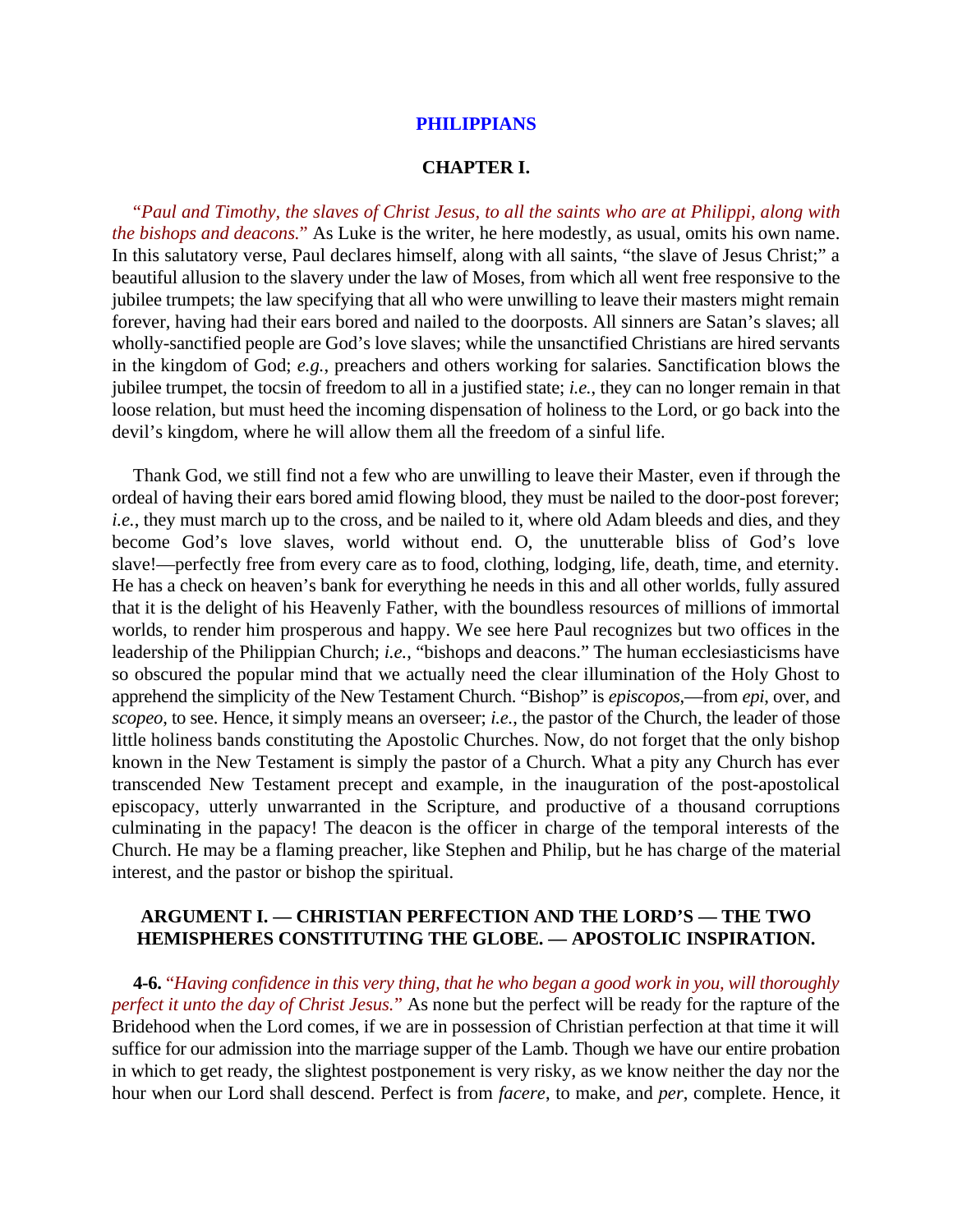means made complete. God made us upright; *i.e.*, perfect. Satan poisoned us with sin, thus destroying our perfection, and rendering us imperfect. Christ came to destroy the works of the devil. (1 John 3:8.) The work of the devil is sin. It is conquered in regeneration, and destroyed in sanctification. The word here, *epitelesei*, is very strong; from *teleoo*, to complete; and *epi*, completely. Hence, it means to thoroughly make perfect. The Lord is liable any moment to ride down on a cloud. Are you enjoying the experience of perfect love? The Omnipotent Spirit is this moment ready to make you perfect, and prepare you for the day of the Lord. Submit to him fully, and trust him to do it this moment.

**7.** Paul recognizes the privilege of all the saints by their perfect consecration and recognition of the Divine will to actually participate the blessings of his persecutionary sufferings.

**8.** "*How I long after you in all the affections of Christ Jesus.*" Grace is free for all. As Paul enjoyed the affections of Christ (or, as the word means, the heart of Christ), so can we. His heart was perfectly free from sin, He came to make our hearts like his.

**9.** "*I pray for this, that your Divine love may abound more and more in perfect knowledge and every sense.*" The soul has the five senses—sight, hearing, smell, taste, and touch—like the body. A dead man has eyes, ears, nose, tongue, and nerves; yet he neither sees, hears, smells, tastes, nor feels. So the sinner is utterly destitute of spiritual sense, walking blind, deaf, and senseless into hell, till he is quickened into life by the Holy Spirit.

**10.** "*So as to distinguish things which differ.*" Animals are provided with instinct to fortify them against destructive poisons; man has no such protection till his spiritual senses are quickened into life by the Holy Spirit. Hence, the sinner, tasting the devil's filth, whisky, tobacco, and debauchery, walks straight into hell, neither seeing the lurid flames, hearing the groans of the damned, smelling the brimstone, nor feeling the scorching flames. "*In order that you may be pure and irreproachable in the day of Christ.*"

The word here, which I translate "pure," simply for the want of a stronger word, is *eilikrinees*, from *eile*, a sunbeam, and *krino*, to judge, from the custom of testing purity by the sunbeam. Hence, the plain meaning: God proposes to make your heart and mine so pure, that when illuminated by the infallible Sun of righteousness the omniscient eye of God will discover no impurity in it. So, spread yourself, preaching Christian purity, and rest assured you will not get the standard above the Bible. God help us to come up to the Bible standard, by which we will be judged! "In the day of Christ;" *i.e.*, when he comes for his Bride. These two grand, salient gospel culminations were constantly moving in panorama before the illuminated spiritual eye of Paul; *i.e.*, perfect purity and the Lord's return to the earth, the latter the goal of probationary privilege, and the former the qualification for an eternity of holy wedlock with Christ.

## **ARGUMENT II. — VICTORY IN THE BARRACKS.**

On the death of Burrus, the Pretorian prefect, Paul's only influential friend at Nero's court, the military authorities dragged him out of his city mission into the Imperial barracks. Over this Paul shouts for joy. Instead of the little mission audience, he now preaches to twenty thousand soldiers.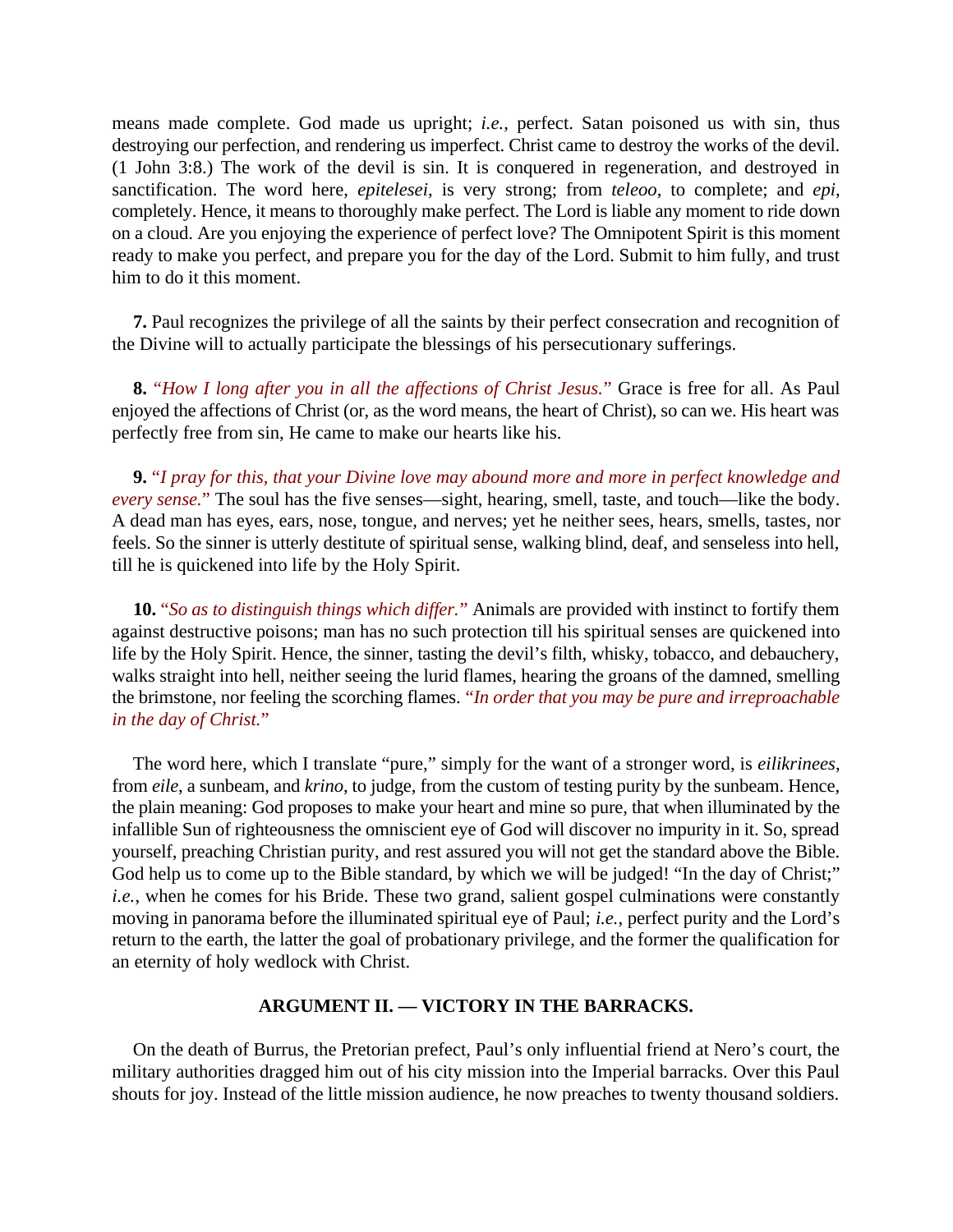Two years in the mission have rested and recuperated his voice. O how he enjoys preaching to the vast multitude! Though every gesture of his right hand waves the ponderous chain, he stands erect, leaps and shouts and praises God for the change, out of the little mission into the great army.

**12-14.** His comrades witnessing his triumph despite chains and soldiers, survive their despondency, and join Paul in a general jubilee.

**15-18.** The great Roman Empire worshipped Jupiter, Apollo, Venus, Minerva, Diana, and other Greek and Roman gods, who, they believed, gave them the conquest of all nations and universal dominion. Hence, the preaching of Jesus Christ, a crucified man, not only provoked universal contempt, but aroused the bitterest antipathy. Many staunch votaries of these good old Roman gods sought to culminate a crisis against Paul, by their invidious and sacrilegious publicity of his religion, provoking the contempt of the rabble, and arousing popular animosity, and thus expediting the cruel fate of the bold advocate. Here we see Paul rejoicing in everything, their dark and malignant persecutions no exception. Why did he rejoice in their wicked, blasphemous, and invidious publication of Christ and his doctrine? Because he knew God would bring good out of it.

God's truth will always profit by publicity. The mere notoriety of truth will result in good to somebody. Hence, when truth is preached by wicked men and devils, God will bring good out of it. "The gospel is the power of God unto salvation," whether preached by saint, sinner, angel, or devil. When I was presiding elder twenty-four years ago, Rev. Solomon Pope venerable with years, told me that his preaching father was converted in the days of Bishop Asbury, under the ministry of Seth Meade. He gave me the notable experience of the latter, which here I relate by way of illustration. Seth and a young comrade, both unconverted, were traveling on horseback through the wilds of the Carolinas, to their home in old Virginia. Their money all expended, they are in a dilemma. "Shall we stop and hire out to work, or beg our way?" Seth, whose father was a Methodist circuit-rider under Bishop Asbury, said, "Let us play preachers," to which his comrade acquiesced. Riding on, they meet a man, and ask him if there are "any Methodists in that country with whom we can lodge tonight." He informs them that a celebrated old class-leader lives just about the right distance. Rejoicing in their good luck, they proceed on their way, reaching the designated place as the sun is hastening through the gates of Hesperus.

Halting at the gate, a robust, elderly man walks out. "Are you the man of the house, a Methodist class leader?" "Glory to God, I am." "Then your house is the home of Methodist preachers." At this the stalwart woodsman hastens to lift them out of the saddle. Escorting them into his capacious log cabin, he shouts aloud: "Tom, run that way, Ben that way, and Sam over the hill, and tell everybody to come to meeting, for two Methodist preachers are at my house." The poor fellows, scared almost to death, do their best to keep their equilibrium, and receive the introductions to the family.

So soon as practicable, they retire and speak either to other: "Now we are in it for certain. What shall we do if we leave? We must lay out, and the Indians will get us." Seth then proposes to stay, and abide their destiny, observing that he believed he could preach quite a considerable from one of his father's old sermons, his companion consenting to do the praying. When they return to the house, the people are pouring in from all directions. Soon they begin to sing uproariously and pray vociferously, as all the Methodists at that time were Jehus. Seth's companion, who had promised to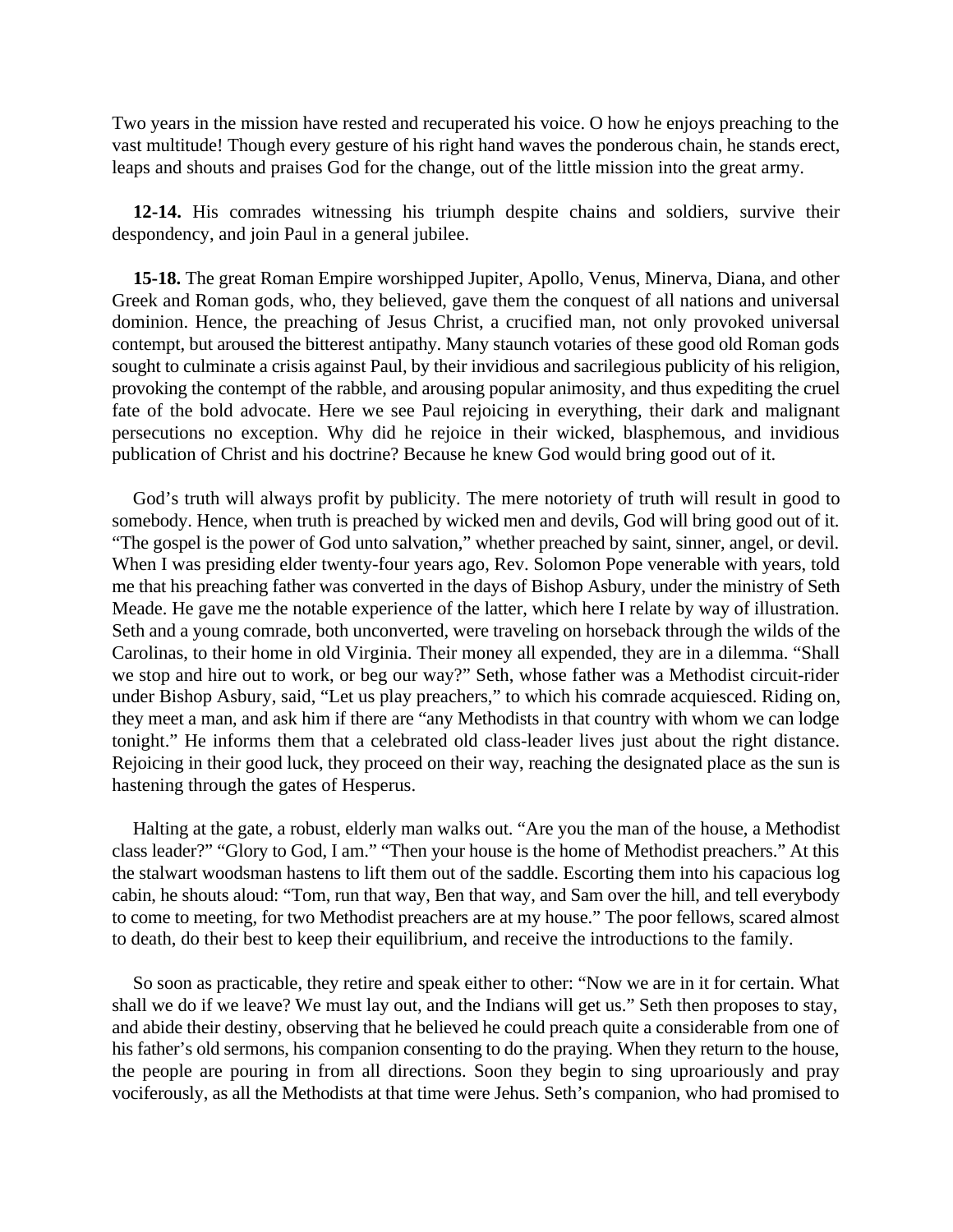do the praying, dodges the issue altogether, amid so many volunteers. But he is forced, erelong, to face the music.

In his subsequent testimony, he said that starting off on one of his father's old sermons, he found it the hardest work he ever did. At the expiration of ten minutes he lost his whereabouts, recognizing himself and environments about midnight, when the house was roaring with the shouts of new-born souls, commingled with the groans and cries of penitents stretched out on the floor. Among those who had passed triumphantly from death to life were he and his companion, both of whom from that notable hour became powerful Methodist preachers, and so lived and died. Seth said that the people told him that when he had preached about ten minutes, an awful conviction fell on them, pervading the entire congregation, many falling on the floor; meanwhile he spoke about two hours, literally preaching himself into the kingdom. The gospel gun is a dangerous thing for an unskillful shooter to handle, as he is very apt to shoot himself. When the Australian boomerang is thrown by an unskillful party, instead of going on and slaying the intended victim, it returns, and, fastening itself on the thrower — kills him. A town among the border ruffians was so wicked that all Christian immigrants backslid. It becomes a consummate hell den. In their impudent blasphemy they appoint a mock prayer-meeting, selecting as their leader a notorious backslider, now the devil's right-hand man. With the impudence of devils, they proceed to mock God with their diabolical pretensions. Going through the sanctimonious *modus operandi*, they kneel in mock adoration of the great God, led by this notorious reprobate. While engaged in the solemn farce, behold, their leader breaks down in his prayer, falls on the floor, and cries piteously for God to have mercy on him. An awful conviction seizes others, like a nightmare from the bottomless pit. Many are unable to get out of the house. A preacher is sent for. A great revival breaks out, and sweeps like a cyclone.

**20.** Here Paul exults in the assurance that Christ will be magnified in his body, whether by life or death.

**21.** "*For Christ is my life, and death is my gain.*" What a triumphant proclamation of his literal and personal identity with Christ!

**22-25.** Heaven is the climax of human aspiration, infinitely preferable to health, life, prosperity, and everything else. Frequently the Lord has wonderfully healed my body. But the time draweth nigh when I will have no faith to be healed, but plenty of faith to sweep into glory. Then I will get to go to heaven. Paul is flooded with impulses to sweep into glory, simultaneously subordinated to the Divine will in the interest of the toiling, persecuted Church, buoyant with the assurance that the glory of God will be magnified and the Church edified through his instrumentality, whether living or dying.

## **ARGUMENT III. — SECOND IMPRISONMENT.**

**26.** "*In order that your rejoicing may abound in Christ Jesus, in me through my coming again unto you.*" I believe with Dean Alford and the abler critics, that Paul passed through two distinct imprisonments at Rome. All the Roman authorities in Judea, Lysias, Felix, and Agrippa, pronounced a verdict of innocence in behalf of Paul, certifying to his legal manumission so far as the criminal charges against him were concerned, as they consisted only in accusations of disharmony with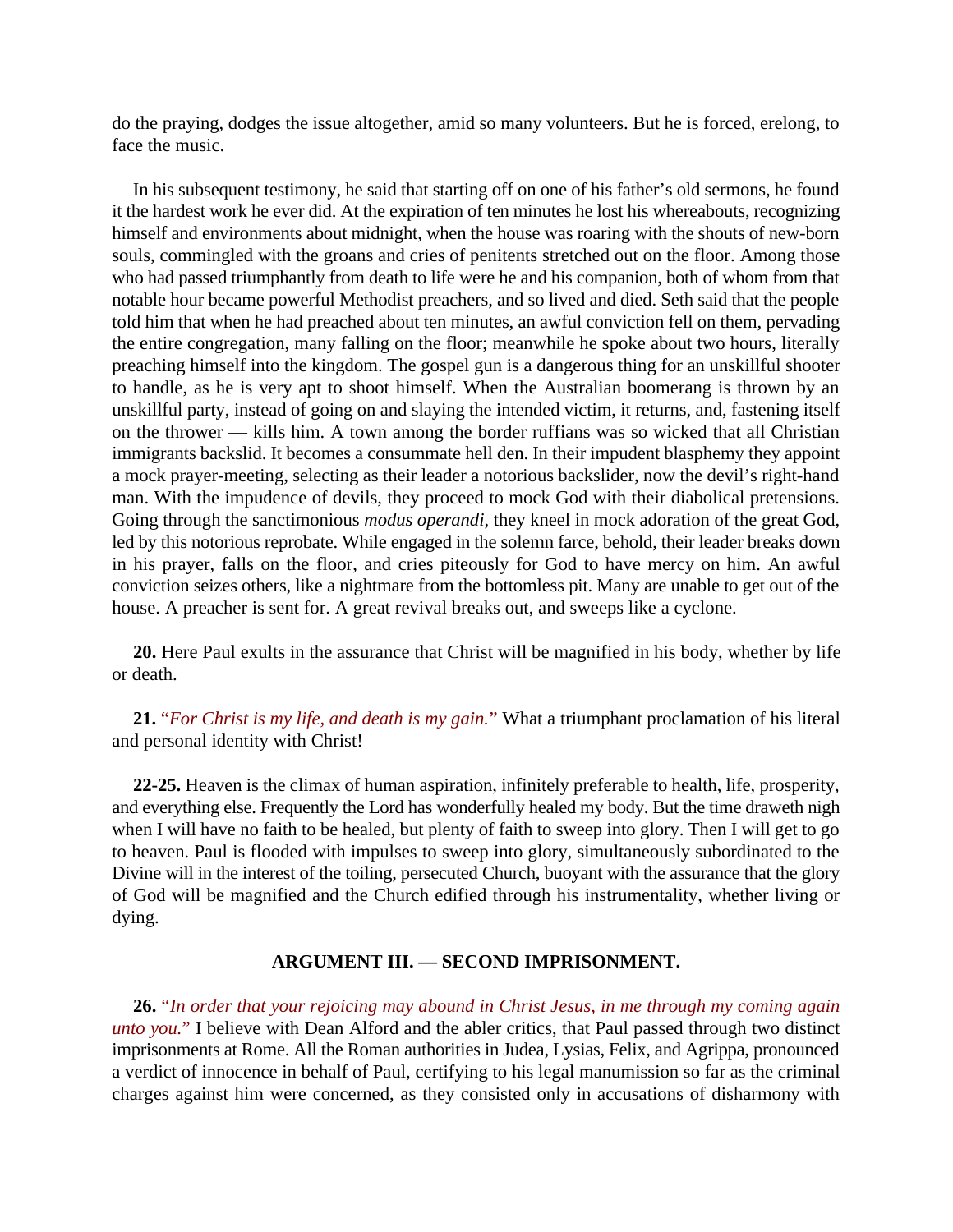Jewish laws and customs, which had no criminal signification in Roman jurisdiction. The only reason for which he was carried a prisoner to Rome, was because he had appealed to Cæsar. This he did, not because he cared anything about Caesar's tribunal, but that he might verify his longcherished aspiration of preaching the gospel in the world's capital and metropolis, that the light of God's truth, radiating from the center, might shine out into every land. His rights as a Roman citizen entitled him to an appeal to Cæsar, thus forcing his enemies to defray his traveling expenses all the way from Jerusalem to Rome, a journey at that time greater than the circumnavigation of the globe at the present day. When finally he stood at Caesar's tribunal, as he was charged with nothing criminal in Roman law, they could but acquit him. This took place about A.D. 63 or 64; after which he returned to Asia, visiting the Churches the last time. Having crossed the Ægean Sea again, he lands in Greece, where he wrote the first letter to Timothy and Titus, expecting to spend the winter of A.D. 68 at Nicopolis, in Southern Macedonia. About that time a great fire sweeps over Rome, wrapping the city in an ocean of flame six days and seven nights. When I was there my guide showed me the old tower on which Nero sat during the conflagration, playing his fiddle, and singing the destruction of Troy.

Though all the people believed that the wicked emperor had ordered the conflagration, he charged the Christians with that dark iniquity, lighting on it as a pretext for issuing that bloody edict which caused them to bleed and burn three hundred years. Though Paul was not at Rome during the conflagration, when this high crime is saddled on the Christians, they have him arrested about Nicopolis in Greece, because he was a prominent leader of the Nazarenes. Upon his second arrest and transportation to Rome, he was incarcerated in that loathsome old Mamertine prison, not as a mere disturber of the Jewish religion, as in the first imprisonment, but as "an evil doer." (2 Timothy 2:9.) *Kakourgos*, from *kakos*, evil, and *ergos*, work, is the word here applied to him in his second imprisonment. It is because they accused him of burning Rome, which was a crime of the darkest dye. From this prison led out, he was tried by Nero, and condemned to decapitation. This locates his martyrdom about A.D. 68.

## **ARGUMENT IV. — UNITY OF CHRIST AND SPIRIT.**

**27.** The Lord's salvation, when received in its fullness and power, unifies people in spirit and purpose.

**28.** "*And not being intimidated in anything by the adversaries, which to them is a manifestation of destruction, but of your salvation.*" Persecution has a deep and wonderful signification, a clear evidence of your salvation, and an equally decisive testimony of the persecutor's destruction.

**29,30.** Here Paul assures us that to believe on Christ and to suffer in his behalf are equally fraught with blessings from God.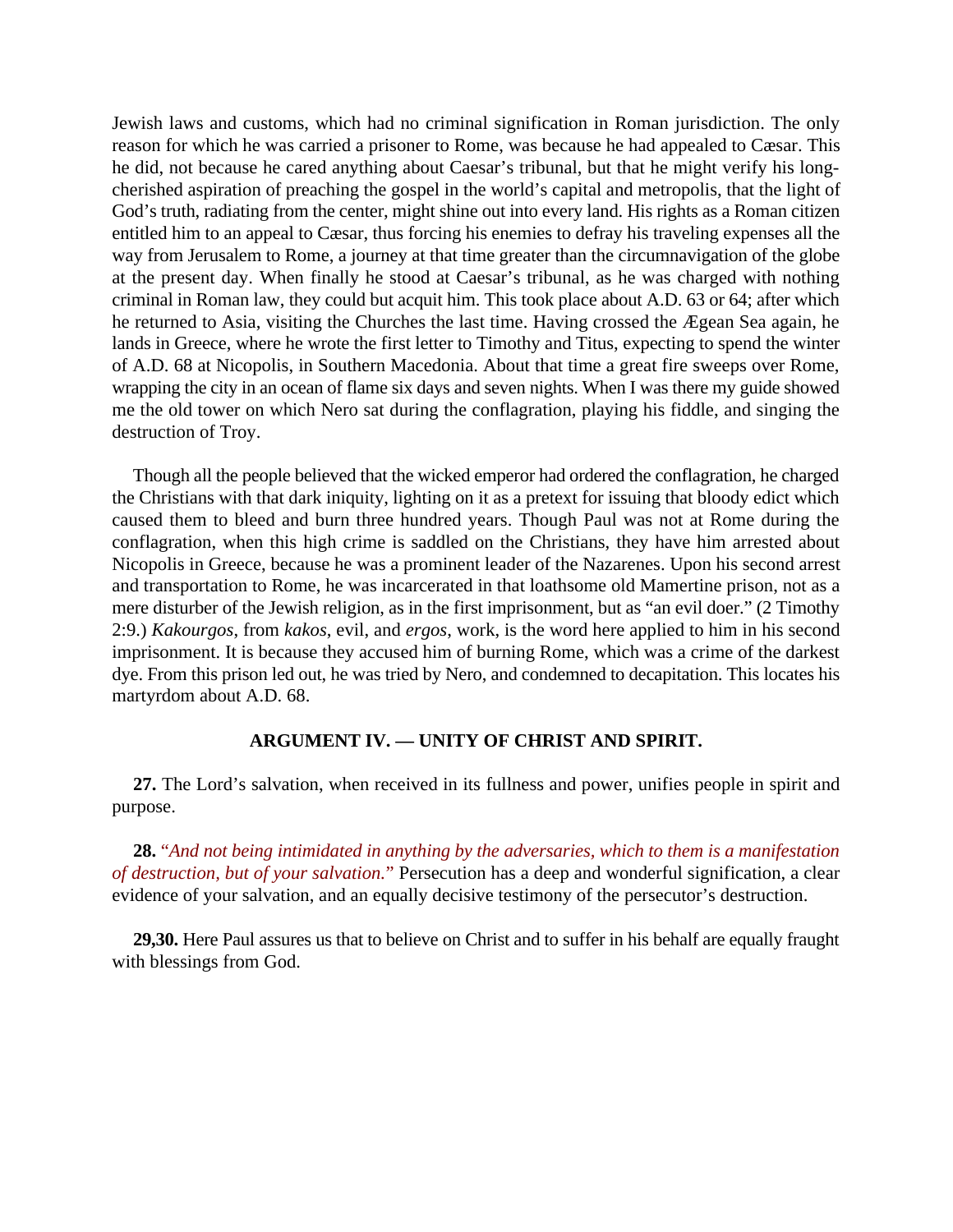### **PHILIPPIANS**

### **CHAPTER II.**

**1,2.** His exhortation here is intensified with burning irony, enforcing the spiritual unity of the saints, either with other, and with Christ.

**3,4.** "*—In humility esteeming one another better than ourselves.*"*—*Lord, help us all in the fear of God to obey this commandment! How amiable is that perfect humility which causes me to take the lowest seat, feeling that all others are better than myself!

**5.** "*Let the same mind which is also in Christ Jesus.*" The sinner has none but the carnal mind. The sanctified has only the mind of Christ; while the unsanctified Christian is double-minded (James 1:8, and 4:8), having the mind of Christ dominant, and the carnal mind subjugated; but an exterminating war between them, till the latter is utterly consumed by the sanctifying fire of the Holy Ghost, or the former exterminated in fatal apostasy.

**6-8.** "*—But made himself of no reputation, taking the form of a slave: being in the likeness of men, and found in fashion as a man, he humbled himself, being subject unto death, even the death of the cross.*" When it was my privilege to hold the first holiness meeting in a prominent Southern city, I visited Dr. A—, pastor of the First Methodist Church, showed myself fraternal, and invited him to attend the meetings in the court-house. Two days have elapsed, audience is large, and interest cheering; meanwhile I look in vain for my brother. Again I visit him at the parsonage, and inquire into the cause of his absence. "Brother Godbey, I am glad you have come, as I was wanting to see you. I find your congregation consists of the poor and uninfluential people of this city. They have rallied to you from the slums and the jungles. Many of them are actually the refuse and the offscouring of the earth. When I ascertained the character of your crowd, I felt that I could not attend your meeting with safety to my reputation. I have written to a prominent preacher in the Kentucky Conference, who assures me of your good standing in that body. I feel it my duty to inform you that if you do not withdraw from that meeting, you will seriously damage your reputation." Then I respond: "Dear Brother A—, I read Philippians 2:7, that my blessed Savior 'made himself of no reputation,' that he might come down to this dark world of sin and sorrow, bleed and die to save my soul from death and hell. Therefore, since, in my humble way, I am trying to be his disciple, I am not willing, but anxious, to damage and destroy my reputation, world without end, and even render myself scandalous for his sake." Brother A—, with flowing tears, responds: "Brother Godbey, I would give all the world to be where you are." I respond: "That is just what it cost me, and you can have it." We mutually fall on our knees, and pray. Again he promises to come to my meeting. I have never seen him since.

### **ARGUMENT V. — GENUFLECTION AND CONFESSION.**

**10.** "*In order that, at the name of Jesus, every knee shall bow, of things in heaven, and things upon earth, and things beneath the earth;*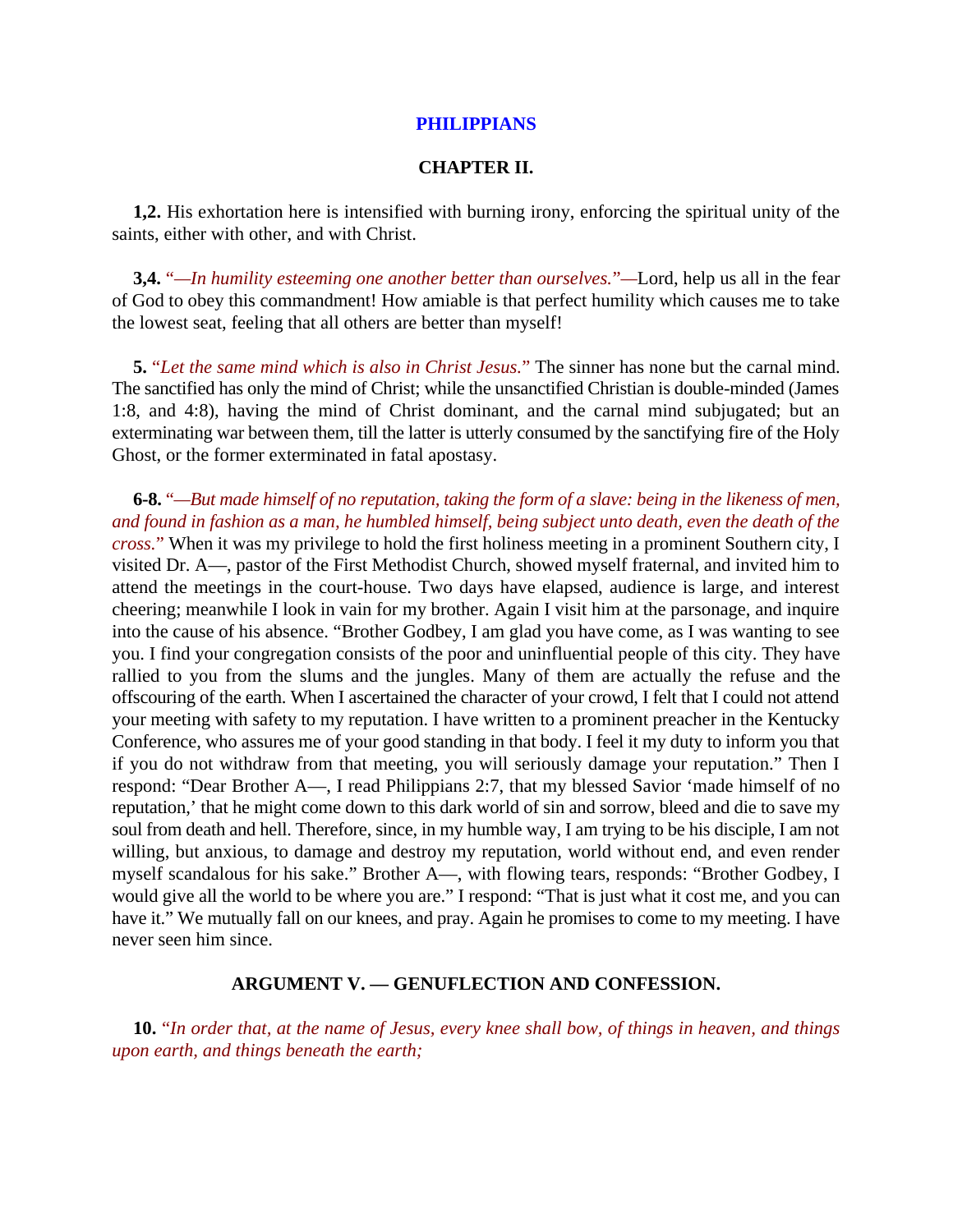**11.** "*And every tongue shall confess.*" While the Bible is a great spiritual book, it has an exceedingly prominent literal signification, which we dare not ignore. "Feeble knees" (Hebrews 12:14) is paralyzed knee, in the language of the Holy Ghost.

How fearfully Satan's paralysis disqualified the popular Churches to bend the knees! O how the stiff-kneed, starchy congregations insult God to his face, committing sins enough in their miserable, diabolical, so-called worship, to send them to hell. The angels in heaven not only bow the knee, but fall prostrate before God, not reluctantly, but with the greatest delight. The heathen and Roman Catholics all bow the knee. The Mohammedans pray five times a day, bowing the knee and even the head until it touches the earth. The downright insult and blasphemy of the stiff-kneed, starchy, popular Churches is alarming in the extreme. God Almighty says "Every knee shall bow of things in heaven, in earth, and beneath the earth." Rest assured, his Word will never fail. Hence, it follows, as an irresistible sequence, that those that do not bow here, will all bow in hell. When I was a sinner, I bowed on my knees in public worship. Penitent sinners are always ready to bow the knee. The trouble with the proud, fashionable Churches is, that they are filled up with impenitent sinners. No wonder they are opposed to holiness! They are equally opposed to all the work of the Holy Ghost. If they would yield to his conviction, whole congregations would be seen bowing the knee to God. Where the Holy Ghost is obeyed, the people bow the knee in prayer, and stand up testifying to the work of God in their hearts. Thus prayer and testimony are the normal differentia of worshipping congregations.

## **ARGUMENT VI. — GOD WORKS WITHIN, AND WE WITHOUT.**

**12,13.** "*—Work out your own salvation with fear and trembling; for it is God that worketh in you, both to will and to do of his own good pleasure.*" God is the omnipotent agent in salvation, while we are instrumental.

We are not agents, but tools. The reason why people get tired in the Lord's work, is because they are not dead. A dead man never gets tired. Your old hoe never gets tired, and says, "Let me rest." Hence, we are but tools in the hands of Omnipotence, who is "working in us, both to will and to do;" *i.e.*, he gives us the will, and bestows the needed power to do everything he requires at our hands. The hands of my watch revolve night and day without fatigue, and never wear out, because the internal machinery does all the work, and moves the hands in their constant peregrinations. So God is in me running the machinery, while my members simply move as they are moved. Hence, we have nothing to do in the plan of salvation, but ring out an eternal yes to the Holy Ghost, and govern ourselves accordingly. Jesus came to save, and does save all who let him. It is only by resisting the Spirit that people make their bed in hell.

**14.** Full salvation forever sweeps away all murmur and doubt.

**15.** "*In order that you may be blameless and unmixed.*" The Greek for "harmless" is *akeraioi*, from *alpha*, not, and *keranumi*; to mix. Hence, it means an unmixed experience. The sinner has nothing but depravity in his heart unmixed with grace.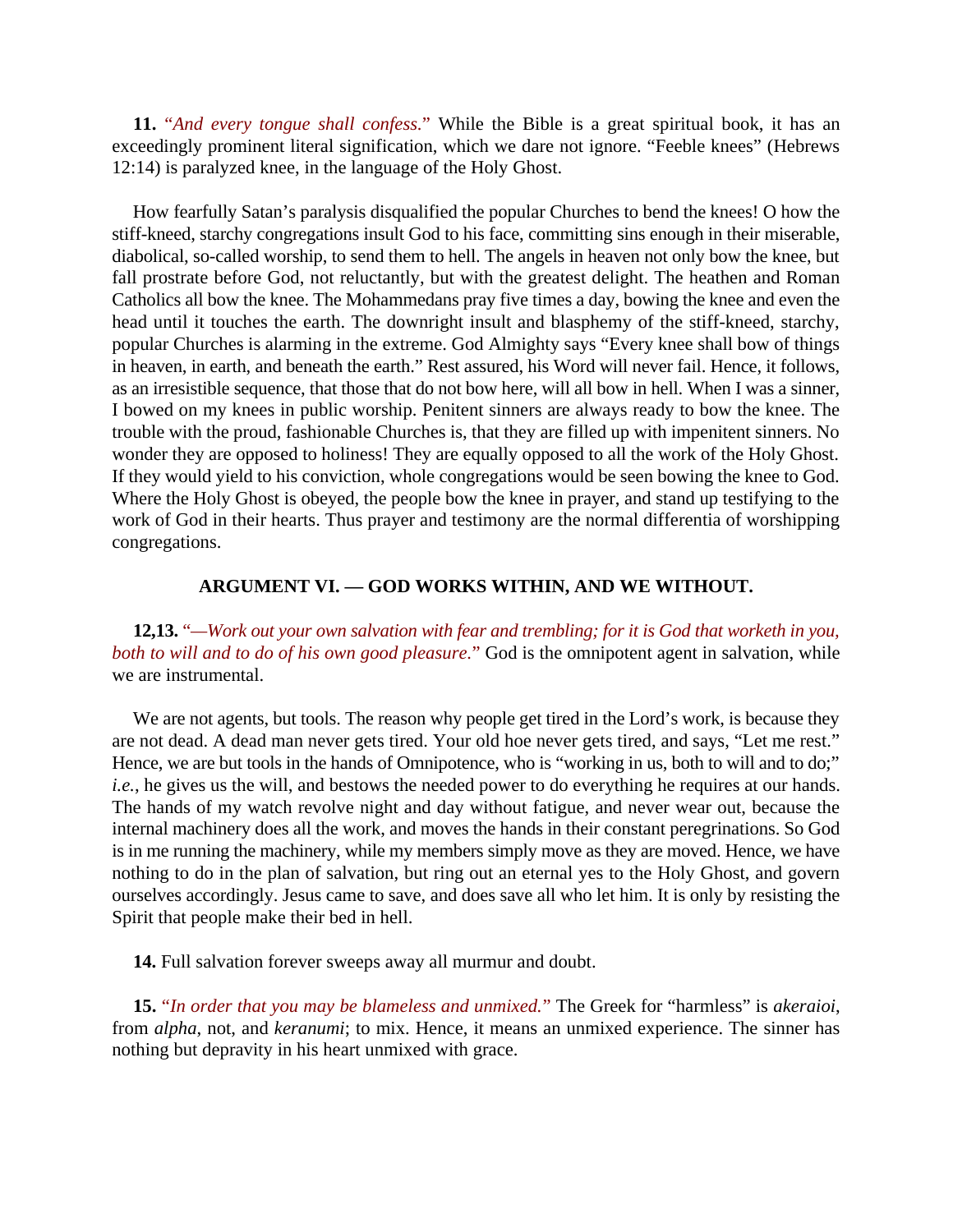The wholly sanctified have nothing but grace unmixed with sin; while the unsanctified Christians have a mixed experience of good and evil; not in the sense of a chemical combination, but like the wheat in the stack, mixed up with cheat, chaff, and straw, and needing a steam thresher to separate and prepare it for the mill. You get your crop of wheat in regeneration, but can make little use of it till sanctification eliminates the cheat, cockle, chaff, and trash; then you can take it to the Lord's mill, get it ground, and have a banquet.

**16.** *"Unto my boasting in the day of Christ.*" Paul constantly keeps before the people the coming of the Lord, with one hand holding up entire sanctification, and with the other the Lord's return to the earth.

## **ARGUMENT VII. — MARTYRDOM.**

# **17.** "*But if truly I am offered for a sacrifice and the ministry of your faith, I rejoice, and rejoice along with you all;*

**18.** "*But you also rejoice, and rejoice along with me in this same thing.*" O what a contrast this triumph with the howling, shivering, cowardly religion of the present day! I have already notified my wife to wear no crape when I die. Mourning for the sainted dead belongs to a former dispensation, three thousand years behind the age, and is utterly out of harmony with the victories and triumphs of New Testament sanctification. Here while Nero's sword is hanging over Paul's neck, and he knows not what minute it will drop and amputate his head (for a part of the punishment of the martyrs was to give them no notification of their impending doom), in this precarious attitude Paul here notifies the Philippian saints to get ready to shout, and to shout along with him; for he is going to have a hallelujah time when they cut his head off, and he wants all of the saints to be ready to help him shout. Good Lord, deliver us from a lugubrious religion, that makes us weep and mourn when there is a chance to go to heaven!

**19-24.** In this paragraph Paul notifies them of his determination to send Timothy to them so soon as he learns more about the decision of the imperial court with reference to himself. He also here speaks of a lamentable apostasy there in Rome. No wonder the disciples were discouraged and intimidated when they saw their great leader completely in the hands of their enemies, and the clouds of persecution accumulating and the darkness intensifying. Amid these prevailing defections he highly commends Timothy, his favorite son in the gospel, assuring them that he will send him to them when he ascertains more satisfactorily the trend of things appertaining to himself. "I trust in the Lord that I myself will quickly come to you." This I rightly believe he did after his trial and acquittal, as he was charged with nothing criminal in Roman law, but simply disharmony with the apostate theocracy.

**25-29.** Before he got ready to send Timothy, who doubtless carried the good news of his acquittal along with this letter, Paul sent to them Epaphroditus, to comfort them till the convalescence of Timothy.

**30.** "*Because for the work of Christ he was nigh unto death, gambling his life, that he may supply your lack of ministry to me.*" In this Paul indulges a tacit hint to the Philippian saints that should have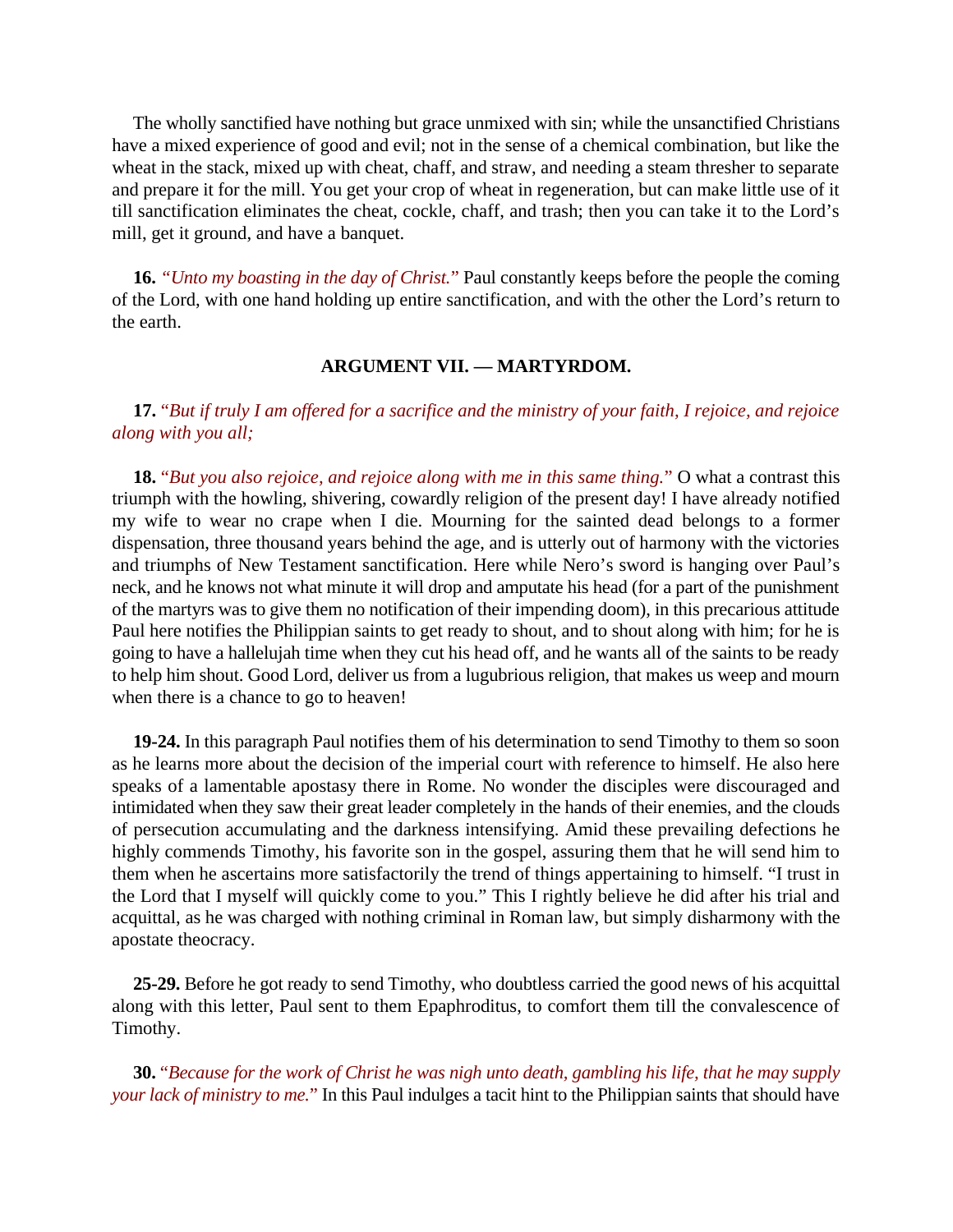been helping him push the battle at Rome and elsewhere with all their might. He also in this letter very highly commends them for their faithful attention to his temporal needs, which he can no longer supply, as he faintly wishes his hands were disencumbered of the prisoner's chain. Hence, this delinquency was doubtless in the ministry of the Word and the salvation work. Here we have a beautiful statement illustrating Epaphroditus' perfect consecration to God's work, in the fact that he staked all he had—physical, mental, and spiritual—for God, using the gambler's word, *paraboleusamenos*, when he stakes all he possesses in a game of dice. How many of us are like Epaphroditus, just keeping all we possess on the table staked up for God!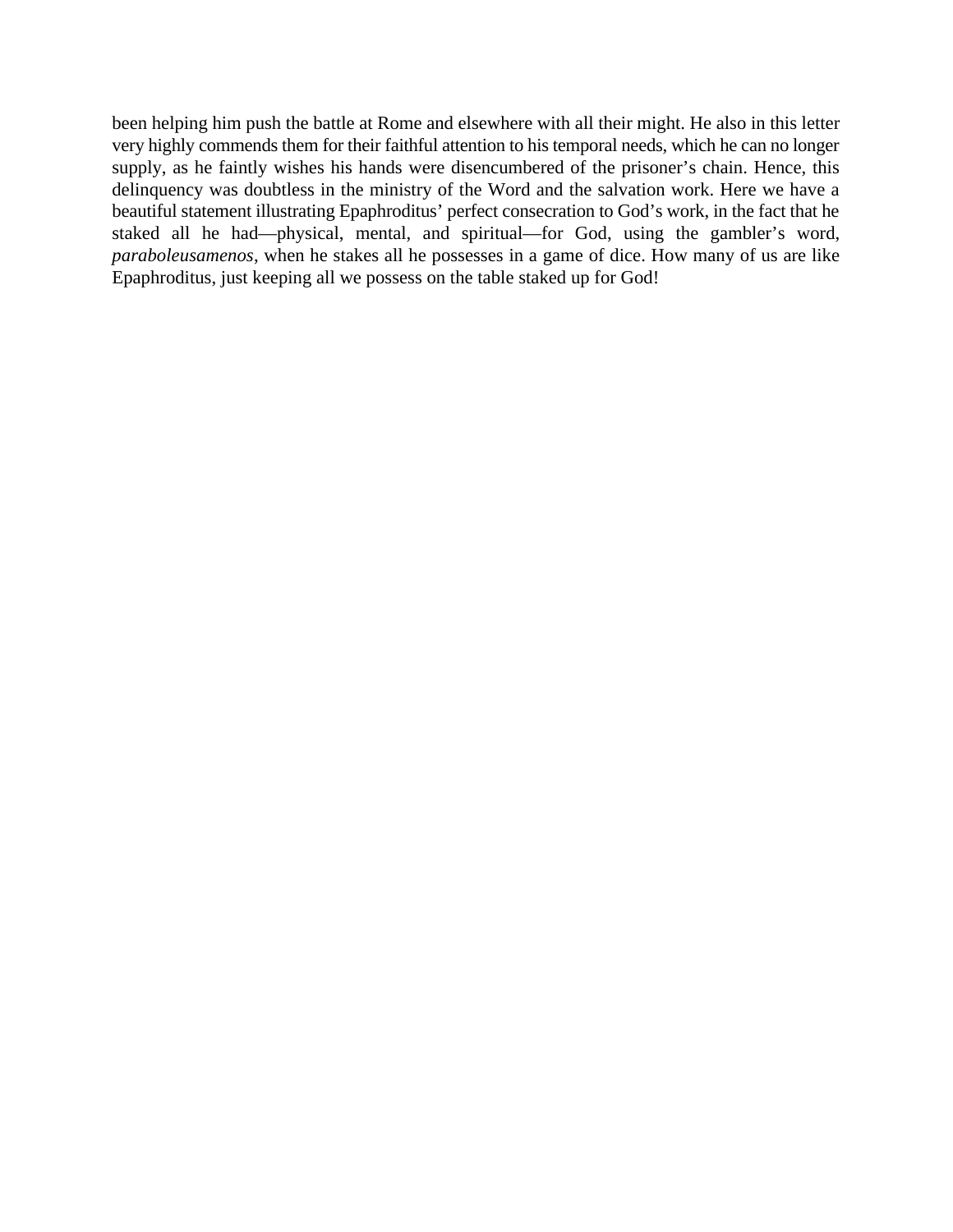### **PHILIPPIANS**

#### **CHAPTER III.**

**1.** "*Finally, brethren, rejoice in the Lord. To write the same things unto you to me is not irksome, but to you it is safe.*" Paul felt it his duty to write to them the very same truth which he had repeated over and over in his preaching while with them. This is an important argument for the sanctification of the preachers, which alone can make them utterly dead to popular opinion. Carnality is always foolishly gaping after something new, regardless of truth, sense, or salvation. A Methodist preacher, arriving on his circuit, preached on repentance, came around again and preached on repentance, and so continued preaching on repentance, till the people, awfully bored, asked him for a new subject; to whom he responded, "All right! I will give you a new sermon whenever you repent." In the olden time they cried out to the prophets, "Why do you not give us something new? we are worn out with your old subjects; 'line upon line, and precept upon precept.'" When a presiding elder, I always dreaded to see certain popular, high-soaring, metropolitan pastors light on a city station; for I knew they would stay the full quadrennium, and freeze the Church into an iceberg; with etiquettical negative policy, they would antagonize nothing, preach to please the people, and let them slip through their fingers into hell. The unsanctified preacher, incompetent to preach the great truths of experimental salvation over and over, with his eye on the judgment-bar, where God will require the people at his hands, when he goes to his appointment, soon preaches all of his gospel sermons. Then he must go off on wild-goose chases hunting something new, which has no gospel. in it, and lets the people starve to death in a pile on his hands.

### **ARGUMENT III. — COUNTERFEIT RELIGION.**

**2.** "*Beware of dogs;*" not quadruped, but biped dogs. The dog, a most unclean animal, symbolizes impurity. Holiness is purity. If you are not for holiness, you are for impurity. Hence, we here have the solemn warning, "Beware of dogs;" *i.e.*, anti-holiness people, as all such are the advocates, if not the servitors of impurity. "Beware of the concision." In Judaism the physical birth emblematizes regeneration; and the circumcision, eight days subsequently, signifies sanctification. (Deuteronomy 30:6.) "Concision is counterfeit circumcision;" *i.e.*, a spurious sanctification. Satan is the great counterfeiter; he spares none of God's work, but counterfeits all of it. Passing himself for God, and his spurious work for God's genuine, he has long ago monopolized the religions of the world, filling up Churches with his own votaries, vainly dreaming that they are worshipping God. A counterfeit sanctification is the meanest thing in the world, as counterfeit gold is so much greater loss than silver. How shall we detect this counterfeit? The next verse gives the answer.

**3.** "*For we are the circumcision, who worship the Spirit of God, truly rejoicing in Christ Jesus, and having no confidence in carnality.*" Hence, we see that the true sanctification is a pure spiritual experience characterized by purely spiritual services, rejoicing in Christ alone, and perfectly free from carnality. O what a contrast with the carnal worship of popular religion, burdened to death with human institutions, and grossly ignorant of the pure spirituality characterizing the worshipers of God!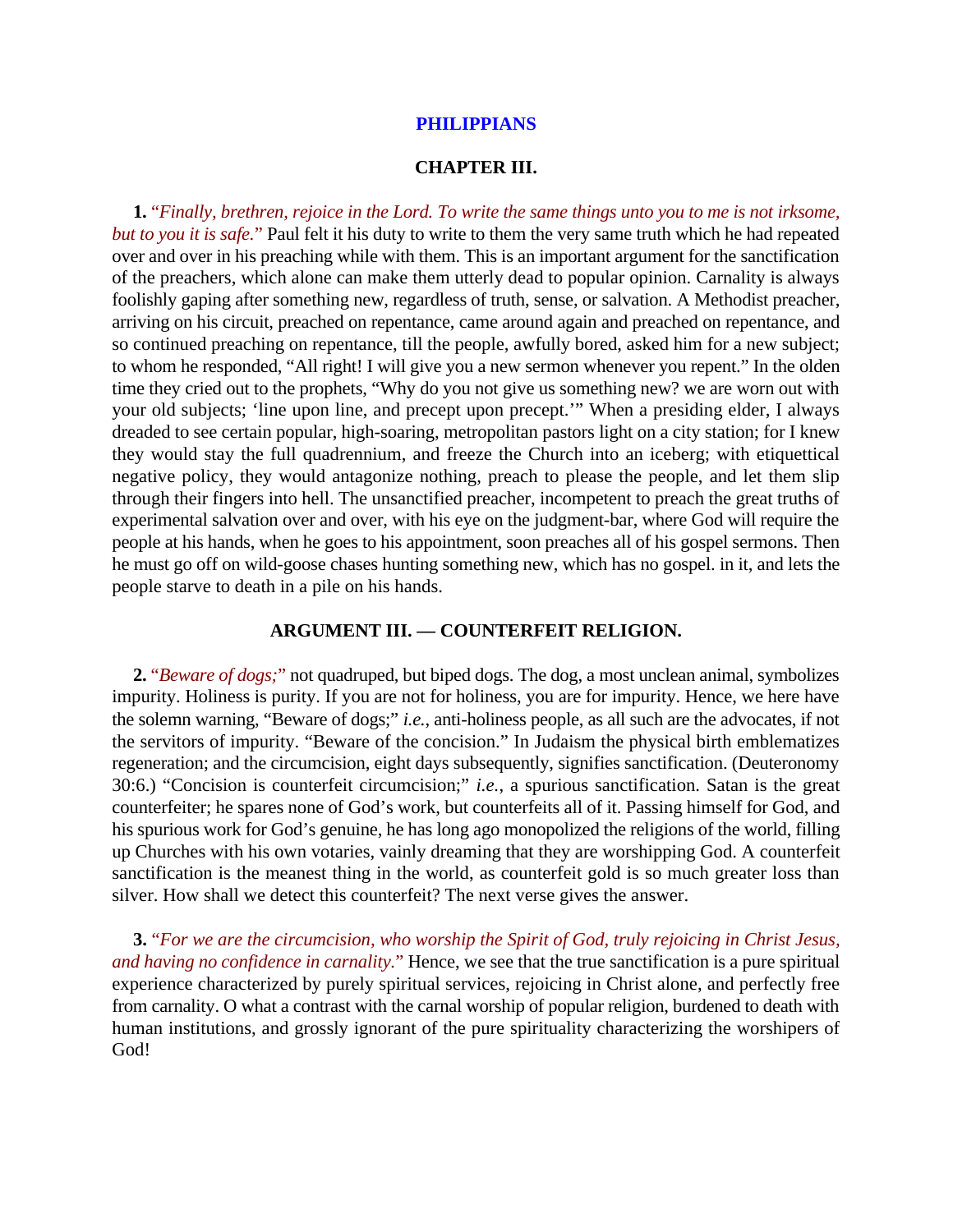#### **ARGUMENT IX. — LEGALISM.**

**8.** "*—As to the law a Pharisee;*" "*As to the righteousness which is in the law being blameless.*" The Pharisees were the orthodox wing of the Jewish Church, the Sadducees the heterodox, and the poor Essenes living in the deserts and slums, the holiness people. Though Paul stood on the acme of orthodoxy, with an irreproachable Christian character, looked upon as an Israelite in whom there was no guile, a double graduate with a diploma from the Greek college of Tarsus, and another from the rabbinical university of Jerusalem, as a preacher in the popular Church without a peer, yet he was an alien from God and stranger to grace, traveling the broad road to hell. O the millions who are this day in the same awful dilemma, fully assured that they are *bona-fide* Christians serving God, while they are unconverted sinners, worshipping Satan! What is the trouble? Like Paul, they are legalists. They fill pulpits and pews, and, I awfully fear, constitute the rank and file of the popular Churches at the present day. Their name is legion. You meet them in every land. Though they are very religious, they have no salvation. Like Paul, they are perfectly honest; yet they walk in Satan's midnight, and will soon drop into hell, unless God, in mercy, shall shed light on them, as in case of Saul, while he journeyed to Damascus. The Holy Ghost is the only revelator of the Lord Jesus Christ. Every soul walks in darkness till he reveals Him to him, as in case of Saul. What is this awful legalism? Satan's greased plank, on which he shoots millions through the Churches into hell. It is simply a religion of good works, such as Saul and myself had from our infancy (for my life, like his, was irreproachable from the cradle, being as good a Church member before conversion as afterwards). The great masses of Church members at the present day are dumb in the pews, from the simple fact that they have no experiences to tell; they are depending on "Church loyalty," legal obedience, and good works to save them. It is awful to contemplate the responsibility of pastors who help the devil to palm off his wholesale delusions on their members, encouraging them to believe that they are Christians, because they are true and faithful to what they call "the Church;" meanwhile they are as ignorant of the New Testament *Ecclesia*, the Church of God (consisting only of the souls called out of the world and separated unto God), as the Hottentots of Africa. All of this legalistic religion, which fills the world today, is nothing but self-righteousness, "filthy rags," in the sight of God, and a millstone around the necks of the poor, deluded devotees, dragging them down to hell.

**9.** "*And may be found in him, not having my own righteousness, which is of the law, but that which is, through the faith of Christ, the righteousness which is from God, upon faith.*" Nothing but the righteousness of Christ will ever fortify a soul against the severities of the Divine judgments. Can I have the righteousness of Christ? Our wonderful Christ has three righteousnesses. He has a righteousness peculiar to his Divinity and essential to it, which he will ever retain, and never impart to you or me. He also has a righteousness peculiar to his humanity and essential to it. This he will never confer on you or me. Besides, he has a third righteousness, arising from perfect obedience to the Divine law, actively throughout his probationary life, and passively when he suffered the full penalty of the violated law as our substitute. This third righteousness, which is neither essential to his humanity nor Divinity, nor in any way necessary to his perfect mediatorial Messiahship, he procured for you and me and all of Adam's ruined race. This perfect righteousness God is delighted freely to impute to every sinner who, in hearty repentance and radical abandonment of all sin, in the profound realization of his utter fitness only for hellfire, by simple faith alone casts himself, in a moment of despair, on the mercy of God in Christ. These sinning-religion people have never learned the first principles; but poor, deluded legalists, like Saul before he was converted, "having a zeal for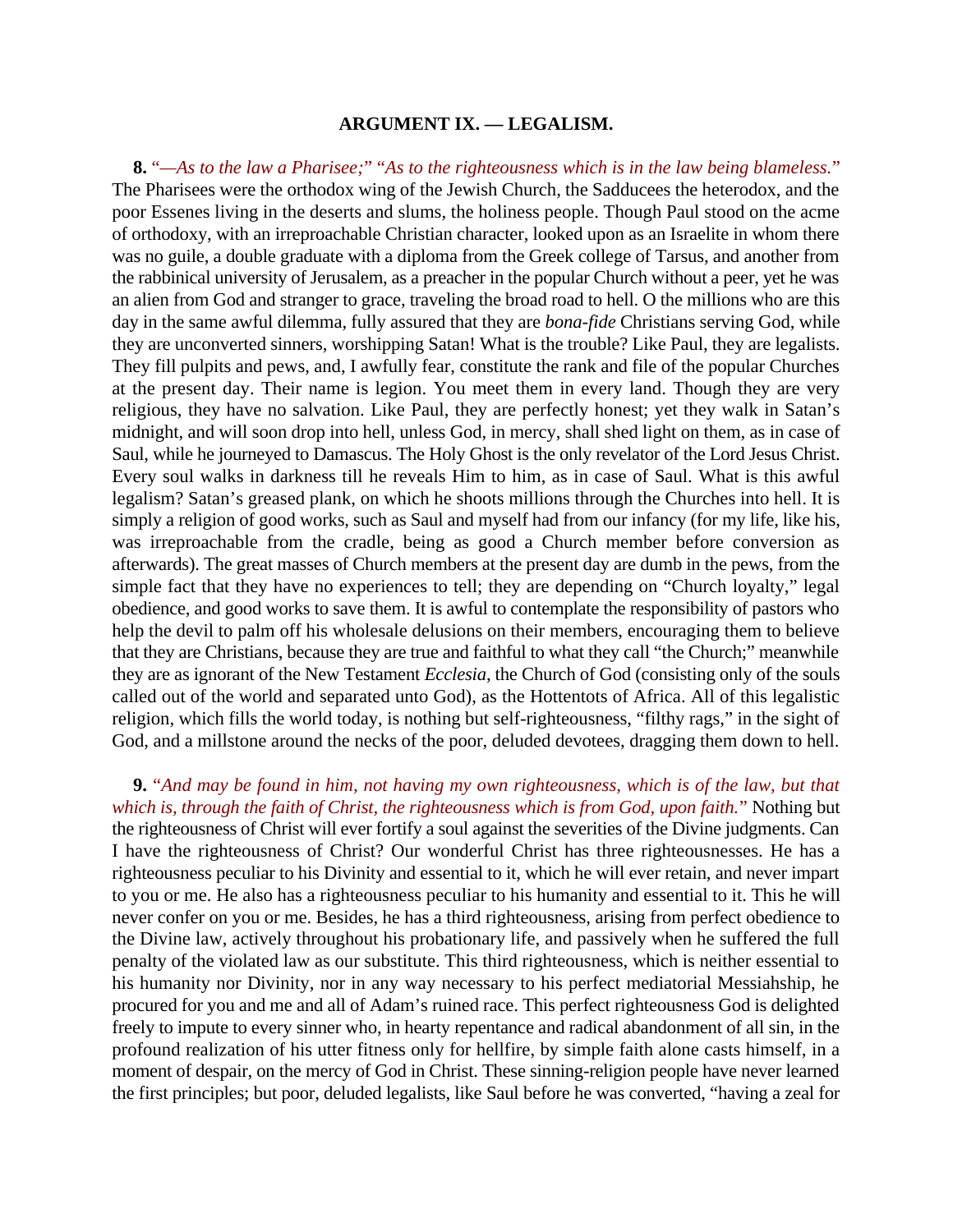God, but not according to knowledge," having no personal acquaintance with God, they walk in spiritual night, die as they live, honored with complimentary funerals over their dead bodies, while their souls are in hell.

## **ARGUMENT X. — PAULINE EXPERIENCE.**

**10.** "*To know him.*" Paul, standing in the front of the ministry, enjoying the most gigantic intellect, highest culture, and greatest human honors, was utterly ignorant of God till that wonderful introduction on the Damascus road. In a similar manner all souls, who ever reach the kingdom, must become personally acquainted with Christ. "*And the dynamite of his resurrection.*" In regeneration the very same power that raised the dead body of Christ into life must resurrect your dead soul. When Lazarus had been raised from the dead, he knew it better than anybody else. Hence, the Lord's salvation is the most knowable thing in all the world. "*And the fellowship of his sufferings, being made conformable to his death.*" In regeneration, we are raised from the dead; in sanctification, we die. None but disciples ever go to heaven. We must not only follow Christ to the manger, and be born of the Spirit in utter obscurity, but we must follow him to Gethsemane, and there make our complete and final consecration, enduring the agony of the bloody sweat, when our human will gives up the world, and consents to die. Then you must see Barabbas go up, and you go down. If you get sanctified, you must consent to be misunderstood; yes, and misjudged by all the influential people in the world. You need not be surprised if the community look upon the saloonkeeper as a better man than yourself. You must also be nailed to the cross between two thieves; *i.e.*, you must consent to render yourself scandalous for Christ's sake. They will consign you a place with the slumites, rustics, and outlandish of the earth, when you get saved from jewelry, style, needless ornamentation, foolish fashions, and all sorts of worldly conformity. You must die so dead to everything but God, that when a non-sympathizing world plunges the spear of persecution or scandal into your heart, you will not kick. The Lord needs an army of dead people to conquer the world for Christ. You can plug a dead man full of bullets; instead of hurting him, you will only lose your ammunition. You can not depend on the unsanctified to stand in front of the battle. They are all afraid of getting hurt. You can make breastworks of dead men, and they will never flicker. It was Paul's privilege, like Jesus, to seal his faith with his blood. You and I may not enjoy this honor; but we must certainly have the experience which qualifies us for it.

## **ARGUMENT XI. — THE GOAL.**

**11.** "*If, perchance, I may attain unto the resurrection, which is out from the dead.*" Here is a positive allusion to the first resurrection conferred on the bridehood of Christ at the premillennial rapture of the saints. It is much to be deplored that this most inspiring theme of apostolic preaching was permitted to drop out of the pulpit as one of the mournful results of the Constantinian apostasy, and by some means this wonderful passage was spoliated of its beauty and force during the Dark Ages, and brought to light in the Sinaic manuscript discovered by Tischendorf in 1859, which I now hold in my hand. The English reading of this wonderful passage is not only destitute of force, but intelligence. Modern theologians have vainly attempted to explain away the first resurrection by identifying it with regeneration. Such a construction is utterly untenable, running into Swedenborgianism, making the second resurrection also spiritual, and altogether doing away with the resurrection of the body. We see here that this premillennial resurrection, when our Lord rides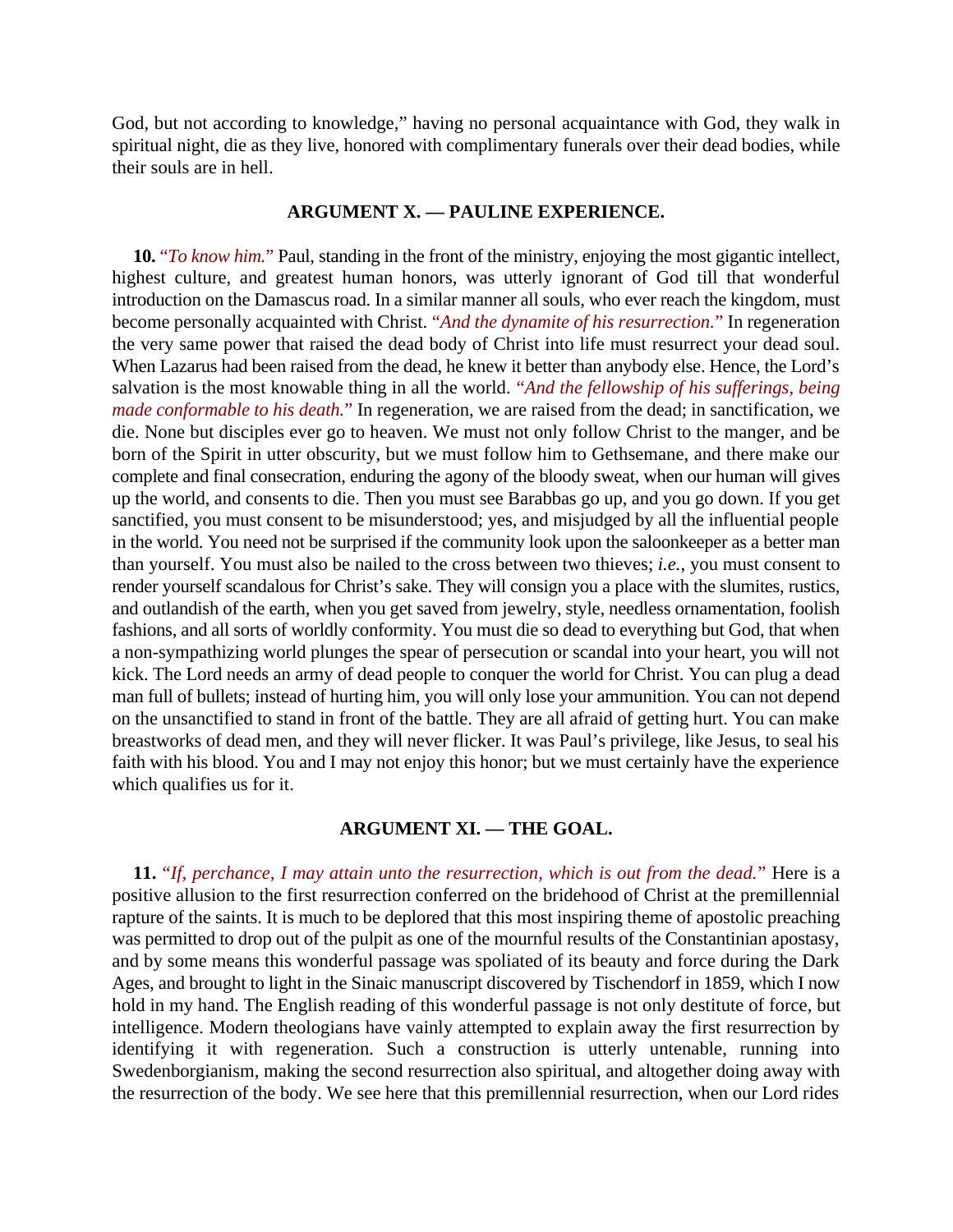down on the clouds and calls his bride to meet him in the air, is the goal on which Paul's eye was fixed in his indefatigable race for glory. This qualification for the transfiguration and consequent readiness for the Lord's return to the earth, was the most inspiring theme of the apostolic age, thrilling Paul and his comrades with an irrepressible enthusiasm amid all their persecutions, privations, and conflicts. It is a significant fact that the popular Churches are silent on the two most absorbing themes of the apostolic ministry; *i.e.*, entire sanctification and the Lord's return to the earth.

# **ARGUMENT XII. — PERFECTION OF GLORY VERSUS PERFECTION OF GRACE.**

**12.** "*Not that I have already received, or have already been made perfect; but I persevere, if I may receive that for which I was also received by Christ Jesus.*" Foolish people quote this passage against Christian perfection, making Paul flatly contradict himself in the fifteenth verse, where he claims perfection for himself and others. In the twelfth verse he is speaking of glory, which he will not receive till the end of probation. This he disclaims. In the fifteenth verse he speaks of the perfection of grace, which he claims for himself and others. Christ took him into hand for his complete and final restitution, which will not take place till this mortal puts on immortality. Paul, with contemporary saints, was on the constant outlook for the Lord to come and transfigure his body, taking him up with his bride. Sanctification is Christian perfection, which Paul, in the fifteenth verse, positively claims for himself and others; while transfiguration is ultimate perfection involved in the restitutionary work of Christ, which he has undertaken for Paul and all of his saints. When Paul lost his head at Nero's block, his soul was glorified, and thus made perfect in the final sense here involved. In the first resurrection, for which I am now looking, his body will leap into glory from the soil of Italy.

# **ARGUMENT XIII. — SPIRITUAL OBLIVION.**

**14.** "*—Forgetting those things which are behind, and reaching forward to those which are before, I press toward the mark unto the prize of the high calling of God in Christ Jesus.*" God, in great mercy by the wonderful power of his Spirit, drops the black curtain, hiding forever the distressing sins, awful crimes, dark iniquities, silly follies, and egregious blunders of the wretched past; thus translating his people into a new world, flooded with light and cheered with light, and with ten thousand auspicious omens beckoning them on to ever-brightening scenes and engrossing themes, culminating in enterprises broadening and towering, destined to sweep on through the flight of eternal ages. This happy forgetfulness of the dark past is not merely mental, but a blessed Divine intervention wrought by the Holy Spirit. When I was in Athens, Greece, in 1895, I visited the old Stadium, the scenes of those Olympic races to which Paul makes so frequent allusion. The amphitheater accommodated about one hundred thousand spectators, at the base of Mount Parnassus, from which millions could contemplate the scene. The goal to which Paul and his comrades were running is none other than his glorified Lord coming back to the earth, and calling his saints to rise in transfigured glory to meet him in the air. What an awful pity the Church ever gave up that beautiful and inspiring goal of the glorified Savior, and substituted the repellent old grim monster!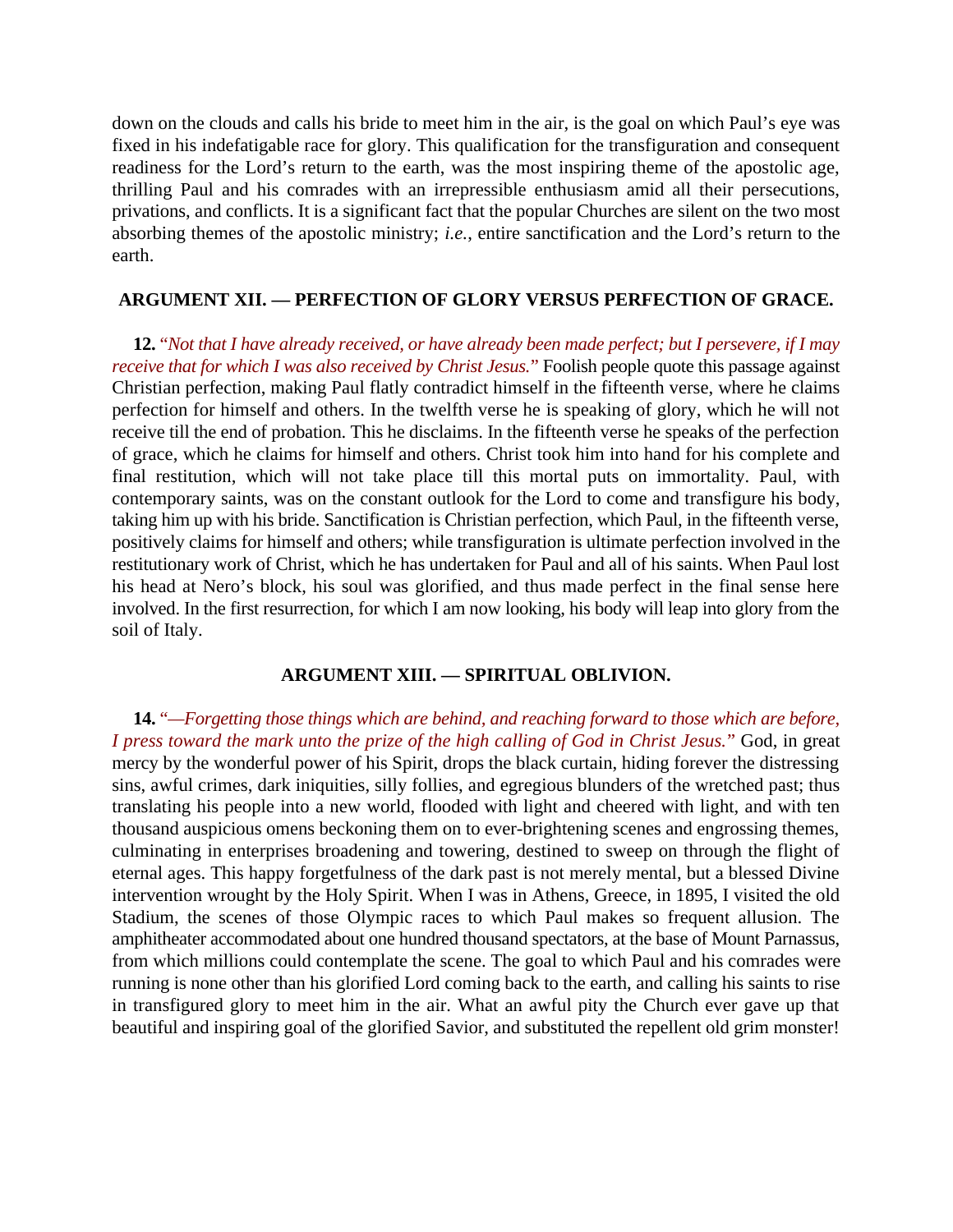**15.** "*God will indeed reveal this to you.*" Here Paul assures us that all the perfect saints are in this precipitate race, to meet their glorified Savior and enter the transfigured state, assuring us that if they are not on that line, God will reveal it to them.

**17.** "*Be ye imitators of me, brethren.*" None but the wholly sanctified could talk that way.

### **ARGUMENT XIV. — CARNAL ECCLESIASTICISM.**

**18.** "*For many walk around, whom I frequently mention to you, and now speak of them even weeping, the enemies of the cross of Christ.*" As Christ was crucified on the cross, so must Adam the first, the body of sin in us, be crucified, so that we will be (dead to sin and free from it. (Romans 6:22.) This is the work of entire sanctification. Hence, all who oppose it "*are enemies of the cross of Christ.*" If you are not for entire sanctification, you compromise with sin, and consent for it still to live in your soul. This is the awful attitude of all anti-holiness people.

**19.** "*Whose end is destruction.*" There is in very soul an irrepressible conflict between sin and spiritual life. If sin dies, you live forever. If sin lives, you die, world without end. "*Whose God is their stomach, and their glory is in their shame, who mind earthly things.*" These people are blind to what does not glisten, and deaf to what does not jingle. Money will always buy the things of temporal life. Hence, finances with them are all the go. How shall we ever get back to New Testament simplicity? When money comes in, carnality enters. Then the devil is sure to present himself "*among the sons of God.*" The apostolic Churches owned no edifices, and paid no salaries. Hence, their finances were simple, like our holiness missions. What a pity there ever was a departure from primitive simplicity! In the days of the Methodistic fathers, soul-saving was the great salient work. Now, sad to say, it is raising money. The people are run into legal bondage with human institutions, unheard of in the Bible, with money the *ultima thule*. The preacher who does not raise the finances is dishonored and discounted, though he may be "a good man" like Barnabas, and "much people added unto the Lord" under his ministry. What is to be the result? for institutions are multiplying and financial burdens increasing every year. *Mirabile dictu*! The Protestant Churches are going at racehorse speed back to Romanism, constantly magnifying temporal things, to the fatal depreciation of the spiritual. It is an easy matter for an educated sinner, who is a good socialist and financier, to occupy the metropolitan pulpits in any of the denominations with marvelous acceptability. This is a fearful trend, and who can predict the end?

## **ARGUMENT XV. — HEAVENLY CITIZENSHIP.**

**20.** "For our citizenship is in the heavens." O blessed consolation, that I am not a citizen of this vain, vile world, but of heaven! We are all sojourners here: the saints, citizens of heaven; and the sinners, citizens of hell. Truly it has been said, that "every man speaks the language of his own country." Christians in prayer and praise speak the language of heaven, while sinners in profanity and obscenity speak the language of hell. All the governments of earth consider it a *sine qua non* to protect their own citizens. About forty years ago, while cruel Austria was crushing the political life out of downtrodden Hungary, the citizens of the latter fled into all the countries of Europe, and many to America. Among the latter, Martin Cozta came to our country, passing through the ceremonies of naturalization, became a citizen of the United States. After this, having returned to Hungary to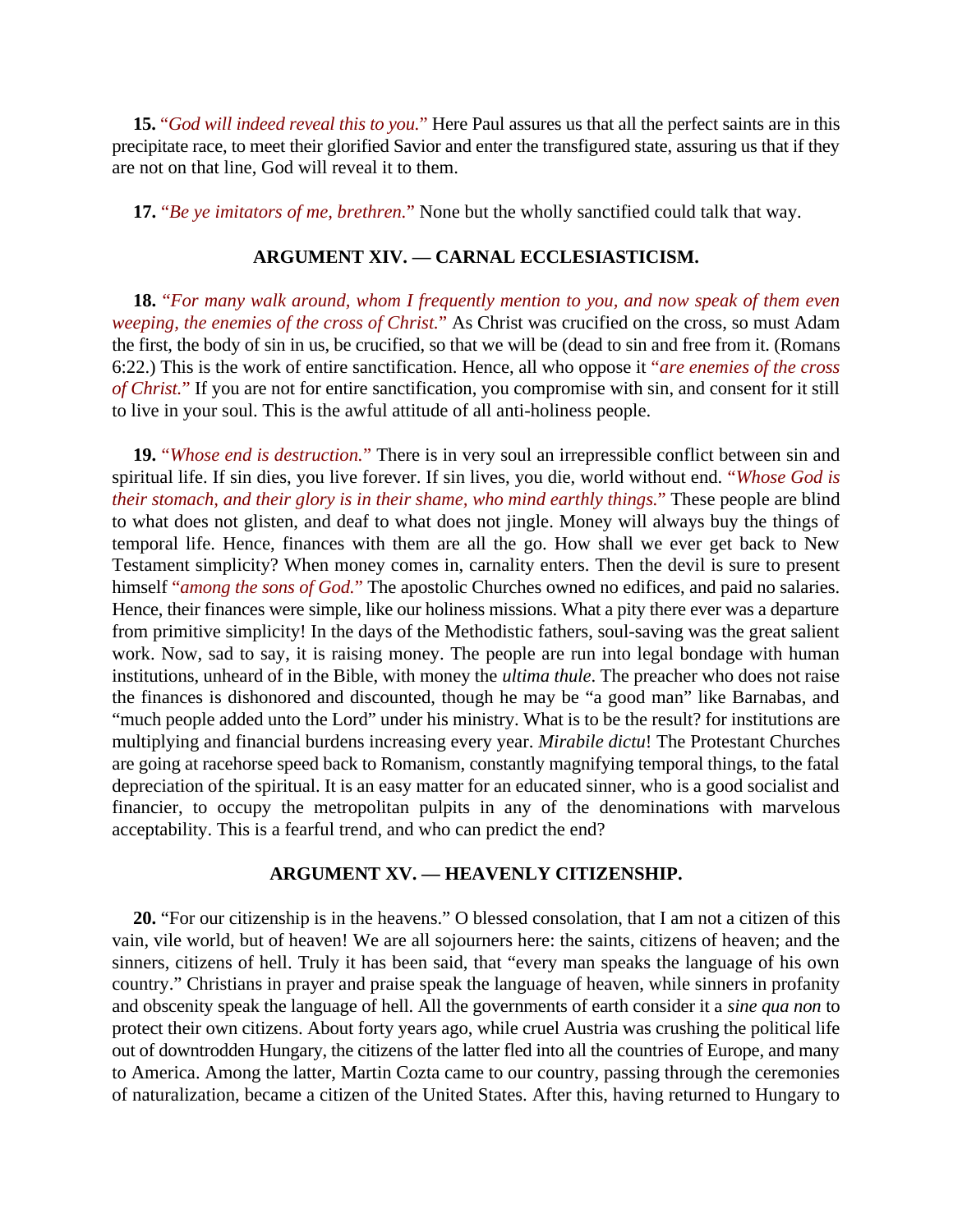bring his father and mother, and being arrested by the Austrian authorities at Smyrna on the Mediterranean, as a rebel and refugee, he was cast into prison under sentence of death. In this awful dilemma he sends for Captain Ingram, who happened to be in that port in command of the United States war-sloop St. Louis. When the captain waits on him, he hands him his naturalization papers, satisfying him that he is an adopted citizen of the United States. The captain appeals to the Austrian authorities for his release in vain. They treat him with contempt, bidding him to help himself. But what can he do with a single sloop and a hundred men in presence of the Austrian general in command of an army of one hundred thousand? The heroic captain, true to his oath to protect United States citizens in every land and clime, clears his sloop, and prepares to fire on the Austrian fleet. They see the emergency pending, and release Martin Cozta. They could not afford to get into war with the United States over one little man. All the nations of Greece rallied, sailed over the Ægean Sea, and besieged old Troy ten long years, winding up in its capture and destruction, through the famous stratagem of the wooden horse invented by Ulysses. All this, because Paris, the son of Priam, the king of Troy, had come over to Greece, and purloined Helen, the beautiful wife of Menelaus. If the governments of earth thus so wonderfully protect their citizens, how much more does the government of heaven protect every saint in all the world? "*Truly the angel of the Lord encampeth around and about them that fear him, and delivereth them.*"

### **ARGUMENT XVI. — THE TRANSFIGURATION.**

#### "*Whence we also look for our Savior, the Lord Jesus Christ,*

**21.** "*Who will fashion the body of our humiliation similitudinous to the body of his glory.*" Entire sanctification takes all of the world out of us, literally making us unearthly, putting us in the heavenlies; *i.e.*, investing us with the heavenly nature, the peace, rest, loyalty, faith, obedience, victory, and happiness peculiar to the inmates of heaven. These citizens of heaven, while on earth, live constantly watching and waiting the return of their King, "who shall fashion the bodies of our humiliation," not "vile bodies." We are humiliated while on probation in these mortal bodies. This transfiguration consists in the elimination of all the gross materiality out of our bodies, so as to render them imponderable. In that case the Spirit will be the controlling element, and the body responsive to its incentives, will move with angelic velocity toward God. We will be transformed and translated independently of volition, and before we are aware. Doubtless, translation was the original economy in Eden. If the race had not fallen, they would have passed their probation and been translated, instead of dying. How fortunate we are, living away down in the last days of the last age, amid the aurora of the coming kingdom, when our chances for translation are so favorable. The true attitude of saintship in the old dispensation was constant expectancy of Christ. Since he ascended from Mount Olivet, the inspiration of faith for his return has been infinitely greater than before his incarnation. The apostles lived in constant outlook. We are certainly eighteen hundred years nearer this glorious coming than they. Hence, I am looking for him night and day. Jesus pronounces an awful woe on that servant who says, "My Lord delayeth his coming." The expectancy is certainly a powerful inspiration to be ready. Entire sanctification is the only needed qualification. All whose vessels were filled with oil, went in with a shout of victory. When our Lord comes for his bride, all of the heavenly citizens will be transfigured and caught up with the risen saints, to meet the Lord in the air. This transfiguration will make our bodies like his glorified body, which flew up to heaven from Mount Olivet. It is wonderful, yet it is true. Lord, help us to be ready, according to the working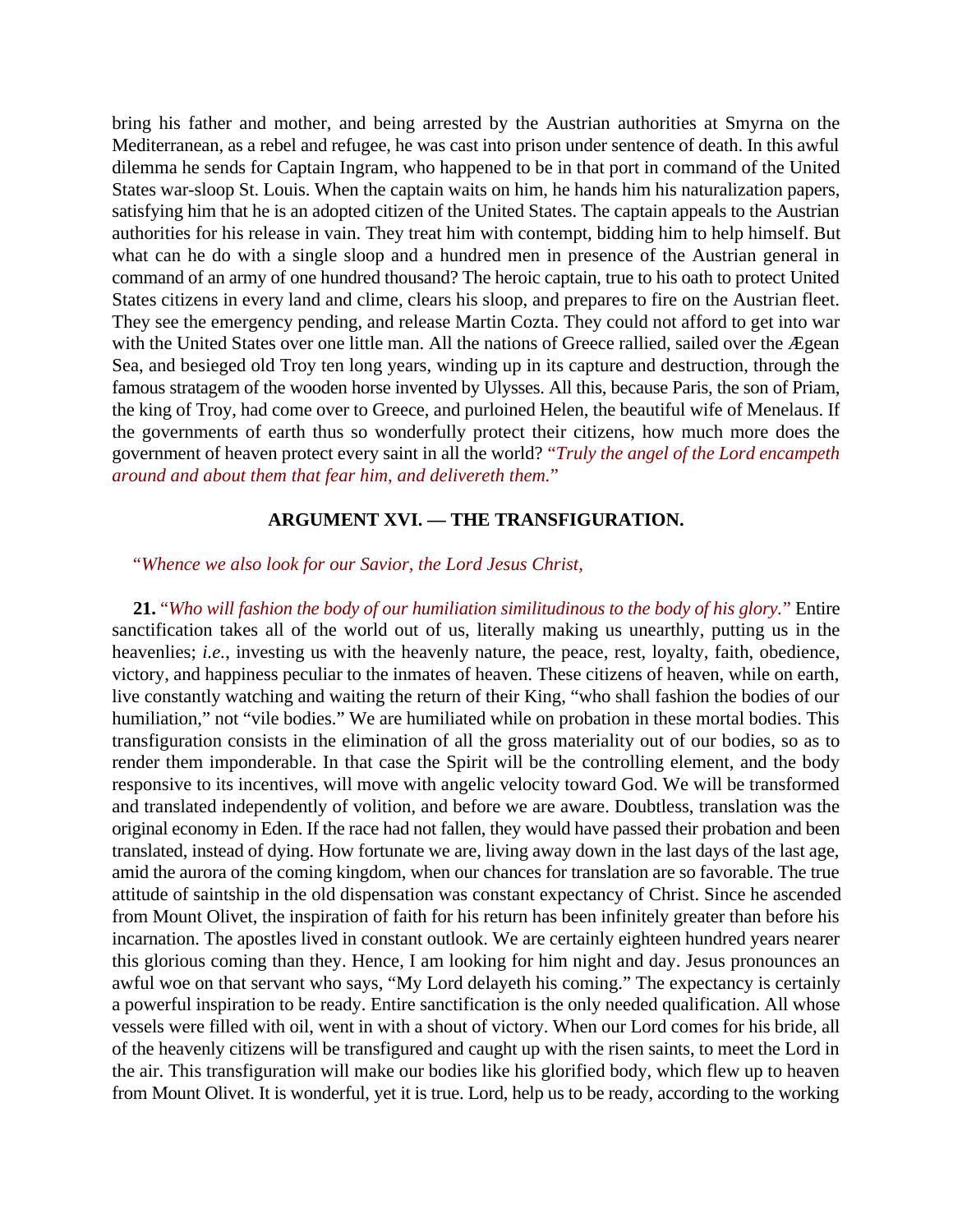of him who is able even to subordinate all things to himself! Our Omnipotent Christ is not going to leave anything Over which the enemy can boast, for everything is coming into his glorious restitution. The soul is restored in sanctification, the body in transfiguration, den in the millennium, and the heavenly state of this world in the new creation, following the fiery sanctification simultaneously with the final judgment at the end of time. (Romans 21:1.)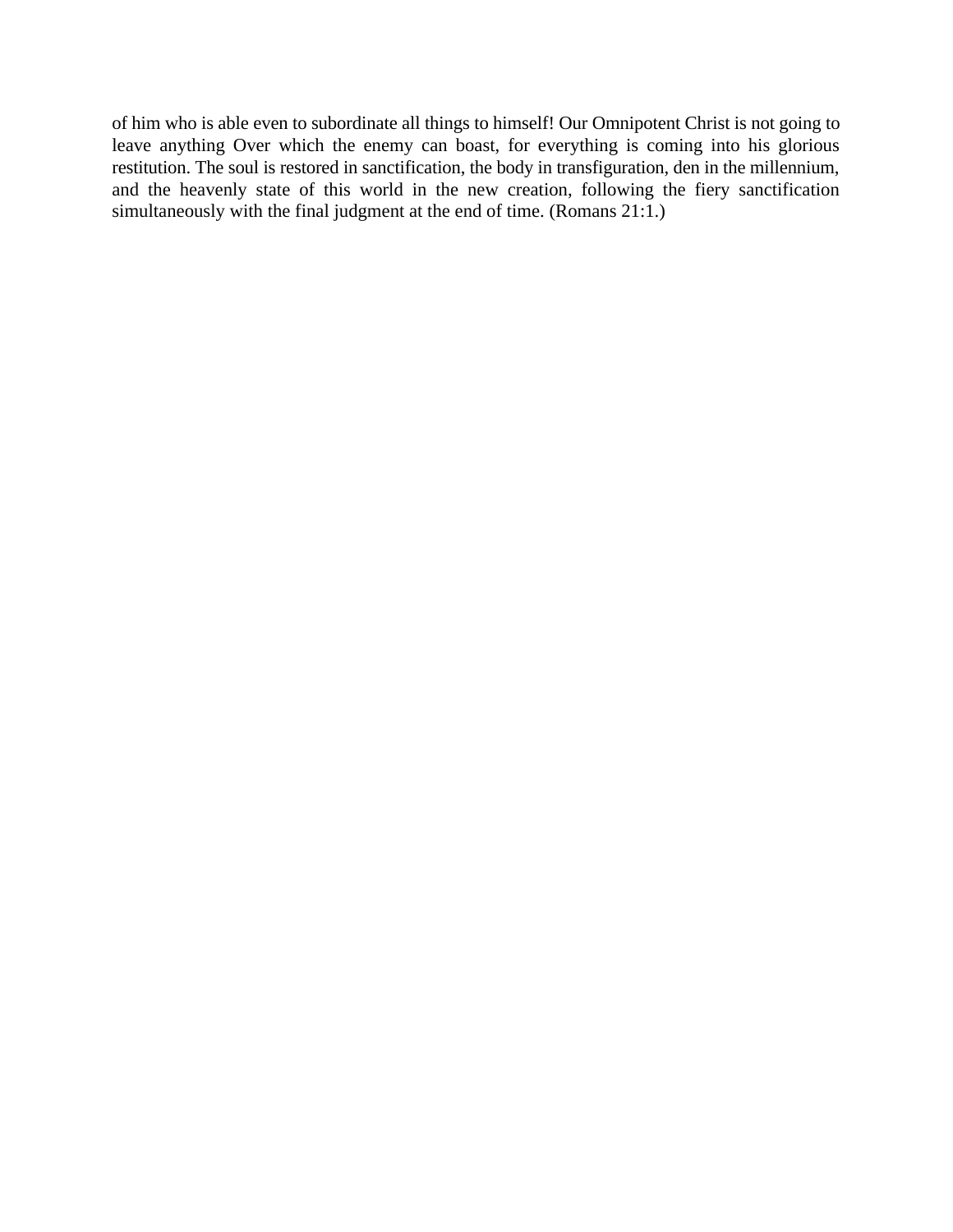#### **PHILIPPIANS**

### **CHAPTER IV.**

**2.** The Greek reveals that Euodias and Syntyche were women. Paul exhorts them to harmony in the Lord. The presumption is they differed on some nonessential points. This is admissible, but in the Church there must be harmony.

**3.** "*I entreat thee also, true yoke-fellow,*"*—*not revealed who he was; perhaps Timothy, who carried the letter,—"*assist those women who labored with me in the gospel with Clement.*" We see here that the women assisted Paul in his gospel work at Philippi. He found the first open door in the woman's meeting by the riverside. Here, evidently, Lydia, Euodias, Syntyche, and other godly women did preach the gospel and labor in the Lord's vineyard, saving souls. We are the last people to oppose women's ministry, when our gospel came in that way. We are all Europeans, disciples of Paul, who first preached to our ancestors in that women's meeting. In harmony with this fact, we see in this letter how very prominent he renders the women, even more so than the men, specifying that they assisted him in his evangelistic labors when he was there, ordering a special message to Euodias and Syntyche, that they should agree on the essentials of salvation, despite differences on nonessentials.

**5.** "*Rejoice in the Lord always; again I say rejoice.*" Of all the Pauline epistles, this is the most jubilant; yet it was written amid the most afflictive and alarming environments. Ruthlessly dragged away from his city mission, guarded by soldiers in the barracks, with Nero's sword hanging over his neck, ready to drop any moment and sever his head from his body, yet this letter rings out a shout of victory from beginning to end. Lord, help us to do likewise! Paul did not rejoice in his environments, but in the Lord. If your joy is manward, circumstanceward, or moneyward, it will be transitory, like the *ignis fatuus*, whose delusive ray lights up unreal worlds, and glows but to betray.

I was born and reared in the back hills of Southern Kentucky. Our farm, containing about one hundred acres, was sterile, filthy, hard to cultivate, and yielding a stinted harvest to the hand of industry. The debts with which we began grew on us till the home had to go. It was a sad epoch in our history when we had to give up the home of our childhood, with no prospect of ever owning another. I look upon that emergency in our history now, as one of the brightest and most merciful interventions of God's providence. We read of the eagle "stirring up her nest;" *i.e.*, tearing it all to pieces, so the eaglets, which are old enough to fly and seek their fortunes, but too cowardly, are forced to leave their old nest, where they were hatched, and fly whithersoever the unerring One leadeth them. So it was with our family. Consequently we four boys all turned preachers, and have been going to the ends of the earth, blowing the silver trumpet. So, mark it down, you can always rejoice in the Lord. When there is no joy in your environments, then God is showing you his most signal mercy. When your little child gets hurt, then you give it candy. So, when trouble comes on you in a Niagara of disappointment, bereavement, and sorrow, then look out! God is going to surprise you with sunshine and victory.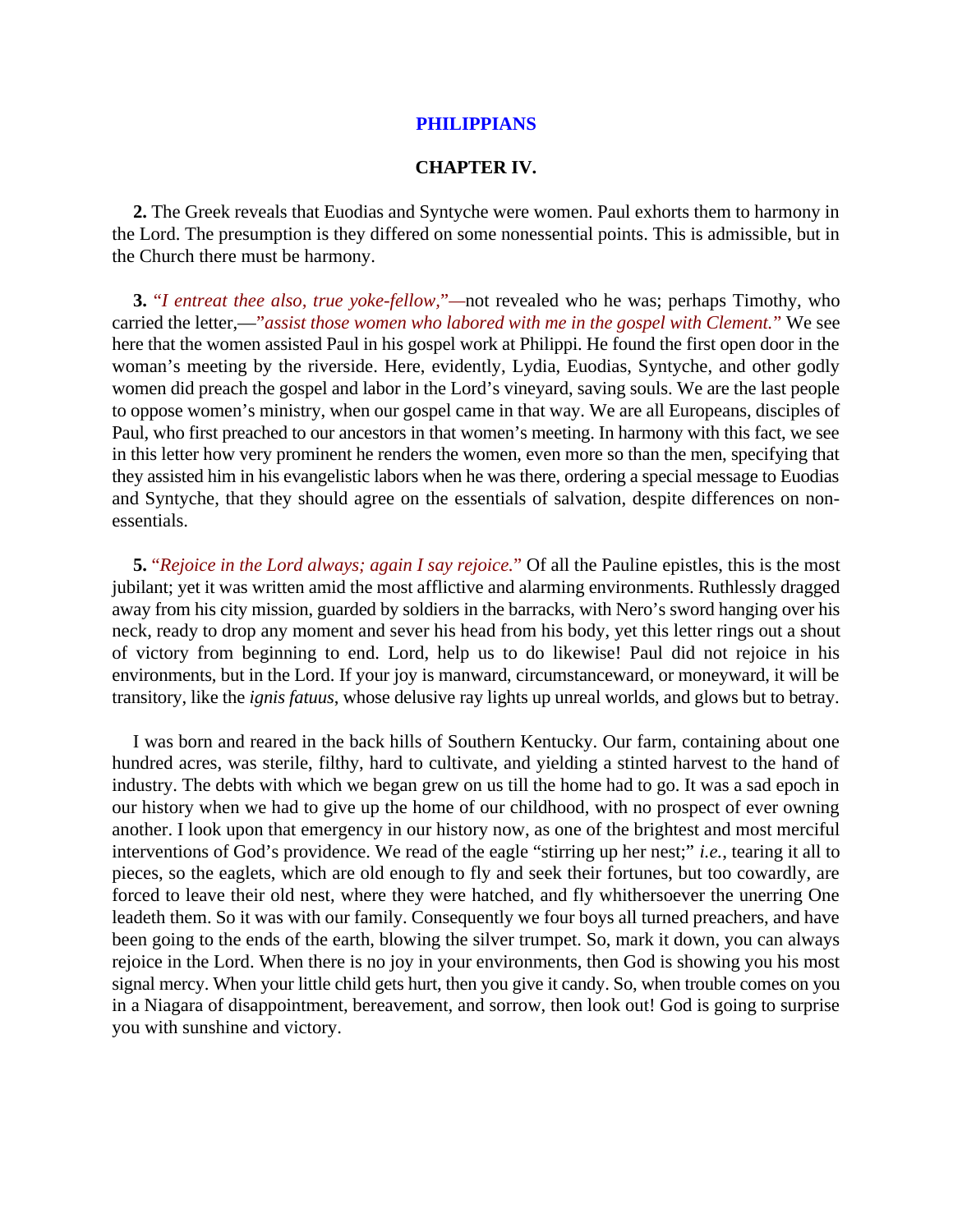"*Let your clemency be made known to all men; the Lord is nigh.*" Our time here is but a moment, when contrasted with eternity. Hence, we should constantly walk in the perennial sunbeams of kindness and philanthropy to all who come within our influence.

**6.** "*Be careful for nothing; but in everything with prayer and supplication let your requests be made known unto God.*" Lord, help us all to obey this wonderful commandment! The world is dying prematurely, crushed under intolerable burdens of care. Like the man tottering under his load, overtaken by the wagon, responsive to the kind invitation, gets in, but still carries his load on his shoulder: so we give ourselves to the Lord, but hold to our burdens of care, still crushed beneath our loads. Remember your Omnipotent Savior can not feel your insignificant burden, though it be heavy as Pike's Peak. You compliment him by letting him carry it. When the clerk came to Alexander the Great, sitting on the throne of the world, and said: "I think there is a mistake in the order for this immense sum of money, certainly too great to be paid; so I thought I would bring it to you for correction." The prince of all the earth read the order, and, handing it back to the clerk, thus reprimanded his hesitation: "Why, sir, do you think anything is too great for me to pay? Do I not own the nations of the earth, with their treasures, which have been accumulating a thousand years? Do not the mines of silver, gold, and diamonds in all the earth belong to me? Of course, you will pay this order. The honor of my kingdom is at stake. The greater the amount, the more my kingdom is honored." If this was true of Alexander the Great, how infinitely more so of the King of kings! O how bright this world would be if the people would disencumber themselves of every burden, casting all their cares on the Lord! Do this, and your life becomes a cloudless sunshine.

**8,9.** In this paragraph we have a gorgeous constellation of celestial diamonds, radiating their beauties to every point of the compass, and bespangling the hemisphere down to either horizon with glories and splendors beggaring all human utterance. Bunyan's Pilgrim saw an old man bent like the semi-circumference of a wagon-wheel, wearing himself out with a muck-rake, turning over the trash and filth, looking after gold; meanwhile, a bright angel on celestial wing is hovering over him, with a crown of gold ready to place it on his head if he will only straighten up. O that people would only look on the bright side and talk about bright things; then they would soon be bright themselves! But they will look on the dark side, persist in blue talk, and consequently they are blue as indigo, and they blue everybody about them. Lord, help you to lift up your head, and see this charming cluster of bright and beautiful graces, and gaze on them till the splendors of the bright upper world shine through you, flooding you with light, victory, and glory, and curing the blues, world without end! If Paul, wearing the prisoner's chain in Nero's barracks in full view of the executioner's block, could roar out night and day the shout of victory without a solitary wail of sorrow, good Lord deliver you and me from every murmur, and sweep from our constitution every symptom of despondency!

**10.** "*But in whatsoever you were thoughtful about me, you lacked opportunity.*" The Philippian saints were the first-fruits of the European gospel. True to their responsibilities as the *Alma Mater* Church, they promptly sent supplies to Paul, pursuant to their opportunities, which, of course, were meager, as there were no railroads, and the Adriatic Sea always terrific for storms, thunders between Greece and Italy. Paul being so far away, they were much afflicted when they could not reach him with temporal sustenance, knowing that chains and soldiers disqualified him for making tents, and thus earning material support for himself and evangelistic comrades.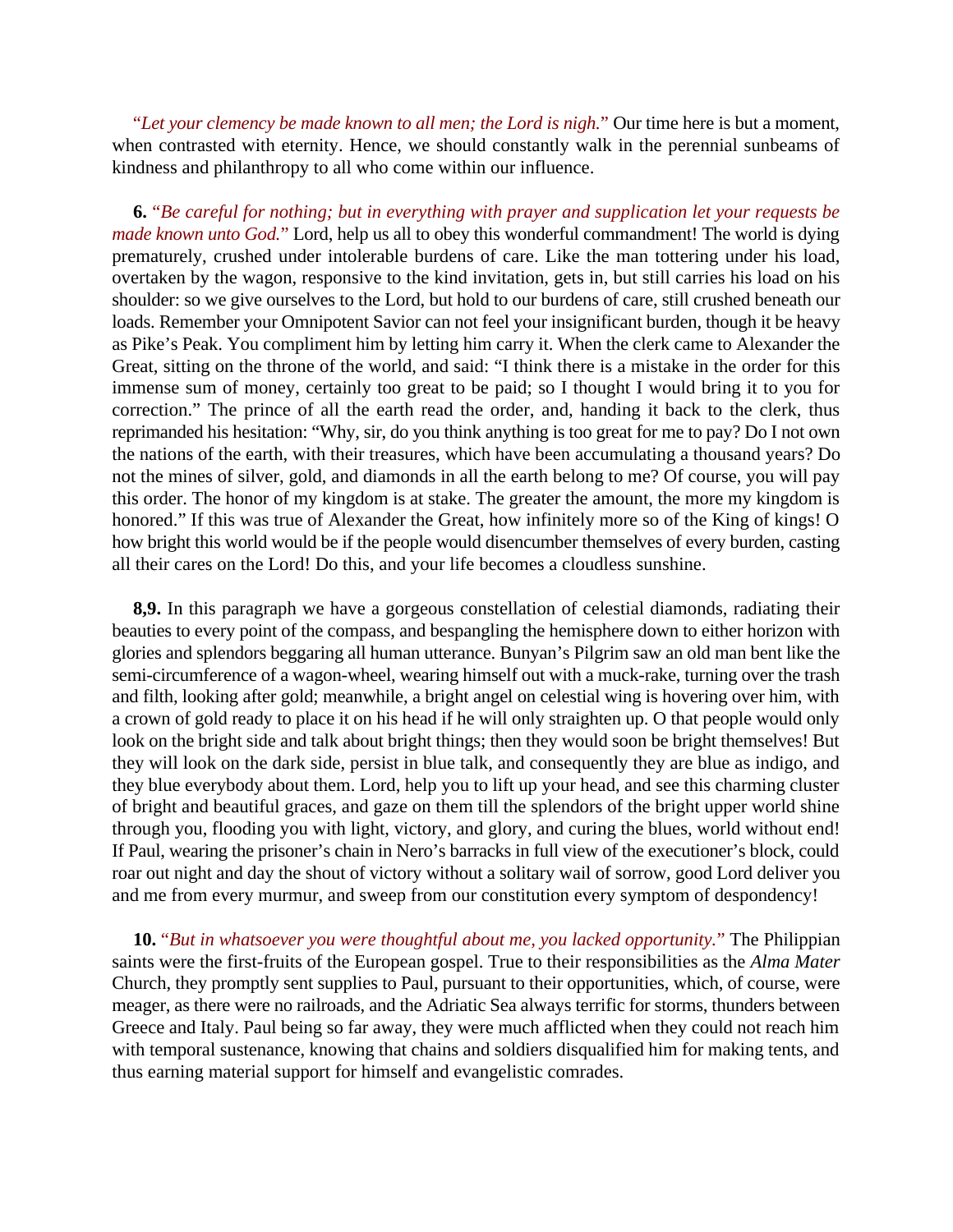**11.** "*I do not speak concerning deficiency; for I have learned to be content in whatsoever I am.*" See how independently of all human resources Paul talks, though now utterly disqualified as formerly to labor with his own hands!

> "Our Father is rich in houses and lands: He holdeth the wealth of the world in his hands."

God forbid that we should dishonor him by even telling the world of our needs! Tell Jesus only.

**12.** "*I both know how to be humiliated, and I know how to abound; in everything and in all things I have learned both how to fatten and to starve, to abound and to be destitute.*"

What is to become of the hireling ministry of the present day, who have given up God as their temporal support and taken man, thus forfeiting a thousand blessings incident to that close proximity with our wonderful Heavenly Father, only available when, like Elijah, we depend on his ravens to come and feed us? Will the ministry ever get back to the Pauline plan of self-support in the good providence of God, which never fails? When I have nothing to eat, I bless God for a fast, enjoy it exquisitely, and the longer the better. When I have a Benjamin's mess, I give God the glory! When I have nothing, I shout his praises.

**13.** "*I am able to do all things through him that filleth me up with dynamite.*" Some transcriber, knowing that Christ is the only one that can do this, has here supplied the word in the English version. The Lord's dynamite is more than a match for all the powers of earth and hell, ready every moment when ignited by a spark from heaven's altars, responsive to faith, to blow up the devil's batteries, blast and explode all the rock of inbred sin out of our hearts, sweeping all difficulties out of the way, whether in the realm of Providence or Grace.

**14-16.** Here Paul recognizes the kind benefactions of the Philippian saints in sending him temporal supplies regularly and promptly during all of his peregrinations in Greece.

**17.** "*Not that I seek after a donation, but I do seek the fruit which aboundeth unto your credit.*" While he was too loyal to God, and too jealous of his glory, to even insinuate his desire for a contribution; yet his zeal for God in their behalf abundantly qualified him to appreciate their donations as indices of their spiritual health and thrift. Lord, help us to appropriate the Pauline orthodoxy on the problem of all temporal support, that it be only encouraged and appreciated as the normal and legitimate fruit of spiritual life and prosperity. Among the mournful mementos of the current apostasy is the positive and universal departure from New Testament precept and example in the temporal department of the popular Churches. We all witness to our sorrow the abandonment of the spiritual policy, and the adoption of the carnal. We no longer see a vestige of apostolic precept in the financial policy of the dominant ecclesiasticisms. Sad to say, there has been a radical tergiversation. It has been taken out of the hands of God, and turned over to men, laying on the Church a mountain of carnality, clogging the wheels of Zion till they can no longer revolve on the upgrade to the New Jerusalem, but have halted stock still on the track. Then Satan, slipping in like a weasel, cunningly manipulates the reversal of the wheels, and has gotten them revolving down to hell, instead of up to heaven. Without a radical financial revolution and return to first principles, as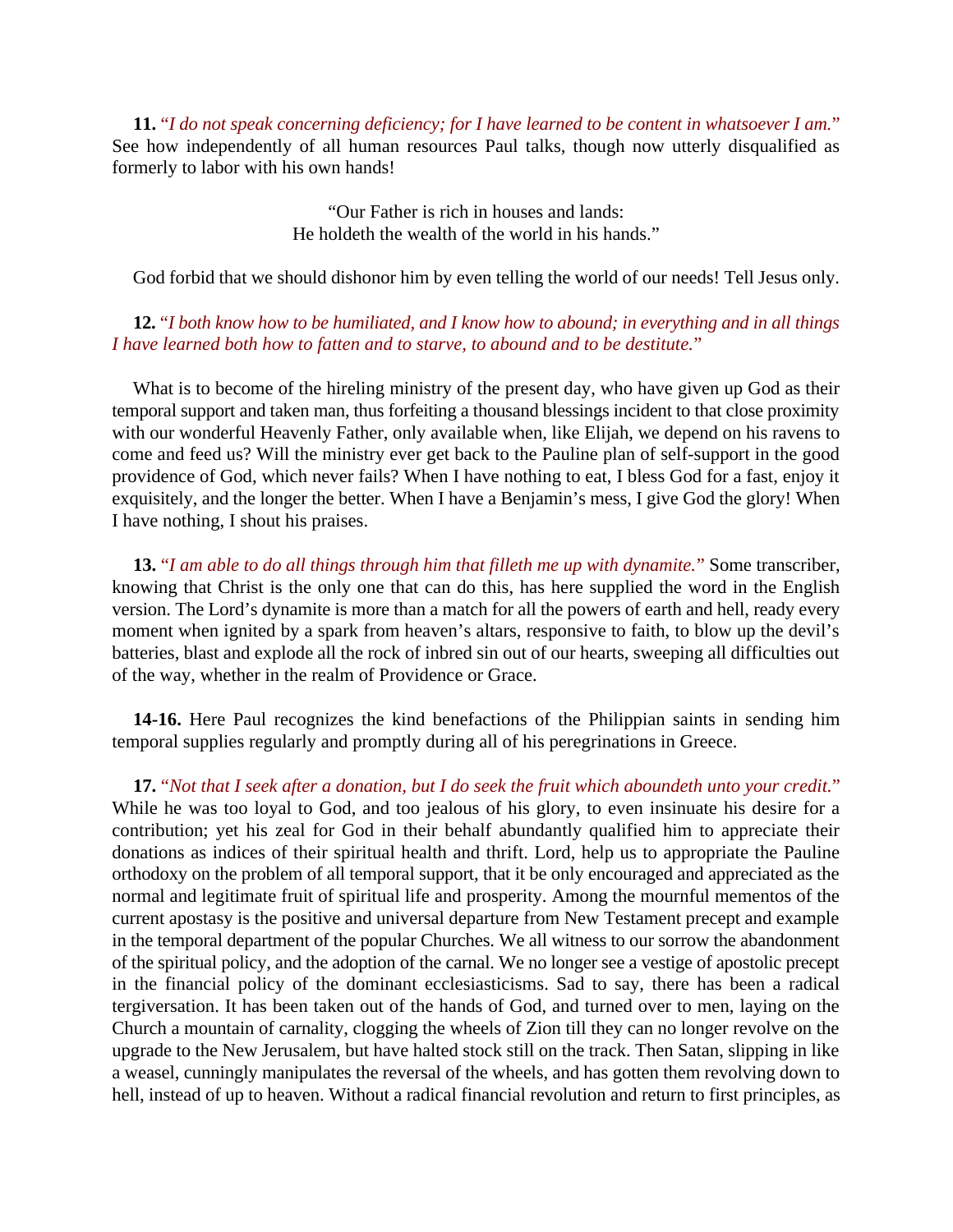plainly revealed in God's Word, there is no hope of reformation in the Churches. On the contrary, they will wax worse and worse, like the antediluvian Churches ripening for destruction. How strange that preachers of the gospel, recognizing the Bible as their only guide in all things, spiritual and temporal, will deliberately close their eyes to the plain and unequivocal Word of God, take up human institutions, and obey the commands of men!

**18.** Whereas Timothy was the bearer of this letter from Rome—quite a long journey, which I traveled in 1895—Paul had previously sent to them Epaphroditus, preaching the gospel and bearing friendly greetings; by whom they had sent him an ample supply of temporal support. This he here recognizes, with thanksgiving to them and to God.

**19.** "*And my God shall supply all your need according to his riches in glory in Christ Jesus.*" If we are only true to God, he is infinitely rich and merciful to supply all our needs, temporal and spiritual. The poet has well said:

> "Man wants but little here, Nor wants that little long."

The king of England, riding along the highway in his shining vehicle, sees a ragged boy digging up briers in the fence-corner, orders a halt, and says, "Boy, what do you get for your work?" "I just gets my victuals and clothes." "Go ahead, boy; I am the king of England, and that is all I get."

O how few people verify God's promise, "*The just shall live by faith!*" It is equally true, temporally and spiritually.

**20-22.** Though Paul was a prisoner in bonds, guarded by soldiers ready to cut his head off, he avails himself of the grand open door, and preaches the gospel in the barracks to soldiers and citizens. Nero, living in his golden palace, so despised the Christians that he undertook to feed them all to his lions. He hated Paul as a rattlesnake, and cut his head off. Though he did his utmost to exterminate Christianity from the earth, yet he could not so much as keep it out of his own family. Hence, Paul here sends to the Philippians saintly greetings from all at Rome, "and especially from Cæsar's household." Nero lifted the floodgate of imperial persecution against the Christians. A red river flowed on three hundred years, only arrested by the conversion of the Emperor Constantine. When I was in Rome, I stood in the Coliseum, Nero's theater, with a seating capacity for one hundred thousand. I saw the old subterranean tunnel, through which the lions were brought down from their lairs and turned loose on the Christians, that the cruel multitude might be edified by the bloody lacerations and carnivorous revelries, as they always had the cruel monsters well starved for the occasion. Despite all these bloody trepidations, Paul's preaching struck fire, not only among others, both citizens and soldiers, but even entered the emperor's household, and there won trophies for Jesus. Amid the awful tide of blood and death, after Paul and Peter have both flown up to heaven, honored with a martyr's crown, and thousands have followed in their bloody track, history drops an item confirmatory of the blessed stickability of the work in the royal family. While martyrdom is all the go, and the devouring of the Christians in the Coliseum by the wild beasts is attracting the heathen millions daily to pour out their money for a seat in the imperial theater, behold they lead in the beautiful Julia, the royal heir of the empire, who must share the common fate of a Christian, and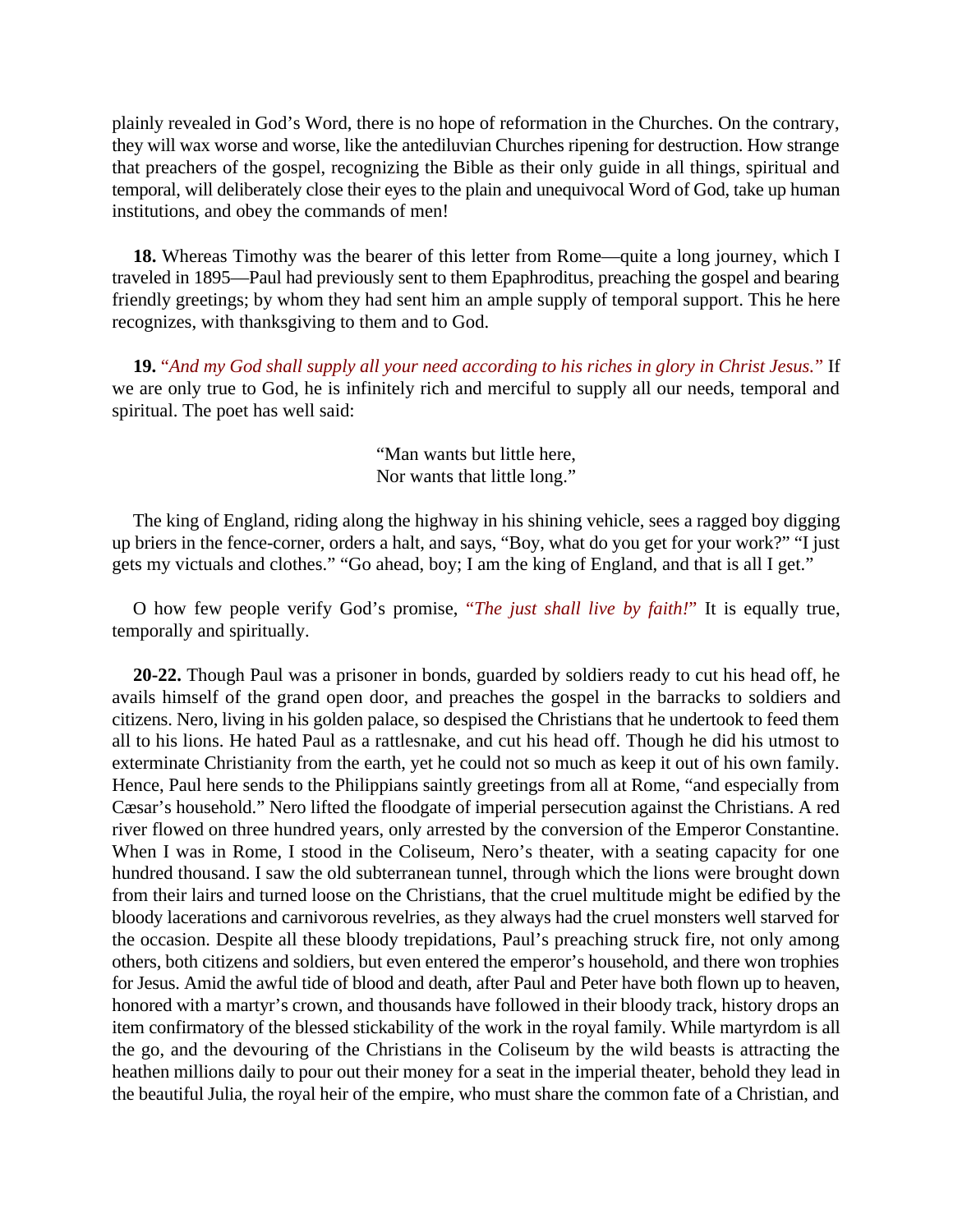go down in the tide of martyr's blood, unless she will recant her faith in Christ, and resume her loyalty to the Roman gods. All possible efforts are laid under contribution to save the life of the young queen. They think surely she will recant and live. The high priest of Jupiter compliments her with his presence, holding out the royal censer, and begging her only to drop incense on it one time, thus recognizing the worship of the Roman gods, and she shall live. They find the royal damsel immovable by all their bribes, threats, and importunities, as they point her to the imperial crown on the one side, and the roaring lions on the other. She responds: "I have no God but Jesus. I fear not the lions. Do you not see the angels? The chariot is already lowered to bear me away to a world of bliss." So she is abandoned to the lions.

**23.** "*Grace of our Lord Jesus Christ be with your spirit.*" This benediction is sweet in grace, and beautiful in brevity. It is a mistake to confine ourselves to the apostolic benediction (2 Corinthians 13:14), which has been used so excessively as to become stale. You will find a benediction at the conclusion of every epistle. God gave them to us for our free and unrestricted appropriation. Therefore, we should use a variety. When you want a short one, this is splendid; when a long one, you will find Thessalonians 5:23,24, or Hebrews 13:20,21, all right. Thus we should avoid monotony.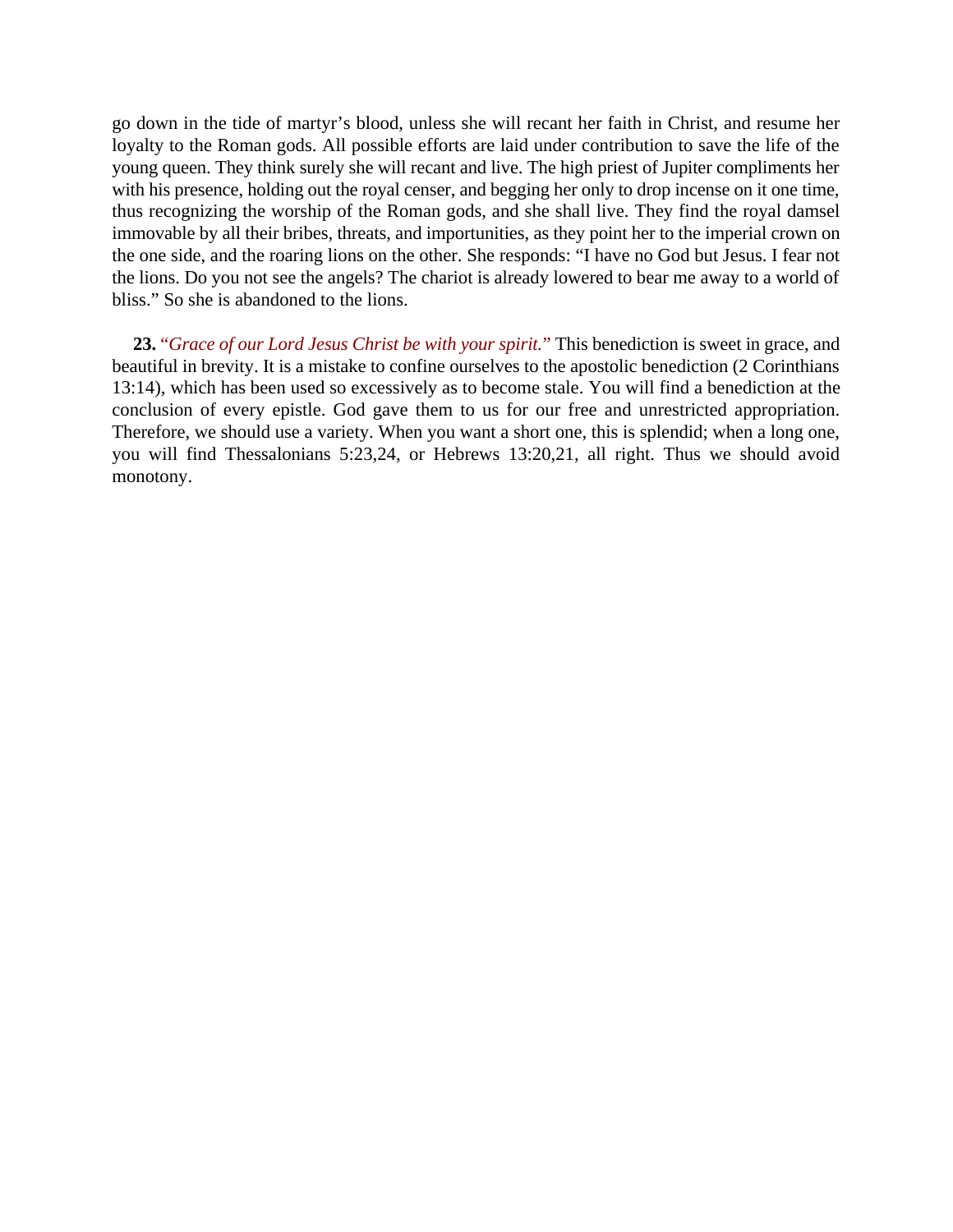### **PHILIPPIANS**

#### **APOLOGUE**

The Philippian letter is certainly pre-eminent for its beauty, brevity, vivacity, heroism, diversity in unity, comprehensibility, and especially for the shout of triumph which rings from Alpha to Omega. The rigor of the administration, the military environments, the abandonment of fainthearted friends, and the imminence of cruel martyrdom, all conspired in a pre-eminent sense to put him on shouting ground. The Bible plan is for God's saints to shout down all the Jerichos the world, the flesh, and the devil can rear up against us. Glory to God! the shout of faith will knock them all down. Paul had learned how to make them tumble. Hence, this epistle is a constant roaring shout.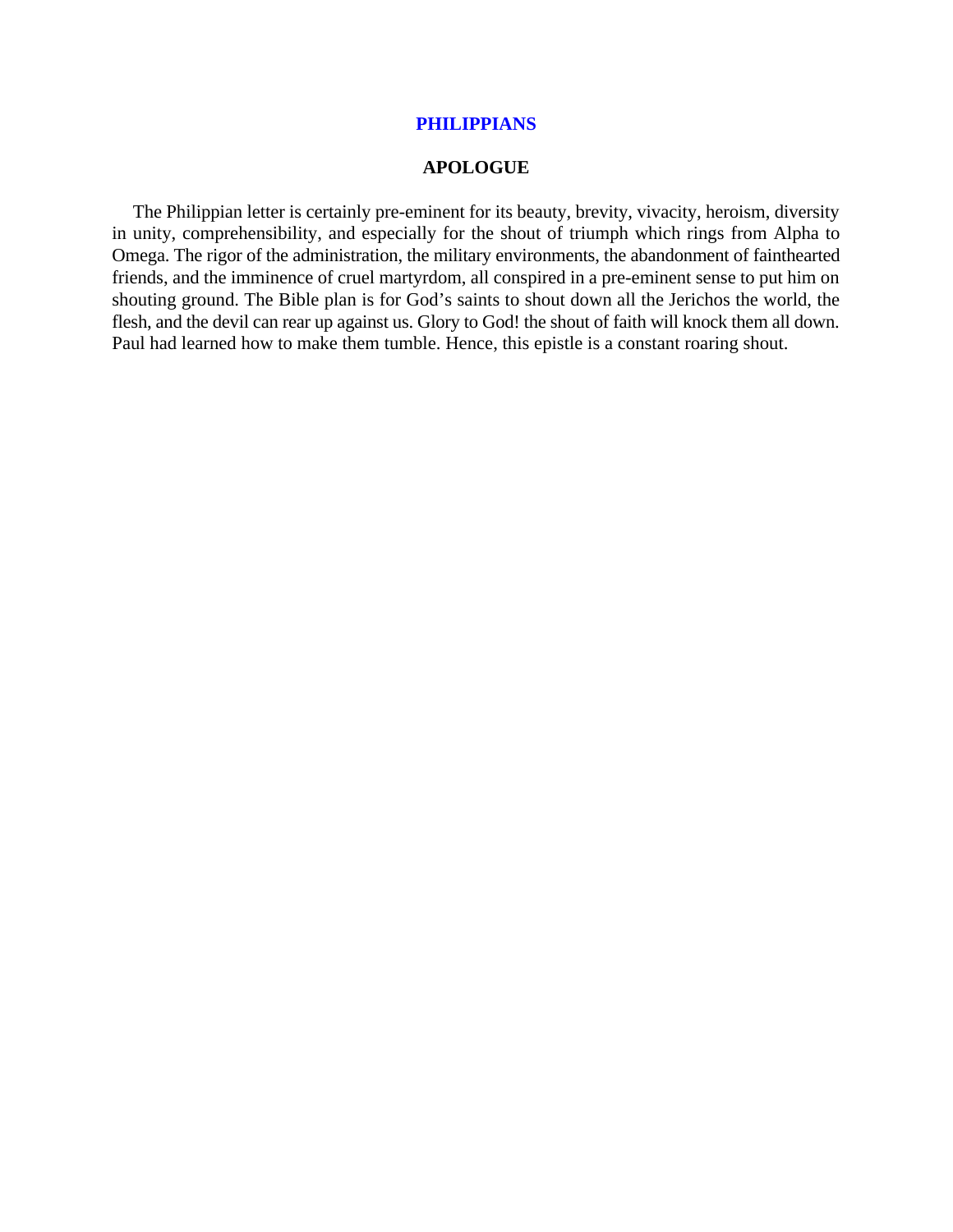#### **COLOSSIANS**

#### **PROLOGUE**

This was the old capital of Phrygia, one of the oldest cities in the world, long debauched in ignorance, superstition, and idolatry. The Church at this place had been established by the labors of others, Paul, in person, never having preached there. In the compilement, this epistle should have preceded Philippians, as it was written previously, during the occupancy of the hired house in Rome, before Paul was taken to the barracks. The writing is evidently contemporary with that of Ephesians, which it strikingly resembles. Along with the latter and Philemon, it was carried to its destination by Tychicus and Onesimus. Paul fired no blank cartridges. I am like the colored man in a Southern camp, where the greatest preachers in the world had an opportunity alternately to proclaim the living Word. While a number of persons were expressing their partialities, he interjected, "I like best the one I hear last." When I read a Pauline letter, the Spirit shining down into the deep substrata, and hauling up grand bonanzas which I never saw before, like the colored man, I think certainly this is the best epistle he ever wrote. So, look out for wonders as you read Colossians. I do not know that any other book in the New Testament has suffered so much in the transcriptions. There is a great diversity in the Greek of the New Testament; some of it infinitely easier to translate than others. Portions of this letter are so difficult to translate, that it has suffered much, not only in the hands of King James's translators, but their predecessors. So, look out for surprises, as I have before me only the critical original by Tischendorf, which God, in his mercy, preserved in the convent of St. Catherine, on Mount Sinai fifteen hundred years, revealing it in 1859, just in time to boom the present holiness movement, the glorious millennial dawn; thus bridging the long, dark chasm of intervening ages, while the devil's millennium veiled the world in darkness, and deluged it in blood a thousand years; meanwhile everything possible was done to exterminate the Bible, other good books, and blot every vestige of light, culture, and civilization from the globe.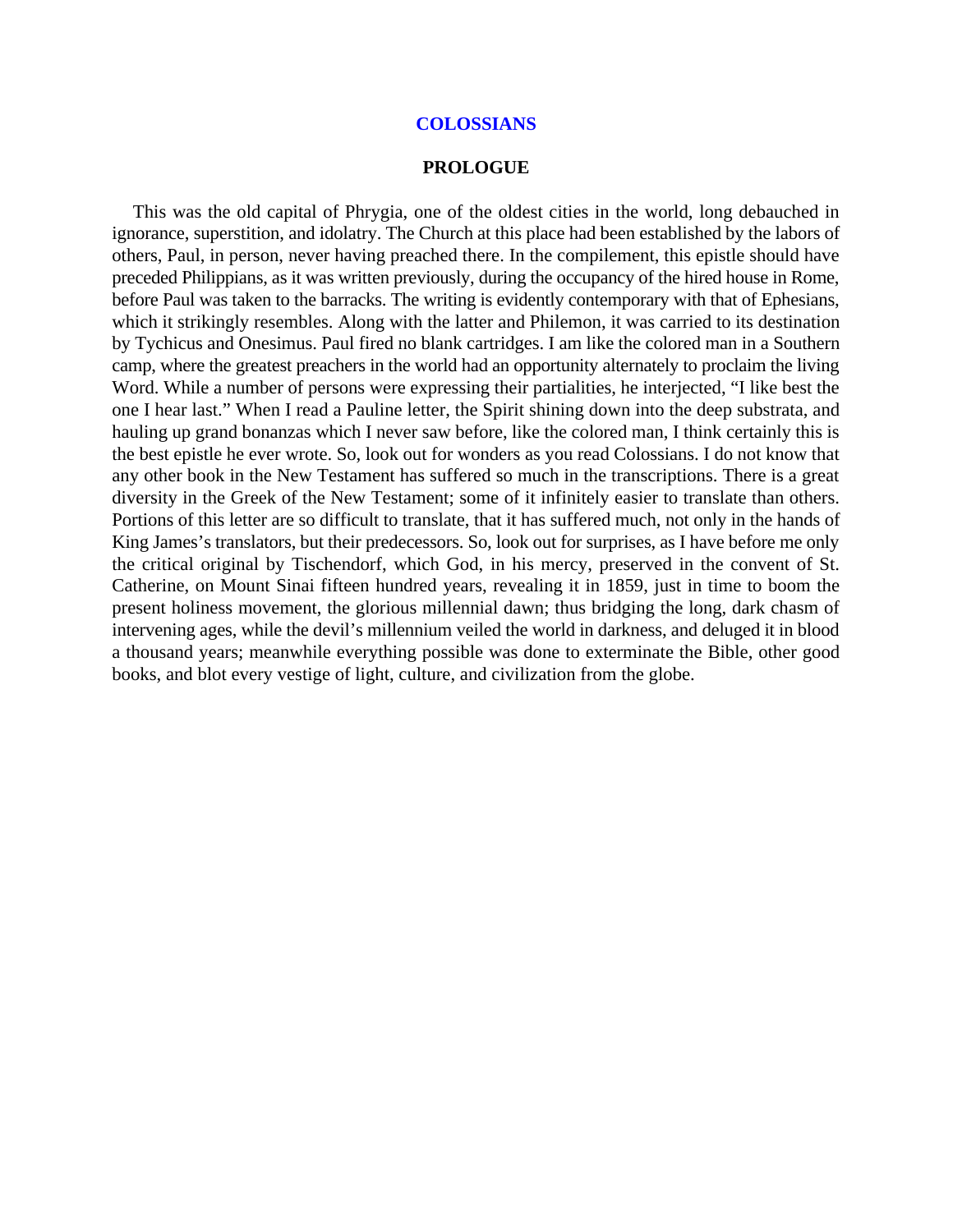#### **COLOSSIANS**

#### **CHAPTER I.**

**1.** Observe here the modesty of Luke, the amanuensis, in the omission of his own name, which certainly had a right to appear with that of Paul and Timothy.

**2.** "*To the saints in Colosse, and to the faithful brethren in Christ.*" You see here again a confirmation of the fact patent throughout the Scriptures, that "saint" is the epithet given by the Holy Ghost to the Lord's people. We should all accept the name, and recognize the standard which God has given us.

**3.** "*Always praying for you.*" We do not pray enough. We ought to pray incessantly for all the saints on the earth.

#### **ARGUMENT I. — FAITH AND LOVE.**

**4.** "*Hearing of your faith in Christ Jesus, and the Divine love which you have toward all the saints.*" Here, again, we see the magnificent globe of human salvation, exhibiting the two distinct hemispheres; *i.e.*, the human and the Divine. We do the believing, and God does the saving. Salvation must be subjective before it can be objective. We must first receive heaven in us, before we are in a fix to go to heaven. This Divine love, the heavenly *agapee*, constitutes the very atmosphere of heaven. We can not possibly love in the Bible sense, till we have it in our hearts. It is exotic in humanity, and indigenous in God alone. When the sinner meets the condition by an utter and eternal abandonment of sin, and casts himself, in a moment of desperation, on the mercy of God in Christ by simple faith alone, he freely forgives him for Christ's sake, imputing to him the righteousness of Christ. At that moment the Holy Ghost, the commissioned executive of the new creation, pours out (Romans 5:5) into his heart this Divine love, which is the nature of God (1 John 4:18), thus imparting the Christ-life and nature to the dead soul, resurrecting it into the new life of God and heaven. The popular Churches on this problem are wrapped in an awful delusion, preaching human love as a substitute for the Divine, there being no salvation in it, as illustrated in case of the rich man in hell, who there had it in behalf of his brethren in the superlative degree. Faith is your own act, co-operated by the Holy Ghost, who is always on hand and ready to give you all the help you need to believe God's Word, and as a sinner to trust him implicitly for a free pardon, and as a Christian to trust him triumphantly for entire sanctification, and as a wholly sanctified servant of the Lord to trust him incessantly to keep you by his power, fill you with his Spirit, and give you momentary and perpetual victory over every foe. All the other graces are resolvable into these two; *i.e.*, faith and love, which focalize at the constituents of the two spiritual hemispheres, and represent the entire plan of salvation. Hence, your faith is positively the measuring line of your experience. When the sinner believes God's convicting truth, he always gets convicted. When he believes converting truth, he always gets converted. When the Christian believes God's copious illuminating truth, everywhere revealing inbred sin surviving in the heart of the regenerate, he invariably gets convicted of it. When he walks in the light of that conviction, and believes God's wonderful truth, revealing entire sanctification in the cleansing blood, he sweeps into Beulah land with a shout.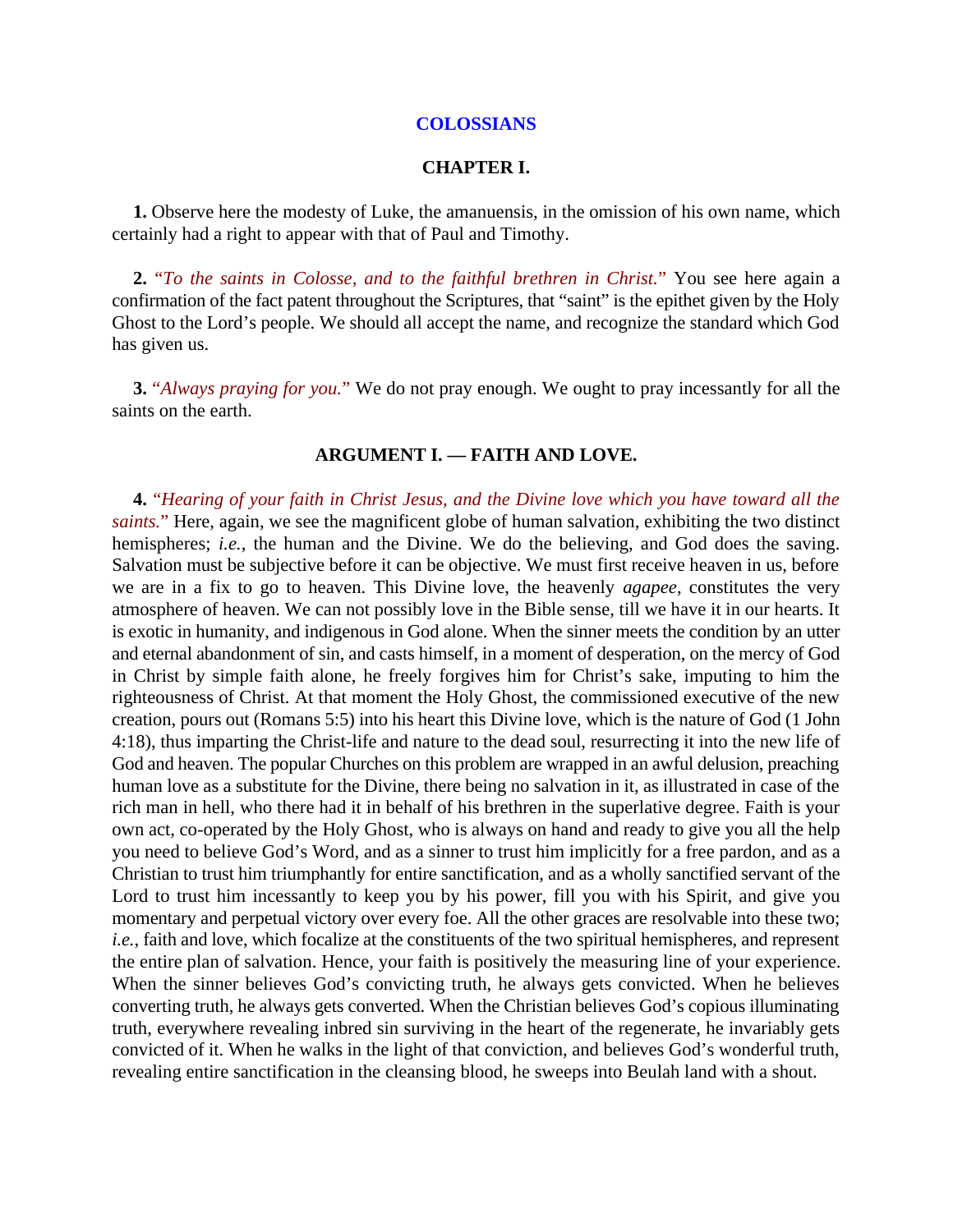**5-7.** "*From the day in which you heard, and have truly and perfectly known the grace of God.*" We know the grace of God in regeneration, but truly, perfectly know that grace in sanctification. We reach experimental certainty.

**8.** "*Who also revealed to us your Divine love in the Spirit.*" The Holy Spirit is the only Dispenser of the Divine love, native only in the heart of God, and poured out into our hearts by the Holy Ghost. (Romans 5:5.) Hence, Holy Ghost religion only is characterized by love. All others are carnal and selfish.

### **ARGUMENT II. — THE SCHOOL OF THE SPIRIT.**

**9.** "*That you may be filled with the perfect knowledge of his will in all spiritual wisdom and understanding.*" Man is a trinity like God. His is an immortal spirit, having a mind and body. In the fall the human spirit was utterly bereft of Divine life, and has been dead ever since, till the resurrection of the Holy Spirit raises it into life. Our educational system is radically defective at this point. As a rule, our colleges, under the auspices of the different religious denominations, are minus the school of the Holy Ghost. They educate the mind, but not the heart, sending out semi-infidels to occupy the pulpits. We have a few holiness colleges, and need a thousand more. These schools, like holiness revivals, recognize the Bible as the only authority, and the great Textbook to which all others are subordinated. We can not depend on the dualistic system of theology to educate our young people, if we do not want them to graduate like Samson, shorn of his locks, to go out and grind in the mills of Dagon all of their lives. We must have teachers filled with the Holy Ghost. The holiness movement must take our schools into hand, if we would supply the world with able ministers of the New Testament. Instead of spending four years studying heathen authors as I did, and many others are now doing, we should make out our Latin course in the Latin Bible, and our Greek course in the Greek Bible, and likewise with the Hebrew. It is a shame on the escutcheon of Christianity to educate our young people in the heathen classics. I would rather than a million of dollars today I had spent my four years in the Latin, Greek, and Hebrew Bible, instead of the pagan authors. It is high time we would throw off this semi-paganism which we carried out of the Dark Ages. If we are going to save the world, we must have Spirit-filled teachers as well as preachers. We must wake to the fact that the Bible is the only Book, and let all others be merely subsidiary. The secret of the awful apostasy now so fearfully prevailing in the Churches is, that the pulpits are filled with intellectual giants and spiritual babies (in the same person).

**10.** "*That you walk worthily of the Lord in all loyalty.*" All of this clamor about Church loyalty is heretical and misleading. The Bible says nothing about it, but teaches us to be loyal to God. If you are loyal to God, you are loyal to everything in Church and State which is in harmony with God, and disloyal to everything which is disharmonious with God. When you let any one but God expound your loyalty, look out! There is danger ahead. There is where all of the martyrs bled. Be loyal to God alone, revealed in his Word, Spirit, and providence. Abide your destiny right there. If God needs a martyr, put in the first bid. If Church and State are loyal to God, I gladly accept of their company. If they are disloyal to God, I am disloyal to them.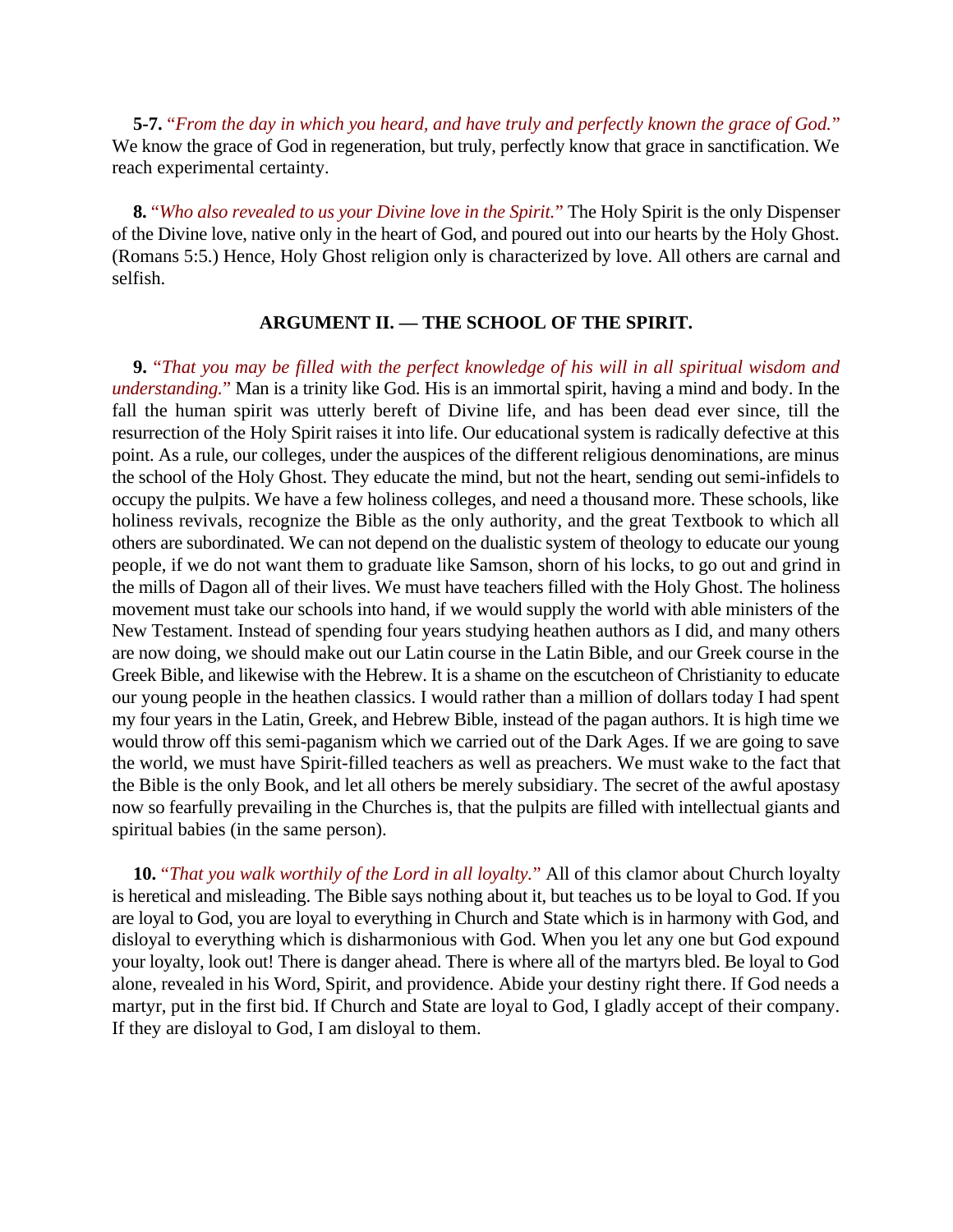#### **ARGUMENT III. — GOD'S DYNAMITE.**

**11.** "*Being dynamited with all dynamite according to the power of his glory.*" Paul, in Romans 1:6, defines gospel the

"dynamite of God unto salvation to every one that believeth."

Hence, this power (Greek, dynamite) is the only gospel. The trouble with the pulpit nowadays is the absence of the dynamite, which alone can blow sin out of the soul, and the devil out of the Church. Dynamite is like powder, but infinitely more so. The preachers are afraid to handle it, lest it blow their Churches all to pieces. They need not be afraid, for it can not blow out anything but sin, which is bound to come out, or the devil will get them. Some are willing to take the dynamite of conviction for sinners, and regeneration for penitents, but not willing to take the dynamite of sanctification for Christians. Shall we not walk in the footprints of Paul, and go for the entire bill of fare, and get the people dynamited with all dynamite? God forbid that we should leave out any of heaven's dynamite! In so doing, we take an awful risk. Let us receive the dynamite of conviction, regeneration, and sanctification, and henceforth be true to our commission, do our utmost to get our people all dynamited with all dynamite.

### **ARGUMENT IV. — GOD'S TREE.**

**13.** "*Who delivered us from the power of darkness, and transplanted us into the kingdom of the Son of his love.*" This transplanting (not translating, as E.V., which takes the body) includes sanctification. We are all born into this world mere seedlings of Adam the First, and utterly incompetent to bear good fruit (a fact well-known to all fruit-growers). Conversion puts us in the Lord's nursery, and regeneration grafts the Divine nature in us. If we abide in the nursery indefinitely, we will be too much crowded up and encumbered to ever bear fruit. The frugiculturist in due time spades us up by the roots, trims all of our limbs off, and many of the roots; *i.e.*, sanctifies us wholly (on the negative side); then he carries us out into a 'large place," where we will have plenty of room, as trees in the orchard are forty feet apart. Then follows the great fruit-bearing period after we are transplanted into the kingdom of the Son of His love. The unsanctified Christians are like the tree, spending its life in the nursery, no place to bear fruit. We must be closely trimmed, put out in the rich soil, unprotected, if we would be truly fruitful.

**14,15.** *—*"*First begotten of all creation,*" as we see from verse 18; this means the first to enter the transfigured state. A number had been raised from the dead before Christ, but none transfigured. As the transfiguration is the consummation of the resurrection out of mortality, it is referred to in these Scriptures, thus confirming the actual precedence and pre-eminence of Christ.

# **ARGUMENT V. — GOD CREATIVE IN THE SECOND PERSON.**

**16.** "*Because in Him were created all things in the heavens and upon the earth, visible and invisible, whether thrones or lordships or governments or authorities. All things were made by him and unto him.*"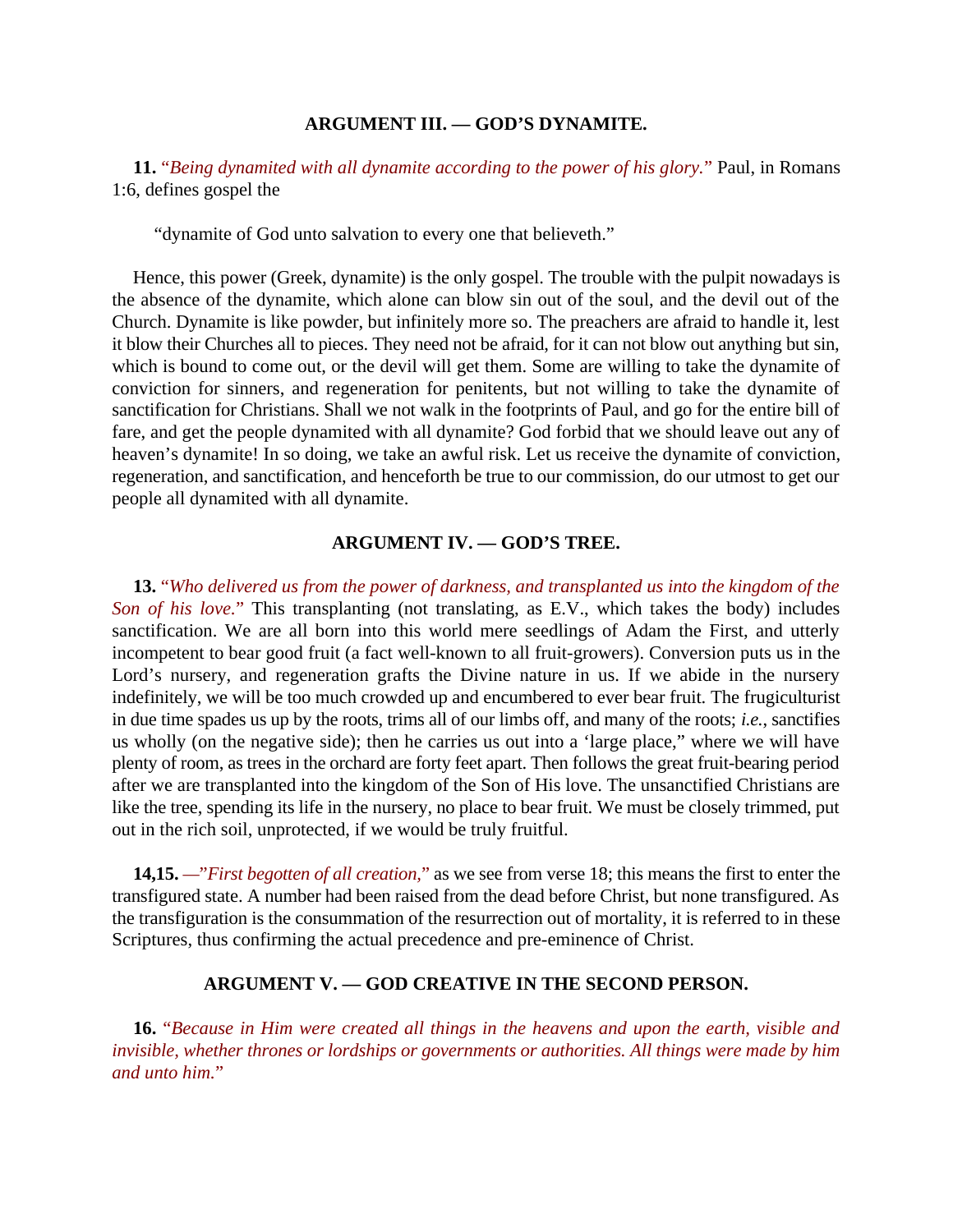**18.** "*Himself is the head of the body, the Church; who is the beginning, the first-begotten from the dead, in order that in all things he may be pre-eminent.*

**19.** "*And in him all fullness was pleased to dwell.*

**20.** "*And through himself to reconcile all things unto himself, making peace through the blood of his cross, through himself, whether things upon the earth or things in the heavens.*" We have wonderful and, to the unspiritual, paradoxical revelations in this prolix quotation. The transcendent intellect and liberal culture of Paul well adapted him to the instrumentality of the Holy Ghost in the evolution of these inscrutable mysteries. The singularity of the word heaven in your translation is due to the astronomical incredulity of the translators, as the Greek is uniformly in the plural number, corroborating astronomy in its revelation of an infinite plurality of worlds, constituting the celestial universe. Already one billion and one hundred and seventy millions have been discovered, which in all probability constitute but a fraction of God's universe, as the telescope rests upon vast fields of nebulae, which are evidently systems of worlds so infinitely distant as to be unindividualizable by the most powerful telescopes. We are here informed that the Son of God, our wonderful Christ, who lay in the Bethlehem manger, and hung on the Cross of Calvary, created all of these stupendous worlds, as many of them are of tremendous magnitude. Saturn, our neighbor, is eleven hundred times as large as this world, and Jupiter, a still nearer neighbor, fourteen hundred times as large as the earth. Hence, after all, we find that our great world is but a speck floating in the ethereal firmament of God's boundless universe. How glorious it will be when I get my immortal pinions to wing my flight from world to world, exploring with adoring admiration the stupendous works of God, and cultivating an acquaintance with the unfallen intelligences occupying millions of immortal worlds. Yet your Savior and mine, as here we have clearly revealed, created every one of these worlds. Not only did he create the multiplied millions of worlds, flaming suns, and wandering comets, which speed their flight through the void immense, but he created the human race, every angel that shines and shouts, the melodious seraphim, the adoring cherubim, the tall sons of God whose triumphant shout answered the anthem of the morning stars which sang together at creation's birth, the mighty archangels and the heavenly hierarchies who fill the responsible offices in the perfect organizations, principalities, and powers which characterize the heavenly universe. If the Son executed the stupendous work of all creation, where were the Father and the Holy Ghost? What did they do? You must bear in mind there are not three Gods, but one only. Hence, as we see in the next chapter*,* "*In him dwelleth all the fullness of the Godhead.*" Hence, the Father and the Spirit are in the Son in creation, redemption, and administration. You must not differentiate the Divine persons indefinitely, lest you run into tritheistic heresy of three Gods instead of One, which is the first departure into pagan polytheism. This one God manifests himself to our finite senses, and accommodates himself to the plan of salvation in three distinct persons. How are other worlds besides ours affected by the mediatorial work of Christ? The revolt of this world from the Divine government was calculated to jostle the loyalty, and wield an alienating influence on the inhabitants of other worlds, so many as are still on probation like ours. Hence, all worlds as here revealed are reached by the mediatorial administration, culminating in the complete restoration of this world to its celestial loyalty and the perfect reconciliation of all other worlds, and their final and complete fortification against all liability to apostasy, thus in the grand and triumphant finale sweeping the last probability of defection forever from the celestial universe, and eternally establishing all worlds in their Divine loyalty. It is here said that our Savior is the beginning; *i.e.*, he existed alone in the universe before a solitary star had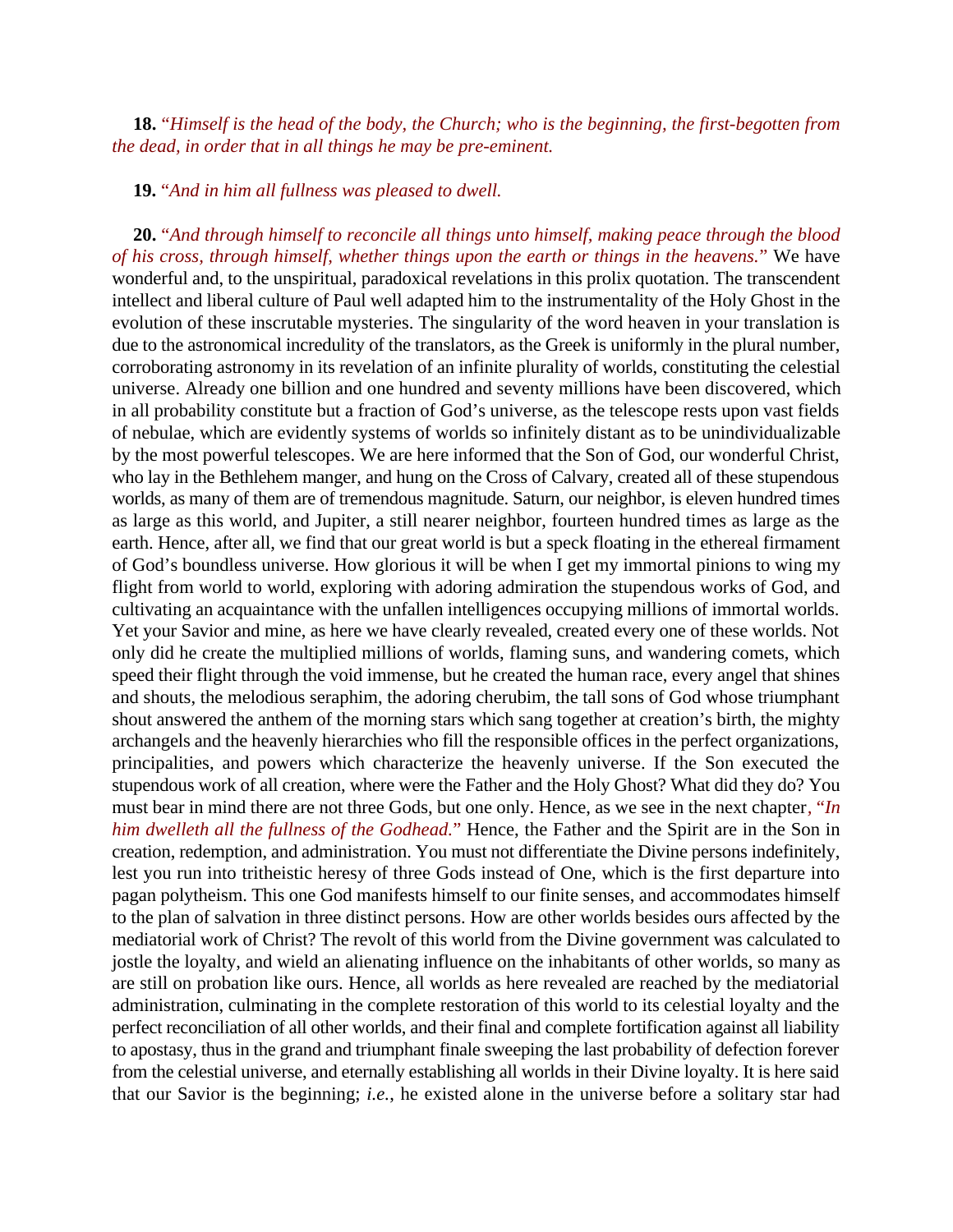twinkled, or a sun had shot forth one cheering ray. Doubtless the work of creation is still in progress, omnipotence in his glorious majesty tossing other mighty worlds, and populating them with immortal intelligences. We also have it here stated that "Himself is the head of the body, the Church." In Ephesians 1:23, we have the climacteric affirmation that the Church is the "fullness of him that filleth all things in all things." O the unfathomable depths, the immeasurable altitudes, the infinitesimal latitudes and longitudes of the Divine benefactions in behalf of poor, fallen humanity! With adoring wonder we will sing the song of redemption forever! How paradoxical when we contemplate the ineffable glory of the unfallen angels, the inconceivable grandeur and sublimity, splendor and beauty, radiant from the immortal visage of cherubim, seraphim, archangel, and heavenly hierarchies, undimmed by a solitary cloud of sorrow through all the long tread of eternal ages! Lost in unutterable bewilderment while contemplating these matchless splendors, glories, and triumphs characteristic of the mighty unfallen intelligences, who wing their flight through celestial ether! Is it possible that in the wonderful dispensations of grace and glory, the blood-washed, firebaptized Church of the First-born is destined to stand upon the topmost pinnacle of the universe, and outshout Gabriel and Michael?

Lord, shine on us from heaven, and illuminate us with a glimpse of the glories awaiting the Bridehood of Christ! While all the angels, archangels, cherubim, seraphim, and heavenly hierarchies rank as servants of God, the Bride of Christ will certainly enjoy an honorary pre-eminence and a participation of royal favor utterly staggering the loftiest flights of human imagination. If the human intellect could only apprehend these peerless glories, there would be a universal stampede into the kingdom. But, alas! they are only spiritually discerned.

# **ARGUMENT VI. — HOLINESS THE ULTIMATIUM.**

**22.** "*—To present you holy and blameless and unrebukable in His presence.*" Here Paul reaches the culmination of his prologue, running into a transcendent climax on holiness, the end of the apostolic ministry. No wonder he reaches this conclusion after the wonderful affirmations on the Christhood, leading human thought up to the highest pinnacle of the created universe, amid the splendors and glories of cherubim and seraphim, to gaze upon the unparalleled beauties of the glorified bridehood. No wonder he reminds us of the absolute necessity that we be holy and blameless and irreproachable in his presence. The slipshod theology that would satisfy carnal people short of entire sanctification will never get in a million miles of the glorified bridehood. It is a wholesale delusion and caprice of the devil.

**23.** "*If ye abide, having been grounded in the faith, firm and immovable from the hope of the gospel which ye have heard.*" The holiness which Paul preaches is no superficial affair; it goes down through all the mud, sand, and slate, and builds its superstructure on the everlasting Rock, destined to stand forever unshaken by cyclones, eternally towering, the admiration of angels and redeemed spirits. This experimental holiness gives you a permanent and abiding settlement in Christ, no longer the sport of the billow, the caprice of the storm. "*Preached in all creation, which is under heaven;*" not as E.V. reads, "*to every creature,*" as if the gospel had reached all people in Paul's day; but it is for the whole world.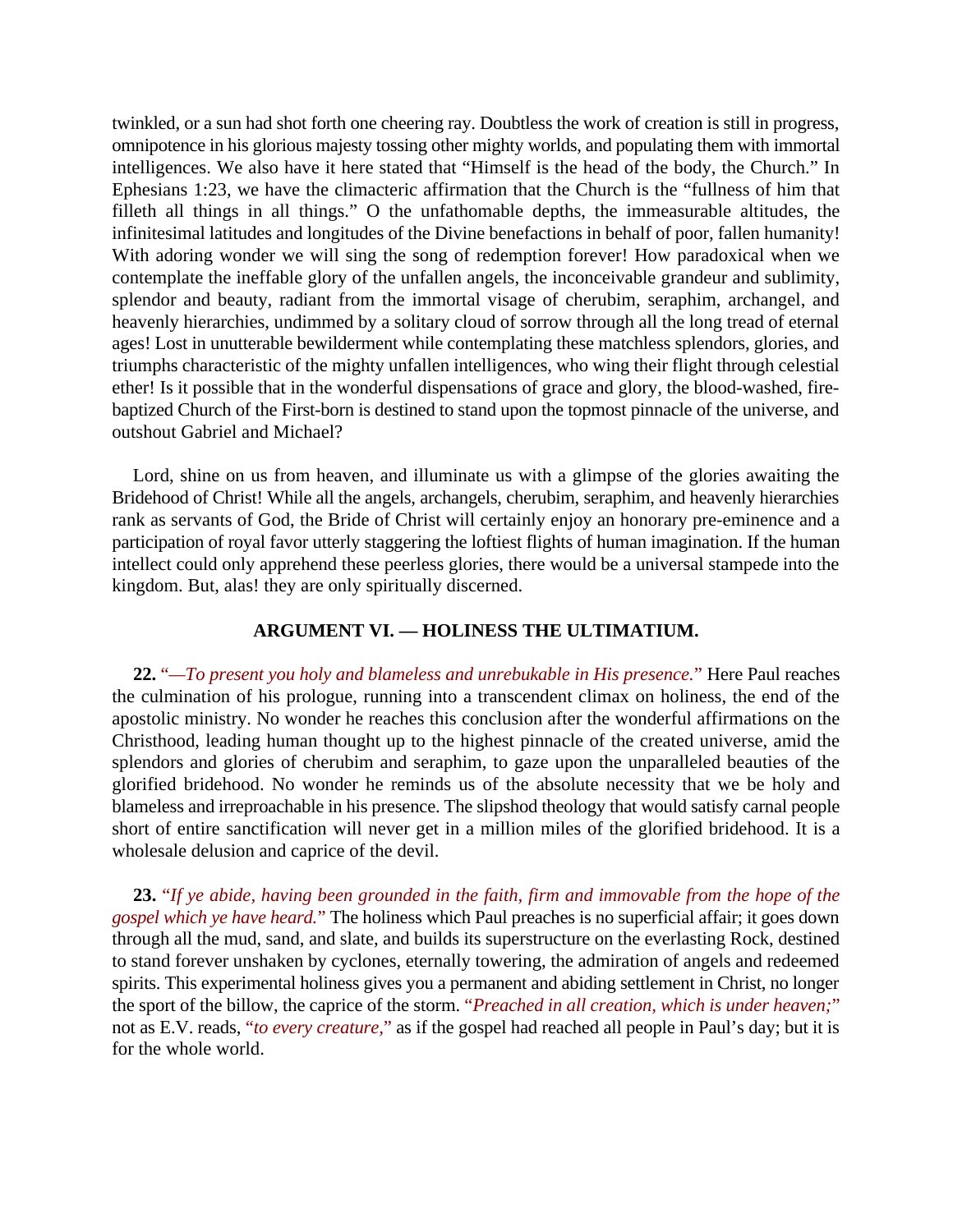## **ARGUMENT VII. — OUR AFFLICTIONS SUPPLEMENTARY TO THOSE OF CHRIST.**

**24.** "*Now I rejoice in sufferings in your behalf, and fill up the residue of the afflictions of Christ in my flesh, in behalf of his body, which is the Church.*" There is a wonderful significance in the atonement of Christ infinitely transcending all human comprehension. While "he trod the wine-press alone," and there was none to help, yet the old dispensation is flooded with symbolic blood flowing from the dying animals four thousand years bleeding on Jewish altars. King Solomon slaughtered twenty-two thousand oxen and a hundred and twenty thousand sheep at the dedication of the temple, all these rivers of blood adumbrating the bleeding Christ on the cross. In the gospel dispensation the pagan emperors of Rome kept the blood of God's saints flowing three hundred years, whom Romanists and Moslems soon succeeded in the bloody work of martyrdom, till history foots up the paradoxical hosts of two hundred millions of our Lord's disciples who have followed him in his bloody track to Calvary. Besides, no tongue can tell the sufferings of God's saints, who have never enjoyed the privilege of sealing their faith with their blood. While we all recognize our wonderful Savior as the Healer of our bodies, yet we read, Romans 8:28,

"God worketh together for good all things to them that love God."

Hence, we see that, in a manner to us wrapped in mystery, our wonderful Savior makes all the afflictions, troubles, and trials incident to this life a great blessing to his true people; not only to the sufferers, but to others indefinitely. "*All who will live godly in Christ Jesus must suffer persecution.*" There are gracious possibilities and susceptibilities of the Divine glory revealed through afflictions, which are utterly out of our reach in health and prosperity. Let us remember it is a glorious privilege and a rich source of blessing to suffer in the kingdom and patience of our adorable Savior.

# **25.** "*Whose minister I became according to the economy of God, which was given unto me for you to verify the Word of God.*

**26.** "*The mystery which was hidden from ages and from generations, and is now revealed to his saints.*" This wonderful mystery, whose revealment was postponed four thousand years, is none other than the incarnation of Christ, literally the climax of all mysteries; *i.e.*, the immaculate and incomprehensible Creator of the universe invested in mortal humanity. The heathen Greeks and Romans had inklings of the incarnation, and often their poets described the Roman gods as visiting the earth in human form. Christ excarnate was on the earth from the days of Eden, saving all who would give him a chance. But the incarnation, the culminating glory of the mediatorial intervention, was in wisdom and mercy postponed till the myths and fables of primitive ages gave way to reliable history, competent to appropriate that greatest of all events, and transmit it securely to all subsequent ages.

**27.** "*—Who is Christ in you the hope of glory.*" The Christ nature is the second Adam created in our hearts by the Holy Ghost in regeneration. This creation bringing the Christ nature into your heart is the only hope of glory. Hence, without the true regeneration of the Holy Spirit there is no hope beyond this fleeting life. O how radically defective is popular religion on regeneration! A Methodist bishop recently stated in presence of a large audience, "Not more than one Methodist in ten is this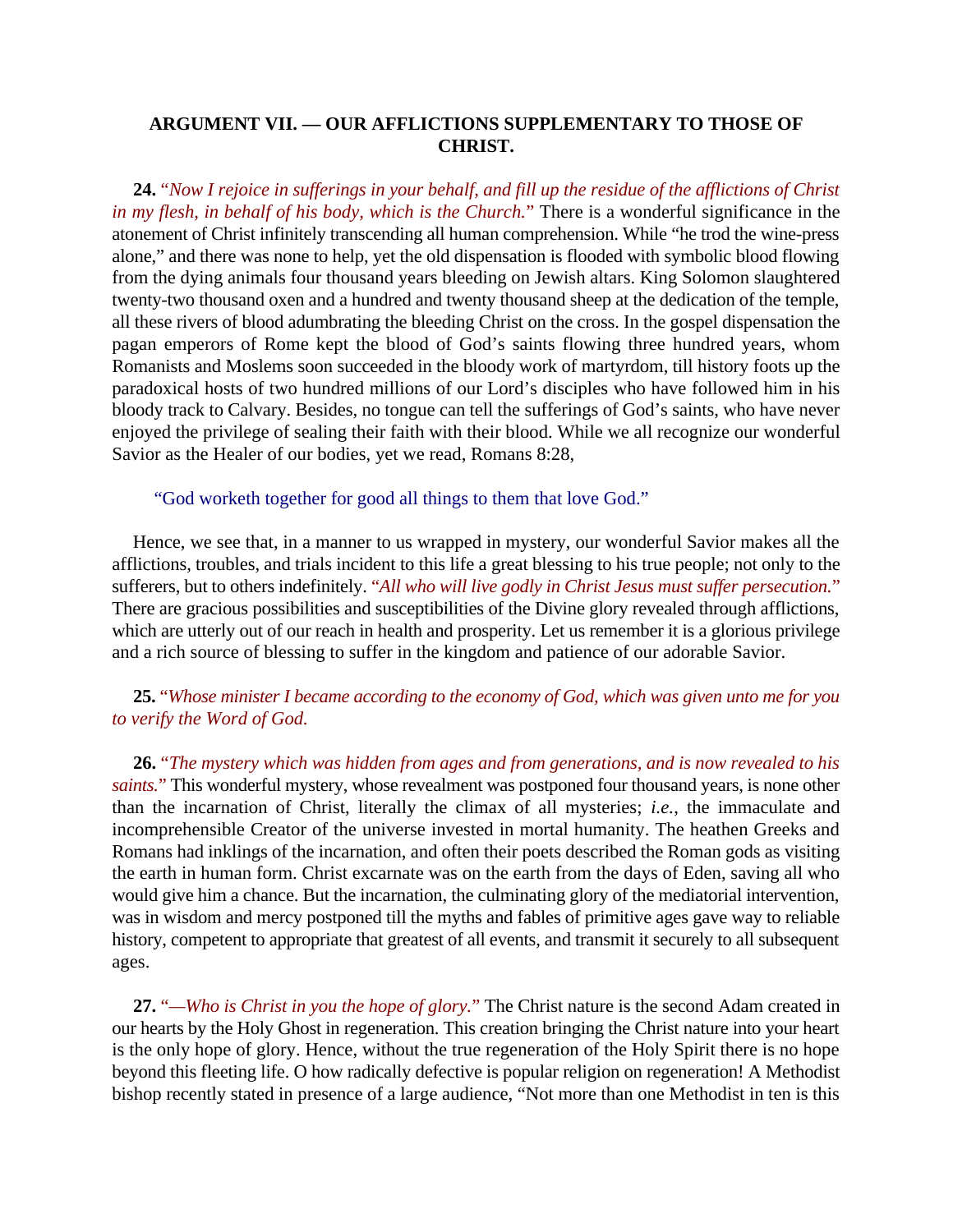day living in the conscious favor of God." What an awful defection! I remember well fifty years ago when none but class-meeting goers could be Methodists.

# **ARGUMENT VIII. — PERFECTION THE ULTIMATUM OF THE PAULINE MINISTRY**.

# **28.** "*Whom we preach admonishing every man and teaching every man in all wisdom, that we may present every man perfect in Christ.*

**29.** "*For which indeed I labor, agonizing according to his energy, which worketh in me with dynamite.*" How an immortal man destined quickly to leave his pulpit and stand before the judgmentbar, there to give an account of his ministry, can open his Bible and read these flaming declarations of inspired Paul, and then not only fail to preach Christian perfection, but have the effrontery to antagonize it, is a mystery to me indissoluble. I preached fifteen years before I received the experience of perfection, but I always preached it in the honesty of my heart, and the candor of my convictions, though like a blind dog in a meathouse, smelling the meat and jumping after it, but as apt to jump the wrong way as the right. We live amid the awful fulfillments of the latter-day prophecies, when "men will not endure sound doctrine." John Wesley advised his people, when a preacher spoke against perfection, quietly to get up and leave. Now, sad to say, his so-called gospel sons speak against it with impunity. Wesley said, that any man who could take the vows of a Methodist preacher, and go back on Christian perfection, was fit for any other place than the pulpit.

No honest person can read the two verses at the head of this argument, and not see beyond the possibility of cavil that Paul and his comrades made Christian perfection the constant burden of their preaching and pastoral labor, doing everything in their power by faithful warning against everything out of harmony with perfection and importunately and indefatigably laboring night and day, teaching the people the Word of the Lord and the way of salvation, thus leading every person into the experience and doing their utmost not only to bring all into the experience, but to establish them there, sedulously fortifying them against apostasy. Hear him certify, "*for which (perfection) indeed I labor agonizing.*" Do you not know that agonize is the strongest word in the English language? It is of Greek origin, and means the awful fight of the gladiators in the Coliseum; where they met and fought for life, the contest ending only in the death of one or both of the gladiators. So Paul certifies that he is striving for the perfection of every person, just like the gladiator struggled with all the power of every nerve and muscle, fists and feet, teeth and toenails, for dear life. Paul says he was thus agonizing, "*according to His energy, which worketh in me with dynamite.*" Not only did Paul use all of his own power, physical, intellectual, and spiritual, but he lays under contribution all the Divine energy imparted to him by the Holy Ghost, "working in him with dynamite." When men of science discovered the wonderful mechanical power called dynamite a few years ago, they found no word in the English vocabulary competent to describe this greatest of all mechanical powers; consequently they went to the old Greek, and took the very word used so frequently by the Holy Ghost in the New Testament to reveal the power that defeats the devil, and explodes sin out of the human heart. Paul declares that the Divine energy wrought in him with dynamite, thus qualifying him for the climactic work of his ministry; *i.e.*, leading "every person" into perfection. Woe unto the man who dares to intrude into the sacred desk, and not only prove delinquent in preaching perfection, but even have the diabolical audacity to oppose it! Infinitely better for that man that he had never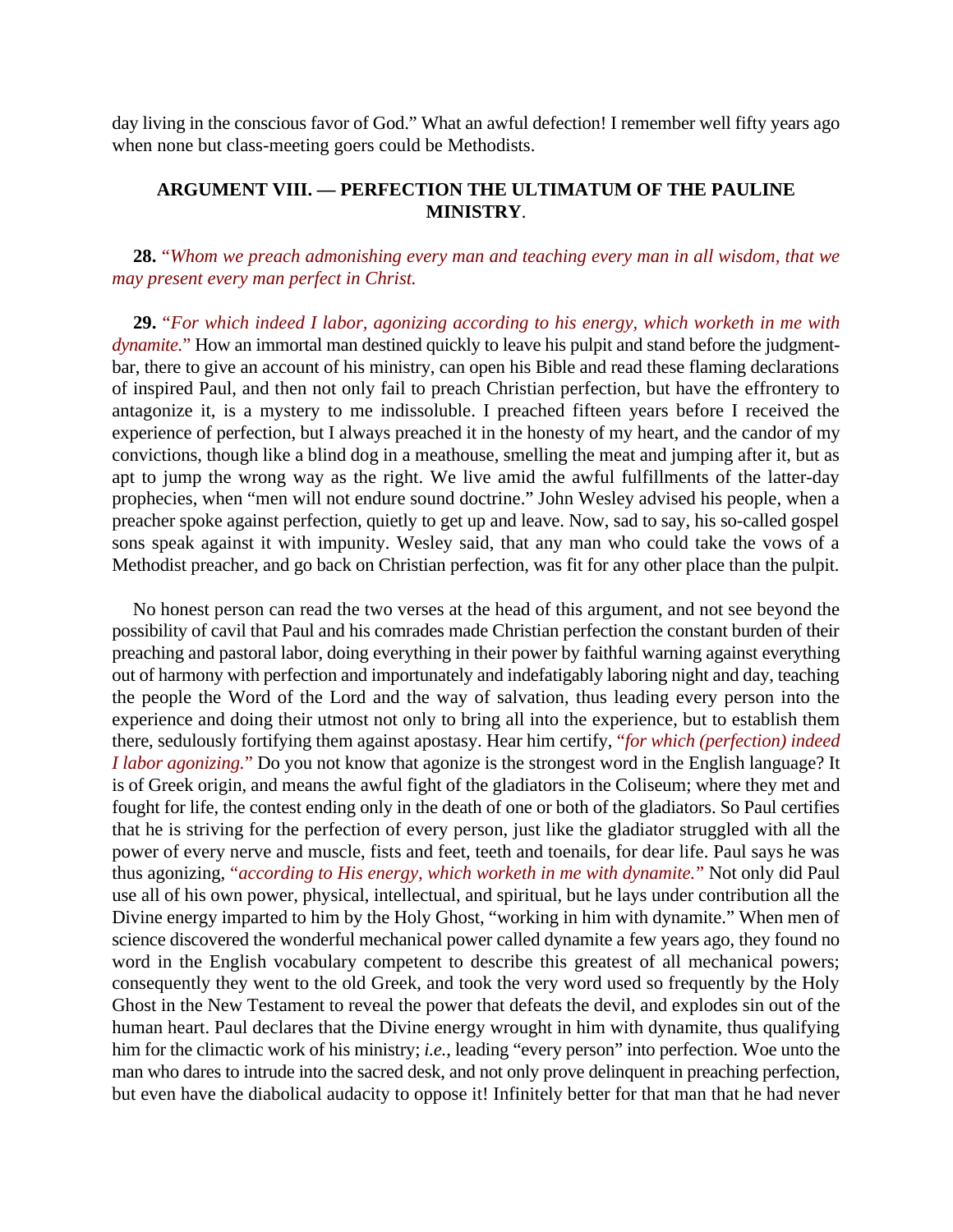been born. The preacher's hell is, of all, the most terrible. I have been preaching forty-four years in my humble way; if, in the end, hell should be my doom, I would gladly exchange places with the gambler or the saloonist; but, glory to God! I am a long way from hell, and running heavenward at racehorse speed. Yet I am on probation, liable to fall and make my bed in hell. God, help me to be true the little remnant of my pilgrimage!

The controversy on perfection in the modern pulpit is a confirmation of the awful infidelity which has flooded our Churches like avalanches from the bottomless pit. Perfection is the battle-cry of the apostolic ministry, the great salient fact culminating in every epistle, standing out so boldly as to sweep all candid controversy forever from the field. It is like the atonement of Christ, so patent that "he who runs may read." Good Lord, have mercy on the preacher so blind as not to read Christian perfection from the Alpha to Omega of the New Testament, and pity the man so fraught with demoniacal delusion and Satanic effrontery as to try to explain it away!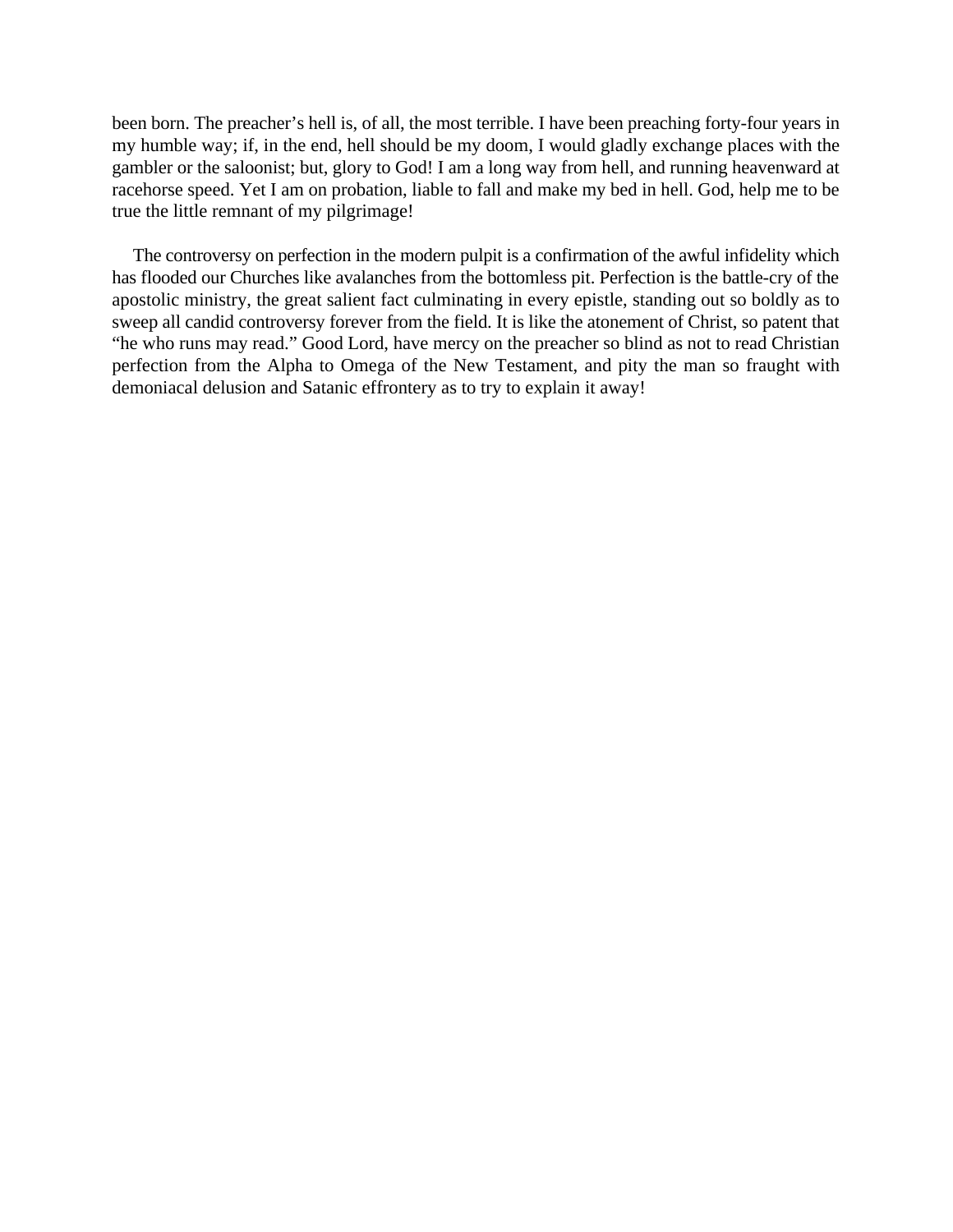#### **COLOSSIANS**

### **CHAPTER II.**

**1.** It had not been the privilege of the beloved apostle in person to meet the saints of Colosse and Laodicea, his ministerial comrades having enjoyed that honor.

**2.** "*In order that their hearts may be comforted, being cemented together in Divine love and in all the riches of the full assurance of understanding.*" The Oriental cement is wonderful, utterly obliterating all seams and consolidating all the fragmentary rocks into a vast monolith. When I ascended to the roof of Simon the tanner in Joppa, that I might kneel on the roof where Peter was praying when the messengers of Cornelius arrived, I observed that the whole house was a solid limestone from the foundation to the roof, including the stone stairway on the outside, the cementation so perfect that I could not recognize a seam anywhere, impressing me as if the whole house had dropped solid from the hand of the Creator. Such is the mystical union of all the members constituting the bride of Christ, "cemented in Divine love." This is all descriptive of the sanctified experience for which the "full assurance" is but another name. "In the perfect knowledge of the mystery of God, Christ." The Greek word here, "knowledge," E.V., is *epignosin*, from *gnosis*, knowledge, and *epi*, perfect. Hence, it means perfect knowledge of the mystery. We receive a knowledge of this wonderful mystery of salvation in regeneration; but it is not free from the liability of interruption ever and anon by the clouds of doubt and fear, prone to rise out of the old bogs of inbred sin still surviving in the deep interior of the spiritual realm. Entire sanctification must come to our relief, expurgating all inbred corruption. Then we will walk in cloudless day, delighted in the victories of experimental certainty.

**3.** "*In whom are hidden all the treasures of wisdom and knowledge.*" While knowledge is the wonderful insight into Divine truth, imparted by the infallible Revelator, wisdom is that blessed enduement of heavenly gumption which we constantly need to qualify us to make a correct application of this wonderful supernatural knowledge revealed in God's Word, Spirit, and providence.

**4.** "*I say this, that no one may deceive you in a persuasive discourse.*" This is a solemn warning against Satan's preachers, whose strong forte is soft palaver, winning words, and genial manners, pandering to the prejudices of all and antagonizing none, so soft and polite that butter will hardly melt in their mouths. An old bishop in his cabinet, surrounded by the elders, receives a petition from a metropolitan Church, "Please send us a round man, who will please all the people." Pausing a moment, he observes, "There is but one round figure, and that is Zero; the other nine all having sharp points and corners. So I hope I have no such a man in this Conference as this petition calls for; *i.e.*, naught. Tell them I can not supply them, but they can pick such a one almost anywhere."

# **ARGUMENT IX. — SANCTIFIED AS CONVERTED.**

**6.** "*Therefore as you receive Christ Jesus the Lord, walk in him.*" You received him by faith and by faith alone when a poor sinner, and he converted your soul. Now do not plunge into the heresy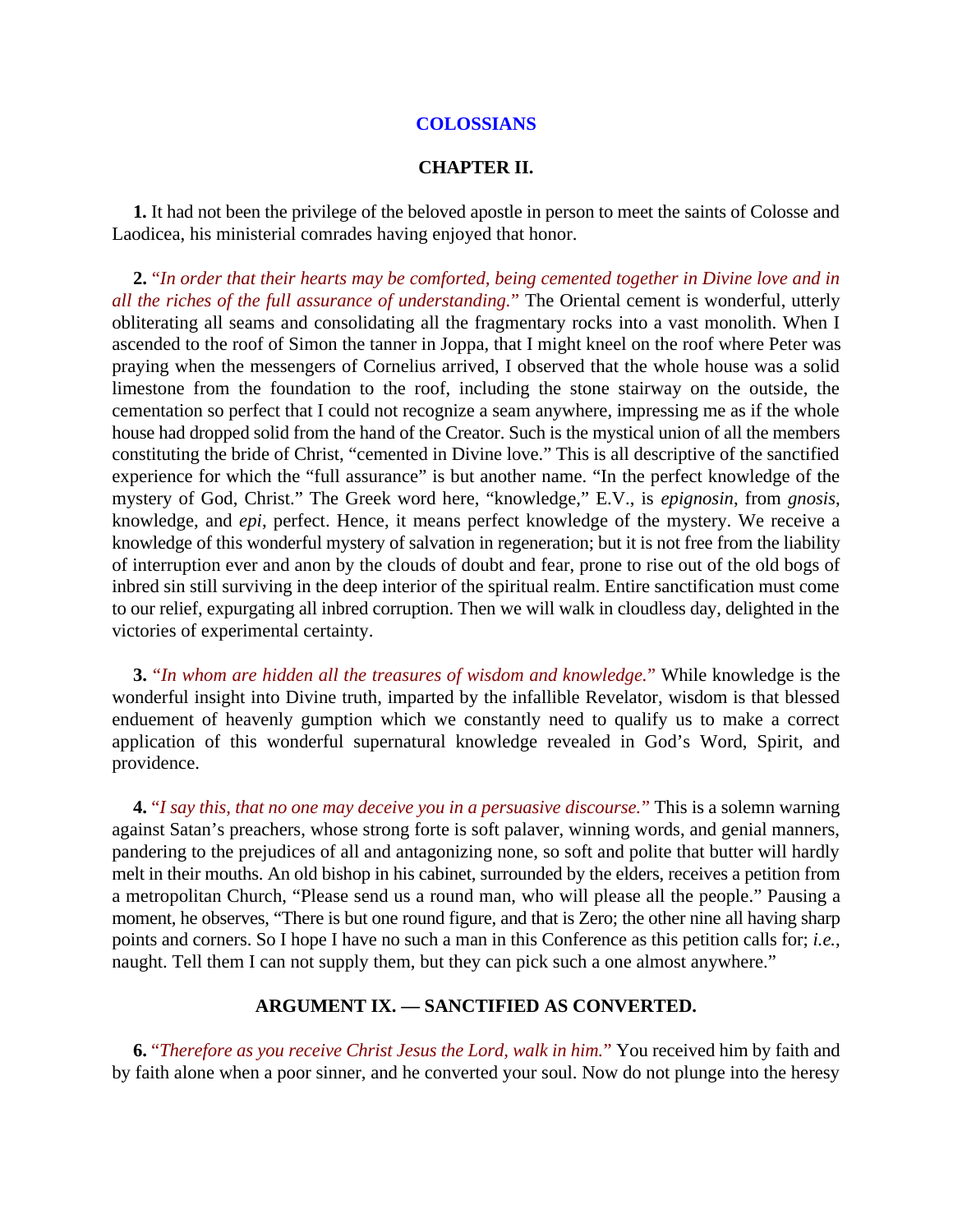of the popular pulpits, and conclude that you are to be sanctified by growth or by—*i.e.*, works—but remember that you are sanctified precisely as you are converted; *i.e.* by faith, and by faith alone.

**7.** "*Having been rooted and grounded in Him, and confirmed in the faith as you have been taught, abounding in thanksgiving.*" The Bible contains but a few primal truths, which are enforced by a vast diversity of imagery deduced by the Holy Ghost from every ramification of human life and employment and every department of the material world. The great truth revealed in the Bible is the compound problem of sin and its remedy. Here Paul gives us a grand double metaphor, illustrating entire sanctification by a tree and a house. The lateral roots of the tree represent the justified experience, while the long, powerful, trunky tap-root penetrating far down into the deep interior of the earth, coiling around the eternal strata and holding the tree steadfast amid the storms of centuries, beautifully symbolizes entire sanctification. The tree without a tap-root flourishes amid calm and sunshine, but is ruthlessly torn out by the roots when caught in the Briarean arms of the cyclone. So the unsanctified Christian is all right when skies are clear and seas are calm, but hopelessly wrecked in the raging storm. The other metaphor is that of the house whose foundation is laid deep down on the everlasting foundation of the earth, and solidly built up into a magnificent superstructure. The winds blow and the floods come down, but it stands unshaken like a rock in midocean, defiant of every storm. Conversion is a real experience, but it is superficial, neither descending down to the bottom rock nor ascending up to Pisgah's delectable summit.

**8.** "*See that no one shall be leading you through philosophy and empty delusion, according to the—commandment of men, according to learning of the world, and not according to Christ.*" Paul's prophetic eye is wide open in all of this epistle, contemplating in vivid panorama the delusive humanisms of the present day. The Bible is the only authority in this world, and the only guide to heaven. How few people are free! Spiritual and mental chains and slavery everywhere abound. Science and philosophy out of harmony with the Bible are all false.

**9.** "*Because in him dwelleth all the fullness of the Godhead bodily.*" In the body of Christ on earth and in heaven actually dwelleth the Father, Son, and Holy Ghost. Hence, we have in our Jesus all of the divinity and humanity, all salvation, authority, and power in the whole universe, temporal and spiritual. O what a wonderful Savior we have! We need nothing else. In him we have everything pertaining to this life and that which is to come. Away with all humanisms! When they come, the devil always avails himself of the door ajar.

**10.** "*Ye are complete in him who is the head of all government and authority.*" Give up all of your human delusions, and take Jesus only for everything you need in time and eternity.

# **ARGUMENT X. — CIRCUMCISION, BAPTISM, AND SANCTIFICATION SYNONYMOUS.**

**11.** As physical birth in Judaism emblematized regeneration, circumcision, following quickly, typified sanctification. (Deuteronomy 30:6.) Here we know it is spiritual, as it is "made without hands;"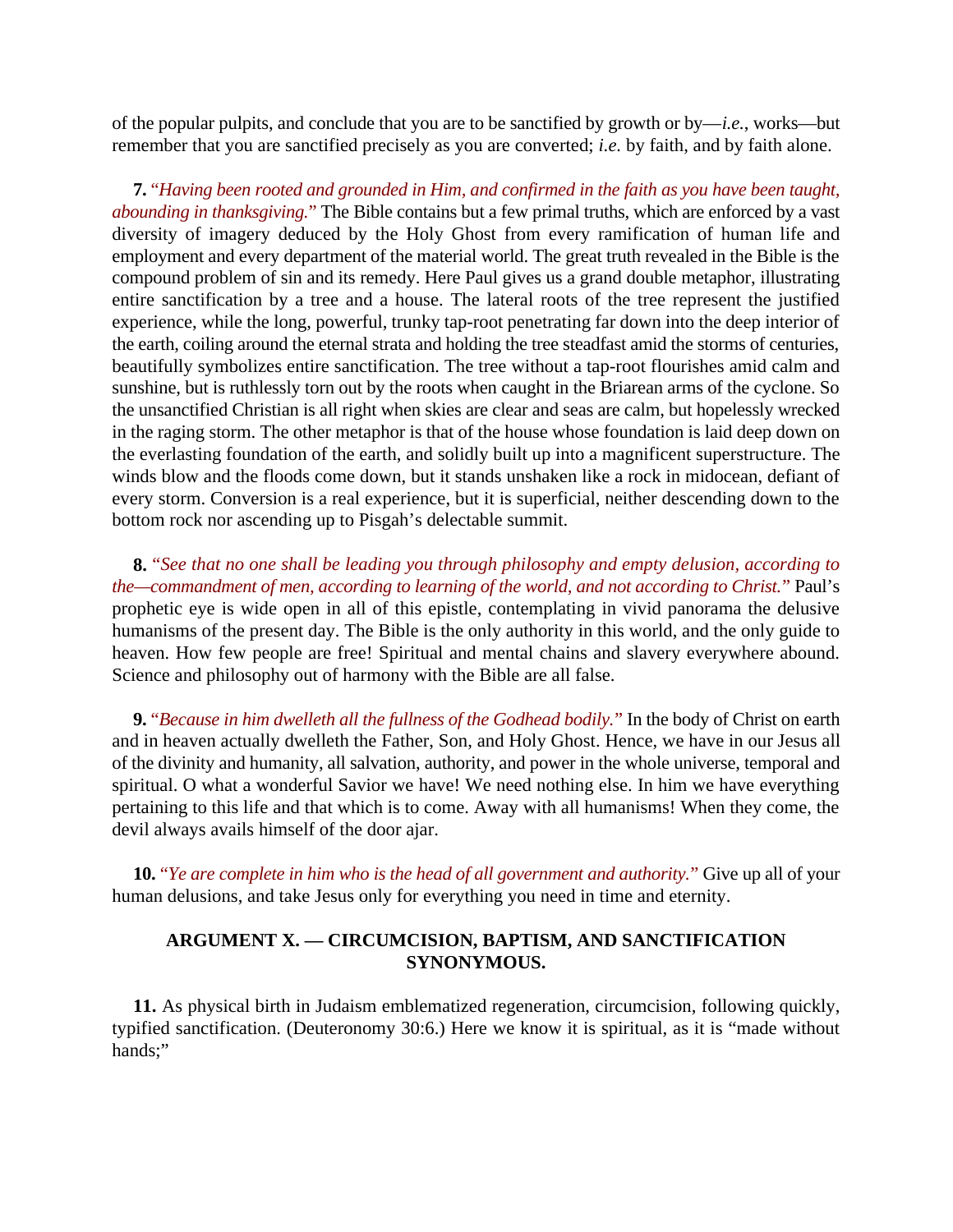**12.** As the baptism here mentioned is in grammatical and logical apposition to circumcision, and only separated by a comma, it is synonymous with it. The resurrection mentioned is by the Spirit, as it is by the same power that raised the body of Christ from the dead; *i.e.*, the omnipotence of the Holy Spirit. It is parallel with Romans 6:4-6, where the crucifixion of the old man, his burial into the death of Christ, and the resurrection of the new man, are all imputed to baptism. It is none other than the one baptism (Ephesians 4:5) in the glorious plan of salvation. Is that baptism a burial? Not so revealed. We are buried by baptism; *i.e.*, the burial of the old body of sin is one of the effects of baptism, like the crucifixion; but the baptism is the agent, while the crucifixion and burial are the wonderful work wrought by the baptism of the Holy Ghost.

# **ARGUMENT XI. — THE CROSS IS UNIVERSAL VICTORY.**

**13.** "*—Quickened along with him.*" "Quickened" is *zoopoiese*, from *zoe*, life, and *poieo*, to create. Hence, to create life in the dead soul. Regeneration is a stupendous work—a *de novo* creation—as literal as the creation of a world. The great trouble with the Churches is at this point. All regenerated people long for holiness. Others do not want more, because they have never had a taste. A dead man does not want his dinner.

**14.** "*Having blotted out the handwriting which was against us in creeds, which was detrimental to us, and took it from the midst, nailing it to the cross.*" "Ordinances" in E. V., here does not mean Divine ordinances like baptism and the Eucharist, but human ordinances; *i.e.*, human creeds, decrees, opinions, and authorities, which in all ages have enslaved the mind, conscience, soul, and spirit of generations. All these—*i.e.*, all human authorities—Christ nailed to the cross when he died to redeem us from chains of sin, bound on us by men or devils in all ages. Why don't you claim your perfect enfranchisement, and go to shouting, since Christ has snapped every chain and smashed every fetter, and made you free as an angel; *i.e.*, free to do everything good and nothing bad? When human authority corroborates the Divine, you incidentally obey; when there is a conflict, your perfect freedom puts you on God's side.

**15.** "*Having spoiled governments and authorities, he publicly exposed them, triumphing over them on it;*" *i.e.*, on the cross. Unutterable and transcendent victory! When Christ died on the cross he publicly exhibited to a gazing world the utter ruin of all human governments and authorities, political and ecclesiastical. This victory is to be verified in the fulfillment of the Father's promise, "I will make thine enemies thy footstool." O the chains of slavery with which Babylon has bound the consciences and blinded the minds of earth's millions the last fifteen hundred years! How many people this day enjoy the wondrous freedom which Jesus purchased with his blood? He said, "My yoke is easy, and my burden is light." Yet to this day the world is in bondage to the devil and the priest. Even the Protestant Churches en masse are in legal bondage, new institutions unheard of in the Bible being constantly invented to tighten the yoke and add to the burden, prejudicing the world against the very name of religion.

## **ARGUMENT XII. — VISIBLE RELIGIONS: CARNAL AND CONTERFEIT.**

**16.** "*Let no one judge you in meat or in drink, or in participation of a feast, or of the new moon or of Sabbaths.*" The old law of restriction on meats was nailed to the cross, universal liberty peculiar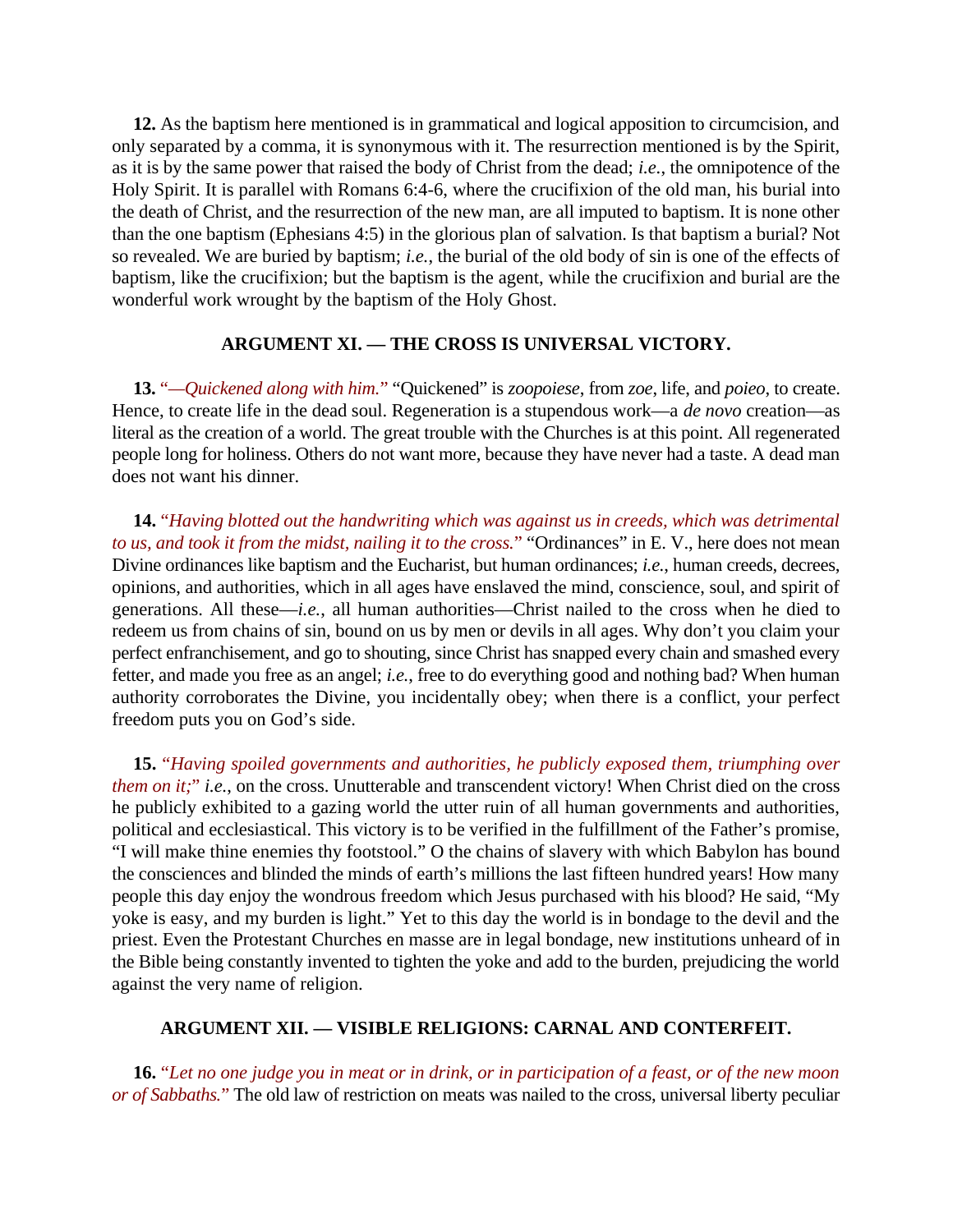to the gospel dispensation, the typical significations of "clean" and "unclean" superseded in the spiritual dispensation of entire sanctification; meanwhile we are to live hygienically and harmonically with the endless diversity of variant constitutions and climates. On the drink problem we should all be Nazarites unto the Lord, as they were the holiness people of the old dispensation, and most radical teetotalers relative to all intoxicants. Coffee and tea are admissible under hygienical restrictions. I much enjoy the privilege of abstinence from all nervines. As to festivals, be sure that you follow the Lord. Do not hold them in the house of God. (1 Corinthians 11:22.) "Sabbaths," in the original, is in the plural number, having prophetic reference doubtless to the controversy now prevailing on that subject. In Matthew 28:1, the Greek reads, "At the dawn toward the first of the Sabbaths," confirming the conclusion that both days were recognized at the time of the writing; *i.e.*, the Jewish Sabbath, which was the last day of the week, and the Christian Sabbath; the first day of the week, so memorialized by our Lord's resurrection as ever afterward to be denominated the Lord's day. The Christian Church began all Jews, in a century eliminating the Jewish element and becoming Gentiles. Of course the apostles and pentecostal converts kept the Jewish Sabbath as well as the Lord's day, till the Jewish element evanesced after the destruction of Jerusalem by the Romans, A.D. 73. There are fundamental reasons arising out of the genius of the gracious economy, which justify the change from the last to the first day. The law says, "Work first, and then rest," and if you do not finish your work, you shall not rest. Hence, the pertinency of the last day under the law dispensation. The gospel says, "Rest first, and then you will be in good fix to do your work," as a well rested man will do about ten times as much work as a tired man. Besides, we have clear and positive proof of the change, and the observance of the first day by the primitive Christians. The bloody persecution inaugurated by Nero, in which Paul lost his head and Peter was crucified, lasted three hundred years, during which martyrs' blood flowed like rivers. When a student in college, I read the Roman historians, Sallust, Pliny, and Seutonius, who lived and wrote during those bloody centuries. As they were heathens, having no sympathy with Christianity, they are certainly impartial witnesses to the current events of the times. In their simplicity and candor they chronicle their historic sketches of the Christians, describing them as a strange, bigoted, fanatical sect, the followers of one Jesus, who was crucified under the reign of Tiberius and the procuratorship of Pontius Pilate at Jerusalem, whom they certify to have risen from the dead, and they worship him as a God, though the good emperors had done their utmost to reconcile these fanatical people, even proposing to confer the apotheosis upon Jesus Christ, thus adopting him as one of their own gods, to be worshipped along with Jupiter, Apollo, Mercury, Venus, Minerva, and Diana. But these incorrigible fanatics treat with utter contempt all of the good old Roman gods, obstinately refusing to worship any god except Jesus Christ. In their simplicity they described the persistent efforts of the emperors to correct and loyalize this disturbing element in the empire. Then they proceed to describe the arraignment, trial, and martyrdom of the Christians. When persons were suspected of being Christians, they were arrested and arraigned before a civil magistrate. Then they asked them the question, "*Dominicum servasti*?" "Have you kept the Lord's day?" The answer came promptly, "*Christianus sum*," "I am a Christian," "*Intermittere non possum*," "I am not able to omit it." This is positive and unequivocal proof that they kept the first day of the week, which, from the apostles, was called the Lord's day. If Saturday had been the day, they would have asked them, "*Sabbaticum servasti*," "Have you kept the Sabbath day?" The very fact that they never asked them if they had kept the Sabbath day, but always, "Have you kept the Lord's day?" is unequivocal proof that they kept the first day of the week. While we have this clear and unequivocal assurance of the change from the seventh to the first day, simultaneously with the change from the Jewish to the Christian dispensation, we would subjoin,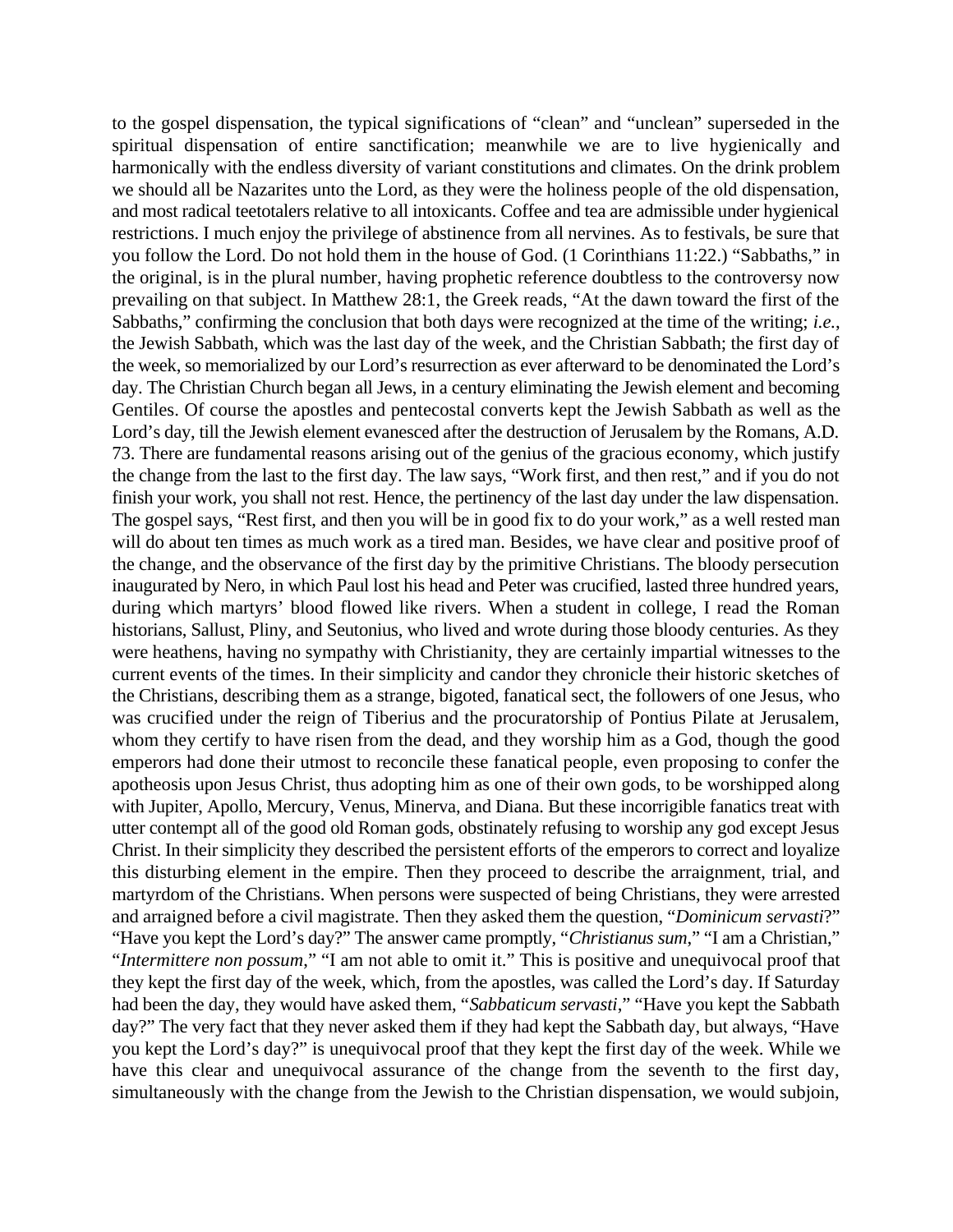"If you have any conscientious scruples that you ought to keep Saturday as a holy Sabbath, we exhort you to satisfy those convictions in the observance of that day. In that case, you will keep both days, as you must keep Sunday, conservatively of the conscience of Christendom." (1 Corinthians 8:12.) Thus you will keep both days, the former pursuant to your own conscience and the latter the conscience of the Lord's people. An easy way to settle the whole matter, and sweep controversy from the field, is for you to get sanctified wholly, and walk with Jesus in the beauty of holiness. Then you will have seven Sabbaths in the week, instead of one. The history of the apostolic Church during the early centuries utterly upsets the allegation that the Emperor Constantine, who was not converted till the fourth century, made the change from the seventh to the first day; while the fiction that the popes did it is still more at random, as there never was a pope till the seventh century. Doubtless, Constantine and the popes, like all other ecclesiastical leaders, frequently sent out edicts exhorting the people to keep the Christian Sabbath. There is no more reason why we should Judaize on the Sabbath dogma than that we should go back to the Jewish dispensation on other things. God wants holy hearts. In that case, all days will be holy. It is the wildest fanaticisrn to magnify holy days, instead of holy hearts.

**17.** "*Which things are a shadow of the things to come.*" These Old Testament institutions all symbolize the glorious spiritual experiences of the pentecostal dispensation. Sabbath is a Hebrew word, and means rest. It symbolizes the perfect repose of the sanctified soul in Jesus. It is an awful mistake to keep the eye always on the shadow and miss the substance, like Æsop's dog in the fable, walking through the creek with a piece of meat in his mouth, and, seeing his shadow in the water, thinking it was another dog carrying a piece of meat, leaped at the shadow, dropping his meat to get the other, and, losing all, came out of the water meatless and hungry. If you have perfect rest in Jesus, you have an everlasting Sabbath in your soul. If you have not got the soul-Sabbath, the devil will get after all of your zeal about days.

"*But the body is of Christ*"*—* that is the thing for you to settle—is that you are a *bona fide* member of the New Testament Church; *i.e.*, the Divine Ecclesia, who, responsive to the call of the Holy Ghost, have come out of the world, and separated themselves unto God. This blood-washed Church of the First-born is called the body of Christ. If you are saved and sanctified, and thus a *bona fide* member of the body of Christ, the day problem, along with all other symbolisms, will take care of itself.

**18.** "*Let no one, pursuant to his own will, rob you of your crown in humiliation and worship of the angels.*" Then the Church, which had been kept pure by martyr blood and fire three hundred years, during which she pushed her conquest to the ends of the earth, and soon would have prepared the world for her Lord's return, received the sudden uplift into power and riches through the conversion of Constantine, the Roman Emperor, she soon plunged headlong into the darkness and secularism of Roman Catholicism, and set up the worship of angels, to which Paul alludes: "*Thrusting in those things which he has seen, being vainly puffed by the mind of his depravity.*" Here we see a sweeping condemnation against all visible religions as consequently carnal, the true being invisible and spiritual. Not a solitary apostle ever preached in a church edifice, the Jews and pagans throughout the world making a great pomp and show with fine buildings. One hundred and fifty years rolled away before the Christians erected a house of worship. I sometimes feel that they made a mistake in ever building a house, and localizing the worship of God. Solomon's temple signified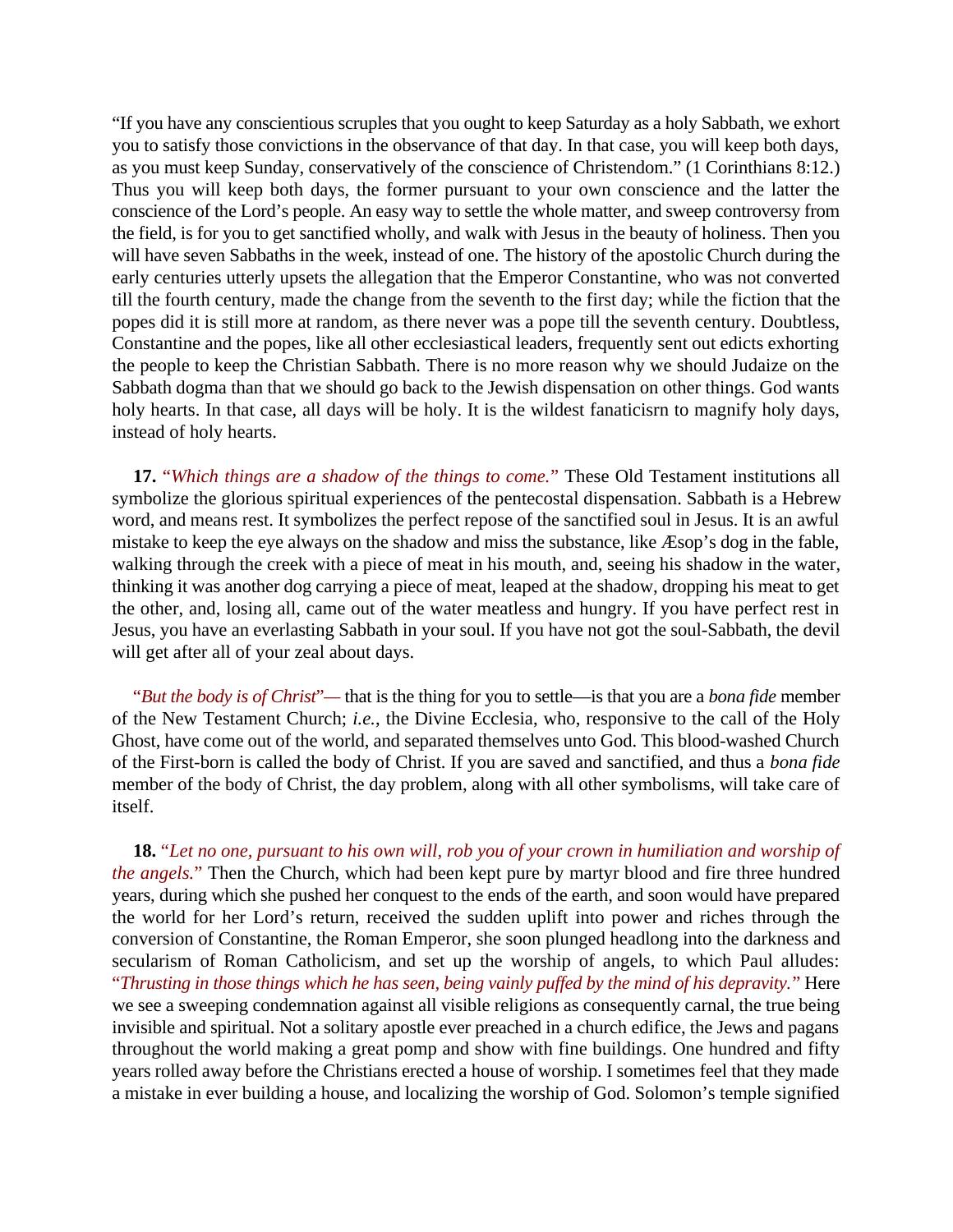the sanctified heart. Jesus certifies that neither at Jerusalem nor in Samaria is the true worship, but in the humble, sanctified heart. The first trend into apostasy and idolatry is always through a materialistic religion. Christendom is this day flooded with the idolatry of materialism, spirituality being more and more superseded by materiality, as the Churches, like Judaism and Romanism, go deeper into apostasy. All the paganistic Churches of the present day, with a thousand millions of souls, are the apostasy of the patriarchal dispensation; Jews and Mohammedans, two hundred and fifty millions; of the modern Roman Catholics two hundred and sixty millions; while one hundred and fifty millions of Protestants are following them at racehorse speed on the downward way to idolatry and diabolism. They all traveled the same way, originally deflecting from a purely spiritual and invisible into material and visible forms, ceremonies, temples, shrines, musical instruments, etc.

**19.** "*Not holding the head.*" Here the prophetic eye of Paul sees a great man at the head of the Church, leading the people in the pompous rites and ceremonies of a visible worship, with fine house, splendid choir, pipe-organ, and Official Board, and utterly destitute of salvation. "Not holding the head;" *i.e.*, has no connection with Christ, and utterly ignorant of his saving power. Ecclesiastical leaders on this line are too many to be counted. Their name is legion. O how the present age is flooded with the fulfillment of these wonderful latter-day prophecies, which flashed continually from Paul's inspired pen! How deplorable to see myriads of preachers blindly and ignorantly fulfilling these prophecies! "*From which the whole body, through joints and ligaments supplied and cemented together, increaseth the increase of God.*" Here we have a beautiful affirmation of the universal oneness of the Lord's Church. There is no harmony in Satan's kingdom. The miseries of the damned are constantly augmented and awfully intensified by the universal disharmony, perturbation, and bitter conflicts in hell. It is equally true on earth; war, bloodshed, strife, and disharmony universally characterize the kingdom of Satan. The world is belted with sectarian Churches, rivaling each other in visible pomp and pageantry, and material power and aggrandizement, amid universal rivalry, competition, and disharmony; while the Church of God is an invisible spiritual entity, consisting of blood-washed souls dispersed in all the earth and millions in heaven, all not only perfectly harmonious but identical in spirit, each individual identified with Christ as the branch in the vine, and all receiving the same life-blood flowing out from the heart of Jesus. Union there can never be, unless that we be one in Jesus,—one as he is one in God, in spirit, and in disposition. This the Holy Scriptures teach. It is plain without an exposition.

**20.** "*If you are dead along with Christ from the institutions of the world, why are you dogmatized as living in the world?*" There is no reference here to Church ordinances, as you might conclude from E.V., but to human institutions indiscriminately and independently of Divine authority. So fast as Churches lose the Holy Spirit and backslide, they always depart from New Testament simplicity, and go off into human institutions, laying heavy burdens on the people, and depending on their own works instead of the Holy Ghost. Jesus came to break all of these yokes off our necks, and make us free as angels. For this he died, nailing all human creeds, institutions, and authorities to the cross. How inconsistent for people whom God has made free, to still live encumbered by these human burdens! If you are a Christian, you have come out of the world. Then, why do you live like the people of the world, still wearing the yokes of worldly people? How few people, who claim to be the Lord's, really enjoy the glorious freedom which Jesus purchased on the cross?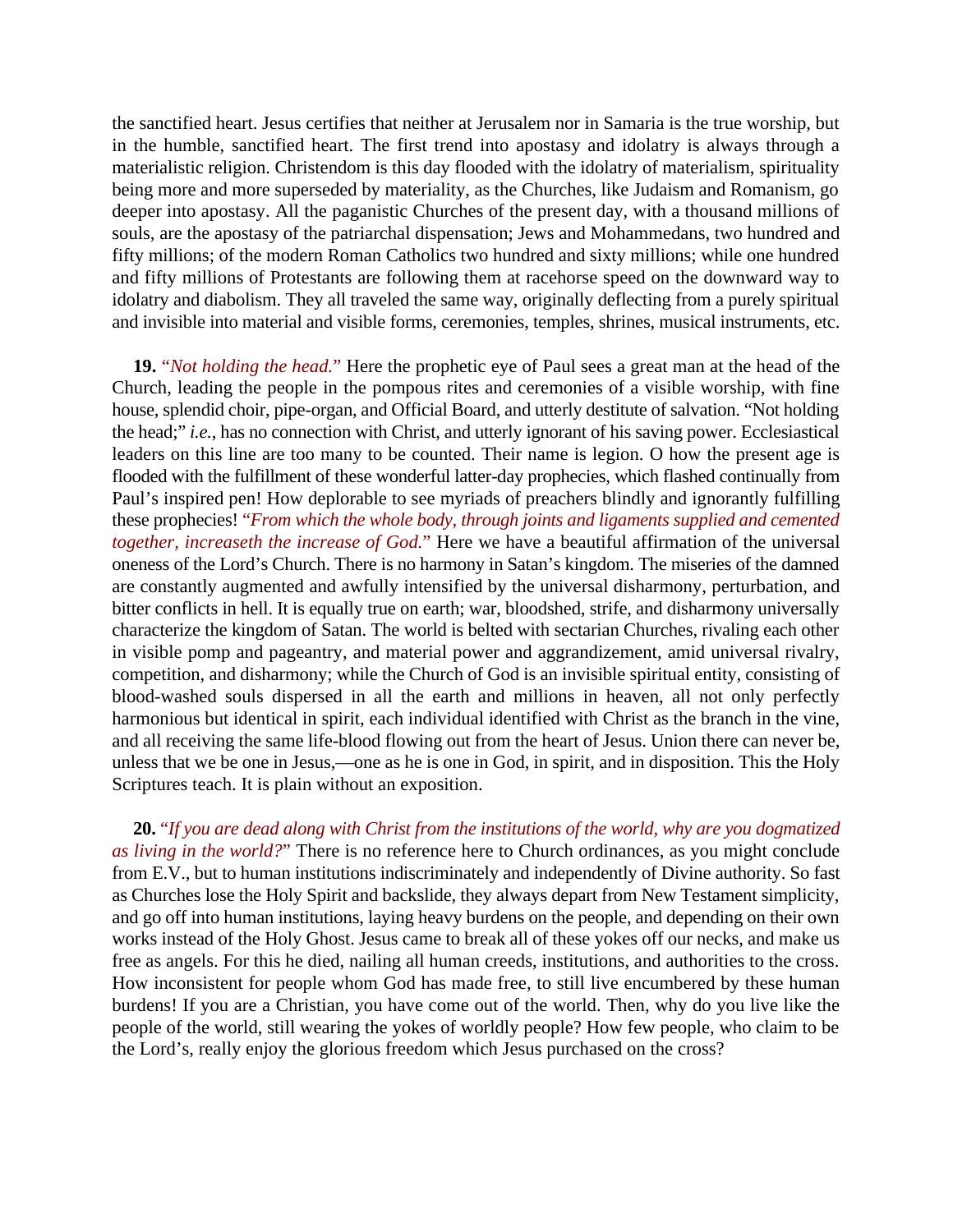**21.** "*Touch not, taste not, handle not*." What is here referred to under this sweeping prohibition? Why, all human institutions, inventions, customs, and laws, laying on you a thousand heavy burdens. You have come out of the world. Then how inconsistent that you be enslaved, contaminated, and encumbered like people of the world!

**22.** "*All which are for destruction by the use, according to the commandments and teachings of men.*" Every age has had its methods, institutions, and customs, by which the people were burdened and enslaved. They have all vanished away with the revolving centuries, leaving not a trace. Our life in Christ is invisible, spiritual, and immortal. Is it possible we can not rise above transitory things, and even here live the life of God and eternity, remembering that all these human fashions, customs, laws, and usages perish with the fleeting moment?

**23.** "*Whatsoever things are indeed having a manifestation of wisdom in will worship, humiliation, and deprivation of the body, are not of any value against the indulgence of the flesh.*" The heathen in all ages have tortured the body to get rid of sin. The Roman Catholics have long preached the doctrine of remedial suffering in this life and in purgatory. The apostatizing Protestant Churches are fast going away in the track of their predecessors, losing sight of the great Bible truth of justification and sanctification by the free grace of God in Christ, received and appropriated by faith alone. It takes a preacher on Sunday morning nearly as long to announce his appointments as to preach his little sermonette. These appointments are a concatenation of work for all of his members every day, in cooperation with a great catalogue of human institutions, which give no relief to the heart aching for purity, and to the immortal soul longing for victory over the world, the flesh, and the devil. The week is spent in toil and drudgery, and no victory for Jesus. A little filthy lucre is gathered up, which is of no value, for our God is infinitely rich. John Wesley was a great man for institutions, establishing the class meeting, for the conversion of penitents; the holiness band, for the sanctification of Christians; and the select societies, for the establishment of the sanctified; all these being strictly the institutions of the Holy Ghost. Let us still have them, instead of wearing ourselves out in "will worship;" *i.e.*, worshipping the will of preachers and leaders, and perhaps our own will, instead of worshipping the sweet will of God. In a Western town I met a young man from Kentucky, who, when a boy, had been converted in my meeting. Fearing that he was on a downward trend spiritually, I requested his pastor to look after him. "Yes, that I will; I must hunt up some work for Joe to do." The poor fellow was about to starve to death. He needed a Benjamin's mess, instead of a job. But that is the way the blind pastors are doing. They starve and work their members to death. Paul says that "all this is of no value against the indulgence of the flesh." You may torture, toil, pay your money, and suffer bodily privation till the judgment-day, and find old Adam in you big as a rhinoceros, gripping you by the throat and dragging you into hell. Salvation does not come in this way. It is not by works, but by faith. Stay at the feet of Jesus till you get saved to the uttermost, and filled with the Holy Ghost. Then go and work for God and souls, with victory in your heart and heaven in your life.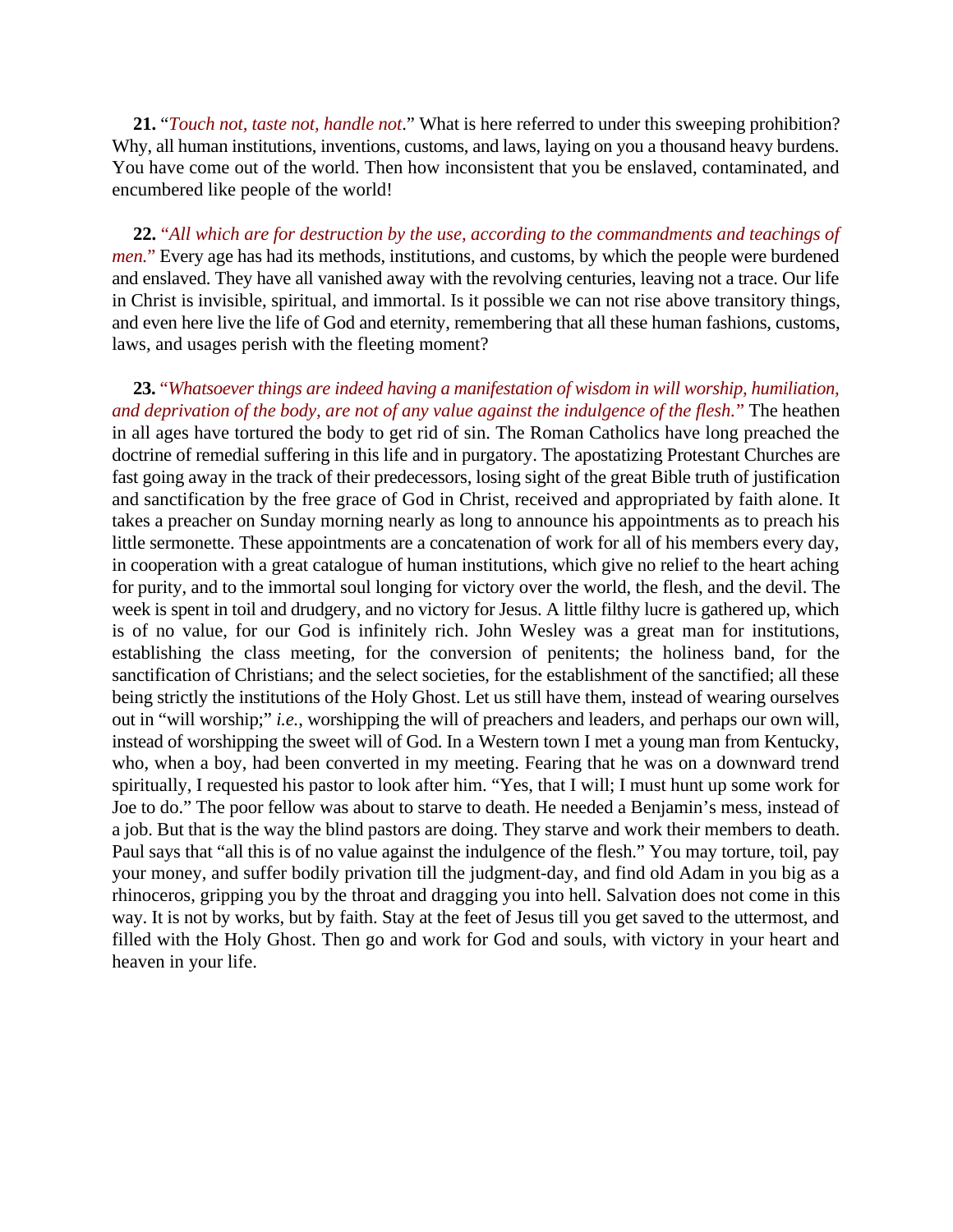#### **COLOSSIANS**

#### **CHAPTER III.**

#### **ARGUMENT XIII. — THE TRUE CHURCH INVISIBLE TILL OUR LORD'S RETURN.**

**1.** "*If therefore you have been resurrected with Christ, seek the things above, where Christ is sitting on the right hand of God.*

**2.** "*Think about the things above, not things on the earth. For you are dead, and your life is hidden with Christ in God.*"

**4.** "*When Christ, your life, may appear, then you shall also appear with him in glory.*"

While the Head walked the earth visible to mortal eyes, then the Church of Christ was visible also. When the glorified Head flew up to heaven from Mt. Olivet, thus becoming invisible, the body became invisible also, and will so remain till our descending King shall ride down on the throne of his glory, and call his saints to meet him in the air. Materialistic religion in all ages has been quarreling over the identity of the Church of Christ. I was reared in a country where ignorance abounded in pulpit and pew, and sectarian war was the order of the day. If an insinuation was cast against his creed, the spunky pastor announced a time for a doctrinal sermon. We all went and enjoyed two solid hours on his creed. No time for the Bible that day. Meanwhile his necessary entrenchment on his neighbor's creed arouses him to the defense. And so the creedistic war is renewed on all sides, every pastor laboring assiduously amid perspiration and hoarseness to prove that his Church is the genuine apostolical succession, to the exclusion of all others, simultaneously exhorting the people to leave the heresies, and come and join the *bona fide* Church of Christ. I, with all the balance, preachers included, was at that time utterly ignorant that each champion, by his stalwart effort, was actually proving the very opposite of his enterprise; *i.e.*, confirming to all intelligent Bible readers that his visible organization is not the Church of Christ, and that his clamorous, excited people, so enthusiastically vociferating their claims to the true apostolic succession, are not the Church of Christ, which is composed of the people, who are "dead," and their life "hid with Christ in God," and will never be recognized by mortal eyes till Christ shall appear. Then his true saints will enter into the transfigured glory of their descending Lord, and fly up to meet him in the air. If you want to know whether you are a member of the true Church of Christ, you must settle it on the route you are traveling. Are you really dead? Is your pride dead? Is your lust dead? Is your temper dead? Is your love of money dead? Are you really dead to the world? If so, you are a full-fledged member of the gospel Church, regardless of modes, rights, and cognomens.

#### **ARGUMENT XIV. — GOD'S METHOD WITH SIN, EXTERMINATION.**

**5.** "*Therefore kill your members which are upon the earth, fornication, uncleanness, passion, covetousness, which is idolatry.*" Mortify, E.V.— which theologians have endeavored to construe, gradualistic—is *nekrosate*, from *nekros*, a corpse. Hence, the word here used by the Holy Ghost is the strongest possible expression for "kill." It literally means "kill instantaneously," because the Greek verb is in the aorist tense, which means a sudden momentary action. God, in his providence,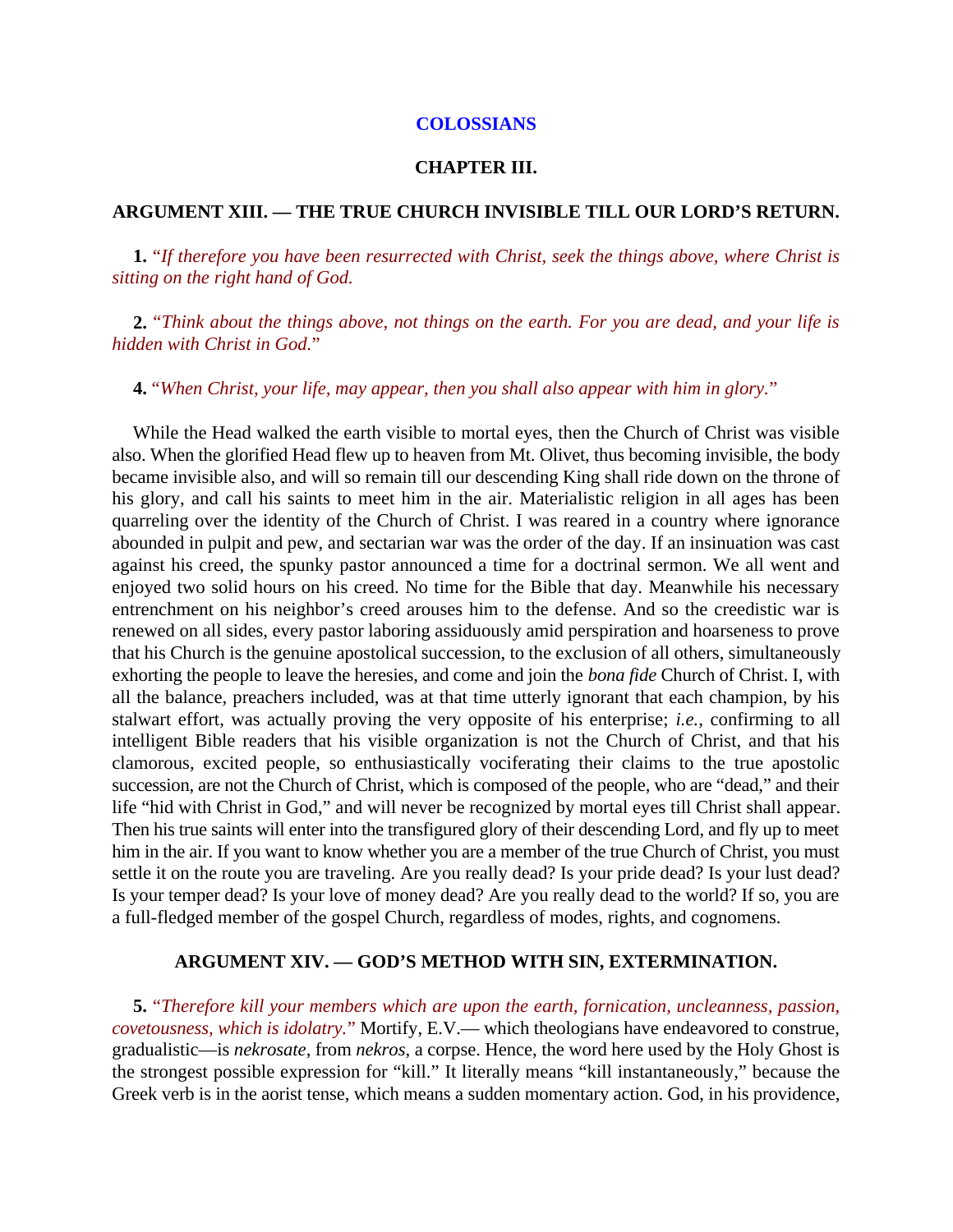put that instantaneous tense in the Greek language (which is not used in English), to reveal to the world his wonderful work in the destruction of sin and the salvation of the soul. Here we are commanded to kill the evil surviving in our hearts suddenly as you could fire a revolver. Can I thus instantly slay the man of sin in my own heart The Bible is pre-eminent for common sense. Charles Wesley says, "How can I cleanse my hands or my heart but by believing Thee, O Lord!" These variations in phraseology and attitude wonderfully relieve the Bible of monotony. Here we have especial prominence given to human agency. While it is impossible for me to kill old Adam in my heart, either suddenly or gradually, I can, in the twinkling of an eye, turn him over to omnipotent Adam the Second, who, pursuant to my faith, will kill him before I can open my eye to see him fall. So the way you kill all the evil in your heart is simply to trust for it.

**7.** "*In which you also at one time walked about when you lived in them.*" This verse shows that Paul is not commanding sinners to "kill" all the evil tempers surviving in them, but Christians, as he here alludes to their former lives when they once lived under the dominion of these evil tempers. They are not there now. Their service to these evil tempers is a matter of the bygones. Yet they have them on hand, though in a subjugated state, an everlasting annoyance till exterminated. Some holiness people teach only the suppression, and not the extermination of sin. That is simply the Bible standard of regeneration, while sanctification here, and in hundreds of other plain passages, is sin's extermination.

**8.** "*Now you also put off all these; anger, wrath, malice, evil speaking, disgraceful talk out of your mouth.*" The Greek here is the same aorist tense, imperative mood, setting forth the instantaneous and utter removal of these hereditary evils. Hence, it is simply another expression parallel with verse five for the extermination and complete elimination of these evil tempers.

**9.** "*Lie not one to another, having put off the old man along with his habit;*

**10.** "*And having put on the new man, who is renewed in perfect knowledge, according to the image of him who created him.*" These verses speak of the old man eliminated suddenly and completely, and the new man instantaneously put on, involving the reception of the Divine image lost in the fall. In this paragraph we have a beautiful variety of expression, all fulminating instantaneous death to the man of sin, surviving in the heart of the regenerate. While we have this variety of expression, in two instances ordering us to kill and utterly remove the members of old Adam—*i.e.*, our evil tempers—in two other instances the man himself is specified. Of course, these statements are substantially synonymous. When you kill all the members, you kill the man, "*et vice versa*." When old Adam dies, all is over.

## **ARGUMENT XV. — BROTHERHOOD OF THE SAINTS.**

**11.** What a contrast the religion of Jesus, reaching its Briarean arms around the world, gathering the Caucasian, the Mongolian, the Ethiopian, the Jew, the Mohammedan, the Buddhist, the Brahmin, the Romanist, and all the infinitely diversified Protestant sects into one universal brotherhood, filling the globe with Christian philanthropy, flooding the nations with holy benefactions, and making the plains resound and the mountains reverberate the praises of God! How decisive the contrast with the poor selfish sectarian religions filling the world with jargon, logomachy, and confusion! God's ways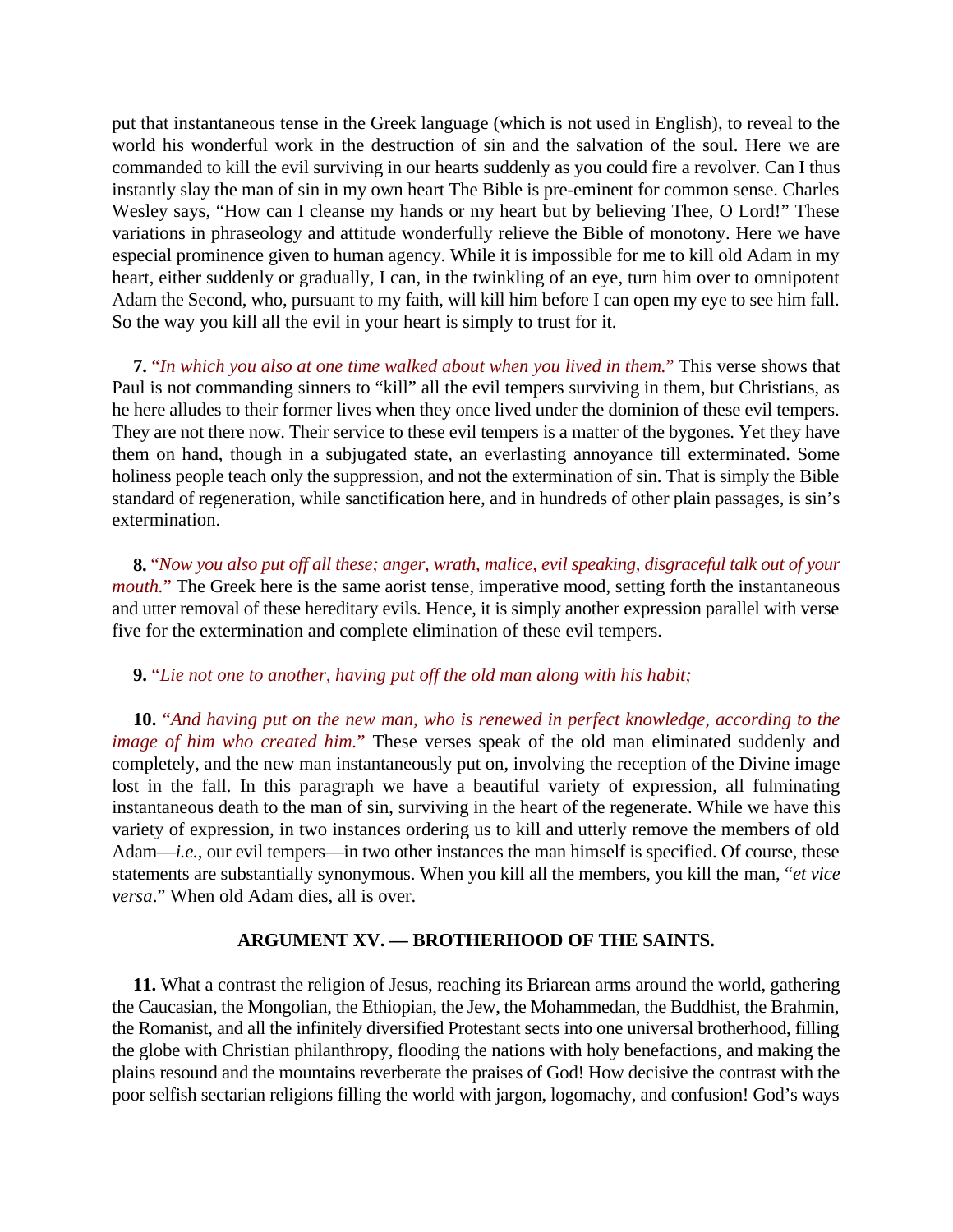are always right and successful. You see this wonderful eleventh verse concludes the paragraph on sin's extermination. All of the sects let old Adam live. If they did not, then sectarian ecclesiasticisms would collapse forever, and perfect love inundate them in a sea of glory. The metropolitan pulpits must defend the man of sin, and make room for him, or carnal power is at an end.

**12.** We are nominated in conversion, and elected in sanctification. Sin goes out to make room for grace. Hence, following this wonderful paragraph on sin's extermination (verses 5-11) we have election and perfect love, and the beautiful graces of goodness, humility, meekness, and long suffering, constituting the substratum of perfect love's gorgeous temple.

**13.** Delighting to forgive all wrongs. So you wish somebody would treat you like a dog, so you will have a chance at the amiable blessing of forgiveness. Two neighbors living on adjoining lots fell out, quarreled, and fought, utterly stopping all comers and goers till the grass grew green over the path. One of them happens at a glorious revival, gets a knockdown conviction, rolls and cries at the mourner's bench till two o'clock, and passes gloriously into life. "I can not go to bed for thinking of my neighbor; but must go to see him." Arriving at four in the morning, he knocks at the door. "Who is that?" "It is Bill Johnson." "Go away, you scoundrel, or I will kill you!" "But I want to tell you how I love you, and how mean I have treated you. O, do please forgive me for treating you so mean." "Why, Bill, what is the matter with you?" "Glory to God! I got religion tonight, and won't you please forgive me?" The door is thrown wide open. "O Bill, I have been a heap meaner to you than you have to me. If they get religion after that sort, I must go to that meeting, too; for I am the meanest man in the world." So he goes, gets gloriously converted, and they live like David and Jonathan.

**14.** "*In all of these things, Divine love, which is the bond of perfection.*" The crucifixion of old Adam is negative sanctification. Then perfect love fills the vacuum, and inundates the soul, making your life a constant sunshine, and keeping old Adam out forever; for he can only live in the jungles of depravity, all of which have been transformed into fruitfulness and added to Immanuel's lands.

**15.** In justification you have peace with God, but in sanctification the peace of God. Here it says "the peace of Christ." Christ never had the peace of pardon, as he never had any sins to be pardoned. But he always had the peace of purity. as he always had a pure heart. Hence, you must get sanctified wholly, if you would have the peace of Christ; *i.e.*, the peace of God. You see this follows that paragraph on sin's extermination. If you will quit believing human creeds, written and oral, and believe the Bible, giving all your sins and all your doubts to the devil, where they belong, you learn the truth of sin's destruction. So long as you believe unsanctified preachers, who seek to bring the standard down to their level, you will never enjoy the unutterably sweet experience of entire sanctification, as your attainment will never rise above your faith; but, glory to God it will come up to it.

**16.** "*Let the Word of Christ dwell abundantly in your hearts, in all wisdom teaching and admonishing one another.*" O what a blessing to us and to others to have the Word of Christ dwelling richly in us! It is our duty to be well posted in the Word of God, and freely give others the full benefit of our knowledge, not only teaching one another, but admonishing either the other, freely correcting the faults we see in one another in perfect love, enlightened by the Holy Ghost in the fear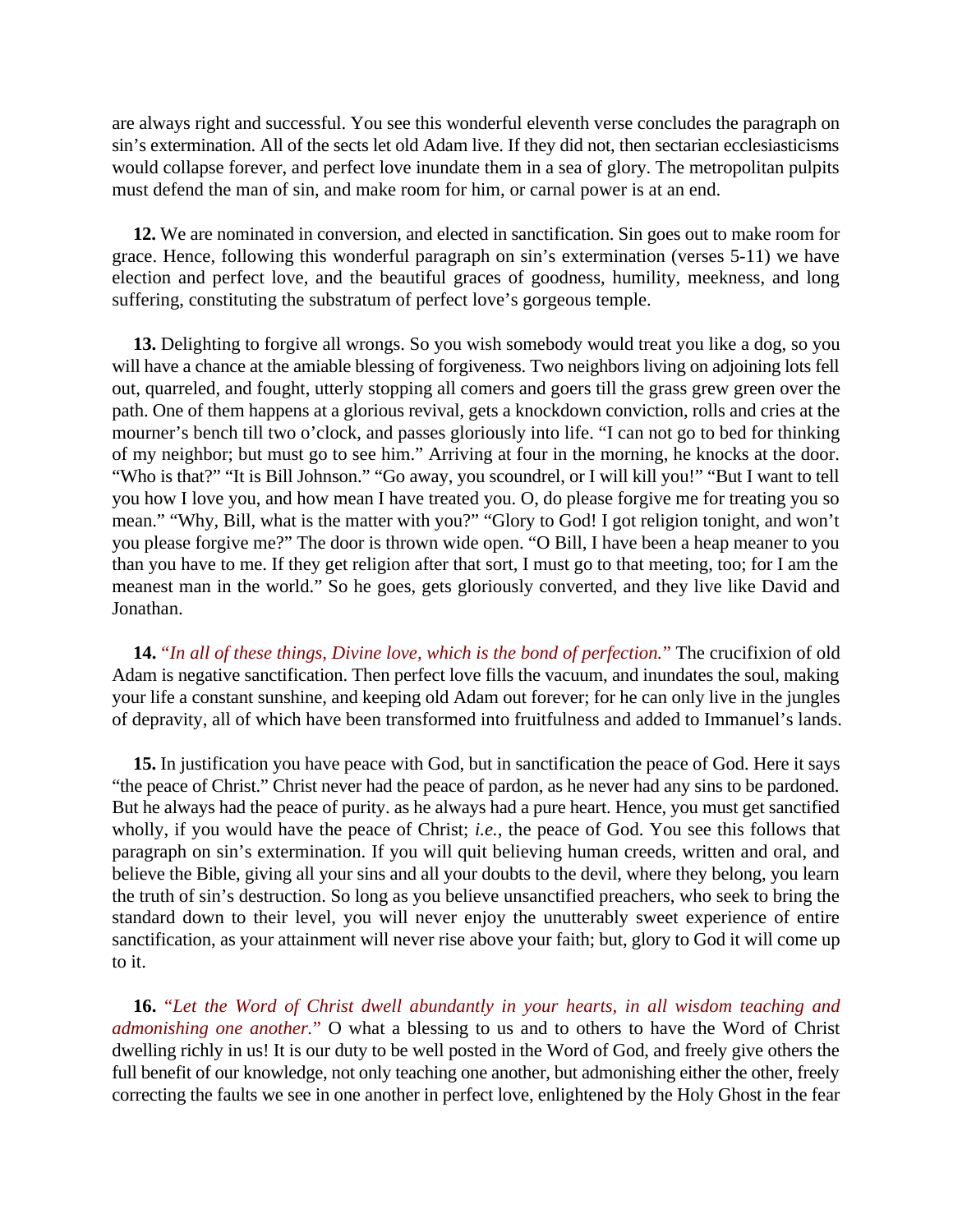of God. O what a blessing God will thus make us to one another! Psalms, hymns, spiritual songs; what a contrast this with the old pipe-organ, the senseless preludes, interludes, and postludes, with the jargon of Satan's choir squealing out an operatic song! God, help us to get back to the New Testament!

**17.** We are to do "everything in the name of the of Jesus." Can you follow the senseless, extravagant fashions, wear jewelry, put on needless ornamentation in His name? Can you attend the theater and horserace in His name, taking him with you? Can you prevail on him to go with you to sociables, card parties, and festivals?

# **ARGUMENT XVI. — DOMESTIC GOVERNMENT.**

**18.** "*Wives, submit to your husbands, as it becometh you in the Lord.*" Out of God's will, you are not to obey; but take a thrashing, if he gives it, for Jesus' sake.

The whole problem of family government is to be in the Lord. When the commandment is out of harmony with the Word, Spirit, and providence of God, you are not to obey, but meekly suffer abuse and even flagellation for Christ's sake, esteeming it a great blessing to endure contumely, insult, and persecution in Jesus.' name.

**19.** "*Ye husbands, love your wives with Divine love, and be not bitter toward them.*" No sinner can obey this commandment. Hence, God requires every man to get religion before he takes a wife. It is the privilege of every sinner to receive a wife; but God's order is to get converted first, as no man can love his wife with Divine love until the Holy Ghost pours it out in his heart. Hence, all domestic trouble arises from the deficiency of grace in the heart.

**20.** "*Children, obey your parents in all things, for this is well pleasing in the Lord.*" Here we see that filial obedience, like that of the wife, is to be in the Lord. If your parents order you to commit sin, disobedience, for Christ's sake, becomes your duty, never resisting, but patiently suffering for Christ's sake.

**21.** "*Fathers, provoke not your children to wrath, lest they may be discouraged.*" Your little children have inherited evil tempers from you, which are little rattlesnakes in them, feeding and thriving on fret, humor, teasing, and all sorts of provocation. So be cheerful and kind, yet positive and firm with your little ones, doing nothing to fret, worry, or arouse their evil tempers. Parents vainly think they can castigate the evil tempers out of their children. It is a great mistake; they will only feed them, and develop a rapid growth. The true plan is by cheerfulness, love, kindness, and firmness to avoid everything that would "provoke them to wrath," and thus bear with them patiently till Jesus comes along with the sword of the Spirit, and cuts off every snake-head. When they get sanctified wholly, they will have no evil tempers to provoke.

**22.** "*Slaves, obey your masters according to the flesh in all things, not with eye service as men pleasers, but in purity of heart fearing the Lord.*" This beautiful law of perfect love is to establish mutual brotherhood, even between the master and slave; the former with his eye on the great white throne where his Master sits; and the latter with his eye on Jesus, oblivious of his servitude to an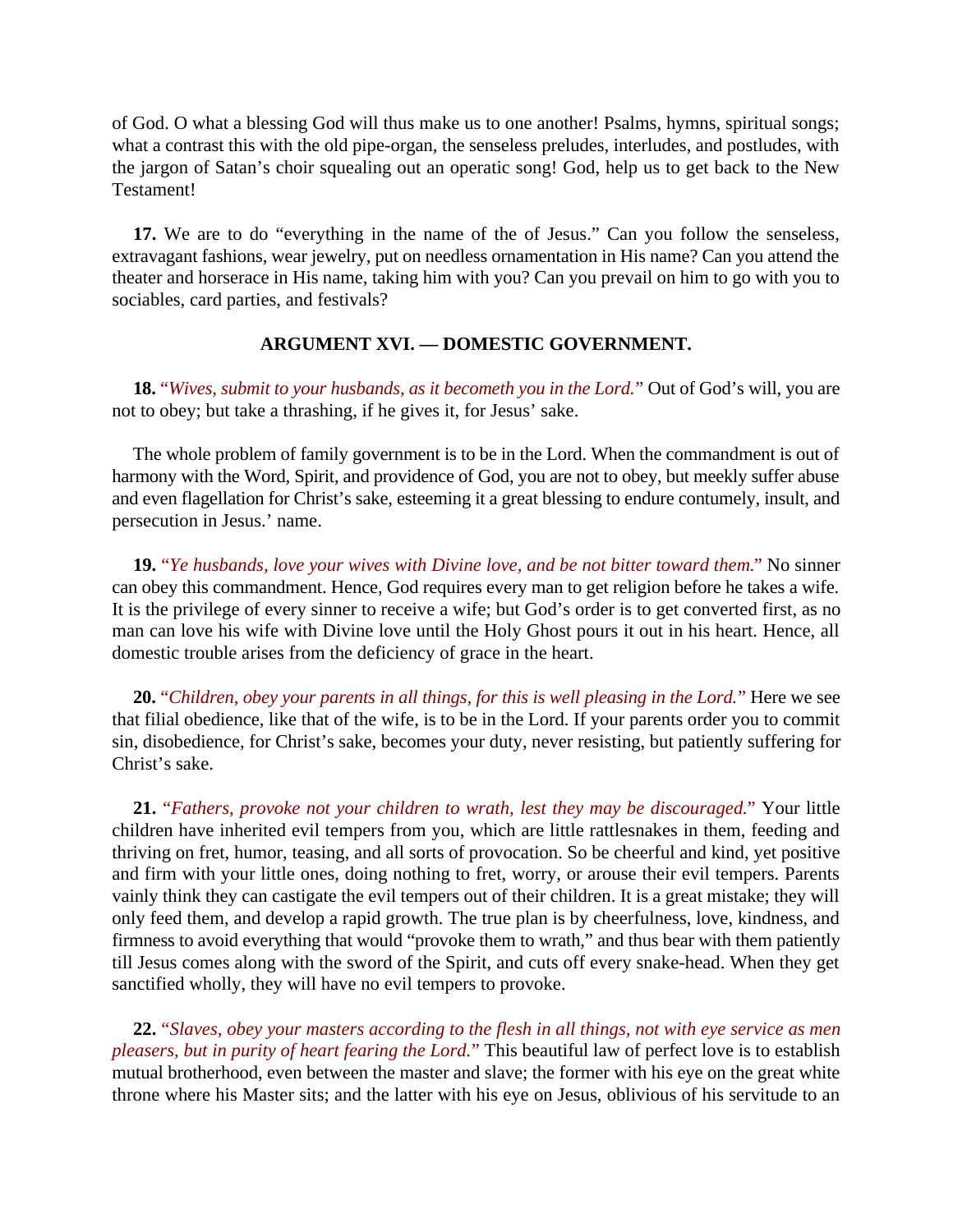earthly master, but delighted with his most servile and menial duties, which he cheerfully and patiently performs for Christ's sake, transported with rapture night and day, dreaming that he serves the Lord alone. In this way many a servant wins souls for his Master, to shine like stars in his crown through all eternity. Years ago, in time of slavery, an old Southern bishop related an incident in a Kentucky Conference, which I here subjoin illustratively:

A very wealthy Southern planter, owning several hundred slaves, and, of course, by his money power ruling the Church of which he was a member, was so fond of his pastor's company, that he carried him about with him to fashionable watering-places and other pleasure resorts, cheerfully pouring out his money, living like kings, delighted with the funny jokes and entertaining conversation of the cultured clergyman, who thought he was doing a land-office business in his pastorate, so perfectly satisfying the man who held his circuit by the foretop. Eventually, that awful scourge of the Southland takes hold of the millionaire. He burns as in a furnace, despite all medical aid, which, far and wide. from the beginning has been laid under contribution for the arrest of the destroyer and the recover of the valuable man. A council is held early in the morning of the ninth day. All hope having evanesced, the physicians mutually agree to notify him that his end is nigh. The wife, awfully excited. orders a servant to run for the preacher. The suffering husband countermands: "No, wife; don't send for him, for I don't want to see him. While I lived in pleasure I enjoyed his company; but now that I have to die, I don't want to see him." "Well," says the wife, "whom shall I send for?" "Call in Tom [he was the slave who drove his carriage]; I have often heard him praying and shouting about the barnyard. I do believe he has got the true religion." In a moment Tom tips his hat at the door. "Massa, what do you want?" "Tom, I have to die, and I want the kind of religion you have got." "Massa, you can have it; the Lord has plenty of it." "Pray for me, Tom." Down on his knees goes the sable Ethiopian, and O how he prays for his dear old master! It seems that the roof will certainly fly off to let heaven drop down. Tom prays, and his master prays. Tom exhorts and shouts, and, while the hours go by, the throne of grace is terribly besieged. Before the sun goes down, the dying man says, "Come here, Tom, and let me hug you; you are the prettiest man I ever saw. Glory to God! I am not afraid to die!"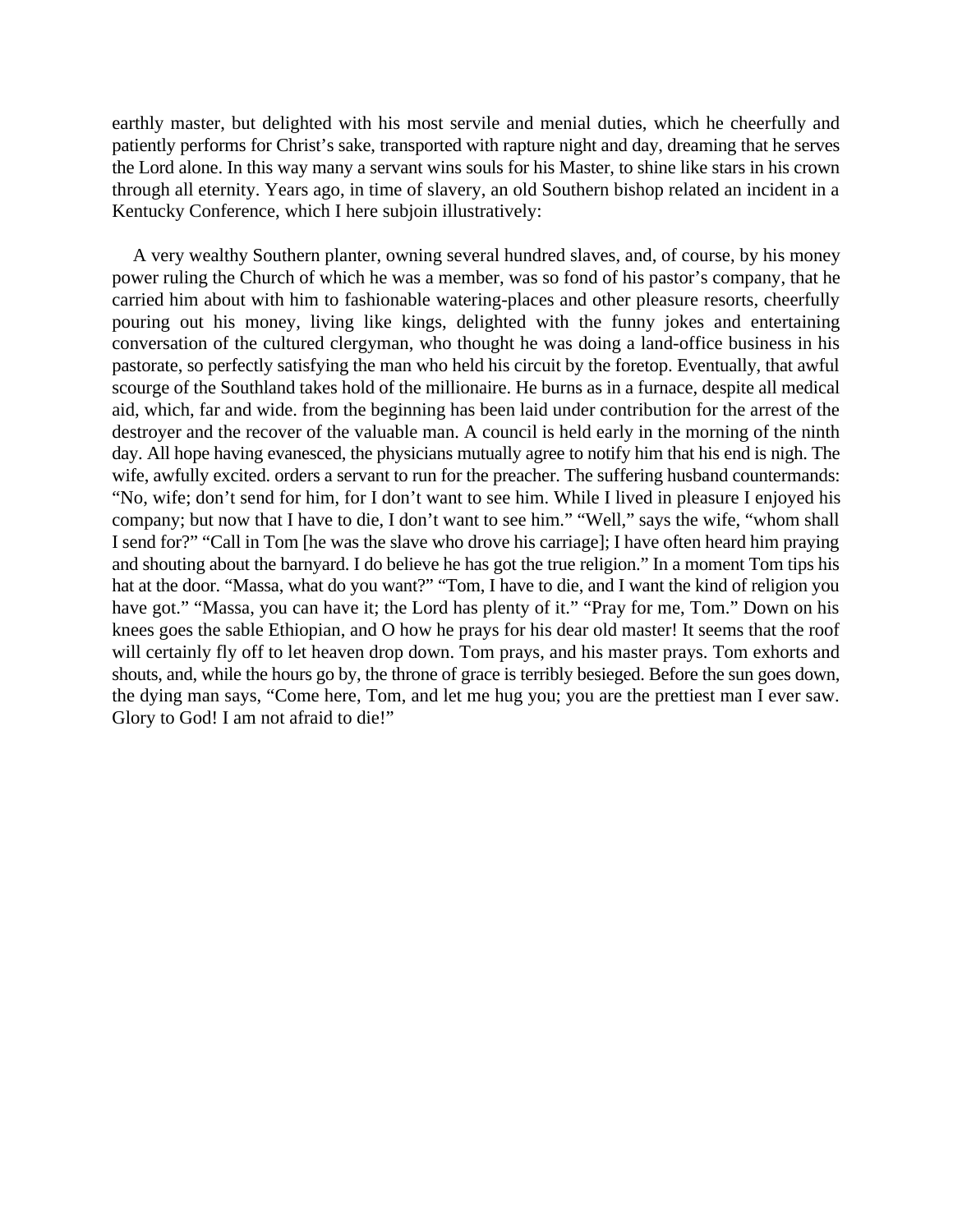### **COLOSSIANS**

### **CHAPTER IV.**

## **ARGUMENT XVII. — TREATMENT OF THE WORLD**.

**1,2.** "*Persevere in prayer, watching in the same with thanksgiving.*" Constancy in the spirit of prayer is an infallible fortification against all surprises and sudden assaults of the enemy.

**3,4.** We do not pray enough. We should pray for the Lord's true people, pressing his war against Satan in all the earth, incessantly and importunately.

**5.** "*Walk about in wisdom toward outsiders, buying in the opportunity.*

**6.** "*Let your word be always in grace, seasoned with salt, to know how it behooveth us to answer each one.*" The salt in the ocean is the savor of the physical world. It the oceanic waters were fresh, they would stagnate, generate malaria in so vast quantities as to inundate the continents with pestilential atmosphere, so fraught with malarial poison as to kill every human being and every airbreathing animal on the face of the whole earth, and literally depopulate the globe, speedily bringing an end to the world, whitening all lands with the bones of dead animals, and turning the world into a graveyard. O how powerful the metaphor, "Ye are the salt of the earth!" From these statements of Paul and Jesus we see the wholesale putrefaction of the spiritual world. Since the saints are the spiritual salt and the hope of earth's dying millions, we should do our best to salt as many souls as possible," "buying in the opportunity;" *i.e.*, seizing every fleeting moment to scatter the salt to the ends of the earth, not wasting it in the mud, but bringing it in contact with never dying souls.

**7-9.** This letter, along with that to the Ephesians and Philemon, was carried by Tychicus and Onesimus, who enjoyed the honor of visiting those Churches, bearing the news from Paul, and comforting their hearts.

**10.** Aristarchus, Paul's Asiatic comrade, sticks to him during his Roman imprisonment, a faithful helper in his gospel work. Here Paul also commends to them Mark, a nephew of Barnabas, exhorting them to receive him all right when he comes to them. This is a confirmation that Paul's controversy with Barnabas over Mark, when they started out on their second great evangelistic tour among the Gentiles, the latter desiring to take his nephew with them, and the former dissenting, because he had not persevered with them to the end of the first tour, but gotten tired and returned to Jerusalem, was purely for the glory of God, and in perfect harmony with the sanctified experience. As here, we see Paul is all right toward Mark, and highly recommending him to the Churches.

**11.** "*Jesus called Justus.*" Jesus being the Greek for Joshua, a familiar patriarchal name among the Jews, was in common use till the days of our Savior, when it was discontinued in view of its sanctity.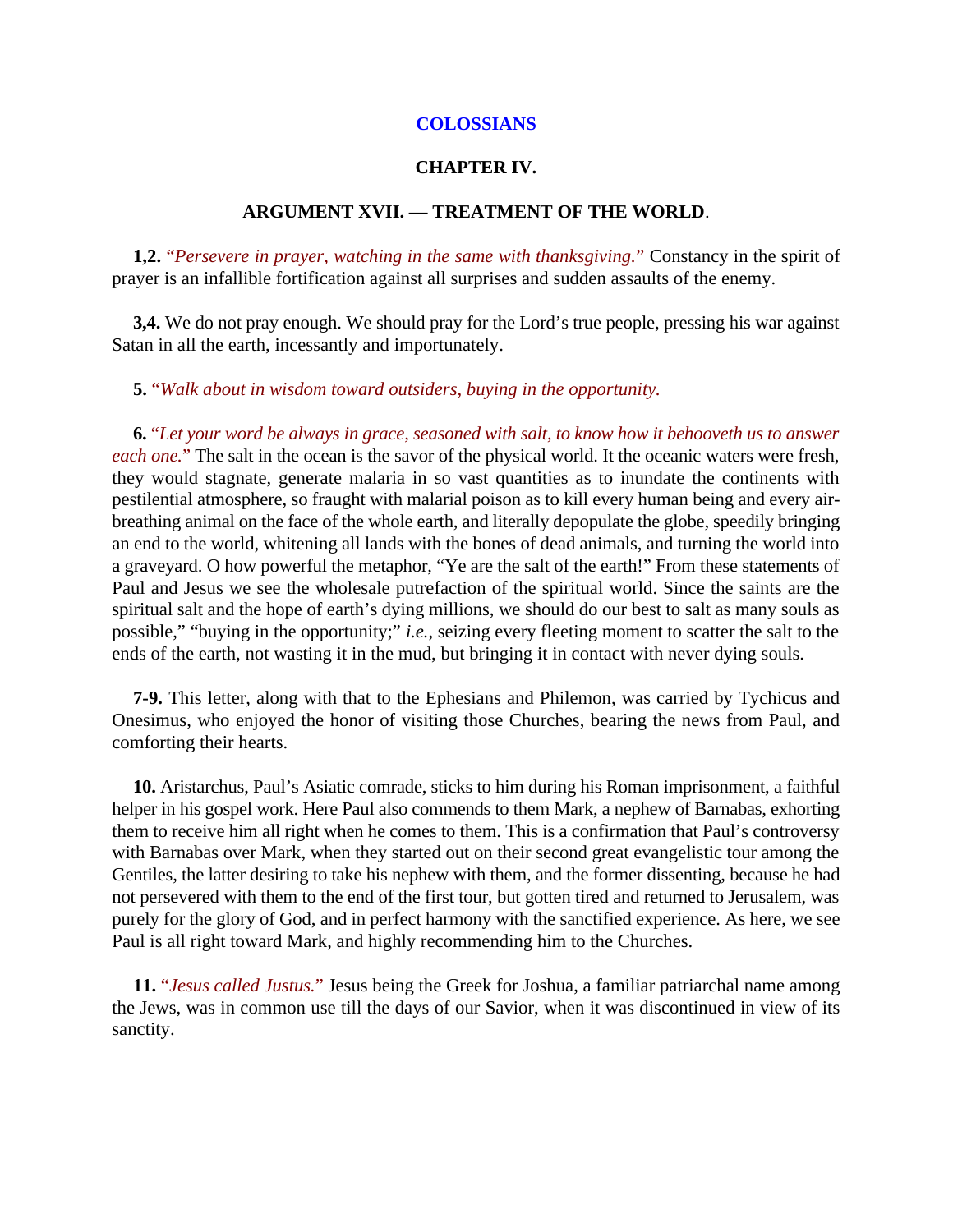### **ARGUMENT XVIII. — EPAPHRAS DEFINES PERFECTION.**

**12.** "*Epaphras, who is from you, salutes you.*" Epaphras was one of Paul's juvenile evangelists, who had in his peregrination visited the Colossian saints, and preached for them. He avails himself of this opportunity to salute them through the pen of Paul's amanuensis. "Slave of Jesus Christ." *Doulos* means slave, and *oiketes*, hired servant. They are both translated servant in E. V., *Doulos*, slave, being invariably used for the apostles and saints, who thus constantly subscribe themselves the slaves of God; tacitly referring to the Old Testament institution, in which all went free at jubilee, except those who preferred to abide as love slaves forever, who must have their ears bored and be nailed to the doorpost. All sinners are Satan's slaves. All sanctified people are God's love slaves, delighted in perfect submission and joyful obedience for pure love alone; while the unsanctified Christians are hired servants in the kingdom of God; *e.g.*, preachers and others working for salary. The holiness evangelist blows the jubilee trumpet, proclaiming a new departure. The slaves must either go free; *i.e.*, go back to the devil, who will allow them the full freedom of a sinful life— *i.e.*, they backslide under the preaching of entire sanctification, because they reject the call of the Holy Ghost, their sanctifier—or they must come up to the doorpost, have their ears bored, and abide with their Master forever; *i.e.*, old Adam must be nailed to the cross, bleed and die, thus consummating the experience of entire sanctification, which makes you God's love slave for time and eternity; perfectly free from every care, as the slave has not the slightest concern as to food, clothing, lodging, medical attention when sick, nor anything else. All this and a thousand more interests, of which he has never dreamed, devolve on his master. Hence, if the master is sufficiently able and appreciative, the slave is the happiest being in the world. Glory to God! My Master owns the universe, and loves me enough to die for me. Hence, I would rather be his slave than the incumbent of Alexander's throne.

"*Always agonizing for you in his prayers, that you may stand perfect, truly having been fully carried away in all the will of God, and more so now than ever.*" It is a signal blessing to have a clear lexical definition given to the great, salient words of God's revealed will. Here it is our privilege, in the ministry of Paul's boy preacher, Epaphras, to have a straight, clear, and infallible definition of that wonderful word, "perfection," so climacteric in the Scriptures, and utterly invisible in the plan of salvation. Now, what is that definition, as the E.V. is deficient in this passage? "*Truly having been fully carried away in the whole will of God, and more so now than ever.*" What a wonderful, copious, glorious, beautiful, sublime, and charming definition of Christian perfection! Be sure you verify it. The last clause of this definition, "more so now than ever," is a circumlocution to bring the full meaning of the Greek idiom, expository of the perfect tense. This tense is defined in your grammars as revealing an action complete in past time, developing a state which continues down to the present. While this definition appertains both to the Greek and English, in the latter the emphasis is laid on the past, whereas in the former it is on the present. This idiomatic truth peculiar to the Greek grammar, justifies and authenticates the subjoined circumlocution, "Better now than ever." Now, I hope you will commit to memory, and never forget this inspired definition of Christian perfection, "*Truly having been fully carried away in all the will of God, and more so now than ever*." This love-inspired definition will personally fortify you against wreckage, simultaneously making you a tower of strength in the leadership and establishment of others. God help you to utilize this fortunate definition!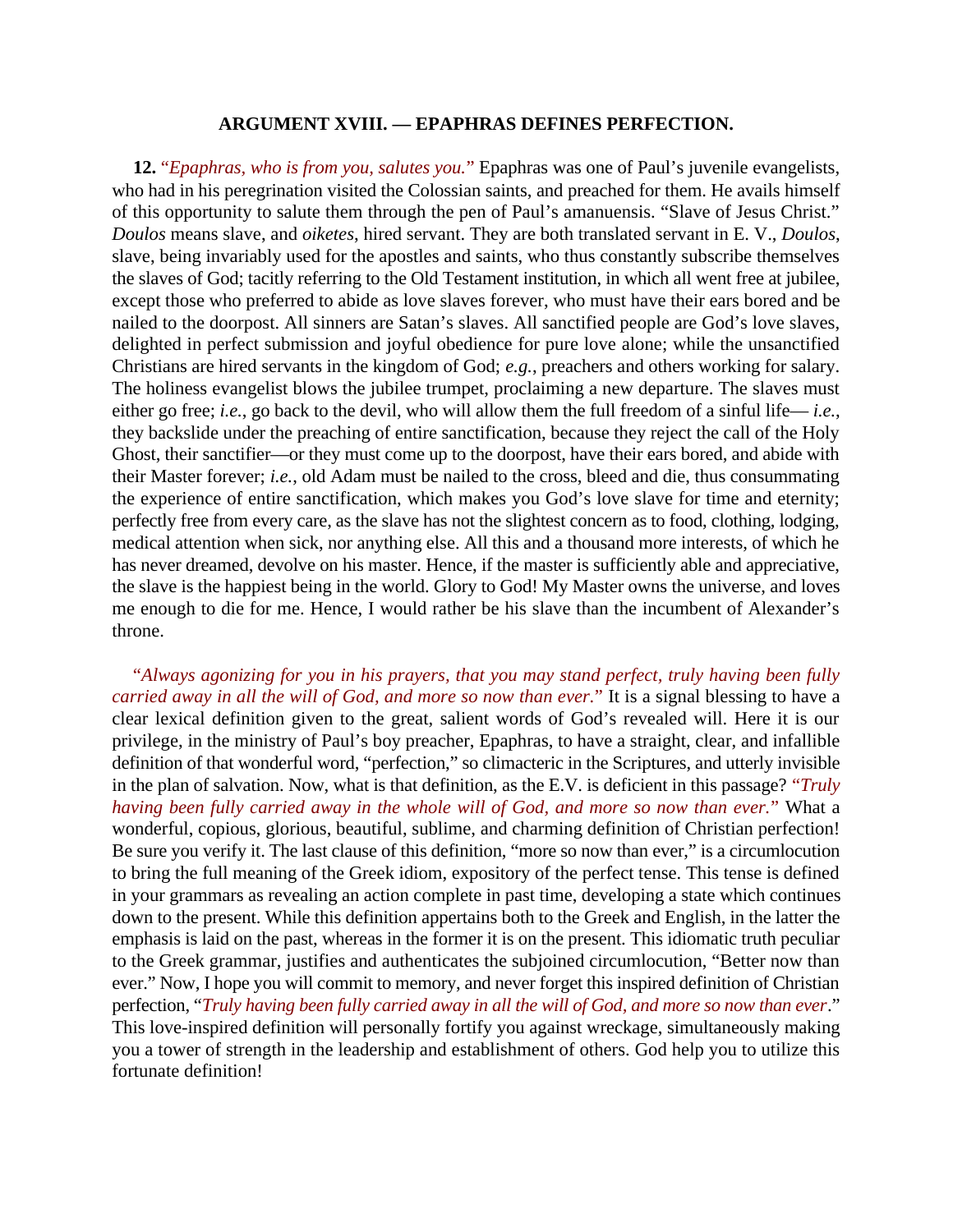**13,14.** Luke, the amanuensis, along with Epaphras and others, sends fraternal greetings. Demas is here catalogued with the prominent salutatory saints; though sad to say he afterward backslid, and goes out under a cloud.

**15.** Nymphas and other brethren in Laodicea and the Church in their house (as the Christian in the apostolic age had no church edifice) also received Christian greetings.

**16.** This verse enjoins the reading of this epistle in the Church of the Laodiceans, which was near; also that the Loadicean epistle should be read in the Church at Colosse. We are sorry the epistle of Paul to the Laodiceans was lost. It may yet be found, as the explorations in the Bible lands are this day moving vigorously. When I was at Jerusalem in 1895, Dr. Bliss was excavating in Mt. Zion without the walls, down toward the Valley of Hinnom. The great manuscript of Tischendorf, which I hold in my hand, containing the whole New Testament, flooding the world with light on the inspired text, lay hidden in the convent of St. Catharine, on Mt. Sinai, until 1859. So it is not too late for the Laodicean epistle yet to come to light.

**17.** "*Say to Archippus: See to the ministry which you received in the Lord, that you fill it.*" Lord, send this admonition, with sledgehammer conviction, to every one whom the Lord has commissioned to preach the living Word!

**18.** The feebleness of Paul's eyes disqualified him for his own writing. So, as in case of Luke's Gospel, Acts of the Apostles, and the Pauline epistles, he dictated them to Luke, his faithful companion and noble amanuensis. But we see he gives his autograph with his own hand. After Paul's decapitation, Luke was hung on an olive-tree in Greece, thus, like his apostolical comrades, receiving a martyr's crown.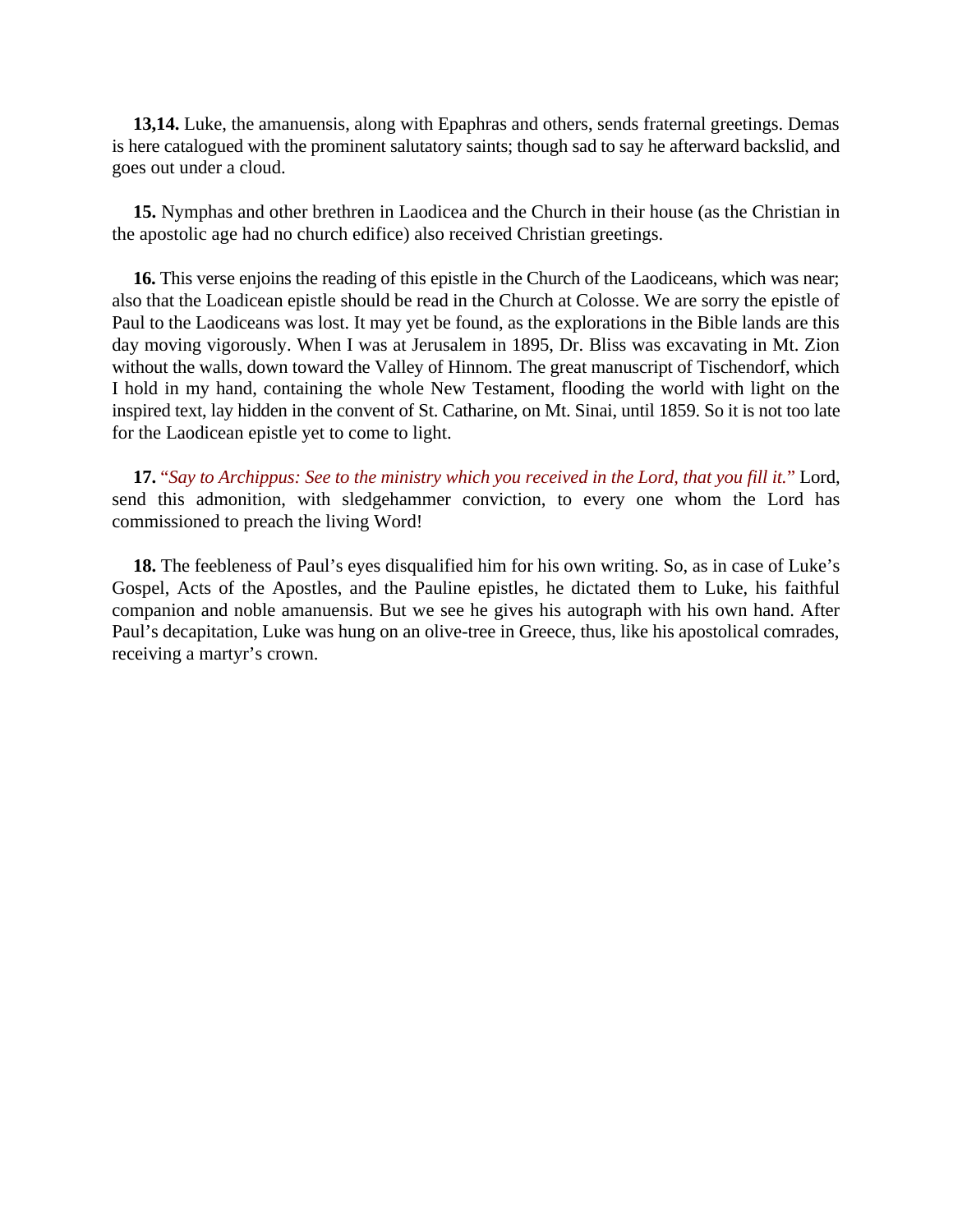## **COLOSSIANS**

#### **APOLOGUE.**

The Blessed Holy Spirit, who gave to Paul this wonderful epistle, has illuminated the foregoing expositions. Doubtless the reader has run on many surprises perusing these pages, arising from the fact that portions of this letter are very difficult to translate, and doubtless during the intervening ages suffered much in the hands of transcribers. Again, this letter is eminently prophetical. Looking down into the coming centuries, the inspired eye of Paul saw the awful apostasy, with concomitant abuses and perversions, and sounded the alarm which has been ringing down the revolving ages.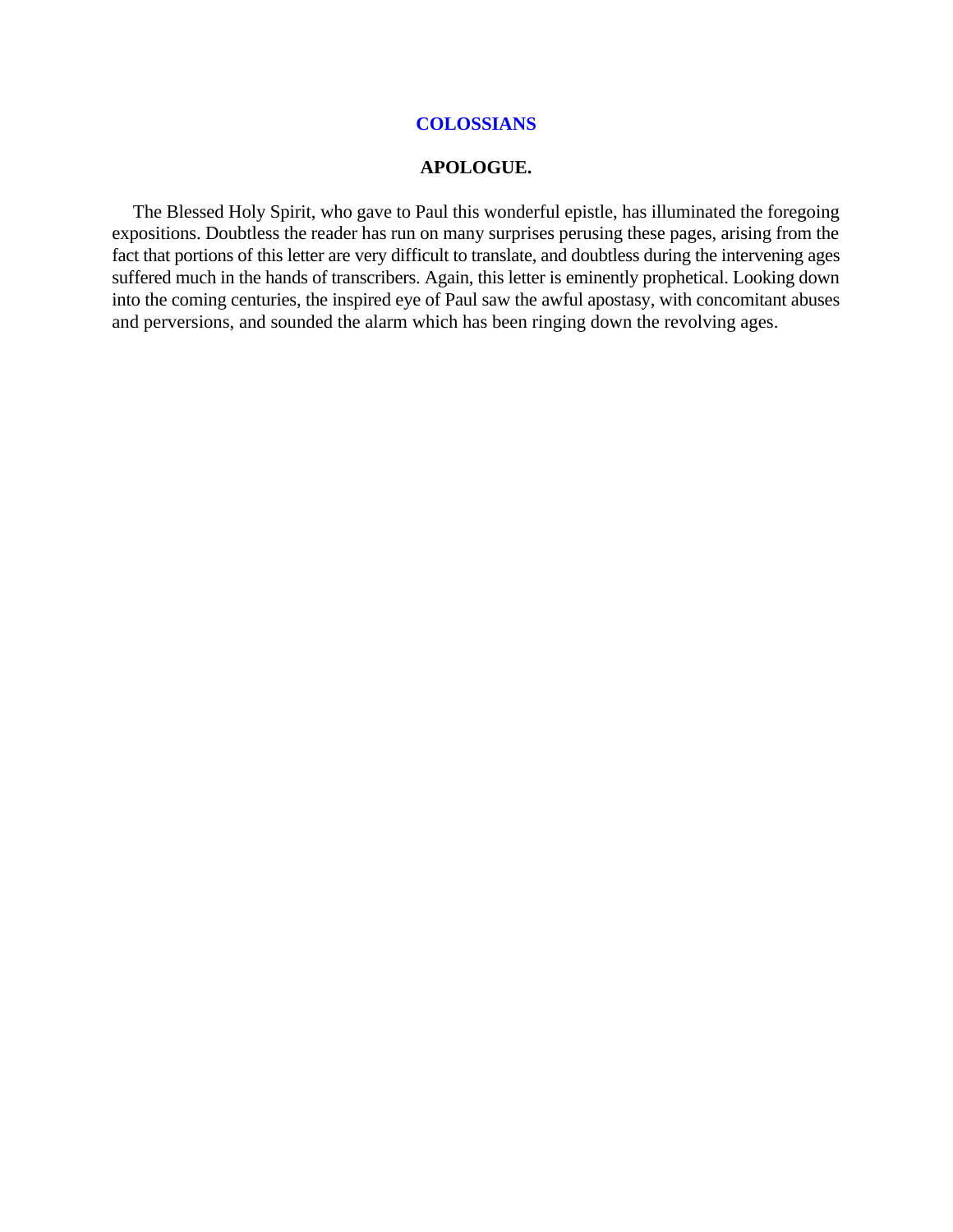#### **PROLOGUE**.

While faithfully preaching in Asia, the land of his nativity, the cradle of the human race, where Eden bloomed, Adam and Eve were created, and Satan invaded, eclipsing the fair hope of the world with his black wing, Paul has spent his life preaching the gospel, and now, transported with enthusiasm, enjoying the wide open door of all Asia, an inexhaustible evangelistic field, in a nightly vision looks far away over the great Aegean Sea, rolling between Asia and Europe. He sees a son of Japheth, the progenitor of the white races, standing on a lofty promontory, overlooking the Grecian Archipelago, and hears him shout, "Come over into Macedonia, and help us." The call is decisive, and the "Holy Ghost forbids him to preach in Asia." Therefore, accompanied by Luke, Timothy, and Silas, the heroic Asiatic quarto embark for Europe, landing on the Macedonian shore. Philippi, the Roman capital, is their first field of labor, finding an open door in the mission conducted by the daughters of Jerusalem on the bank of the Stryman. The roaring mob, the condemnation of the magistrates, the merciless thrashing, and the cruel old jail, would have upset the faith of many a modern evangelist, and precipitated the conclusion, "I was mistaken in the call to this place." But not so with Paul and Silas, who hold a hallelujah prayer-meeting, stretched out flat on their bleeding backs, on the cold stone floor of the stenchy old dungeon, till the midnight earthquake answers their prayer, and the converted jailer charges and jumps like a racehorse over the house, upsetting chairs and smashing furniture. From Philippi they travel south to Thessalonica, where God wonderfully blesses their labors, giving them a sweeping revival, till they are compelled to retreat from their persecutors, who have come on their track from Philippi. Now they continue their journey toward the tropical sun, arriving at Berea, where they find a synagogue of unusually pious Jews and proselytes, assiduous, faithful, and honest students of God's Word, who gladly received the apostles, and diligently searched the Scriptures to see "if these things are so." Their persecutors follow them from Thessalonica, and super-induce a premature departure from Berea. Sending back Timothy and Silas to preach in Macedonia, Paul, accompanied by Luke, continues to travel southwardly, arriving at Athens, the world's literary emporium, the home of sages, philosophers, poets, orators, and artisans. When I was there in 1895, I climbed Mars' Hill, and stood on the Areopagus, where Paul preached to the most learned audience the world had ever seen, opening his discourse, "I perceive that in all things you are very religious [not as in E.V., 'too superstitious.'] Passing through and observing your temples and shrines, I observed one erected to the 'Unknown God;' whom you ignorantly worship, I now declare unto you." Athens was full of the most magnificent and costly marble temples erected to their gods. The Temple of Jupiter Olympus, one of the Seven Wonders of the World, still stands, the admiration of every traveler. The marble Temple of Minerva on the Acropolis, that of Theseus and others, stand this day. Paul very adroitly availed himself of the temple they had erected to the "Unknown God," to preach him to them as revealed in the Bible and experienced in his heart. At Athens, however, his work was a failure, receiving no converts, but Dionysius and Damaris. Why? Too much learning at Athens. Learning is a citadel of power. When in the bands of Satan, it is difficult to overcome. It is easier to convert a hundred illiterate, ignorant men than a single infidel philosopher. The Churches are making a mistake in educating the heathen before they get them converted. The holiness people in all heathen lands go for conversion first, sanctification quickly following, and education afterward. Terrible maladministration prevails along this line in the Christian colleges of America and Europe. They all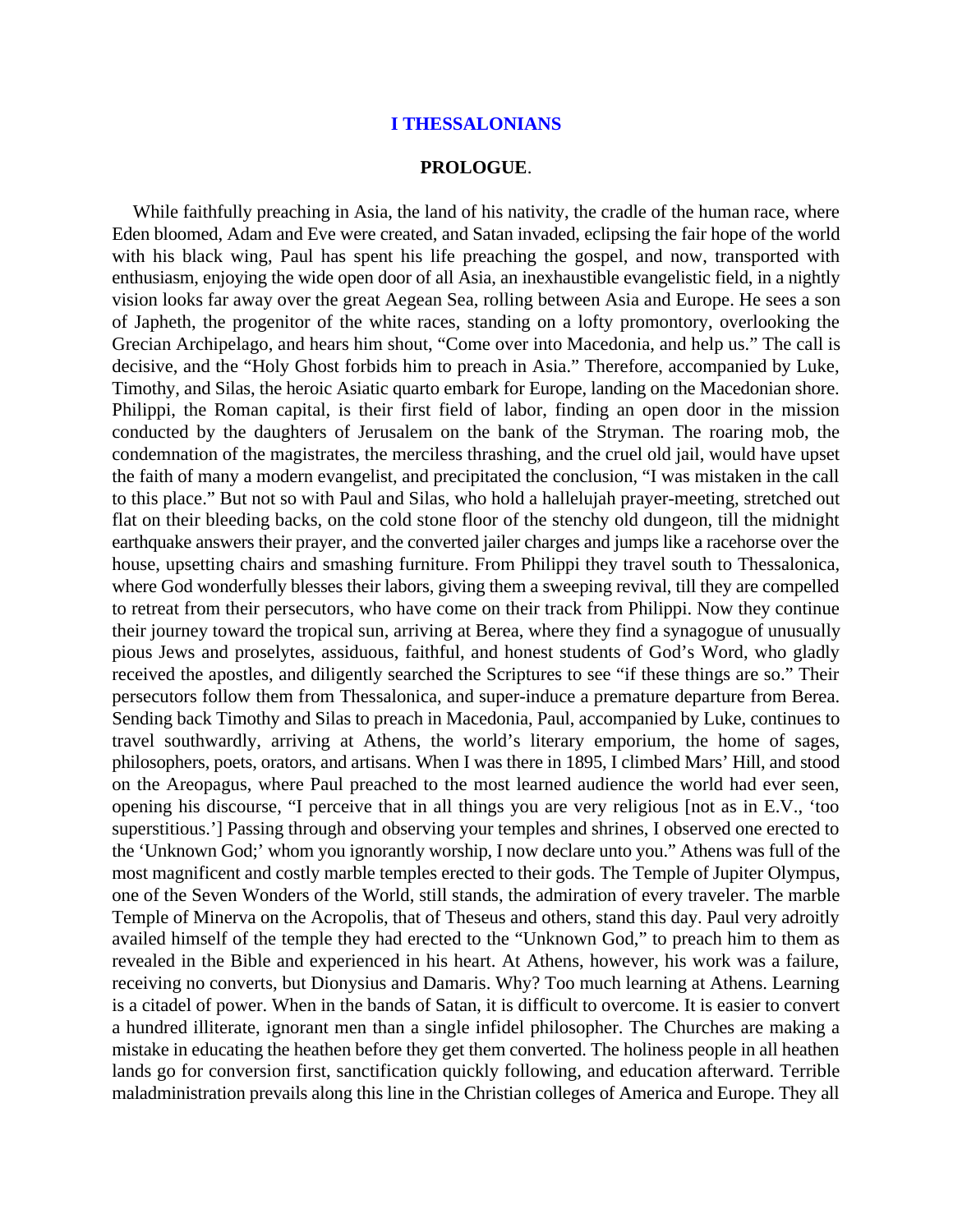ought to do as at Asbury College, at Wilmore, Kentucky; press them right into a sky-blue conversion, and then gallop them into a red-hot sanctification, thus getting so much fire on them that they burn them either out or in. It is a bad business to educate people for the devil, as we only augment their torments in hell. If people are going to make their bed in hell, infinitely better give them no education. In the great tribulation now hastening, the proud, smart, educated infidels now ruling State and Church, and too cultured and egotistical to humble themselves at the feet of Jesus and get saved, will all evanesce, leaving the illiterate millions appreciative subjects of the millennial gospel. Paul and Luke continue their journey toward the south, eighty miles to the great city of Corinth, the Paris of the ancient world, arriving in the spring of A. D. 52, and staying till the fall of 54, favoring that wicked, idolatrous city with an eighteen months' protracted-meeting, signally crowned with the blessing of God, and resulting in the largest Church of the Pauline ministry, and most wonderfully endued with the extraordinary gifts of the Holy Ghost. At Corinth Paul writes both of the Thessalonian letters within six months after his arrival.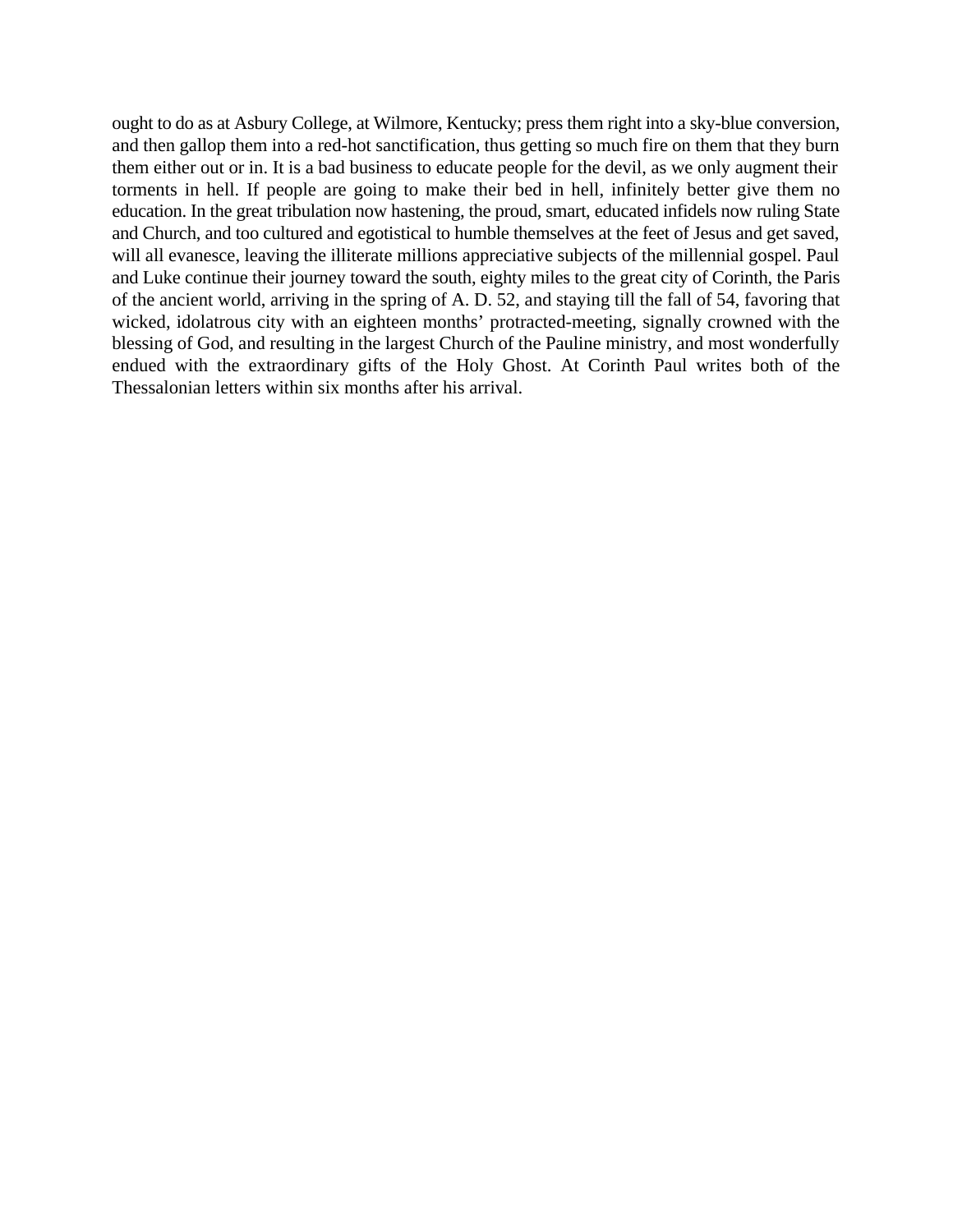#### **CHAPTER I.**

**1.** "*To the Church of the Thessalonians in God the Father and the Lord Jesus Christ.*" How plain, explicit, and unmistakable is the New Testament! And what a contrast with the Churchism of the present day, in which we find dancers, card-players, theatergoers, horserace-goers, circus-goers, extortioners, swindlers, whisky-drinkers, and other sins too dark to mention! Common sense teaches the most stupid Bible-reader that none of these characters can possibly be members of God's Church, the *Ecclesia*, who, responsive to the call of the Holy Ghost, have come out of the world, and separated themselves unto God. Here we see that all the members of the Thessalonian Church are "in God the Father and Jesus Christ." Nothing but the genuine regeneration of the Holy Ghost can put the soul "in God the Father and Jesus Christ." Yet we have preachers who stultify themselves by the assumption that these Thessalonians were not converted (in order to get rid of the second work of grace). O that they could only salute their own Churches "in God the Father and the Lord Jesus Christ!"

#### **ARGUMENT I. — THESSALONIAN CONVERSION.**

**2,3.** "*Incessantly remembering your work of faith and labor of love.*" All who have faith and love are Christians, these two fundamental graces constituting the beautiful globe of the new creation, Faith the human, and Love the Divine hemisphere. Soul-saving work is the legitimate and normal fruit of a genuine faith; so is love demonstrated by evangelistic labor These people proved their faith and love by their works.

**4.** "*Knowing, brethren, beloved of God, your election.*" We are repeatedly informed in the Scripture that our election is through "sanctification of the Spirit." In conversion we become candidates for heaven; in sanctification, we are elected. Though these people had not all been sanctified, God seeing it in the future recognizes it.

**5.** "*Our gospel came not unto you in word only, but even in dynamite and in the Holy Ghost and in much full assurance.*" You see from these inspired statements that their conversion was no modern bogus, but was like a sunburst from the throne of God. It is utterly impossible for a candid mind to call in question the genuineness of their spiritual birth.

**6.** "*Receiving the Word in much tribulation with joy of the Holy Ghost.*" No sinner has the joy of the Holy Ghost, but he has the sorrow and condemnation of conviction till he passes from death to life.

**7.** "*So that you are an example to all those who believe in Macedonia and Achaia.*" Here we see Paul holds them up as paragon saints for the exemplification of all others.

**8.** "*For from you the Word of the Lord has roared out, not only in Macedonia and Achaia, but in every place your faith, which is toward God, has gone forth.*" Here we see that they were not only themselves saved, but efficient and enthusiastic missionaries, scouring all the surrounding country,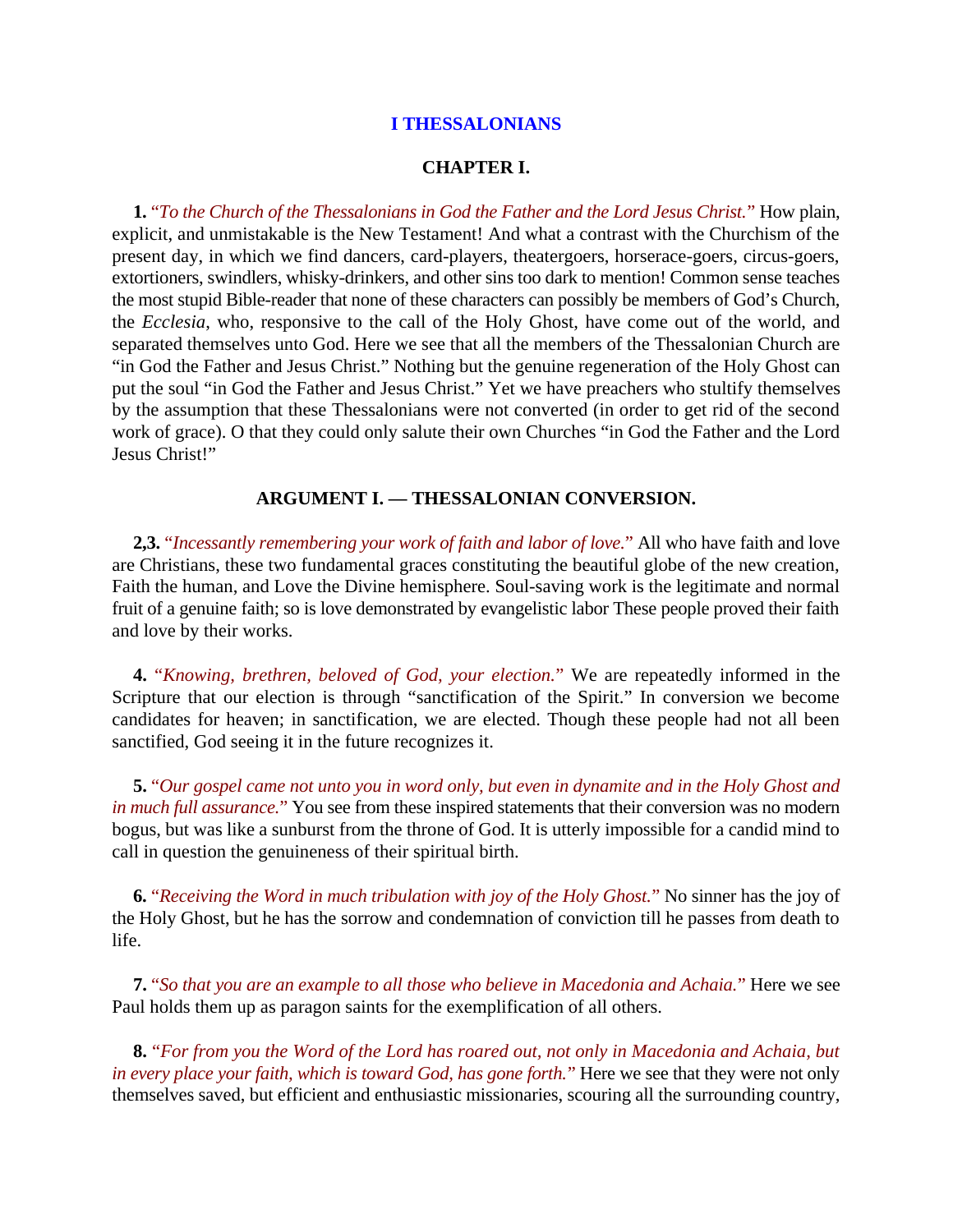and preaching with stentorian voices. Good Lord, give us everywhere the Thessalonian type of conversion!

**8.** The Thessalonian saints are bold missionaries, proclaiming the gospel in Macedonia and Achaia with stentorian voices. They were none of your dumb professors.

**9.** . . . We find Paul, on his first visit to Thessalonica, rendered the second coming of Christ exceedingly prominent. The Christhood, in which his first coming to suffer and die, and his second coming to conquer and to reign, are the great salient points, constituted the burden of apostolic preaching. So it is today. When we cease to preach Christ, we would better travel. "*To await his Son from the heavens, whom he raised from the dead, delivering us from the wrath to come.*" Christ is our great Deliverer, over all and in all.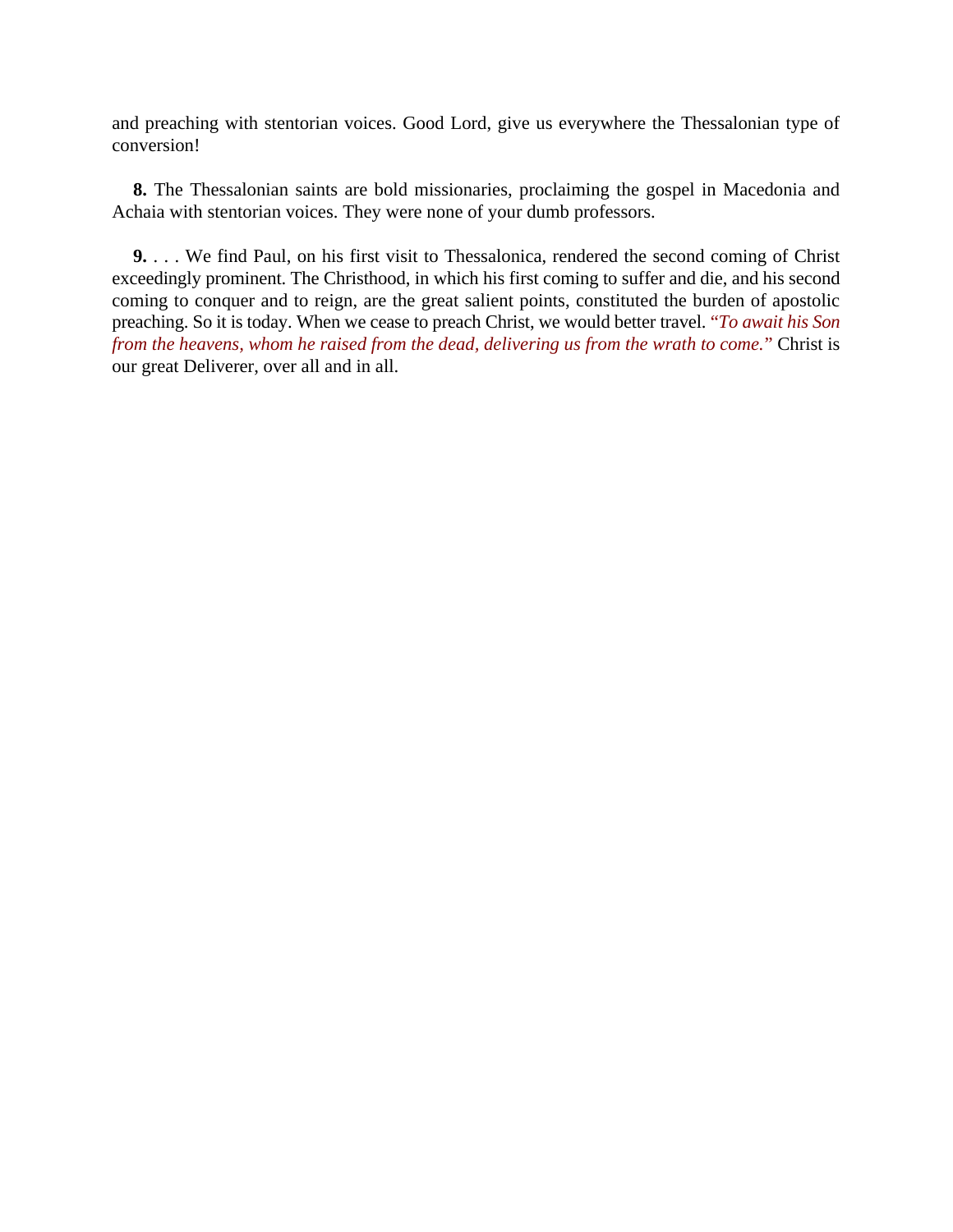#### **CHAPTER II.**

**1,2.** Despite their cruel treatment in Philippi, and the hot and bloody pursuit of their enemies to Thessalonica, they were bold as lions, exposing the futility of the heathen gods, and the impertinency of the defunct Judaism; they fearlessly hold Jesus Christ as the only Savior of a lost world, the Holy Ghost attesting the truth of their testimony.

## **ARGUMENT II. — PAULINE MINISTRY.**

**3,4.** "*Not pleasing men, but God, who proveth our hearts.*" A man-pleasing gospel is Satan's delusion. A preacher in a great metropolis said: "If we preach the Bible as it is, not one of us can hold our pulpit." The whole country is cursed with a diluted, man-pleasing gospel.

**5,6.** "*Not in pretext of covetousness, seeking glory from men.*" "*God is our witness.*" Here Paul calls God to witness that money wielded no influence in the ministry of him and his comrades.

**7-9.** While they had a right to temporal support, they supplemented their income with manual labor. We must be true to the New Testament, and faithfully preach the Word, regardless of temporal support.

**10.** "*You and God are witnesses, how holily, righteously, and blamelessly we were among you!*" Here Paul, in behalf of himself and comrades, boldly professes sanctification. Holily, the literal translation of the Greek, means in a holy manner. The adverb includes the adjective, and could be affirmed of none but holy people.

**13.** . . . *"As it truly is the Word of God, who worketh in them that believe.*" This affirms a wonderful truth. When you believe convicting truth, God works conviction in you. When you believe converting truth, God works conversion in you. When you believe sanctifying truth, God works sanctification in you. Faith is the hand by which you receive everything from God. Your faith is the measuring-line of your experience. Faith is the human side of the plan of salvation. Silently and imperceptibly to mortal eyes, the Holy Ghost works in you according to your faith. Not only does he work in you according to your faith, but he actually inspires and augments your faith. This is the secret of wonderful experiences.

### **ARGUMENT III. — SIN ALWAYS FIGHTS.**

**14-16.** Sin, like its symbol, the rattlesnake, always fights for its life. The Christians in Palestine were cruelly persecuted by the Jews. The Thessalonian Gentiles were most malignantly persecuted by the Gentile tribes. Graceless always fight the grace of God, that seeks to save them. The Gentiles were the apostate Patriarchal Church; the Jews, the fallen Mosaic Church, having retrogressed into formality and hypocrisy. So the devil had them both, and they were ready to unite against God. Fallen Churchism has always been Satan's organized opposition. "But wrath cometh on them in the extreme." Paul's prophetic eye saw the awful storm of Roman castigation coming on the Jews.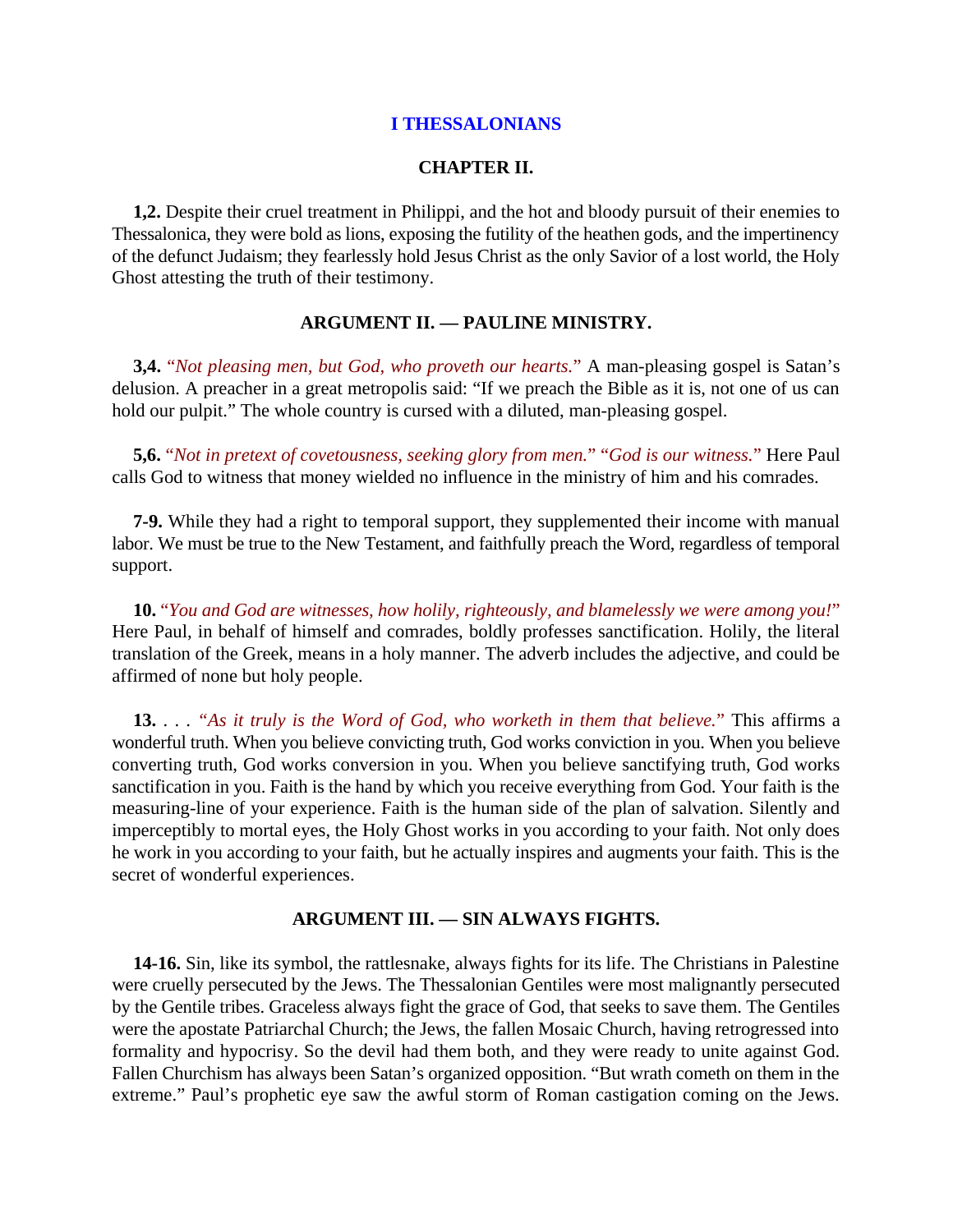Within a score of years from this writing, the army of Titus laid siege to Jerusalem. Josephus says that a sword suspended high in the air hung over Jerusalem a whole year preceding her destruction. The horrors of the siege beggar all description. A solid million perished by sword, pestilence, and famine, and a million were sold into slavery; while the scathed and peeled remnant were driven to the ends of the earth, prohibited, on pain of death, to return to the home of their race and the land of their love. The Roman emperors hated the religion, both of Jews and Christians. Therefore they did their utmost to obliterate the very memory of Jerusalem, the Emperor Adrian even dropping the name, and founding a Roman colony on the site under the name of Elia Capitolina. It retained this name two hundred years, till the conversion of Constantine, A.D. 325, when he and his royal mother, Queen Helena, went to Palestine, rebuilt Jerusalem, restoring the name after an interregnum of two hundred years. Still the curse of expatriation is on the Jews. Methinks I see the day dawning on the wandering children of Abraham. Certainly the signs of the times portend the speedy fulfillment of the wonderful latter-day prophecies in reference to the hope of Israel. Terrible has been their retribution. Correspondingly glorious will be their redemption when they shall come from their wanderings in the ends of the earth, and again take their place at the front of the world, to fall and wander no more.

**17.** We see here Paul's "hour" indefinitely denoted simply a short period of time.

**18.** Satan is constantly maneuvering, especially through human instrumentality, to hinder God's saints in their soul-saving enterprises. Blessed consolation amid all, God is infinitely stronger than the devil, and actually his assaults are a blessing to his true people.

**19.** The saints are Paul's hope, joy, and crown, in presence of the Lord Jesus Christ at his coming. In this and all other epistles, Paul keeps the second coming of the Lord constantly before the people, thus inspiring them to get ready. *Parousia*, the Greek translated coming, is from *para*, along with, and *ousa*, being. Hence, it means to come and stay, perfectly harmonizing with the pre-millennial view of his glorious reign on the earth after his coming. It literally means his presence.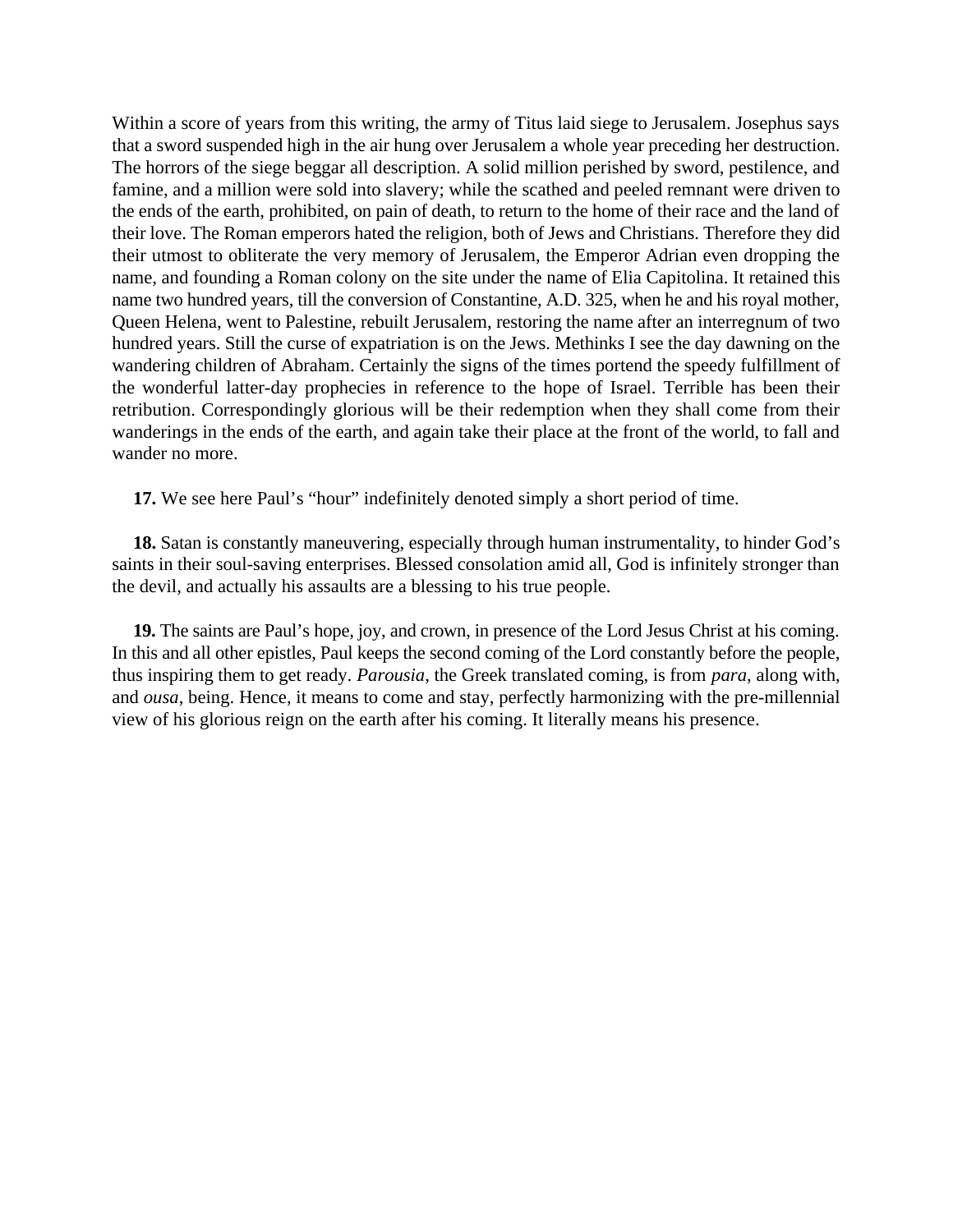## **CHAPTER III.**

**1-4.** Paul at Athens found a hard crowd; *i.e.*, the great philosophers of the earth, so fortified by human learning that he could not move them to repentance. No wonder he reduced his evangelistic force, sending Timothy and Silas back to help the Thessalonians, lest they be shaken by the bitter persecution everywhere confronting them.

**5.** Here we see Paul feared they would apostatize, and be lost. In that case his labor was in vain.

**6,7.** Much were they cheered by the favorable report which Timothy and Silas brought to Corinth relative to their faith and love, the essential graces of the Christian, the former the human side, and the latter the Divine.

**8.** "*Now we live if you stand in the Lord;*" *et vice versa*, we die if you fall; a very delicate hyperbolic expression of the apostle's exceeding tender love for them.

**9.** Paul's gratitude to God on the reception of Timothy's cheering report knows no bounds.

## **ARGUMENT IV. — REGENERATION NOT FULL SALVATION.**

**10.** "*Night and day exceedingly desiring to see your face, and to perfect the deficiencies of your faith.*" This letter sweeps the last possible vestige of the Zinzendorfian heresy forever from the field. Here we have a case of conversion beggaring all possible cavil, clear, demonstrative, giving the joy of the Holy Ghost and the fruits of the Spirit, even making them efficient missionaries and "examples to all the saints in Macedonia and Achaia." Yet this epistle is written to "perfect the deficiencies of their faith." Their faith for justification was certainly all right; but they did not have faith for sanctification. This was the deficiency no candid reader can deny that they were truly born from above. They were not sinners. Yet they did not enjoy full salvation. Their faith was not perfect. If so, their salvation would have been perfect, for Jesus says it is according to your faith. I have heard preachers stoutly contend that regeneration is full salvation. You see they differ from Paul. This, of itself, is an irrefutable argument for the sanctification of the ministry. Wholly sanctified people are gloriously saved from creedism, and even their own opinions. They want nothing but the truth. they are dead to all isms and schisms, sects, creeds, theologies, denominations, and organizations. We have to get there, in order to be taught by the Holy Ghost. God help you and me to be utterly dead to every authority but the Bible! Your creed will not be mentioned in the judgment-day. You must face the great white Throne, and be judged by the Bible alone.

### **ARGUMENT V. — SANCTIFICATION GOD'S WILL.**

**11-13.** "To establish your hearts blameless in holiness before God even our Father, at the coming of our Lord Jesus Christ with all his saints. Amen." Paul is no low-standard preacher. He here holds high the banner of entire sanctification, inspired by the coming of the Lord with all his saints. Benjamin Abbott, than whom the world has not seen a more powerful preacher since the apostolic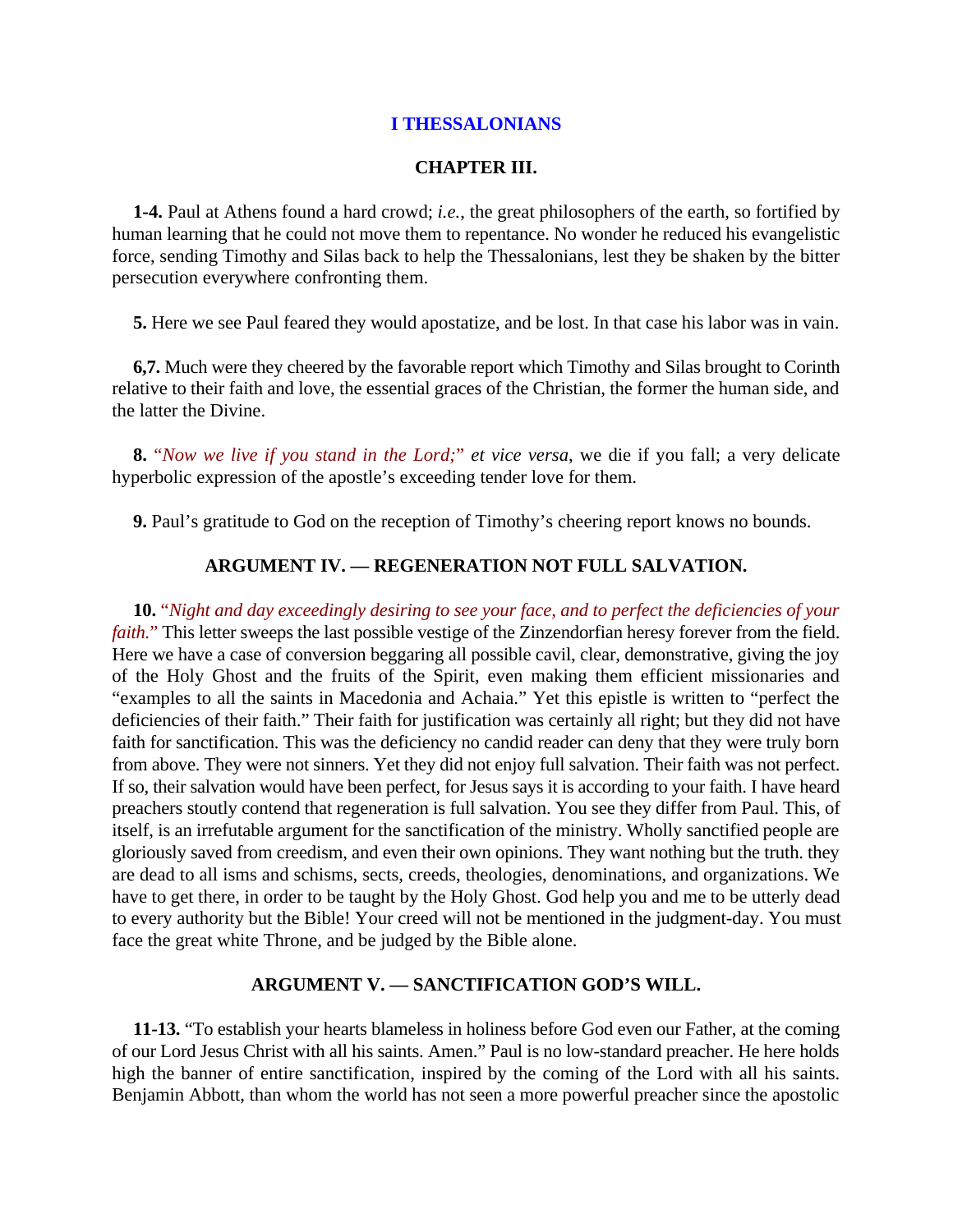age, was a terrible reprobate, fist-fighter, chicken-fighter, blasphemer, etc., till he had passed his fortieth year. Bishop Asbury's pioneer circuit-rider produced such a popular sensation in Maryland as to stir the people throughout the whole country, as they had never heard anything but dead preaching. Through sheer curiosity, Abbott rides twelve miles to hear him; finds the house and the yard full of spellbound auditors, the preacher greatly excited, voice roaring, and tears flowing, and the people crying all around him. It was an utter novelty to Mr. Abbott, as he had never before attended a Holy Ghost meeting. Conviction takes hold of him like a nightmare, he thought he was sick, went home, and told his wife that he was going to die. Next morning he goes out to mow his meadow; but his body is so weak he can hardly stand on his feet, much less wield the scythe. Meanwhile a soliloquy in his own breast: "Why am I torturing my body to mow this meadow when I will be dead and in hell before night?" At this he drops his scythe, and makes for the woods, where he wallows in awful agony, thinking he is dying. As the sun is going down, it seems that the bottom of heaven drops out, filling and flooding him with an unearthly rapture. He goes home shouting aloud, and tells his wife God has wonderfully saved his soul. She was a member of the Church, and thought she was a Christian. So she is much encouraged by her husband's conversion, and the next morning sends him to see her pastor, that he might tell him his experience, and make arrangements to join the Church. The pastor receives him gladly, and, having listened patiently to his recital of his wonderful experience, groans and sighs, and tells him that he is under a powerful delusion of the devil. This, to Mr. Abbott, was like a thunderbolt from a cloudless sky, filling him with gloom bordering on utter despair. As he goes home almost dead with trouble, an inward voice says, "Go out in the woods and ask God about it." So again, in the lonely forest, he falls prostrate, and turns the vexed problem over to God. Again the heavens open, and a cataract pours on him even greater than that of the preceding day. He goes home shouting aloud, and tells his wife that her preacher has not a bit of religion. When Bishop Asbury's circuit-rider comes around again, having heard of Mr. Abbott's wonderful conversion, he visits him at his home, and hears him relate his Pauline experience. Then he says: "Brother, your conversion is all right, blessed and glorious; but God has for you a vastly greater and grander experience — entire sanctification." This astonished Mr. Abbott unutterably, as he thought he had all he could possibly receive. The preacher proceeds to tell him about sanctification, and explain it to him; meanwhile his heart begins to reach out after it. So he says, "Well, I want this, too." Pursuant to the directions of the circuit-rider, they fall on their knees, and proceed to pray for his sanctification. An hour has flown; their importunate prayers take hold of the Arm that shakes the world. Abbott falls prostrate on the floor, unable to move hand or foot. Satan tells him he is dying. He cries out, "O God, remove thy hand, or I die!" The physical disability passes off, his strength returns, and he gets up. Still the conversation is on sanctification, and he says, "I want it, and must have it." The preacher says: "You were right at it awhile ago, and would have received it, if you had not asked God to remove his hand. Now, if you want it, you must pray through, letting God have his way." Then he says, "I will have it, or die." Again they get on their knees to pray for his sanctification. Erelong the agony supervenes, the power comes, he falls prostrate, unable to move hand or foot. But profiting by his former mistake, this time he sticks to the track, lying prostrate. After about two hours, he rises and testifies, "that he knows God has sanctified him." I relate this wonderful experience of this noted pioneer Methodist preacher, as a striking corroboration of the Pauline ministry in the Thessalonian Church. After a conversion sky-blue, glorious, and exceedingly fruitful, not only of spiritual joy, but efficient evangelistic work, Paul notifies them that their faith is deficient, and that they must be blameless in holiness as a qualification to meet their "coming Lord with all his saints."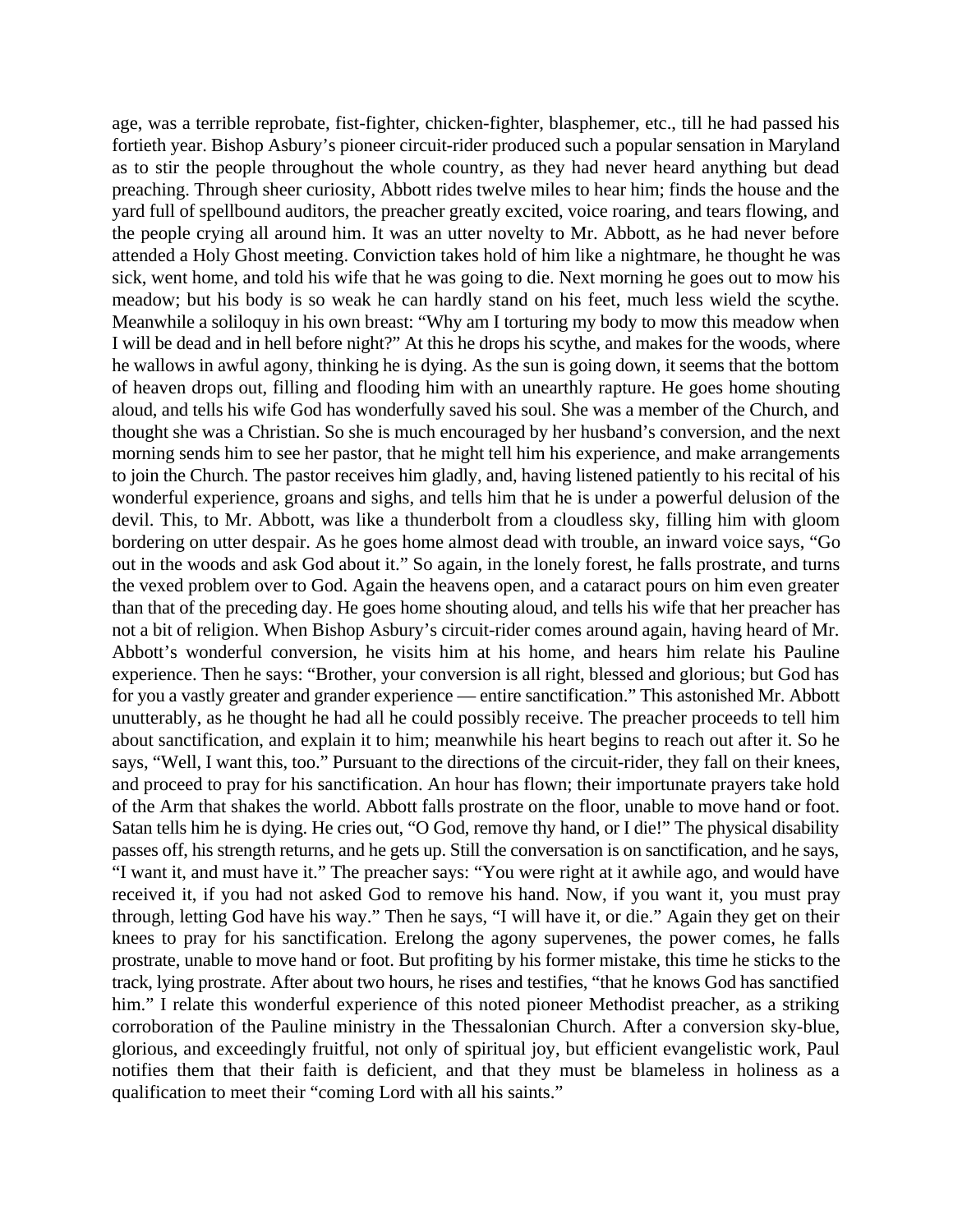#### **CHAPTER IV.**

The reader doubtless knows that Paul and the Holy Ghost never put the chapter and verse divisions in the Bible. It was done about three centuries ago, by people so ignorant of the Scriptures that they have exceedingly marred the revelation by frequently putting the divisions in the wrong places. The paragraphs made by the inspired writers, and so helpful to Bible students, have long since disappeared in the translations. If the Lord lets me live to complete the Commentary (four more volumes after this), I expect to translate the New Testament, restoring the paragraphs as I have them in the Sinaitic manuscript, from which I write these pages. This wonderful paragraph on sanctification begins with the eleventh verse of the third chapter, and runs through the eighth verse of the fourth chapter, the chapter division importunately breaking it in two. You must also remember there are postscripts in the original, all having been added at a subsequent date by an uninspired hand, and full of errors. So learn, once for all, never to give any attention to the postscripts in E.V. 1. *"Finally, therefore, brethren, we entreat and exhort you in the Lord Jesus, that as you received from us how it behooveth you to walk about and please God as you do also walk about, in order that you may abound more and more.*" The clause, "as you do also walk," is not in E.V. It abundantly and triumphantly sweeps away the last possible refuge of the Zinzendorfian heresy; *i.e.*, the allegation that, admitting the conversion of the Thessalonians under Paul's ministry, that they were backslidden at the time of this writing, and that the sanctification urged on them by the apostle is but their reclamation. This clause, "as you do also walk" with God, which does not occur in E.V., but is restored in R.V., forever obliterates the possibility of the conclusion that they are in a back-slidden state, as certainly backsliders do not walk with God.

**2.** "*For you know what commandments we gave you through the Lord Jesus.*" Commandment and promise are translations of the same Greek word; hence, perfectly synonymous, the latter carrying with it all the force of a commandment for its due appreciation, and the former involving the promise of God to give you all needed grace in your faithful obedience to all of his commandments.

**3.** "*For this is the will of God, your sanctification.*" "Even," in E.V., is like all other italicized words, an interpolation by the translators for elucidation. But, unfortunately, these interpolations obscure, rather than elucidate. God made the Bible right. When men undertake to help him out, they always do bad business. Hence, in reading the Scriptures, you had better skip the italicized words, as God never put them there. The reason why the E.V. translators inserted "even," an adverb of surprise in this verse, was because they were not sanctified. Hence, in their experimental ignorance, they regarded sanctification as a very extraordinary blessing, only conferred on a saint in an age. But the Bible, here and elsewhere, reveals it as the normal experience of God's children indiscriminately, as a matter of our Heavenly Father's will. Therefore, we have only to establish the heirship of regeneration, and claim it, in order to enter into the possession and enjoyment of this precious and extraordinary experience. Years ago I assisted a Methodist pastor in a Kentucky county-seat, the Lord favoring us with a glorious revival, converting one hundred and sanctifying about fifty. Walking out with the pastor to dine, in the joy and triumph of his newly-sanctified experience, he related to me an item in the history of his family. "My father was a well-to-do farmer, living in a magnificent mansion on a splendid farm. During the tempestuous annals of the Confederate war, he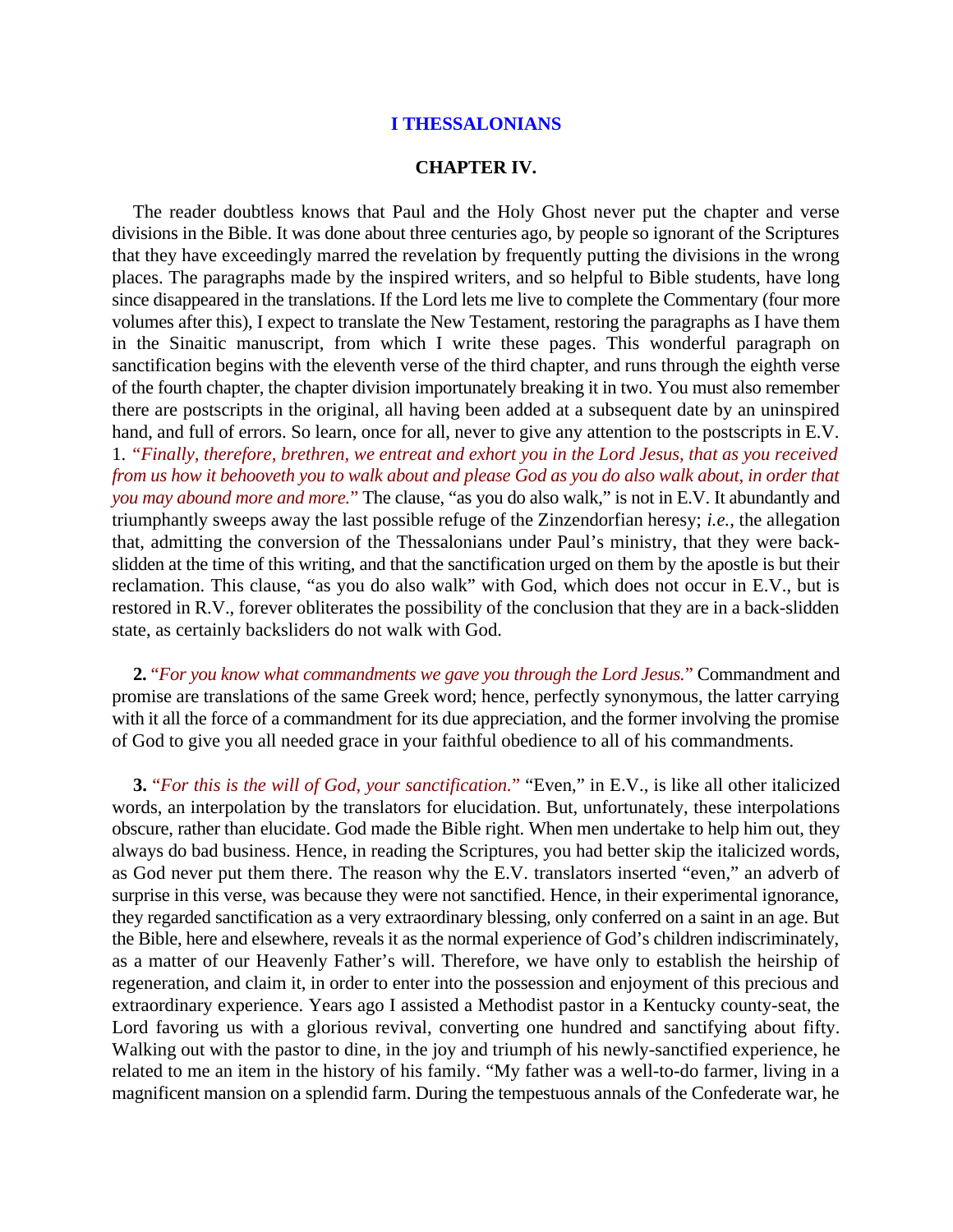was suddenly and unexpectedly shot dead in the courtyard. My mother, unaccustomed to finances and business intrigues, almost crazy with trouble, was soon turned out of house and home by some sharpers, who bought up my father's little debts, made a run on the farm, and captured it for a song. There were eight of us children, the eldest only twelve, and myself, eight years old, when we were all turned penniless out of house and home. Six awful years rolled away, spent in rickety tenements, interpenetrated by the wintry winds and scorched by the sultry summer sun, unrelieved by a solitary shade-tree; the starvation-wolf ever and anon howling about the door. Frequently we had nothing but bread and water, and sometimes utterly destitute. My mother's raven locks had turned to hoary gray, while grieving incessantly she cried her eyes away. One bright summer day, a life-long friend of my father and mother rode up to our humble shanty. Dismounting and saluting us, he said, 'Mrs. Boyd, looking over the land county register, I find that your home is willed to you and your heirs forever.' 'Why, surely you are mistaken; that is too good to be true.' 'I know I am correct, for I made special investigation for your benefit.' 'If that is so, I authorize you, as my agent, to go at once and bring suit for the recovery of our home, employing the best lawyer for the prosecution.' Great is the excitement in the court. The false claimants, determined to hold the property, bring in a platoon of big lawyers. The case is called. The presiding judge opens the land register, and reads a plain warrantee deed to Mrs. Boyd and her heirs forever, observing, 'It is unnecessary to waste time, as there is no possible defalcation; this land belongs to Mrs. Boyd and her heirs forever.' Amid the consternation of the defendants, Mrs. Boyd's lawyer brings in a claim of three thousand dollars for the six years back rent in her favor. So mother, with us children, returns home with three thousand dollars in her pocket, there to live in peace and prosperity." God pity the millions of unsanctified Christians living amid poverty and peril in the old howling wilderness, ever and anon in full view of the green fields of Canaan, where a rich farm, with comfortable mansion and everything heart can wish, is already willed to them, and nothing to do but go over and take possession! "That you abstain from fornication." Every deflection from God is spiritual fornication, for which sanctification is the only remedy. In the sanctified experience we have no lovers but Jesus; the love of the world, style, fashion, money, honor, emolument, aggrandizement, all dead and gone.

**4.** "*Let each one of you know how to possess his vessel in sanctification and honor.*" "Vessel" means yourself. Sanctification is the indispensable qualification for self-government in perfect harmony with the law of God

**6.** "*That no one overreach nor defraud his brother in a business transaction, because the Lord is the avenger concerning all these things, as indeed we before told you and now testify.*" Entire sanctification puts an end to all unfair dealing in business circles, making everybody perfectly transparent and as vigilant of another's interest as his own, and for safety always taking the selfdenial side of every doubtful case.

**7.** "*For God has not called us unto uncleanness, but in sanctification.*" Here we see the Holy Ghost puts sanctification antithetical to uncleanness. Hence, there is no such thing as spiritual purity without sanctification. John Wesley well says justification saves us from evil habits and sanctification from evil tempers. So long as there is any evil temper in you liable to rise on provocation, you are not ready for heaven; because it might rise there, which is utterly incompatible with the heavenly state. As the great work of probationary grace is to get us ready for heaven, we must keep our eye incessantly on entire sanctification, which is the Bible standard of fitness for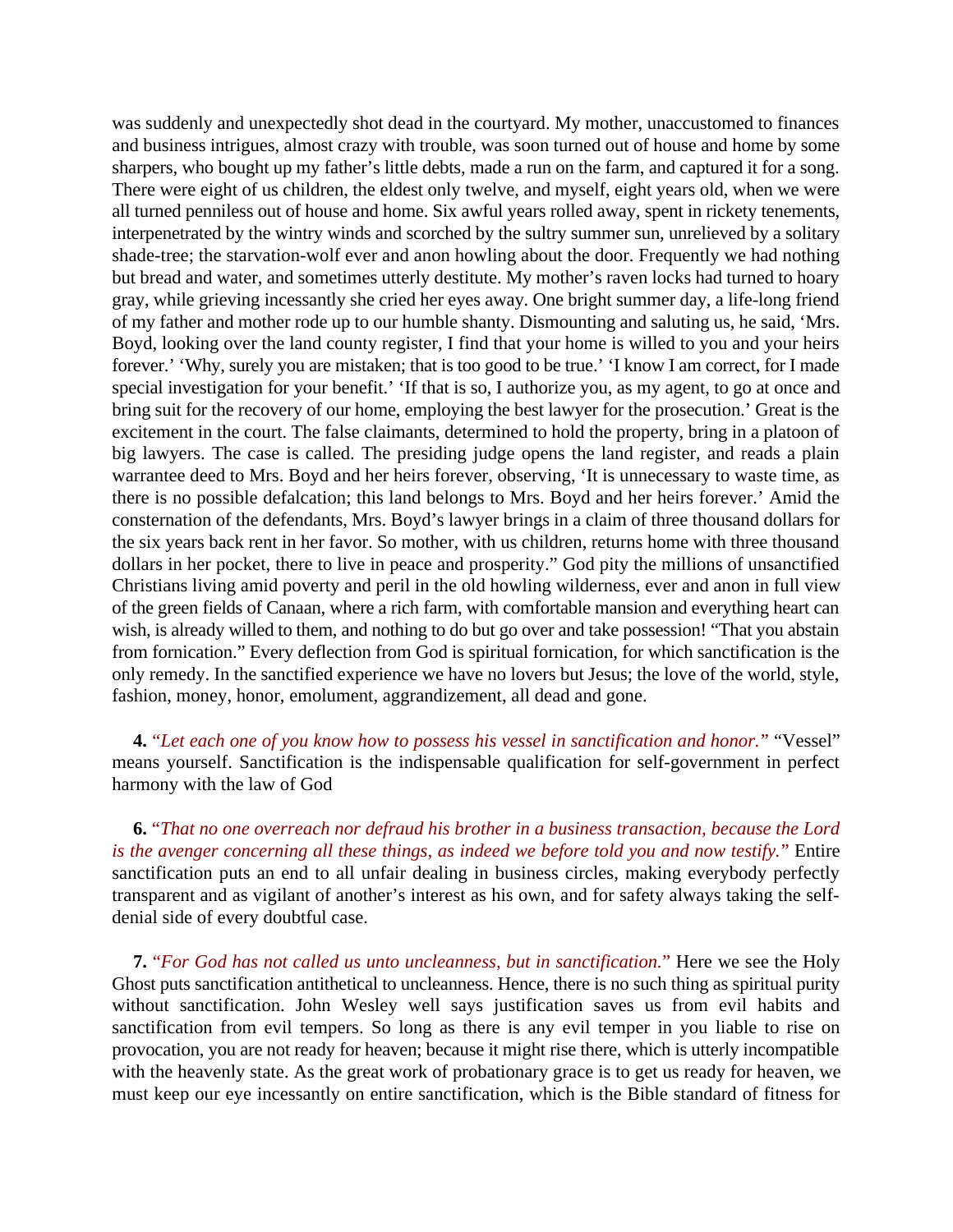glory, remembering that God is our umpire, and we must all soon stand before him. He pronounces you unclean till you are sanctified wholly; so take timely warning, and govern yourself accordingly. Your preacher studies hard all the week to prepare a sermon to comfort you on Sunday. He makes a great mistake. He ought to preach to you the truth fearlessly of men and devils, till he gets you sanctified wholly. Then the Holy Ghost will comfort you, because you are ready for the judgment bar. God, in his great mercy, disturbs your comfort and satisfaction till you seek and obtain the needed preparation for heaven. We see from this verse that the gospel call is to sanctification. What a pity that every pulpit is not in harmony with the Holy Ghost! It is pertinent here to observe that holiness and sanctification in the New Testament are precisely anonymous. both being translations of the same Greek word. *hagiasmos* in the E.V. "holiness," and in the R.V., sanctification.

**8.** "*Therefore he that rejecteth, rejecteth not man but God, who indeed giveth unto you his Holy Spirit.*" This verse concludes this stalwart paragraph on sanctification, smashing all possible controversy with the irresistible Pauline sledgehammer logic. Having set forth sanctification as the great indispensable *sine qua non*, leaving all without excuse, since it is the will of God to all of his children without money and without price — nothing to do but take it, the Holy Ghost always present, and freely giving us all the help we need—he now thunders out the inevitable finale in the bold declaration that the rejecter of this grace inevitably commits spiritual suicide, sealing his doom world without end. Satan everywhere deludes Church people with the idea that sanctification is simply a matter of their own option; but the Bible in this very verse reveals that it is sanctification or damnation; as the rejecter does not simply reject the man who preaches it, "but God, who giveth unto you his Holy Spirit," to sanctify you. Hence, you see that the rejecter of sanctification actually rejects God, who gives to all Christians his Holy Spirit to sanctify them. Could you uncap hell, and see the lost millions who once cherished a fair hope of heaven, but grieved the Holy Spirit. whom God gave to them to sanctify them—consequently the Heavenly Comforter retreated away. leaving them in The impurity of carnal appetites and evil temper to fail into a backslider's hell—methinks you would make sanctification the great enterprise of your life. O the imminent danger of grieving away the Holy Spirit, settling down in hardness, darkness, and carnality, crossing the dead-line, and waking up in hell! The Holy Spirit, like his symbol, the gentle and amiable dove, is easily won and wooed, and equally easily grieved and alienated forever. This was the trouble with the scribes (the pastors off the popular Churches) and the Pharisees, the official members in the days of Christ. Having taken Church loyalty for religion, they grieved away the Holy Ghost till they were harder to save than the publicans and harlots. Their name is legion this day in every land in Christendom. Their false standard of religion has blinded their eyes to the great fact,

"that without sanctification, no one shall see the Lord." (Hebrews 12:14.)

Millions of poor, deluded Church members, led astray by blind preachers, are this day rejecting sanctification, vainly thinking that they are rejecting the holiness evangelist, blind to the fact that Paul here says, "*He that rejecteth, rejecteth not man but God, who indeed giveth unto you his Holy Spirit.*" Hence, there is no getting away from the conclusion, if you reject sanctification, you reject God. Good Lord, have mercy on the deluded multitudes, thus blinded by the devil through false leaders, and walking into hell, vainly hugging the fond delusion that they are on their way to heaven!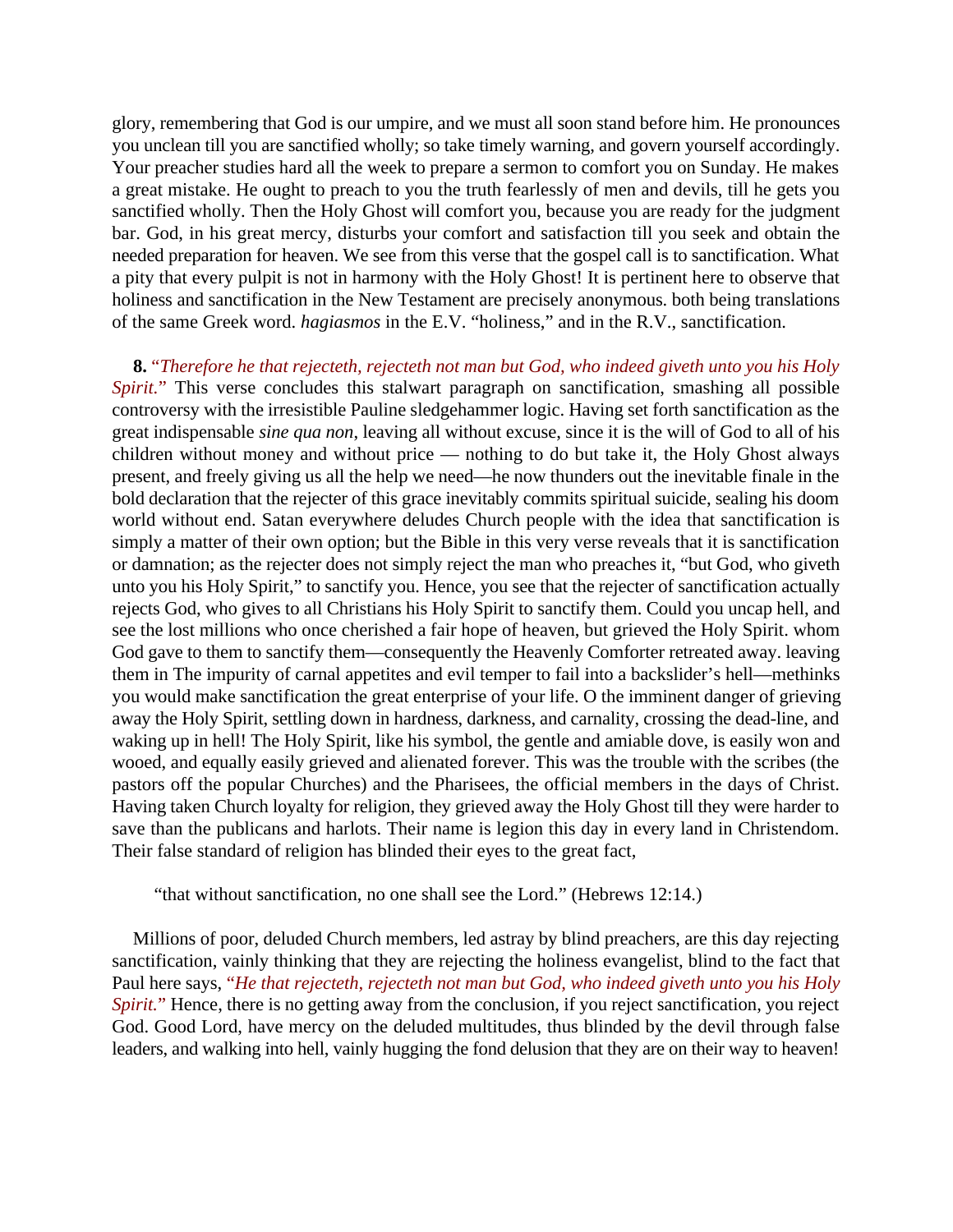## **ARGUMENT VI. — UNIVERSAL PHILANTHROPY SUPERINDUCED BY HOLINESS TO THE LORD.**

**9.** ". . . For truly you are taught of God to love one another with Divine love." The boasted philanthropy of the world is an empty bogus, founded on sordid selfishness and clandestine carnality. This glorious uttermost salvation is the only abettor of true, genuine, and disinterested philanthropy. The Holy Ghost teaches all real Christians to love one another, not with carnal and selfish, but Divine love. The Greek word in this verse is *philadelphia*, the name of a beautiful Eastern metropolis.

George Fox, the founder of Quakerism, preached entire sanctification in England a hundred years before John Wesley. William Penn, the founder of Pennsylvania, was his convert. He and his sanctified Quaker followers met the Indians in council on the spot where Philadelphia now stands, provoking their unutterable surprise by the absence of firearms, as the savages had never before seen white men disencumbered of deadly weapons. Penn quickly informs them that he and his followers carry no arms, because they love everybody, and are not willing to hurt a solitary human being on the face of the whole earth, as they are all members of God's universal brotherhood, as our Heavenly Father wants his children, regardless of nationality, race, or color, to live together in peace. This love talk of the sanctified Quaker melted the hearts of the bloodthirsty savages, till they broke down in tears, and stipulated a treaty of peace with Quakers, which they never broke, Penn selecting the ground on which they sat for the founding of his settlement, calling it Philadelphia, the very Greek word in this verse, then and there used designatively of the mutual love of the Quaker and the Indian. In after years, while other Colonial settlements were frequently depopulated by midnight conflagrations and assassinations, well does history say, "Not a drop of Quaker blood was ever shed by an Indian." The Quakers were the sanctified people in the Colonial history of America. O what a contrast with all their neighbors, beleaguered and devastated with Indian wars, while the sanctified Quakers, unarmed, lived in peace and prosperity! Nothing but holiness to the Lord experienced in the heart and verified in the life, will ever girdle this world of sin and sorrow in the Briarean arms of Christian philanthropy.

**10-12.** "*In order that you may walk about circumspectly toward aliens, and have need of nothing.*" The eye of the world is on the Lord's people. Hence, it behooveth us to watch and pray and live irreproachable before them, as the faithful custodians of truth and righteousness. Here Paul exhorts us all to strive "*to be quiet, to do our own work and labor with our hands.*" Beggarism is utterly out of harmony with God's kingdom. David says, "I have never seen the righteous forsaken, nor his seed begging bread." "The Lord is my shepherd, I shall not want," is true of the body, as well as the soul. Get saved to the uttermost; be true to God, and he will take care of you, soul and body. If no one will give you wages, fall in with a good man, and work gratuitously. I assure you, he will feed you. John Wesley says, "Never be unemployed, and never triflingly employed." Stephen Merritt, meeting a beggar on the streets of New York, just out of eleven years servitude in the Sing Sing Penitentiary, poured on him such a powerful exhortation to fly to Jesus and get saved, terrible conviction seizing him, preacher and beggar, both manipulated by the Holy Ghost, mutually forgot all about the solicited contribution, the beggar crying to God for salvation onward he tramps the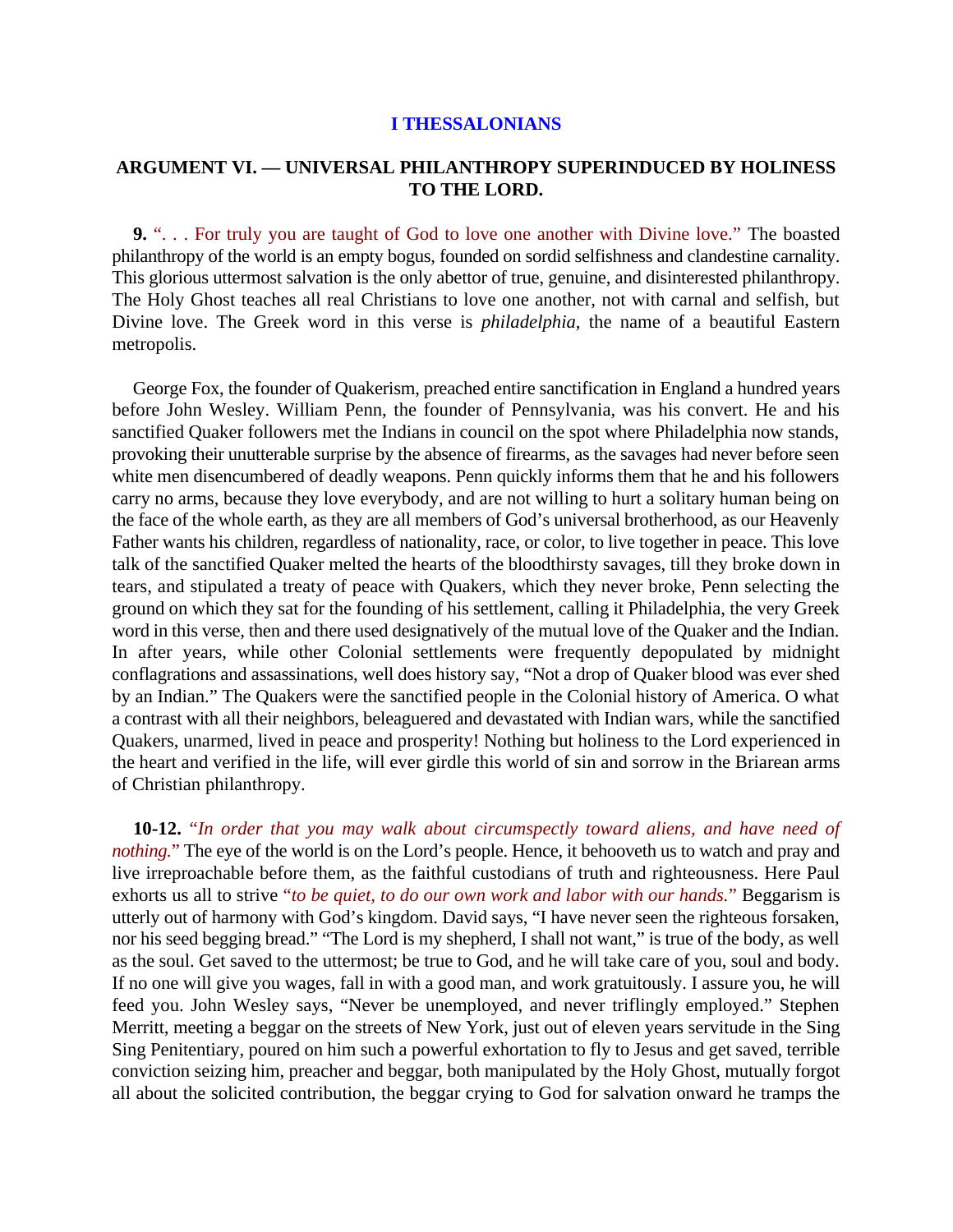pavement, uncaring whither he goes, receives into his soul such a heavenly flood as to make him leap and run like a racehorse, shouting away the fugitive hours of the passing night till day dawned. Then the sensation of hunger, after a three days' fast, again constraining him to resume his hitherto fruitless effort to get work, observing a man open the door of his business house, he shouts after him, "Do you not want to hire a hand?" "Where is your recommendation?" The happy beggar, now honest, begins to confess, "I was eleven years in—" "That will do; if you have followed any business eleven years I will take you in." The man proves just the help he wants; now that he is well saved, and fortunately his employer is a Christian, they move along together like David and Jonathan, delighted either with the other. In due time he tells the man that he had begun to tell him that he was eleven years in the penitentiary; but he stopped him outright. "Yes," says the man, "the Holy Ghost managed that; for if I had known that you were right out of the penitentiary, I would not have touched you with a forty-foot pole; now I want you to stay with me eleven years." So the true salvation puts an end to all beggary. Give your heart to the Lord, and he will provide.

## **ARGUMENT VII. — THE RAPTURE.**

This wonderful argument opens with the thirteenth verse of the fourth chapter, and closes with the eleventh verse of the fifth chapter, unfortunately severed in twain in the middle by the insertion of the fifth chapter. Of course, by this time you know that the divisions into chapters and verses, and insertion of italicized words, and the postscripts, are all postapostolic, and without authority.

**13.** "*But we do not wish you to be ignorant, brethren, concerning those who are asleep, that you may not grieve as those having no hope.*" The sleep here is that of the body, as the immortal soul never sleeps. This is confirmed by the allusion to the heathen, who have no doctrine of the resurrection to comfort them, burying their dead with no hope of ever seeing them. It can not refer to the soul, because the heathen all teach the soul's immortality, but not that of the body, which is alone peculiar to Christianity.

**14.** "*If we believe that Jesus died and is risen, so also God will bring with him those who sleep in Jesus.*" Of course, the souls of the saints will descend with Jesus in the rapture, and receive their risen bodies. But this same word "sleep," here occurs as in preceding verse, referring to the body, as the souls of the saints do not sleep. This confirms the rapture, as he must come for them, in order to bring them with him when he descends on the throne of his glory.

**15.** "*For I say this to you in the Word of the Lord, that we who are alive, who remain till the coming of the Lord, may not go before them that are asleep;*" *i.e.*, the buried saints will rise before we living saints shall be translated. This still confirms the reference to the body, as our bodies will be transfigured.

**16.** "*The Lord himself will descend from heaven with a shout, with the voice of the archangel and the trump of God. and the dead in Christ shall rise first.*" The adverb, first, here has been misconstrued, contrastively with the second resurrection, which is untrue. The simple fact revealed is, that the sainted dead will rise before the living are translated.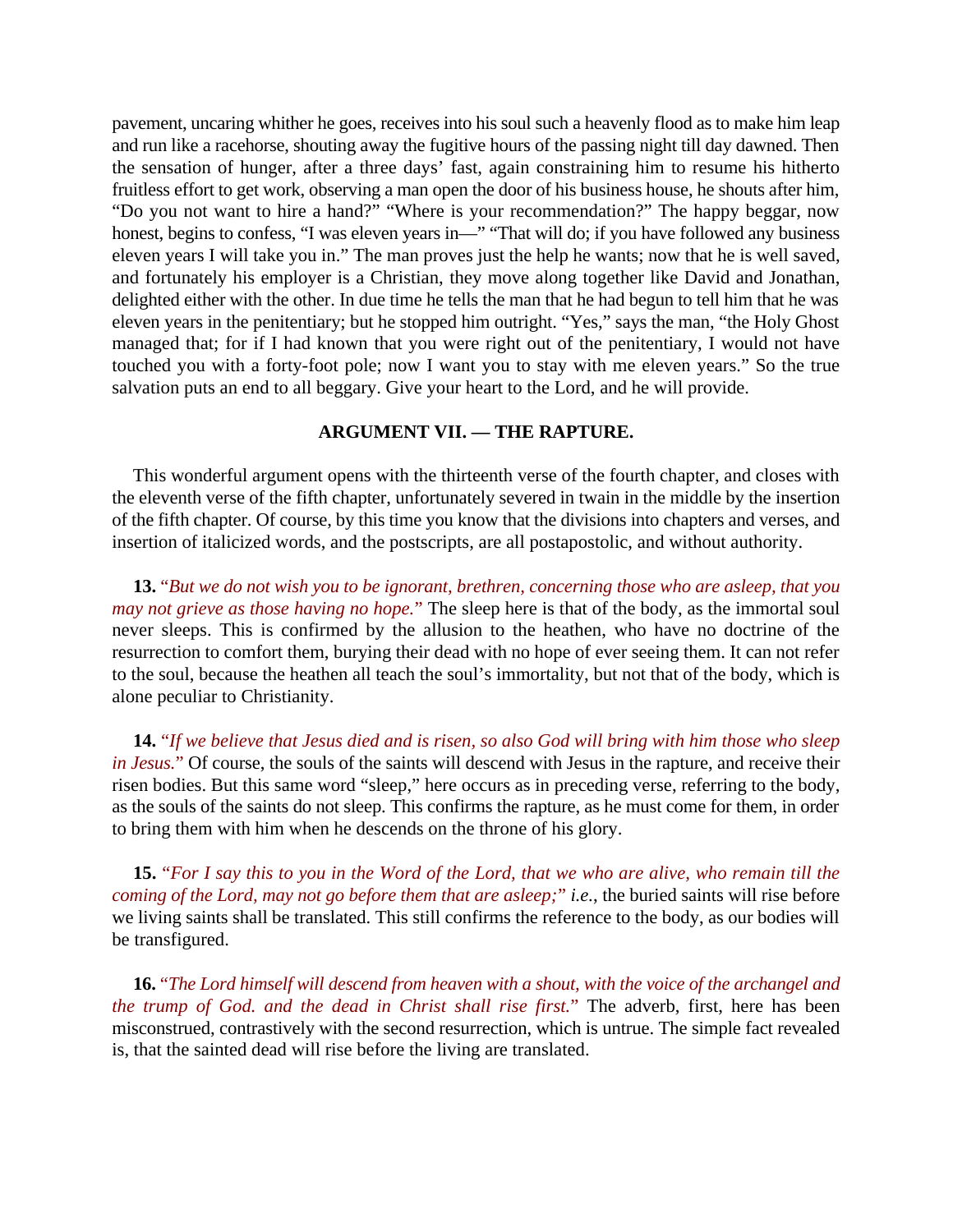**17.** "*Then we who are alive, who are left, shall be caught up in the clouds to meet the Lord in the air; and thus we shall be forever with the Lord.*" It does not state here that the Lord comes to the earth; but we, with all the risen of the bridehood, "*will be caught up to meet him in the air.*" "Shout" is *keleusma*, defined as the shout of a hunter to his dogs, a sea captain to his sailors, and a general to his soldiers. Remember, the saints are sleeping in the dust on all sides of the globe. Hence, it He were to come very near, the mass of the earth would intervene between him and the saints on to other side. Hence, the probability that he will call from a great distance in the firmaments, thus obliterating the earth's diameter, as they will simultaneously rise from all parts of the earth's surface. Every member of the bridehood, living and dead, will hear that call, the latter rising promptly and flying up into the firmament, and the former waiting a short time. The rapture is the first great miracle in the revealed catalogue of latter-day wonders. This must take place preparatory to the descension of our Lord on the throne of his millennial glory, and before the great Tribulation. The prophecies have already been so fulfilled, that we need not be surprised at any moment to hear the trumpet of our Savior roar from the skies, summoning his saints to meet him in the air. Then the first resurrection will take place, including the members of the bridehood; *i.e.*, the sanctified. (Romans 20:6). Modern theologians have obscured these Scriptures by explaining the first resurrection as spiritual, and thus doing away with it altogether. In that case, they are forced, by their logic, to do away with the second resurrection, thus spiritualizing and utterly doing away with the resurrection of the body. and plunging headlong into Swedenborgianism. Nearly all of the heresies originate either from spiritualizing the literal Scriptures or literalizing the spiritual. Do not tinker with God's Word, but believe it as he gives it. The Bible teaches that the bodies of all will he raised. The New Testament declares a special resurrection, "out from among the dead." (Philippians 3:11.) This was the beau ideal for which Paul and his comrades were running, disencumbered of every burden, that they might take no risk. The translation, which will be the glorious privilege of all the sanctified who are living on the earth when he comes and calls his Bride to "meet him in the air," will simply consist in the elimination of all ponderous matter out of our bodies, so we will not weigh anything (as nothing but the weight of our bodies keeps us on the earth now). This done, our bodies will rise, responsive to the impulses of our spirits, and of course fly away to meet our Savior. When the trumpet sounds, the glorified bodies of the rising saints all round the world will flood the firmament; the splendor which eclipsed the mortal eyes of Peter, James, and John on the Mount of Transfiguration will illuminate the entire firmament with a glory so bewildering, that we who are alive would be lost in contemplation. In the midst of the unearthly glory, before we are aware, we will find ourselves flying and commingling with the enraptured millions of risen saints. We should not only have constant faith in justification and sanctification, but for translation, as we know not what moment our Lord will call. If we are sanctified wholly, we re ready for translation, responsive to our faith like Enoch (Hebrews 11:5). The transfiguration of the Holy Ghost is the climax of mediatorial restitution. Glory to God I am looking for my Lord and the transfiguration.

**18.** "*So exhort one another in these words.*" The Church has lost power and glory unutterable by the delinquency of the pulpit on this commandment. O how she needs this inspiring truth this day to raise her out of worldliness and apostasy, to plunge beneath the cleansing fountain, wash, and be clean, put on her white robes and get on her watchtowers, waiting with glowing expectancy for the coming of her Lord!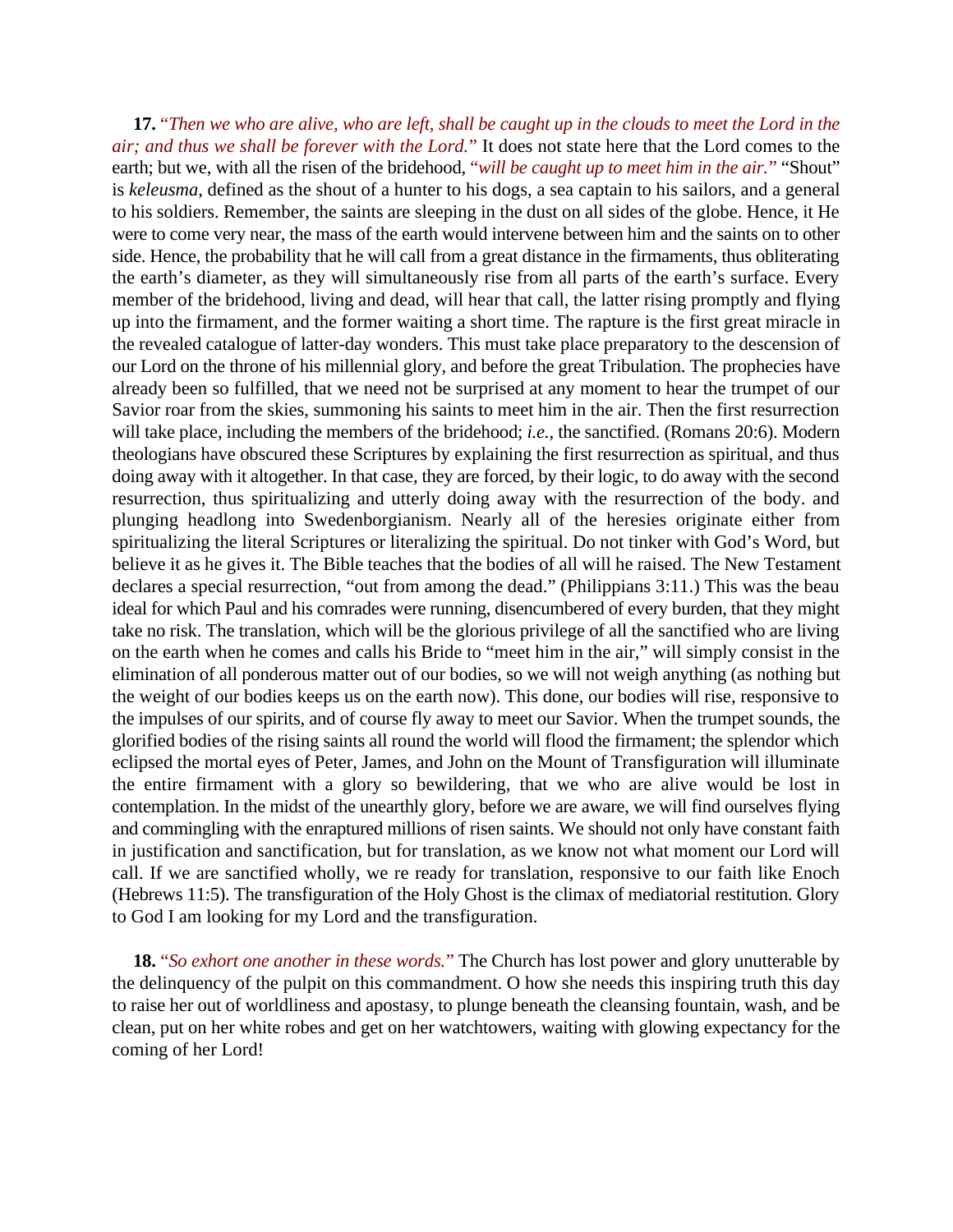#### **CHAPTER V.**

# **1.** "*Concerning the periods and epochs you have no need that I write unto you.*"

**2.** "*You know well that the day of the Lord cometh as a thief in the night.*" Time is a parenthesis in eternity, interjected for the accommodation of the mediatorial kingdom, and divided up into periods and epochs. We are living in the sixth dispensation—*i.e.*, that of the Holy Ghost; the Edenic, Antediluvian, Patriarchal, Mosaic, and Messianic have come and gone in their appointed times, each winding up with a signal revolutionary epoch. These times and seasons—*i.e.*, epochs and periods of revolution and development—are ordered and determined by the sovereign and discriminating wisdom of the Father only. Hence, since the inauguration of the Holy Ghost dispensation on the day of Pentecost, the Son has been sitting on the right hand of the Father, awaiting his time for his coronation King of the nations, having been crowned King of saints at his ascension. Meanwhile the Bride has been waiting in constant anticipation the return of the Bridegroom. A thief always comes suddenly and unexpectedly to the parties from whom he steals. As the coming of our Lord to the earth to steal away his Bride is unknown, both to the Church and her Divine Spouse, is known only to the Father, therefore it will be the greatest surprise that ever fell on a slumbering world and an apostate Church.

**3.** This describes the terrible anguish and awful pall that shall come to the godless millions of a fallen world and a slumbering Church, when awakened by the trump of the archangel and the shout of the descending Christ, calling all the members of his bridehood, living and dead, to meet him in the air. The institutions of the old dispensation all focalized in the first advent of Christ, like rivers flowing into the sea. That great and notable event was the exchange station, where all changed cars for the glorious new departure of the gospel dispensation. In a similar manner all the institutions of the new dispensations focalize and have their fulfillment in the second coming of Christ, when the gospel dispensation will wind up, and the glorious kingdom usher in, Satan, the present king of the nations, having been arrested, taken out of the world, and locked up in hell. (Revelation 20.)

#### **4.** "*But you, brethren, are not in darkness, that the day may overtake you as a thief.*

## **5.** "*For all you are the sons of light and sons of the day; we are not of the night nor of darkness.*

**6.** "*Therefore let us not sleep as the rest, but watch and be sober.*" Sin is the only thing that ever made the human soul drunk. Entire sanctification is absolutely necessary to the complete sobriety of the soul. The smallest amount of sin intoxicates you to the extent of its power. The two great commandments prominent in the Pauline battle-cry are, "Watch, and be sober;" *i.e.*, be on the constant lookout for your coming King, and wholly sanctified as a qualification to receive him. His coming as a thief in the right is only applicable to the fallen world and slumbering Church, and not to his true people, who are watching and waiting his arrival.

**7.** Spiritual slumber and intoxication are peculiar to spiritual night. When the bright day of Eden passed under the eclipse of Satan's black wing, the dismal night of sin supervened upon the whole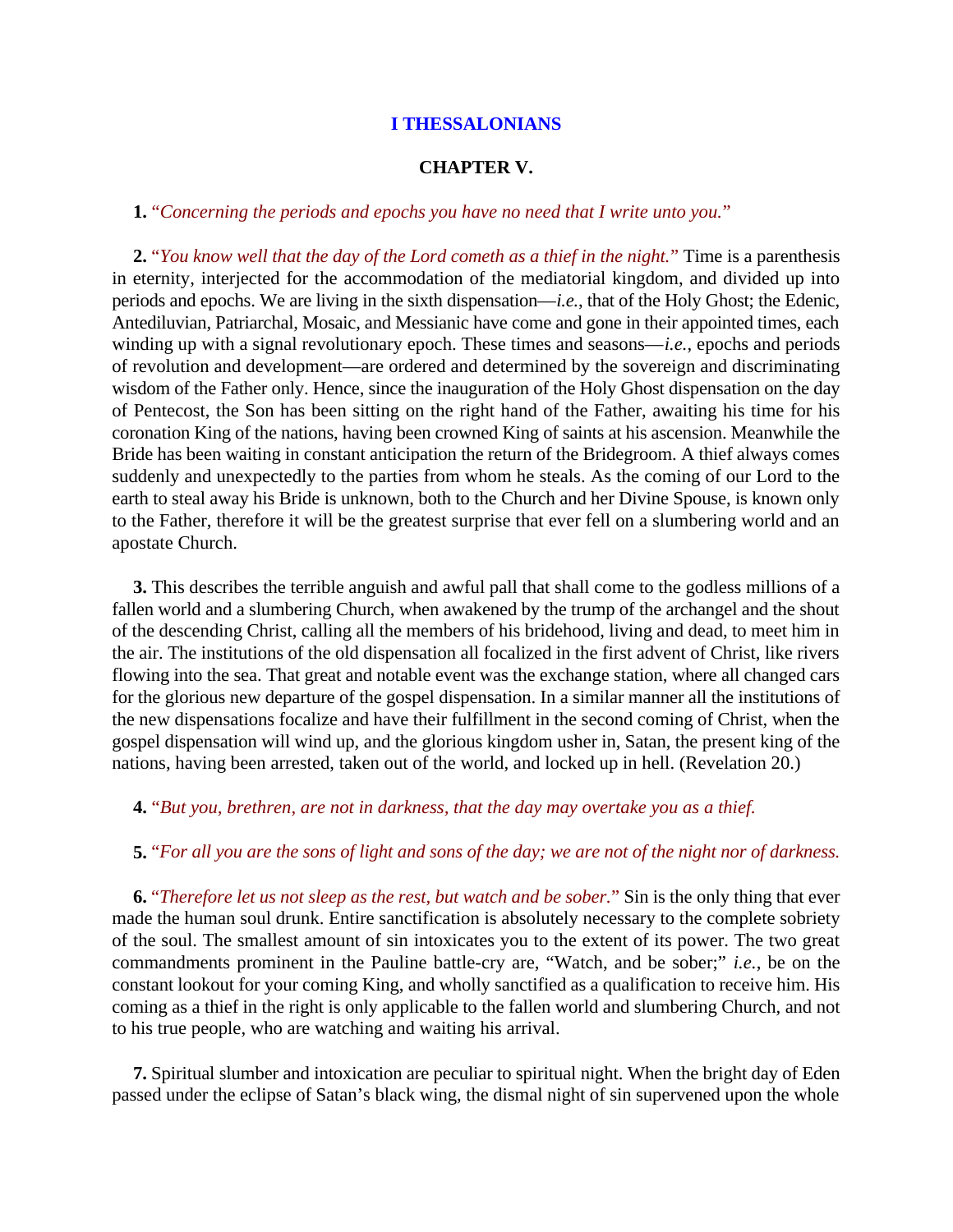world, and will continue till relieved by the glorious millennial day, whose auspicious dawn methinks I see in the present holiness movement, gilding every land with the fair-fingered Aurora of the coming kingdom.

**8.** "*But let us, being of the day, be sober, having put on the breastplate of faith an love, and the helmet, the hope of salvation.*" The apostle exhibits the powerful antithesis of a debauched world and a slumbering Church on the one hand, panic-stricken with the most terrible surprise in the world's history, and the faithful few on the other, washed in the blood, filled with the Spirit, and on the tiptoe of thrilling anticipation, anxiously watching and waiting their Lord's return, and consequently not taken in the surprise of the midnight cry, destined to come upon all the world as a "thief in the night."

**9,10.** "*That whether we may watch or sleep, we shall live along with Him.*" Here is evidently an allusion to the bodies of the saints, in contradistinction to their souls, as the great multitude sleep in the dust, and only the present generation are living upon the earth, and watching with mortal eyes to see their coming King. Hence, the admonition of the apostle that, whether we live to behold his glorious coming or fall asleep with our predecessors, we shall enjoy spiritual and eternal life with him.

**11.** "*Therefore exhort one another and edify one another, as you also do.*" Paul had so faithfully preached to those people the Lord's return to the earth, that he now affirms in their behalf that they are exhorting and edifying one another with these inspiring truths. How strange the contrast of the modern pulpit, silent on the Lord's coming; with the apostle Paul so positive, explicit, and importunate, night and day, by speech and pen hammering this great truth into the minds of the people, so as to perfectly familiarize them with it, till they can all preach it to one another in their daily conversation. This verse closes that celebrated paragraph on the Lord's second coming, which opens with the thirteenth verse of the preceding chapter, and so unfortunately interrupted by the division of the fifth chapter coming right in the middle. God help us all to be true to the commandments, winding up this memorable paragraph on the coming of the Lord and the rapture of the saints; *i.e.*, "*exhort and edify one another by these inspiring truths.*" Let it be said of us, as of the Thessalonians, "as ye do."

## **ARGUMENT VIII. — SUNDRY COMMANDMENTS.**

**12.** "*We entreat you, brethren, to know those who labor among you, standing before you in the Lord, and admonishing you.*" This is a simple allusion to the preachers and teachers who stand before you, This being the attitude of a preacher, no allusion to ecclesiastical authority, as E.V. would indicate; but the people raised up by the Holy Ghost to instruct you in the truth of God, and correct all of your errors and mistakes.

**13.** "*And esteem them exceedingly in Divine love on account of their work.*" This is a still further confirmation of the allusion purely to the people whom the Holy Ghost at the time uses for your instruction and admonition, and not, as E.V. would infer, the ecclesiastical officials. You see that you are not to appreciate them for any personal or official consideration, but simply for the sake of their work, and they are true to God, preaching and expounding to you the pure word of life, and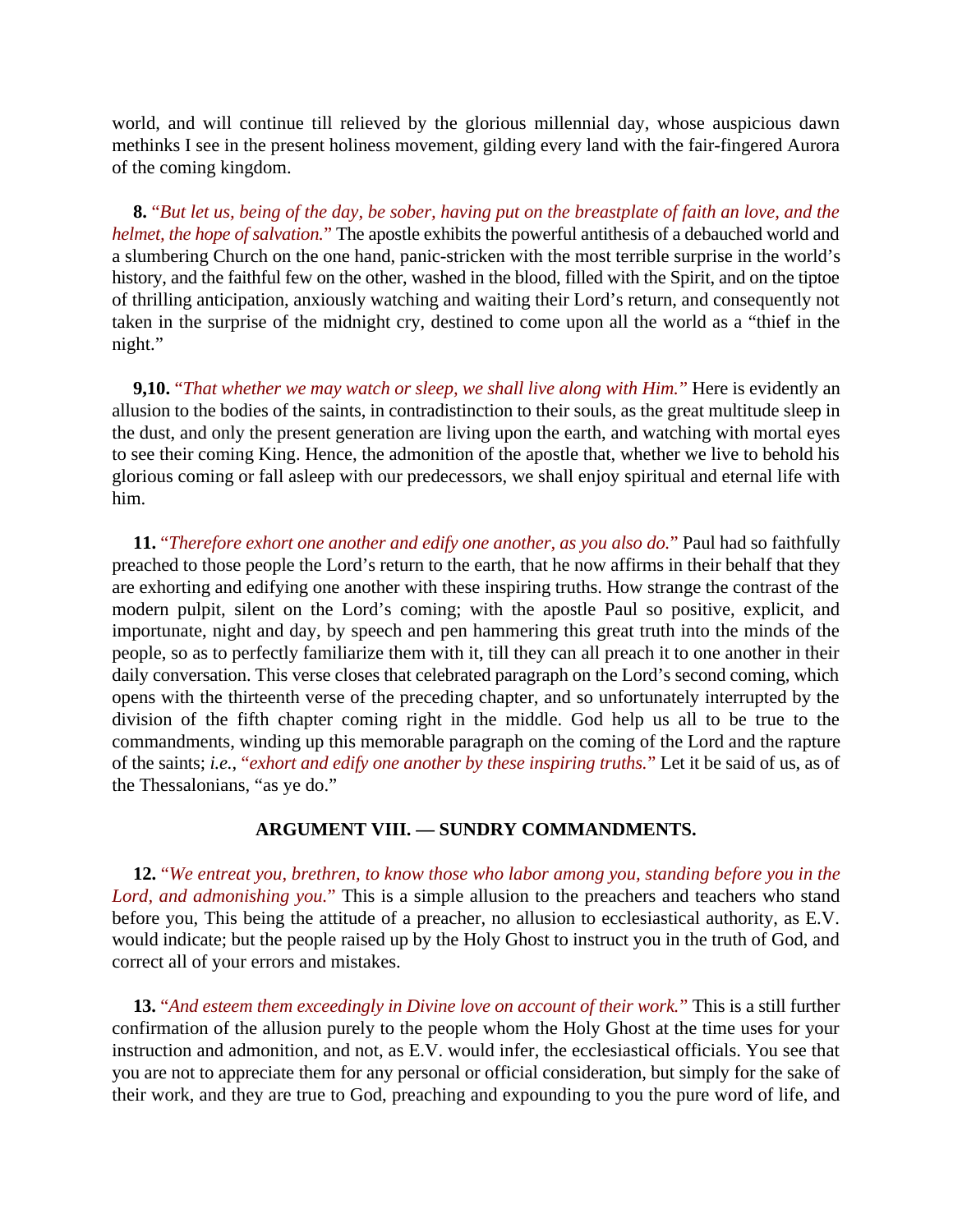warning you faithfully against all sin, error, and wrong-doing in every respect. In that case you are to "esteem them exceedingly in love;" *i.e.*, the Divine agape, which is poured out in the heart by the Holy Ghost. "Live in peace among yourselves." If you will all get the "peace of God," which comes only in entire sanctification, you will have no difficulty in living in peace.

**14.** "*We exhort, you, brethren, admonish the disorderly.*" When God speaks of disorder, he means sin. How sad to see a preacher standing before a congregation of his own members, heterogeneously blackened with a vast diversity of sins, and all tangled up in the devil's lassoes, and talk out his soft, delicate, smooth, little sermonette, ingeniously manufactured for the occasion, to pass over the heads, and hurt nobody, and let the people drop through his fingers into hell; instead of thundering against every damning sin like a messenger from heaven, and doing his utmost to bring the people to repentance! What an awful account when he meets his congregation, covered with shame and "everlasting contempt," as they all stand before the great white Throne! "*Comfort the small-souled.*" "*Feeble-minded*"(E.V.) is incorrect and misleading, as if they were demented or the mind enfeebled in some way. The literal Greek is simply "small-souled" people. Multiplied millions of people in this world are the one talented class, having small souls. We should be very careful with them, lest we grieve and discourage them. Though their souls are ever so small, if we can squeeze them through the pearly gate, they will have all eternity in which to grow. If you meet them a million of years from now, you will find they have developed into giants. There is a maxim among swine-feeders, "that the runt will make the biggest hog;" but you must give him time to grow. "*Assist the weak.*" This world abounds in people "weak," physically, mentally, spiritually, influentially, and financially. They all deserve our sympathies, encouragement, and support. "*Be long-suffering toward all.*" "*Let patience have its perfect work.*" Our Savior suffered to the end of his life without the slightest resentment, and died praying for his murderers. He is our example. If we go to heaven, we must walk in his footprints.

**15.** "*See that no one may render evil for evil, but always pursue good toward one another and toward all.*" Good is abundantly competent to conquer evil, if you will only give it a chance. In the day of Elisha the prophet, Benhadad, the king of Syria, finding all of his plans against Israel thoroughly anticipated and defeated, convening the magnates of the army in war council, tells them to look out for the spies who report all of his plans to the armies of Israel. A man stands up, and says, "O king, we are all true and loyal men! but there is a prophet in Israel who tells the king all of your counsels the moment you whisper them in your bedchamber." Then says Benhadad: "Our first campaign must be to capture that man; who knows where he is?" "At Dothan," is responded from a person present, claiming to have correct information as to his whereabouts. With all expedition the Syrian army is dispatched to Dothan, with orders not to return without the prophet Elisha, dead or alive. When Elisha and his boy preacher walk out of their chamber at day-dawn, Gehazi exclaims, "O Master, we die to day; do you not see we are surrounded on all sides by the Syrian army?" "Yes; but those on our side are many more than those who are against us." "Why, there is not a single one on our side to fight for us." Then Elisha asks the Lord to open Gehazi's eyes. Then he looked around and saw the whole mountain covered with angels and war-chariots of fire, so that his fears all departed. Then Elisha dropped on the Syrian army such an optical illusion as to enable him to take complete command of them, mistaking him for their leader, and march them to Samaria, and turn them over to the king of Israel. When he thought he must kill them, the prophet said, "Not so; but give them all their dinners, and send them back to the king of Syria in peace." This signal act of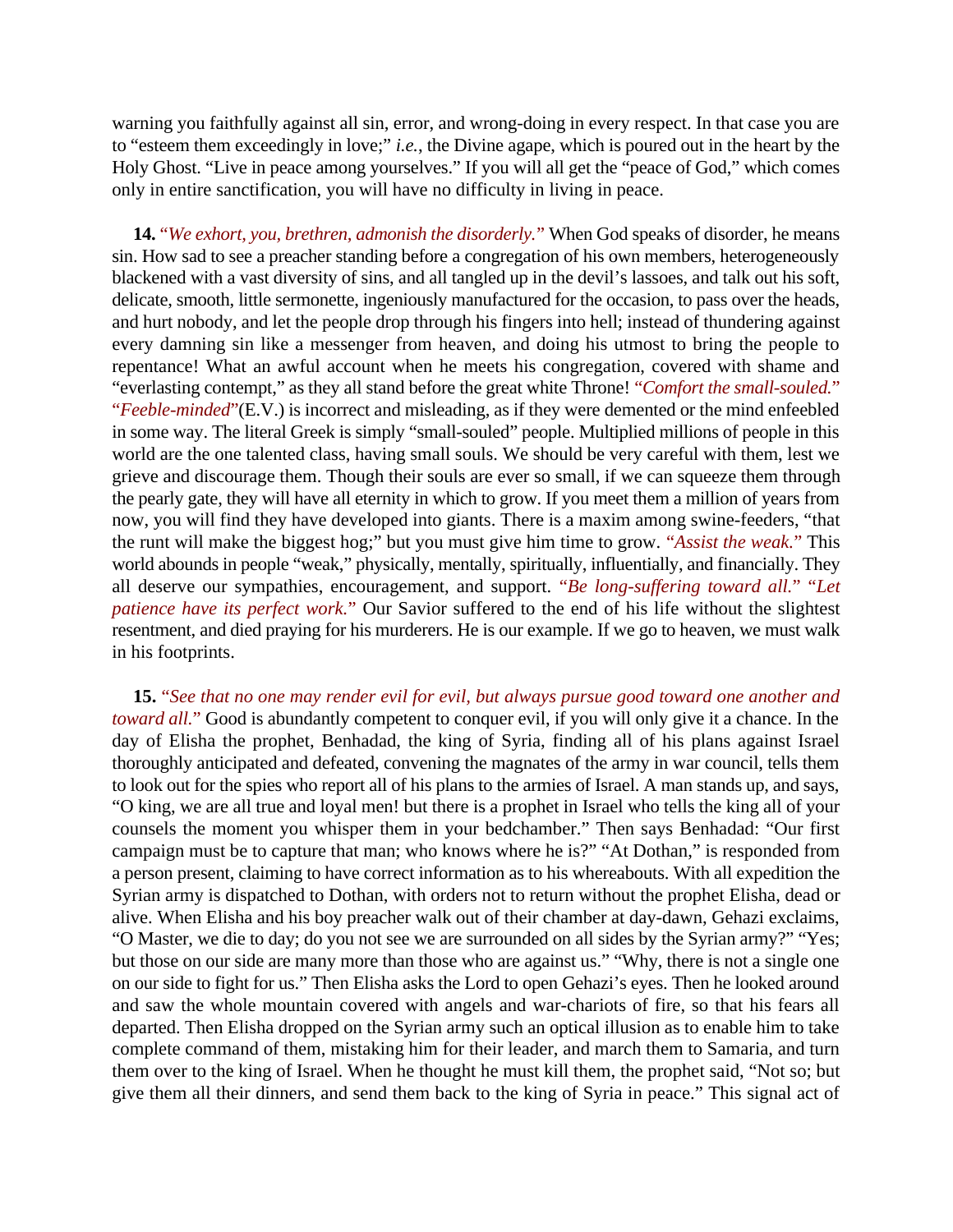kindness made the Syrians ashamed, so they troubled Israel no more, but lived with them in peace. "When you undertake to overcome evil with evil, you make a great mistake, utilizing the weaker force and neglecting the stronger, as if a man would shoot a popgun, and neglect to fire off the loaded cannon at his disposal.

# **ARGUMENT IX — PAULINE AND WESLEYAN STANDARD OF SANCTIFICATION.**

## **16.** "*Rejoice ever more.*

## **17.** "*Pray without ceasing.*

**18.** "*In everything give thanks; for this is the will of God in Christ Jesus concerning you.*" This beautiful and notable Scripture received great notoriety during the Wesleyan holiness movement as the shibboleth of the embattled host. It was everywhere rendered prominent as the Wesleyan standard of entire sanctification, insisted upon by the great founder of Methodism. While it is the standard of John Wesley and his followers, it is still more consolatory that it was the standard of Paul and the Apostolic Church. When you get the artesian well of entire sanctification in your soul, you will find this high standard of religion not only practicable, but easy, restful, and infinitely enjoyable. In the infancy of the experience, you will find it necessary to be exceedingly vigilant, probably involving a degree of care and labor which will soon obliviously evanesce, superseded by a delectable, unutterable rest in which to "*rejoice evermore, pray without ceasing, in everything give thanks,*" will become habitual, settled, and permanent, and almost as spontaneous as breathing, so as to transpire currently and uniformly without attracting attention or observably encumbering the will. Amid the sweet tranquillity of the soul's imperturbable repose, constant joy, incessant prayer, along with holy gratitude, become the normal state of our spiritual life, natural and unconscious as breathing.

**19.** "*Quench not the Spirit.*" The Greek word for quench means to put out fire by throwing water on it. Fire is the symbol of the Holy Ghost throughout the Bible. Hence, you are never to throw Satan's cold water on the Lord's fire. Popular Churches and fashionable preachers are avowedly and habitually Spirit quenchers, always ready to throw cold water on the fire of the Holy Ghost, thus keeping their Churches in a North Pole atmosphere, freezing out every spark of spiritual life. This is awfully wicked, and grievous to the Holy Spirit. Satan's plan is to freeze people here, and burn them in hell through all eternity. A cold religion is the devil's dumping-cart into hell. The scribes and Pharisees at the present day are awfully fearful of fanaticism. They would better fear hell-fire. Satan's counterfeit religion in all ages has denounced God's salvation as "fanaticism." Dr. Clark says, "There is very apt to be some fox-fire where there is much true fire." We certainly would better have religion with fanaticism, than none at all. The man who throws away all the wheat to get rid of the chaff, starves to death as the result of his blind folly. People who, through fear of fanaticism and excitement, let their Churches freeze out and die, are laughingstocks for devils in hell.

**20.** "*Despise not prophecies.*" The Greek and Hebrew for prophecy means to boil up like an artesian well, flowing impetuously, incessantly, and forever. Prophecy is one of the nine Pauline spiritual gifts. (1 Corinthians 12:10.) We have it defined

(1 Corinthians 14:3):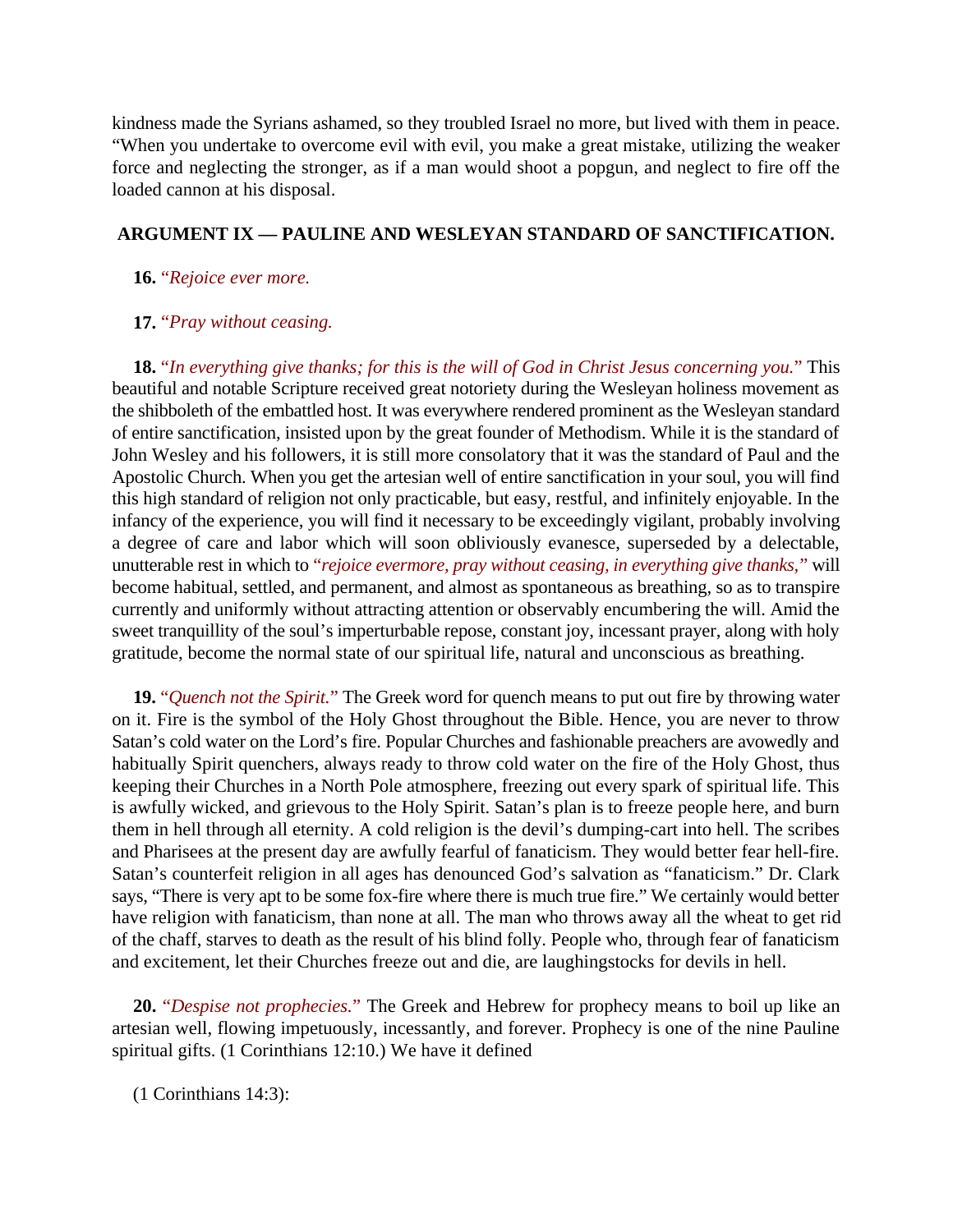"He that prophesieth, speaketh to men edification, exhortation, and comfort."

This gift was the crowning glory of the pentecostal experience. It fills with the Holy Ghost, imparts tongues of fire, split in twain, one prong to preach hell-fire to sinners, and the other heavenly fire to sanctify the Christians. It lets the tongue loose at both ends and in the middle, to speak red-hot words incessantly and forever; indiscriminately, regardless of race, rank, or color, administering edification, exhortation, and comfort to all you meet, whithersoever you go. God's plan is to save the world by preaching, not the modern scientific sermonizing, which is unknown in the Bible; but this everlasting talking, exhorting, praying, entreating, and comforting. Dead pastors are opposed to all this, as they think the people would monopolize their business and take it out of their hands. Moses thought very differently when God laid the spirit of prophecy (this very thing) on the seventy, and they all broke out preaching with all their might, like a holiness camp-meeting under a pentecostal baptism, and the people running to him from all the seventy prophets in different parts of the encampment, telling him to stop them or they will take his business forever out of his hands. Moses, thus bewildered by their multitudinous clamor, leaps and shouts with stentorian voice, "Would God that every man in Israel did prophesy!" Here we have the positive commandment, "Despise not prophecies;" i. e., we are not only to permit every man, woman, and child to throw their mouths open, and talk freely for the Lord; but to encourage them. But the clerical wiseacre says, "They are incompetent, having neither intellect nor education." Jesus says, "Out of the mouths of babes and sucklings thou hast perfected praises." What a contrast with the dumb Churches of the present day!

**21,22.** "*Abstain from every evil sight.*" Your eyes belong to God. If you give the devil the use of them in any way, he is certain to corrupt your heart. You should be constantly turning your eyes away from the devil's advertisements, conspicuous throughout our cities, purposely to arouse lust and allure into his hell-dens. You should never permit yourself to look at anything evil, if you don't want a fiend from the bottomless pit to creep into your heart.

### **ARGUMENT X. — SANCTIFICATION AND THE COMING OF THE LORD.**

**23.** "*The God of peace himself sanctify you wholly.*" The sinner is a stranger to the God of peace; to him he is the God of wrath and retribution. Hence, sanctification is not for sinners. Repentance and justification are the gospel pertinent to them. The appeal here is to Christians only. *Hagiasai*, sanctify, is in the aorist tense, and means instantaneously take the world out of you; from *alpha*, not, and *ge*, the world. Regeneration takes you out of the world, and sanctification takes the world out of you. Hence, we must have a double divorcement from the world before we can go to heaven. Against the gradualistic theology, which everywhere curses the modern pulpit, the New Testament is outspoken and decisive from *Alpha* to *Omega*. The aorist tense in this passage and hundreds more admits of no gradualism. It positively means "*sanctify you this moment.*" The gradualism in the plan of salvation is all on the human side. We gradually approach sanctification, suddenly enter it, and gradually progress indefinitely. The Greek for "wholly" is *holoteleis*, from *holos*, the whole, and *telos*, perfection. Hence, it means entirely unto perfection; *i.e.*, every constituency of your being sanctified unto completion. Paul makes no provision for sin, and gives no place to the devil. In E.V. this word is an adverb, qualifying sanctify. In the Greek it is a compound adjective, with a double superlative signification. It does not occur in the classic Greek. Paul, a tiptop linguist, manufactured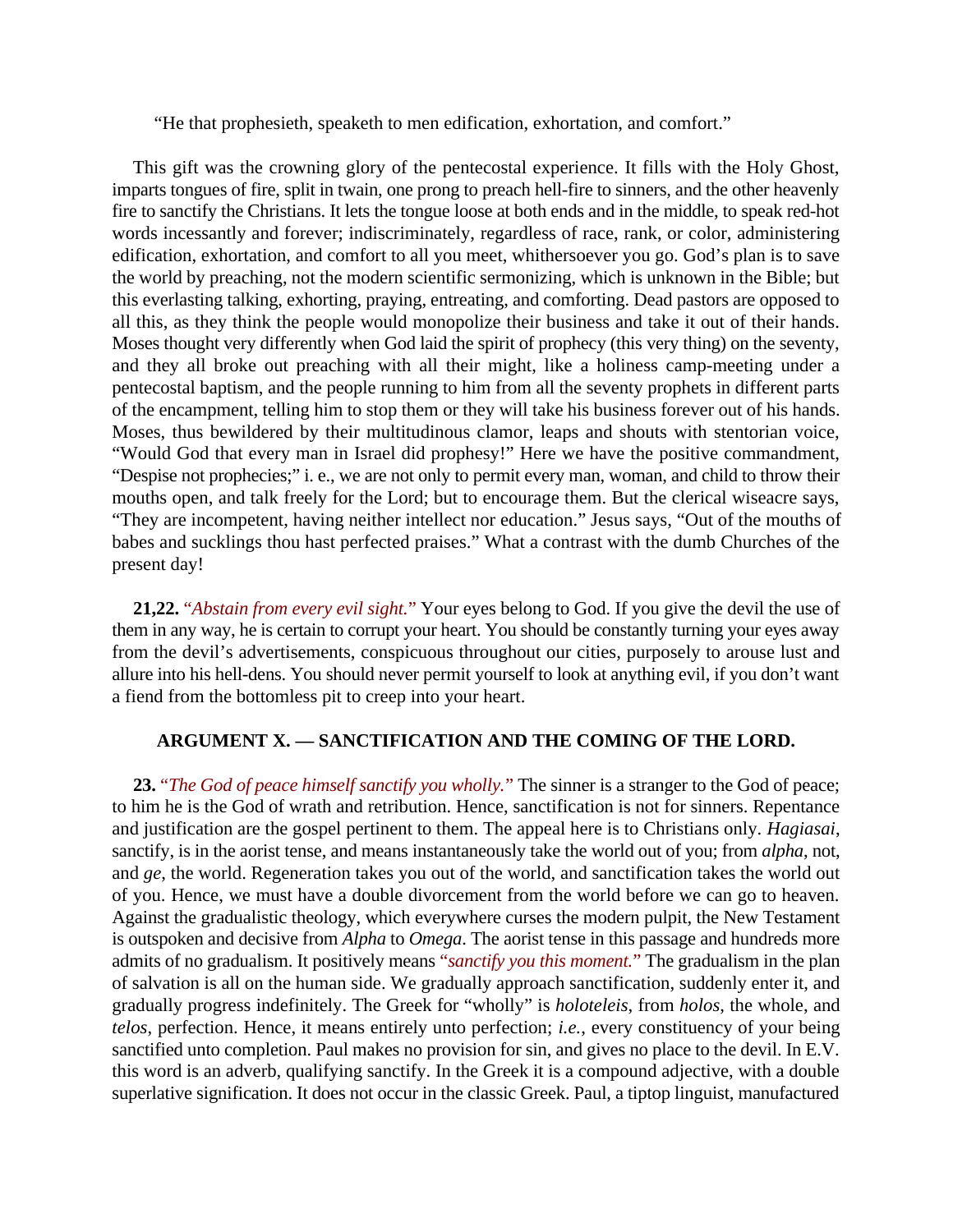this wonderful compound superlative adjective to describe the people whose responsibility he must bear at the pearly portals. The word describes the pronoun you, in the text. Hence, you, yourself, must be complete in every constituency of your being if you ever enter heaven. Many adroit tergiversations are resorted to by Satan's preachers to evade a clear and unequivocal revelation of God's truth in this passage. But not one of them can stand before the white light radiated by the Holy Ghost from these inspired words, "May your whole spirit, mind, and body be preserved blamelessly at the coming of our Lord Jesus Christ." The rank and file of the modern clergy are dichotomists—*i.e.*, advocates of the two natures; *i.e.*, soul and body—unfortunately confounding spirit and mind, and preaching intellectualism and metaphysics, instead of spirituality. John Wesley was a trichotomist, like the apostle Paul, preaching the three constituencies of humanity—spirit, mind, and body. Total depravity applies to the human spirit only, not to the mind and body. Man in the fall became a spiritual corpse, retaining his intellectual and physical life, though terribly wrecked and dilapidated. A thousand systems of counterfeit religions prevail in the world this day, consisting of mentality and materiality, without a solitary vestige of spiritual life Satan's illusory passports to hell, all competent to live and prosper without the Holy Ghost, who alone can quicken the dead human spirit into life, sanctifying it with our entire being for an eternity of bliss. The silly heresy somewhat prevalent among ignorant people, vindicating the theory that sin remains in the body after the soul is made pure, is utterly eradicated and annihilated by this passage, as we see here that sanctification includes spirit, mind, and body; *i.e.*, our entire being, leaving no pocket for the devil. Here you see also the peculiar prominence given to the Lord's second coming by apostolic preaching, as in this powerful and importunate prayer for the entire sanctification of the Thessalonians, the petition involves their abiding in the experience till the Lord comes. Hence, we have the New Testament standard of religion here clear and unequivocal; *i.e.*, entire sanctification of spirit, soul, and body, and perseverance in the experience till the Lord comes. Hence, you see the glorious climax of the New Testament gospel culminating in these beautiful and transcendent truths; *i.e.*, and the Lord's return to the earth to execute righteous judgments against the wicked nations and fallen Churches, and establish his kingdom from the heads of the rivers to the ends of the earth.

**24.** "*Faithful is he who calleth you who also will do it.*" Your omnipotent Savior, who is infinitely abundantly able to do this work, Calls you to sanctification. Hence, it is wicked, rebellious, and blasphemous to say you can not get it. It is not your work, but that of the omnipotent God, who creates a world in a moment. Hence, you are left without excuse, as you have nothing to do but turn over your sanctification into his hands, raise the shout of faith, and be loyal to God. He does it without any help on your part.

**26.** "*Salute all the brothers with a holy kiss.*" The word kiss is *philema*, from *phileo*, to love, and simply means a love token given—a literal kiss of the lips, or a cordial salutation in some other way. It is certainly our privilege to administer the kiss; however we should not sticklerize, lest we be brought under bondage. In this glorious full salvation the Lord breaks from our necks every yoke which Satan and men have put on us. So let us jealously conserve our perfect spiritual freedom, never permitting men or devils to lay the weight of a feather on our consciences, and see that we do not manufacture yokes with our own hands, and put them on our own necks. The world is in the devil's bondage, and unsanctified Christians in legal bondage. Let us all watch and pray, lest men, devils or our own hands, ever interfere with this blessed, sweet, and glorious liberty, a prelibation of heavenly bliss.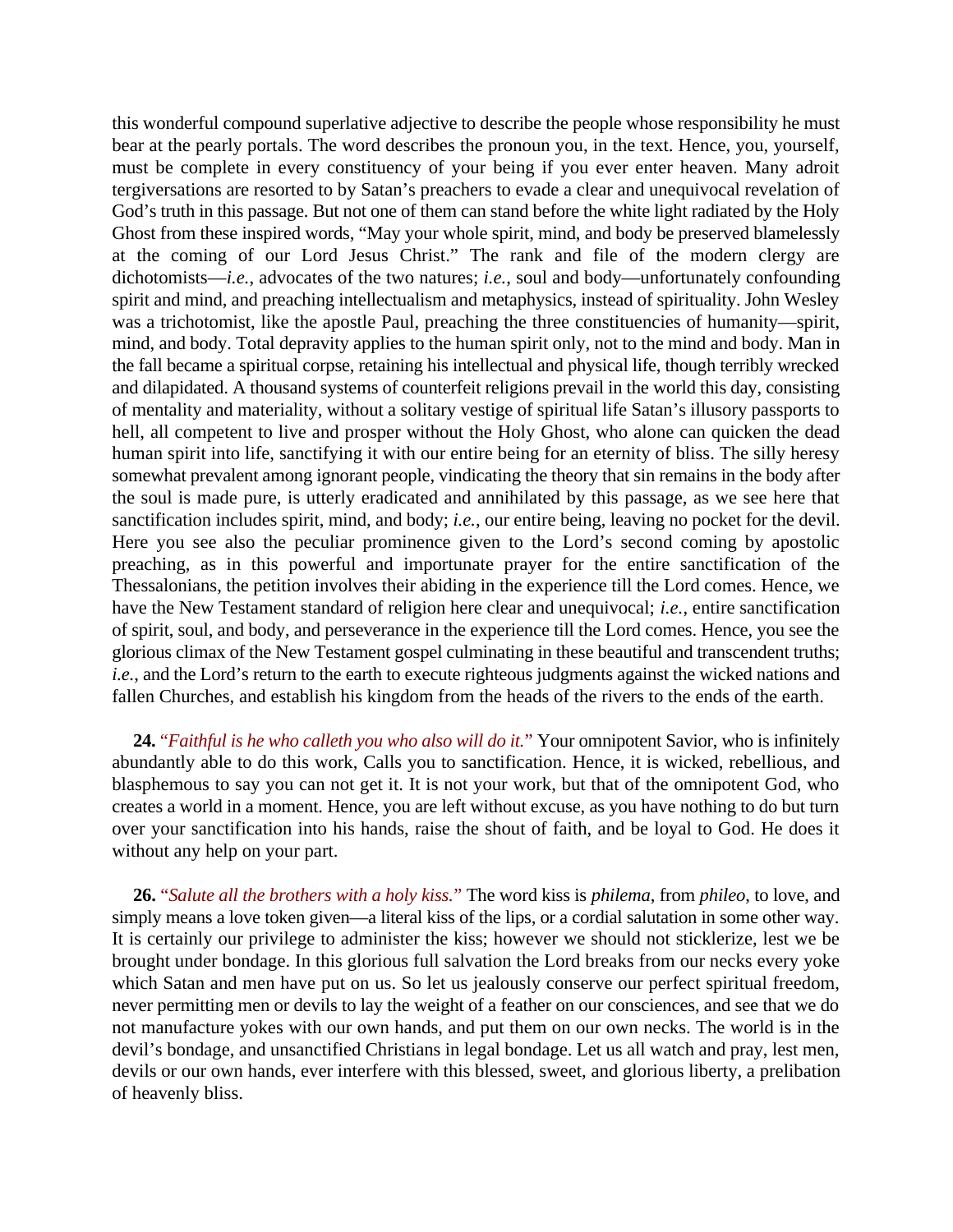**27.** "*I adjure you by the Lord that this epistle be read to all the brethren.*" This verse solves the problem of legal oaths, as here we see that Paul administers an oath to the brethren, that this letter should be read to all the saints. As these people had been so recently converted out of heathenism, it was a matter of the most vital importance that it should be read to every one of them; hence Paul adjures them in the name of the Lord, thus tightening up their obligations, and augmenting the certainty of the great end in view that every disciple should hear this letter. It was not enough simply to read it in the public audience, but they must make certain investigation, finding out every absentee, hunting him up, and reading this letter to him

**28.** "*The grace of our Lord Jesus Christ be with you.*" This is simply an apostolic benediction, such as we find, in diversified forms and magnitudes, concluding every epistle. The popular superstition prevalent in the Churches, using only 2 Corinthians 13:13, in the dismission of a congregation, and restricting the privilege to an ordained clergyman, is by no means commendable. It is certainly the gracious privilege of every Christian conducting religious service to pronounce these benedictions pursuant to the light and leading of the Holy Spirit.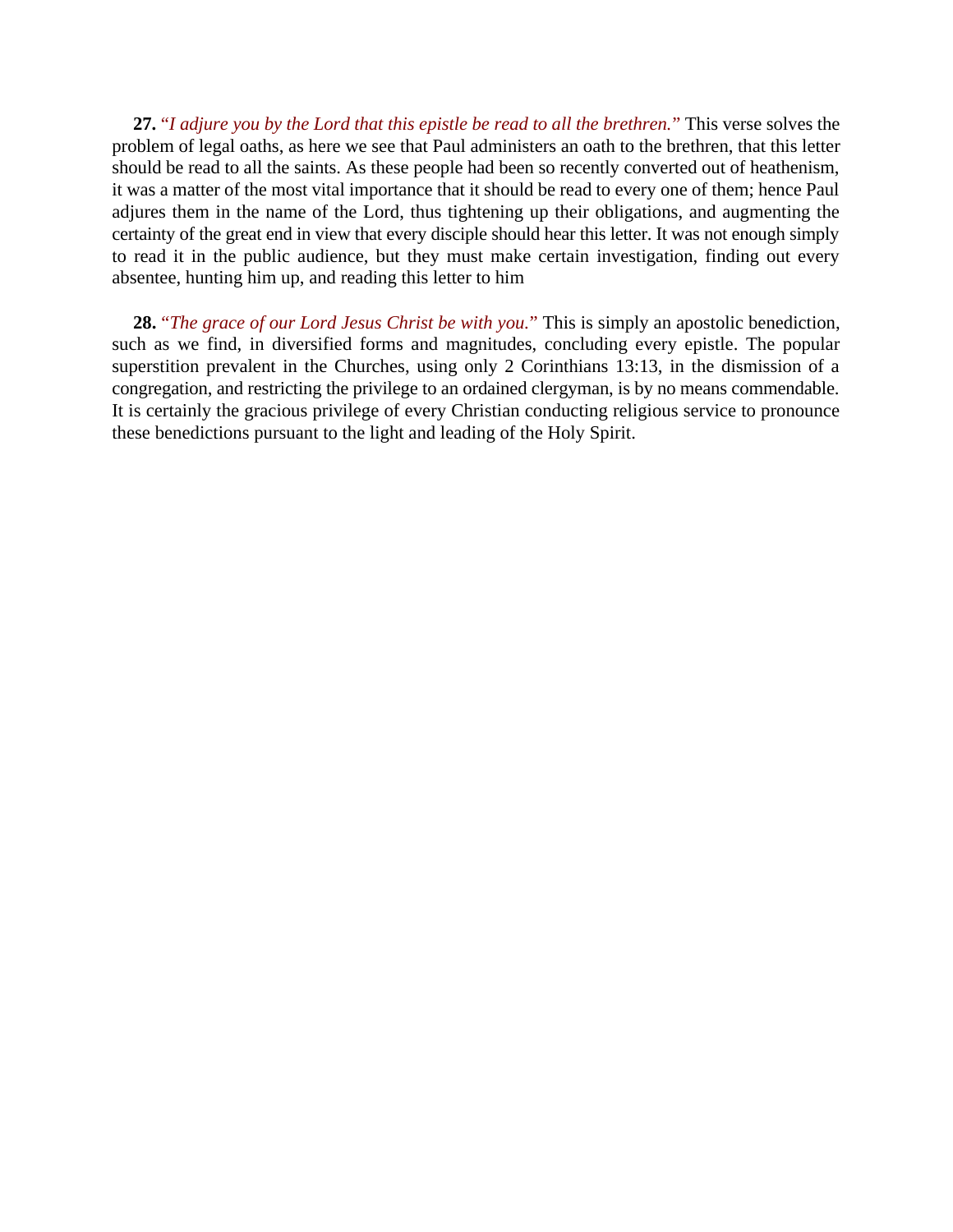# **APOLOGUE.**

This epistle is one of the most lucid, clear, and beautiful of the Pauline series, thrilling, explicit, and forceful on Paul's two favorite themes; *i.e.*, entire sanctification by a second work of grace after conversion, and the Lord's return to the earth in judgment and glory.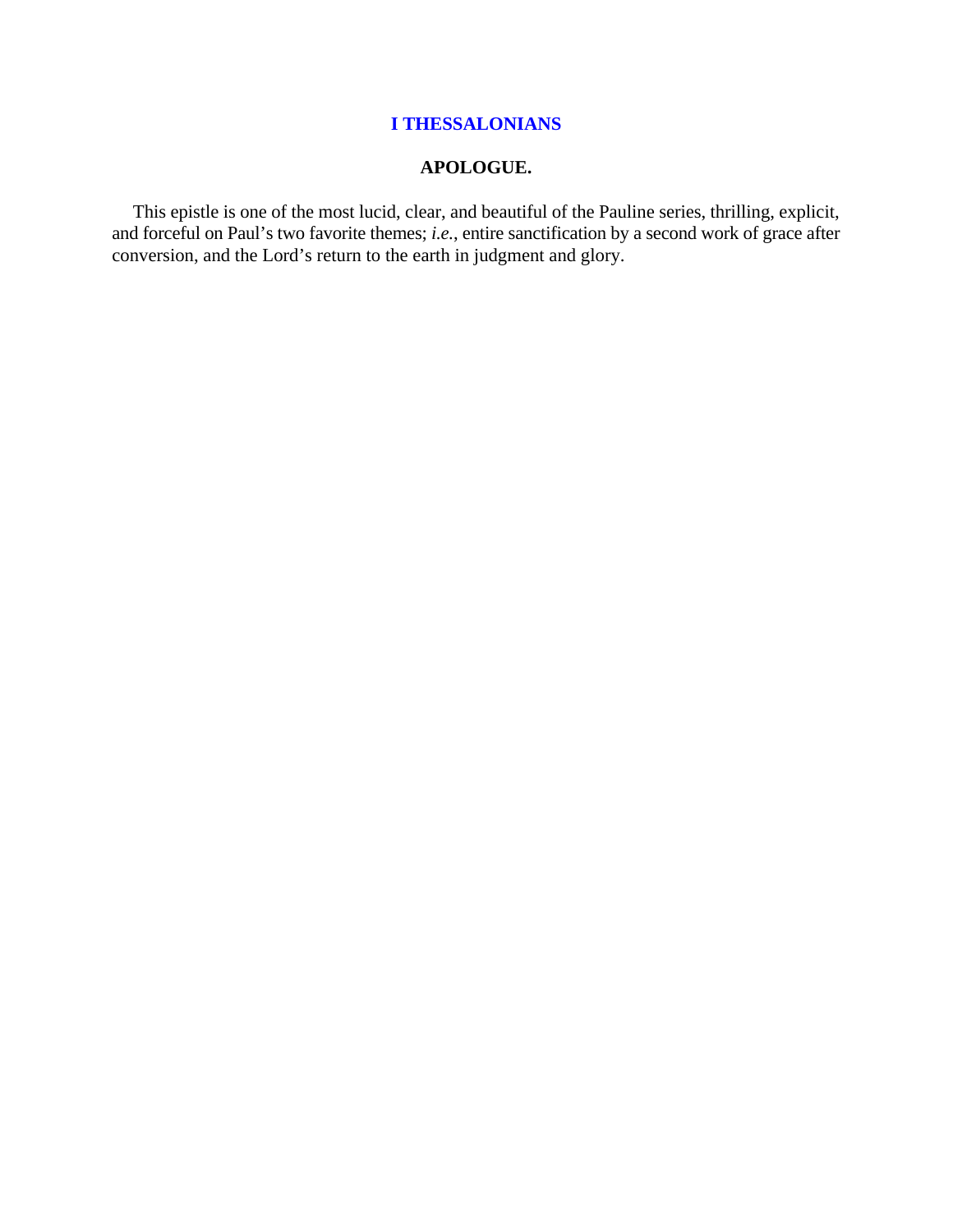#### **PROLOGUE.**

Both of the Thessalonian letters were written at Corinth, perhaps in the fall of A.D. 52, and not far apart. The necessity of the second epistle was created by the first, which aroused them on tiptoe, developing a great excitement relative to the coming of the Lord, which was intensified by certain false reports circulated by ill-designing people that the Lord had already come and taken up his people, and they had been left. This false rumor was augmented by a counterfeit letter with Paul's signature sent to them. The effect of these false reports was to flood them with grief and mortification, thinking the Lord had come, taken up his Bride, and they had been left. Hence, Paul forthwith sent them the second epistle, in which he corrects the false reports, and fortifies them against similar intrigues of Satan in the future, by calling their attention to certain prophetic events destined to transpire before the second advent.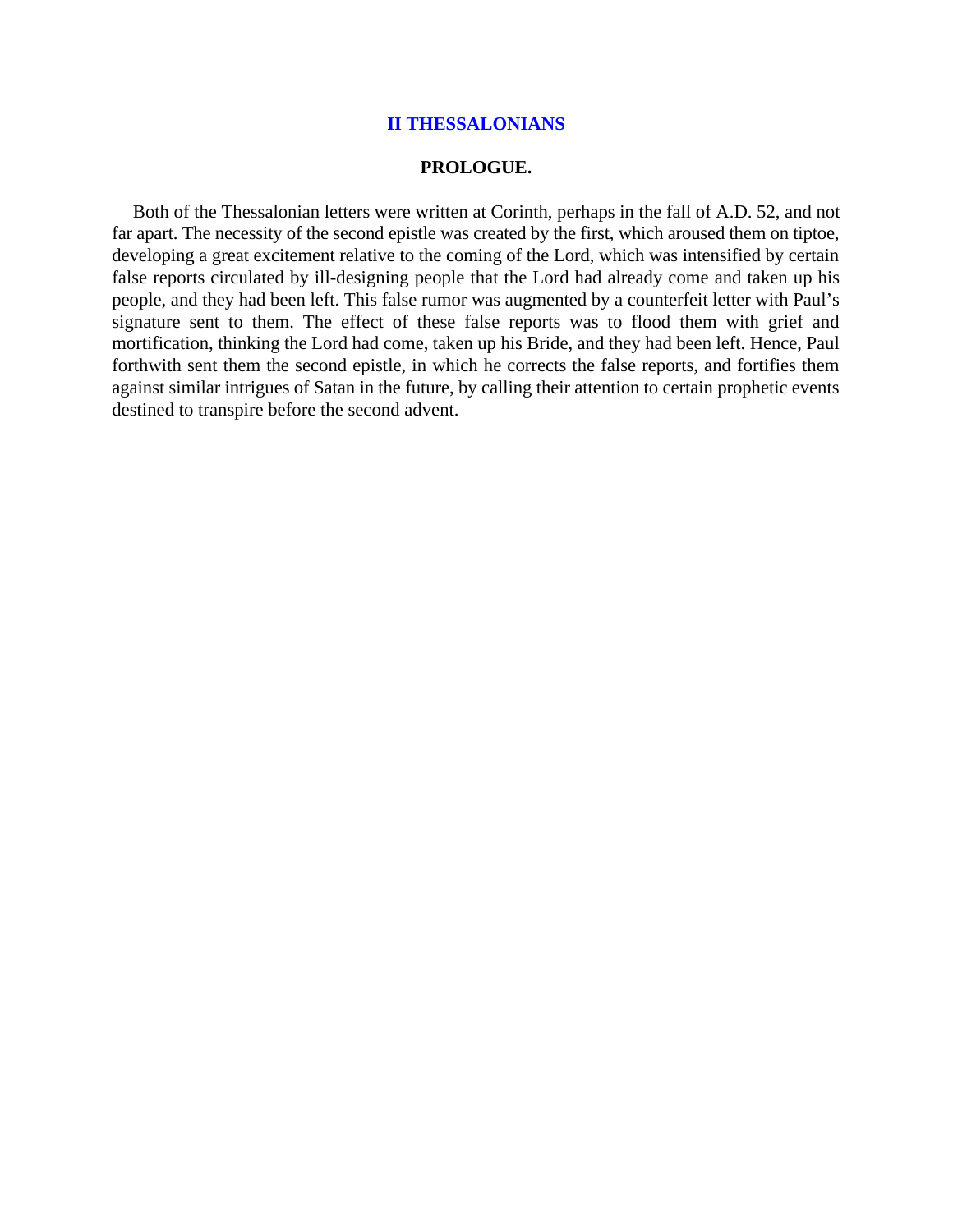### **CHAPTER I.**

**1.** The Apostolic Churches were all "*in God the Father and the Lord Jesus Christ.*" That excludes the masses of modern claimants altogether.

# **ARGUMENT I. — SANCTIFICATION SUPERINDUCES SUPERABOUNDING FAITH AND LOVE.**

The first epistle was heroic on entire sanctification, stirring up a sweeping revival on that line. Sin always goes out to make room for grace. Love is never perfect while mixed with depravity, and faith always imperfect till the last doubt is eliminated.

## **ARGUMENT II. — THE BLESSING OF PERSECUTION.**

**5.** We see here that it is a great blessing and an exalted honor to be counted worthy of the kingdom of God, so that we are permitted to suffer persecution for Christ's sake. Hence, it says that persecution is "a manifestation of the righteous judgment of God." Christ (Matthew 5:10) catalogues persecution among the beatitudes. Have you considered that the probable reason why you are not persecuted is, because you are not worthy of the kingdom of God? The Lord give us light to examine our hearts, and consider our lives!

### **ARGUMENT III. — THE RAPTURE.**

Paul gave us the largest paragraph in the first epistle on the rapture of the saints. Here we have it again in glowing colors, describing the unearthly splendors of that glorious revelation of the triumphant God-man in scenes of grandeur, sublimity, and glory, beggaring all description.

**6.** An awful retribution awaits the persecutors of God's saints.

**7.** "*To you who are troubled rest with us.*" How glorious to have rest with apostles and saints in that awful day! Shall we have it? It is the revelation of our Lord Jesus Christ from heaven, with the angels of his power.

**8.** "*In fire of flame.*" Fire throughout the Bible means destruction. It is the regular symbol of sanctification, because sin is destroyed in that work. Here, as in Daniel 7, it symbolizes the destruction of the wicked when our Lord comes in his glory to execute retribution on the incorrigible, to gather his saints, take up his Bride, and receive his crown at the hands of the Father, King of kings and Lord of lords. The finally incorrigible are to be destroyed, as symbolized by the fire here, and Daniel 7, Acts 3:23, Revelation 11:18.

**9.** "*Eternal destruction.*" *Aionion* is the strong word in the Greek language for endless punishment. It is used by the Holy Ghost to reveal the eternity of the heavenly life (Matthew 24:46), human redemption (Hebrews 9:12), and God (5:14).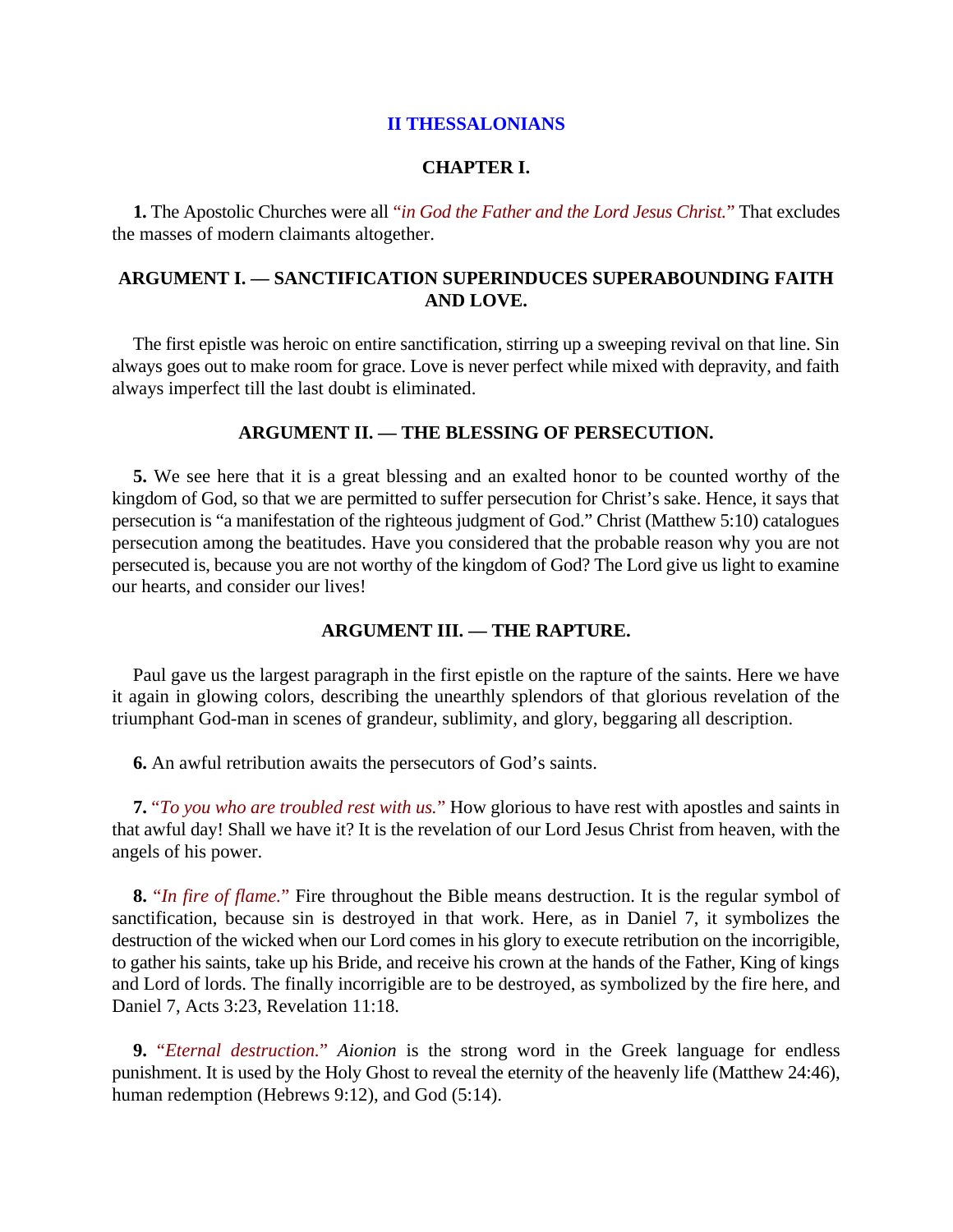**10.** "*When he comes to be glorified among his saints, and to be wondered at in that day among all the believers, because our testimony was believed by you.*" O what a time of wonder and admiration! Immortal tongue fails to describe the ineffable glories of our King, who will be the center of adoring wonder by all his saints. Meanwhile we will be lost in utter bewilderment in contemplating God's mercy to us, and how it happened, in the wonderful providence of God, that we ever believed his Word and got saved. Shall you and I participate in the enraptured wonders and glories of God's saints in that day?

**11.** Well do we join Paul in his prayers in your behalf, that God may count us worthy of our high calling in Christ.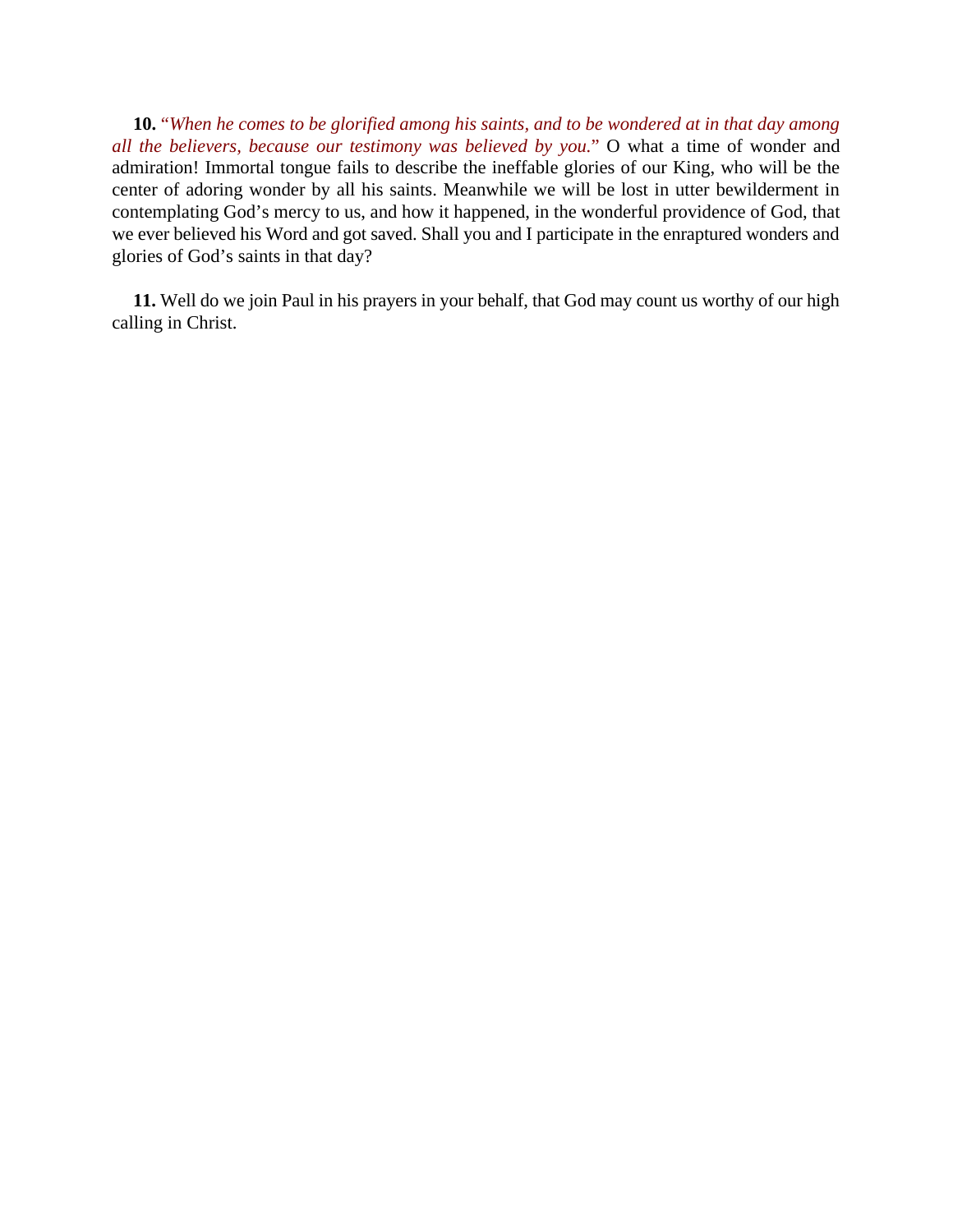## **II THESSALONIANS**

#### **CHAPTER II.**

**1.** "*We pray you, brethren, concerning the coming of our Lord Jesus Christ and our gathering unto him.*" When our Lord comes, all the members of his Bridehood will be gathered to him, and taken up to the marriage supper in heaven.

#### **ARGUMENT IV. — THE FALSE REPORT.**

**2.** "*That you be not shaken from your mind, nor jostled, neither by a spirit nor by word nor by letter as by us, as that the day of the Lord has come.*" Paul's first letter had wonderfully stirred on sanctification and the coming of the Lord. Their enemies had availed themselves of the opportunity to circulate the report that the Lord had already come and taken up his Bride, and they, of course, in that case had been left. This report filled them with grief and mortification, as in that case they had been left, thus forfeiting their place in the Bridehood. Their enemies had even confirmed this false report, by circulating a counterfeit letter with Paul's signature, certifying that "*the day of the Lord has come.*" E.V. has the present tense here; *i.e.*, "*the day of the Lord is at hand.*" You know Paul frequently states "*the hour is nigh.*" The uniform testimony of the inspired writers is that the "*day of the Lord is at hand.*" But the Greek here is in the past tense. E.V. has it wrong. R.V. corrects it in a measure. Paul assures them of their happy mistake, as the Lord has not yet come, and your chances are all right. Now he proceeds in the light of prophecy to specify certain events, which will precede the advent.

# **ARGUMENT V. — THE MAN OF SIN, POPE AND ANTICHRIST.**

**3.** "*Let no one deceive you in any way, because unless there may first come an apostasy and the man of lawlessness, the son of destruction may be revealed.*" The spirit of prophecy on Paul reveals certain events, destined to transpire before the return of our Lord, though giving him no dates as to the time of the predicted interventions. The great apostasy here revealed transpired in the fourth century, as the immediate result from the great change in the attitude of the political and religious world toward the Church. During the first three centuries following the conflagration of Rome, martyrs' blood flowed incessantly, each succeeding emperor enforcing the cruel edict of Nero, pursuant to which Paul was beheaded, Peter crucified; and an indiscriminate massacre of the saints, especially their ejectment to the wild beasts in the Coliseum, followed in ten great persecutionary epochs. at intervals of about thirty years, thus mowing down each succeeding generation with the bloody sword of martyrdom, till the conversion of Constantine, A.D. 325. This radically revolutionized the relation of the Church to the world. Constantine, by an imperial edict, proclaimed Christianity the religion of the empire, thus bringing the pagan millions into the visible Church; the effect of which was to paganize Christianity, and degenerate the Church into Roman Catholicism. Martyr blood and fire had kept the Church humble, poor, unpopular, and despised three hundred years. Meanwhile she had no creed but the Bible. Now that she was become popular, influential, and wealthy, the great Council of Nice in Bithynia convenes, the Emperor Constantine sitting in a golden chair, presiding over it, while they make the first human creed, which has been followed by others in subsequent ages, thus recognizing and inaugurating human authority, going off into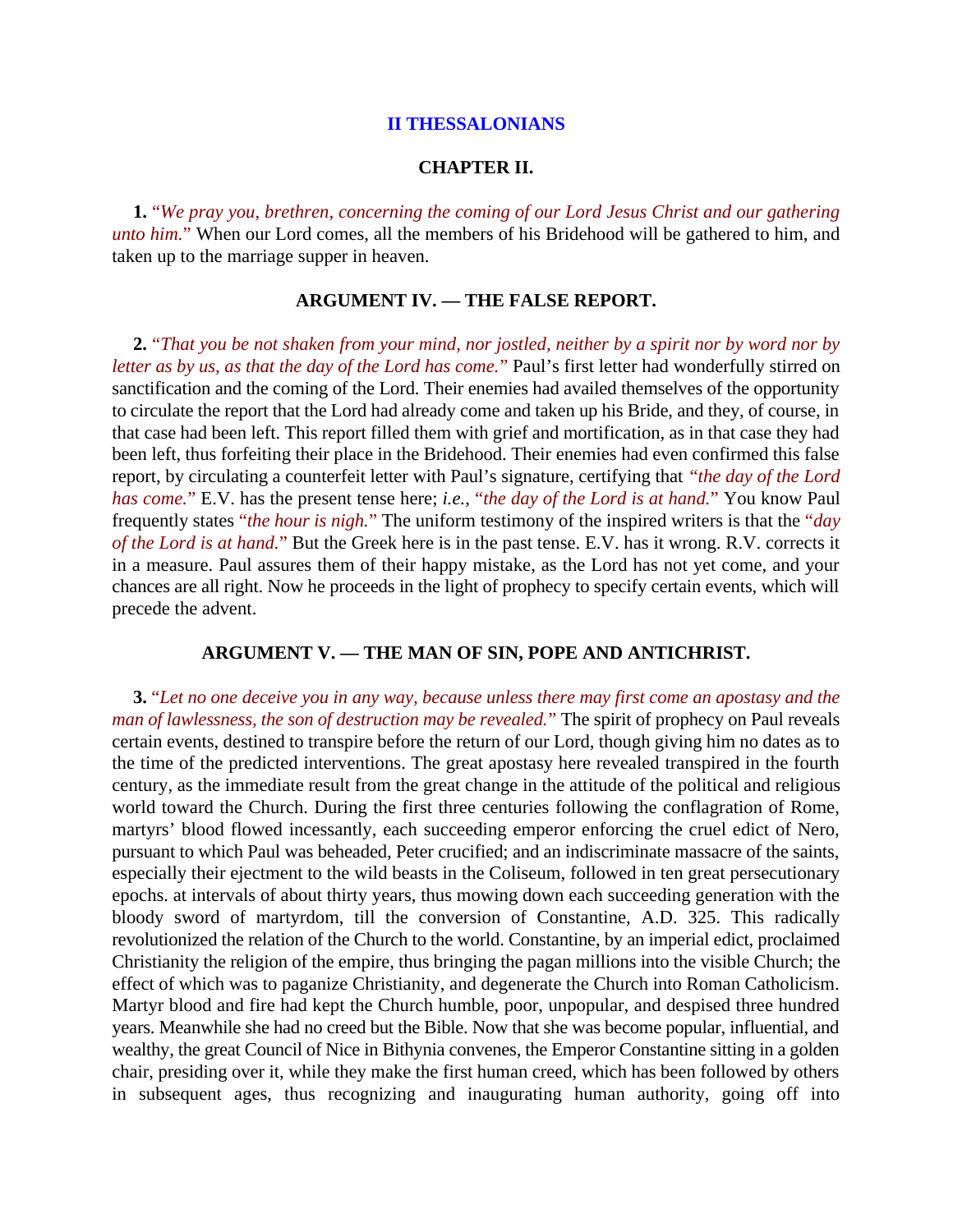ecclesiasticism, no longer content with New Testament simplicity, substituting the Antinomian heresies for the gospel of purity, thus turning over the nominal Christian dispensation to the devil as the Antediluvian, Patriarchal, and Mosaic. The "*Man of sin*" (E.V., is the man of lawlessness). Greek *Anomia*, lawlessness, is from *alpha*, not, and *nomos*, law. Hence, it means the man who ignores the law; *i.e.*, treats it with contempt. The law of God says positively and repeatedly, "The soul that sinneth, it shall die;" "The wages of sin is death;" "He that committeth sin is of the devil." Satan counterfeits all of God's work, and thus deludes the world, making them believe that he is God, and in this way rules earth's millions. As the result of the great apostasy, sinning religion sailed out under the cognomen of Christianity, boldly offering the world salvation in sin in contradistinction to the Bible, which offers salvation from sin. Before the apostasy, Christianity was unpopular and terribly persecuted. As the result of the Constantinian apostasy, a system of popular Christianity, congenial to the world and provoking no persecution, has been propagated in all lands. However, God has always had a true people on the earth, and always will till he takes up his Bride. These faithful few who survived the great apostasy, soon so provoked the animosity of popular religion as again to become the victims of blood and slaughter. No wonder this Antinomian heresy of the sinning religion is denominated by the Holy Spirit, "*the Son of destruction;*" because nothing but wholesale ruin, death, and damnation can follow in its tread. Every institution is abstract before it can become concrete. Satan, in Paul's day, was busy sowing the seed of sinning religion in the hearts of the people; which in after ages, when martyrdom abated for a season, assumed a visible organization in the fallen Church, and concrete personality in the pope.

**4.** "*Who opposeth and exalteth himself above everything called God, or Divinity, so that he sitteth in the temple of God, shewing himself off that he is God.*" This applies directly to the pope, whose deluded votaries actually call him our lord god the pope. He exalts himself above God, in that he claims that, as the vicar of Christ and vicegerent of God, the government of the world, political and ecclesiastical, has been turned over into his hands, Christ having retreated away to heaven, and left him in the rulership of the world, to reign in his room and stead. This is the very definition of antichrist, as *anti* means instead of; hence antichrist is a person in the place of Christ. While the pope is the antichrist, all the preachers of a sinning religion offer the people salvation independently of Christ and in opposition to him, and consequently practically fall under the cognomen of antichrist, as the subordinates of the pope. The Bible positively reveals that all in sin are lost, and salvation is only possible in the eradication of sin, which none but Christ can do. Hence, the man who offers you salvation, without going to Christ and having your sins exterminated by Omnipotent Grace, assumes the attitude of antichrist; *i.e.*, a substitute for Christ. John said there were many in his day. The world is flooded with them at the present day, just as Christ is the personal head of all true soul-savers, who faithfully hold him up as the only One competent to impart actual salvation in the utter destruction of sin; even so the pope of Rome is the personal head of all who offer salvation to the people on various lines of human substitution. While the pope is, and always has been, the antichrist in the proper sense—*i.e.*, the chief antichrist—there is no doubt but in prophetic fulfillment he will in a future day assume much greater prominence in the development and manifestation of the antichristhood. Doubtless the great tribulation will open a wide door to the assumption of the old papistical claims of a universal pontificate, which has in all ages been the climacteric dream of the papacy. A similar door was opened in the fall of the Roman Empire, when the pope did boldly arrogate to himself this universal pontificate. When all human thrones shall fall (Daniel 7), rest assured the pope, pursuant to his long-cherished pretensions, will assume absolute autocracy, thus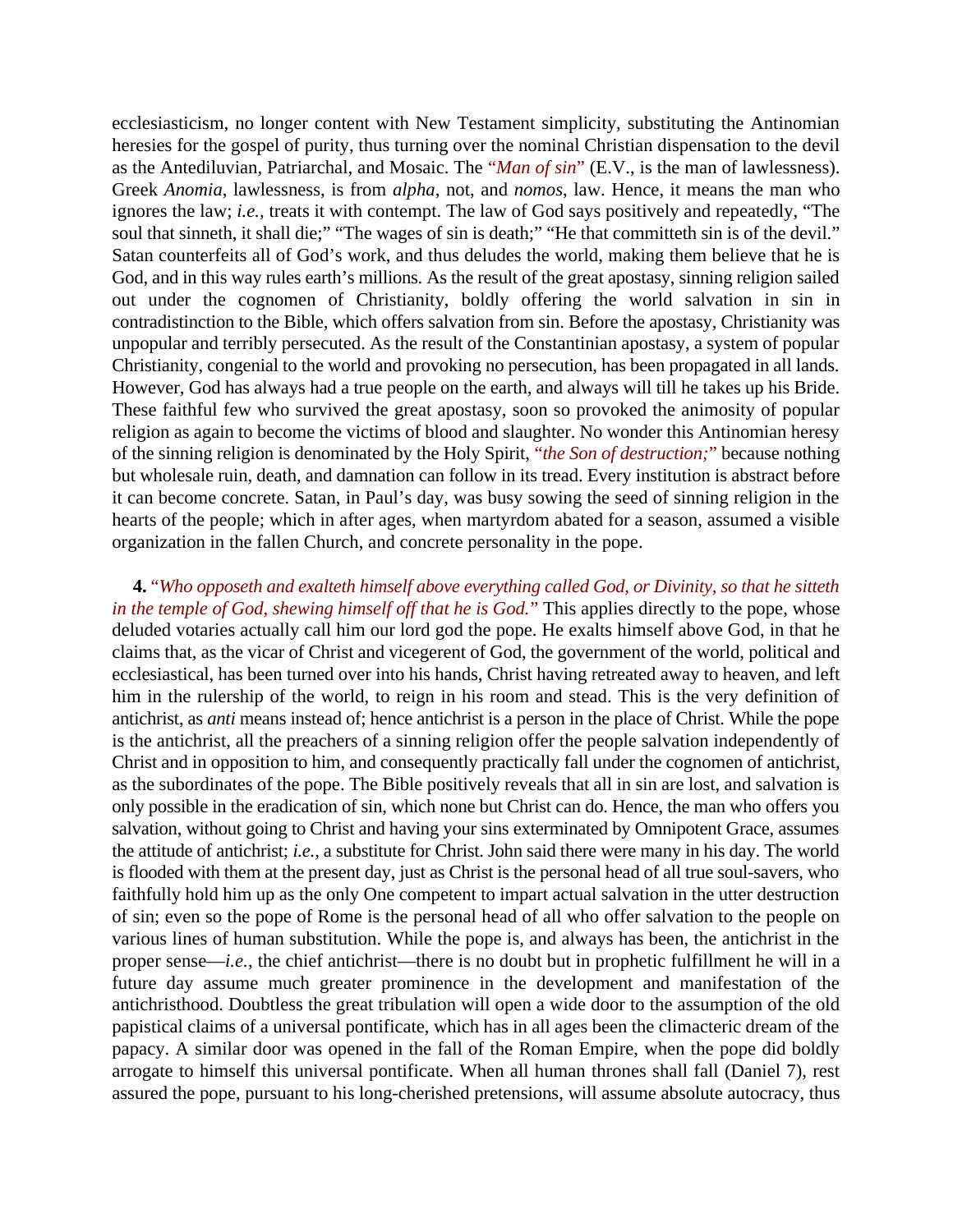developing into the eighth head of the Roman beast (Revelation 17); as John says that this eighth is one of the seven, it must be the pope, because he is the only surviving head of the seven-headed Roman beast (Revelation 13), the other six; *i.e.*, the kingdom, the consulate, the triumvirate, the dictatorship, the tribuneship, and the empire (the empire having long ago passed away), leaving the papacy the successor of the sixth imperial head, which received the deadly wound in the destruction of the empire by the Goths, Huns, and Vandals; the only survivor, the deadly wound on the imperial head having been healed in the papacy. During the terrible confusion of the tribulation, when all human thrones shall be cast down (Daniel 7), rely upon it the pope will endeavor to occupy and recuperate every fallen throne. For this he is making vigorous preparations in the United States of America as well as other countries. As the Christhood develops and culminates in the second Coming, doubtless Satan, the uncompromising rival of Christ, will perpetuate a corresponding development of the antichristhood. O what a grand open door for the magnification of the antichristhood, when all kingdoms shall totter and human governments collapse and fall amid the terrible revolutions of Armageddon (Revelation 16)! Paul here describes the pope "*as sitting in the temple of God, showing himself off that he is God.*" This prophecy received a signal fulfillment in 1870. On the day appointed to proclaim the dogma of his infallibilty in presence of fifty thousand people in St. Peter's Cathedral, arrangements were made, at tremendous cost, to so encompass the multitude with concentric mirrors as to reflect the splendors of the pope's person, most gorgeously decked with gems, rubies, diamonds, and gold, so as to throw an unearthly splendor from his person, dazzling the eyes of the multitude, and impressing them with the very presence of God. All this blasphemous enterprise was signally defeated by Him who sits upon the circle of the heavens, and turns the seasons round. At the very hour appointed for the blasphemous proclamation of the pope's infallibility, God sent a terrible thunderstorm, so darkening the elements as to utterly disqualify them to use the mirrors, and thus permit the pope "*to show off himself as God.*"

# **6.** "*Now you know that which hindereth, that He should be revealed in his time.*

**7.** "*For already the mystery of lawlessness is working; only there is one hindering until he be taken from the midst.*" In Paul's day the Satanic mystery of a sinning religion in the normal Church of Christ was at work, which in after ages developed into the papacy and Romanism, and is now rapidly developing in the swift apostasy of all the Protestant Churches outside the holiness movement. The "hindering one" here mentioned by Paul as keeping back the manifestation of "this man of lawlessness"—*i.e.*, the pope—was the Roman Emperor, who would have killed the pope if he had risen in his day. The world could not have a Cæsar and a pope at the same time. Hence, Cæsar must fall before the pope can rise. Paul here very judiciously in this prophecy withholds the personal mention of the Roman Emperor, as he very probably would have expedited his own martyrdom by a direct statement. It is a historic fact that the bishop of Rome, who became pope, actually did assume supremacy over the Roman world soon after the fall of the emperor, and has claimed it ever since, and is only now awaiting an opportunity to enforce his claim, which he will doubtless find in the great Tribulation.

**8.** "*And then that lawless one shall be revealed, whom the Lord Jesus will destroy by the breath of his mouth, and annihilate by the brightness of his presence.*" The "*breath of his mouth*" evidently means the Bible. (2 Timothy 3:16.) "*All Scripture is given by inspiration of God.*" The Greek says, "*All Scripture is God breathed;*" *i.e.*, the Bible from Alpha to Omega is the breath of God. O how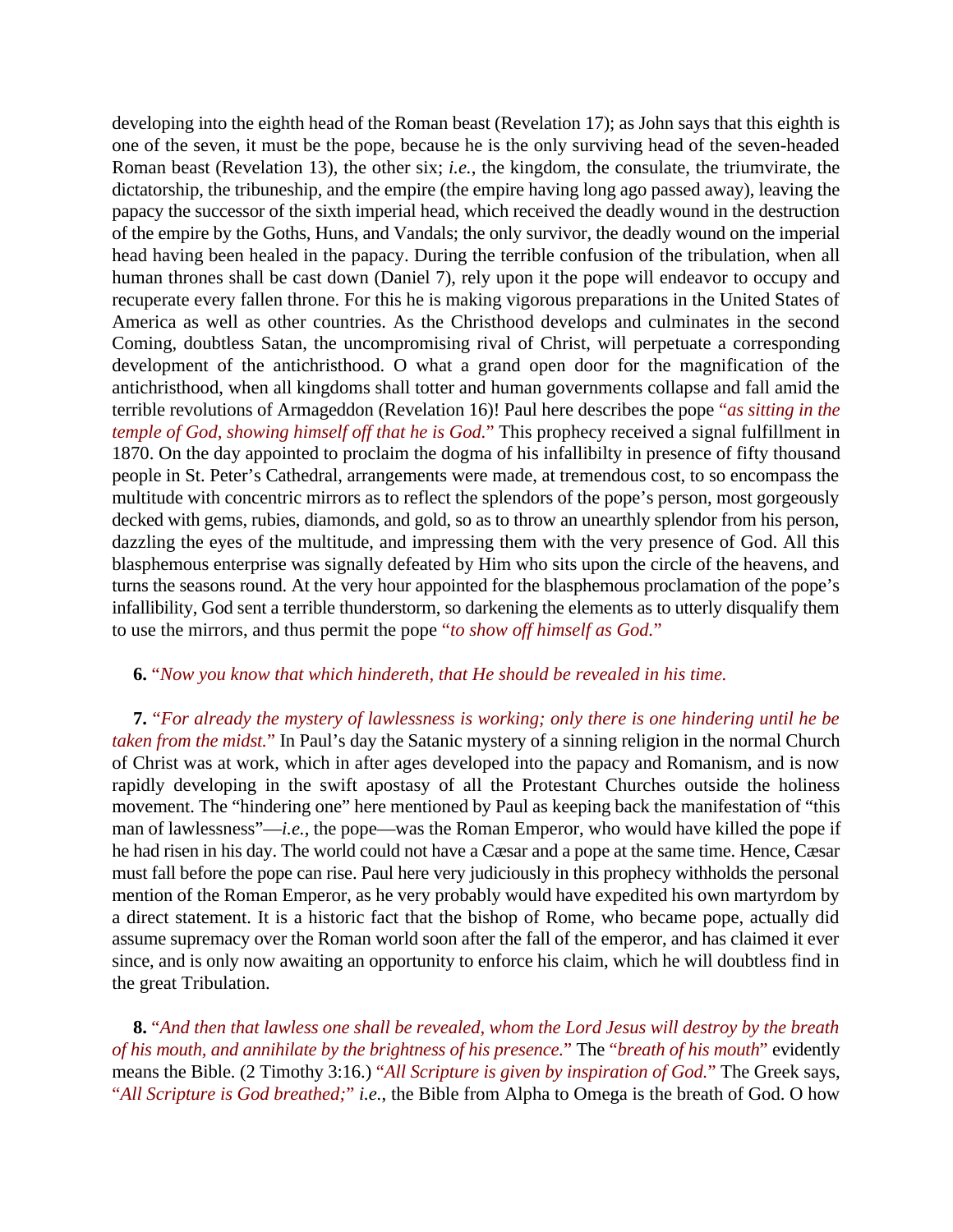the Bible has been destroying the power of the pope the last two hundred years! The sword of the Spirit hews the papistical pretensions all to pieces wherever it goes. If you would successfully fight the devil and the pope, take the Bible all the time*. "Will annihilate him by the brightness of His presence.*" John devotes four chapters (Revelation 16,17,18,19) to a climacteric description of the great Tribulation. In the sixteenth chapter, the bloody wars of Armageddon shake all kings from their thrones. In the seventeenth chapter, antichrist lays claim to all the vacated thrones. In the eighteenth chapter the tide turns terrifically against antichrist in the fall of Babylon, his Bride. In the nineteenth chapter there is a mighty culmination. Christ rides forth on the white horse. All the kings of the earth are marshaled against him, only to suffer signal defeat and final overthrow. Last of all the rivals of Christ on the earth (except Satan), Babylon having fallen and the kings all perished, still pope and Mohammed survive upon the earth, hopeful again to raise up armies and Churches. But we see them

"both cast alive into the lake of fire that burneth with brimstone." (Revelation 19:20.)

The next verse says,

"The rest were slain by the sword proceeding out from the mouth of him that sitteth upon the horse;"

*i.e.*, all their leaders having been taken out of the world, the surviving millions inhabiting the globe at the close of the Tribulation will all be converted to God, there being no devil on the earth, either personally, through his demoniacal myrmidons, nor through human agency, to lead them.

**9.** "*Whose coming is according to the working of Satan in all power, signs, and wonders of falsehood.*" This is the coming of the pope; *i.e.*, antichrist. Jannes and Jambres in the days of Moses wrought miracles by the power of the devil. Satan can perform works so far superhuman as to be incomprehensible by us; *i.e.*, miraculous in our estimation. Though he is a finite being, and utterly incompetent to compete with God, yet he can do works so far above our comprehension as to pass off currently for miracles. The Tribulation will be the great final conflict, in which, doubtless, Satan, through the pope and others, will dazzle the eyes of the world with his miracles, "*deceiving, if possible, even the elect.*"

**10.** "*In every delusion of unrighteousness to them that perish, because they did not receive the Divine love of the truth, that they might be saved.*" This *agape*, so prominent in the New Testament, is poured out in the heart by the Holy Ghost (Romans 5:5), and is the very essence of Holy Ghost religion, and the only thing that gives you the Divine nature and saves you. While the Bible is going to the ends of the earth, the division here is rapidly being drawn between the savable and unsavable people. Proportionately to the circulation of the Scriptures, infidelity is on the increase, as action always produces reaction, and Satan works wherever God works, contesting every inch of ground, and dividing the spoils with him, the calling out of the elect always revealing the non-elect.

**11.** "*Therefore God sends on them the working of delusion, that they may believe a lie,*

**12.** "*That they may all be condemned who believe not the truth, but take pleasure in unrighteousness.*" The world is all on probation, being duly tested and tried for the unchangeable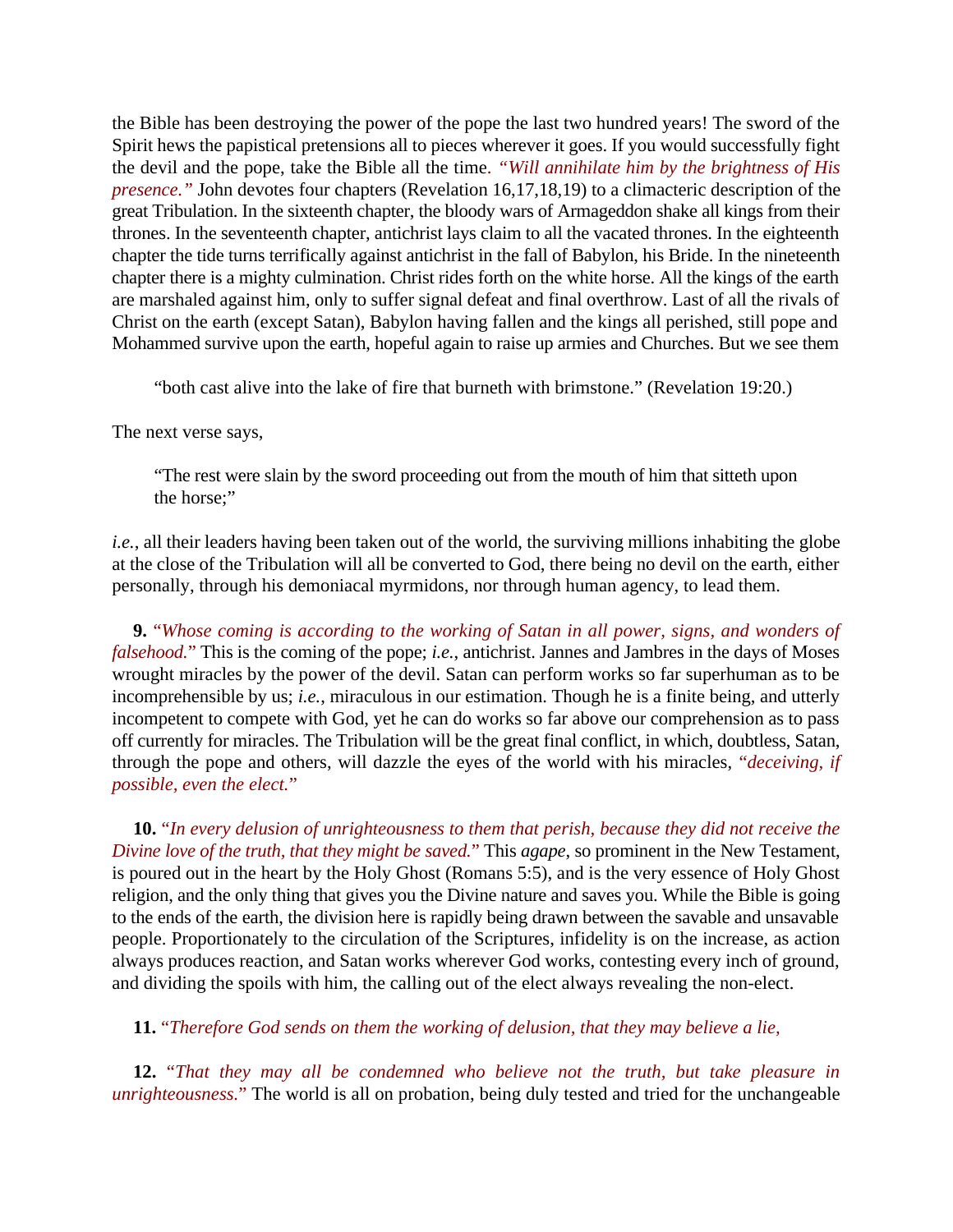state of eternity. Satan could not be in the world if God did not permit him, as in due time he is going to take him out. (Revelation 20.) The culmination is rapidly developing, and the gospel, with unprecedented expedition, is speeding its flight to every nation, revealing the appreciative elect in every land, and rendering conspicuous the non-elect millions, who are fast ripening for destruction. Though the Bible is in every home in many countries, how few comparatively read, believe, and obey it! It lies on every pulpit, to be insulted with the human dogmata of a sinning religion. The issues of eternity are culminating on all sides. How very few have the grit and grace to preach the Word as it is, fearless of men and devils! If God were to save people against their will, he must dehumanize them. When they do not will to receive his truth in the love of it, what can he do but leave them in the hands of the devil, to "*believe a lie (and that lie is a sinning religion), and all be damned who do not believe the truth, but take pleasure in unrighteousness.*" God's religion is selfdenial throughout. Satan's counterfeit offers you salvation and heaven without self-denial. The people of this world will have the pleasures of sin. If they become religious, they still hold on to the world's sinful pleasures, thus worshipping the devil instead of God, believing his lies rather than God's truth, and receiving damnation instead of salvation. We should expedite the gospel to the ends of the earth for the sake of the elect; meanwhile the non-elect, who reject and abide under the delusions of Satan, will only plunge into a hotter hell than if they had never heard the silver trumpet blow.

# **ARGUMENT VI. — ELECTION THROUGH SANCTIFICATION OF THE SPIRIT.**

**13.** "*But we ought to give thanks to God always in your behalf, brethren beloved of the Lord, because God chose you unto salvation from the beginning through sanctification of the Spirit and belief of the truth.*" It is exceedingly consolatory to know that God elected us millions of ages before we elected him in the sanctification of the Spirit. Let us hold on to all of God's precious Word, even though it may seem to antagonize some of our creeds. Can men, by the free exercise of their will, contravene the Word of the Lord? They certainly can. David, flying from Saul like a bloodthirsty greyhound on his track, arriving at Keilah, receives an adulatory ovation by the citizens. Suspicious of their hypocrisy and their evil intention to purchase royal favor with his head, he goes to the Lord in secret prayer for the needed revelation. "Will the men of Keilah deliver me up into his hand?" "Will Saul come down?" The Lord said,

"He will come down. They will deliver thee up." (1 Samuel 23:11,12.)

Here we have a plain statement, Will come down to Keilah, and the Keilites will deliver David into his hands. But we find that neither of these events transpired, because David fled away with all possible expedition. Then Saul, close on his track, hearing that he was gone, changed his route, and did not come to Keilah. Though it is not so specified, David well understood "If I stay, Saul will come down, and they will deliver me up. Hence, I will hasten my flight from Keilah." The Bible is the most common-sensical book in all the world. Let us believe it all, and never saddle on it any of our creedistic interpretation. Because our little gourd-heads are incompetent to harmonize God's sovereignty and man's free agency, is no reason why they are not both true. So let us believe both and everything else revealed in the Bible, rejoicing on our way. The Greek word for election is *eklektoi*, from *ek*, out, and *lego*, to choose. Hence, it has a double meaning, involving both the Divine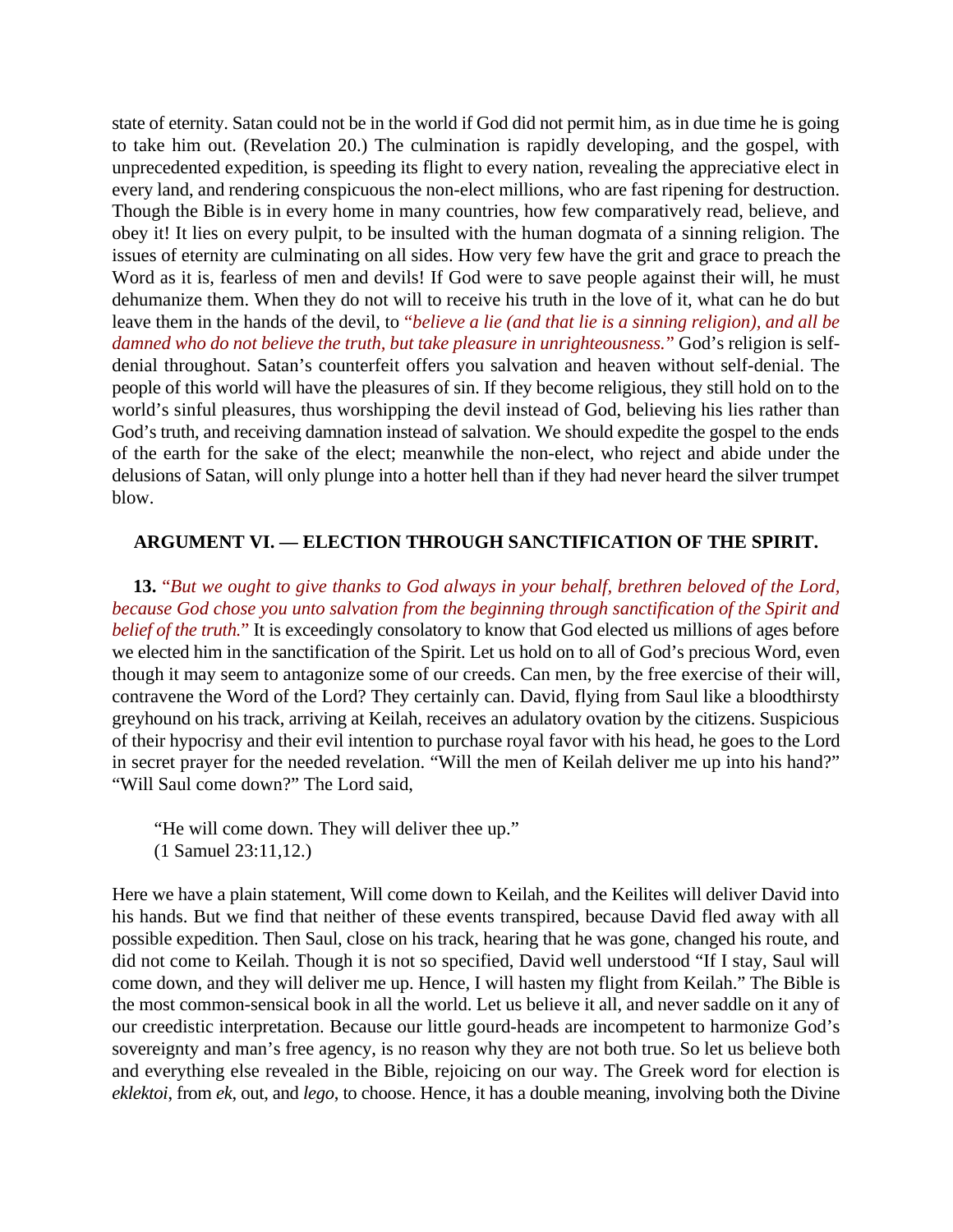and the human; *i.e.*, God chooses us, and we choose him. We see here that this election "*is through the sanctification of the Spirit.*" Hence, if you do not get sanctified, your election is an eternal failure. Calvinists ought to be red-hot sanctificationists by the genuine route of the Holy Ghost and fire, as their doctrine all collapses without the sanctification of the Spirit. We see here that belief of the truth follows the sanctification of the Spirit. How can this be? Do I not have to get sanctified by faith? Of course, you must have faith for sanctification if you get it, as that is the only way you can obtain it. But your final election in heaven not only requires you to be sanctified by the Spirit, but to live a holy life by faith in all of God's truth. The faith period of Christian experience is subsequent to sanctification—the faith of the unsanctified always having a large admixture of doubt, fog, and skepticism, terribly conflictious with that gigantic grasp of inspired truth necessary to heroically appropriate the Divine promises, and bring real and perpetual victory into our spiritual life. I preached fifteen years without sanctification, thinking all the time that I believed the Bible; but I now see that I was a semi-infidel. Entire sanctification must burn out all the devil's doubt and fog before we really are prepared to live the life of faith in God.

**15.** "*Then, therefore, brethren, stand and hold the commandments which you have been taught, whether by our word or epistle.*" "Traditions," in E.V., is by no means a good translation, as that word in modern use conveys the idea of something vague and shadowy transmitted to us. There is no such an idea in the original. He simply exhorts them to be steadfast, and hold pertinaciously all of his teaching, whether oral, in their presence, or epistolary in their absence.

**17.** "*Comfort your hearts, and establish you in every good work and word.*" This is Paul's fervent prayer to the Father and the Son in behalf of the Thessalonians. The Holy Ghost is the Comforter, and the only One in the universe. Human comfort being a mere sham, not only do we need the indwelling Holy Spirit as a Comforter, but his establishing grace is our only fortification against backsliding out of the sanctified experience. John Wesley said, the people in his day generally had to get sanctified two or three times before they became established in it, so as to abide. John Fletcher received the experience five times, before he became so established as to retain it in triumph to the end of his life. This establishing grace is much neglected, and consequently great and distressing defection in many localities. There is no reason why any one should ever lose the experience of holiness, as you have nothing to do but be true to God, obedient to his will, and feed on his Word, to "*grow up like calves of the stall,*" making great and rapid proficiency in all the beautiful and amiable graces of spiritual establishment.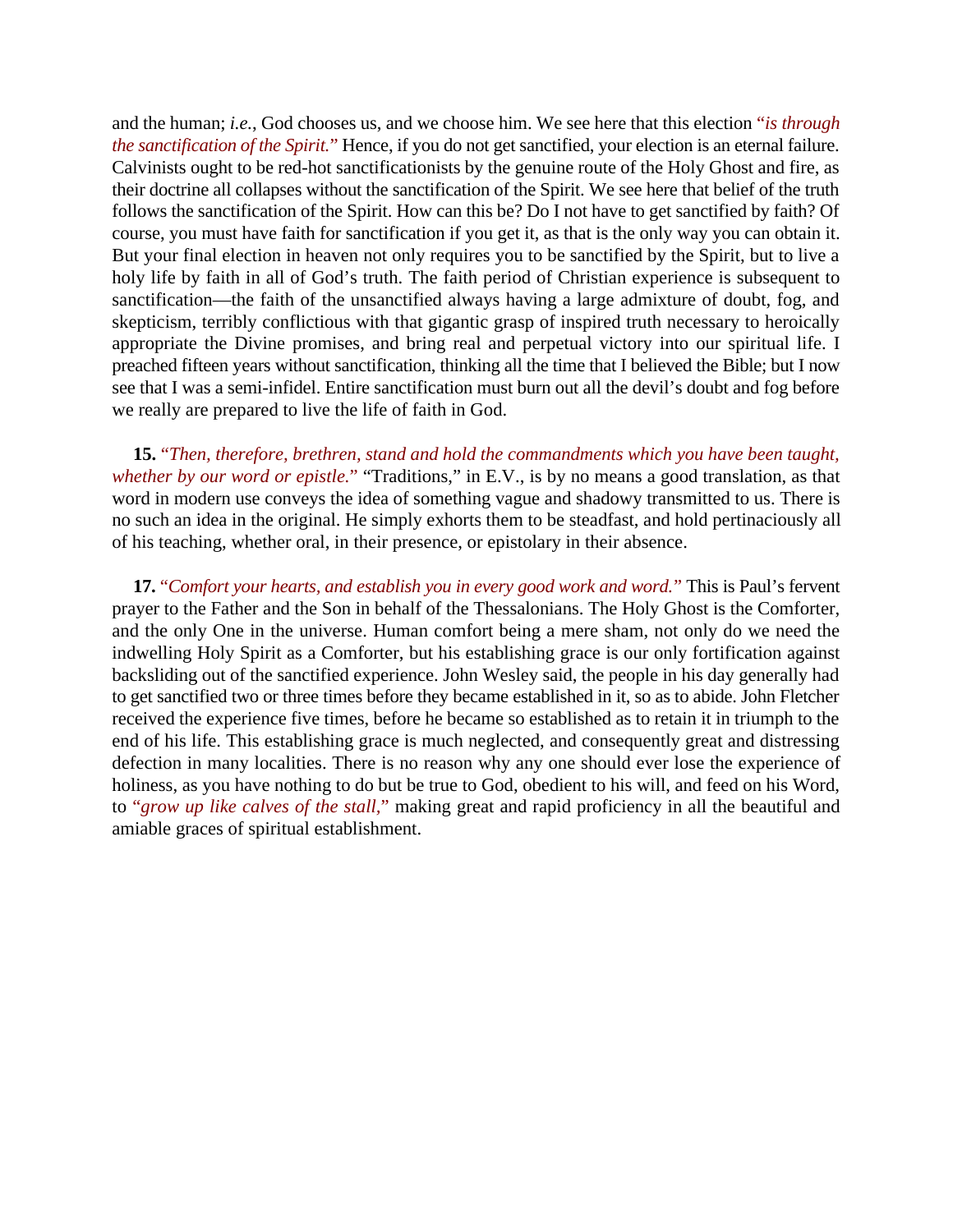## **II THESSALONIANS**

#### **CHAPTER III.**

**2.** "*That we may be delivered from ungodly and wicked men.*" The Greek, which I translate "ungodly," is *atopon*, from *alpha*, not, and *topos*, place. Hence, it literally means out of place. But man's place is with God. He is out of place and ruined when he is away from God. How pertinent Paul's solicitation for prayer that the Word may run and be glorified!

## **ARGUMENT VII. — COMPLETE DELIVERANCE FROM THE DEVIL.**

**3.** "*But the Lord is faithful, who will establish you and keep you from the evil one.*" Unfortunately, the E.V. translates this evil, giving the abstract; whereas the Greek gives the concrete. Instead of the prayer of Paul and Christ for all the Christians to be delivered from "evil," the true rendering is the "evil one;" *i.e.*, the devil himself. We have this petition in the Lord's Prayer (Matthew 6), and in his valedictory prayer for the sanctification of all that should ever follow him in this world. So, here we see Paul and Jesus both praying that their followers shall be delivered from the devil, setting forth the glorious reality that it is the happy privilege of all true Christians to get rid of the devil altogether; not that we will be free from his temptations, for they can never hurt us, but are really in the victorious grace of God made a great source of blessing to us, in the discipline of our virtues, the trial of our faith, and the development of our gifts and graces, as the soldier who fights no battles wins no victories; but while Satan roars like a lion (and his roaring can never hurt us), he is not allowed to touch us. Truly, he can never get in gunshot of us. Though he shoots at us day and night, he only wastes his ammunition. Though he fishes all day in our pond, he will never catch anything, because entire sanctification has taken everything out of our hearts that wants the devil's bait, so he toils all day, catches nothing, and goes home at evening with weary leg and hungry stomach. You must have faith in Christ for justification s a sinner, and faith for sanctification as a Christian. But you have an awful battle to fight, if you ever stand on the mount of victory. In this war with the devil, you have all the world against you. Hence, you are sure to fall and sink into hell, unless you turn the battle over to the Omnipotent Jesus, who is a million times stronger than the devil and all the world combined. You do this by faith after you have been sanctified. If you have faith in Jesus for victory every moment, you have victory every moment; if you have faith in Jesus to keep the devil from ever putting his black hand on you, he will never touch you. What a glorious privilege to get rid of the devil forever! Then his temptations will all be sanctified to your good, and turned into a blessing to you. The battlefield makes the hero, who wears the victor's wreath forever.

**4.** "*I have confidence in the Lord, that you do and will do the things which we command.*" What a glorious experience had Paul at Thessalonica! You can be there, where Paul would thus command you if he were on the earth today.

**5.** "*The Lord direct your hearts into the love of God and the patience of Christ.*" God's love sent his Son to die for us. We can have the same love, filling us with the spirit of martyrdom. Christ was perfectly patient amid the insults and tortures of a most cruel death. He died praying for his murderers. We can have the same patience.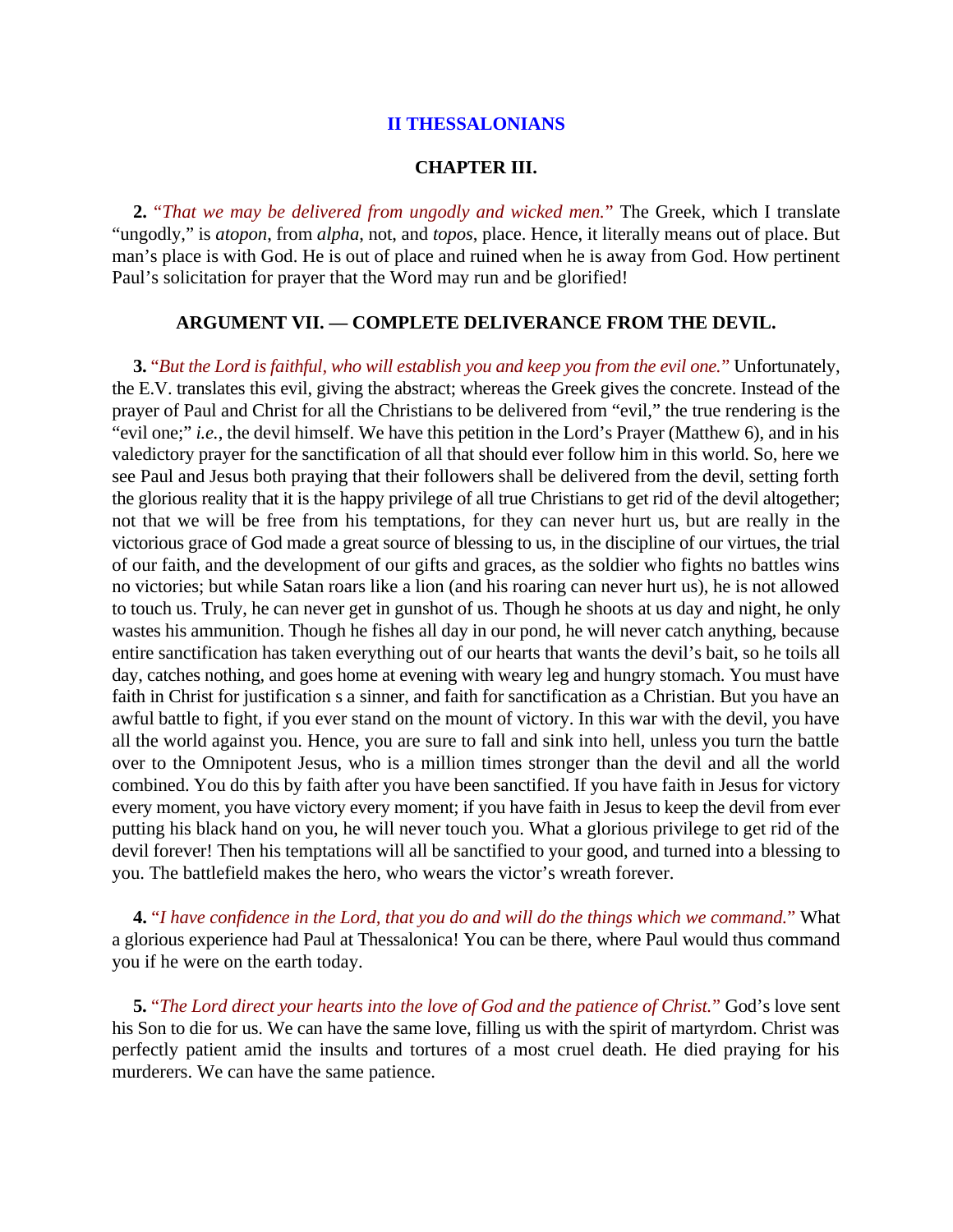#### **ARGUMENT VIII. — CHURCH DISCIPLINE.**

**6.** "*I command you, brethren, in the name of our Lord Jesus Christ, that you withdraw from every brother that walketh disorderly, and not according to the instruction which he received from us.*" One rotten potato will rot a whole barrel. "*Truly, the children of this world are wiser in their generation than the children of light.*" If we did not separate the rotten from the sound, all of our fruits and vegetables would rot in a pile. How sadly this was verified in the Churches! One dancing damsel will lead all of the young people into Satan's fandangos. No wonder so many Churches are rotten masses of spiritual putrefaction. The forfeiture of disciplinary power is the saddest phenomenon of the age. It simply illustrates the deplorable fact that the popular Churches are past redemption. Luther, Wesley, and Bunyan tried it, and failed. They saved many individuals. But history is silent on the reclamation of a fallen Church. Bishop Key says that it easier for God to raise up a new one than resurrect a dead one. If all of the Churches in this city (Los Angeles, California) would obey this plain and positive commandment, it would bring a Pentecost on California. If one should try it alone, the excommunicated would simply unite with other Churches, and the effect on them for their salvation would be largely counteracted. I knew a Methodist Church where Judge J\_\_\_ wore the bell, and presided over the Official Board. Still he was a notorious sinner, as all knew and frankly admitted. Revivals came and went, but could not touch him. He would feed and pay the preachers, and do everything but get religion. So eventually the Conference sent a simple-hearted little man to that circuit. On arrival, he began revivals, and went round his circuit like a fiery cyclone. When he got through, he turned and excommunicated all that did not get religion (that was in the olden time). He did not begin with the little folks, but walloped the big horse first of all. The excitement was intense. Many said, "The Church is ruined." The stewards told the preacher he would starve, as Judge J\_\_\_ collected more money than all the balance. He said he would rather starve for God, than fatten for the devil. The judge roared like a lion, and said he had spent his money freely for the Church, and they had treated him like a dog. So he went out with a rage, vociferating that he would never be a Methodist again. Other Churches had their eye on him. Three years roll away. Of course, his mad spell wore off. A revival of unusual power visits the Methodist Church. Many hard reprobates are gloriously saved. The revival runs about three months. Erelong the judge, who never entered the house since his expulsion, is seen in the vestibule. He comes on, and nightly gets a little nearer, till, to the surprise of all, he comes and falls full-length at the mourner's bench. Night after night for two whole weeks he is heard groaning at the altar. Finally he comes through as a sunburst. I conversed with his widow (a paragon saint) after his death, about ten years subsequent to his conversion. She told me he passed out of the world in glorious triumph. She said she believed he would have been lost if they had not turned him out of the Church. He was not a bad man; had no evil habits. About all that could be said was, that he had no religion, and did not claim to have. He depended on the prayers of his wife, the preachers, and the good people to save him. But they turned him out. On the abatement of his wealth, he began to soliloquize, "Who cares for poor me? They have given me over to the devil" The simple fact is, Judge J\_\_\_ has to do something for himself, or the devil will get him. Conviction seized him. He cried to God nigh and day, and doubtless is this moment playing on his golden harp.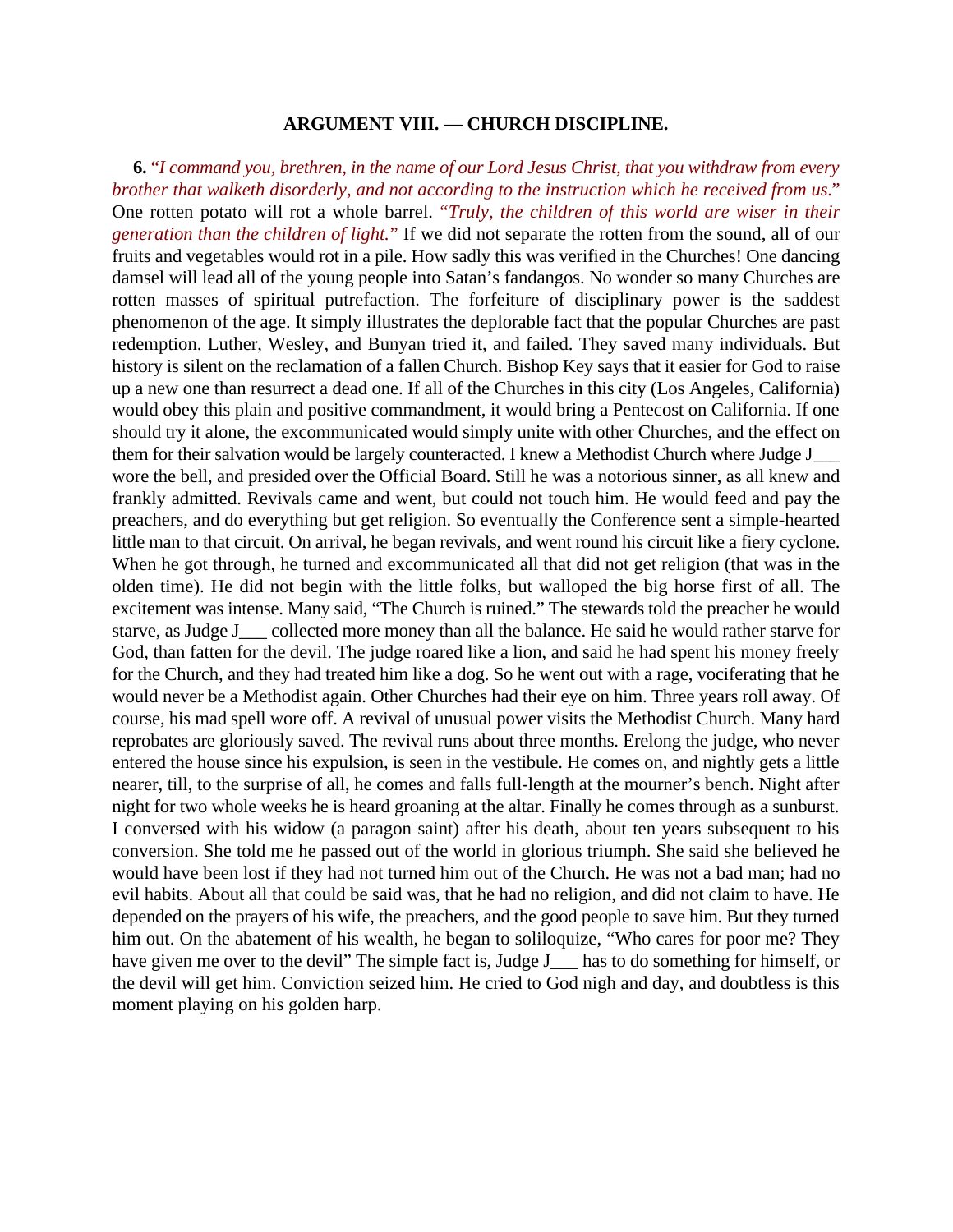#### **ARGUMENT IX. — SELF-SUPPORTING EVANGELISM.**

**7-12.** Here we see that while the apostles earned their bread by manual labor, they certify (verse 9) that they have a right to their temporal support while preaching the gospel. This is certainly the feasible basis for the evangelization of the world. Delinquency in reference to our temporal support does not excuse us from the commission, "*Go ye into all the world, and preach the gospel to every creature.*" We are to go and preach just as if we had a bushel of gold lying in the Bank of England to draw on *ad libitum*, trusting God, with or without human agency, to feed us like he feeds the birds. Thus we are to push the conquest to the ends of the earth, evangelizing all nations under the commission,

"Lo, I am with you always, even unto the end of the age." (Matthew 28:20.)

With his presence we can certainly trust him for our bread. All this so strikingly contrasts with the financial policy of modern ecclesiasticism, hiring the preacher like a rail-splitter.

**10.** "*For when we were with you, we commanded this to you, that if any one does not wish to work, let him not eat.*" The Bible is the plainest of all books, solving every problem of duty so clearly as to leave all without excuse. Well are we assured that "he who runs may read," and the "wayfaring men, though fools, may not err therein." (Isaiah.) On this great problem of material sustenance, O how plain and simple, "If any one is not willing to work, let him not eat!" When the first American settlement, founded at Jamestown, Virginia, in 1607, having consumed the supply brought over from England, and finding the Indian resources exceedingly meager, starvation began to look them in the face, their only hope is to fell the forest, and cultivate the rich virgin soils. But how can they do this, when nearly all of their colony are goldsmiths, having come over in search of the precious metals, and their tender hands never hardened by the ax, maul, and hoe. In their emergency, fortunately they elect Captain John Smith president, whose first law proclaimed in the Colony is a transcript of this laconic mandate of the apostle Paul, "Those who do not work shall not eat." Soon cloth coats are stacked, sleeves rolled up, and all hands blistered while the Colony is vocal with the roar of the ax, the thunder of the maul, and the crash and smash of falling trees, whose burning brush lights the firmament by night; and they are all feasting on peas, potatoes, and roasting-ears. With the enforcement of this simple law of heaven, earth teems with plenty, and beggary takes her everlasting flight; hireling preachers all transformed into shouting evangelists.

**13.** "*Brethren, be ye not weary doing well.*" What a salutary guarantee against dissatisfaction, and what a stimulant to indefatigable perseverance in every laudable enterprise!

# **ARGUMENT X. — CURE FOR HERESY.**

**14.** "*If any one does not hearken to our Word through the epistle, spot him; have no fellowship with him, in order that he may be ashamed.*" All the doctrines of grace in the Bible are beautifully focalized in the apostolical epistles. Consequently these plain, concise, inspired letters give you a miniature Bible, infinitely to your convenience and profit. Suppose this law were enforced in the Churches of the present day, what would become of bejeweled, gaudily-appareled, frolicking antiholiness members? They would move out like a landslide, leaving the faithful few, who, like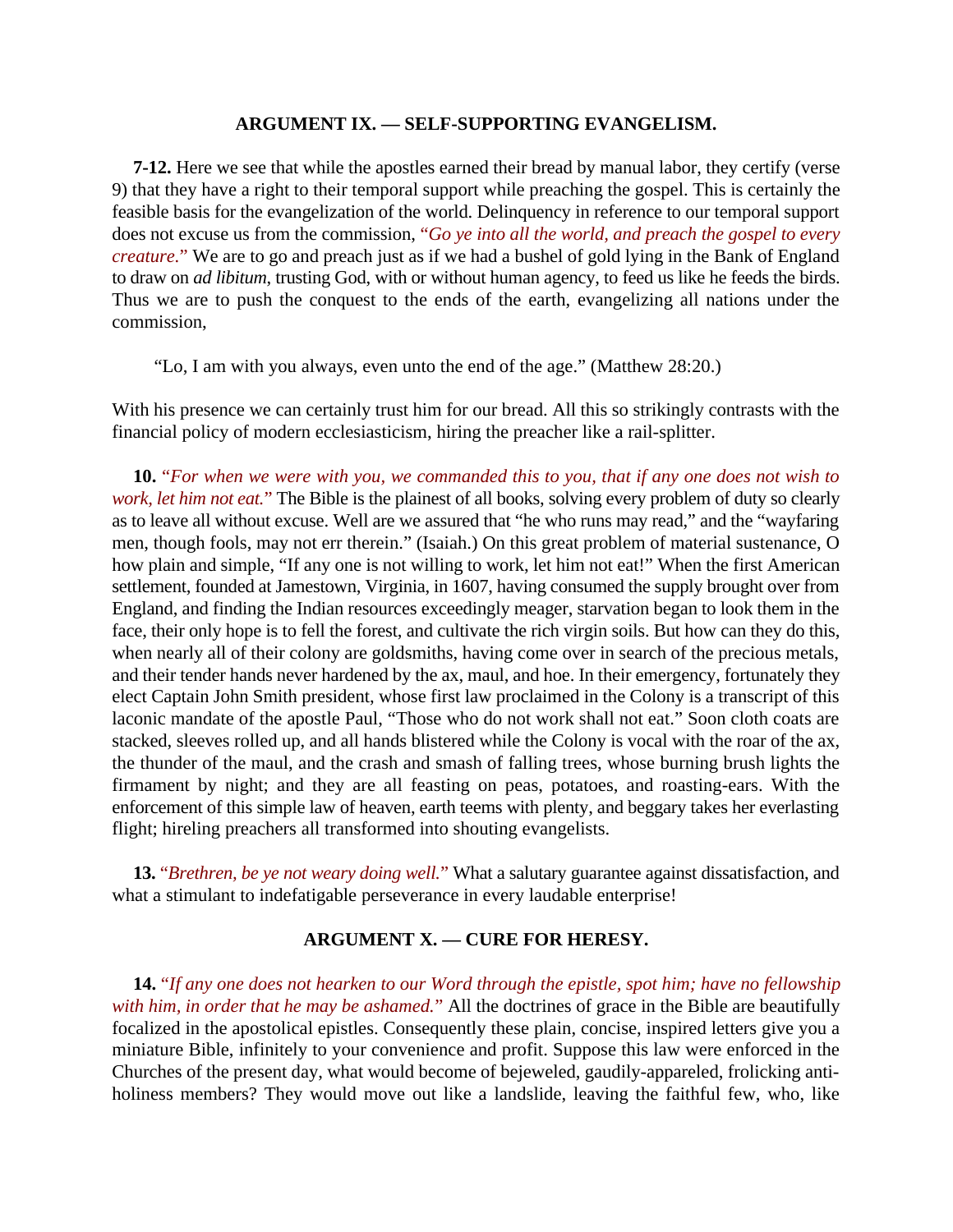Zacharias and Elisabeth, "*are walking in all the commandments and ordinances blameless.*" We never can redeem the Church from sin, Satan, and hell, unless we enforce New Testament discipline. It is the imperative duty of every pastor this day to read these letters to every member, and see that they accept them, and govern their lives accordingly, with a distinct understanding that all recusants and delinquents forfeit their membership. Paul even obligated the Thessalonians, in a sacred oath, to read these letters to every member. What will the pastors do in judgment-day, when God shall hold them to a strict account for the souls committed to their care, whom they, by willful neglect of known duty, have permitted to slip through their fingers into hell? Here we see a plain commandment in the New Testament, to withhold fellowship from every brother and sister who do not hearken to the plain Word of God revealed in the Bible.

**15.** "*Do not treat him as an enemy, but admonish him as a brother.*" This excommunicated man is your brother in Adam, and may, by the grace of God, become your brother in Christ. Hence, when non-fellowshiped for disobedience, do not give him up, but pray for him and admonish the more faithfully that the Lord may use the severity of Church discipline to convict him and bring him to repentance.

**17.** These people had been troubled with a false letter by an enemy, bearing Paul's counterfeit signature. Therefore, when Luke wrote the letters responsive to his dictation, Paul gave his autograph.

**18.** This benediction is commendable for its beauty, brevity, and grace. Use it freely in the dismission of your meetings.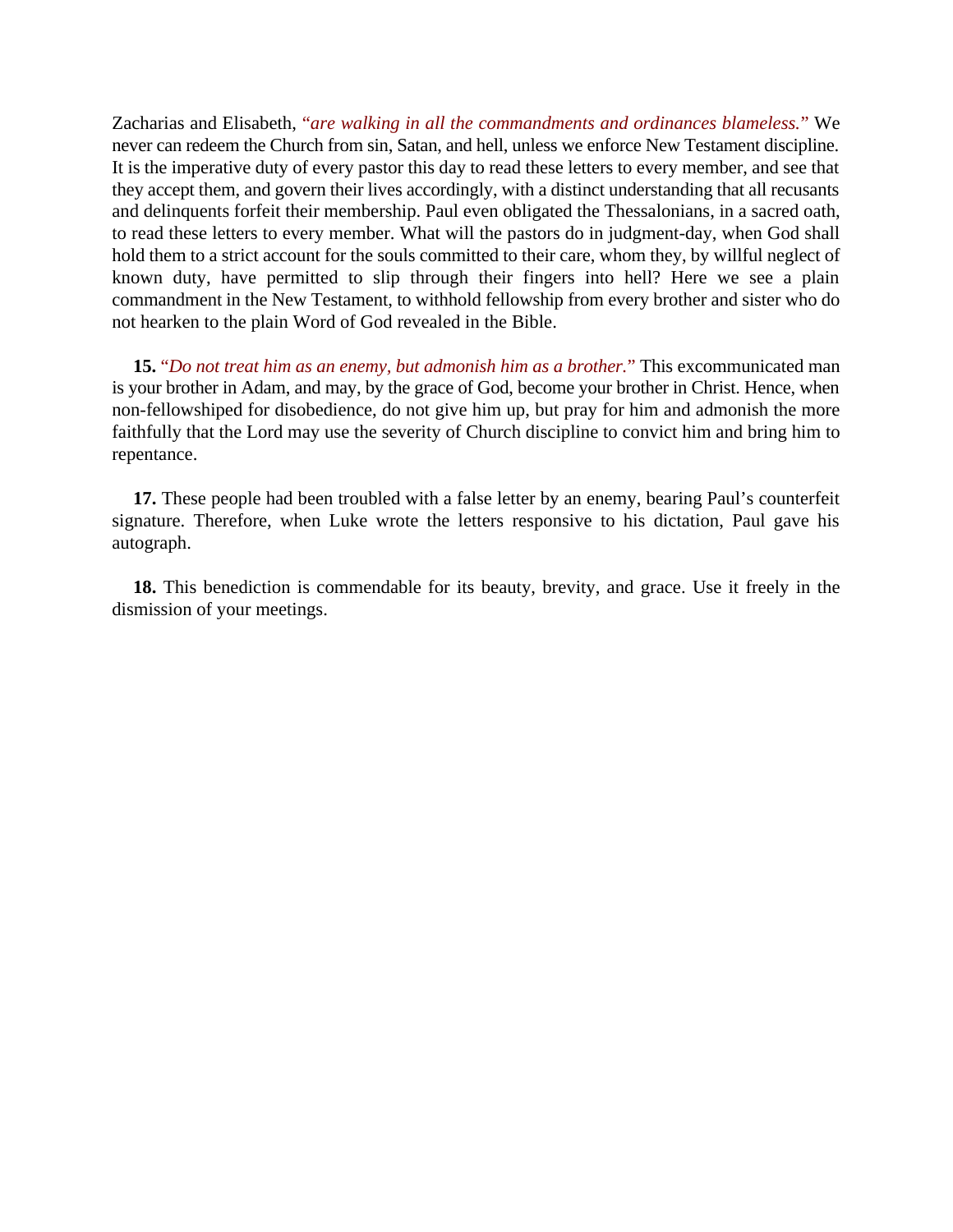## **II THESSALONIANS**

#### **APOLOGUE.**

This letter is really supplementary to the first, and, like it, flooded with Paul's favorite themes; *i.e.*, entire sanctification and the Lord's return to the earth; meanwhile the apostle interjects some profoundly stirring prophecies, relative to the coming of the Lord, precedent and concomitant events. However, those prophecies relative to the great Constantinian apostasy and the revelation of the "*Man of sin*" have already been fulfilled, and no longer intervene between us and the greatest and most notable event of the world's history; *i.e.*, the return of the glorified Jesus to judge the wicked, take up his saints, and be crowned king of all nations, to reign forever. Therefore, we should all be robed and ready on our watch-towers, looking out for our glorious King.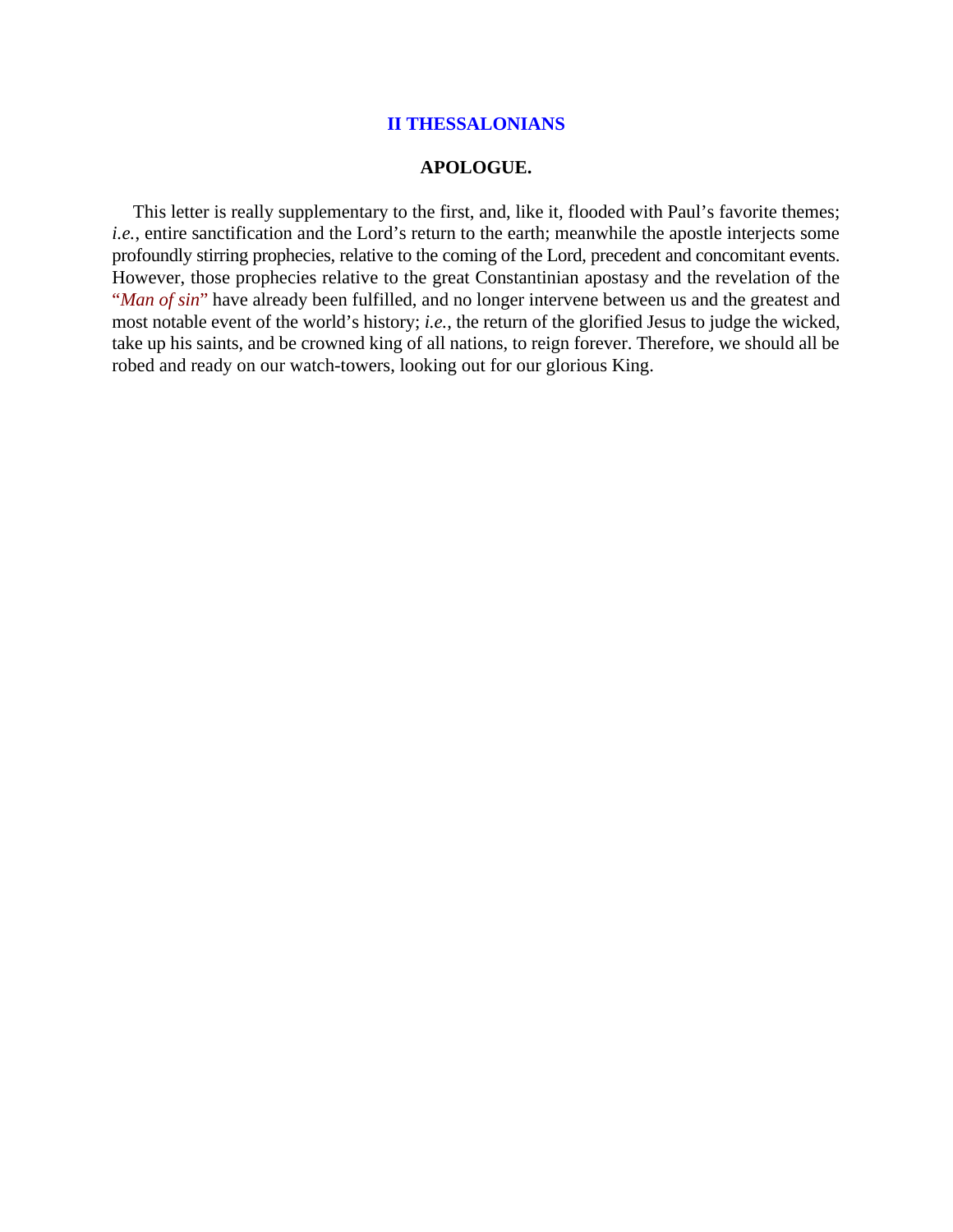#### **I TIMOTHY**

#### **PROLOGUE**

We now reach a department of the Pauline Scriptures in some respects by far the most important of all; *i.e.*, in the fact that while the others have been addressed to the membership, these are directed to the preachers. While they constitute an awful admonition and a solemn warning to the backslidden pastors of the fallen Churches, they turn a flood-tide of holy inspiration on the grand army of preachers, male and female, whom God is raising up—*i.e.*, the holiness movement—to carry the gospel into every nation, call out the elect of every tribe, and thus get the Bride ready for the return of her Divine Spouse. Paul arrived at Rome during his first imprisonment, in February, A.D. 61. Having preached two years in his hired house, we find him in the barracks guarded by the soldiers and preaching daily to the Praetorian army, February, A.D. 63. As there were no charges against him criminal in Roman law, having been acquitted on trial, he resumes his evangelistic peregrinations, returning to Asia, and preaching to the different Churches till about 65. Do not forget that your postscripts in E.V. following these epistles are all utterly spurious, not a single one of them appearing in the original. The one following this epistle says it was written at Laodicea, an Asiatic city not far from Ephesus; whereas, along with Dean Alford and other eminent critics, I am satisfied it was written in Europe.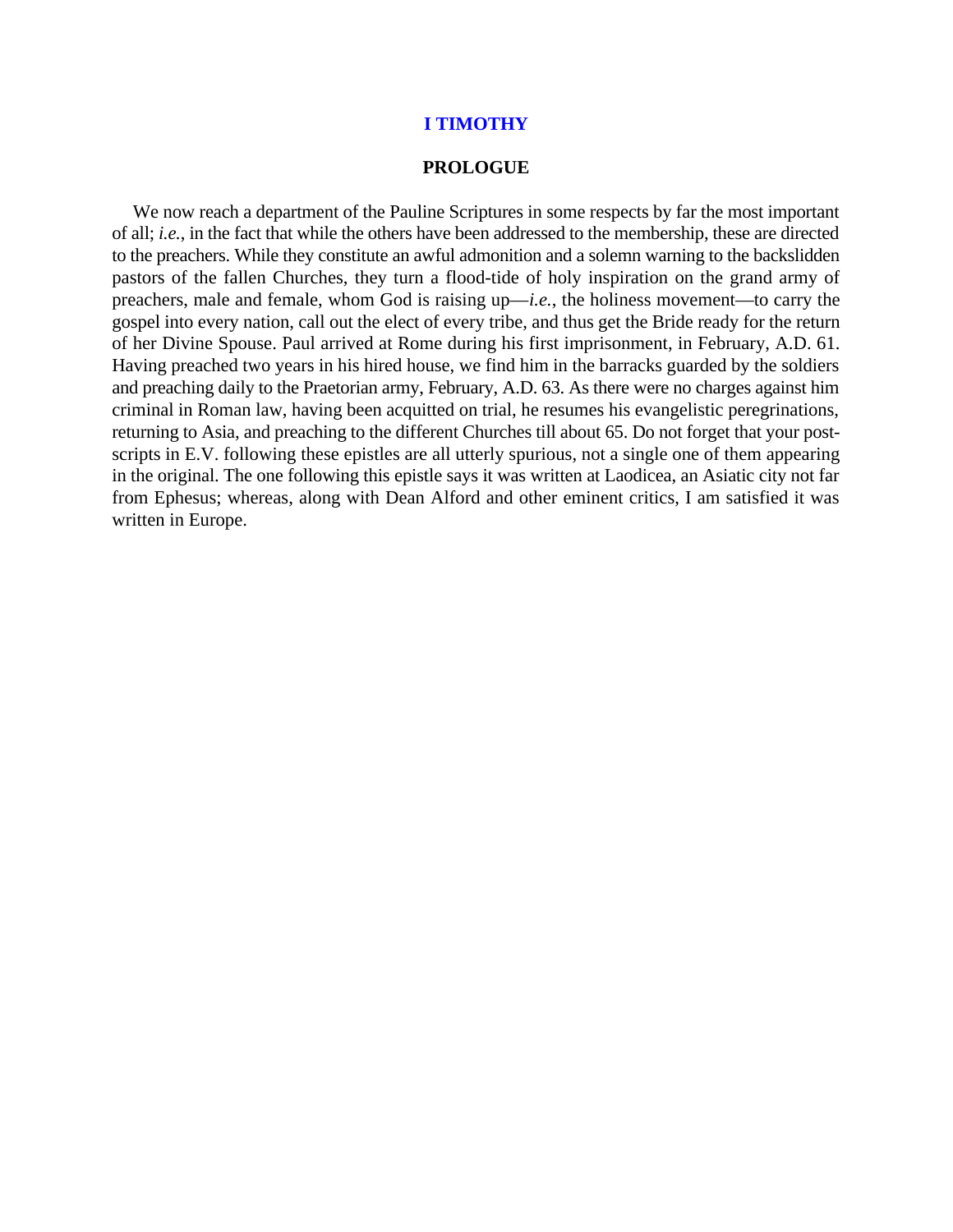## **I TIMOTHY**

## **CHAPTER I.**

**2.** "*To Timothy, a beloved child in the faith.*" Mark the parental tenderness of Paul; instead of calling him his son, he designates him a beloved child.

**3.** "*As I call thee to abide in Ephesus, going into Macedonia.*" I am satisfied Paul never wrote this letter when over in Asia while Timothy was with him, as he left him there; but after crossing the Ægean Sea, and landing in Europe, he dictated it to Luke while stopping and preaching in some of those Macedonian Churches; *i.e.*, Philippi, Thessalonica, or Berea. "*In order that you may command certain ones not to teach heterodoxy.*"

Orthodoxy is the simple, unsophisticated Word of God. Everything else is heterodox. These words have been awfully abused by unspiritual preachers, and frequently given even a reverse interpretation. The preachers who confine themselves to the pure and unadulterated Word are this day like angels' visits.

## **ARGUMENT I. — FABLES AND SUCCESSION.**

**4.** "*And not to give heed to fables.*" These "fables" include all human creeds and uninspired authorities. Of course, all books harmonical with the Bible and expository of it, are perfectly right in their place. They claim nothing new and no authority, but simply refer you to the Word of God, the only authority in the universe. Hence, all talk about human authority is heterodoxical and nonsensical, as there is no such thing in the universe. Hence, Paul warns us all to give no heed to fables: *i.e.*, uninspired authorities, human creeds as such independently of God's plain and simple Word, and endless genealogies. Fallen Judaism set great store on genealogies. Every priest must trace his lineage back to Aaron, before he has a right to officiate. Roman Catholics and many Protestant Churches hang their claims to orthodoxy on apostolical, patriarchal, episcopal, or baptismal succession. Millions of people have been humbugged on those lines, and proselyted to Romanism or some other pretentious ecclesiasticism. It is a trick of Satan from beginning to end to detract attention from Christ to humanisms, and drag you into hell. Suppose Romanism can trace organic succession back to Peter and Paul, and it turns out God had the organization then, and Satan has it now. Look in the New Testament, and see if you can find a trace of the pompous and ponderous organization of Romanism at the present day. You know you can not. This whole problem is a human conceit, fabricated by the enemy to sidetrack and ruin souls. I heard much more preaching on it during my unregenerate life than on salvation. Whole communities were revolutionized and humbugged in this way. There is simply nothing in it. The Divine Ecclesia is the Church of God, and the only one. It simply means the "called out," and consists of the people who have heard the call of the Holy Ghost, come out of the world, and separated themselves unto God, to live and die for him alone. Hence, there is but one fact to be settled in the solution of all this vexed Church question, Are you a child of God? Have you been born from above? Does the Spirit himself bear witness that you are a child of God? Are you walking in all the commandments and ordinances of the Lord blameless? If all this is true, you are regenerated and sanctified. Hence, you need not trouble yourself about the generations of bygone centuries. Every tub stands on its own bottom. You need not go on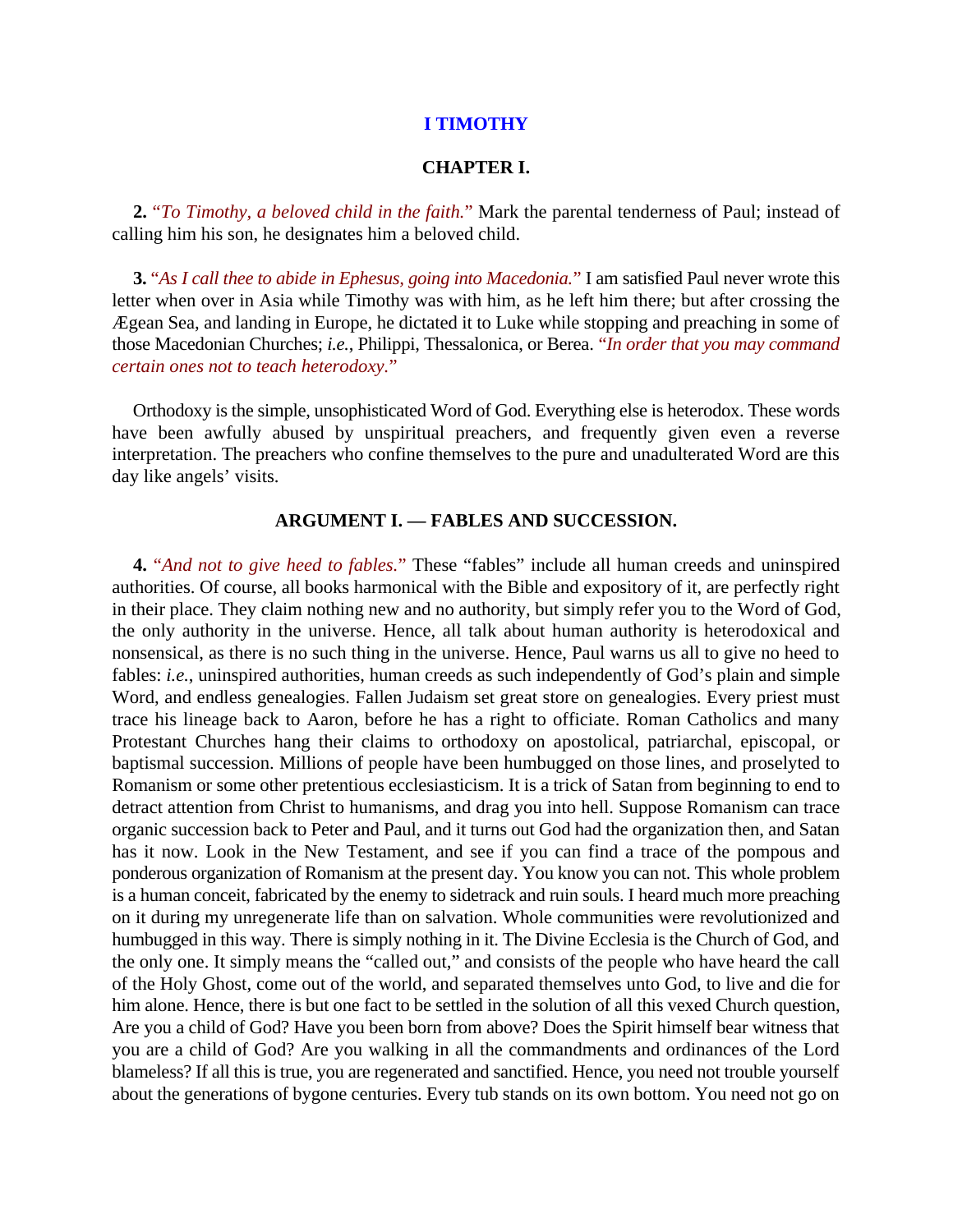a wild-goose chase to Rome and Constantinople. You need not trouble the graveyards, and disturb the tombs of the patriarchs, ransacking the archives of the Middle Ages, to see that no link is missing in the chain of your apostolic succession. There is but one link in the chain, and that doesn't reach back, but straight up to heaven. It identifies you with your Heavenly Father, and confirms your adoption into the family of God, which is the only true Church in earth and heaven. No wonder Paul gave this rigid admonition to Timothy and all other preachers, "*not to give heed to fables and genealogies, which present controversies rather than the economy of God, which is in faith.*" How Satan has employed millions of demons manufacturing these silly sophistries in hell, and running up great trainloads over the black valley railroad to supply the preachers in this world since the great apostasy fifteen hundred years!

# **ARGUMENT II. — THE WHOLE BIBLE IN A NUTSHELL.**

**5.** "*The end of the commandment is Divine love out of a clean heart, and a good conscience and faith free from hypocrisy.*" This verse is a wonderful convenience to all candid inquirers after truth, as it focalizes all the commandments in the Bible, and con substantiates them in this abbreviated statement, which all are competent to receive and remember. This *agape*, Divine love, is the essence of the Divine nature (1 John 4:18), indigenous only in the heart of God, and exotic in all other beings and dependent solely on Divine intervention for its existence. The Holy Ghost, who is none other than very and eternal God, pours it out into truly penitent and believing hearts. (Romans 5:5.) As our hearts are depraved by the fall, we must have a subsequent purgation, which we receive in the great work of entire sanctification wrought by the Holy Ghost. This is indispensable to the perpetuity and purity of that heavenly stream poured into our hearts in regeneration. Not only must this Divine love, as here revealed, flow out of a clean heart but a "good conscience." Paul said he lived in all good conscience before he was converted. Yet his conscience was not a correct guide, because he had not received the Divine love and a clean heart. In Romans 9:1, he testifies, "My conscience bearing me witness in the Holy Ghost." Hence, we see that this noble God-given faculty, the voice of God in the soul, must be corroborated by the Holy Ghost, in order to be a correct guide. But not only is this Divine love to flow out of a "clean heart and a good conscience, but faith free from hypocrisy;" *i.e.*, an unhypocritical faith, rendering our lives and conduct perfectly transparent under all circumstances. The Grecian god Momus said the creation of man was a great failure, as there should by all means be a mirror in his breast, so you could look in and see his thoughts.

**6.** "*From which some, having deflected, have gone away into empty talking.*" All speaking without the solid truth of God and the Holy Ghost is empty. Hence, when you preach anything except the "*love of God flowing out of a clean heart, and a good conscience and unhypocritical faith,*" you are simply indulging in empty talk. O the empty little talks ringing from the pulpits at the present day, neither freighted with solid saving truth nor the dynamite of the Holy Ghost!

**7.** "*Wishing to be teachers of the law, not knowing either what things they say, nor concerning what they affirm.*" No wonder our Savior forbade his own apostles to go and preach the sanctified gospel till they received the pentecostal experience. He knew they could not preach successfully that they had never experienced. That is our great trouble, "the blind leading the blind, and all falling into the ditch together;" millions, like signboards, pointing out road they never travel.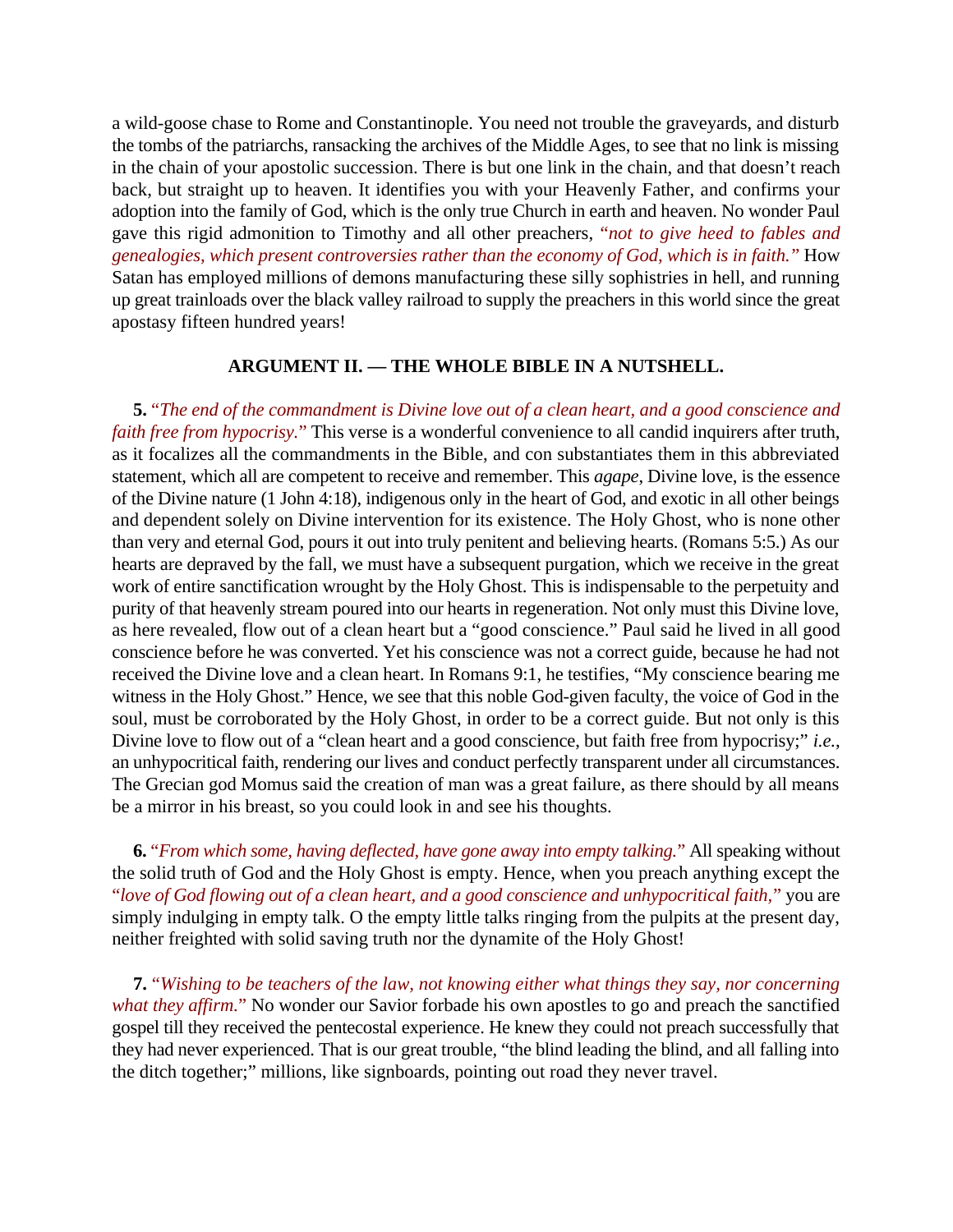**9.** "*Knowing this, that the law is not for a righteous man, but for the lawless, the disorderly, the ungodly, the sinners, the unholy, the profane, patricides matricides, homicides,*

**10.** "*Fornicators, Sodomites, kidnapers, liars, perjurers, and if there is anything else contrary to hygienic teaching,*

**11.** "*According to the gospel of the glory of the blessed God, with which I have been entrusted.*" What a black catalogue! Patricide is a murderer of a father, and matricide of a mother. O the thousands of fathers and mothers who are murdered by the wicked lives of their children, thus killing them with sorrow and bringing down their prematurely gray hairs to an untimely grave! Homicide is the murder of a man. John says, "He that hateth his brother is a murderer." Hatred is the spirit of murder. If you have it in your heart, you are a murderer in the sight of God. The Sodomites were accused of gross brutality, too dark to mention. Kidnappers have depopulated poor Africa for ages indefinite, carrying away her people, and selling them into slavery, thus retarding her progress, baffling her civilization, and making her significantly the Dark Continent. "If there is anything else contrary to hygienic teaching," or, as E.V. beautifully says, "sound doctrine;" the Greek word "hygienic" is very significant in this passage, since holiness has a hygienic meaning; *i.e.*, soul soundness. In regeneration your dead soul receives the life of God. In sanctification your soul is healed of all hereditary ailments. Children must be born before they can be treated for hereditary diseases. So you must be born of God before you can be sanctified, as this glorious grace is only for God's children. What a wonderful contrast between the New Testament and the popular creeds; the Pauline preaching and the metropolitan pulpits of the present day! I was brought up in a country rent and torn by sectarian wars. I would hear an announcement, "Pastor A— will preach a doctrinal sermon. We crowd his house, and listen two to four hours while he thoroughly ventilates and defends his creed; simultaneously so entrenching upon Pastor B— that he must appoint a day for a doctrinal sermon. Then Pastors C— and D— are both bleeding from controversial bullet-holes, and must each in turn likewise give us a big doctrinal sermon. With all this the Pauline truth, "*Divine love out of a clean heart, good conscience, and unhypocritical faith*" had neither part nor lot. Now you see plainly from this Scripture that nothing but sin antagonizes the saving grace of God. So, when Paul tells us what is "contrary to sound doctrine," he simply gives us this long black catalogue of souldestroying vices. In your "Holy Bible" there is but one doctrine focalized from alpha to omega, and that doctrine is holiness. Nothing but sin antagonizes holiness. What a jubilee the devils in the pandemonium enjoyed at the expense of those four pastors I heard in my childhood, wearing themselves out and distracting the people over their doctrinal controversies, which had no more to do with salvation than the old dead issues between the Pharisees and Sadducees. There is but one issue in the Bible; that is personal salvation, which is antagonized by nothing but sin.

## **ARGUMENT III. — PAUL THE CHIEF OF SINNERS.**

**12.** "*I give thanks to the Lord Jesus Christ, who fills me up with dynamite.*" The Greek here is *endunamosanti*. *En* means with, *dunamis*, dynamite. It is the verb form of the word and in aorist tense, which reveals an instantaneous action. Hence, Paul certifies that Christ filled him up with dynamite in a moment. No wonder he was always loaded, and ready to shoot on a moment's notification. The same Omnipotent Christ is ready to load up you and me, and prepare us every moment to fire on the devil. "*Because he considered me faithful, putting me in the ministry,*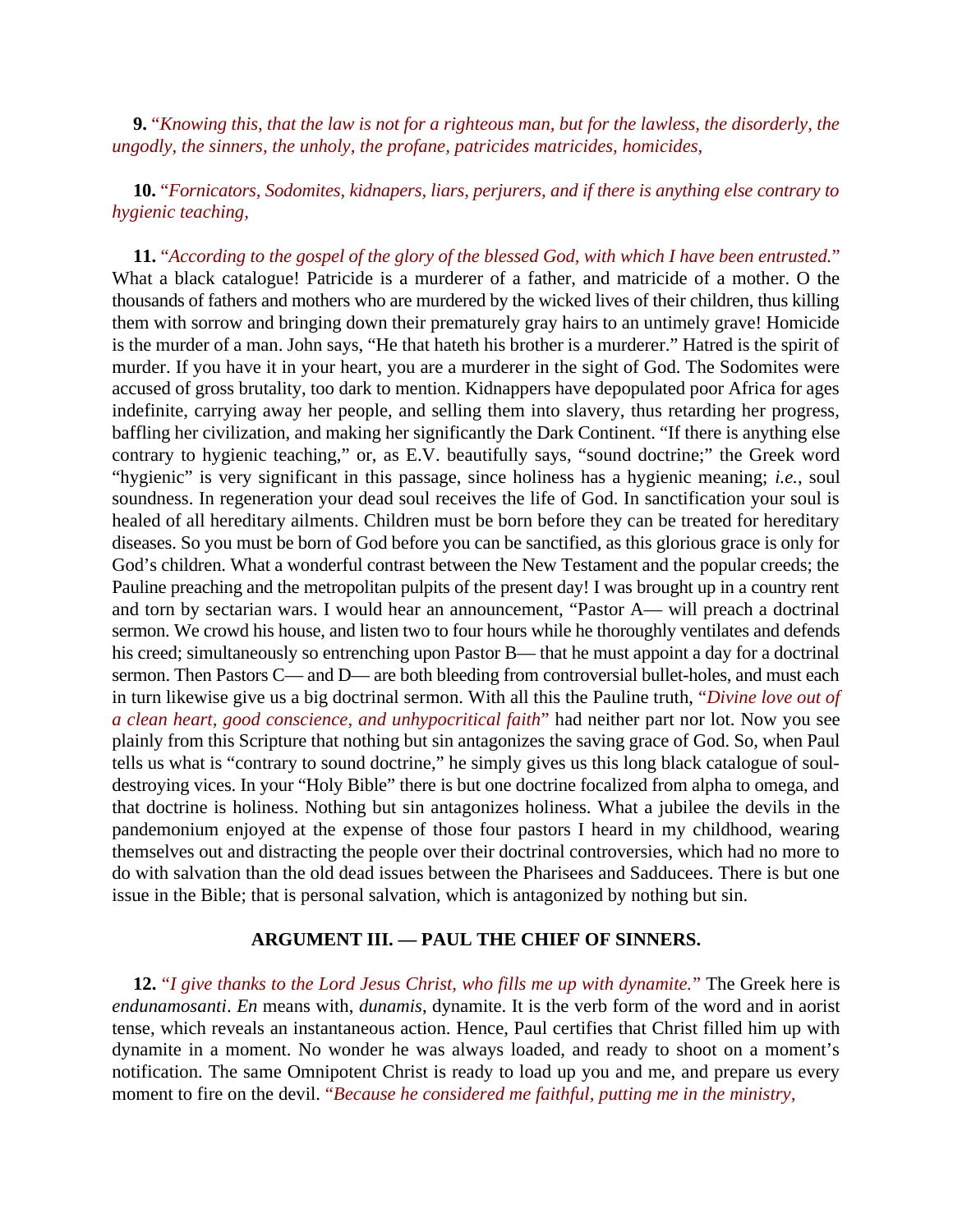**13.** "*Formerly being an evil speaker, a persecutor, and an insulter; but I obtained mercy, because I did it ignorant in unbelief.*" Honesty was the saving trait in Paul's character. Fortified by the greatest human learning, the most consummate ecclesiastical bigotry, and official power, he could only be convinced by a miraculous intervention. If you are perfectly honest, though literally blinded by the devil and led captive at his will, God will deliver you, if he has to work a miracle, as in case of the proud, obdurate, persecuting Saul of Tarsus.

**14.** Here he certifies that the grace, along with faith and love in Christ Jesus, abounded in his case. In the Scriptures we constantly see the superlative preeminence of faith and love, the one constituting the human, and the other the Divine hemisphere, in the glorious plan of salvation.

# **15.** "*. . . Christ Jesus came into the world to save sinners, of whom I am first;*

**16.** "*But on this account I obtained mercy, in order that in me the first Jesus Christ may show forth all long suffering, for an example of those about to believe on him unto eternal life.*" Paul was first in official position, leadership, learning, and influence in his day. Many have stumbled over this statement, but I see no good reason. Cognomens and epithets survive changes of character in all human circles. In my peregrination I preach side by side with saloonkeepers, drunkards, infidels, thieves, and gamblers, with a number of whose names I am perfectly familiar. We all know them, and frequently designate them by these dark epithets. While all this is true, it is equally true that they are wonderfully saved, gloriously sanctified, filled with the Spirit, and preaching the gospel like messengers from heaven, God everywhere setting his seal on their labors of love. Paul is this day the same chief of sinners, playing on his golden harp among the angels. We will never be angels. Through all eternity we will be nothing but sinners saved by grace. In conversion you are a justified sinner; in sanctification, a purified sinner; and in heaven, a glorified sinner. We must be jealous of our sinnership, as this is the basis of our claim on Christ, since he saves none but sinners. So long as we are in this world, we need him not only to save us, but to keep us saved. If we should forfeit our sinnership, we would forfeit our salvation, as Christ is the Savior of sinners only. Yet it is diabolical foolery to say we must keep on sinning. Neighbor John is well known as a painter; though he has not painted a house since he got rich twenty years ago. Neighbor Samuel is a sailor, so born, reared, and educated; but he has not sailed in twelve years. At the time of this writing Paul was the chief of sinners, yet, as he says himself in the same sentence, gloriously saved, and consequently a great encouragement to "*those who shall believe on Him unto eternal life.*"

**18.** The gifts of prophecy laid down in Paul's catalogue (1 Corinthians 12) constitute the enduements of the Holy Ghost, necessary qualifications to preach the gospel. Timothy had received these with his call to the ministry. "*That you may war a good warfare in the same.*" These extraordinary gifts of the Holy Ghost constitute the Christian's panoply, with which he wages an exterminating war against sin and Satan; the Spirit serving as armor-bearer, putting in his hand the implement needed in every emergency.

**19.** "*Having faith and a good conscience, which certain ones having cast away have made shipwreck concerning the faith.*" A true faith always bears the heavenly fruit of good works. Faith and works are the two oars of the salvation boat, in which you sail across this probationary ocean, plowed with a thousand cyclones, to the bright golden shore of a blessed immortality. When your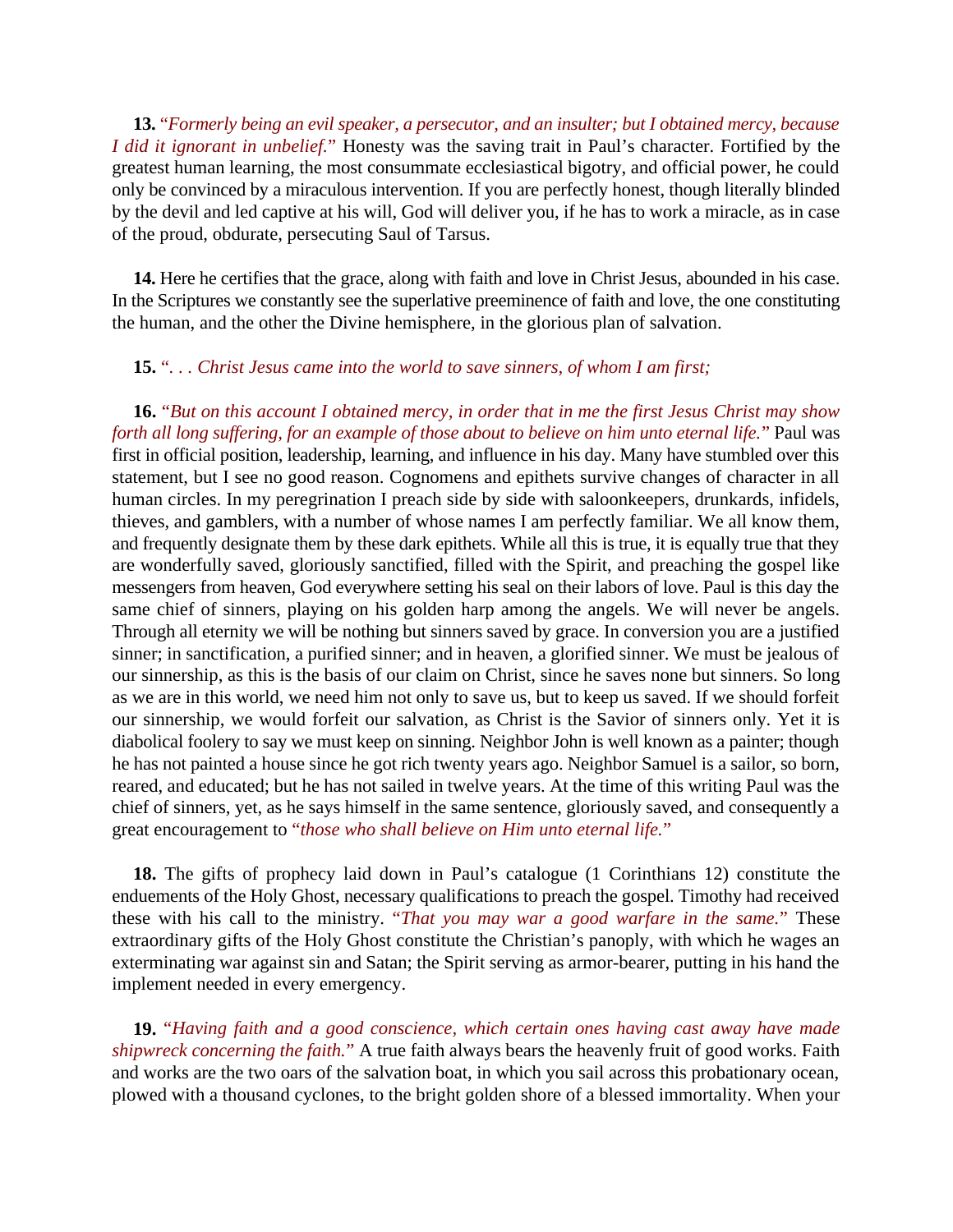faith fails, your works are no longer in harmony with the Divine administration. Then it is impossible to have a good conscience.

**20.** "*Of whom is Hymeneus and Alexander, whom I have delivered to Satan, that they may learn not to speak evil.*" Among the many fallen Christians on all sides breaking Paul's heart, here are two preachers so far deflected from the faith once delivered to the saints that Paul finds it necessary to turn them out of the Church; *i.e.*, excommunicate them from the New Testament Ecclesia, turning them over to Satan. Regeneration takes you out of the world, and sanctification takes the world out of you. So the *bona fide* Christian is doubly divorced from the world. God calls the devil the "God of this world." (2 Corinthians 4:4.) Hence, the world and the Church are utterly separate and distinct, having no fellowship either with other, the devil ruling the one, and God the other. Hence, to turn people out of the New Testament Church is to surrender them to Satan. Excommunication is the last and most powerful remedy. It will convict sinning Church members when nothing else will. Ejectment from the kingdom of grace is but preliminary to their rejection from the kingdom of glory. Hence, it is calculated to alarm, convict, and bring to repentance when everything else has failed. We see here that Paul does it for their good, "*that they learn not to speak evil.*" When the devil gets them in his black clutches, and the Holy Ghost shows them an open hell and the seething billows rolling at their feet, Paul hopes they will take alarm and repent.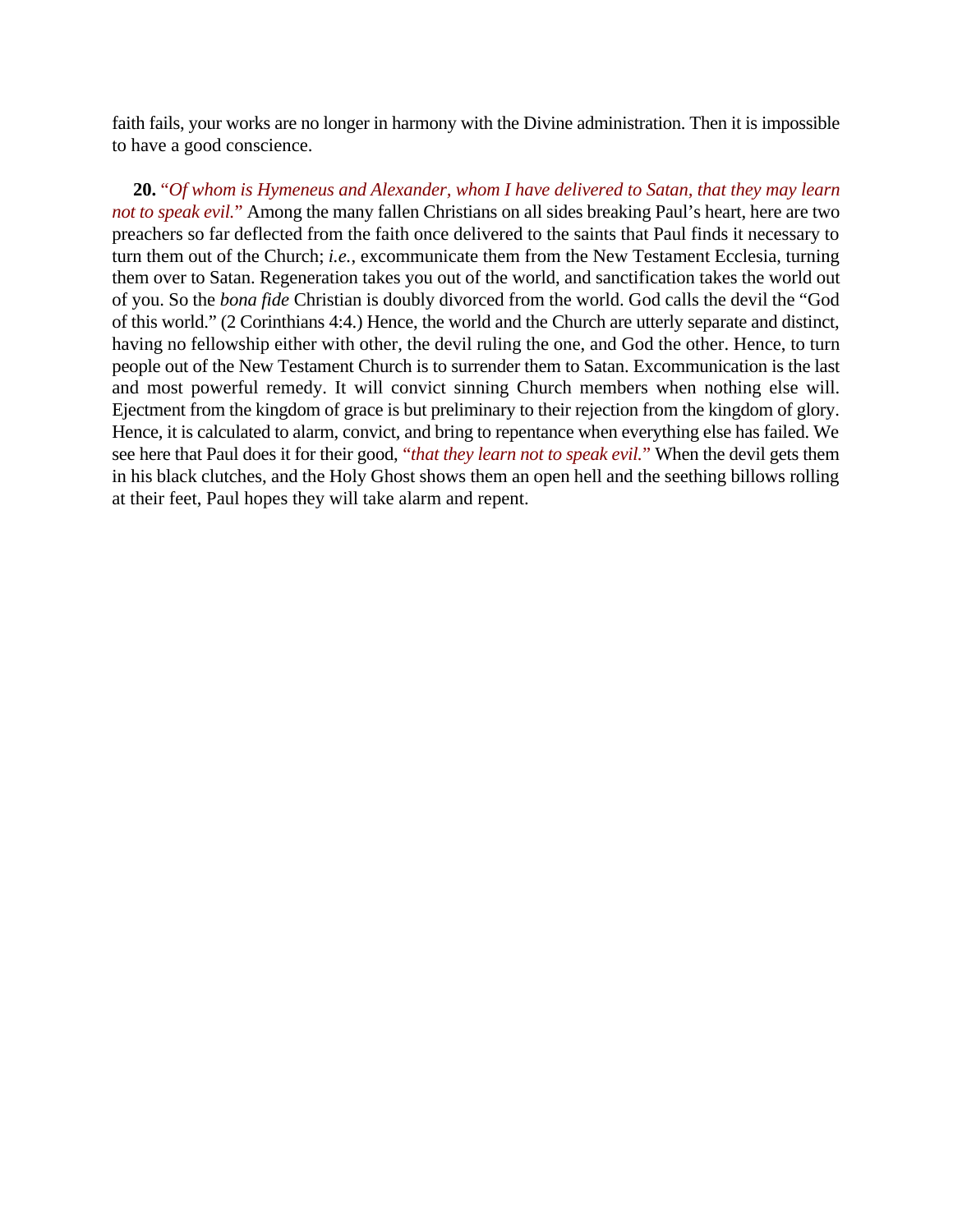## **I TIMOTHY**

## **CHAPTER II.**

#### **ARGUMENT IV. — PRAYER.**

**1.** "*First of all, I exhort you that prayers, supplications, intercessions, and thanksgivings be made for all men.*" We do not pray enough. We do not hold on long enough to get in touch with God and prevail. James 5: says: "*Elijah prayed with prayer;*" *i.e.*, with the prayer which God gave him. He lived so close to God as to receive his prayers from him. In that case God always answers them. The English translators, evidently not knowing the spiritual meaning, do not render it literally but prayed earnestly instead of "*prayed with prayer;*" *i.e.*, the prayer which God gave him The Greek also says the inward-working prayer availeth much: by the prayer wrought in you by the Holy Ghost. Here Paul enjoins upon us four distinct species of prayers; *i.e.*, prayers in the ordinary sense—supplications; *i.e.*, the importunate holding on to God, like wrestling Jacob, all night; intercessions, like Moses when descending from the mount of God, and finding Israel fallen and gone back to Egyptian idolatry. God proposing to cut them all off, and verify the Abrahamic covenant with Moses, he throws himself into the breach, and pleads, "Lord, blot me out of thy book, but save this people." Thus all Israel is saved by the intercessory prayers of Moses. God help us, like Jesus, to intercede for our lost loved ones! Thanksgiving is another species of prayer here commanded. We do not thank God enough. Get a brokenhearted, despairing penitent seeking at the altar to break out in thanks to God for convicting him, and soon he will be up shouting aloud.

**3.** In answer to our prayers God puts his hand on the kings of the earth, and turns them as he turns the rivers of water. How wonderfully he turned about Ahasuerus in the case of Mordecai and Esther!

**4.** "*. . . Who wishes all men to be saved, and come to a perfect knowledge of the truth.*" God is so anxious to save all men, he gives his Son to make it lawful to save them. He also comes in the loving person of the Holy Ghost, warns and entreats every one to come and let him save them. What more could he do than he has done, and is doing? Yet the wicked blame him for their damnation. You go to hell because the devil takes you there, which he is certain to do if you die in his kingdom. God wills that all be saved, and come to a perfect knowledge of the truth—*i.e.*, get sanctified; *i.e.*, reach experimental certainty.

**5.** There is only one God revealed in three persons. I am a preacher, a book editor, and a teacher. Hence, a human trinity in your humble servant.

**7.** "*. . . A teacher of the Gentiles in faith and in truth;*" *i.e.*, faithfully and truly.

## **ARGUMENT V. — DOMESTIC GOVERNMENT.**

**8.** "*Therefore I wish the husbands to pray in every place, holding up holy hands without wrath and doubt.*" This is a high standing in domestic life required of the husband. Perfect love is the only salvation from the malevolent affections, and perfect faith the only antidote for doubt. "*Nothing but entire sanctification can give us perfect faith and love, and enable us to hold up holy hands.*" The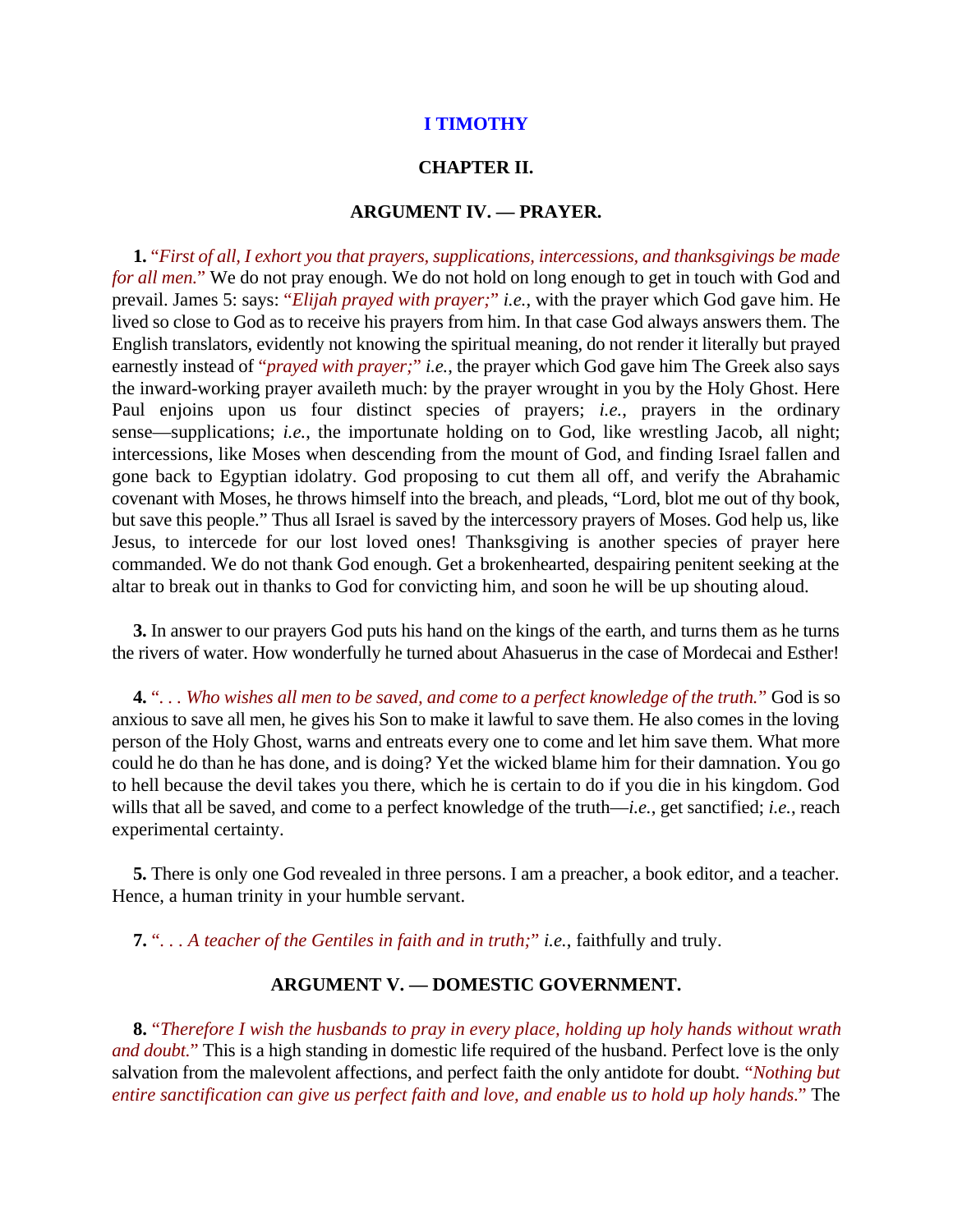hand moves responsive to the heart. Hence, the only way to have holy hands is to make the heart holy; *i.e.*, get sanctified wholly. So you see this husband, on whom God confers the supremacy of the home, is sanctified wholly, and will certainly do to trust. As we read repeatedly in the Pauline epistles, these things are in the Lord.

**9.** "*Likewise, ye wives, in comely apparel adorn yourselves, with modesty and prudence; not with braided hair, gold, or jewelry, or costly clothing;*

**10.** "*But that which becometh women, professing godliness through good works.*" Our money all belongs to God. Hence, we have no right to prodigalize it in dress or any other way. We should avoid all unnecessary expenditure of the Lord's money, lest we prove unfaithful stewards. Hence, we see gold positively forbidden as a personal adornment. God says, "The gold is mine and the silver is mine." He needs it as a circulating medium. We have no right to take it out and appropriate it to feed our pride. That is the cause of all of our present financial trouble, which, it has been feared, will wreck our Government. If the people will take the gold off their persons, and the silver out of their cupboards, and turn them back into the circulating medium, we will have plenty of money.

**11.** "*Let the wife learn in silence, in all subordination.*" She can well afford to be subordinate to the sanctified husband described in the eighth verse.

**12.** "*But I do not permit a wife to dictate nor usurp authority over her husband, but to be in quietude.*" The Greek dictionary gives teach, direct, and dictate, as meanings of *didaskein*. It is here homogeneous with *authentein*, usurp. Hence, I translate "dictate." The same word is translated "masters" in E.V. (James 3:1.) The apostle is expounding domestic government, which, like all others, must have a head. God, in his wisdom, has appointed man to the head ship of the home government. But you see here (verse 8) the man is to pray in every place, holding up holy hands, without wrath and doubt. That kind of a husband will do to rule the home. If the husband is where God commands, the wife will never feel the weight of a feather under his rule, because it will be the reign of perfect love.

**13,14.** Do we not find here a Divine retribution on the woman for her leadership in the transgression in consequence of which she is subordinated in the home? If so, like labor and physical death, it has been so triumphantly redeemed as to be turned into a blessing in Christ. (Romans 5:20; 8:28.)

**15.** "*But she shall be saved through childbearing;*" not as in E.V., "in childbearing." In this way our Savior came into the world. Hence, we here have a terse allusion to Christ, who, as above written, has saved woman even from the Divine retribution consequent upon her precedence in sin. So, in the wonderful redemption of Christ, in whose incarnation woman was instrumental, she is even saved from the curse of subordination, because the grace of God in Christ through sanctification of the husband, makes his supremacy a blessing to his sanctified wife. "*If they may abide in faith, Divine love, and sanctification with prudence.*" This, with the plural form of the word, takes in all, husband, wife, and everybody. If your faith is all right, you receive the Divine *agapee* in regeneration. This love —the Divine nature—is poured out (Romans 5:5) in a heart corrupt by the fall. Like the delicious fruit-trees of the Holy Land, brought here to California and planted, the soil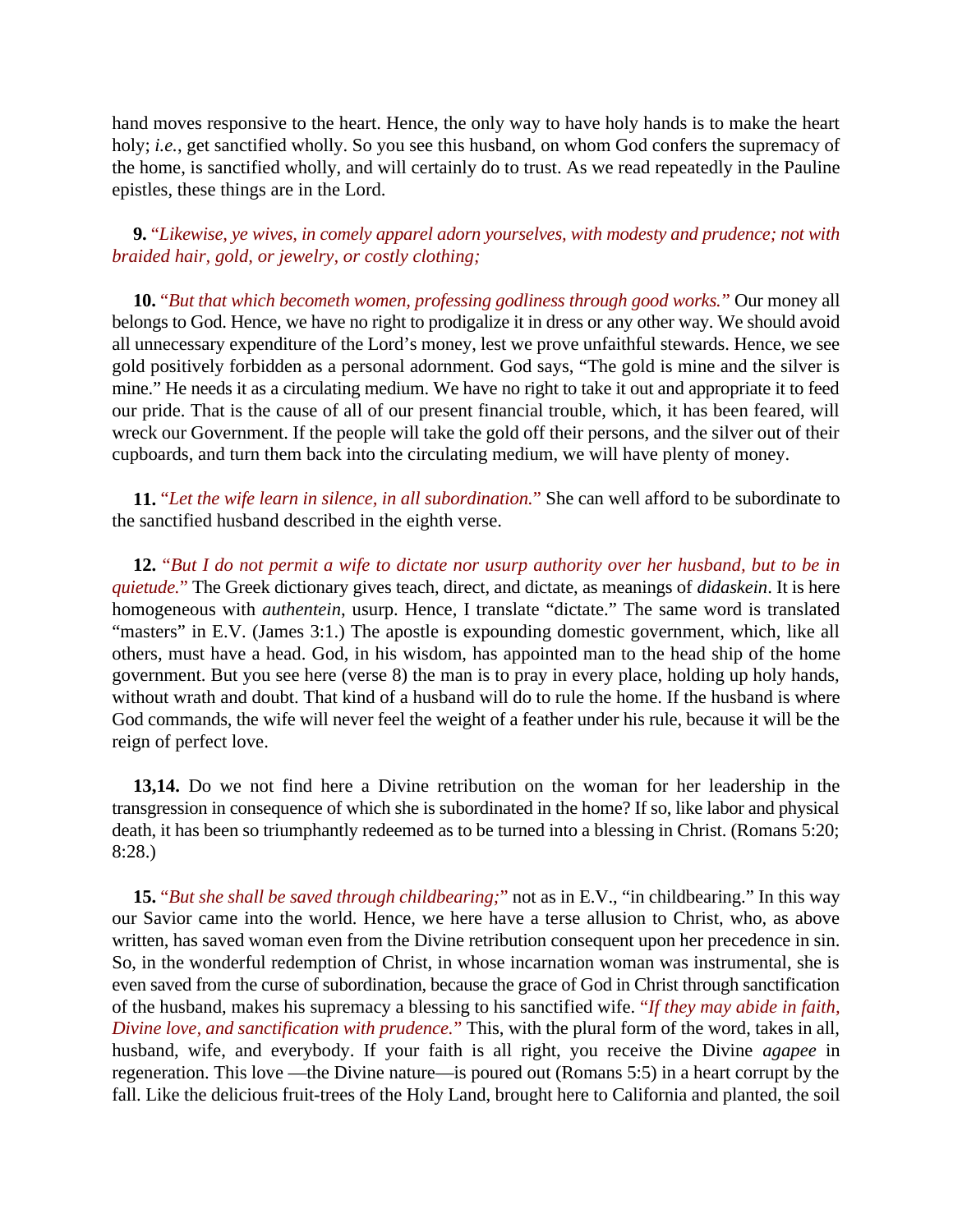must be subsequently purified of indigenous filth, fertilized, and irrigated, or the valuable tree of the Orient will droop and die. So your heart-soil must be expurgated, fertilized, and irrigated, if the tree of paradise, panted in regeneration, would prove a success. Not only must you be sanctified; but here it says, "*in sanctification with prudence*" (E.V., sobriety). This prudence, enjoined by the Holy Ghost, is a guaranty against fanaticism. You must stick to the main trunk line of holiness to the Lord, and suffer nothing to deflect, sidetrack, or ditch you. Follow your Holy Bible, and let your battle-cry ever go up, "Holiness to the Lord." Divine healing is all right, but do not make it a hobby. The Lord's coming is all right, but do not make it your hobby. Shall I have any hobby? Yes. The Bible makes holiness a hobby from alpha to omega. All of the prophets, apostles, and martyrs made it their hobby. Keep your eye on Jesus, and he will keep his hand on you. Stick to the great trunk to the New Jerusalem, which is holiness to the Lord.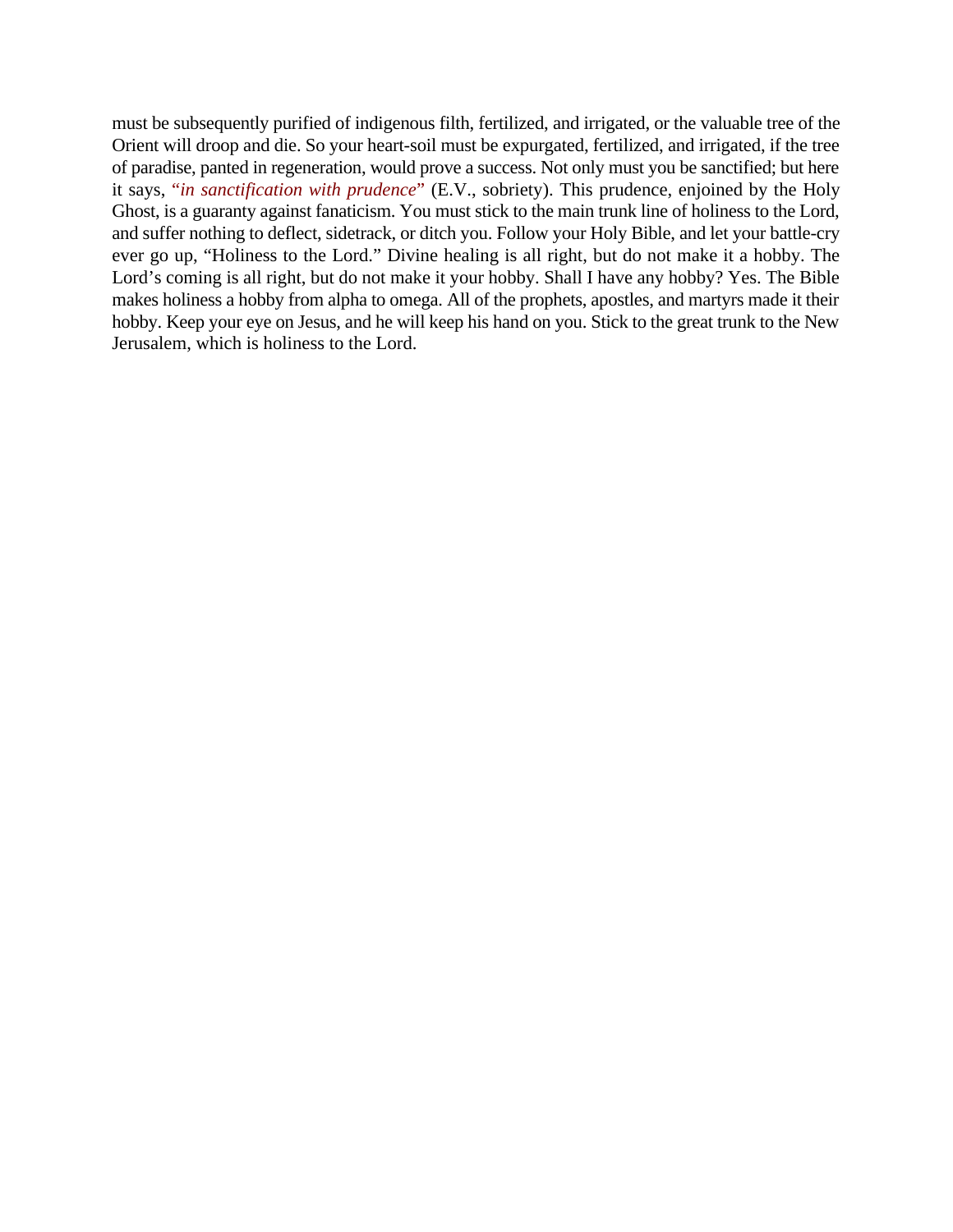#### **I TIMOTHY**

## **CHAPTER III.**

#### **ARGUMENT VI. — THE NEW TESTAMENT EPISCOPACY.**

The New Testament knows nothing about the modern bishopric, such as prevailed in the dead national Churches of the Old World, a separate and distinct ecclesiastical order. It was the fatal point of departure from apostolic simplicity, developing into priestcraft, progressing into prelacy, and culminating in the papacy. These high ministerial orders, unknown in the New Testament, are awful temptations to ambition, and enemies to sanctification; as you can not be sanctified in a candidacy for anything but heaven. Well does the Methodist simply apply the term superintendent, recognizing the so-called episcopacy as no separate order from the eldership. Good Lord, fortify Methodism against the Oriental episcopacy! So when you read about the bishop in the New Testament, understand the meaning is simply the leader of those little houseless, moneyless, and persecuted holiness bands, by the Holy Ghost denominated Ecclesia; *i.e.*, the people called out of this wicked world and separated unto God, "*to await his Son from heaven,*" thus representing the ascended Lord during his absence, hated, despised, and maltreated by the world as he was. Bishop is the Greek *episcopos*, from *epi*, over, and *skopeo*, to see. Hence, it means a shepherd overseeing his flock. The Latin translation is pastor, which has been adopted into the English language, and is now correctly used as a translation of the Greek *episcopos*. Hence, bishop in the Pauline epistles, as well as throughout the New Testament, simply means the pastor of the church, or circuit, or district. Hence, the New Testament episcopacy is simply the pastorate.

**1.** "*It is a faithful saying, If any one desires the episcopacy, he is seeking after a beautiful work.*" It is perfectly laudable and right in the sight of God and man to desire and seek after the pastorate as a laudable work, in which to save souls and glorify God. Aspiration to the modern episcopacy would be ambitious and condemnatory in the sight of God and man.

**2.** "*Therefore it behooveth a bishop to be blameless.*" The code of Lycurgus, the great Spartan lawgiver, remained in force fourteen hundred years, thus surviving every other human code in the world's history. When out in life's evening, he secured a pledge from the people that they would obey his laws, at least till they heard of his death. Then he went into lonely exile, never seen nor heard of again, leaving the people thus obligated to obey his laws forever. Prominent in the Lycurgian code was the law that no man could be senator till he had passed his sixtieth year, and sustained an irreproachable character. (Under that law, I fear, we would have to import our senators.) Here we see the Holy Ghost requires an irreproachable character, appertaining to every pastor. "*The husband of one wife;*" *i.e.*, polygamy prohibited. "*Watchful.*" The faithful shepherd must stand on his watchtower, and see that none of his flock go astray, and neither wild beast nor robber purloin nor slay. "*Prudent.*" The pastor is to have a well rounded Christian character, amply fortified against fanaticism, carnal oddities, and eccentricities. "*Orderly.*" He is to be a man of order; having everything in its right place, prompt in all of his duties, and a good organizer. "*Hospitable.*" His habitation is the retreat of the homeless, widows, orphans, and all in distress. "*Competent to teach.*" The pastor is *ex-officio* the teacher of his Church, the school of Christ. Hence, he is to be so cultured by the Holy Ghost as to be competent to teach his people the Holy Scriptures. O what an awful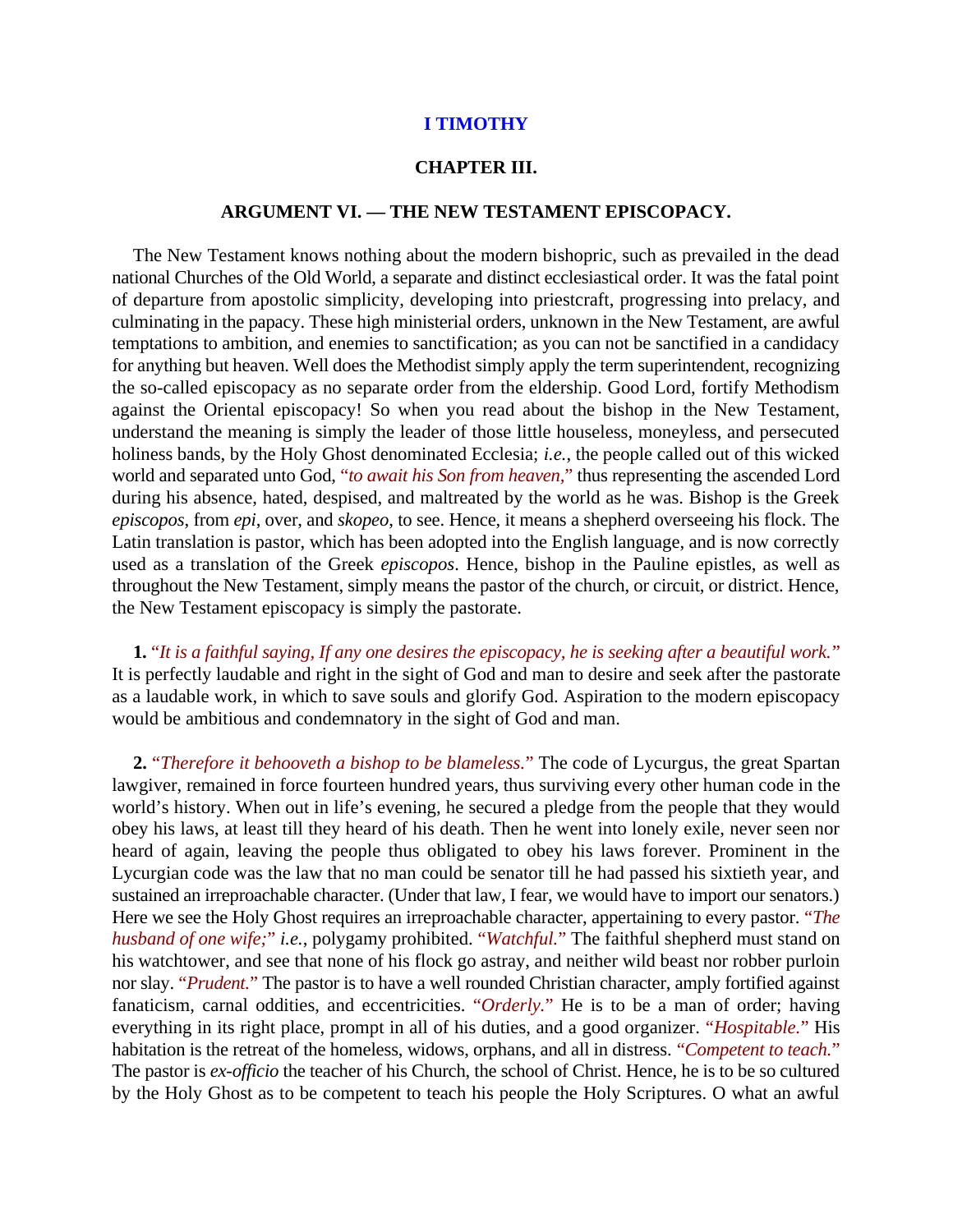delinquency on this important line of pastoral duty this day! How few Churches are really the school of Christ! "*Not given to wine!*" At that time Satan had never taught the people how to manufacture alcoholic wine. Coffee had not been discovered and brought into use. The people used wine on their tables, like coffee and tea at the present day. The ordinary sweet wine was harmless, nutritious, and reviving; simply the expressed juice of the grape. (Acts 2:13.) E.V., "*These men are drunk on new wine,*" is erroneously translated, the Greek being *gleukous*, fermented wine, the only sort that would make them drunk. "*Not a controversialist.*" An old schoolmaster in the administration of discipline to his fighting pupils made it a rule to hit the one who struck the second blow twice as many licks as the aggressor who struck the first, alleging that it was not the first lick that caused the fight, but the second; for if a boy gets mad and strikes another, and he does not strike back, the aggressor gets ashamed, and strikes no more. Hence, there is no fight. So it is the second lick, retaliatory of the offense given, that really brings up the fight. The meaning of this Scripture is, that the pastor is not to strike back, but meekly to bear assaults and insults for Jesus' sake. If he preaches the truth, the ecclesiastical pugilist can not overthrow it. If he should preach error, it will be a great blessing to him and to others to have it overthrown. Hence, like his Master, meek and lowly, he is to retaliate nothing. "*Gentle.*" A good case of salvation invariably makes you a model gentleman. You need not read Chesterfield nor go into the society of the world to learn politeness. At the feet of Jesus, taught by the Holy Ghost, you soon become a model gentleman. "*Peaceable.*" The pastor of the Church must not only have the peace of God in his own heart, but God wants to honor him as a peacemaker throughout his bailiwick. "*Free from the love of money.*" This is a deadener on the money loving and salary-seeking pastors of the present age. They have all missed their calling. God does not want them in the pastoral charge of his Churches. They ought to read Ezekiel 44 and 1 Peter 5, consider the irreconcilable disharmony of their attitude with God's Word, and either wallow in the straw till God sanctifies out of them every vestige of money love, or go out of the pastorate forever.

# **4.** "*Ruling their own family in the beauty of holiness, having their children in subordination with all gravity.*

**5.** *(*"*But if any one does not know how to rule his own family, how will he take care of the Church of God?*"*)* These two verses sweep many a metropolitan pastor out of his stilted pulpit. The Bible is a plain book, and, with candor and honesty, easily understood. If a man can not save his own home, he is incompetent to fill the office of pastor; from the simple fact that the wicked example of his own ungodly family will rear a Popocatepetl between him and his people. Despite all he can do, they will stumble over the profligate example of the pastor's family headlong into hell. Let such a man labor as an evangelist, seeking his field beyond the influence of his own incorrigible and ungodly family. Remember the Bible makes no mistakes. Hence, it is the inalienable duty of God's people to enforce all of these restrictions, and see that the pastor is in full harmony with the laws of God regulating his ministry.

**6.** "*Not a novice*" (Greek, a new shoot). The old Methodists strictly obeyed this injunction, never committing a pastoral charge to a young preacher but always sending him out as the junior of a senior pastor. In these times, in which we sadly see the rapid apostasy of the Churches on all sides, so fearfully fulfilling the latter-day prophecies, the fallen worldly Churches are everywhere clamorous for juvenile pastors, whose inexperience and worldliness will be to them a guarantee of loose administration and carnal pleasures. Good Lord, help us back to first principles lest, having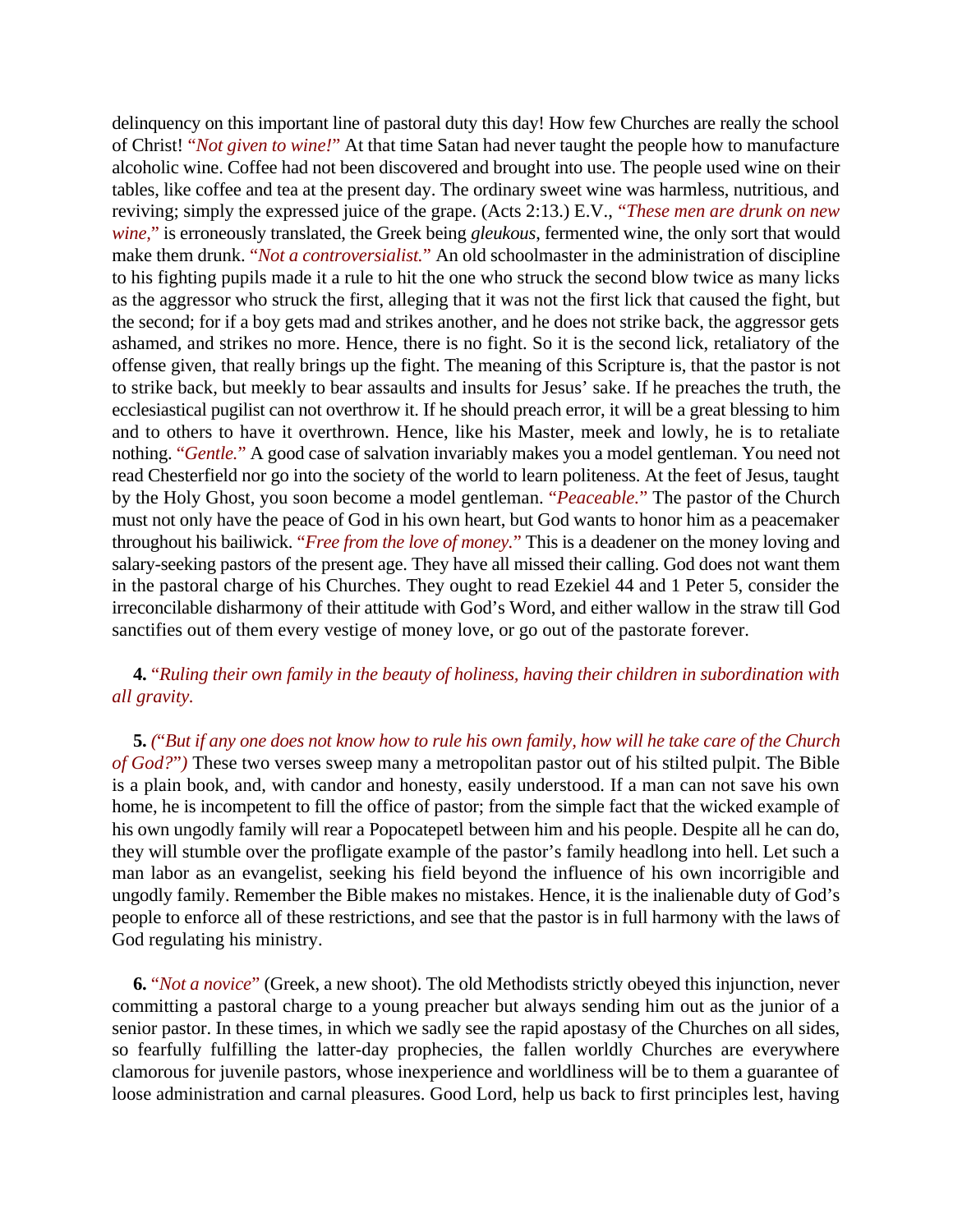been puffed up, we may fall into the condemnation of the devil. "What is so calculated to inflate a boy preacher with vanity, foster egotism, inflame carnal passions of lust and covetousness, and expose him to Satan's lasso, as to promote him to the pastorate, thus giving him authority over people old enough to be his grandparents, and exposing him to the attractions of the giggling girls and carnal youths who constitute the devil's choir! Though he does not fall into public scandal, he simply apostatizes from God;" thus falling into the condemnation of the devil, becoming a cultured, popular pastor, but shorn of his spiritual locks, he spends his life grinding in the mills of Dagon.

**7.** "*It behooveth him to have a good report from outsiders, lest he may fall into reproach and the snare of the devil.*" Satan's people have more sense than we give them credit for. In a revival where many were getting saved, I finally got a hard rowdy in the rear of the audience down on his knees, and prayed for him. When he consented for me to go to the altar, and bring a preacher back there to pray for him (as this occurred in my boyhood), I said, "Which one?" "Bring old Thompson, for he has got more religion than all the balance." Depend on it, the outsiders measure up every pastor in your town; they don't miss the mark; if you are money-loving, worldly, cold, formal, and unspiritual, they find it out. What a deplorable pity that every Church on the globe does not enforce the laws of God relative to the pastorate! If it had been done, the world would have been conquered long ago, and our glorified Lord, in the splendors of his millennial glory, reigning from the rising of the sun to the going down thereof. The holiness movement is God's relief train, sent to the Churches wrecked by the world, the flesh, and the devil. God help us to be true and stick pertinaciously to the letter of the law! Do that, and you will come out right every time. The enforcement of the positive law of heaven here revealed would de-episcopate the great majority of the Churches in all lands. But God would raise up pastors in harmony with his Word to supply them all. The Protestant Churches have really gone into the wildest fanaticism on the subject of pastoral education. If a man has a collegiate diploma, and passes through the prescribed theological course, he is admitted with a clamorous welcome, though he be radically deficient in the qualifications here laid down by the Holy Ghost through the apostle Paul. The truth of it is, they will admit him and promote him to a metropolitan pulpit without so much as having investigated this inspired catalogue of indispensable pastoral graces. God help you all to study, appropriate, and do your utmost, by the grace of God, to confer them on every candidate for the pastorate!

## **ARGUMENT VII. — THE DIACONATE.**

The organization of the New Testament Church is wonderful for its simplicity. The greatest mistake of the ages has been the departure of the Church from that beautiful original. O that all would come back to it! Human institutions, alien from the inspired original, have built mountains on the visible Church too heavy to be borne. Hence, they weight her down to carnality and diabolism. The Gospel Church has but two offices in her organization; *i.e.*, the pastorate, conservatory of her spiritual interest; and the diaconate, the temporal. The union of these two offices in the same person is out of harmony with the original economy. It is all right for the deacon to preach with the evangelistic fire and vehemence of Philip in Samaria, and Stephen amid the stony shower, as God wants to fill us all with the Holy Ghost, giving us tongues of fire and turning us loose against the devil. But the deacon is the official custodian of the local institution, whose duty it is to look after every temporal interest—the house, the finances, the pastor, the widows, the orphans, the poor, the meetings, etc. The Alma Mater Church at Jerusalem had seven deacons; of course, little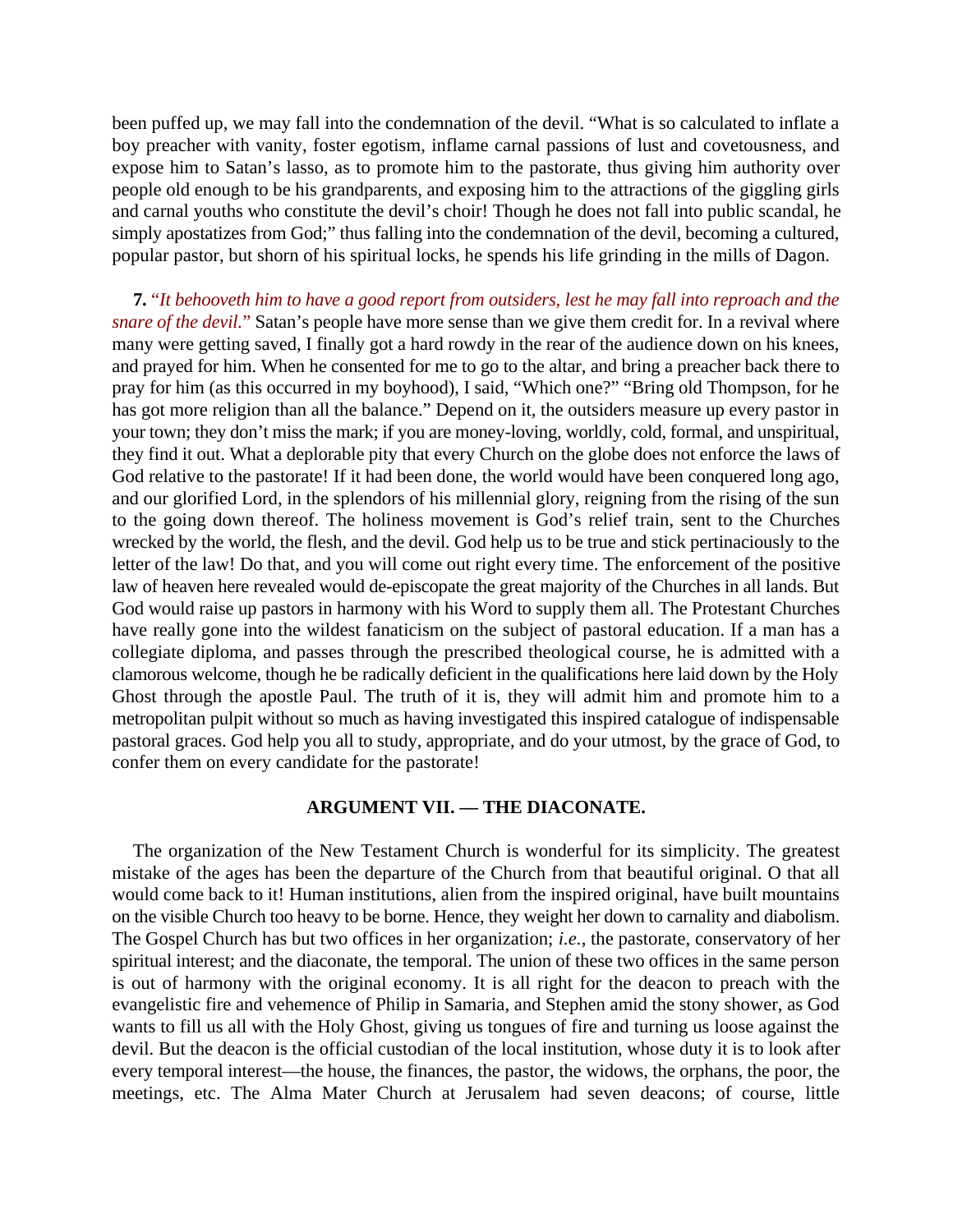organizations would frequently need but one. The diaconate is an office of most vital importance, involving the very existence of the local Church. Fortunately, we here have a graphic delineation of the qualifications required by the Holy Ghost in the deacon of a Gospel Church. While we deplore the departure of our predecessors from the New Testament organization, God help the holiness people in all lands to profit by the mistakes of our predecessors, and ever stick pertinaciously to primitive simplicity! The moment you create a human office, you open a door and invite carnality to walk in. Then the devil always comes in uninvited. In Methodism the deacons, in Bible phraseology, are called stewards, the diaconate having been transferred to the pastorate. The Baptist economy is Scriptural at this point.

**8.** "*Likewise let the deacons be grave;*" *i.e.*, sober, sedate, not given to hilarity, jocosity, or frivolity, or trivial things grievous to the Holy Ghost. The deacon should be filled with the Holy Ghost, who will not stay with people if they indulge in vanity and folly. "*Not doubletongued*"—Greek, double-worded; *i.e.*, having two kinds of language to suit his company. When with the worldly he speaks the language of Ashdod; but with the saints, the language of Canaan. The tongue is the exponent of the soul, which goes out at the end of the tongue, visits the world, and comes back the same way. Paul's double-tongued man is identical with James's double-souled man (E.V., double-minded). The sinner has but one soul, and that is a bad one. The sanctified man has but one soul, and that is a good one. The double-souled and double-tongued are the unsanctified Christians, having the two natures in them belligerent with each other. Hence, we see that the New Testament deacon must be sanctified wholly, thoroughly expurgated from the carnal mind, and having only the mind of Christ. Then he will no longer speak the language of Ashdod, but that of Canaan only, having but on mind and one language. "*Not given to much wine.*" The grape-juice in the Holy Land is exceedingly delicious and nutritious; though ordinarily innocent, the temptation to a farmer in the "land of corn and wine" to partake excessively justifies timely admonition. "*Not fond of disgraceful gains*"—E.V., "*greedy of filthy lucre.*" All accumulation out of harmony with perfect honesty is disgraceful in the sight of God and all good men. Here is an unanswerable argument in favor of the entire sanctification of the deacon, as this is the only grace that perfectly saves him from filthy lucre. O how we need such men to officer the Church of God!

**9.** "*Having the testimony of faith in a clean conscience.*" The Holy Ghost is here powerfully explicit for the sanctification of all the deacons, knowing that this is the only way to keep the Church loyal to God. If once the deacons are caught by the devil, it will be very hard to keep him from lassoing the Church, as he has sadly done in myriads of cases. The soul, heart, or spirit (as these terms are used interchangeably in pulpit and pew), consists in the conscience, will, and affections. The conscience is the only spiritual element that survived the fall, thus constituting a medium through which God can speak to the soul. Without this survival of the Edenic original, man would be hopeless as a devil. Through the conscience God speaks, convicting the sinner. The will is the king of humanity ingeniously subordinated, manipulated, and utilized by the devil in human damnation. In conversion, the will is wrested out of Satan's hands, and turned over to God, who subsequently rules the man through his will. Still a terrible civil war rages in the deep regions of the affections, till everything disharmonious with the Divine will, and heterogeneous to the character of God, is extirpated by the cleansing blood, and exterminated by the consuming fire of the Holy Ghost in entire sanctification. Here it is enjoined upon the deacon to have a clean conscience, and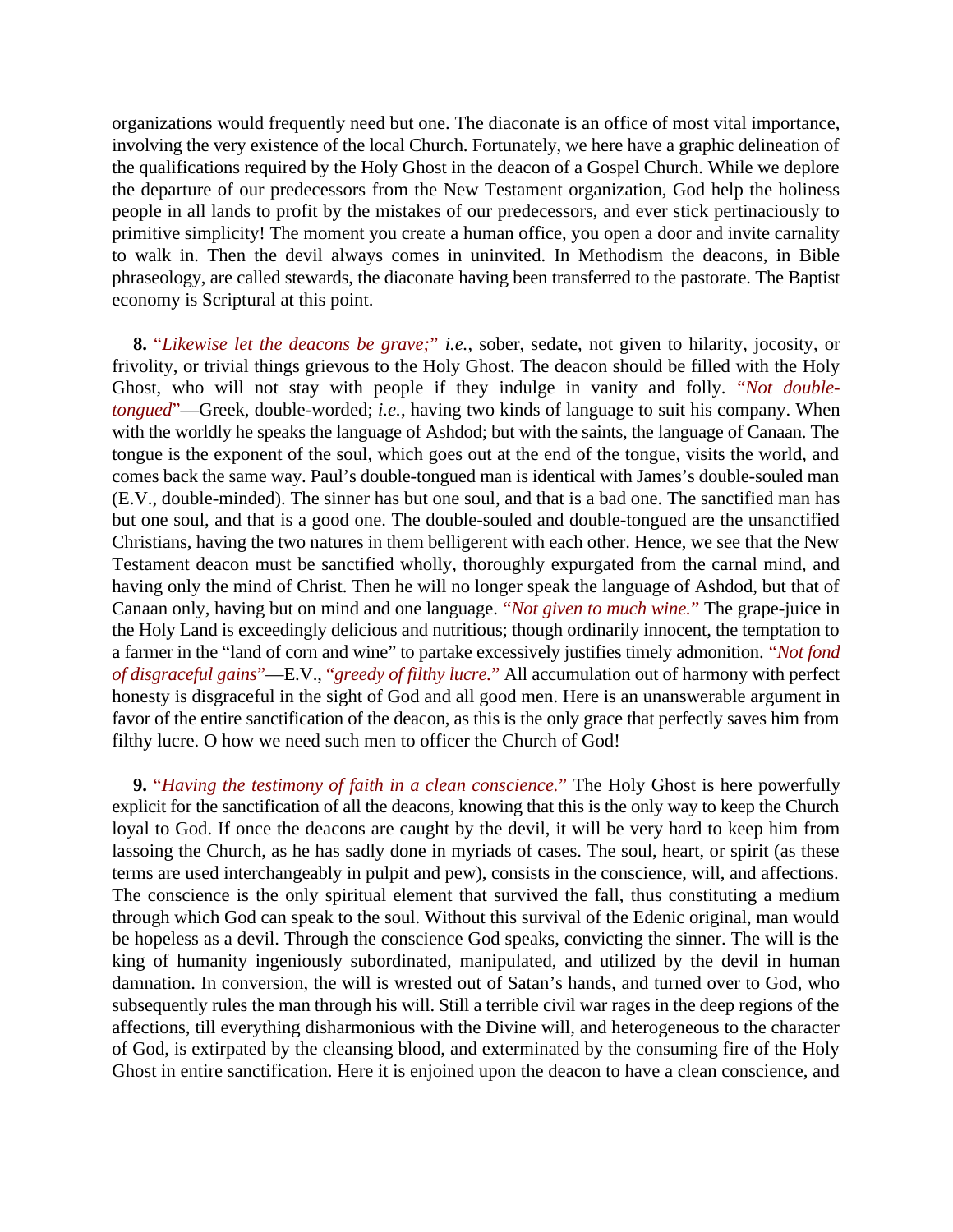witness to it. The conscience is a constituency of the heart, the specific for the generic, involving the unequivocal conclusion that the deacon must have a clean heart; *i.e.*, be sanctified wholly.

**10.** "*But let them first be proven, then let them exercise the office of a deacon, being irreproachable.*" As the deacon is the custodian of the local Church, there is a great risk in his office, lest he let the devil in. Hence, no one is to be entrusted with the office of deacon till he has been thoroughly tested on all lines of these specified qualifications. After he has given ample proof, then he shall he solemnly consecrated to the office of deacon with fasting, prayer, and the imposition of hands.

**11.** "*Likewise let the women be grave, not tattlers, vigilant, faithful in all things.*" This verse describes the qualifications of the women, who shall be entrusted with the office of deacon. You see they are substantially identical with the preceding already described, with the single exception of "tattling." As women are much about houses and in company, and thus exposed to extraordinary temptations in the direction of loquacity, perhaps the additional warning is given to avoid all gossip, talking only for Jesus.

**12.** "*Let the deacons be the husbands of one wife, ruling their children and their own houses in the beauty of holiness.*" Here we see the same restriction laid on the deacon as on the pastor. If a man's family are not an example and an inspiration to the Church, and thus an auxiliary to the deacon or the pastor in his momentous and responsible leadership of souls, such a one shall not be trusted with either of these responsible offices. They must be content to work for the Lord without thus jeopardizing the spiritual interest of the Church. Bear in mind that the Holy Ghost, through his servant Paul, emphatically specified this prohibition in case of both pastor and deacon, the only officers of the New Testament Church, that their families, the inmates of their houses, must be faithful examples for the members of their Churches, cooperative with them in their responsible work as officers representing the Church of the living God.

**13.** "*For those who have administered the office of a deacon in the beauty of holiness, appropriate to themselves, beautiful progress, and much boldness in the faith, which is in Christ Jesus.*" Certainly the person enjoying all the graces here required in the experience of a deacon, augmented constantly by the wonderful means of grace incident to the faithful performance of official duties, will make rapid progress in the Divine life, growing into spiritual gianthood, and becoming a tower of strength in the Lord's war. What can we do to bring the Churches back to the glory, simplicity, beauty, and victory of the New Testament organization, disencumbering her of the unscriptural human institutions which weight her to death? If she would only return to first principles, the earth would tremble and quake with pentecostal revivals.

# **ARGUMENT VIII. — THE CHURCH, GOD'S FAMILY.**

**15.** "*I write these things to thee, hoping to come to thee more speedily.*" Evidently Paul's plan was to spend the oncoming winter at Nicopolis in Southern Macedonia, and return to Asia the ensuing spring. This he never did; but saw Timothy no more till they met in bright glory. Instead of spending the winter at Nicopolis, he was arrested, carried to Rome, and incarcerated in that filthy old Mamertine prison; out of which he was led to Nero's bar, and thence to the executioner's block. "*But*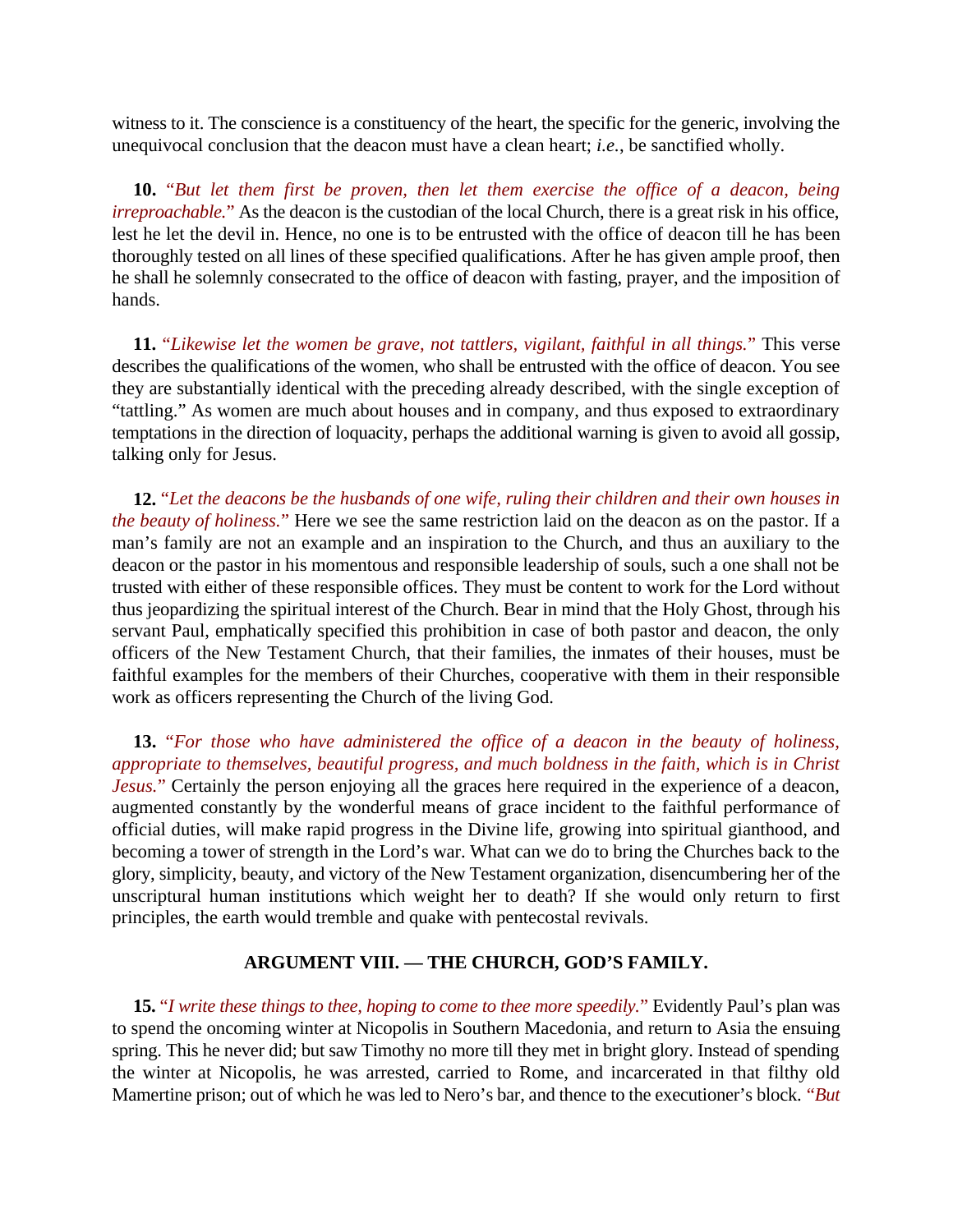*if I delay, in order that you may know how to deport yourself in the family of God, which is the Church of the living God, the pillar and support of the truth.*" The Greek, *oikos*, so frequently in the New Testament translated "household," is the regular word for family. It is used constantly in reference to Abraham, who never owned a house, but spent his life in a movable tent; "house of Abraham," simply meaning his family. The apostolic Churches had no houses, and never built any till A.D. 150. Since the devil turned on the Church such a flood of idolatry—*i.e.*, ecclesiolatry; *i.e.*, Church worship—I sometimes think it would have been better if the Church never had built a house. Let the edifice burn down, and the pastor defraud the bank and run off, the whole congregation feel they have no religion, and surrender to the devil. Here it says "at the house of God;" *i.e.*, the family of God, not the building—for they had entrusted none—the Church of the living God. So, if you want to know whether you are in the true succession of the apostolic Church, you have but one question to settle: Does the Spirit himself bear witness with your spirit that you are a child of God? If you can answer this question solidly in the affirmative, you can shout down all the pretentious hierarchies and ecclesiastical tyrants in all the ages intervening between you and Paul's sermon on the Areopagus. Here we see positively revealed the identity of the apostolic Church with God's family. We also have the affirmation that the Divine Ecclesia—*i.e.*, the New Testament Church—is the "pillar and support of the truth." Hence, we see the immeasurable responsibility, the illimitable enterprise, and the ineffable glory of the holiness people, as the only true and faithful custodians of the truth in all the world, on whom God can depend to preach it unequivocally and unreservedly, fearlessly of men and devils. We can not depend on the creed-bound and priest-ridden Churches to do this work, so grand and noble that the archangels would vacate their thrones to enjoy the privilege. The holiness people, though identified more or less with all of the various Churches, are the only people in the world who take the Bible as their only authority in all matters appertaining to the kingdom of grace and glory, unencumbered by human creeds and uninspired authorities. Let any others go out preaching, and they will mix up their creeds and humanisms with the gospel. Hence, the latitudinous and longitudinous opportunities and responsibilities of the holiness movement. The Churches became so corrupt that God could no longer rely on them to proclaim his unadulterated truth to all the world. Hence, he called out, and is still calling, his true and humble saints of all nationalities, sects, and races, and separating them unto himself, that he may make them the faithful custodians of his truth revealed in the Bible, and send them out to preach it to every nation. Consequently he is raising up great armies of evangelists in every land and nation, to carry this gospel to the ends of the earth. We have this glorious heavenly treasure in these frail earthen vessels. The available material is so scarce, in proportion to the demand, that God will take you without regard to age, sex, or race, if you will only meet the conditions; *i.e.*, come out of the world and separate yourself unto him, so he can manage you in his own way.

**16.** "*Confessedly great is the mystery of godliness.*" It is certainly great, for that mystery is none other than the Incarnate God-man, who came in the lowly manger, and was nailed to the cruel cross to redeem you and me from sin, death, and hell, and is coming again in glory unspeakable to redeem the world, taking the devil out of it, judging the wicked, and inaugurate his glorious millennial kingdom*.* "*Who was manifested in the flesh.*" The incarnation of Christ in his first advent is the great centralizing event of the world's history the last six thousand years, fulfilling the old dispensation, and inaugurating the new. "*Was justified in the Spirit.*" Christ needed no justification from sin, but he was abundantly justified in the sense of approval by the Holy Ghost, who descended on him in the form of a heavenly dove when John at the Jordan consecrated him to his official Messiahship,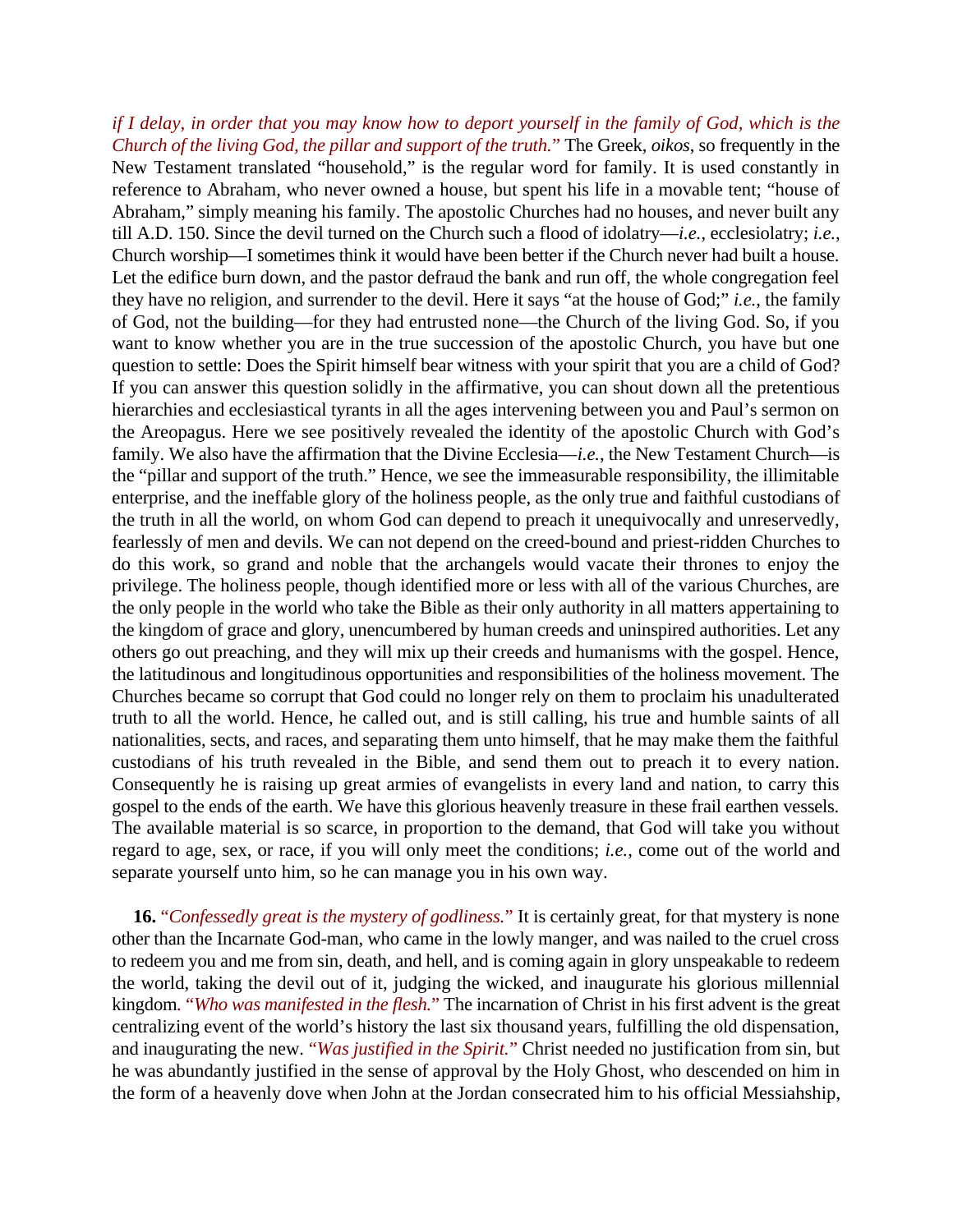speaking aloud, "This is my beloved Son, in whom I am well pleased," thus filling him for the great work of preaching his gospel to the world. "Was seen of angels." They called the shepherds from the fields of Bethlehem to recognize him in the manger; meanwhile hovering over him, they sang their song of triumph. They ministered to him after the devil's temptations, accompanying him in all his earthly life, one hundred and twenty thousand gathering over Mount Calvary, administering comfort and anxious to interpose in his rescue. "*He was preached among the Gentiles.*" Christ was truly the herald of the gospel to all nations during his first advent, verifying all the types and shadows of Levitical restriction, and unfurling the banner of his redeeming love to all the nations of the earth. "*Was believed on in the world.*" While haughty Jew and warlike Roman alike rejected the incarnate Christ, diabolically uniting in his crucifixion, he was not left without witnesses, many true hearts having believed on him in his peregrinations through Galilee and Judea. "*Was received up in glory;*" not into glory as R.V. reads, as if he had to go up to heaven to receive his glory. But the Greek says, He received it right there on Mount Olivet when his body was transfigured, eliminating mortality, and rising, ascending triumphantly into heaven amid the contemplative multitude. The moment his feet vacated the summit of Olivet, he entered the glorious transformation, then and there receiving again the glory which he had with his Father before the world began. Thus invested with his transfiguration glory, leaving the world, he ascended up to heaven.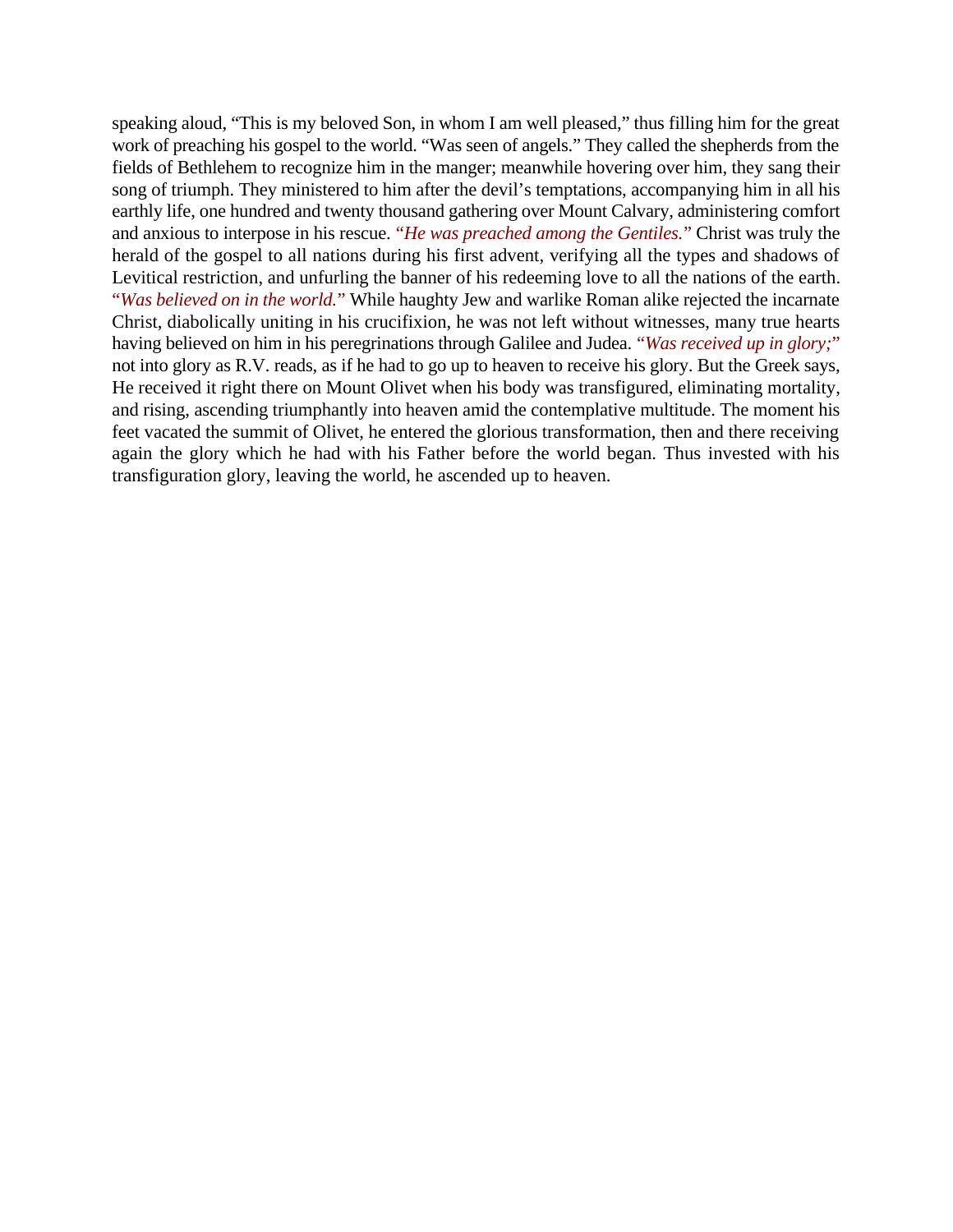#### **I TIMOTHY**

## **CHAPTER IV.**

# **ARGUMENT IX. — DEMONIACAL POSSESSIONS OF THE PREACHERS IN THE LAST DAYS.**

**1.** "*The Spirit positively says, that in the last time certain ones will depart from the faith, giving heed to seducing spirits and the teachings of demons,*

**2.** "*Speaking lies in hypocrisy, having been cauterized as to their own conscience*"*.* Multiplied millions of demons throng the air, all doing their best to find a home in some human heart. They constantly transform themselves into angels of light, and pass themselves on Christians for the Holy Ghost, and on Spiritualists for their dead relatives, thus deceiving the world by wholesale. A preacher stands in the pulpit, and a demon behind him gives the message and the utterance, passing himself for the Holy Ghost. It does not mean that the conscience of the people is seared with a hot iron, but that of the demons. Hence, their hopeless reprobacy. As the powers of Satan increase upon the earth in the last days, these demons literally flood the fallen Churches, inundating the pulpit. What is the remedy? Nothing but entire sanctification, in which dispensation we live, and for which we are especially responsible to God. The baptism of the Holy Ghost and fire burns out all of the jungles of inbred sin and all the morasses of depravity, leaving the demons no hiding-places, so they can no longer play off on you. You should always follow Jesus, led by the Holy Ghost; as these demons have no incarnation, they can not counterfeit Jesus, but as the Holy Ghost has no incarnation, they can counterfeit him. The Divine leadership is triple,—the Word, Spirit, and Providence. If you are true to this threefold leadership, you will never get sidetracked by these demons. I am satisfied they manipulate many pulpits and rule Churches not a few this day. I am in the forty-fifth year of my ministry. O what a fearful apostasy in my recollection! Entire sanctification is the only attitude in which you can securely avail yourself of the Divine leadership. If you will not have it, you must take chances among the demons.

## **ARGUMENT X. — EATING AND DRINKING.**

**3.** "*Forbidding to marry.*" Here is a prophetical allusion to popery and other prohibitions of Christian wedlock. Marriage is God's institution, old as Eden, and lies at the bottom of Christian civilization, not only the source of all the untold bliss of the Christian home, but a breakwater against floods of sin, which engulf millions in hell. Hence, we should be careful how we "forbid to marry," lest we fall under this condemnation, as well as the Romanists. The Savior is plain, permitting divorce for adultery, a breach of the matrimonial covenant. This is for the defense and benefit of the injured party. (Matthew 5:32.) "*Whosoever may marry the divorced woman*" [E.V., is a wrong translation; it should read, Whosoever may marry the cast-off woman; *i.e.*, cast-off without a divorce, and consequently still the wife of the cruel husband] "*commits adultery.*" If the woman had been legally divorced according to Scripture, it would be all right to marry her. This erroneous translation has led many astray. The balance of this verse, 4th and 5th, are on the meat question, which is so clear as to hardly need comment. "*Everything is good and nothing to be rejected, being received with thanksgiving, sanctified by the Word of God and by prayer.*" Certainly we have large liberties under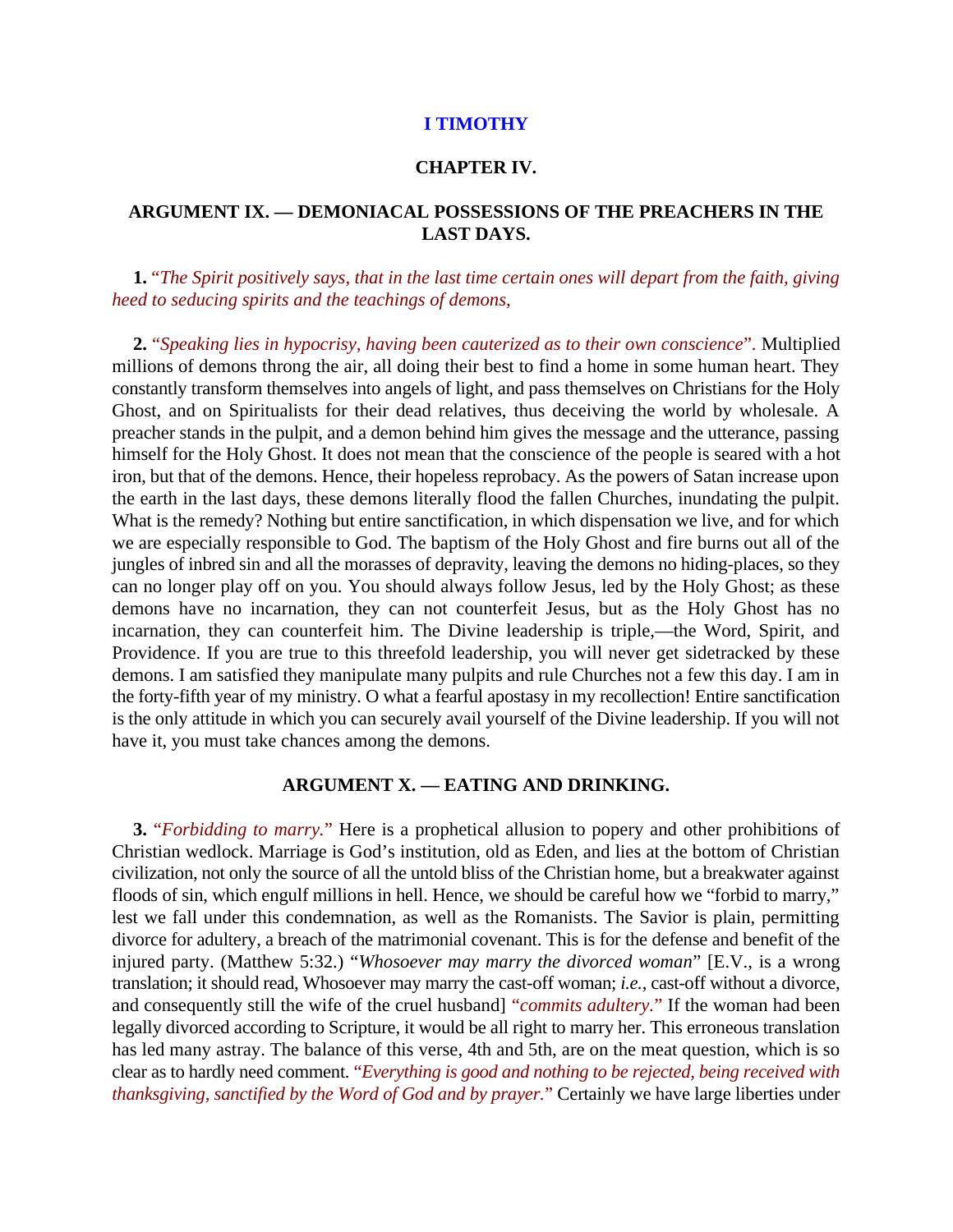the broad banner of the New Covenant. You can eat and drink anything you please in harmony with the moral and hygienic laws, the old ceremonial law of clean and unclean having fulfilled the period of symbolism, is now transferred to the spiritual man. Of course, all poisons—*i.e.*, intoxicating drinks, opium, tobacco, etc.—are to be rejected for moral and hygienic reasons. in the boundless department of edibles, which God, in his merciful providence, has provided, we must somewhat discriminate hygienically. *E*.*g*., the meats are all too heavy for my constitution; consequently, as a rule, I prudentially abstain especially from swine, though I do not Judaize. Do not get into legal bondage about anything. We live in a dispensation characteristic of large liberties. At the same time we should all live hygienically, for which no rule can be given, in view of the infinitesimal constitutional diversity peculiar to different persons. I am glad I do not know the taste of coffee, though I have rather a favorable opinion of it. But I find it masters some who drink it, so they are out of kilter without it. As I want to be always loaded and ready to shoot for God, I use no coffee nor tea. Use the good sense God has given you; live hygienically, do not Judaize nor run into legalism.

#### **ARGUMENT XI. — GODLINESS IS EVERYTHING.**

**7.** "*Common and foolish fables reject.*" "Profane," in E.V., here is utterly misleading, as there is no such an idea in the Greek. This phrase is so frequently used by Paul to these young preachers as to become proverbial. What does it mean? The word, translated profane in E.V., means common, rustic, uncouth, uncultured. "Old wives" (E.V.) is *graodeis*, from *graus* — an old woman. Among heathen the women are not educated. Hence, they are very ignorant and superstitious. When old and in the imbecilities of second childhood, they become very silly and foolish. These ignorant, silly people, in all countries, believe all of the foolish stories they hear, and become dupes of superstition. So, what are these "common and foolish fables?" They are all of the silly notions, sayings, and superstitions of an ignorant people; *i.e.*, they are everything in religion except the truth of God revealed in the Bible and experienced in the heart. So they take in all humanisms of every kind; everything on the line of uninspired authority— your creeds, whether written or oral, everything that is not authenticated in the Word of God. "*Exercise yourself unto godliness.*" Go for holiness within and without with all your might.

**8.** "*For bodily exercise is profitable unto little.*" You receive some benefit from physical labor, and it is all right in its place. "*But godliness is profitable unto all things, having the promise of the life that now is, and of that which is to come.*" Labor with your hands, and God will reward you with a living in this life. Go for godliness; *i.e.*, for holiness with all your might, looking a million of miles above everything that glitters and jingles, and God will give you a living and all you need in this life, and a crown of glory unfading in a world of everlasting bliss. Hence, let godliness be everything, and God will attend to everything in this world and that which is to come. Poor Brother B—, living in an Ethiopian tenement, wanted sanctification in my meeting, but thought he could not keep it, because he had to drive Dr. S—'s mules for his daily bread, which were so contrary he thought no one could keep sanctified and drive them. I told him sanctification was the very thing needed to drive the mules. So he went for it, entering Beulah-land with tremendous shouts of victory; drives the mules all day, and comes to the night happier than a lark, and says: "O Brother Godbey, I do believe the mules have got it too. This is the happiest day of my life. I have been shouting on the wagon all day." I saw him no more for six years. I found him proprietor of a rich farm, living in a mansion, going to meeting day and night, and entertaining the Lord's people. How did it come to pass? The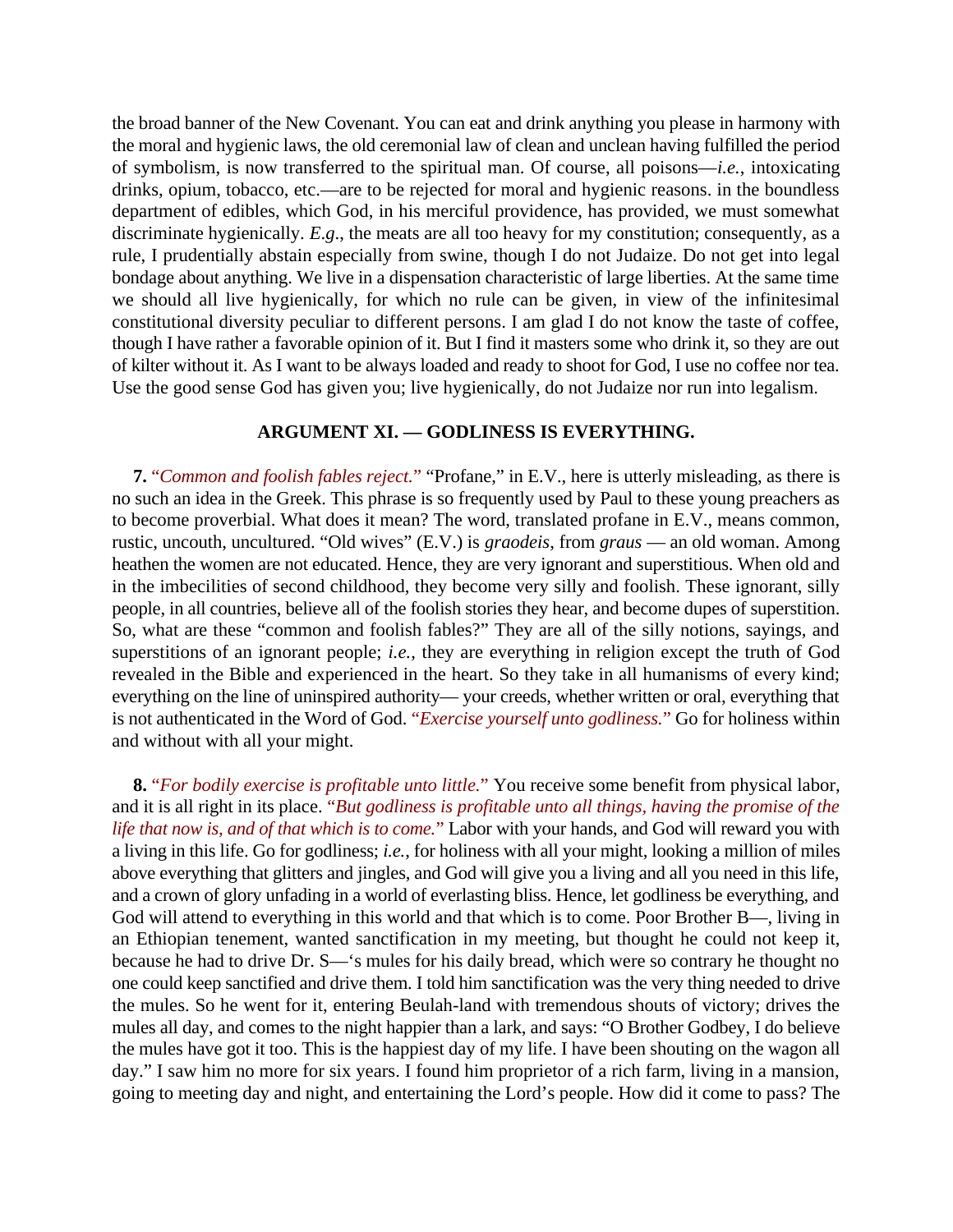Lord took his sanctified wife to heaven, leaving him with three little children, and not worth a dollar. His bright face and jubilant look won a rich old maid, who gladly took his hand in wedlock, and was delighted with his beautiful little children. When I saw them last, she too was sanctified, and O how grateful to God for her good husband and sweet children! While I lived for this life, failure and bankruptcy hounded my track. When I gave it up altogether, and lived only for God, he wonderfully supplied all of my temporal needs, and has been astonishing me ever since, not only by the magnitude of his grace for my soul, but the munificence of his providence for my body. The man who lives for heaven, gets this world and heaven too. The man who lives for this world, as a rule misses both, and gets hell on earth and in eternity.

**10.** "*—We have hope in the living God, who is the Savior of all men, really of those that believe.*" God is, in fact, the Savior of all men; but only believers receive him as their Savior, while all others defeat him in his saving capacity. The blackest ghost of hell torment is the horrific remembrance: "I had an Omnipotent Savior, who came all the way from heaven to suffer and die to save me; yet I broke his heart by contemptuously rejecting his salvation. So I die as the fool dieth." This dismal ghost will never down, but haunt you through all the flight of eternal ages.

## **ARGUMENT XII. — TIMOTHY'S MINISTRY.**

**12.** "*. . . Be an example of the faithful word.*" Greek is *logos*, the Divine Word, and not *rhema*, man's word. Hence, Timothy was to speak only "as the oracles of God." In deportment—not conversation, as E.V.—the Greek means every turn he makes with soul, mind, and body. The gospel ministry takes in the whole man "*In Divine love.*" This is the very quintessence of the Christian religion, and must be lived every moment. "*In faith.*" This is the basis of all salvation, and must be ever unshaken as Gibraltar. "*In purity.*" This is the climax of ministerial as well as Christian character. Hence, Timothy must abide in entire sanctification forever.

**13.** "*Give your attention to reading, exhortation, teaching.*" The great work of the preacher is to read God's Word to the people, teach them the meaning of it, and exhort them to obey it. The modern sermonizing was unknown in the apostolic age. Paul utterly discarded it, lest the faith of the people might. stand in the wisdom of men, rather than in the power of God. Really sermon-making is no part of gospel preaching, but a modern science, cunningly and adroitly manipulated by demons, thus wearing out the preachers and wasting their time, which is so much needed in soul-saving labor. The man who preaches all the week, day and night, with the Holy Ghost sent down from heaven, simultaneously making a hundred pastoral visits, only in the interests of souls, carrying his Bible, reading a paragraph ever and anon, and studying it as he runs, and expounding it to the people, will preach infinitely better sermons on Sunday than his neighbor, who spent all the week with his books, crazing his brain to manufacture a heterogeneous conglomeration of all science, history, literature, and theology, with a ten per cent admixture of gospel truth. This is no exaggeration. I am satisfied I have heard sermons which had cost much hard study and great investigation, and did not contain one per cent of simple gospel truth. This is the reason why our metropolitan Churches are dying by the wholesale, and nearly all now in a north pole climate, while our poor little Churches in the mountains, piny woods, and deserts are like blooming oases in the great Sahara. They are served by our poor little preachers, who never rubbed against a college. Therefore, they know nothing but their Bibles and their experiences. Consequently they either have to preach the gospel, or keep their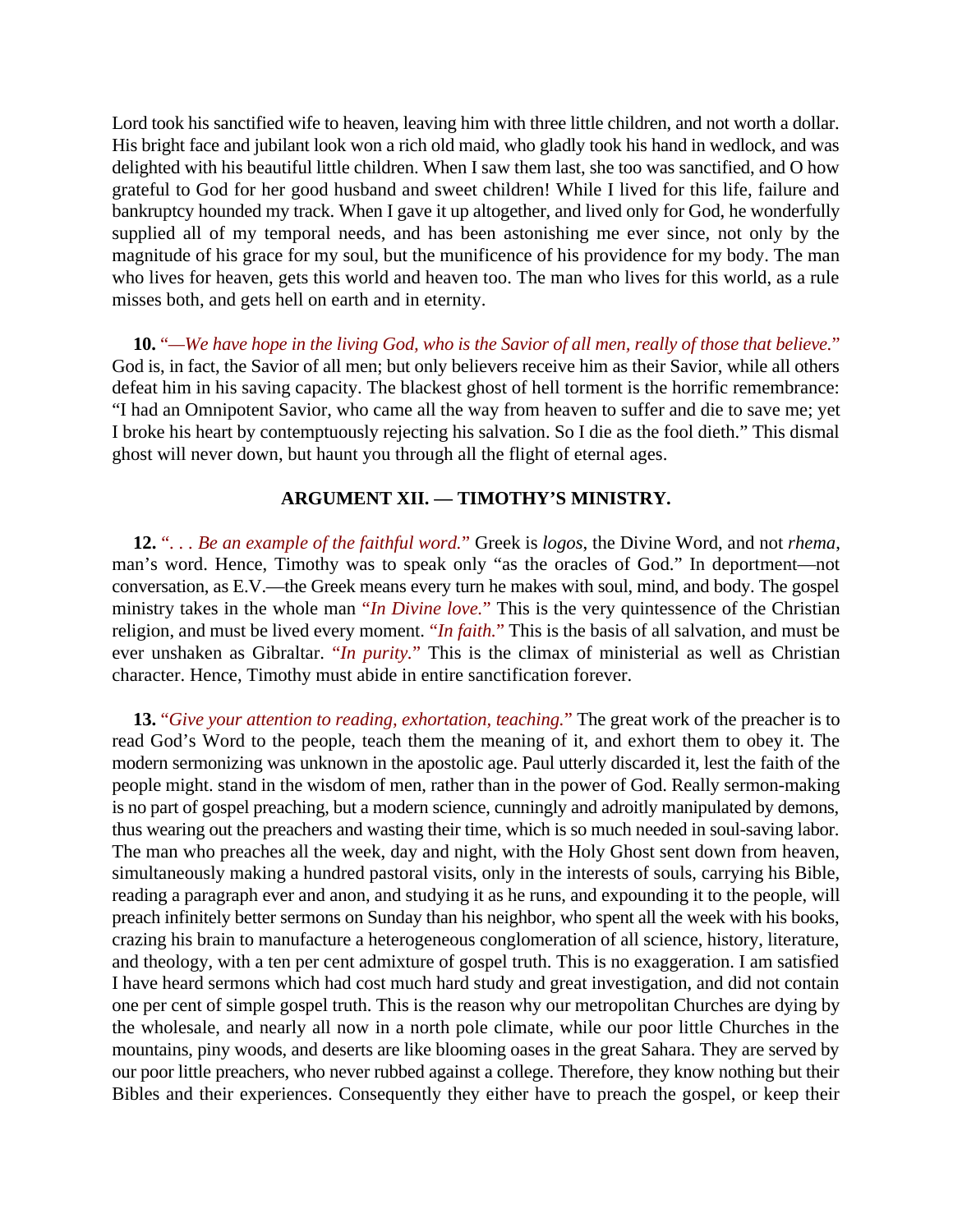mouths shut. The issue of the matter is, that these penniless rustics and uncouth pioneers get the pure, unadulterated gospel, and lots of it; for these illiterate preachers are delighted to preach all day instead of thirty minutes, and souls flourish like trees planted by the riverside. On the contrary, the collegiate pastors of the rich city Churches only preach fifteen to thirty minutes, and have to give the people a variety of everything they have on hand. Consequently they don't get gospel enough to make soup for a sick grasshopper. Of course, they starve to death and go to hell in platoons, from the simple fact that a little bit of science, literature, and theology has no spiritual nutriment. The shepherd goes out on Sunday morning with a bag on his shoulder to feed the sheep, all running and huddling nearly starved to death, many so poor they have to lean against the fence to bleat. Here comes the shepherd and strews the meal in the trough; but, behold! it turns out to be sawdust and chips and cockle-burrs, with a very slight admixture of meal, which the sheep can't get for the trash; and if they could get it all, there is not enough to keep one in a hundred from starving to death. The simple truth of this mournful problem looks me squarely in the face; our large and popular Churches are everywhere dead and dying of starvation for the want of the plain, nutritious gospel bread, which, I am sorry to say, they are not getting. As in my peregrinations I preach afternoon and night every day, I frequently, on Sunday morning, slip away and hear some great metropolitan pastor. Hence, I know whereof I affirm. We live amid the sad fulfillments of the woeful latter-day prophecies, and contemplate with horror this distressing "famine of bread." The eye of God is on this appalling state of things. In condescending mercy he is raising up an army of evangelists, regardless of race, rank, culture, color, or sex, and sending them out to do just what Paul here commands Timothy, "*Give attention to reading, exhortation, teaching.*" Fortunately these preachers have no sermons, and few of them are competent to make any, and they have gumption enough "to keep their hands off the ark." Therefore, unencumbered with "dry-bone" sermons, they go out with their Bibles in their hands and the Holy Ghost in their hearts. They read God's Word, exhort the people to receive it, and teach them how to get religion, spend nights of prayer, and God puts his seal on their labors of love. Do you know that this is the very preaching commanded in the commission? To preach simply means to proclaim; not a sermon which we have made, but God's truth revealed in the Bible. Satan has so utterly captured the modern pulpit as to humbug the preachers out of the very definition of gospel; *i.e.*, "*the dynamite of God unto salvation to every one that believeth.*" Hence, where there is no spiritual dynamite to blow sins and devils out of the people, there is no gospel. O how the dead Churches do need this blowing up! In harmony with these facts, our Savior selected "unlearned and ignorant men" when he gathered around him the inspired twelve to head the gospel army going forth to conquer the world. If he had selected collegiate graduates, they would most likely have mixed up human learning with the gospel. All collegiate learning is good if baptized with the Holy Ghost and fire; but without it, a bad investment for the preacher, and a dangerous thing.

**14.** "*Do not neglect the gift which is in thee, which was conferred on thee through prophecy, with the laying on of the hands of the Presbytery.*" Prophecy is laid down in the catalogue of extraordinary spiritual gifts. (1 Corinthians 12.) These gifts constitute the Christian's panoply, and qualify the sanctified for their great and responsible work of saving others. Here we have an allusion to Timothy's ordination, which simply consisted of the intercessory prayers of the older and more spiritual members of the Church; meanwhile their hands are laid on him. There is an indescribable and a mysterious impressibility in the human organism, and an indefinable transmissibility of graces from one to another. When you pray for a person you will augment the efficiency of your petition by the imposition of the hand. Successful altar work utilizes the hand as well as the heart. Human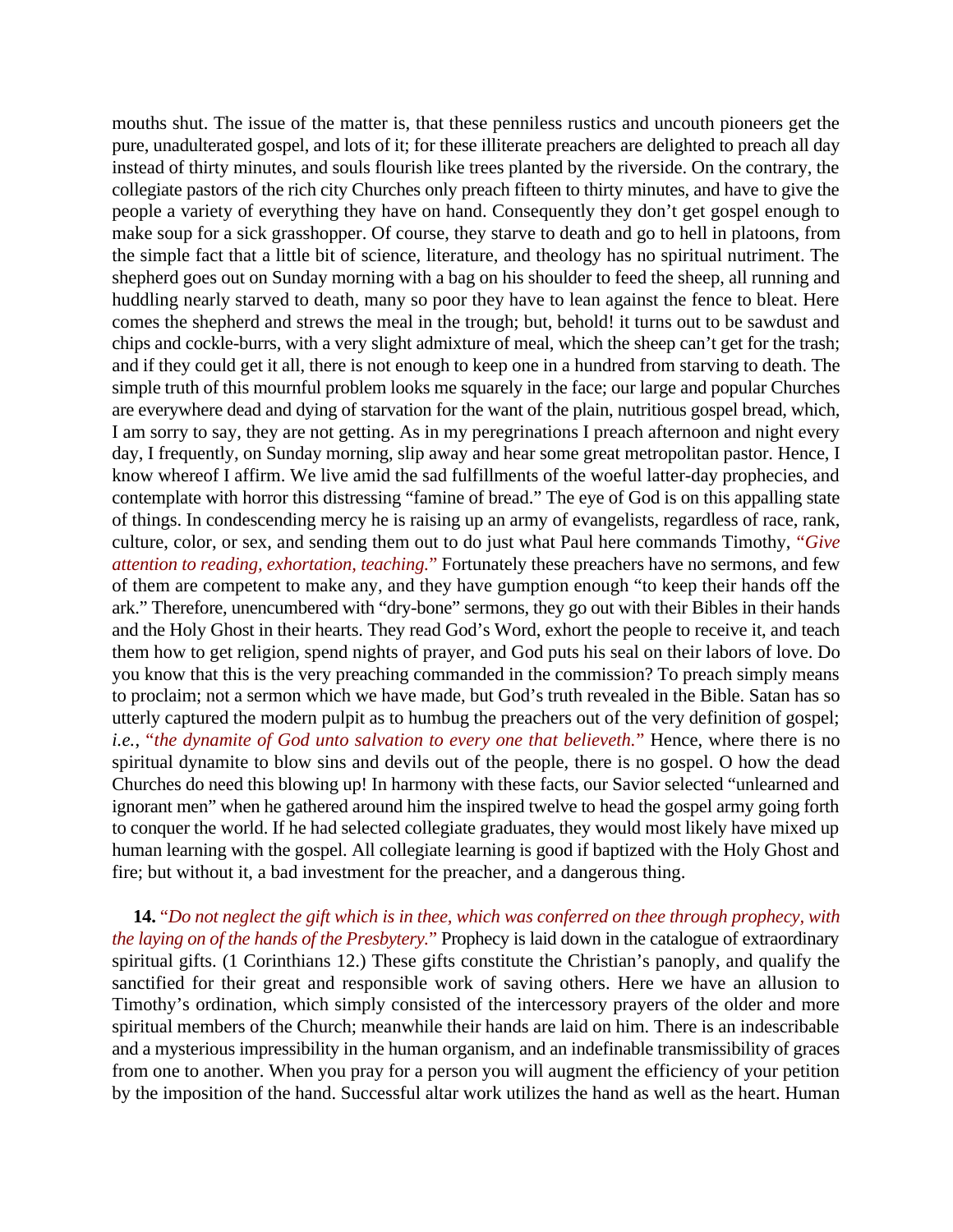ecclesiasticisms have long ago appropriated the New Testament ordination, and subsidized it to clerical intrigue. In its original simplicity it was simply the environment of candidates for gospel work with the elderly and more spiritual saints, and a union of prayer with simultaneous imposition of hands for the coming of the Holy Ghost on the candidates, and the impartation of his extraordinary gifts, the only available enduement for soul-saving work. Paul and Barnabas at Antioch were thus consecrated for the evangelization of the Gentiles.

**15.** "*Meditate on these things, live in them, in order that your promptitude may be manifest to all.*" The Lord's preachers make an awful mistake when they try to fill up their heads with everything. John Wesley said that sanctification made him "*homo unius libri*, a man of one book." So was Timothy. At this point Satan sidetracks the preachers by wholesale. I preached fifteen years unsanctified, studied myself almost to death to make a preacher. In sanctification the preacher died, and I was perfectly willing to give up preaching and everything else for Christ's sake. Then the Holy Ghost so filled me as to make me a preaching machine, a regular automation, never to stop again. So, for the last twenty-nine years I have been every moment ready to preach and to die. When presiding elder twenty years ago, I preached nine hundred sermons a year.

**16.** "*Take heed to yourself and to the teaching; abide in these; for, doing this, you will save both yourself and those who hear you.*" O the emphasis Paul lays on the teaching of God's Word! What a mournful contrast with the diluted, humanized, despiritualized, and degospelized, misnamed gospel of the present day—little manufactured sermonettes substituted for a glorious banquet of God's blessed, sweet, inspiring, reviving, convicting, converting, reclaiming, sanctifying, and uplifting truth! Paul here tells Timothy that it is by teaching the people God's Word, the way of salvation, and a holy life, that he shall save both himself and those who hear him. How I tremble for the preachers in the judgment-day who have neglected their opportunities to preach the gospel, and let the people slip through their fingers into hell! As a rule, city pastors do not preach as much clear, straight gospel truth in a whole year as they could and should preach in a week. Good Lord, have mercy on them, and alarm their guilty fears before they face the great white Throne, and hear the bitter wails of their people as they sink into hell! Read the prophecies and look around, and you will conclude with me that the woes of the great Tribulation make haste.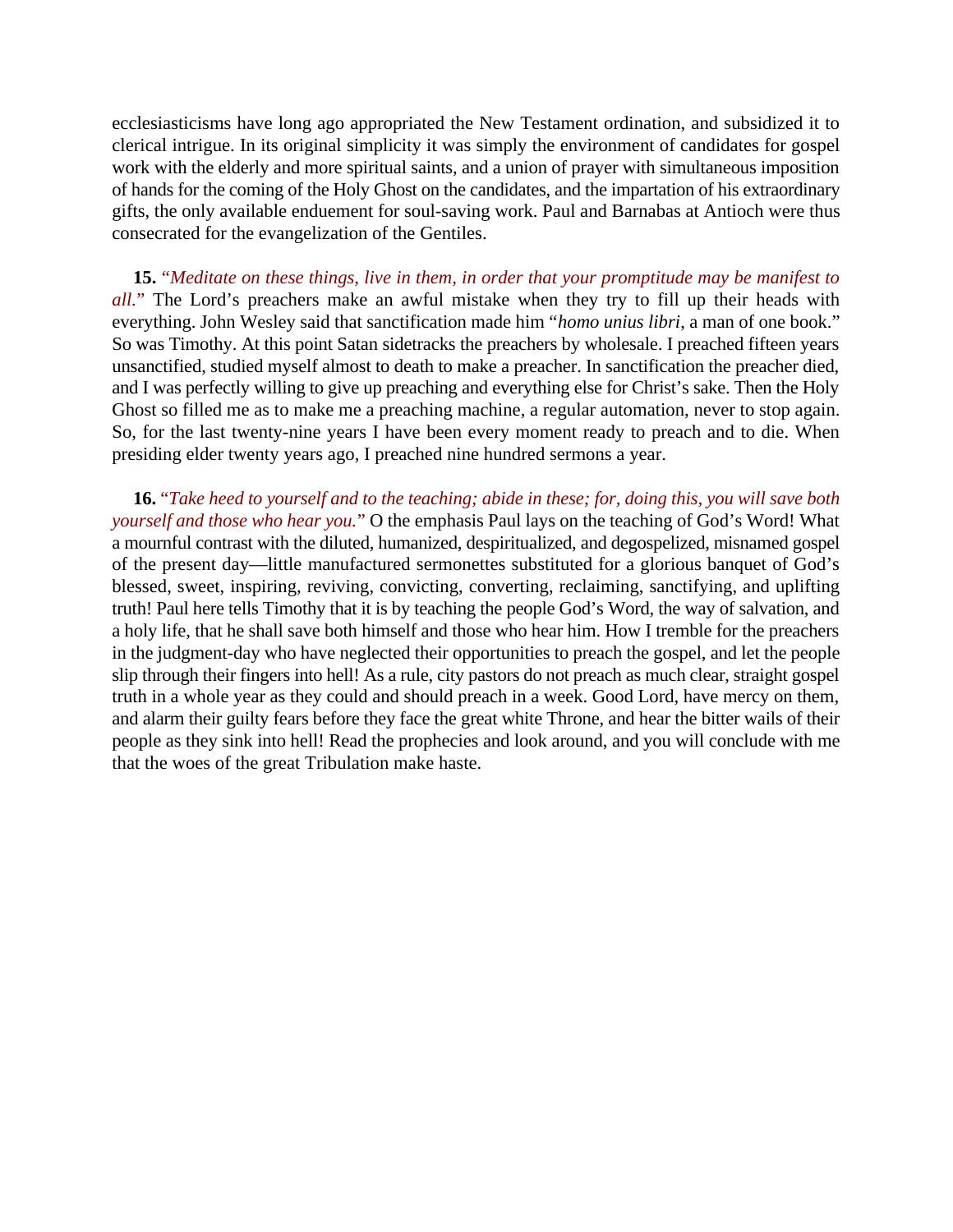## **I TIMOTHY**

#### **CHAPTER V.**

## **ARGUMENT XIII. — WIDOWHOOD IN THE APOSTOLIC CHURCH.**

**1-16.** Primitive Christianity is all luminous with spiritual wisdom. Widowed saints over sixty years were utilized in the Lord's work, "spending night and day" in prayers and supplications, and, of course, receiving temporal sustenance as beneficiaries of the Church. As they spent all of their time in prayer and soul-saving labor, they must be supported by Christian benefaction. This organization of venerable widowed saints, unencumbered with temporal affairs and devoted to incessant prayer, is a lost institution of the apostolic age, which should by all means be revived. The superficial religion of our day is poorly competent to appreciate this apostolic institution. Up in the mountains of West Virginia, years ago, a Methodist Church flourished, and shed her light over all the land. Ere long some of the members went to heaven, others to the wild West, and others to the devil, leaving a few to transfer their membership to other Churches. However, Aunt Peggy says she is too old to go off to meeting, and she will finish her pilgrimage alone in old Mount Tabor. The house is neglected, chinking out, chimney fallen down, and roof caving in, but Aunt Peggy spends the Sabbath there on her knees, often getting happy and arousing the citizens by her shouts. One Sunday afternoon, some mischievous juveniles say, "Let us go and scare the old woman." Halting in hearing distance, and listening to her supplications, behold! she is pleading with God to save the wicked young men of the neighborhood. Smitten by the thunderbolts of conviction, they come in, fall on the floor, and ask her to pray for them. This was the beginning of a great revival, resulting in hundreds converted and house rebuilt. Dr. Finney used to carry around with him a simple-hearted, illiterate old man, who had power with God to pull down salvation on the people. He would stay in his room, and pray while Finney preached. The Doctor said he could tell while he was preaching how the old man was getting along in prayers. As you who read the "Life of Finney" will certify me, frequently the power came on his congregations, knocking the people down on all sides, till they would lie prostrate for hours crying to God. The world gives Finney credit for these mighty works, when God did them in answer to the prayer of that old saint. O how we need to revive our praying bands of sainted widows in every Church! "The power of prayer is actually unknown in the popular Churches of the present day."

**2.** "*Elderly women as mothers, younger women as sisters in all purity.*" God help us all to heed this admonition! I have been lied on from every point of the compass; beaten with dirt, stones, frozen potatoes, and eggs; mobbed, threatened with immediate death, and twenty-six years ago hauled out of my circuit as a crazy man, and repeatedly rejected and forced to travel; but never was a scandal raised against me. I have been astonished that Satan did not utilize this powerful weapon against me; perhaps it is because I have always observed Paul's injunction here to Timothy, Treat the "*younger women as sisters in all purity.*" Do not forget this. You can not be too careful in your deportment toward young women. Many an innocent man has been ruined influentially by mere indiscretion.

**4.** "*If any widow have children or grandchildren,*" they should take care of them, thus relieving the Church.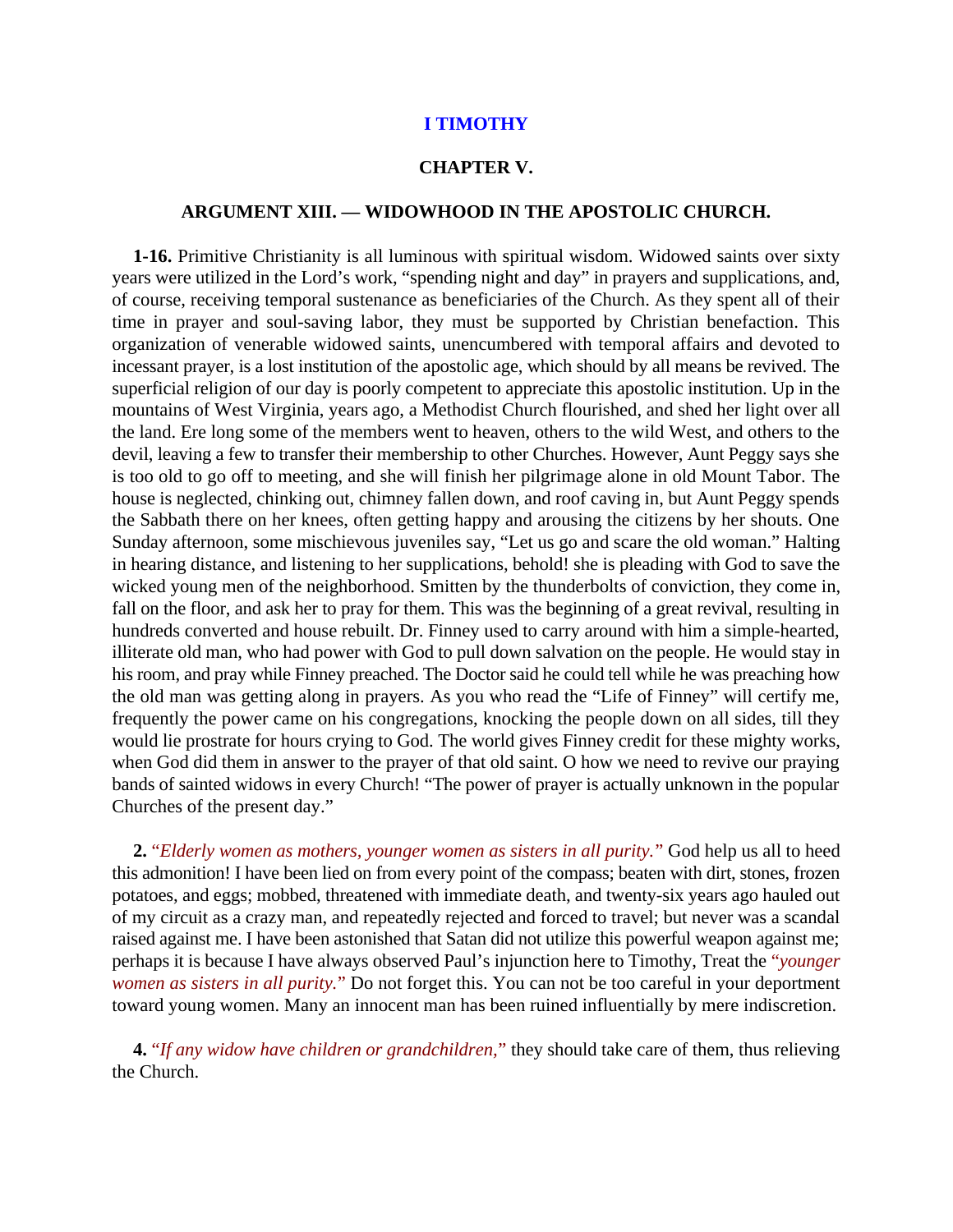**6.** "*But she who is wanton living is dead;*" *i.e.*, she is backslidden through wantonness, and spiritually dead though physically alive.

**8.** "*But if any one provides not for his own, and especially the inmates of his home, he has denied the faith, and is worse than an infidel.*" This is a terrible condemnation on lazy people who do not provide for their homes. God is so good pouring out the bounties of nature into the hand of industry on all sides, that almost any person with a very small effort can provide temporal sustenance. In Washington they claim to grow eight hundred bushels of Irish potatoes per acre. A person can live well on the potato and a little salt. This verse covers all the ground, and turns condemnation on all who do not provide for their families.

**10.** "*. . . If she has washed the feet of saints.*" Here Paul lays down foot-washing in the catalogue of Christian benefactions. In Oriental countries, Palestine, Egypt, Syria, and Arabia, they do not wear shoes but sandals, to protect the bottoms of their feet from the burning sand. On arrival, hospitality greets the guest at the door, removes the sandals, and washes the feet. When Jesus was washing Peter's feet (John 13), responsive to the remonstrances of the latter, he said, "What I do thou knowest not now, but shalt know hereafter." Peter did know that Jesus was washing his feet. So that was not what Jesus was doing, but teaching him a profound lesson in Christian humility, which he could only receive after the consumption of all his blinding depravity by the fires of Pentecost. This statement of the Savior, and the historic fact that the primitive Church did not practice foot-washing, is demonstrative proof that it was not an ordinance of the Apostolic Church, like baptism and the eucharist, but simply an impressive lesson in humility, deduced from a long-standing custom of Oriental hospitality, now paralleled (especially in our northern latitudes, where sandals are not used), by blacking the shoes.

**11-13.** These verses refer to the sad fact of apostasy on the part of young widows through wantonness, whose provided remedy, along with the grace of God for keeping or reclamation, is matrimony.

**14.** Here Paul advises the younger widows to get married; as this institution is a blessed Christian privilege, and a powerful fortification against temptation and sin.

**16.** "*If any faithful woman have widows, let her support them, and let not the Church be burdened, in order that she may give her attention to those who are widows indeed. If your mother, daughter, or sister is left in widowhood, take care of her, thus relieving the Church.*" This paragraph on widowhood is characterized throughout with good common sense, prudence, and wisdom. O that the Church would heed it, coming back to first principles!

# **ARGUMENT XIV. — MINISTERIAL SUPPORT.**

**17.** "*Let the elders, who stand before you in the beauty of holiness, be considered worthy of double remuneration, especially those who labor in word and teaching.*" This does not mean simply a ruling elder, as in E.V., but the teachers and preachers of mature years, experience, and learning. The Greek, *proestotes*, in E.V. translated "rule," is from *pro*, before, and *istemi*, to stand. Hence, it simply means standing before you in the attitude of a teacher. *Kalos*, "well" in E.V., literally means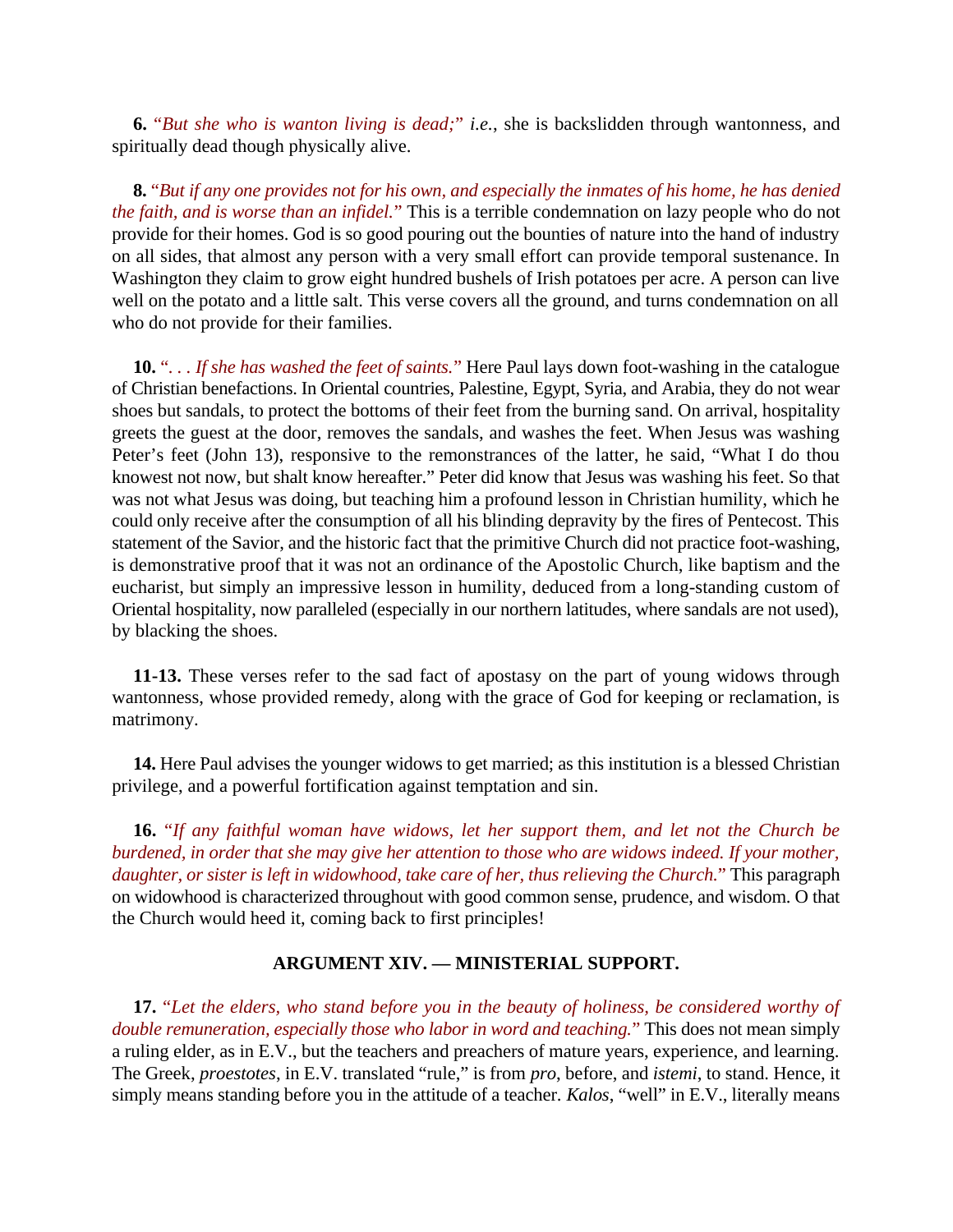beautifully. Therefore the elderly brother and sister who stand before you preaching and teaching, adorned with the beauty of holiness, are to be counted worthy of double pay for their service. "*Especially those who labor in word and teaching.*" Preach means simply proclaim the Word of God as revealed in the Bible, while teach involves the deep subtleties of exposition. As the Bible was written in Oriental languages not now used by any living people, we must be educated and thus prepared to go down into the dark mysteries of these dead languages, and haul up the sparkling gems of inspired truth, that they may dazzle the illuminated eye of the faithful inquirer, exploring the deep things of God. In view of the time, money, and labor needed in the qualification to labor in "word and teaching," the Holy Ghost here enjoins double remuneration in behalf of the elders, who "*labor in word and doctrine.*" In this and many other instances the E.V. bends the translation into favoritism with ecclesiastical authority, which at that time was so prominent in the Episcopal Church. But this passage has no intimation of official rank or prerogative, but simply exhorts the people to confer double remuneration on the elderly brothers and sisters who "*stand before them in the beauty of holiness, laboring in word and instruction,*" while hundreds of others around, with no costly education nor long years of experience, may preach the living Word with a small remuneration.

**18.** "*For the Scripture says, Thou shalt not muzzle the ox that treadeth out the corn. And, The laborer is worthy of his hire.*" This verse is confirmatory of the preceding. When I was in Egypt and the Holy Land, I saw the oxen, everywhere I went, going round on the threshing-floor, treading out the wheat and barley and other grains (there never having been any American corn in that country). Why don't they use steam threshers? The iron horse is there, thundering along the railroad. Why do they not let him thresh out their wheat? The customs of the patriarchal age must abide there, witnesses to the truth of the Bible, till the Lord comes. Why do they not have steam mills to grind their wheat and manufacture their flour? Still, two women sit down on either side of the little hand mill, and grind flour for dinner. They are waiting till the Lord comes for his Bride, taking up the one and leaving the other.

**19.** We have no right to conclude that this is only an official elder, as the original meaning of the Greek is simply of mature years. As people get old, extraordinary deference is due them. Hence, we should go slowly in their accusation and condemnation, keeping quiet till we can prove the allegations by two or three witnesses.

**20.** "*Convict those who sin in presence of all, in order that the rest may indeed have fear.*" O how plain and explicit the duty of the preacher is here specified! In the great congregation, God requires him to lift up his voice like a trumpet, sparing neither friends nor foes, but exposing all sin, and convicting all sinners. The word which I here translate "convict," is *elegche*. It is the Greek word for the sentence of the criminal judge, when he gives his verdict against the accused, condemning him for the penitentiary or the gallows. It is the strongest condemnatory word in the Greek language. Do you know that condemnatory preaching is rapidly becoming a lost art, as very few Churches have the grace to tolerate it, and equally few preachers the heroism to give it?

**21.** "*I testify before God and Christ Jesus and the elect angels, that you may guard these things without prejudice, doing nothing according to partiality.*" You see Paul solemnly obligates Timothy before God and the angels sent forth to help him, and the people to whom he preached to secure their heavenly election, that he will guard all these truths like a soldier standing sentinel, as that is the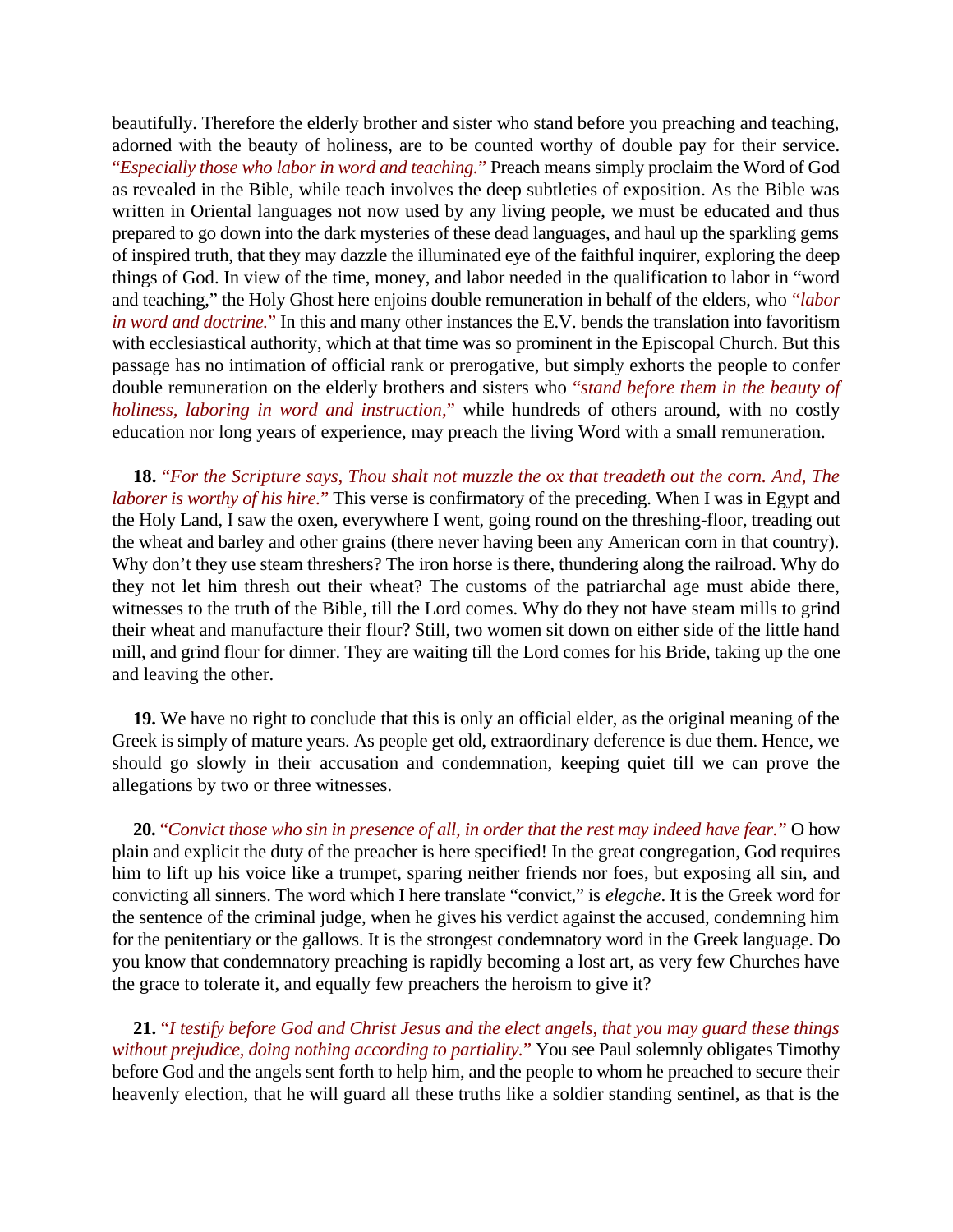word here used. It was a penalty of death for a Roman soldier to go to sleep on guard. Every preacher is God's sentinel under the eye of Omniscience and the elect angels standing to guard immortal souls against the invasions of the devil. Woe unto the pastor who permits the Lethean slumber so to somnify him that he shall fail to sound the alarm on every approach of the enemy! "Prejudice" is one of the meanest things ever hatched in hell. It is from the Latin, *pre*, beforehand, and *judicium*, judgment. Hence, it means a verdict given before the evidence is heard. I heard of a judge in the Emerald Isle who said he always gave his decision when he heard one side of the evidence; for if he waited and heard the other side he would get puzzled so he would not know how to decide. We have no right to have prejudice against anything, not even the devil; for God is going to give all the devils a fair trial in the judgment-day. Prejudice killed Jesus and two hundred millions of his faithful followers. All the opposition to holiness is the work of Satan's prejudice. John Fletcher well says, "Perfect love is an angel so lovely and beautiful that the devil can't get his hell-hounds to chase it till he covers the amiable form with a bearskin." Then they will go for the bearskin, but not for the angel; so all the hell-hounds barking on the track of holiness are just after the bearskin, which the devil has thrown on it. "*Doing nothing according to partiality.*" To this Paul solemnly adjures Timothy. No wonder our Lord required even his own apostles to get sanctified wholly as a qualification to preach the Pentecostal gospel, as nothing but the fires of the Holy Ghost can burn the prejudice and partiality all out of the heart.

**22.** "*Lay hands suddenly on no one, lest you participate in the sins of others.*" This is very appropriate admonition. When they sent out men and women to preach, they gathered around them, laying hands on them, and invoking the descension of the Holy Ghost on them, with his extraordinary spiritual gifts, to empower them for the responsible conflict with sin and Satan, invariably incident to soul-winners. Before we thus commission people for responsible posts of duty, we should test them thoroughly, and be satisfied that they have a genuine case of personal salvation, lest they prove traitors, and bring reproach on the cause of God. "*Keep yourself pure.*" "Pure" in this charge not only includes experimental holiness, but emphasizes personal chastity, so preeminently imperative in the preacher of the gospel.

**23.** "*Drink no longer water, but use a little wine for the sake of your stomach and frequent sickness.*" While Timothy was an exceedingly valuable preacher, he had a feeble constitution and a weak stomach. In my camp-meeting tour I traveled through the great South every summer and fall, where a diversity of febrile diseases are constantly prevalent, and ever and anon the pestilential yellow-fever visits the land. When he comes, I always pay him the courtesy of an orderly retreat. In case of all the other fevers, I stand my ground so far as possible, ceasing to drink the ordinary waters, which are frequently warm and malarious, but resorting to the medical springs, which, in the goodness of God, prevail in that country, determining the location of almost every camp; having never yet yielded to the importunities of the natives to use coffee as an anti-malarial. The word used by Paul means neither fermented nor alcoholic wine, but the unadulterated fresh juice of the grape, which is nutritious, reviving, and sanitary. Mark the specification here, "*Use a little wine;*" *i.e.*, not much. No person acquainted with the facts in the case can criticize Paul in this advice. Doubtless the water in that country at that time was not first-rate, and the atmosphere malarious.

**24.** "*The sins of certain men are manifest beforehand, going before to judgment, but to certain people, indeed, they follow afterward.*" This is a plain statement of universally prevailing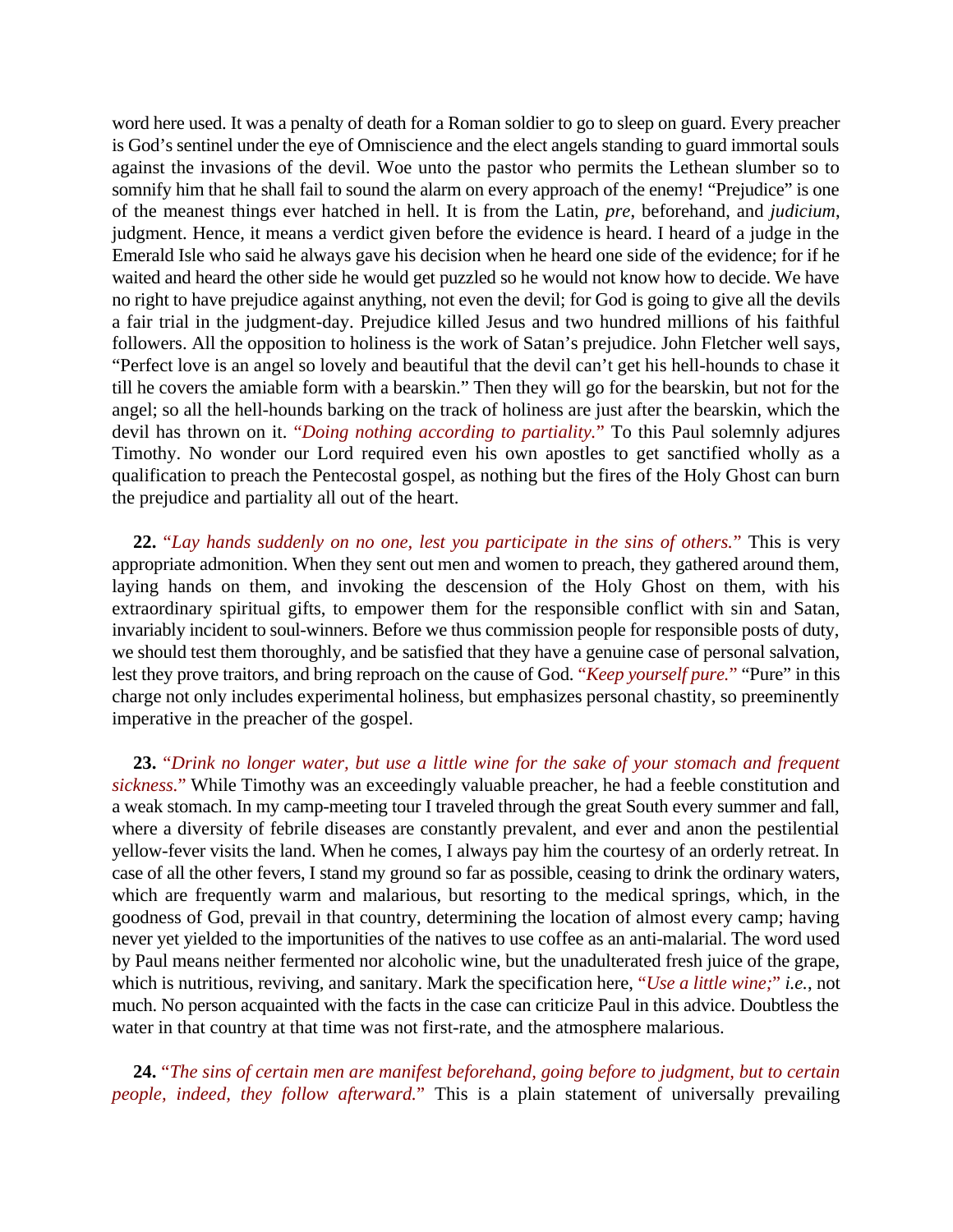occurrences. The two most prominent men in your village are your pastor and your saloon-keeper. All enlightened people condemn the latter, and deplore the evil employment in which he spends his life, not only poisoning and killing the bodies, but destroying both soul and body in hell. Not so with the pastor. All believe he is spending his life for the good of humanity. At the judgment he turns out to be a Judas Iscariot, who sold his Master for filthy lucre. A preacher in Brother Carradine's revival was on his knees at the altar seeking sanctification. An ecclesiastic passes by, stoops down, and, putting his hand on his shoulder, whispers to him, "If you do not get away from there, you go to the piny woods." He arose, and left, never to return; for he was in a fifteen-hundred dollar station. He beat Judas one hundred-fold, as he only got fifteen dollars.

**25.** You can hide your works here, and pass them for good when they are bad; but you can not hide them when we all stand before the great white Throne.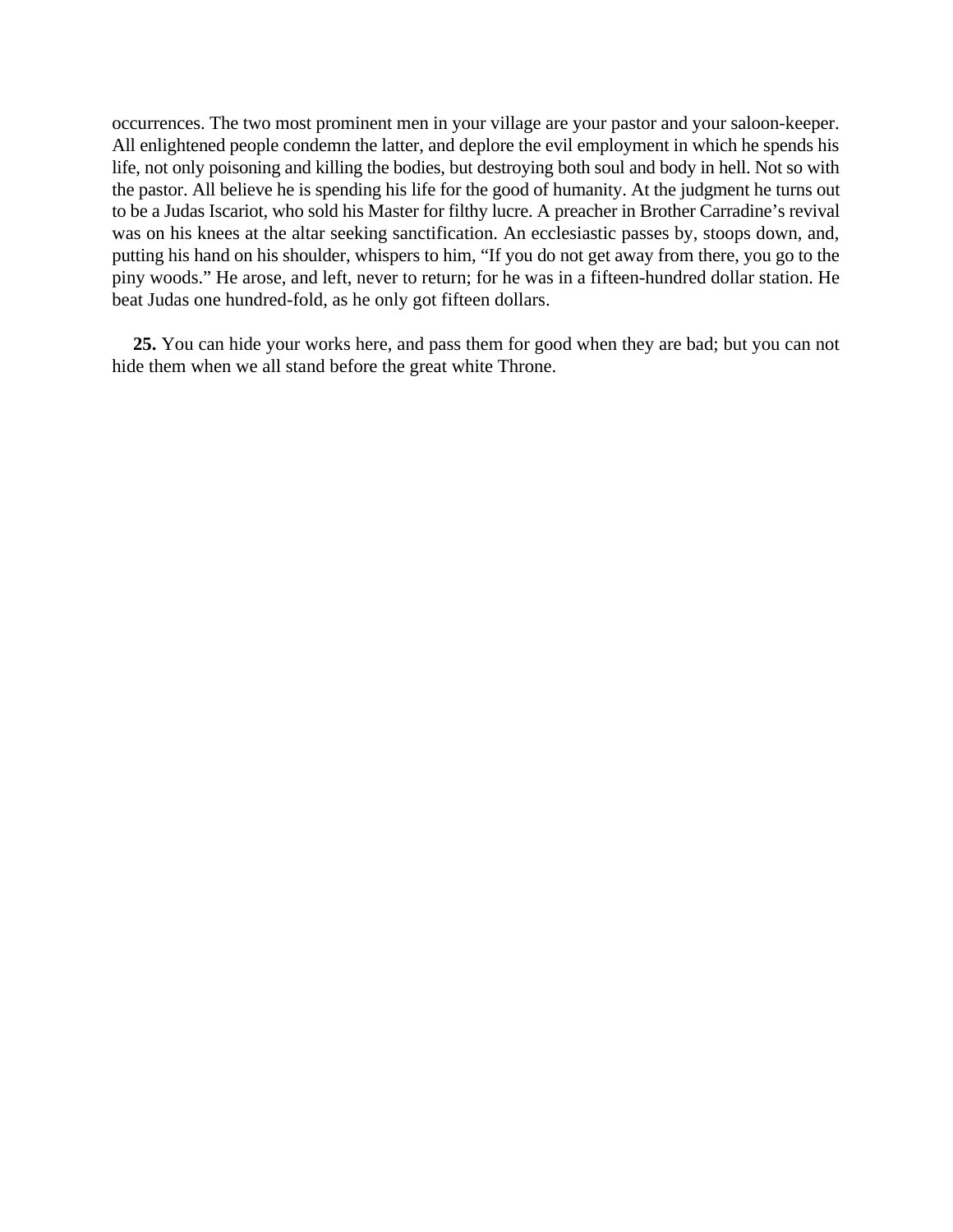## **I TIMOTHY**

## **CHAPTER VI.**

**1,2.** The world was full of slavery in Paul's day. While the gospel provides for every relation in this life, it puts the plowshare down deep, and plows out all evil in due time. Rapidly is human slavery evanescing before the advancing light of Christian civilization.

## **ARGUMENT XV. — HERESY.**

**3.** "*Teach these things and exhort.*" These constitute the work of the preacher. We must teach the people the truth of God and exhort them, in view of death, judgment, hell, heaven, and eternity, to obey these momentous commandments, and walk in the light of these grand and inspiring truths. "*If any one teaches otherwise, and does not give heed to the hygienic words of our Lord Jesus Christ, and the teaching which is according to godliness.*" Hygienic is the Greek, so frequently used to describe the Word of God. While regeneration raises you from the dead, sanctification cures all of your spiritual diseases, makes you healthy, and qualifies you to live in harmony with all the laws of spiritual hygiene, so you will never again contract spiritual malaria and get sick. Heterodoxy is a Greek word, and simply means "another opinion" different from God's plain Word.

**4.** "*He is puffed up.*" Spiritual pride lies at the bottom of all heresy. The man is proud, and wants his own way. Salvation makes people humble and teachable. You can not teach a proud man, because he thinks he knows it already. If he does not get rid of his pride, he will have to be taught in the flames of hell. "*Knowing nothing.*" This heretic, who will not accept the plain Word of God as the umpire in every case, is really a miserable idolater, worshipping his poor little creed, and so blinded by the devil that he has never received the beautiful light of God in regeneration. He knows nothing about God and his blessed saving truth, but much about questions and word battles. I have frequently met this miserable character in my travels, always ready for dispute. They are ignorant of God, and so blinded by Satan that they constantly handle the Word of God deceitfully. They will talk you to death, and say nothing. It is all a senseless clatter. Nuisance is no name for them.

**5.** "*From which [these disputes and controversies] come envy, strife, blasphemies, evil surmisings, and disputations of people, corrupt as to their mind and turned away from the truth, thinking that gain is godliness.*" They think if they gain a proselyte, they have achieved a victory for God; whereas it is for the devil, as they really serve the devil, thinking he is God. The scribes (the popular pastors in our Savior's time) and the Pharisees (the official members of the popular Churches) were on this line, even "*compassing sea and land to make one proselyte, and making him twofold more the child of hell.*" He still had his own old sins, and now he joins them, adding the sin of hypocrisy, and doubling the mess for hell. Look out for these deluded people! Their name is legion. They make all sorts of professions, and possess but an evil heart. How can I know them? If you have much acquaintance with God's Word, you will have no trouble to identify them. Their peculiarity is, they are wedded to a poor little creed, and want to bend the Bible to it. In this you can readily detect them. They are not willing to take the Bible for their only guide. They explain away the plain Word of God. They are objects of pity; having been caught in Satan's lasso, they are faithfully working for him.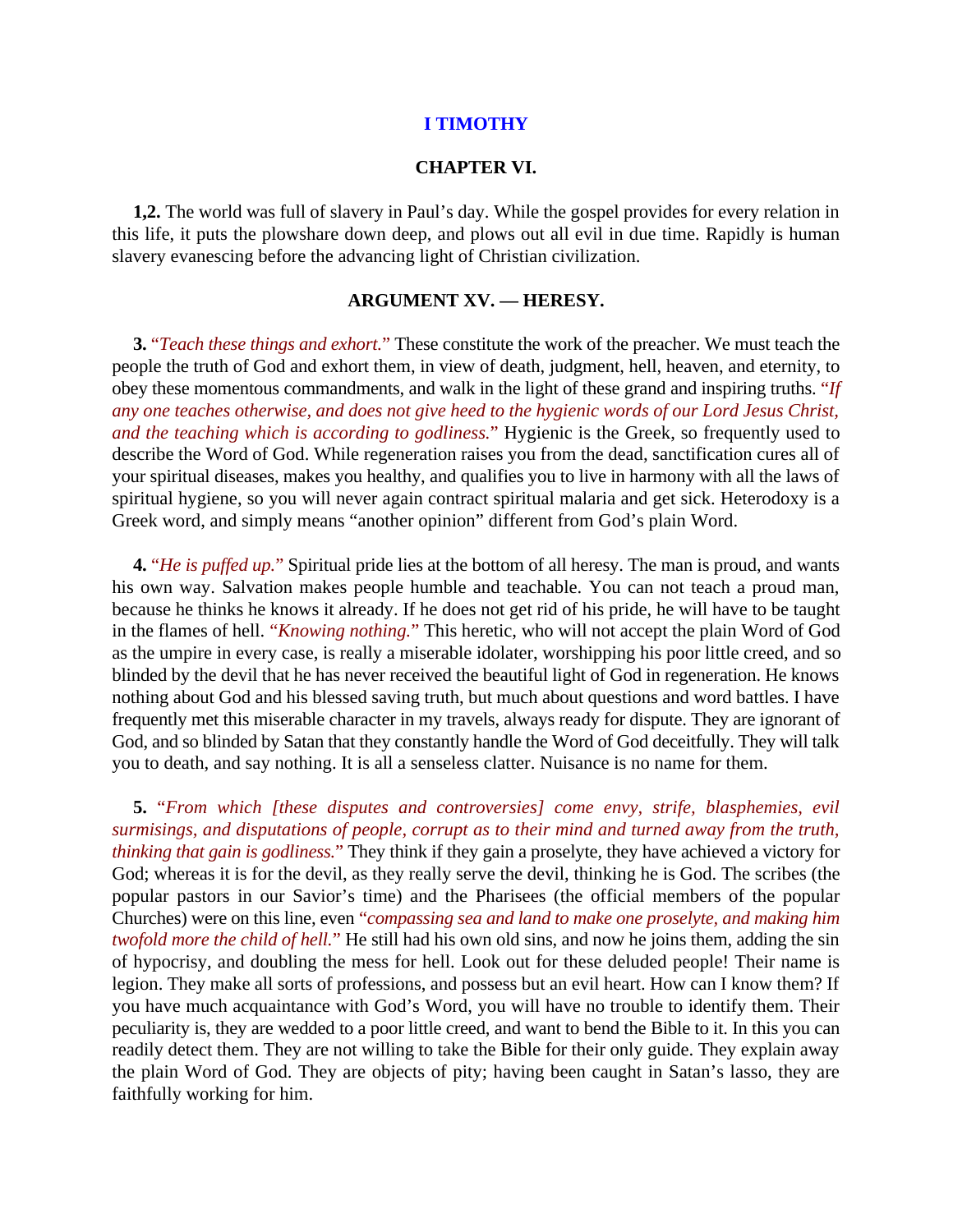**6.** "*Godliness with contentment is great gain.*" If we have godliness, and are perfectly content with godliness alone, we have great gain, because God gives heaven and earth. If we are not contented with godliness, we will lose all in the end.

# **ARGUMENT XVI. — THE DANGER OF RICHES.**

**7.** "*We brought nothing into the world, because we are not able to carry anything out.*"

**8.** "*Having food and raiment, we shall be content with these.*" I am sorry for my rich friends. They are slaves to their possessions. O how free I am, possessing nothing!—still get as much as the rich. I am as sure of a coffin and shroud as they are.

**9.** "*Those wishing to be rich fall into temptation and a snare, and many injurious and hurtful lusts, which drown people in destruction and perdition.*" Could you uncap hell, and hear the mournful wails of the countless millions who have been drowned in the bottomless abyss of unquenchable fire through the allurements of riches, you would surrender forever your cherished aspirations after wealth. I knew a man, already rich, to kill his own dear brothers, and appropriate their part of the estate. What will not fallen man do for money? Nothing but entire sanctification can make you as dead to money as to oyster shells. Hence, you are never safe without it. Satan is watching for a chance to throw the lasso of money love about your neck.

**10.** "*For the love of money is a root to all evils.*" "*The root of all evil,*" E.V., is not in harmony with the Greek, nor with the facts of universal observation. Many evils come from other sources than the love of money, and are really antagonistical to it; *e*.*g*., drunkenness and debauchery, which, instead of loving money, entail swift bankruptcy in earth and hell. "*Which certain ones seeking after have erred from the faith, and pierced themselves through with many sorrows.*" The love of money is a wooden horse carrying Satan's Greeks into the Churches of the present day. Why all these projects, causing wholesale apostasy? It is to get money, scandalizing the Christian's God as if he were poor, when he is so rich that he needs none of these things. Preachers and people thus backslide together, hunting money. It ruined poor Judas, and nearly ruined Jacob. Look out, preacher, lest you prove a follower of Judas. You do not need any of these money-raising fandangoes. God's ravens are not all dead. God open your eyes to see your members going to hell in platoons! You need a revival, instead of a festival.

**11.** "*O man of God, fly from these things!*" What things? Doctrinal heresies—*i.e.*, all anti-holiness teaching; for godliness is everything—and from the love of money. Be God's freeman, and not man's hireling. Good Lord, give us the spirit of Elijah, who stood alone for God! "*Pursue righteousness, godliness, faith, Divine love, patience, and meekness.*" Let us appropriate these beautiful graces in their perfection!

**12.** "*Fight the good fight of faith, lay hold on eternal life.*" When the sinner is not willing to be led captive by the devil at his will, he fights his own fight, and gets whipped all the time. When converted, it becomes a partnership fight between him and Jesus. But when he gets sanctified, then he fights the fight of faith alone, sweetly resting in the arms of Jesus, and shouting all the time over the victory which he receives by faith, even in anticipation; meanwhile Jesus does all the fighting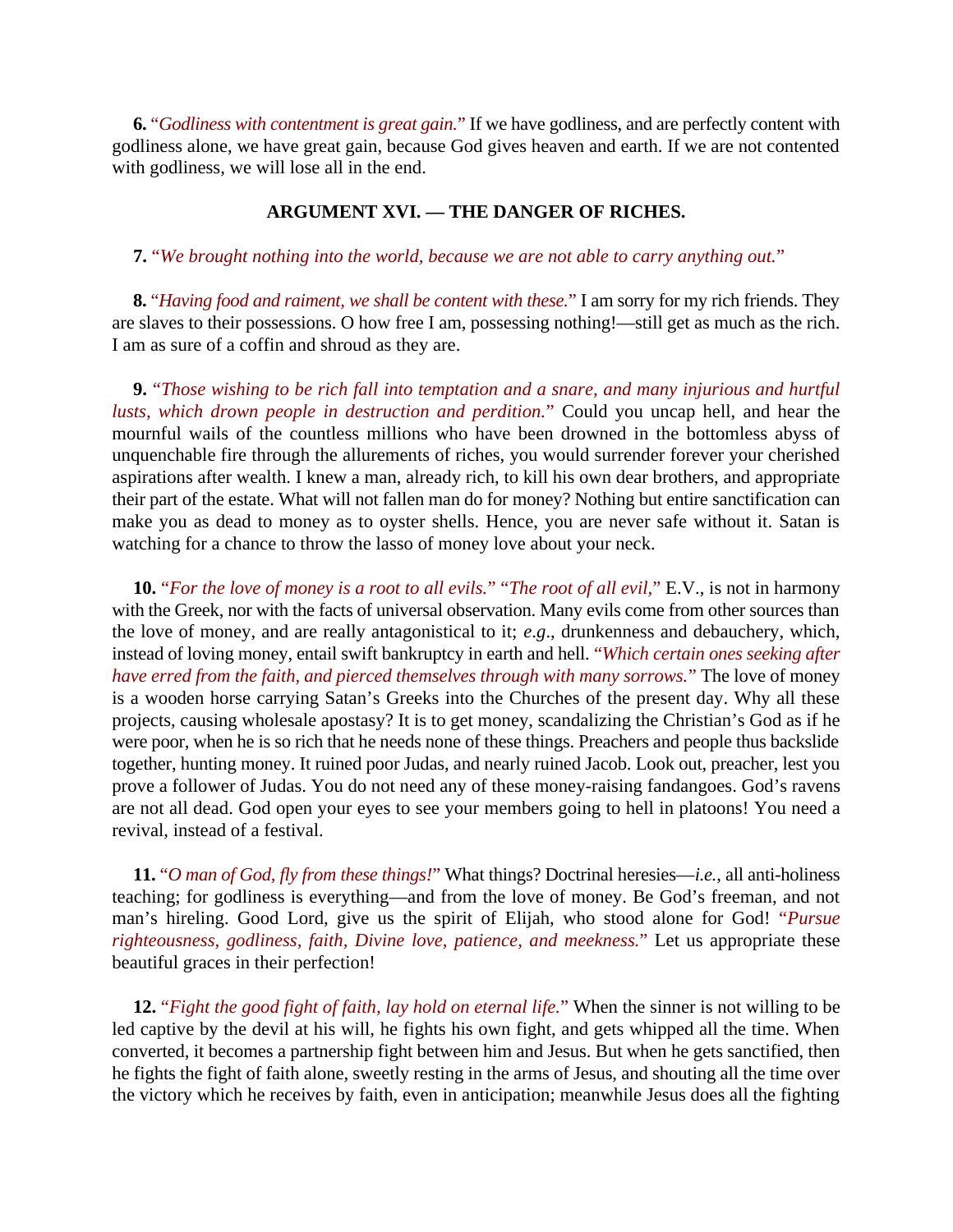for him, and gives him an everlasting victory. "*Lay hold on eternal life.*" Timothy was gloriously saved and sanctified long before this was written, and, of course, had the life of God in his soul. Yet he was still on probation, and liable to forfeit that life by apostasy; so Paul exhorts him to "lay hold on eternal life;" evidently, as we see from the context, referring to his admission into heaven at the end of probation. A man does not "lay hold on" what he already possesses. Hence, there was a sense in which Timothy did not then possess eternal life. What is that sense? Why, he did not at that time posses it in a non-forfeitable sense. There are no non-forfeitable blessings here. Let us take God's Word as it is, and not trust to our creed, or trust that of another. This Scripture is decisive on this question. Lord, save us from controversy and creedism, make us to receive thy plain Word as the umpire in every case, and never bring our poor little ratiocinaton against thy *ipse dixit*!

# **ARGUMENT XVII. — IMMORTALITY.**

"*You testified a beautiful testimony in presence of many witnesses.*" Timothy was all right on experience and testimony, always ready to ring out clear and straight.

**13.** Here we are assured that our Savior was always prompt and bold on testimony, even in the presence of Pilate, the world's ruler. Of course, this occurred during his arraignment, and doubtless on other occasions, as he preached three years under the administration of Pilate.

**14.** "*That you keep the commandment spotless and blameless unto the appearing of our Lord Jesus Christ.*" We see Paul and his preachers were not looking for death, but for Jesus. That is the true attitude of New Testament saintship. O the brightness it would flash over the gloomy escutcheon of the howling wilderness of Christianity of the present age, if they would exchange the anticipation of the old grim monster for the glorified Savior!

**15.** "*Whom the blessed and only Sovereign King of kings and Lord of lords will reveal in his own times.*" The Son sits at the right hand of the Father, awaiting his time to send him back to this world, while his faithful Bride, toiling and suffering, is waiting her Lord's return to reign in his glory. The shepherds on the plains, old Simeon and Anna, Zacharias and Elizabeth, Joseph and Mary, were vividly anticipating the first coming; yet the time was known only to the Father.

The spirit of prophecy is still prevalent among the saints of God, in proportion to their proximity to the Throne, revealing to them the crowning climax of the world's history; *i.e.*, the return of the glorified God-man to take charge of this world, casting out Satan and his myrmidons.

**16.** "*Who alone hath immortality.*" As this clause has become the battle-cry of the soul-sleeping heresy, it is pertinent that it receive our especial attention. Perhaps you are apprised that the above heresy despiritualizes you altogether, leaving you without a soul, and simply conceding physical immortality to the saints only, leaving final annihilation for the wicked. Thus it brutalizes humanity, depriving them of their immortality. It has even had the audacity to tinker with the inspired original, the very words of the Holy Ghost, and change the punctuation of our Savior's words to the dying thief, so as to read*,* "*I say unto thee this day, thou shalt be with me in Paradise,*" thus making our Savior commit a solecism, as if he were not speaking to the thief in the present tense. They are constrained to make this silly change to save their idol, their poor little creed, which, like all other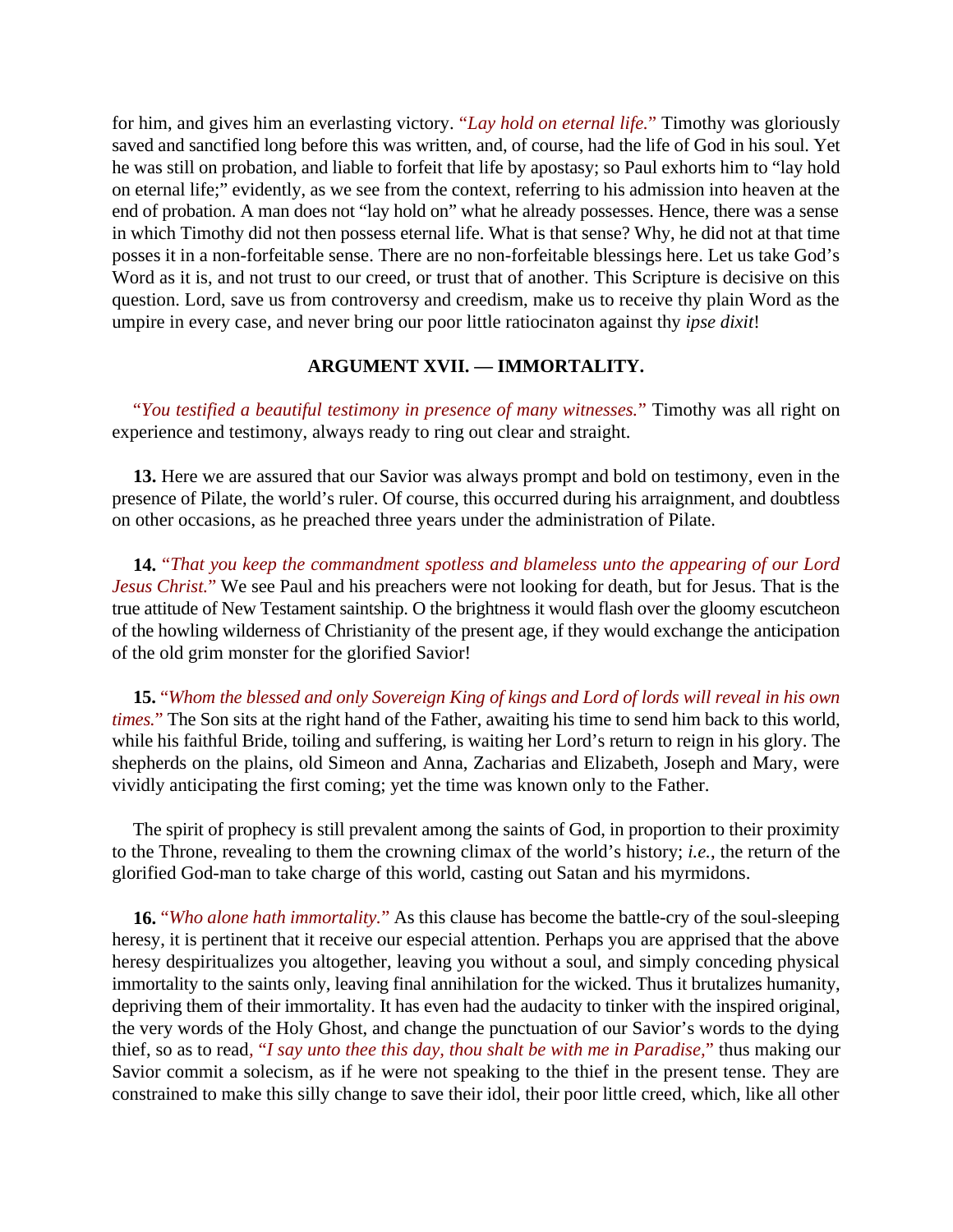creedists, they worship as a god; since the true reading, which I here have in the Sinaitic manuscript, the oldest Greek Testament in the world, reads, "*Truly I say unto thee, This day thou shalt be with me in Paradise,*" revealing clearly and unequivocally the existence of the thief after his body was dead, and proving positively from the Savior's lips the soul's immortality. The rich man and Lazarus (Luke 16) both existed in all the consciousness of their immortal being, after their bodies were dead and their souls had left this world, illustrating the soul's immortality beyond the possibility of cavil, on the responsibility of our Savior himself. This irrefutable testimony they utterly discard as legitimate proof, because they say, "*It is a parable.*" If it were a parable, it is perfectly authentic as proof of the soul's immortality, even on the hypothesis of parabolic truth. However, it is not a parable, but a positive and infallible history of two literal men, who lived and died in a bygone age, each surviving his body, the one reporting from Abraham's bosom, and the other from a place of fire and torment in Hades; both seen by the retrospective eye of the omniscient Savior. These and all other cases proving the soul's immortality, they must encumber all their wits to darken and pervert, in order to save the life of their poor little idol. In Isaiah 14:9, 10, we have his inspired testimony to the arrival of Belshazzar, the last Chaldean monarch, in hell, and his salutation by his royal predecessors—rather a wholesale confirmation of the soul's immortality. Let us drop back to their hackneyed battle-cry, "*He alone hath immortality.*" The word here for immortality is *athanasia*, from *a*, not, and *thanatos*, death. Hence, it means freedom from death. Of course, this is a great primary truth; *i.e.*, God alone is free from death and its liabilities. All finite beings are in some way susceptible of death and liable to it. God alone is light and life. Yet he imparts light and life to whom he will. Life in all finite beings is exotic from the Creator, and not indigenous in the creature. In their helter-skelter application of this passage to the nullification of the soul's immortality, they palm off a lot of occult sophistries on unthinking and uninvestigating people, thus blinding their eyes, stupefying their consciences, and degrading their spiritual aspirations, to accept their brutalizing heresy, despiritualizing them and actually letting the unregenerate down to the level of the brute creation, and offering the saints of God nothing but physical immortality in the restored Eden of this world; thus sweeping away the very existence of heaven and hell. You would be astonished at the prevalence of this specious heresy in the different States of the Union. They adopt all sorts of stratagems to scatter their pestilential literature clandestinely over the land. At this you need not be astonished. It is peculiar to all heretics, as Jesus said, to compass sea and land to make proselytes, and to make them twofold more the children of hell. A man will die for his god. Their pusillanimous little creed is their god, for which they will cheerfully labor, suffer, and die. The power of religion is wonderful, and an awful instrument of destruction when in the hands of the devil. Now let me post you in the adroit sophistries which lie at the foundation of this heresy.

- (a.) They confound life and existence, which are entirely different things. They treat them as synonymous; *e*.*g*., Satan died when he sinned, and is this day the deadest thing in the universe. Yet his personal existence is as real as that of God. So all the innumerable demons thronging the pandemonium and invading this world are utterly dead; *i.e.*, destitute of spiritual life. Yet these dead, lost, and miserable spirits have their actual, personal existence, as real as the angels. It is equally true of the soul of every sinner, though dead in trespasses and sins. (Ephesians 2:1.) His spiritual existence is as real as that of Paul.
- (b.) It is equally true of this heresy that it confounds death and nonexistence, which are utterly distinct realities. There is no such thing as annihilation. Burn a log of wood, and the ashes and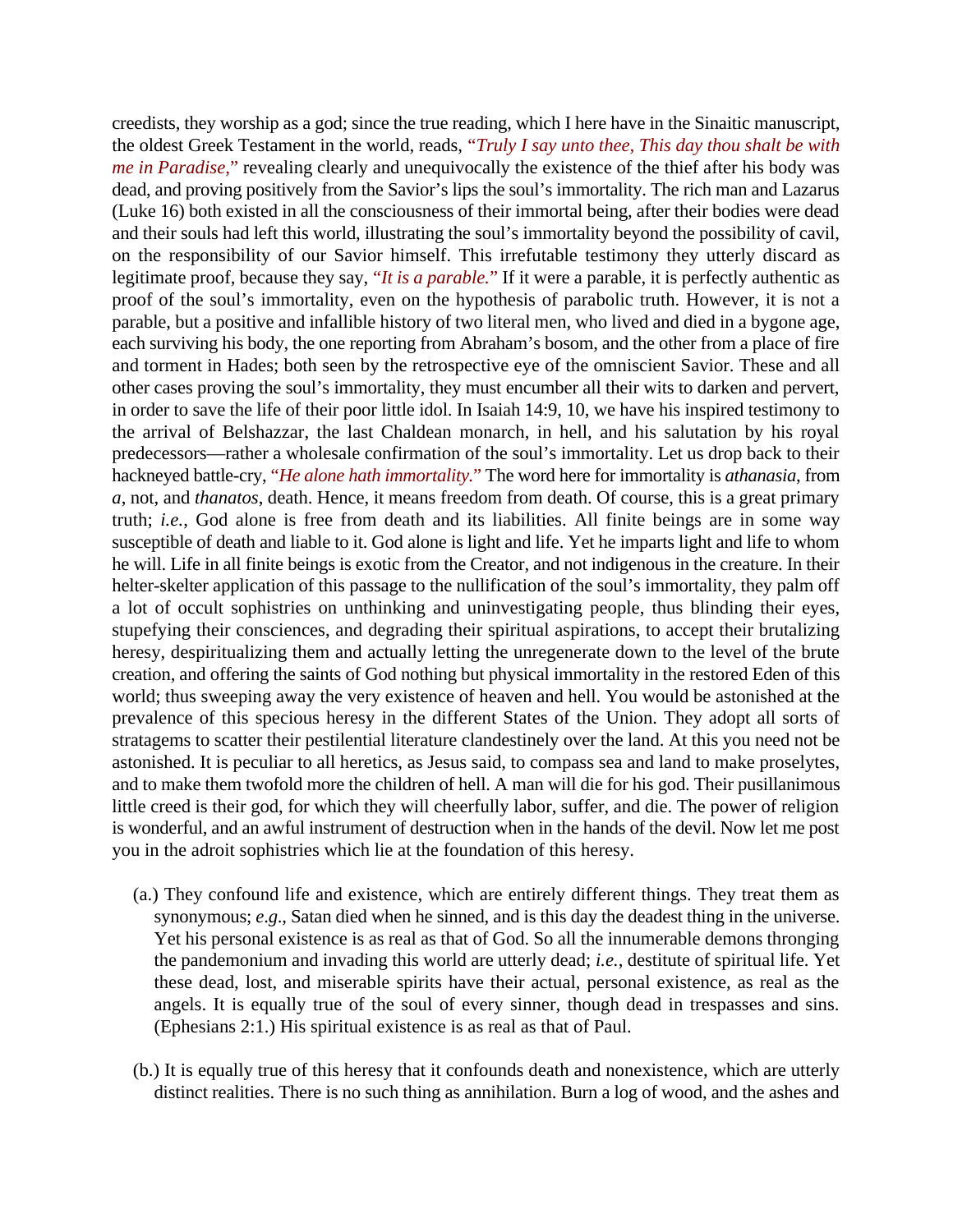gases will weigh just as much as the log before it was burnt. Annihilation does not belong to the province of Omnipotence, which simply has all power within its sphere when it is merely a question of power. There are some things which God can not do; he can not lie; he can not antagonize his own character and attributes. If it were possible, I think it highly probable that God, in mercy, would annihilate the devil and all his myrmidons and all the human souls in hell. But, unfortunately for them, they received immortality from the creative fiat, which opened to them the widest door in the universe for enlargement, achievement, aggrandizement, glorification, and eternal fruition. All this they forfeited by the unhappy verdict of their own free will.

Good Lord, help us all to sink out of self, and die to everything but God and his truth, forever losing sight of all human creeds, and, like little Samuel lying on his pallet, meekly say*,* "*Speak, Lord, thy servant heareth.*" "Inhabiting light unapproachable, whom no one of men has seen nor is able to see." We must keep in mind the glorious Trinity in Divine unity, not drifting off into the tritheistic heresy of three Gods instead of One; but still keeping constantly before our eyes the three distinct personalities of the glorious indivisible Divinity—*i.e.*, Father, Son, and Holy Ghost; remembering that God is revealed in the incarnate Christ. Hence, through the flight of eternal ages the glorified humanity of Christ, filled with the Divinity, will be the inscrutable majesty and magnetism of the celestial universe, thus exalting our redeemed and transfigured humanity above all other created intelligences.

**17.** "*Command the rich in the present age not to think about exalted things, nor to trust in uncertain wealth, but in God, who conferreth on us richly all things for our enjoyment.*" The proud people rush madly after the golden apples, which Satan everywhere waves in the air to attract their deluded gaze, which, the moment received, turn to the ashes of Sodom on the disappointed lips. Meanwhile the humble poor, forsaking all the world and desiring nothing but God, are surprised unutterably and astonished ineffably, not only at the unearthly fruitions of his grace giving them a heaven in which to go to heaven, but lost in incomprehensible bewilderment to find their bodies literally flooded with the munificence of his providence, giving them more than heart can wish.

## **18.** "*To do good, to be rich in beautiful works, to be free givers, ready communicators,*

**19.** "*Laying up for themselves a beautiful foundation for the world to come, that they may lay hold on eternal life.*" Paul again, as in verse 12, uses the powerful Greek compound verb, *epilambanoo***,** which means to receive unto yourself "eternal life." Let these two clear statements by the inspired apostle forever settle all controversy on the problem of eternal life, revealing positively the forfeitability of that life during probation, and sweeping away the Satanic subterfuge into which many a poor backslider has fallen, and been lulled to sleep by the diabolical lullaby, "*O you know you were once converted, and you can't lose eternal life, so take another nap.*" So Satan sings another tune while he goes fast asleep till the devil can dump him into hell. Here, in the twelfth verse, Paul exhorts Timothy to be courageous, "*fight the good fight of faith, lay hold on eternal life;*" *i.e.*, when he enters the pearly portals. In verse 19 he pours his burning exhortation on these paragon saints, whose lives have been flooded with holy philanthropy, thus "*laying up for themselves a good foundation for the world to come, that they may lay hold on eternal life;*" thus clearly confirming the conclusion that none of us receive eternal life in a non-forfeitable sense till we pass our probation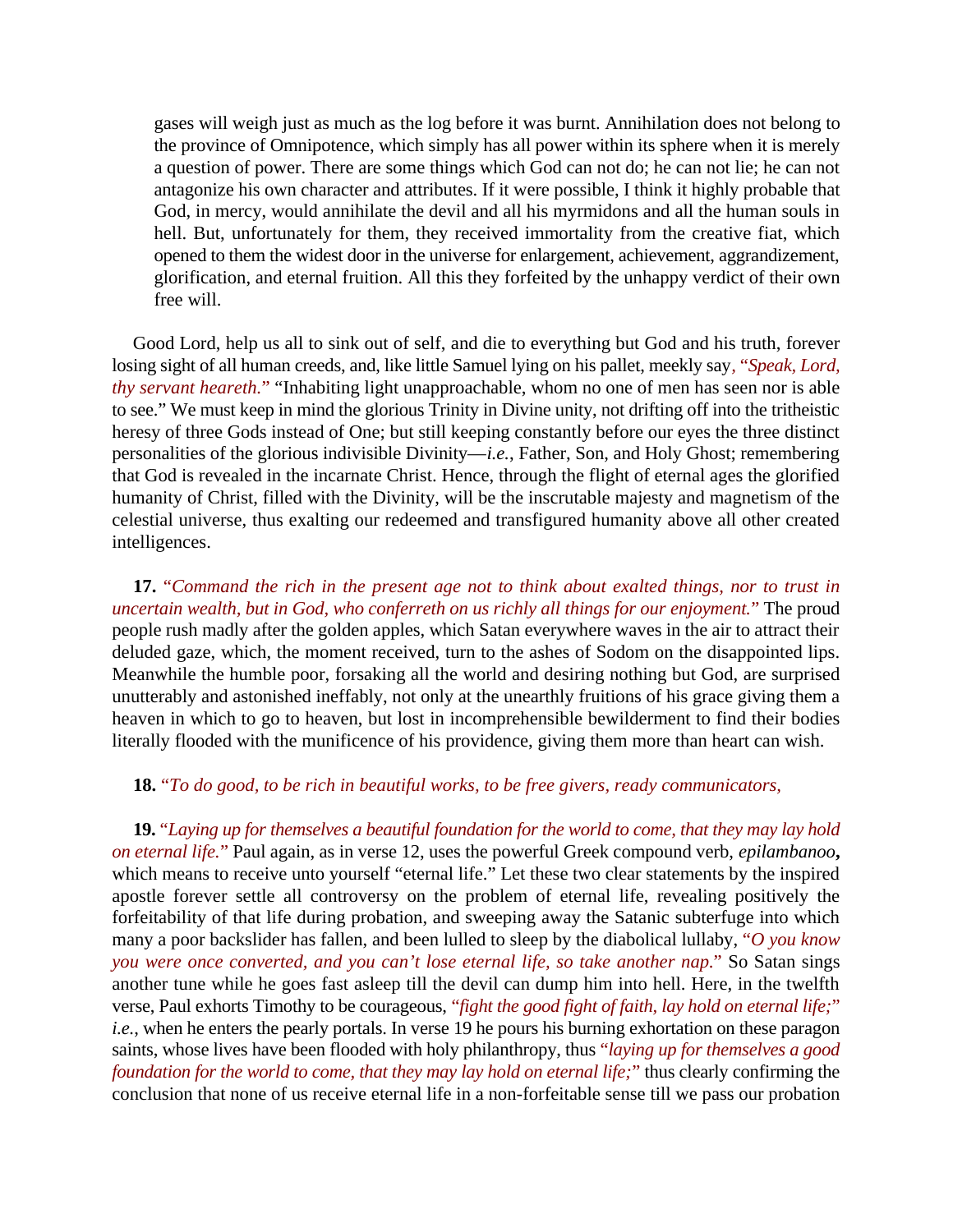and enter heaven. These Scriptures confirm beyond the possibility of controversy the great Bible truth of our probation and liability to fall to the end of life. This truth should be proclaimed upon the housetops, as the only available antidote to the devil's soporific incantations, "once in grace, always in grace." If this dogma be true, there is not a solitary backslider in hell; whereas, the very contradictory is true. Hell is for none but backsliders, Satan to begin with, who was once an archangel. (Isaiah 14:12.) And as the devils were created angels, as God never made a devil nor a sinner. They were all on probation as we are, and, unfortunately, "they kept not their first estate." (Jude.) By the glorious redemption of Christ all the human race are born in the kingdom of God like the prodigal son, and only get out by sinning out. Hence, it is an undeniable fact that instead of no backslider going to hell, none go but apostates; all the devils being fallen angels, and all human souls having enjoyed infantile innocence, were justified in the Father's house before they turned prodigals.

**20.** "*O Timothy, guard the trust!*" The Greek word here is the verb form of *phulake*, strictly military; as when a Roman soldier stood sentinel the lives of the army and the cause of his country were entrusted to his keeping; if he went to sleep, the penalty was death. The preacher is God's sentinel on the walls of Zion. "*Son of man, I have made thee a watchman to the whole house of Israel.*"

> "O watchman, what of the night? The myriad foe come on to try thee with their might. If thou shalt fail one note thy trump to sound, I will hang upon these battlements the watchman on his round"

During the pioneer Indian wars, a man was killed every night at a certain post. After several nights had elapsed, the notoriety of that dangerous post so spread throughout the army that no one was willing there to stand sentinel. Hence, they have to call for a volunteer. A stalwart backwoodsman enlists, and is sent to the post. About midnight he sees a large hog rooting round among the leaves. He observes the animal moving about, but getting near. He calls out to the hog, "Give me the countersign!" He calls the third time. No answer comes. He fires on the hog, and out wallops an old Indian. So God's sentinel is to take no risk; but fire on the innocent hog when there is good reason for suspicion. God help us to be true sentinels! "*Avoiding common empty talks.*" "*Profane babblings*" in E.V. does not really convey the idea of the original. The above translation is literal from the original. You observe that Paul repeats this phrase over and over. Hence, it must be exceedingly important. Every speech, exhortation, sermon, prayer, testimony, and song, without the Holy Ghost, is empty. The Greek *kenophoonias* is from *kenos*, empty, and *phoonee*, voice. Hence, it literally means all empty utterances. Our voices belong to God, and should only be articulated for his glory. Therefore all of our utterances without the Holy Ghost are empty. At this point Satan utterly sidetracks the preachers, and gets them to preach, pray, sing, and talk without the Holy Ghost, simply utilizing their intellect and learning. I have known preachers who actually served as a clown for the entertainment of their members. Whenever without the Spirit, we are empty, burning our powder for mere fireworks*.* "*Be ye filled with the Spirit*" is a positive commandment of God. True to that commandment, you will never speak empty words in the pulpit nor out of it. O how obedience to these plain commandments would bring cyclones of power into the pulpit, and Niagaras of salvation into the pews, and "oppositions of science falsely so-called!" Satan's people have always been trying to array science against the Bible. Bob Ingersoll arraigns Moses for his mistakes on the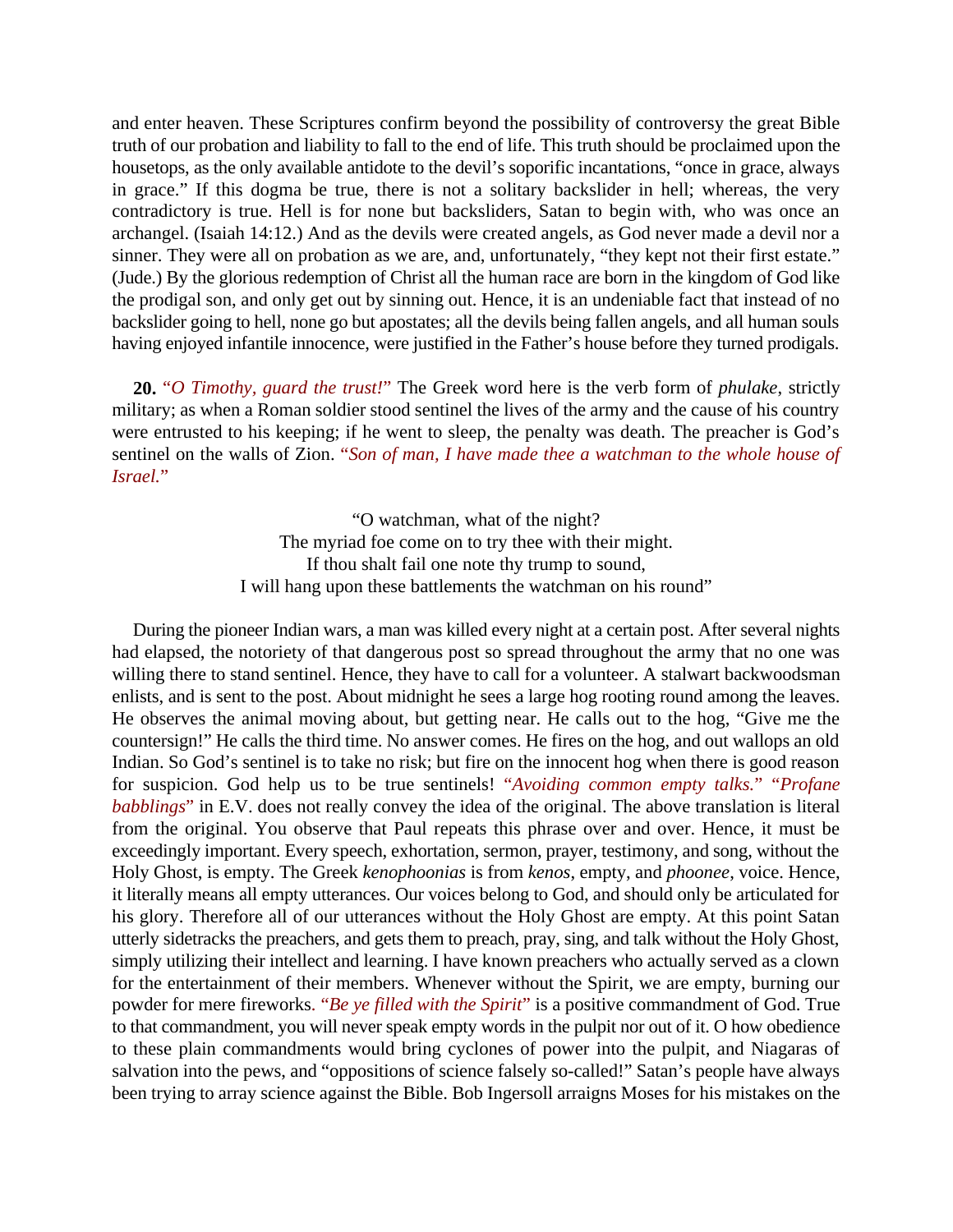days of creation; because geology reveals that the earth passed through long periods during its formation. Hence, these demiurgic days were not twenty-four hours, but unknown years. It so happens that the mistakes turn out on Bob's side of the controversy, as the Bible says (2 Peter 3:8) that God's day is a thousand years, thus beautifully harmonizing with geology. Of course, these were not man's days, as he was not in existence at that time, neither were the solar days, as there was no sun to measure them till the fourth day. Hence, they were God's days, embracing the period of an indefinite thousand years, in harmony with the Hebrew word *yom*, translated "day," which means a period of time, as we say Paul's day. Heaven in R.V. is always singular, as the translators seem to take no stock in astronomy; while the Greek is generally *ouranoi*, plural, corroborating strikingly the astronomical discoveries of innumerable worlds, and some of them tremendously magnitudinous, constituting the celestial universe.

**21.** "*Which certain ones proclaiming have made shipwreck concerning the faith.*" O how cunningly and magnitudinously is Satan this day, using these "common empty talks" and misnamed "opposition of science" to sidetrack and wreck deluded millions! "*Grace be with you.*" See what a sweet, nice little benediction Paul here gives us, and how convenient when brevity is in demand.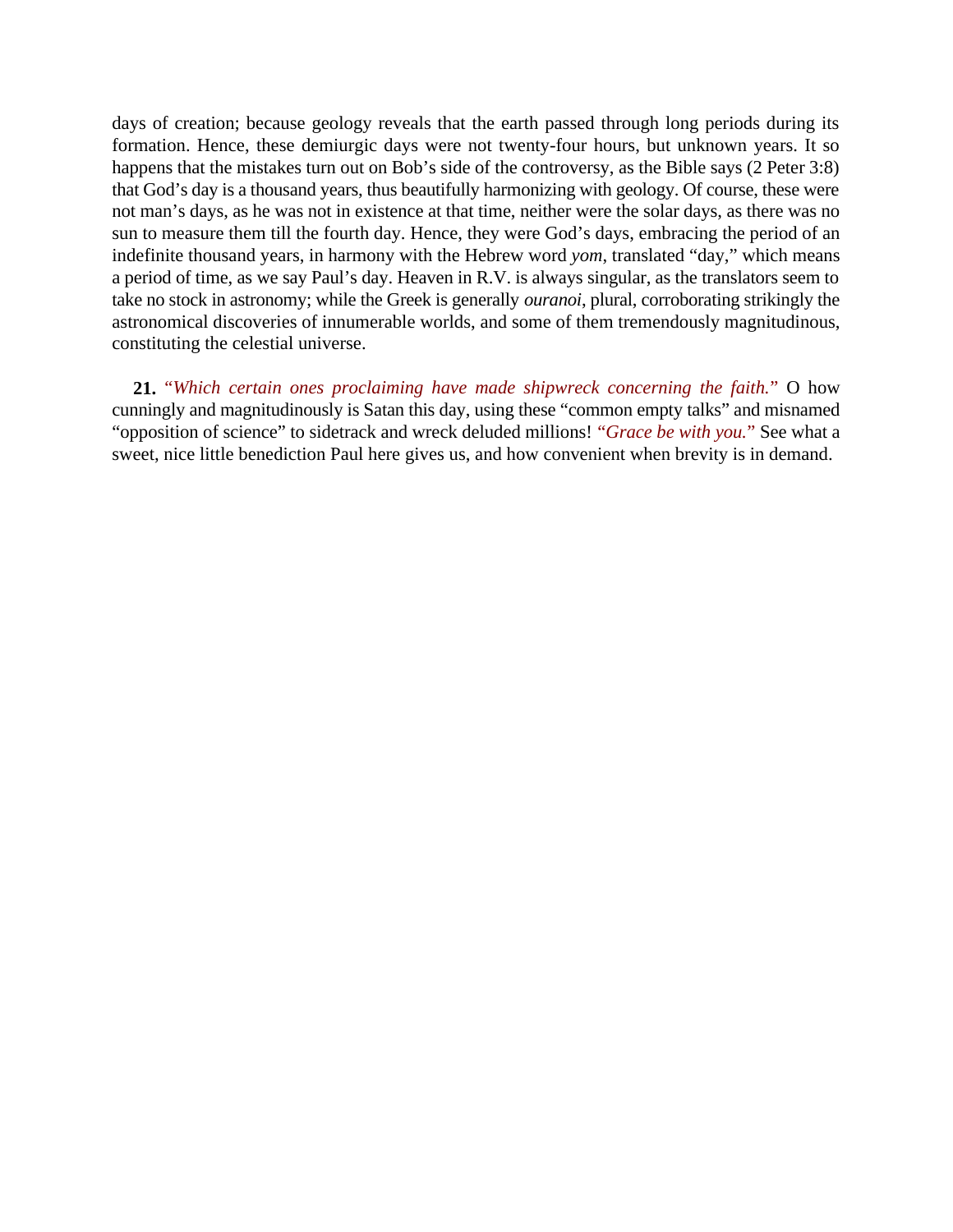#### **II TIMOTHY**

#### **PROLOGUE.**

This letter is by all the critics located in the Mamertine prison at Rome. It is immediately contiguous to the old judgment-hall, where Nero sat upon the world's tribunal, and tried the apostle for his life, condemning him to decapitation, the more honorable punishment of a Roman citizen in contradistinction to the ignominious crucifixion inflicted on aliens. The judgment-hall is immediately west of the old Forum, where Cicero spoke and Cæsar bled; the Mamertine prison on the north, and the Coliseum on the south. In a former letter Paul speaks of his plan to spend the winter at Nicopolis. This the critics believed to have been interrupted by his arrest "as an evil-doer," and his transportation to Rome and incarceration in the Mamertine prison, out of which he was led, perhaps, before the ink with which this epistle was written was dry, arraigned before Nero, and led away to the bloody block about one mile out from the western gate of Rome. When I was there in 1895, I visited all these places, following him from the Mamertine prison to the judgment-hall, and thence about two miles through the streets of the city to the west gate, which is still standing, the wall, gate, and stone pyramid on each side being preserved to this day, as mementos in the tragical history of the beloved apostle. From the west gate it is about one mile to the spot where he was beheaded. St. Peter's Cathedral, built exclusively of the finest marble transported from Africa, and costing fifty-five millions of dollars, now occupies the spot where the ruthless Roman soldier drew the sword and severed from the body the noblest human head that ever moved heaven, earth, and hell. In the altar containing the tomb candles burn incessantly, radiating constantly every tint and hue of the rainbow, resultant from the decomposition of the light by the many valuable diamonds, emeralds, sapphires, and other precious stones encompassing the tomb of that eminent saint. I am satisfied Dean Alford, with other eminent critics, is correct as to the second Roman imprisonment of Paul. On his first arraignment at Nero's bar, doubtless some time in A.D. 63, he was acquitted, from the simple fact that there was not a solitary allegation against him, recognized as criminal in Roman law. This verdict had been given by Lysias, Felix, and Agrippa in Palestine, and afterward corroborated by the emperor, who, consequently, released him. Pursuant to his promise to the Asiatic saints in Ephesians and Colossians, and to the Europeans in Philippians, after his release he returned to Asia, visiting and establishing the Churches. In 65, crossing the Ægean Sea, he again visits the Churches in Macedonia; meanwhile he dictates to Luke, his faithful amanuensis, the first epistle to Timothy and the epistle to Titus. You see the chronology dates this letter in A.D. 66; doubtless in the beginning of the winter he had expected to spend at Nicopolis in Southern Macedonia, where, having been arrested pursuant to the imperial edict, condemning all the Christians in the world to die for burning Rome, he is again carried in chains a prisoner to the world's metropolis, no longer charged with trivial allegations of Jewish superstition, but the high crime of burning Rome, the Eternal City, sacred to all the gods. As Paul was not at Rome at the time of the conflagration, of course they could not accuse him of having personal connection with it (Nero himself causing the conflagration that he might lay it on the Christians and have an excuse to kill them all); but, as a prominent leader of the Christians, of course he was implicated, and one of the first to start that river of martyrs' blood which flowed on three hundred years, finally arrested by the conversion of Constantine.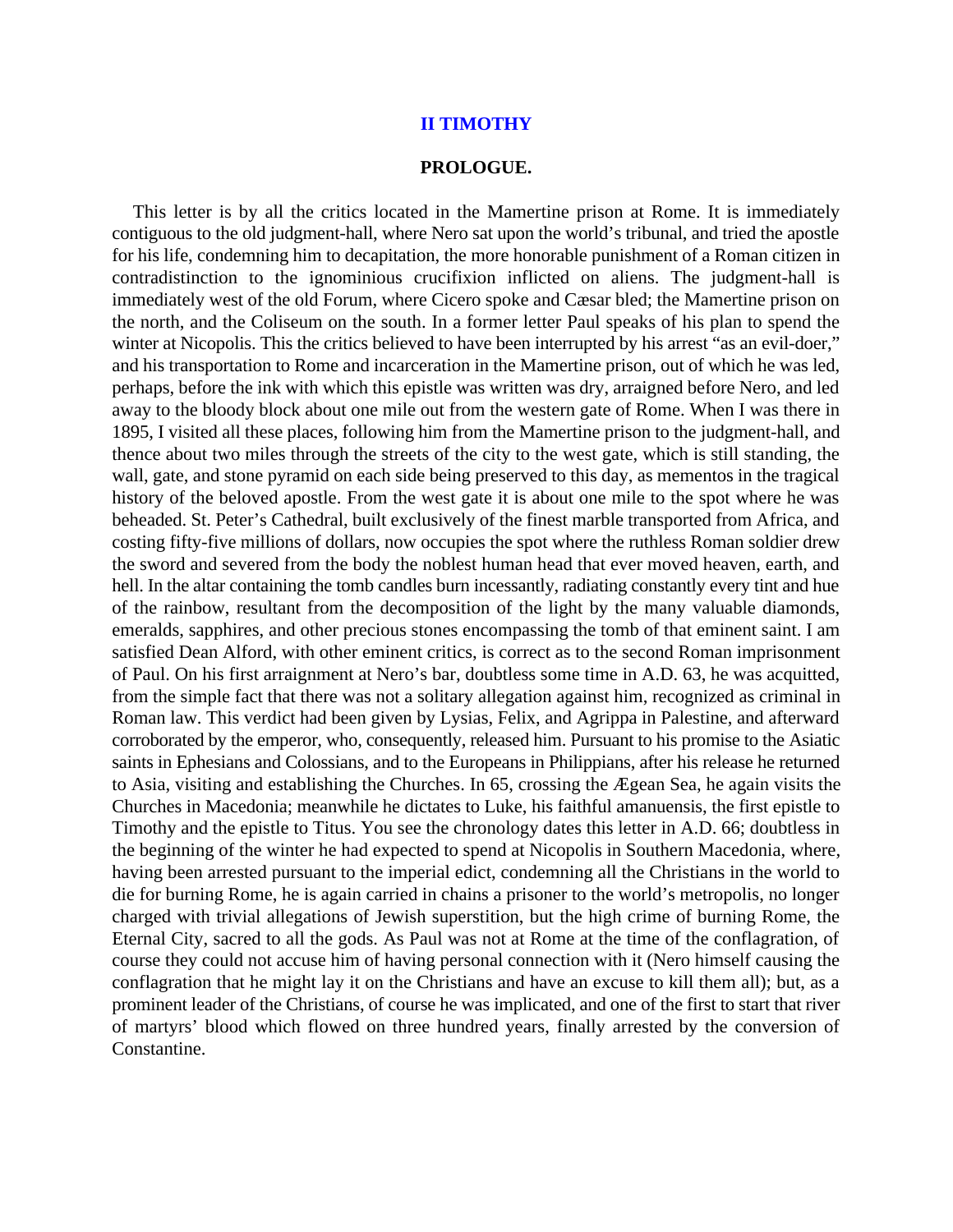## **II TIMOTHY**

## **CHAPTER I.**

**2.** "*To Timothy, a beloved child.*" Here we have the same tenderly affectionate epithet used in the introductory of the first letter.

**3.** "*I give thanks to God, whom I serve from my ancestors in a clean conscience.*" This is clear profession of a clean heart, as the conscience is the constituency of the heart, the specific for the generic.

**5.** "*Receiving the remembrance of thy unhypocritical faith, which dwelt in thy grandmother Lois and thy mother Eunice, and I am persuaded that it is in thee also.*" No wonder Timothy was a paragon preacher! How could he help it under the benedictions of a sanctified mother and grandmother? The promises of God never fail: "*Train up a child in the way he should go, and when he reaches maturity, he will not depart from it.*" The saddest phenomenon of the deplorable religious apostasies of the present day is the relaxation of parental discipline, the collapse of domestic government, the desolation of family altars, the dereliction of home training, and the consequent incorrigibility of the rising generation.

## **ARGUMENT I. — REVIVAL OF LIFE AND FIRE.**

**6.** "*On account of which cause I remind thee to revive and refire the gift of God, which is in thee by the laying on of my hands.*" Regeneration gives life to the dead soul, and sanctification fire to consume all the surviving *debris* of the old carnal nature. Here we see that Paul reminds Timothy to revive and refire. The word "stir up," E.V., is *anazopurein*, from *ana*, again, *pur*, fire, and *zoe*, life. Hence, you see it literally means to revive and refire the "gift of God, which is in thee by the imposition of my hands." The normal place of the *charismata*, which denotes the extraordinary gifts of the Holy Ghost, is with the sanctified. (1 Corinthians 12:31.) "*Covet earnestly the best gifts.*" The Holy Ghost confers on sinners the gifts of illumination, conviction, repentance, contrition, and faith, in order to their conversion. Then in sanctification Christ imparts the gift of the Holy Ghost himself (Acts 2:38) to come into your heart, not only sanctifying you, but abiding perpetually as an indwelling Comforter. After this it is our privilege to receive these extraordinary gifts of the Spirit, which constitute the Christian's panoply, thus arming and equipping us to press the Lord's war and save others. We see that Timothy already had the *charisma*, having received it in his ordination to preach the gospel. Yet Paul reminds him to revive and refire it, illustrating the fact that we all need revivals, showers of life from the heavenly rivers to fall on us in copiously reviving irrigating floods, and showers of fire from the heavenly altars, consuming all carnal rubbish that may linger in our way, and quickening us into racehorse speed for heaven and souls.

**7.** "*God has not given unto us the spirit of cowardice, but of dynamite.*" Perfect love casts out fear, and makes us brave enough to fight a regiment of devils, while it is our glorious privilege to be so filled with heaven's invincible dynamite, that "*one shall chase a thousand, and two shall put ten thousand to flight.*"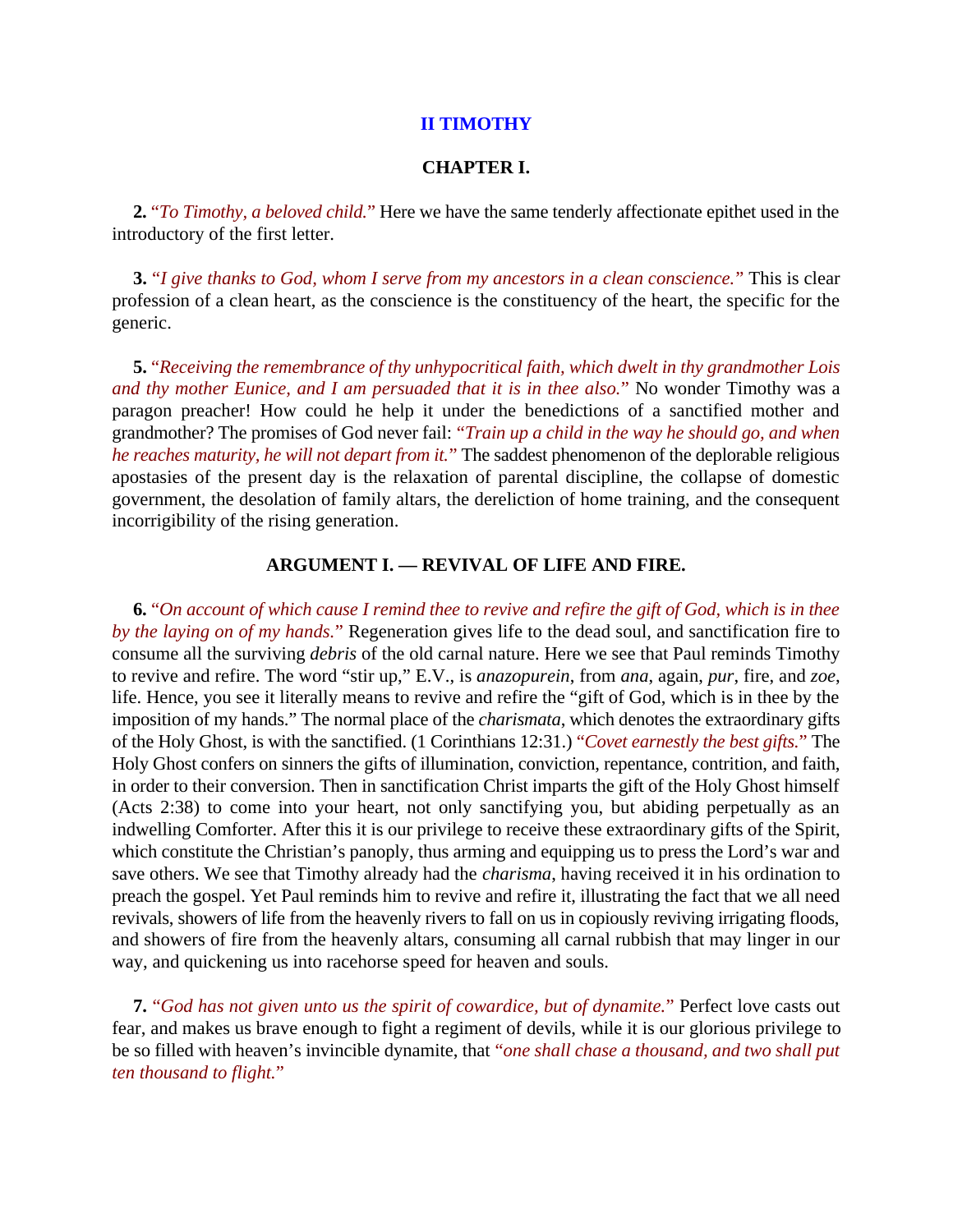**8-10.** "*. . . Destroying death, and bringing life and purity to light through the gospel.*" Life and immortality in E.V. are monotonous. Immortality is *aphtharsian*, from *a*, not, and *phtheiro*, to corrupt. Hence, the word means incorruption; *i.e.*, purity; giving us a clear presentation of this great double salvation wrought by the Holy Ghost in two distinct works of grace, the one giving life to our dead spirit, and the other imparting spiritual purity.

**12.** "*For I know whom I have believed.*" This is a positive affirmation of Paul testifying to his personal acquaintance with Christ. This is the real deficiency in the Christian experiences of the present day. They only know Christ historically, and not really and personally. They know Jesus like they know Paul and Peter, but not as they know their comrades in life. "*And I am persuaded that he is able to keep my trust unto that day.*" Christ is not only our Omnipotent Sanctifier, but our infallible Keeper till he comes in his glory.

**13.** "*Hold fast the form of hygienical words.*" The very words of God are meat and drink, and all spiritual pabulum needed in the maintenance of soul life, and at the same time the panacea abundantly competent to cure all our spiritual ailments, simultaneously fortifying us against all malaria and epidemics to which we are exposed in this land of sin and sorrow.

**14.** "*Guard the beautiful trust through the Holy Ghost dwelling in you.*" All you have to do is to be courageous; *i.e.*, keep saved from all cowardice (Joshua 1), and the Holy Ghost will do all of your fighting for you.

**15-18.** We see Satan was busy in Paul's day decoying away the disciples. Here Paul reveals a deplorable apostasy.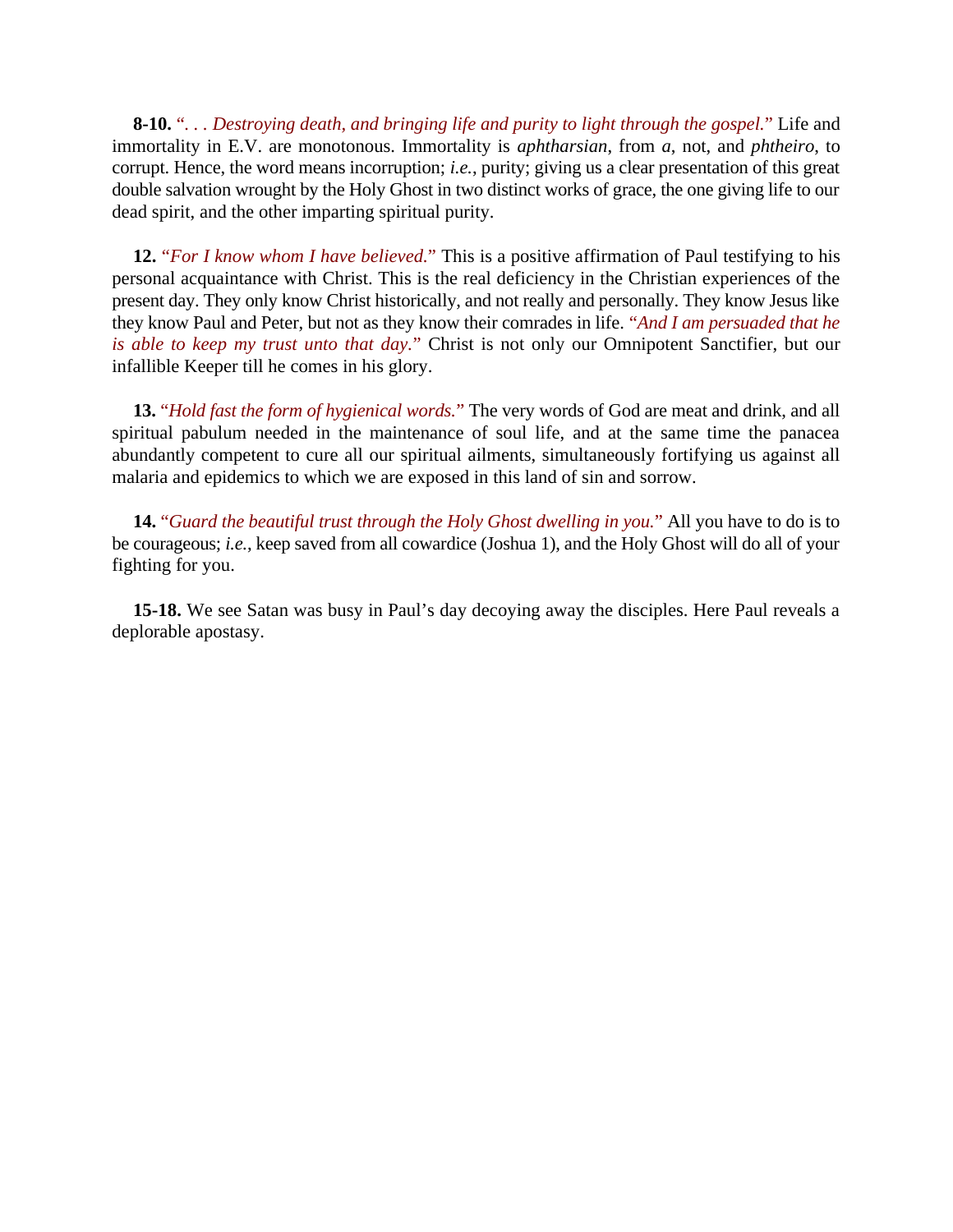## **II TIMOTHY**

## **CHAPTER II.**

**1.** "*Therefore, my child, be filled up with dynamite in the grace which is in Christ Jesus.*" If we will only heed these Pauline admonitions, to be filled with the dynamite of our Omnipotent Savior, we will all the time be more than a match for the devil.

## **ARGUMENT II. — THE TRANSMISSION OF THE DIVINE ORACLES.**

Here is all you can find in the Bible on the boasted apostolical and ecclesiastical succession.

**2.** "*Whatsoever things you have heard with me through many witnesses, commit these to faithful people, who shall also be competent to teach others.*" We all have these same inspired oracles, transmitted from sire to son through successive generations. The great mistake of the age is in not going to the inspired originals, and drinking in the same identical words which Jesus, Paul, and Peter preached. Neglect of the originals is among the sad phenomena of the current apostasy. A metropolitan pastor is not longer required to be "mighty in the Scriptures." Good Lord, succeed me by a thousand exegetes of the inspired Word more able than I have ever been! This is the great rallying-point of the holiness movement; back to the inspired oracles all along the line.

**4,5.** The lawful fight of the Christian soldier, to fight with all the power of soul, mind, and body, armed only with the Lord's panoply.

**7-9.** "*According to my gospel, in which I suffer affliction as an evildoer, even unto bonds.*" Evildoer, *kakourgos*, a very strong word; from *kakos*, evil, and *ergao*, to work. Hence, it means a "doer of evil." This would not apply to Paul in his first imprisonment, for simple disharmony with the Jewish institutions, which was not at all criminal in Roman law. Hence, the word is certainly an argument in favor of the conclusion of the critics that he was arrested on the charge of burning Rome, which was a high crime.

## **ARGUMENT III. — THE ELECT.**

**10.** "*Therefore I suffer all things for the sake of the elect, in order that they indeed may receive the salvation which is in Christ Jesus with eternal glory.*" The Greek, *eklectoi*, is really double election. It is from *ek*, out, and *lego*, to select. Hence, means "selected out of the select." God chose the seed of Abraham in the old dispensation to be his holy peculiar people chosen out of all nations the honored custodians of the Divine oracles, to prepare the world to receive his Incarnate Son, and preach him to all nations. While they failed by unfaithfulness and missed their blessing, the elect few—*e*.*g*., old Simeon, Anna, Zacharias and Elisabeth, Joseph and Mary, and the shepherds on the plains—proved true, and received the blessing. So now the entire Christian Church are the chosen people of God, honored and blessed as the custodians and propagators of his truth, and the recipients of their returning King. But like their predecessors, they are proving unfaithful. But the sanctified, corresponding with the inspired Word, *eklectoi*, "the elect out of the elect," are going to verify Paul's prayer in this passage; *i.e.*, "receive the salvation which is in Christ Jesus with eternal glory;" *i.e.*,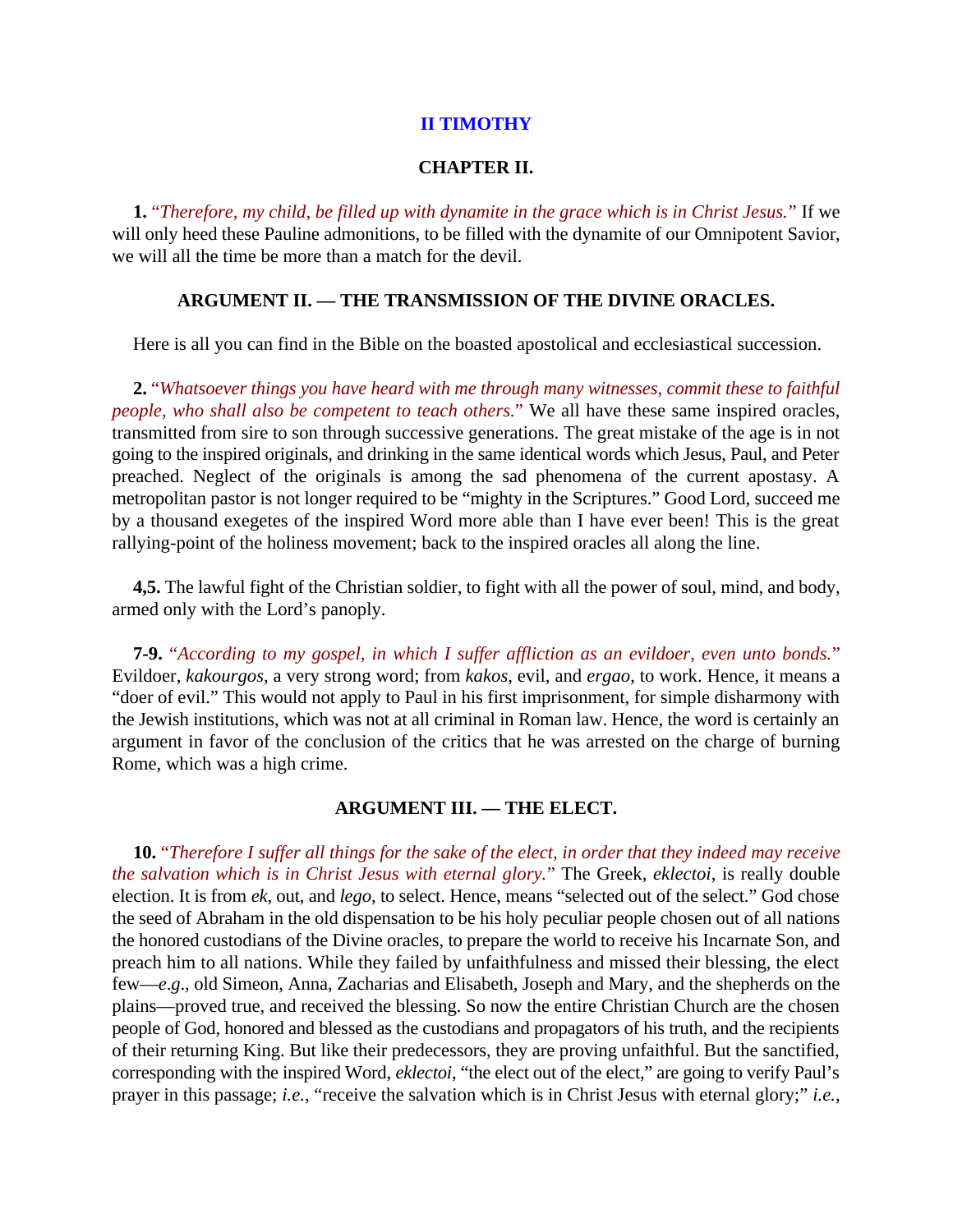enter the glorified transfiguration, joining with angels and archangels in the coronation of their Lord, King of kings; *i.e.*, King of the nations, Satan, their present king, having been taken out of the world.

# **ARGUMENT IV. — RIGHTLY DIVIDING THE WORD OF TRUTH.**

Here we have emphatic warning against logomachy; *i.e.*, word war, tit-for-tat disputation; not an organized debate, which does good. So never argue; but, like Jesus and Paul, teach your opponents in a loving, uncontroversial manner, at the same time rightly dividing the word of truth. Lord, save us from the ignorant quackery which will give the medicine to the wrong patient, killing instead of curing, casting the pearls of holiness to the swine of carnality. Unsanctified preachers are utterly incompetent to rightly divide the word of truth. They mix it all up into a heterogeneous mass, giving toothless babies bacon and beans, and Herculean stalwarts gruel. Good reason to "*tarry at Jerusalem till endued with power from on high.*"

16. But "common empty talks avoid." Everything without the Holy Ghost is "empty." This is really a hackneyed phrase of the apostle. Hence the inestimable importance of keeping your soul stayed on God, your heart in constant prayer, so your words, whether in conversation, sermon, exhortation, prayer, testimony, or song, will be freighted with the Holy Ghost. For they shall proceed to more of ungodliness; *i.e.*, freeze out more and more and get farther from God, till you fall into hell. Once you get rid of the Holy Ghost, and you are adrift, floating away on the dubious sea of carnality, whose ultimatum is the bottomless pit.

**17.** "*Their word shall eat as a gangrene;*" *i.e.*, a cancer. "Empty utterances" are the ruin of the age. They will soon eat up the spiritual life of a Church. We see them all around us, eaten up by these spiritual cancers. What is the remedy? Fall down on the altar, and all cry to God till he pours on you the Holy Ghost, the only possible antidote for spiritual death.

**18.** Hymeneus and Philetus are examples of fallen preachers, who have lost the Holy Ghost, the only Conservator of orthodoxy, and gone off into the Swedenborgian heresy, which denies the physical resurrection and spiritualizes it. Many heresies emanate from spiritualizing the literal, and literalizing the spiritual. We must not tinker with God's Bible; we must let it stay where he has put it, or we will have an awful account. (Revelation 22.) What about the thousands of preachers in the Protestant Churches who spiritualize the premillennial resurrection? (Revelation 20.) They are certainly semi-Swedenborgian, and close on the track of Hymeneus and Philetus. If the first resurrection is spiritual, so is the second, because the Holy Ghost uses the same language to reveal both. All this is to evade the plainly revealed truth of the Lord's millennium, and his pre millennial coming.

**20,21.** These long verses describe two classes of people in the same great house; *i.e.*, the visible Church. Some vessels of gold and silver; *i.e.*, fireproof, and others wooden and earthen; *i.e.*, evanescent. Then, if any one will purify himself from these—*i.e.*, "wooden and earthen"—he shall be a vessel unto honor, having been "*sanctified and acceptable unto the Lord.*" This is too plain for comment. The sanctified are vessels unto honor, represented by gold and silver. The unsanctified are vessels unto dishonor, represented by wood and earth.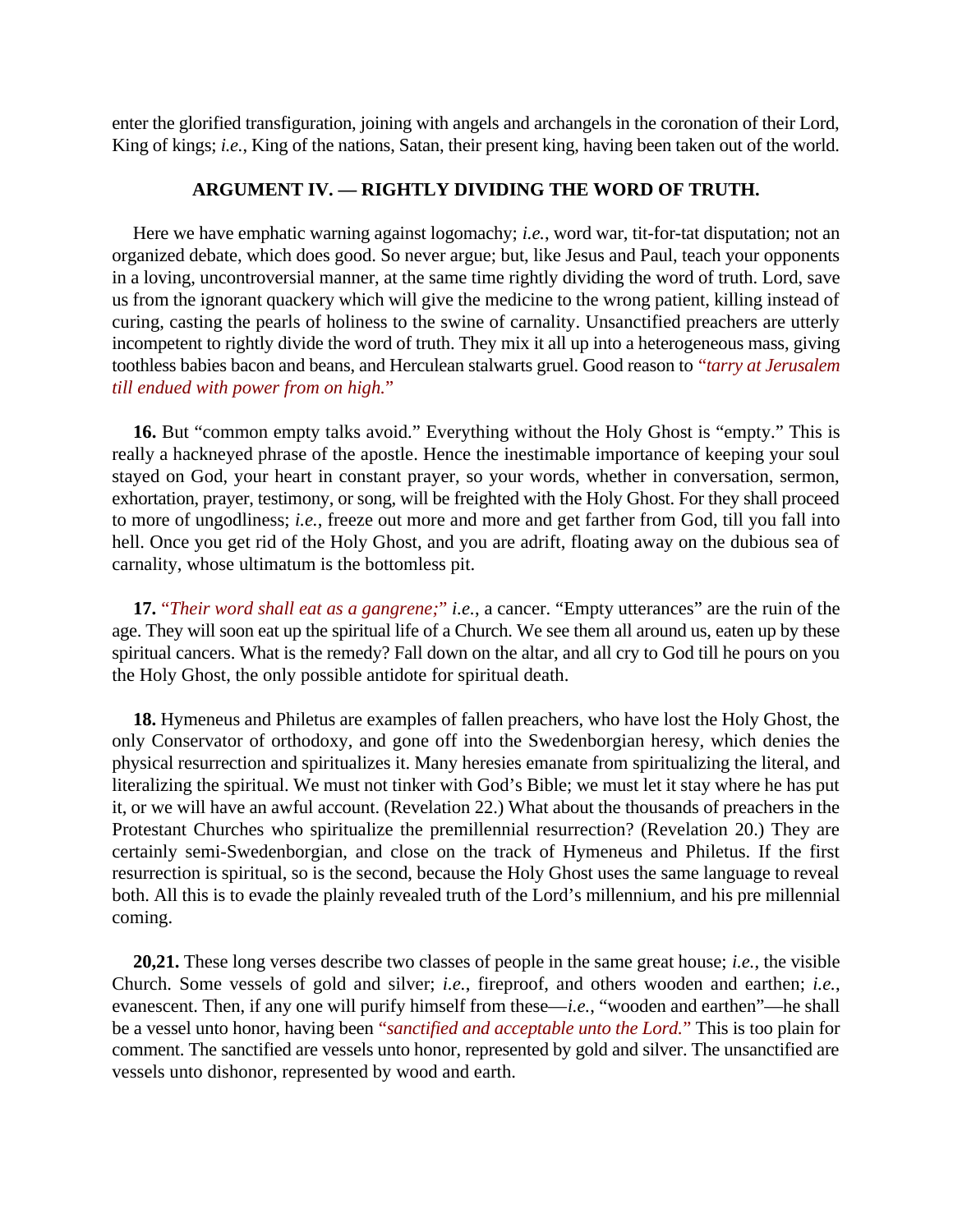**22.** Corroborates the preceding in behalf of all who "*call on the Lord out of a clean heart.*"

## **ARGUMENT V. — THE VICTORY OF THE LORD'S SERVANT.**

**23.** "*Avoid foolish and unlearned questions, knowing that they gender strifes.*" The great Spurgeon said when his members backslid they always became much concerned to know who Cain's wife and Melchizedek were. Satan uses all sorts of silly, foolish, and worthless questions to tangle weak Christians and attract their attention from Christ, and plunge them into hell. These foolish questions are not answered in the Bible, from the simple fact that they are not worth answering.

**24.** "*It does not behoove the servant of the Lord to strive, but to be gentle toward all, competent to teach, enduring evil.*" Never argue with any one. You see here you are positively forbidden to contend with any person. Be thoroughly posted in God's Word, and competent to teach the people; but be sure you teach them in an uncontroversial way. Utterly ignore their spirit of controversy. Like a Christian gentleman, teach all you meet the simple truth of God in a kind, frank, and uncontroversial spirit. These disputers are all idolaters, worshipping their creed, and trying to bend the Bible to it. They need your prayers for personal salvation, instead of the cudgel of controversy. Teach them the Word of God; patiently endure all their abuse for Christ's sake, and pray for them with your might.

**25.** "*In meekness instructing the opposers, lest at some time God may give unto them repentance unto the perfect knowledge of the truth.*" We receive knowledge of the truth in regeneration and perfect knowledge; *i.e.*, we reach experimental certainty in sanctification. John Wesley preached the "*repentance of Christians.*" In that case we call it consecration, which is but a continuation of the repentance we began when a sinner, both being generically identical; *i.e.*, a giving up; *e*.*g*., the sinner giving all of his bad things (for he has nothing else) to the devil, where they belong, and leaving him and his sins with him forever, and the Christian giving up all of his good things (in consecration) to the Lord, to be used for his glory forever.

**26.** "*They may escape from the snare of the devil, having been led captive by same [servant of the Lord] at his will;*" *i.e.*, the will of this servant of the Lord. (See R.V.) Of course, these wicked disputers have been captivated by the devil and led away, but this "*servant of the Lord,*" in patience, love, and kindness, suffering all their abuses and persecutions by the grace of God out generals the devil, captivating them and leading them away from Satan to God, and receiving a crown of glory for saving them, which he never could have done if he had antagonized them in controversy.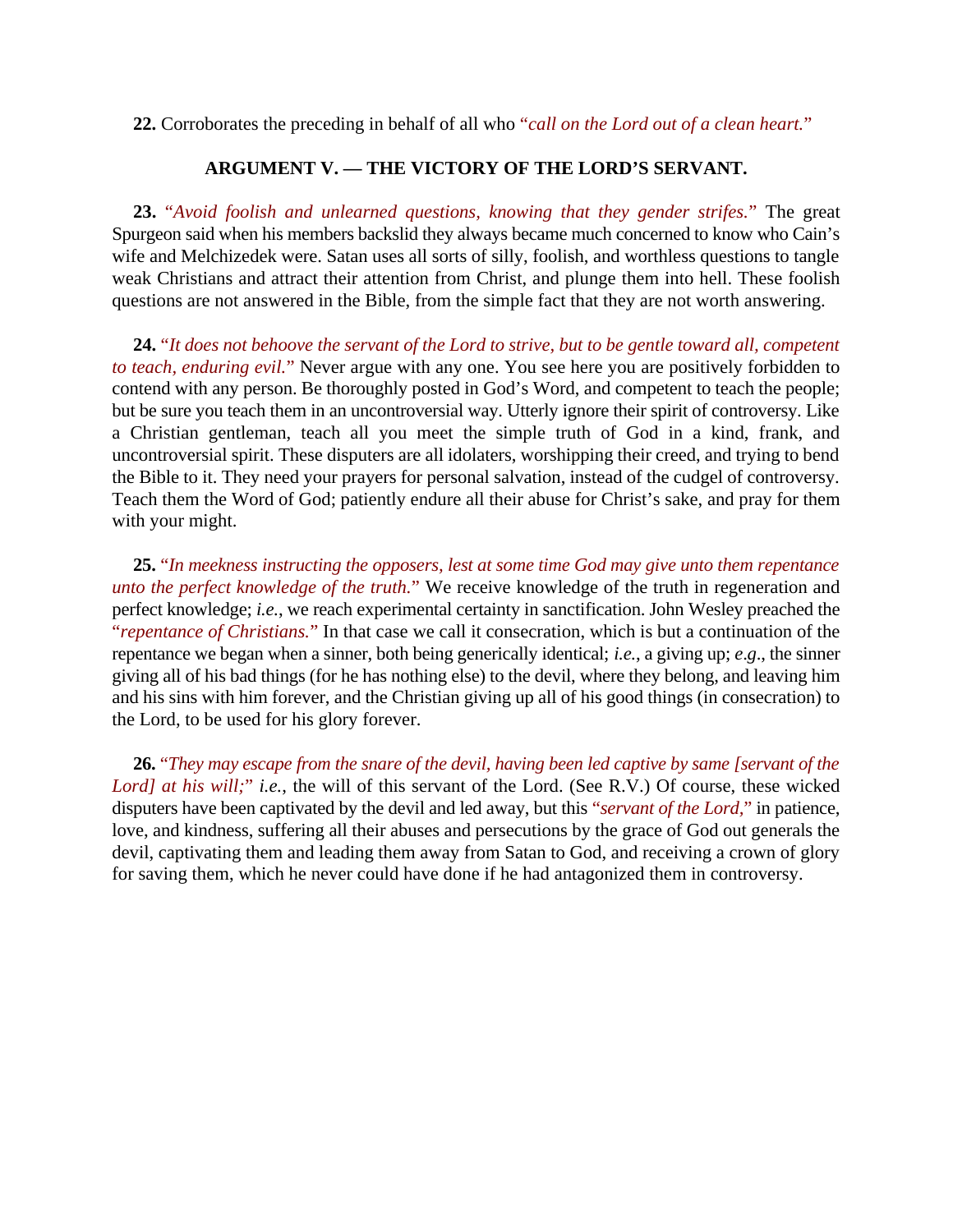## **II TIMOTHY**

## **CHAPTER III.**

## **ARGUMENT VI. — APOSTASIES OF THE LAST DAYS.**

**1.** "*But know this, that in the last days perilous times shall come.*" It is overwhelmingly patent to all Bible readers that we are living in the time of the end of the Gentile dispensation, the last preceding the millennial kingdom, even now conspicuously dawning on all the earth in the holiness movement belting the globe, the bright morning star heralding the swift approach of the glorious Sun of righteousness, destined soon "*to rise upon the earth with healing in his wings,*" forever expelling the black darkness with which Satan's dismal night has enveloped the globe six thousand years, since the bright day of Eden suffered total eclipse.

**2.** "*For men shall be lovers of themselves;*" *i.e.*, selfish lovers of money. Never in all the ages were money-loving and money-getting so rampant as at the present day, when the people are blind to what does not glisten, and deaf to what does not jingle. Paul says the covetous man is an idolater. According to that Scripture, pulpits and pews are filled with idolaters. "*Proud blasphemers, disobedient to parents.*" O how sadly are these dark adjectives everywhere verified! How fearfully is parental authority rejected by the proud and incorrigible! "*Ungrateful, unholy.*" Preachers in solid platoons, with the Holy Bible lying before them, have the diabolical audacity to preach against holiness, to please and captivate their proud, worldly, and wicked members for the sake of filthy lucre. "*Without natural affection.*" Not only are family relations ignored, but murders, especially infanticides, are common. "*Covenant breakers.*" It is no trouble to join any of the popular Churches without so much as a conviction of sin; solemnly obligating themselves in the presence of God, angels, and men, "*to renounce the devil and all his works,*" they never even think of giving up Satan's frolics, fandangos, and the pleasures of sin, thus not only falsifying but perjuring themselves, and sadly verifying the words of Jesus, "*Making them twofold more the children of hell.*" "*Devilish, incorrigible, furious.*" What awful adjectives to apply to Church members. For he is not speaking of aliens, but professors of Christianity. I have been personally notified of a number of preachers committing murder and other high crimes. Only ten days ago a Church member in this State was hung for murder. "*Opposed to the good.*" God's true people meet their most terrible opposition in the ministry and membership of the popular Churches.

**4.** "*Traitors, headstrong, puffed up, lovers of pleasure, rather than lovers of God.*" The Church members of the present day sadly verify these dark adjectives. Despite all that can be done, they will have the pleasures of sin, showing predominant love of the world, its foolish amusements, silly pastimes, and carnal indulgences, and actually no love of God, pastors apparently powerless to restrain them, with folded arms giving way to the overmastering tide of sin and worldliness.

**5.** "*Having the form of godliness.*" This clause shows positively that the Holy Ghost is here describing Church members, for none others have the form of godliness. How rapidly we are sweeping to the end! I am a mournful witness to the sad verification of this black catalogue of sins in the Churches of the present day. Forty years ago these vices and follies were not tolerated in the Churches, excommunications constantly occurring in all denominations, thus keeping the Churches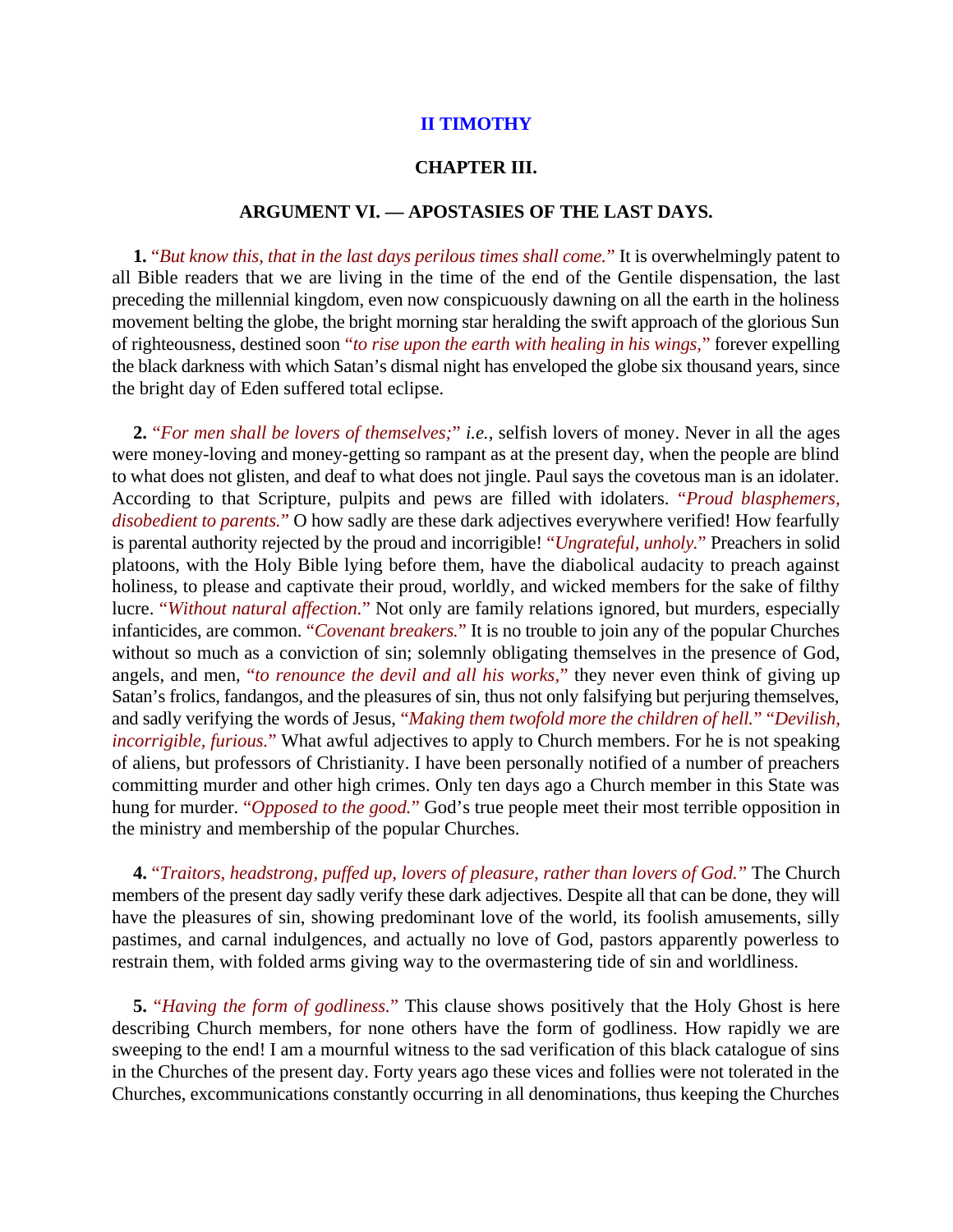expurgated of these wicked characters. Sad this day to see them in the majority, and ruling the Churches! "*And denying the power of the same*" (*i.e.*, godliness). Justification brings us into the kingdom of peace, and sanctification into that of power. Without sanctification, an everlasting tide of internal strife with inbred sin sets hard against you, liable any moment to sweep you away into condemnation. John Wesley says: "Justification saves us from evil habits, but sanctification from evil tempers." On all sides myriads of preachers and millions of members, representing the influential denominations, are denying sanctification, which is the "*power of godliness.*" I do not mean that they verbally deny it. But really they ignore and reject it, some evading altogether, by identifying it with conversion, others postponing it till death, and still others running it into vague gradualism, denominated growth in grace, and thus eliminating the very possibility of the experience, all like Pilate and Herod uniting in the crucifixion of the holiness movement, God's relief train, which he has sent to the rescue of the wrecked. "*And from these turn away*." This is too plain to need comment. It is the positive commandment of Almighty God to turn away from all religious people who deny the power of godliness, which is sanctification. John Wesley advised the people, when a preacher spoke against Christian perfection, to retire from the congregation, but go back to the next meeting, thus opening the door of reformation. "Brother Godbey, would you advise me to withdraw from the membership of a Church that fights holiness?" If you have not sufficient grace to serve as God's faithful missionary (for certainly such a Church is good missionary ground), to shine and shout among them courageously, holding up the banner of holiness to the Lord, I would certainly advise obedience to the above commandment of the Holy Ghost, "*From such turn away.*" One thing is certain: if you do not draw them, they will draw you, dragging you into hell with them. You can not possibly participate in their frolics, festivals, and worldliness, and keep your experience. Millions of young converts have been frozen out, and dragged back into the world by frolicking Church members. If you fall into their trend, you are gone, world without end. So you had better obey this commandment*,* "*From such turn away,*" unless you stay with them to pray, testify, exhort, preach, suffer persecution, shine and shout for Jesus, thus using the dead worldly Church as a missionary field.

**6.** "*For of these are those who are creeping into houses and leading captive silly women, having been laden with sins, led about by various lusts.*" How signally is this verse verified in the jealous proselytic rivalry everywhere prevalent among the fallen Churches! For this reason discipline has become a lost art. They fear the excommunicated will join their neighbor, giving a numerical majority to their competitor. Not only have they ceased to excommunicate the wicked, but all sorts of subterranean stratagems are indulged, as Jesus says, "Compassing sea and land, and making him twofold more the child of hell." "Silly women" is a translation of *gunaikaria*, a diminutive from *gunee*, a woman. Hence, it means little women. As the word is in the neuter gender, it means men as well as women. Among heathen the women have never been educated; consequently they are proverbial for their ignorance and liability to abduction in all sorts of ways responsive to the intrigues of designing demagogues. Hence, the idea conveyed by the Greek in this passage is that these uncultured, ignorant, feeble-minded people become a prey to ecclesiastical proselyters. Certainly this prophecy is now receiving its literal fulfillment.

**7.** "*Always learning, and never able to come to a perfect knowledge of the truth.*" This floating element manipulated indiscriminately by the proselyting sects, they profess and join in every protracted meeting. Perhaps, in the mercy of God, they sometimes get converted, but instead of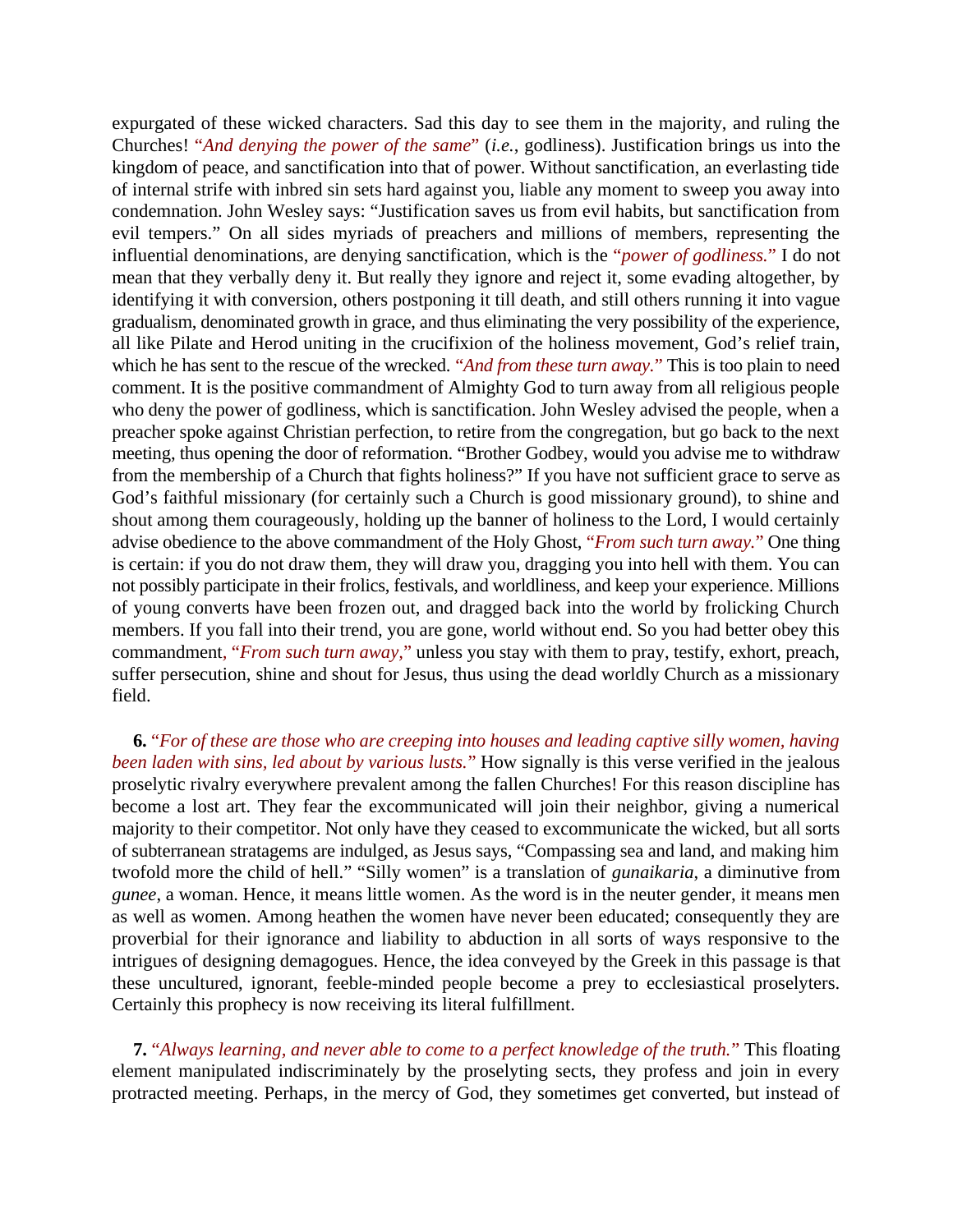progressing into holiness—*i.e.*, a "perfect knowledge of the truth"— collapse again, and fall a prey to another proselyter. If they could only once get sanctified and settled in Christ, their floating would cease.

**8.** "*In which manner Jannes and Jambres withstood Moses, so these also resist the truth, men corrupt as to their mind, reprobate concerning the faith.*" These proselytic pastors and custodians of the fallen Churches are here compared to Jannes and Jambres, those Egyptian magicians, Satan's preachers, who antagonized Moses, by the power of the devil counterfeiting his miracles, turning their rods into serpents. But the serpent transformed out of Moses' rod devoured those of Jannes and Jambres, illustrating the superiority of God's power to that of the devil. Satan in all ages has wrought miracles, by ancient sorcery, Egyptian magic, medieval witchcraft, and is now doing a big work through spiritualism, Christian science, and hypnotism. The devil is so much wiser and stronger than men that he can do any amount of works miraculous in human estimation, because beyond our comprehension. Yet you must remember that Satan is a finite being, and can not perform omnipotent miracles, which belong only to God. I doubt not but multitudes of preachers at the present day, in fulfillment of this alarming latter-day prophecy, are literally manipulated by the devil, like Jannes and Jambres, and "*reprobate concerning the faith;*" *i.e.*, hopelessly given over to the devil.

**9.** "*But they shall proceed no farther.*" Soon our Lord is coming to execute terrible judgment and retribution on the wicked nations and fallen Churches. "*For their folly shall be made manifest to all, as theirs was also.*" Our Lord is coming in his glory to take up his saints, leaving the wicked world and Babylonian sects to the awful retributions of the great Tribulation, when the ancient of days will descend in flaming fire and execute judgment on the enemies of his Son, thus hackling out of the world everything that will not do for the coming kingdom. (Acts 3:23.) Then the counterfeit millions in pulpit and pew will all be revealed.

**10, 11.** Here Paul alludes to his terrible persecutions. At Lystra, where God gave him Timothy, they actually stoned him to death; meanwhile he went up and spent that memorable hour in heaven. (2 Corinthians 12.) Thus recapitulating his wonderfully eventful life of toil, privation, and persecution, he exhorts Timothy to be courageous and stand the storm.

**12.** "*And all wishing to live godly in Christ Jesus shall suffer persecution.*" The reason why none but the holiness people are persecuted at the present day, is the simple fact that the devil is not fool enough to waste his ammunition on dead game. He is as much opposed to genuine religion as in the days of the martyrs. The reason why the common Churchism of the day provokes no opposition, is because the devil has no objection to it. He is perfectly willing for you to take your choice between the inside and the outside way to hell. But if you go for real religion—*i.e.*, entire sanctification—with all your might, look out for the artillery of hell; it is sure to be turned against you.

**13.** "*But wicked men and seducers shall wax worse and worse, deceiving and being deceived.*" The ejaculation is vociferated from popular pulpits on all sides, "The world is getting better," and they tell us the coming of the Lord is a great way off. Peter predicted these men, mocking and scoffing,

"Where is now the promise of his coming." (2 Peter 3:4.)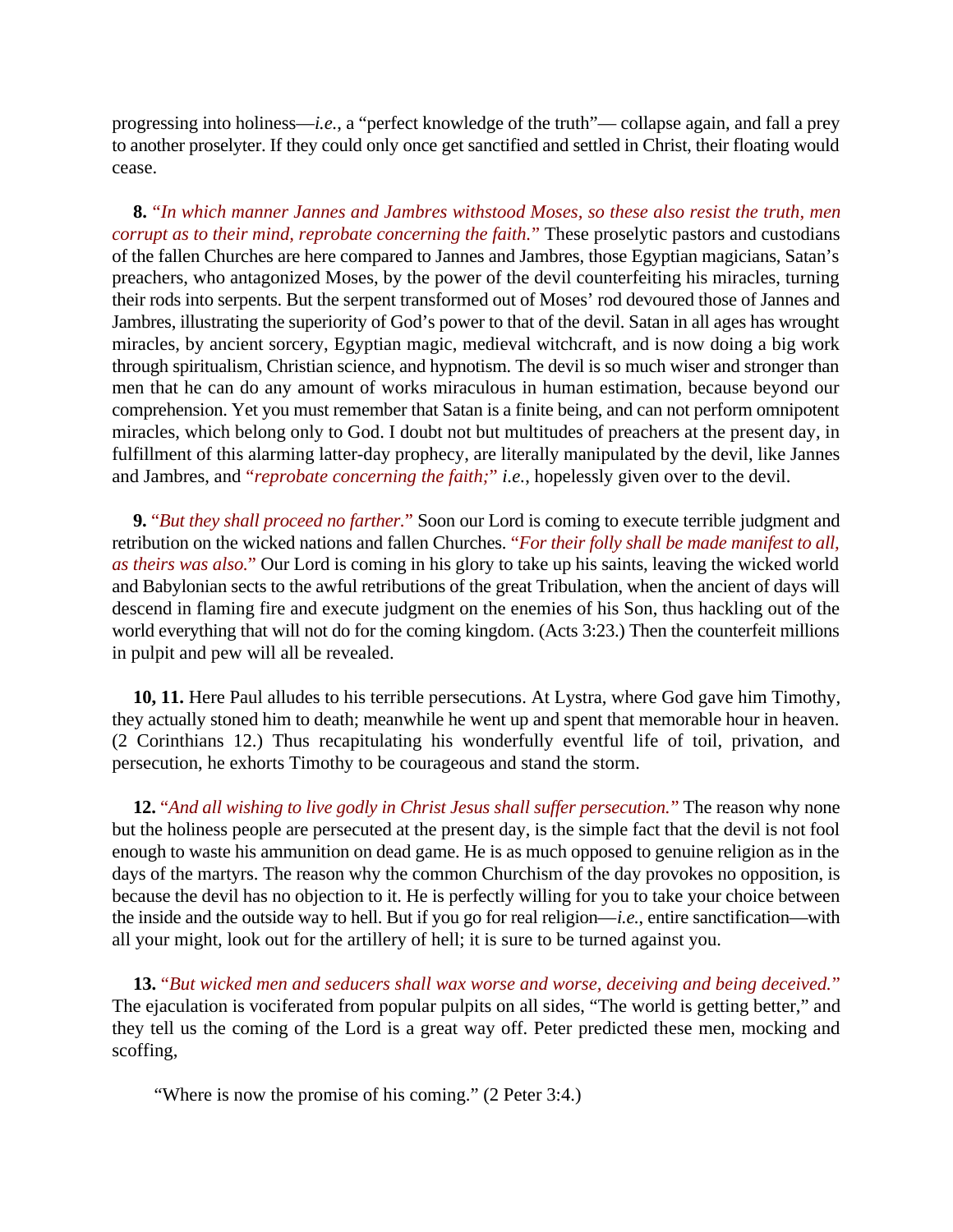I prefer to believe the Holy Ghost, who says the world will get worse to the end, the Gentile age winding up like the antediluvian, amid awful corruptions and terrible destruction. They call me a pessimist. I can afford to be called anything in company with Peter, Paul, and Jesus. They, along with all the prophets, old and new, are pessimists on sin, but optimists on grace. All finite beings are progressive, Satan himself no exception, with all of his people in earth and hell getting worse all the time. Every age has got worse to the end, winding up in terrible calamities; *i.e.*, Eden with the fall, the Antediluvian with the flood, the Patriarchal with the plagues of Egypt, the Messianic with bloody Calvary, the Mosaic with the destruction of Jerusalem, and Pentecostal now hastening its awful terminus in the great Tribulation. While the wicked are progressing fearfully in sin, it is equally true the righteous are making glorious progress in grace. Never did the true people of God understand the Bible so well as now. Never did the world know such missionary enterprise as at the present day. Millions of martyrs now tread the earth. All they need is some one to kindle the fire. They are ready to seal their faith with their blood.

**14, 15.** Here is another beautiful allusion to Timothy's godly parentage, which so eminently qualified him for the mighty work God permitted him to do.

**16.** "*All Scripture is God-breathed.*" This beautiful word (E.V., given by the inspiration of God) is *theopneustos*, from *theos*, God, and *pneuma*, breath. Hence, it literally means God-breathed, or the breath of God. O what a wonderful Bible we have—"*the breath of God!*" While every translation is inspired in its integrity, really and substantially the message of God, the verbal inspiration is only in the original; *i.e.*, the Greek of the New and the Hebrew of the Old Testament. The holiness movement is destined to inaugurate a new era in the appreciation of the originals. Every young preacher should go straight to the Greek Testament and master it. As the Old Testament is all repeated and focalized in the New, and we are living under the New Testament dispensation, therefore the Greek of the New Testament is infinitely more important than the Hebrew of the Old. If possible, master and utilize the Greek Testament, giving sufficient attention to the Hebrew to handle it with dictionaries. O what a blessed privilege to read the very words which God breathed into the inspired writers, and enabled them to transmit to us! "*Profitable for teaching.*" The school of Christ, with the Bible as the only textbook, is next door to heaven. It is a blighting shame that the Bible is not studied and taught in every Church. God says, "*My people perish for lack of knowledge.*" How sadly do we see this truth verified on all sides! Outside of the holiness movement, Church members are shamefully ignorant of God's Word, and the fewest number of preachers competent to teach it, in consequence of their deplorable experimental deficiencies, since the Bible is strictly and preeminently an experimental book, which must go through our hearts if we ever walk through the city of God. "*For conviction.*" Without conviction there can be no conversion, sanctification, nor anything else but damnation. Here is the radical deficiency in the popular ministry. As a rule, it is destitute of conviction, and very convenient for Satan to use as a greased plank over which to slide the people into hell. The true gospel, if faithfully preached, is the most stirring thing in the universe. It will burn people out or in; *i.e*, either bring them to God, or drive them away. When did Paul ever preach at any place without raising a row? "*For correction*" The Bible is the straightedge by which every human life is to be regulated In architecture everything has to come to the straight, or be thrown out. Hence, God's Word is the effectual cure for all sin and heresy. "*For instruction in righteousness:*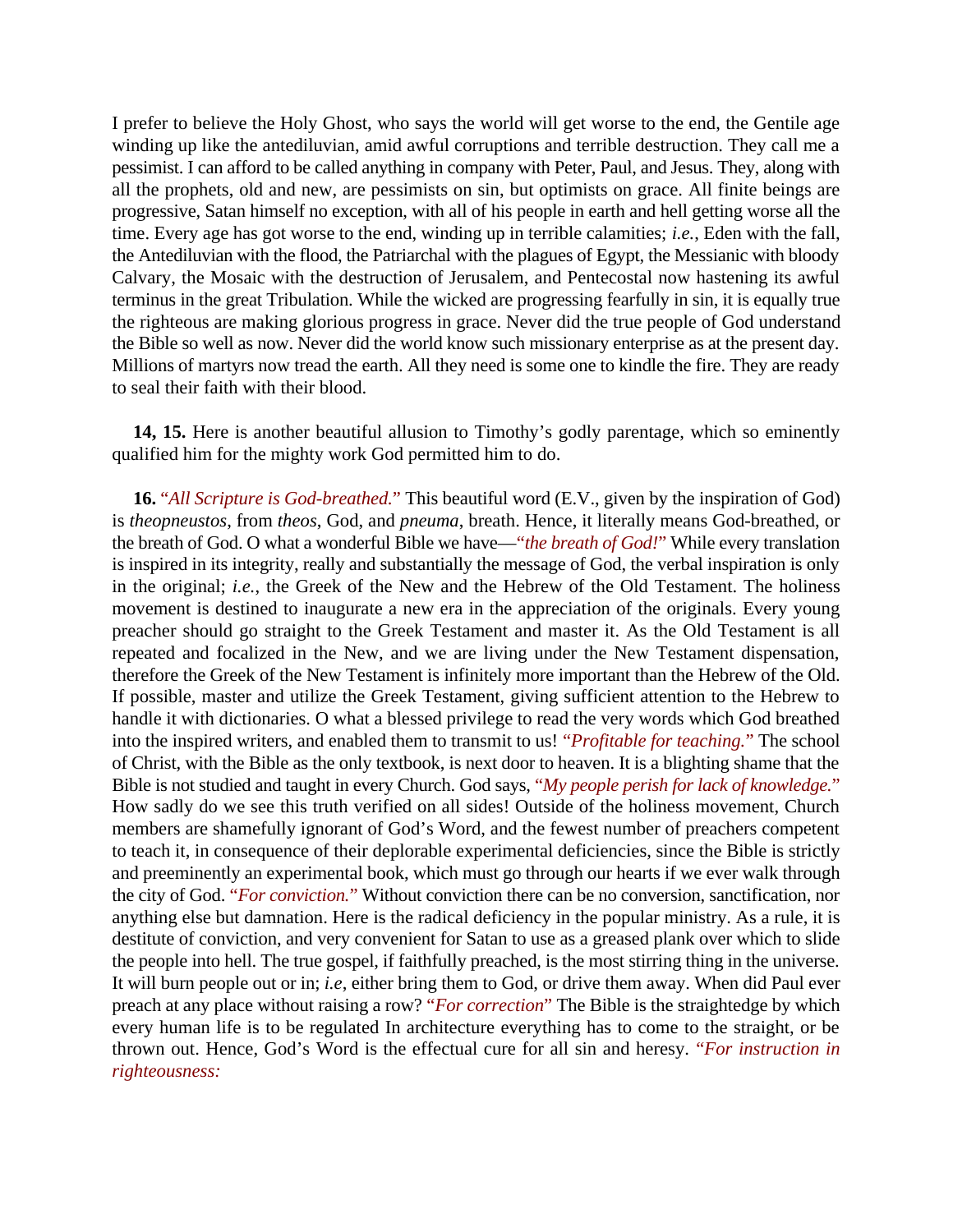**17.** "*In order that the man of God may be perfect, having been thoroughly perfected unto every good work.*" "Perfect" is from the Latin *facio*, to make, and *per*, complete. Christ came to destroy the work of the devil, which is sin, thus restoring man to the image and likeness of God, and preparing him to do his will on earth as the angels do it in heaven. Hence, Christian perfection removes everything out of the heart impedimental to our full efficiency in the service of the Lord. We have Churches full of people dumb as the pews they encumber, deluded by the diabolical falsehood that they are excusable for their silly dumbhood and utter worthlessness in the Lord's vineyard; meanwhile the Holy Spirit is grieved because they will not let him wholly sanctify them, and give them tongues of fire, thus making their religion enjoyable to themselves, profitable to others, and glorifying to God. Thus this beautiful grace of perfection qualifies you for every good work by eliminating all hindrances out of your heart, forever crowning every duty with delight.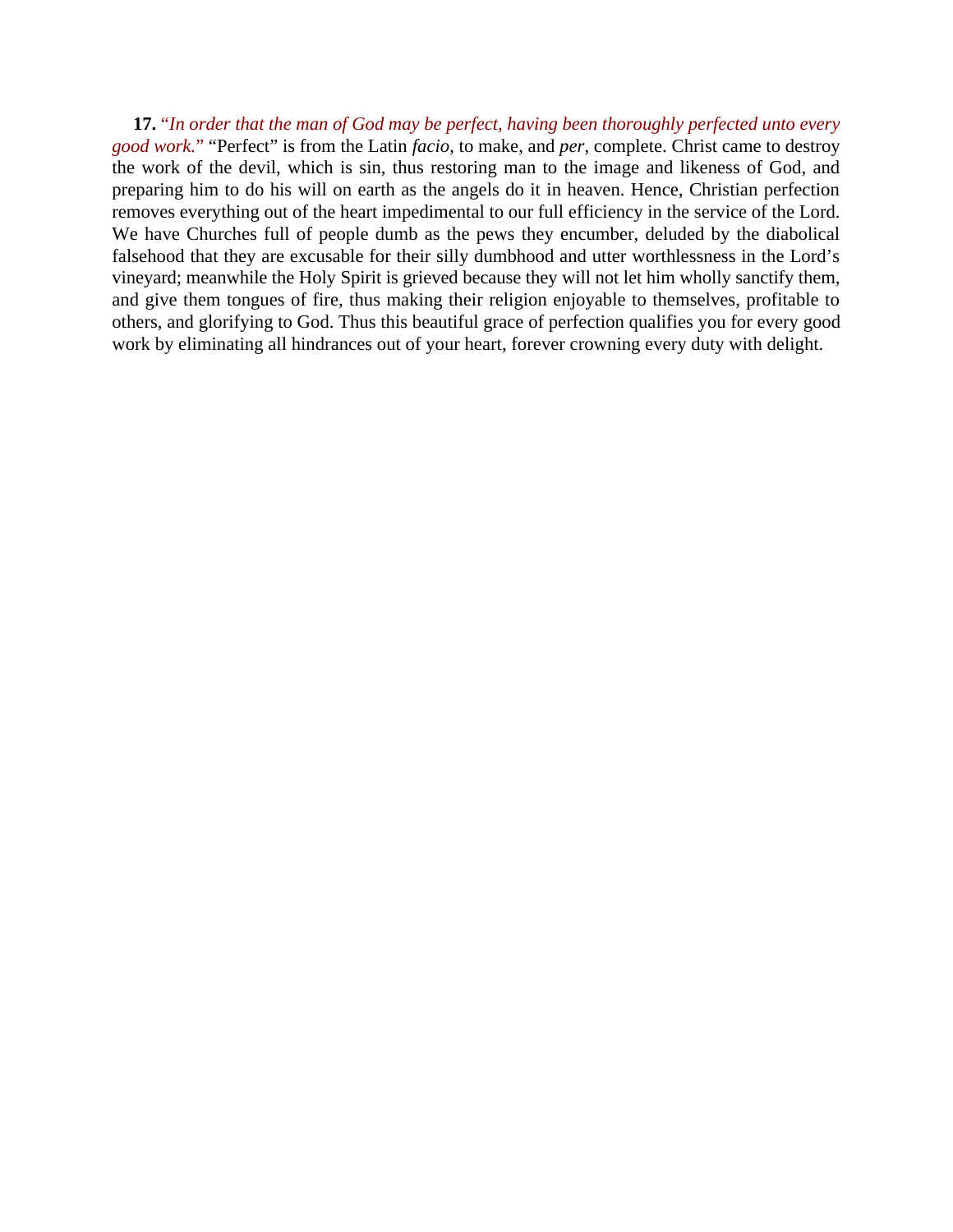## **II TIMOTHY**

## **CHAPTER IV.**

## **ARGUMENT VII. — THE ADVENT AND KINGDOM OF OUR LORD.**

**1.** "*I testify before God and Christ Jesus, who is about to judge the living and the dead, both his appearing and his kingdom.*" The E.V. signally fails to bring out the great salient truth of this verse, "*His appearing and his kingdom*" are both in the accusative case (objective in English), the direct object of "testify." Hence, we have the clear and simple statement of the apostle that he testifies both the appearing and kingdom of his ascended Lord. It is an irrefutable argument in favor of the millennium, inaugurated and administered by the personal Christ, in contradistinction to the millennium of the popular pulpits brought in by human agency and impersonal influences. The great fact of the Bible is, the world is not going to gradually improve until it reaches the millennium; but, as we see in these prophecies, it will deteriorate continually and ripen for destruction. The progression preached from the pulpits is nothing but the evolution of Ingersoll infidelity. The people are unwilling for Bob to preach in their pulpits, but they receive appreciatively Bob's doctrine from their own pastors. The Bible millennium is to be the work of the glorified Jesus when he comes, as this verse says, to execute judgment, taking the devil and his incorrigible myrmidons out of the world, and girdling the globe with his glorious kingdom, to shine and shout forever.

**2.** "*Preach the Word, be instant in season and out of season, convict, exhort, rebuke, with all long-suffering and teaching.*" This verse is only separated from the preceding by a comma. Hence, this burning injunction of Paul to Timothy is to preach the appearing and the kingdom of his Lord, everywhere notifying the Lord is coming in judgment to set up his kingdom.

**3.** "*For the time will come when they will not endure hygienic teaching.*" This word "hygienic" is constantly used by the Holy Ghost where E.V. has "sound." It is a sanitary word, and means soul health. Regeneration gives life to the dead sinner, and sanctification applies the precious blood, the infallible panacea of all human ills, to the soul, curing its hereditary disease, and imparting perfect spiritual health. Hence, this "*sound doctrine*" simply means holiness. You all know we are living in the last days, because this awful prophecy is everywhere now being fulfilled, in the alarming fact that the popular Churches will not permit the clear and forcible preaching of entire sanctification. This mournful fulfillment of latter-day prophecy has really come on the world in the last twenty years; so look out for His "*appearing and His kingdom.*" "*But according to their own lust they will heap to themselves teachers, itching as to their hearing.*" It is not, as you conclude from E.V., the teachers who have itching ears, but the people. Their ears are itching for nice smooth eloquence, which will not dig them up, and flattery to feed their vanity, really Satan's trickery for their damnation. Since the great apostasy in the last forty years, the time has already arrived when the wicked people of the Churches, by their money as well as their numerical majority, rule them, dictating the character of their pastor, and thus literally fulfilling this awful prophecy. Satan's deluded votaries in all ages have ignorantly fulfilled the prophecies. It is preeminently true nowadays, "*And they shall be turned unto fables.*" Everything except the pure "*God-breathed*" truth of the Bible is fabulous. That is precisely what is now going on. The nice little sermonettes preached by the popular pastors are mainly fabulous, having scarcely a scintillation of solid gospel truth. The people who are not right with God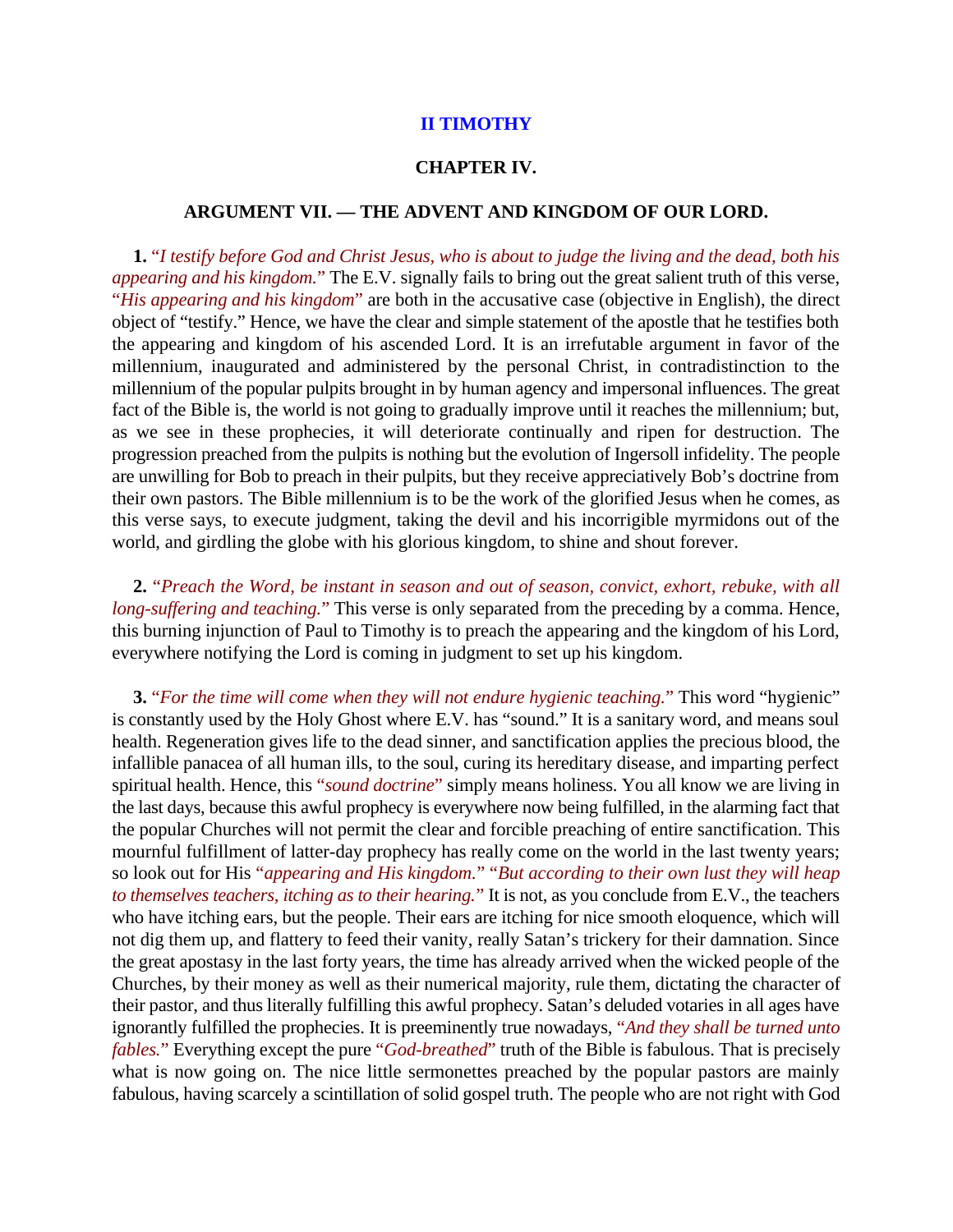are not willing to get right, despise the lightning truth of God, which rives into atoms the man of sin. Hence, they demand comfort from the pulpit, which can only be given at the cost of their damnation. God's truth makes good people feel good, and bad people feel bad; while Satan's lies make bad people feel good, and good people feel bad. This solves the problem, and explains the awful fulfillment of this alarming prophecy; *i.e.*, wicked people rule the Churches, "*heaping to themselves teachers (itching as to their hearing);*" *i.e.*, eager for the preacher to say something pleasing, thus helping the devil to blind them till they drop into hell.

**5.** "*Be sober in all things, suffer affliction, do the work of an evangelist, make full proof of thy ministry.*" We see that Paul believed in evangelistic work, notwithstanding multiplied thousands at the present day, who claim to be his gospel sons, are violently opposed to it. Preachers who do not preach the whole truth, don't want anybody else to preach it; from the simple fact that it takes their own heads off. There is no opposition to evangelists if they do not preach sanctification. Hence, all this opposition to evangelists is simply Satan's trick to keep the gospel out of the pulpit and feed the people on fables.

**6.** "*For I am now ready to be offered, and the time of my departure is at hand.*" Paul's valedictory is beautiful, brief, and profoundly significant. I believe the critics are correct in locating his martyrdom about A.D. 68, instead of 66 (E.V.), subsequent to the conflagration, and initiatory to the great imperial persecution, which rolled in rivers of blood three hundred years.

**7.** "*I have fought the beautiful fight.*" How true this dying testimony! From the time of his sanctification, at the close of his three years' exile with God in Arabia, when he "was pleased to reveal his Son in him" (Galatians 1:15), Paul was never known to flicker on the battlefield. Truly, he lived a hero and died a martyr. "*I have finished my course.*" His peregrinations over different countries of Asia and Europe, despite intervening seas, robbers, and persecutions, were really wonderful, considering the absence of public conveyance except their frail barks, steamless and compassless, floating over the seas, at the mercy of the winds and caprice of the billows. "*I have kept the faith.*" Amid every conceivable discouragement his own nation tracking him like bloodhounds, Gentile princes and potentates as well as the roaring rabble arrayed against him, his faith never wavered an iota from the moment the light of the glorified Savior flashed on him as he journeyed to Damascus till he laid down his neck on Nero's block. Paul is doubtless in all respects the champion of the world's history, a gigantic intellectualist, a double graduate, with a miraculous conversion and a sanctification which left not a vestige of Adam the first. In labors he was indefatigable, in sufferings invincible, and in heroism he casts upon the escutcheon of all ages a brilliancy throwing into eclipse the master spirits of the world's battlefields.

**8.** "*Finally there is laid up or me a crown of righteousness, which the Lord the righteous Judge will give me in that day, and not to me only, but to all them that love his appearing.*" Paul looked constantly for Christ to come to the end of his life, illustrating the true attitude of Saintship; *i.e.*, that of constant expectancy. Does not Christ come in death? He did not in case of Stephen, but stood and saw him leave the body and come to him. He sent the angels for Lazarus. Here we see a crown of righteousness awaits all who (as the Greek reads*)* "*have loved and still love his appearing more and more.*" Would you really be delighted to have the Lord return to the earth this day? Would you run to meet him with a shout? The clear affirmative answer to this question is transcendently important,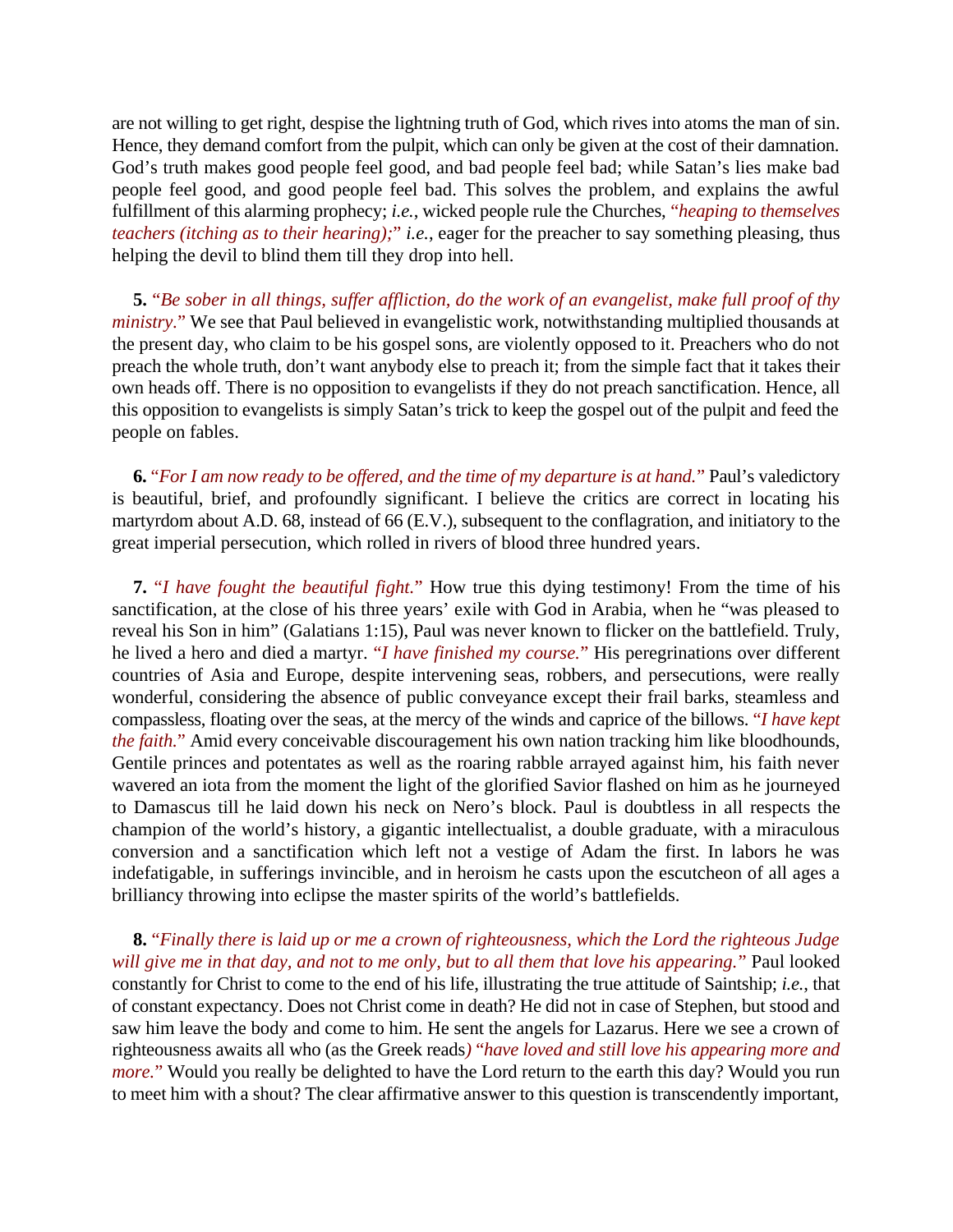if you would join Paul in the blood washed throng beyond the stars. He is anxious to see Timothy, but doubtless saw him no more till he joined him on the golden shore. As this is the last word we hear from him, evidently Luke, his faithful amanuensis, would have written again if he had lived. A part of the punishment of the martyrs in all ages was the suddenness of their execution. Perhaps Paul's head was off before the ink of this epistle was dry. In that they had no factories, and garments were scarce and valuable, a winter in that filthy old Mamertine prison will be awful. Hence, he wants the cloak he left at Troas, away over the sea. But he spent that winter in heaven. "*And the books, especially the parchments;*" *i.e.*, the raw hides. These were the Scriptures. When Tischendorf found this wonderful Sinaitic manuscript I hold in my hand, in 1859, it was a roll of leather perhaps fifteen hundred years old.

**14.** "*Alexander the coppersmith did me much evil; the Lord will reward him according to his works.*" A simple statement of fact, and not an imprecation, as E.V., exhibiting, as alleged by infidels, a retaliatory spirit.

**16.** "*In my first trial no one stood by me, but all left me; may it not be charged unto them:*

**17.** "*But the Lord stood by me, and empowered me, in order that through me the ministry may be fulfilled, and all the Gentiles may hear, and I was delivered out of the mouth of the lion.*" As they were not allowed to cast a Roman citizen to a wild beast, the presumption is, that lion here symbolizes Nero. The preaching here mentioned as following his first trial favors the theory of the two Roman imprisonments. That would locate the first trial away back in 63, and on the hypothesis of his martyrdom in 68, it gives about five years for preaching in Asia and Europe. The presumption is, he was led from his second trial on criminal charge concerning the conflagration, directly to the executioner's block.

**18.** Paul gloriously triumphs to the end. "*I left Trophimus in Miletum sick.*" God healed the old king of Malta, and many others there and elsewhere, through the ministry of Paul, but not Trophimus. But all do not get healed. If they did, no one would get to heaven. I have frequently been sick, and had faith to be healed, and was healed. If He tarrieth, the time is at hand when I will have no faith to be healed. Then I will get to go to heaven. As your faith is, so be it unto you, is as true of the body as the soul. We are saved by the grace of faith, and healed by the gift of faith (1 Corinthians 12), which is in me by the sovereign discriminating providence of God, and subsidiary to the spiritual interest. A Methodist in Kentucky fell at the cradle of his dying boy baby, and cried aloud to God to spare his life. Twenty years afterward, when he saw the sheriff tie the rope round his neck, he realized his sad mistake in not letting him go to heaven in his infancy. We should always crown our petition for bodily healing with, "*Thy will be done.*" It may be God's good time for us to go to heaven. Our perfect bodily healing is postponed till the transfiguration. Yet God, in his mercy, patches us up to finish our work. But let us remember, heaven is infinitely better than health.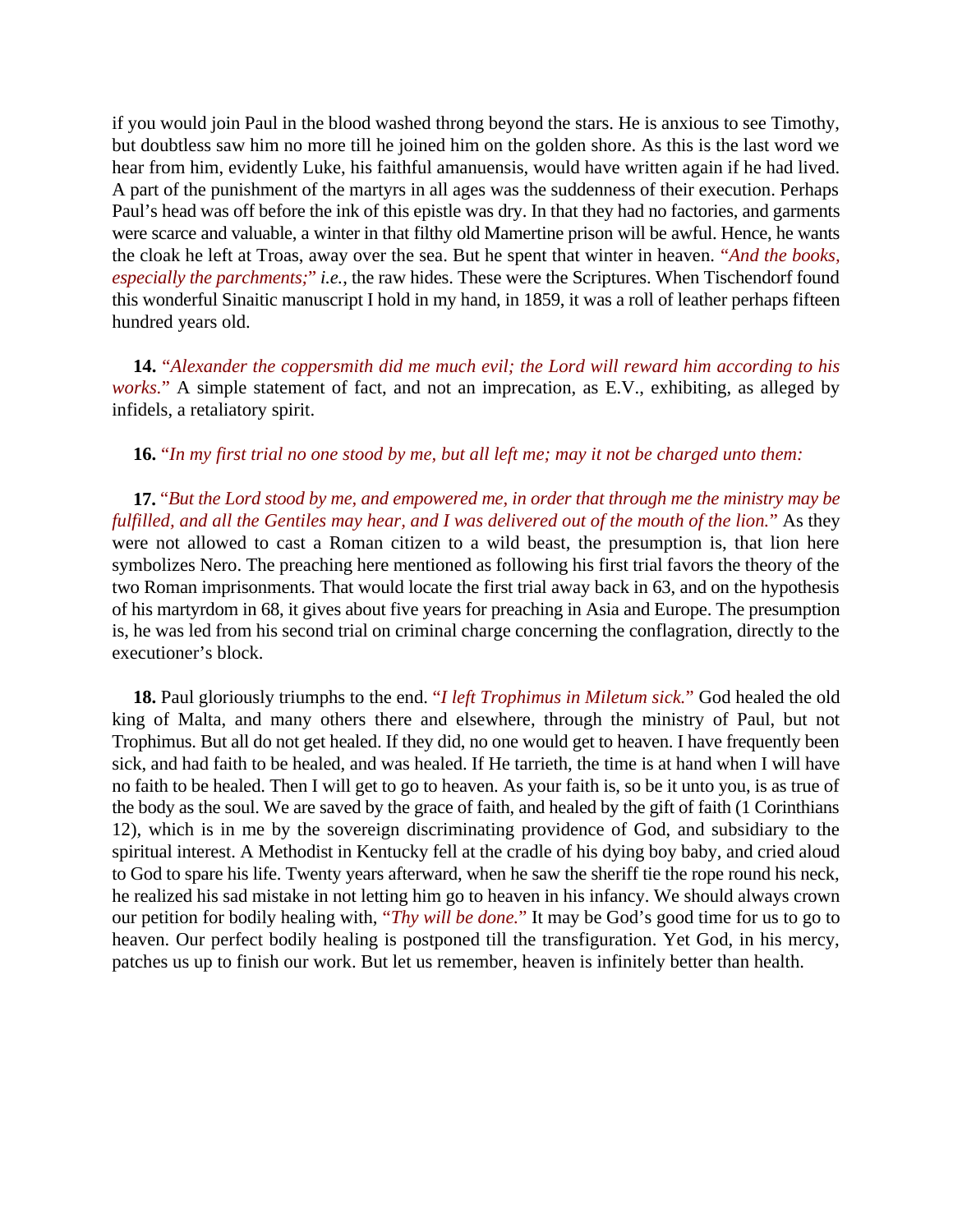## **II TIMOTHY**

## **APOLOGUE.**

These epistles to Timothy, Paul's favorite preacher, are of infinite value to all preachers, especially pastors, defining duty and responsibility in their diversified bearings. They are also of infinite utility to all deacons of Churches (among Methodists called stewards), specifying their qualifications and defining their responsibilities; and, through these offices, the constitution of every local Church relative both to the spiritual and temporal economy.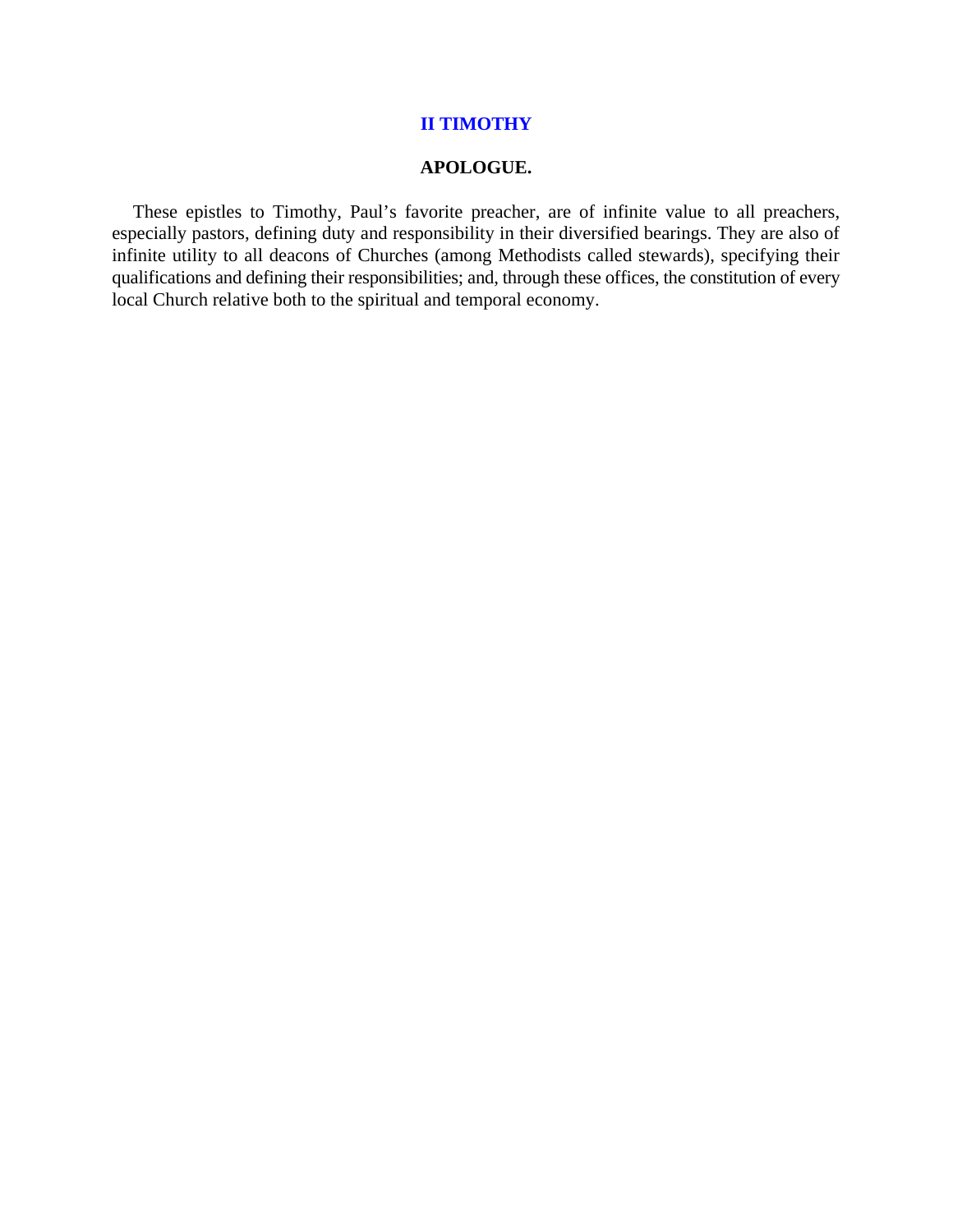#### **TITUS**

#### **PROLOGUE**

This epistle was written about the time of First Timothy, during Paul's last visit to the Churches of Macedonia. We have no postscripts in the Greek, those in English all being spurious. The presumption is, both of these letters were written at Philippi, Thessalonica, or Berea, more probably at the latter, as on his arrival in Greece he would be anxious first to visit and preach to all of the Churches. Titus was appointed by Paul bishop; *i.e.*, pastor, of Crete, the largest island in the Grecian Archipelago, and belonging to Greece.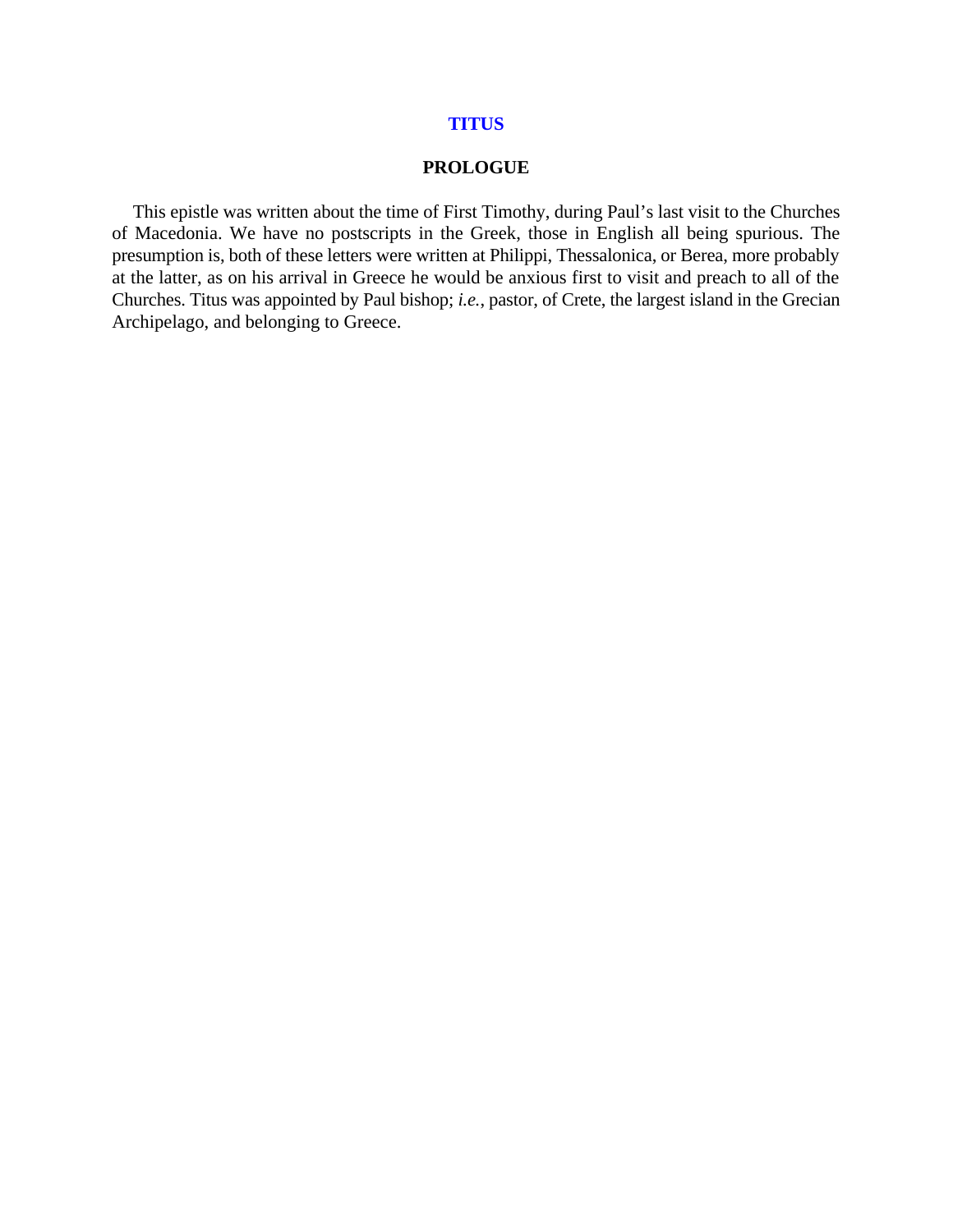#### **TITUS**

## **CHAPTER I.**

"*Paul the slave of God;*" *i.e.*, his love slave, as all sanctified people are; sinners being Satan's slaves, the sanctified God's love slaves, and the unsanctified hired servants in the kingdom of God; *e*.*g*., preachers for salary, etc., till sanctification blow the jubilee trumpet, and the faithful have their ears bored—*i.e.*, old Adam crucified—becoming God's love slaves, to abide with him forever, and the rest backsliding, because they reject holiness, go back into the devil's kingdom, and make their bed in hell. "*An apostle of Jesus Christ according to the faith of the elect of God.*" The Greek, *eklectoi*, is from *lego*, to choose, and *ek*, out. Hence, it means the chosen out of the chosen. All Christians are chosen out of the world; but God's elect are chosen out from the Christians to be his peculiar people, the Bride of his Son. This word by itself settles the second blessing. "*And the perfect knowledge of the truth, which is according to godliness.*" This perfect knowledge or experimental certainty we receive in sanctification.

## **ARGUMENT I. — THE PASTORATE.**

**5.** "*Therefore I left thee in Crete, that thou mayest set in order the remaining things, and establish elders in every city, as I have commanded thee.*" Here we see that Paul gave Titus a general superintendency in the Island of Crete, like Wesley had in the British Isles, and such as he gave Asbury in America, and the Methodist Episcopal Church in 1876 gave William Taylor in Africa. These elders are identical with bishop in the seventh verse, "elder" being no official personage denotative of seniority and responsibility. The "elder" may be a pastor, a deacon, or a layman; however, in this case those mentioned in verse 5 are all bishops; *i.e.*, pastors appointed by Titus.

**6.** "*If any one is irreproachable.*" Here we see that the Pauline qualifications of a pastor in Crete are identical with those in Asia under the superintendency of Timothy. "*The husband of one wife.*" As those Gentile converts had all spent their lives in heathenism, where polygamy always did prevail and is common to this day, it was very pertinent to give straight deliverances, corrective of that evil. "*Having faithful children, not in accusation of riot nor unruly.*" Here we see, as in 1 Timothy, the pastor of a Christian Church is positively required to have an exemplary home. This restriction, if enforced (and certainly it ought to be, for the Bible makes no mistakes), would exclude thousands of pastors at the present day, the incorrigible, reckless, and flagitious deportment of whose ungodly families is an impassable mountain between him and the salvation of others. Since the home is the nucleus of the Church, which is worse than a failure without home religion, we are not astonished at this restriction laid on the pastorate by the Holy Ghost. I have known whole Churches fearfully led hellward, and the pastor's hands tied by the follies and vices of his unsaved family. If such a man can not be pastor, shall he quit preaching? By no means. Let him take his own home for his missionary field, and preach there until he gets them all saved; then he can enter the pastorate. Suppose his work in his own home proves an utter failure? Then let him, like John Wesley, leave his home, turn evangelist, and go preaching to the ends of the earth.

**7.** "*For it behooveth the bishop [i.e., the pastor] to be irreproachable as a steward of God.*" This restriction certainly would exclude the use of tobacco, which is now condemned by all physicians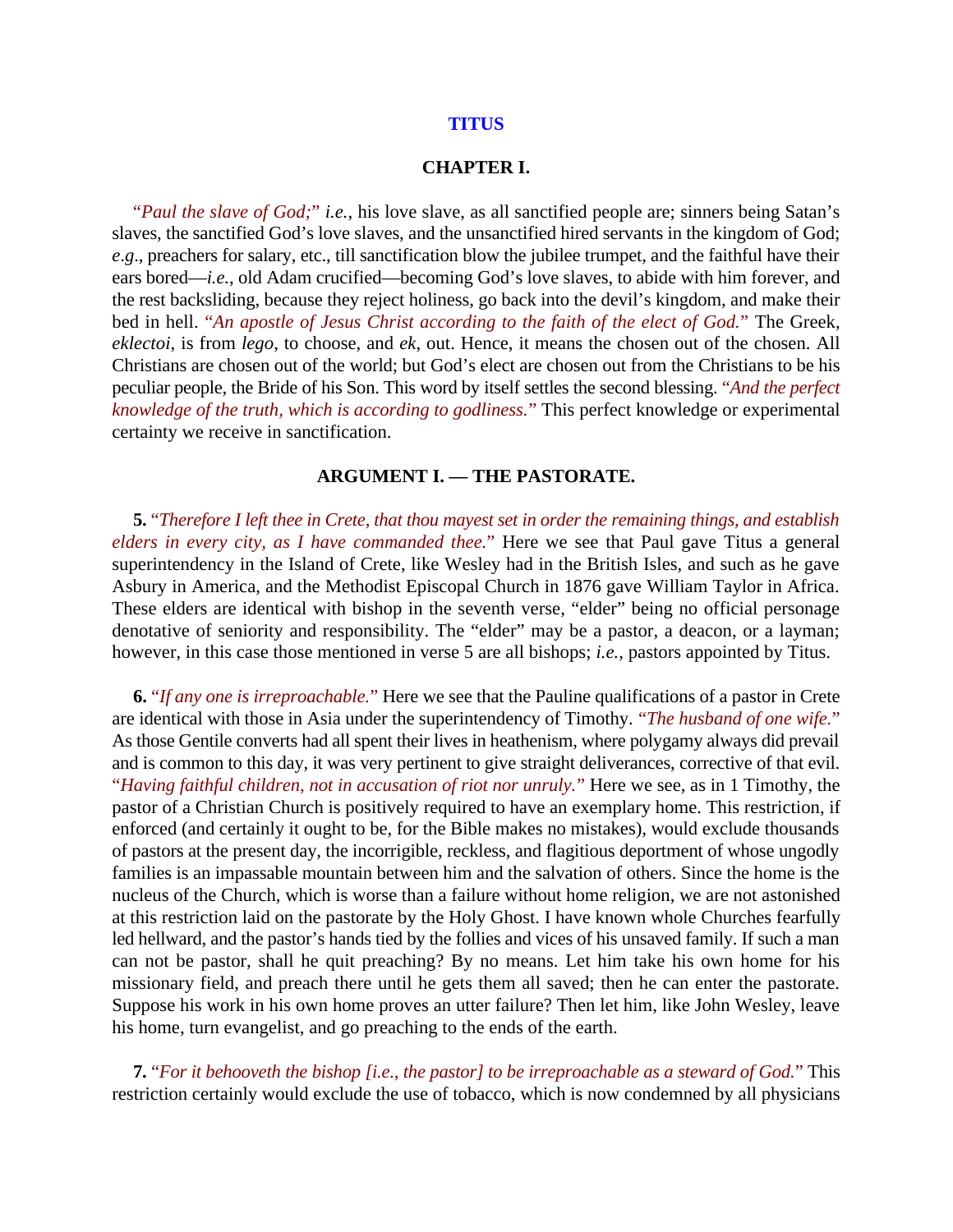as one of the rankest narcotic poisons on the globe, the progenitor of many dangerous bodily ailments, such as heart-disease and paralyis. At the same time it stupefies the brain, benumbs the sensibilities, and conduces to intolerable filthiness. What an awful example, a tobacco-using pastor to boys growing up under his ministry! I am glad the Methodist Episcopal Church has light on this important item, excluding all such from her itinerancy. "*Not self-willed;*" *i.e.*, his will must he turned over to God, and lost in the Divine will, like the Sacramento River in the Pacific Ocean. You see plainly that the pastoral qualifications involve nothing less than the sanctified experiences, destroying the taste of tobacco and all other filthy narcotics, and utterly and eternally sinking the human will into the Divine. "*Not irascible.*" The meaning of this Greek word is a person whom you can not make mad. I have often seen pastors get mad in the pulpit. Bishop Bowman says this was his trouble till he got sanctified thirty-five years ago. He says he was personally conscious when his temper was taken out by the roots and utterly destroyed. Certainly the man that has not the complete victory over evil tempers is utterly incompetent to lead others in the way of purity and heaven. "*Not a wine-drinker.*" In Palestine and other Oriental countries (as coffee had not yet come into use) wine was a regular potable used while eating. Unfermented and free from alcohol, it was the simple, nutritious, and reviving grape juice. Of course, this restriction does not disqualify the pastor to use the grape juice as a potable, a substitute for coffee or milk; but it simply excludes the use of wine as a beverage. "*Not, a controvertist*" (E.V., "*no striker*"*); i.e.*, the pastor is not to strike back; he resents nothing; he is not retaliatory, but seeks only the conquest of truth and love. He argues with no man, but in meekness and love teaches all the precious truth of God in an uncontroversial way. "*Not fond of filthy lucre.*" The New Testament pastor is gloriously saved from the love of money, the idolatry of covetousness having been thoroughly sanctified out of him. If poor Judas could only have survived the terrible temptations of "filthy lucre," and received the pentecostal baptism of the Holy Ghost and fire, burning all the money love out of his heart, he would now, with Paul and Peter, be playing on his golden harp. You see the pastor must be saved from "filthy lucre." In that case he is as dead to his salary, as Elijah in the cave fed by the ravens.

**8.** "*But hospitable.*" The Greek says, "*loving the stranger.*" He is the reliable friend of the widow, the orphan, the homeless, the beggar, and the friendless. "*Loving the good;*" *i.e.*, he loves all good people indiscriminately, regardless of nationality, race, sect, or color. "*Prudent.*" An imprudent man will not do for pastor. He must not only have genuine Holy Ghost religion, but he must have good, solid, horse sense, and an ample supply of it. "*Righteous.*" This word means that he must have a clear experience of personal justification, consciously attested by the witness of the Spirit. "*Holy.*" Sanctification is the work of the Holy Spirit, by which he makes you holy; while holiness is the experience received in sanctification, and lived ever afterward in earth and heaven. Hence, you see that God's law, given in the New Testament, positively requires every pastor to be in the enjoyment of the sanctified experience. "*Temperate.*" The Greek of this word is infinitely stronger than the English. It is *egkrate*, from *ego*, I, and *kratos*, government. Thence, it means self-government in harmony with the law of God, walking in all the light of his revealed Word, and exemplifying the same to all who come within his influence.

**9.** "*Holding fast to that which is according to the doctrine of the faithful Word, in order that he may be able both to exhort with healthy teaching, and to convict the opposers.*" Here we see the pastor is to believe and teach all of God's Word, utterly dead to his creed. He is contending earnestly for the "*faith once delivered to the saints,*" preaching the whole gospel if the sword cuts off every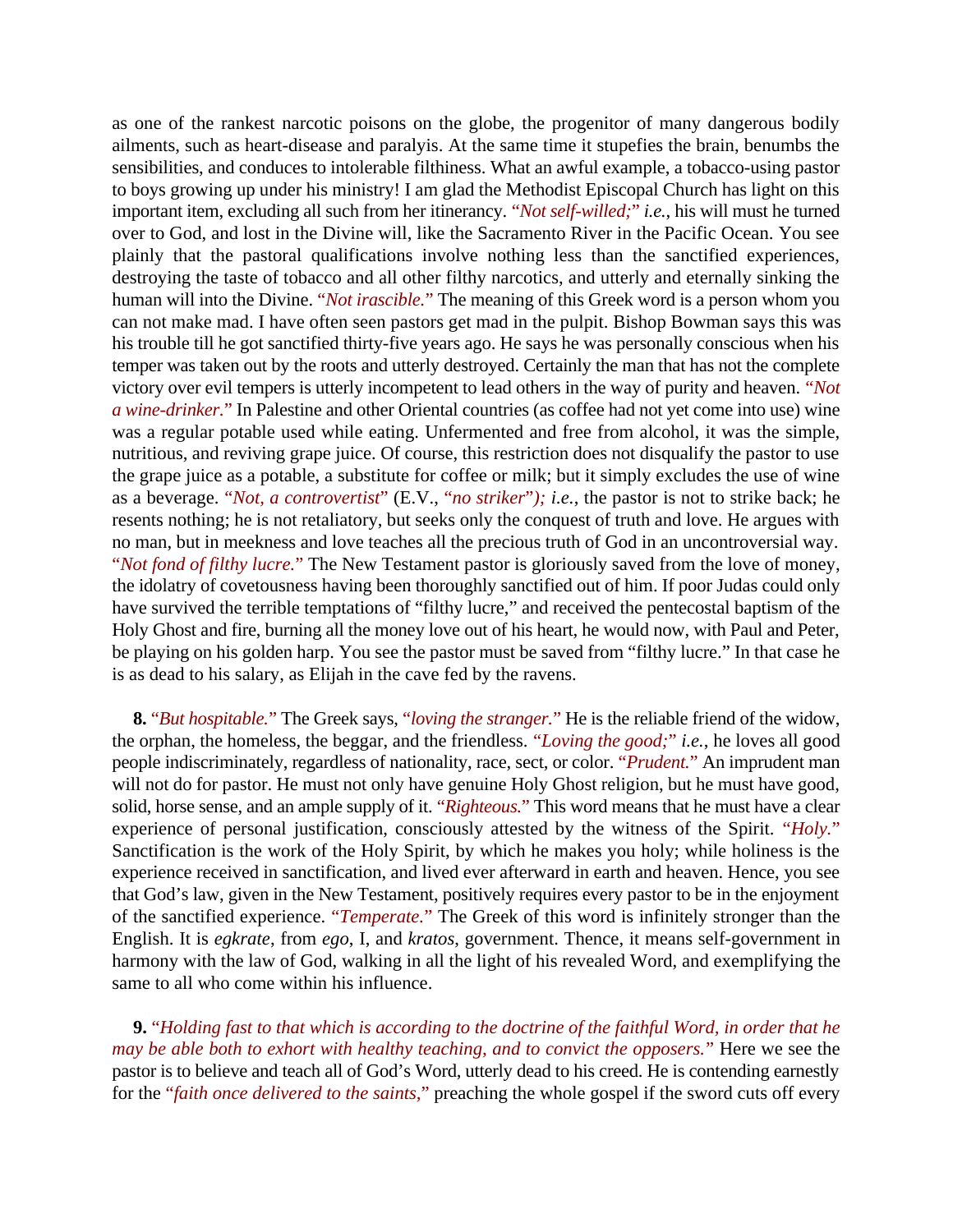head in his pastorate. He is to exhort the people with hygienical (Greek) teaching; *i.e.*, the teaching qualified to give them perfect soul-health, which is none other than entire sanctification. Regeneration gives life to the dead soul, and sanctification cures all hereditary diseases. Medicine is for the living, as the dead can not take it. Hence, you must be raised from the dead, before you can be sanctified wholly. Children must be born before they can be treated for hereditary diseases. With the power of God's truth, he is to "*convict the opposers.*" The Greek, *elenchos*, "*conviction,*" constantly used in the New Testament, means the sentence of the criminal judge for the execution of the culprit. O how fearfully delinquent the pastors at this point! As a rule, there is no conviction in the popular pulpits. How awful to let the people slip through their fingers into hell by wholesale! Why does not every Conference, Presbytery, and Association in all the land enforce the law of God Almighty, here laid down for the constitution and regulation of the pastorate? Echo answers, Why? They have run so long and gotten such a multitude of unscriptural pastors on their hands that the enforcement of the law would produce a revolution, eliminating the great wing of the pastorate, who would simply organize, independently of every voice crying out for God's Word, and go on their unscriptural way. As the pastorate is the most important office in the Church, no one has a just claim to New Testament orthodoxy that does not adhere to the above restrictions revealed by the Holy Ghost through inspired Paul in these pastoral epistles to Timothy and Titus. The holiness people must watch and pray, lest Satan derail the movement at this important point. Certainly the enterprise is a failure if we do not go back to New Testament simplicity, and there abide. The departure of the Apostolic Church from primitive truth and simplicity, revealed in the New Testament, has developed the horrors of Romanism. The heroic spirits of Luther, Bunyan, Knox, and Wesley earnestly sought primitive truth and purity. But mournful is the confession, when we are forced to recognize the ingress of Babylon's fallen daughters, so influential in all the Protestant Churches.

# **10.** "*For there are many incorrigible empty talkers and egotists, especially those of the circumcision,*

**11.** "*Whose mouths it behooveth to stop, who overturn whole families, teaching those things which it doth not behoove for the sake of disgraceful gain.*" In the apostolic age Judaism was the popular Church; though Divinely originated and honored with the holy lives and triumphant deaths of sainted myriads, having degenerated into dead formality and hollow hypocrisy and lost the Spirit and the power, even rejecting and crucifying her own Christ. "*Empty talkers.*" All sermons, exhortations, prayers, testimonies, and songs without the Holy Ghost are empty, "*sounding brass and tinkling cymbals.*" "*Disgraceful gain*" means not only the accumulation of money and property, but numbers and influence, which has always been the climacteric policy of carnal preachers and fallen Churches. "Misery loves company." Godless people, religious and secular, go for the crowd.

**12.** "*A certain one of them, their own prophet, said, The Cretans are always liars, evil beasts, slow stomachs.*" The native Cretan prophet of a bygone age here alluded to, is believed to have been Maimonides, the most celebrated philosopher in the history of the island. "*The Cretans are always liars.*" When I was in Athens, Greece, in 1895, an English minister told me that they were awful liars. The Cretans are the same people. "*Evil beasts.*" The Greek here is the word for bloodthirsty, carnivorous wild beasts, like lions, bears, leopards, and hyenas. Hence, this phrase means the wicked, unconverted people*.* "*Slow stomachs.*" The stomach is the great laboratory of the human system. When it is "slow" and inactive, indigestion, dyspepsia, biliousness, headache, and a thousand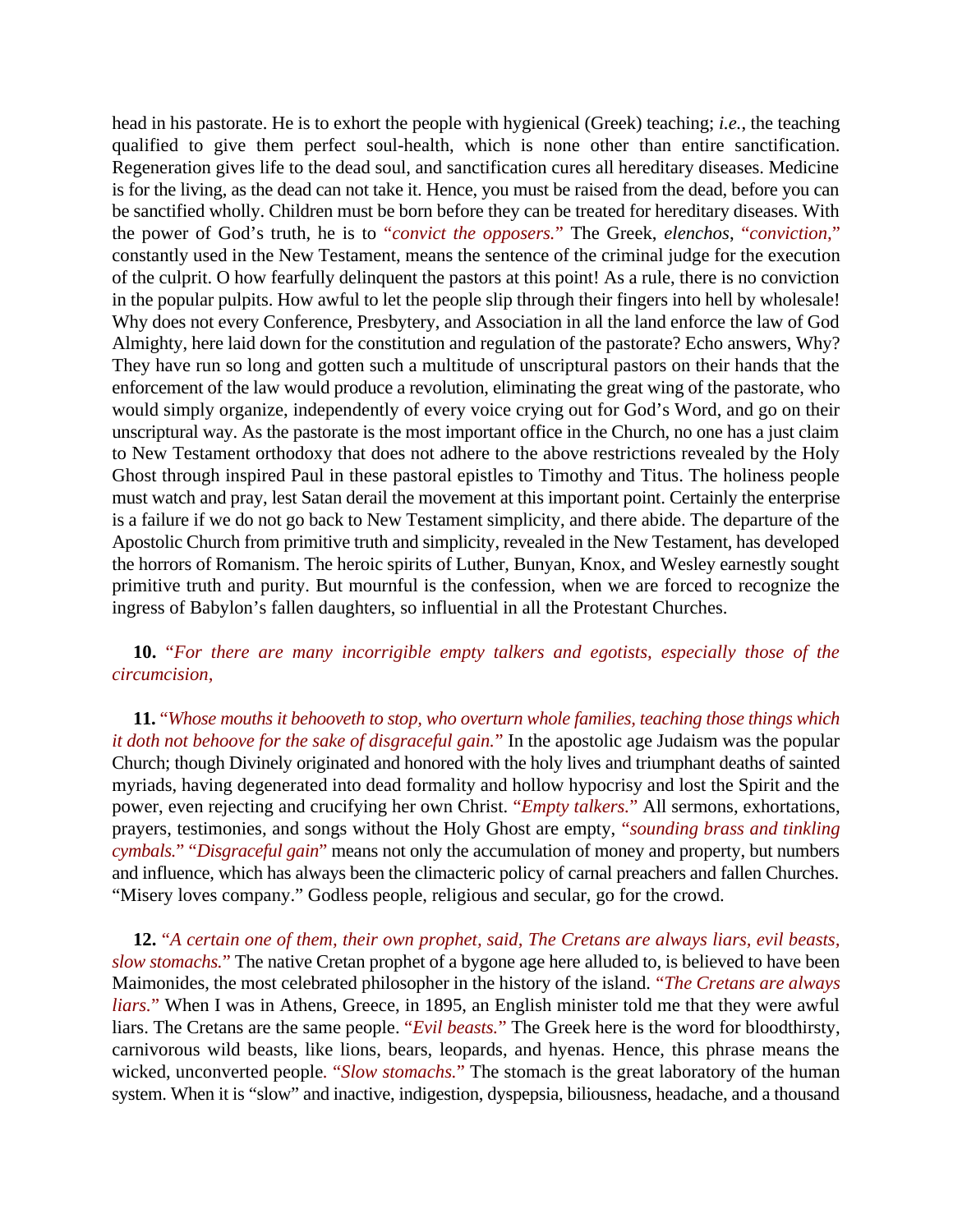ills supervene, disqualifying us for efficiency, whether on the line of manual or intellectual labor. Here the phrase, "*slow stomachs,*" means the unsanctified, sick, and nauseated with inbred sin, and disqualified for efficiency in the Lord's work. Hence, those Cretans much needed this magnificent gospel of double salvation preached by Titus and his comrades, to convert the "*evil beasts*" and sanctify the "*slow stomachs.*"

**13.** "*This testimony is true.*" Here Paul confirms the testimony of Maimonides, the old Cretan philosopher, in reference to the perversity of the people. "*For which cause convict them keenly, that they may be hygienical in the faith.*" These hard, wicked people need the unsheathed, forked lightnings and smashing earthquakes of the Sinai gospel to convict them keenly, thus giving them the only true foundation of the judgment-day experience. With a true radical conviction and a skyblue conversion, they will be "*hygienical in the faith;*" *i.e.*, go for entire sanctification, which is spiritual hygiene.

**14.** "*Not giving heed to Jewish fables, and commandments of men turning away from the truth.*" The Jewish Church was full of human creeds, ordinances, and elderly traditions, just like the fallen Churches of the present and every other age, which always supply the absence of the Holy Ghost by human inventions, authorities, and institutions, like these men turning away from the simple unadulterated truth of God's Word.

**5.** "*To the pure all things are pure.*" If you are pure from center to circumference, you are in no danger of contamination from without. If Satan can not put meanness into you, he is at the end of his row. You can preach all you will in saloons, to the ragged rabble in slumdom, and to the fallen in pest-houses. You can live and die in a fallen, Godless Church if you shine and shout for Jesus, using that Church as a missionary field. You can spend your life in Babylon preaching the everlasting gospel with triumphant impunity, if you do not let Babylon get into you. Rest assured neither Babylon nor the devil can hurt you from the outside. The ship floats with impunity mid ocean; but let the ocean get into the ship, and she founders speedily. "*But to the corrupt and the unbelieving there is nothing pure; but both their mind and their conscience are corrupted.*" The wicked are full of corruption, polluting both mind and heart. Thus they carry their hell in them in earth and in hell. Yea, if they should go up to heaven, they carry their hell in them, and there suffer the horrors of damnation. Nothing but entire sanctification brings a radical and sure cure for inward corruption.

**16.** *"They profess to know God, but deny him by their works, being abominable, unbelieving, and reprobate as to every good work."* This picture is black as the walls of hell, appertaining to people doomed and reprobated; yet they are Church members and preachers. They are zealous proselyters, and stickleristic for their sect.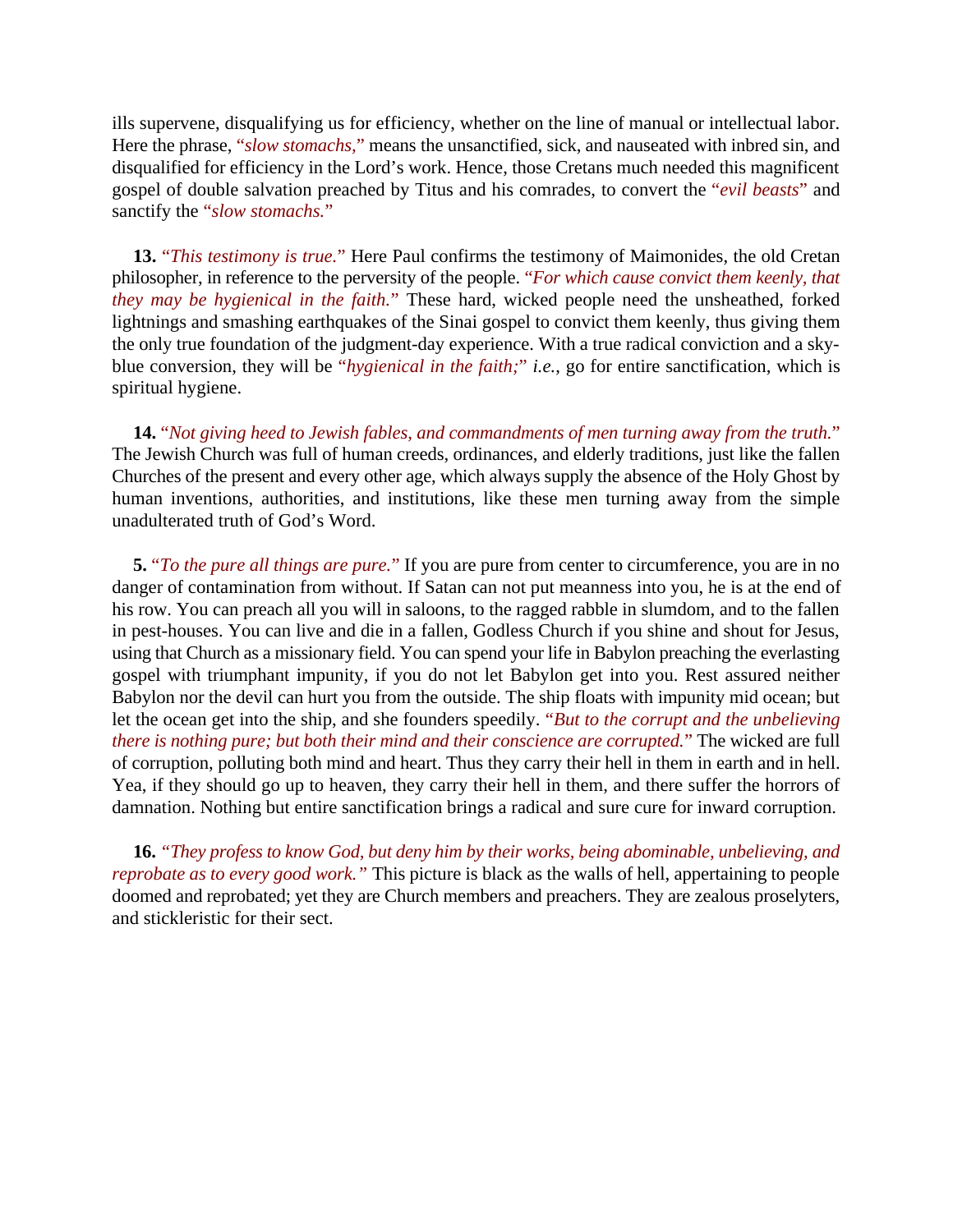## **TITUS**

## **CHAPTER II.**

## **ARGUMENT II. — DUTIES OF PASTOR AND MEMBERS.**

**1.** "*But speak those things which become hygienical teaching.*" O how the Holy Ghost rings changes on spiritual hygiene! He wants to sanctify us all holy, thus imparting and perpetuating perfect soul-health. He is overly anxious that his children live in the cloudless light, perfect freedom, and athletic elasticity of spiritual hygiene. Hence, he commands the preachers to keep this beautiful truth and inspiring theme constantly before the people.

**2.** "*That the elderly men be sober.*" Nothing but sin ever made the human soul drunk. Therefore entire sanctification is the only state of perfect spiritual sobriety. "*Grave.*" This is the antithesis of that triviality, frivolity, hilarity, and giddy joviality by which Christians so frequently inadvertently grieve away the Holy Spirit*.* "*Prudent, hygienical in the faith, Divine love, and patience.*" Faith is the human side of the entire salvation problem, and love the Divine, while perfect patience keeps all the linchpins in their places, so the salvation wagon can roll right along the King's highway to glory. So, if you are prudent and healthy in these graces, you will come out all right.

**3.** "*Likewise let the elderly women be holy in their deportment, not tattlers, not given to much wine, teachers of the beautiful.*" This verse vividly describes the holy and exemplary mothers in Israel, as the preceding verse the fathers. This is the missing keystone from the fallen arches of apostate Churches, belting the globe in these latter days, when the premillennial prophecies hasten to their fulfillment, adumbrating the coming King. O how sad to see fathers and mothers in the Church ripening for the grave, and not ripening for heaven!

## **4.** "*That they teach the young women to love their husbands, love their children,*

**5.** "*To be prudent, chaste, domestic, good, submissive to their own husbands, that the Word of God may not be traduced.*" O what a responsibility the devolving on the mothers in Israel in the faithful spiritual culture of the daughters of Zion! What a glorious field of gospel grace in which to win a crown of rejoicing that will never fade away! The Church is the family of God, in which the fathers and mothers are expected to walk in the clear light of the Throne, thus qualified by the indwelling Spirit to train up the juveniles for God and heaven. "*Likewise exhort the young men to be prudent concerning all things, exhibiting yourself an example of good works, purity, gravity, the hygienical, unanswerable Word in teaching.*

**8.** "*In order that the adversary be ashamed, having nothing evil to say concerning us.*" Titus was a young man (not a novice), and a beautiful example for all of the young men, preaching the whole gospel from Sinai to Pentecost, fearless of men and devils.

**9.** "*Let the slaves be submissive to their own masters, obedient in all things, not answering back,*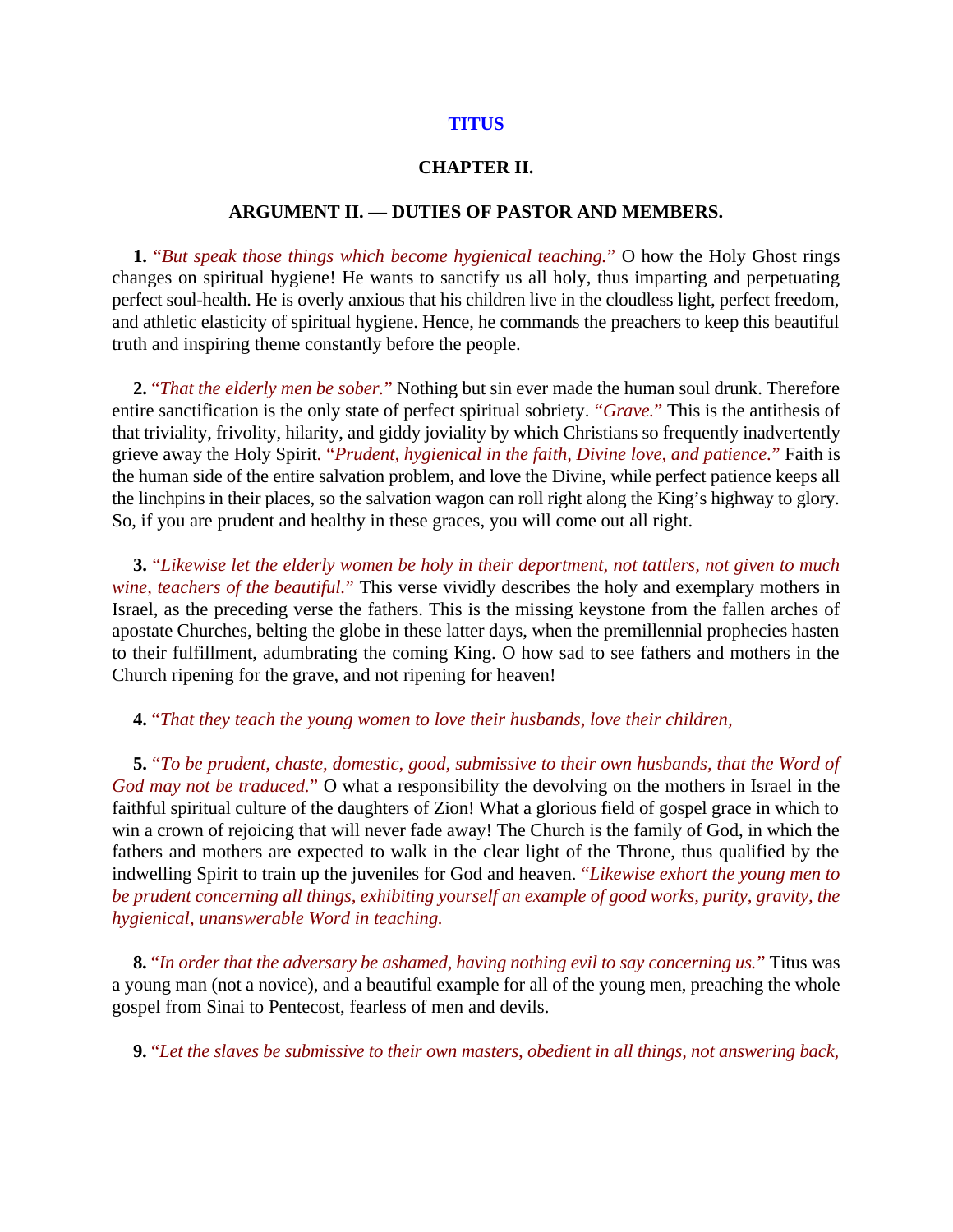**10.** "*Not purloining, but shewing forth all good faith, that they may adorn the teaching of God our Savior in all things.*" In the apostolic age slavery was everywhere. The gospel is not a political, but a spiritual institution. The slave has fully as good a chance for perfect spiritual freedom as his master. To be sure in the grand ultimatum, when the "thrones are cast down" (Daniel 7:9), and the King of glory descends, he will forever smash all human and Satanic shackles; but we must wait the good time coming. While the Church thus waits her coming King, her militant organization perfectly provides not only for the sanctification, but the utilization of all classes and grades; fathers, mothers, young husbands and wives, damsels, juveniles, and even the slaves, all to live in perfect harmony in the Church of Christ, like the different members of a well-ordered family, beautifully symbolic of the heavenly state.

## **ARGUMENT III. — GRACE AND GLORY.**

**11.** "*For the grace of God that bringeth salvation to all men hath appeared.*" This verse in E.V. is erroneously translated, "*hath appeared to all men,*" as if the gospel at that time had reached all the people of the earth, which was by no means true. R.V. gives the true reading of the critical Greek, which I hold in my hand, "*The grace of God that bringeth salvation to all men.*" Christ, who at that time had recently appeared incarnate, is that Grace. He was in the world from the beginning, the Jehovah of the Old Testament, who saved Abel and translated Enoch, stood before Moses forty days on Mt. Sinai, revealing the Pentateuch, appeared to Abraham under the oak at Mamre, sat at his table, walked by his side, and was seen by the Chaldean monarch in the fiery furnace with Shadrach, Meshach, and Abednego. Paul affirms (Romans 1:20) that all the heathen are left without excuse, having with them in all ages the Holy Ghost, who is none other than the Excarnate Christ; *i.e.*, the Spirit of Christ. He has been on the earth in all nations and in all ages, offering salvation to every human being, whether Pagan, Mohammedan, Papist or Protestant.

"He is the true Light, who lighten every man that cometh into the world." (John 1:9.)

If all can be saved by the Spirit of Christ, now present with every soul on the globe, why carry them the gospel? We are commanded to do it. If disobedient, the devil will get us. Hence, we must evangelize the world to save our own scalps. Besides, we must go in the interest of the Bridehood, thus giving every nation a chance for the grandest privilege of worlds and ages.

**12.** "*Teaching us that, denying ungodliness and worldly lusts, we must live prudently, righteously, and godlily in the present age.*" Here we have the plan of salvation focalized in three beautiful adverbs: "*Prudently,*" signifying the moral, orderly, hygienic life, which we owe to our physical being, in order to the enjoyment of health, muscular and nervous activity, intellectual acumen, brilliancy and elasticity, and the greatest possible human longevity. All this we have in the realm of morality and philanthropy outside the kingdom of Grace, and appertaining to this world. "*Righteously*" takes in the entire purview of the justified experience and life, in which you do unto others as you would have them do unto you, thus irreproachable and free from condemnation in all your social relations and responsibilities, so no man in the judgment day can rise and testify against you. "*Godlily*" (in E.V. "godly," which is not a correct translation of the Greek adverb, *eusebos*, because it is an adjective). The word means a godly manner; *i.e.*, living like God. Of course, none but godly people can live in a godly manner. The devil humbugs people with the vain delusion that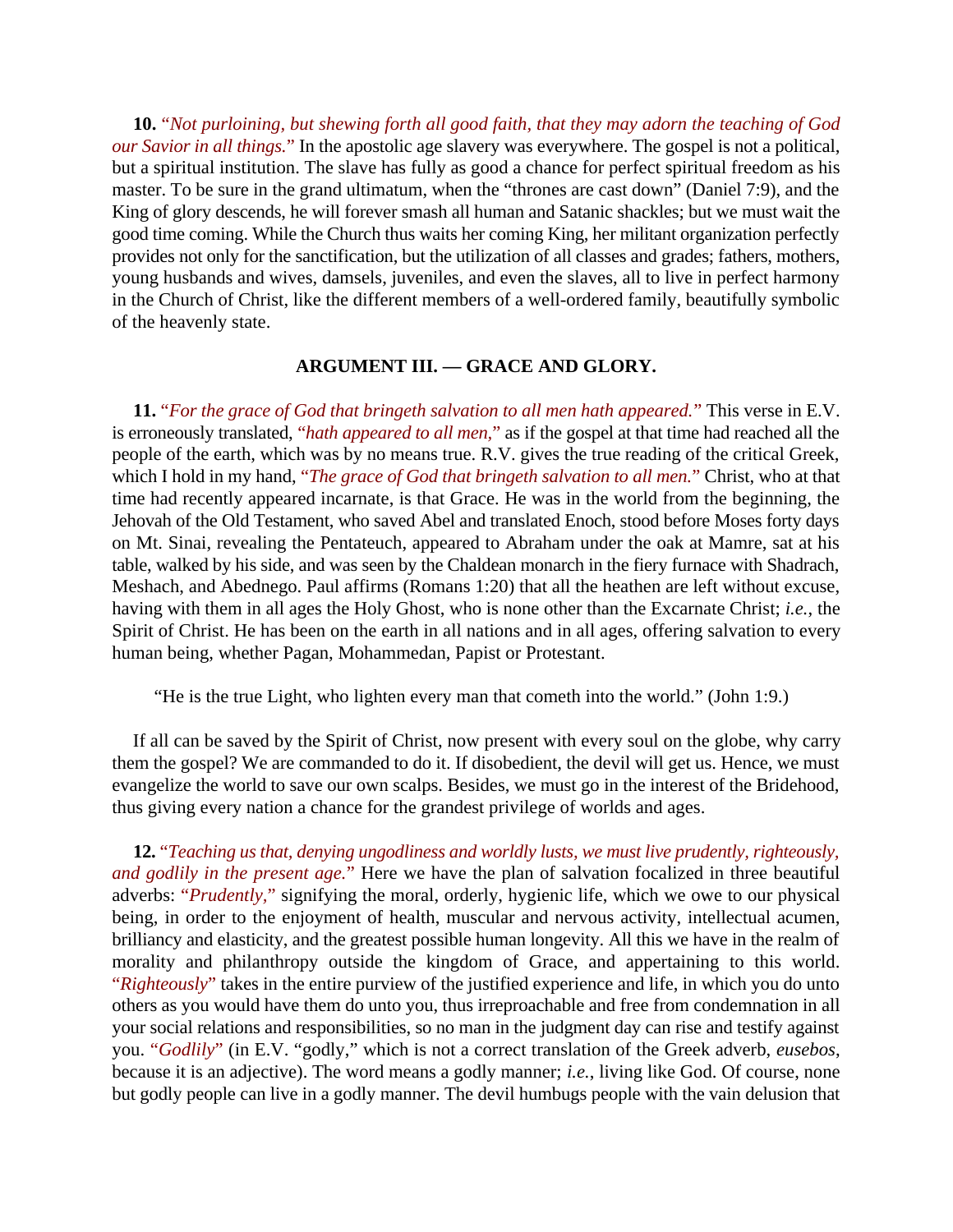they can live holy without sanctification, which means the work of the Holy Ghost, by which he makes you holy. Thus the devil puts sheepskins on his dirty hogs, and supplies the Churches with them, passing them off for God's sheep; but they are sure to pitch into the first mud hole they come to, getting their sheepskins muddy, and proving to the world, after all, that they are really the devil's hogs and not God's sheep at all, for sheep will not go into a mud hole. The wonderful grace of God actually transforms the devil's hog into His sheep. All the devil's shams break down somewhere this side the pearly gate; so you had better not try them. Jesus has been on the earth, and taught us how to live and die; none but his disciples will ever escape hell. You can not follow him up to heaven unless you get like him in this world; not only did he commit no sin in thought, word, or deed, but he was perfectly free from evil nature; *i.e.*, had no inbred sin. Hence, we must be sanctified wholly in order to reach the experience of purity, and become like the man Jesus, our great Examplar. Then, when we are godly we can live "*godlily;*" *i.e.*, in a godly manner, as the Holy Ghost here says. "*In the present age.*" Here we have the Greek *aion*, so frequently in E.V. translated world, which is not its meaning, but age, *e*.*g*., end of the world (Matthew 24:3), instead of end of the age. As we are now living in Satan's age of the world, literally environed by the myrmidons of hell, nothing but the sanctifying grace of the Omnipotent Christ can enable us to live "*godlily.*"

**13-14.** "*Looking for the blessed hope, even the appearing of the glory of the great God and of our Savior Christ Jesus.*" We have many precious inspiring hopes revealed in God's Word; but among them all the hope of our Lord's return to the earth, to receive and transfigure his faithful Bride, waiting and suffering in longing anticipation, caps the climax, and is here by the beloved apostle denominated the "*blessed hope.*" O the losses of the visible church since Satan manipulated to take this blessed hope out of the pulpit, thus robbing the pews of the grandest of all inspirations to a holy life! Not one preacher in ten thousand is this day preaching this "*blessed hope*" of the personal return of the personal Jesus in glory and majesty "*filled with all the fullness of the Godhead bodily,*" to execute judgments on the wicked, sweep the reign of sin from the earth, actually take the devil and his innumerable armies out of this world, locking them up in hell, girdling the world with the glories of an unfallen Eden, translating the living saints like Enoch and Elijah, and thus inaugurate his glorious kingdom on the earth, which in common with millions of unfallen worlds will participate in the glories, victories, and felicities of the triumphant incarnate Christ forever, "*Who gave himself for us, that he may redeem us from all iniquity,*" not as myriads of preachers tell you "*some iniquity,*" and leave some in you, that you can't get rid of till you die. Glory to God! I take this just as he says, "*all iniquity.*" "*And purify to himself a peculiar people, zealous of good works.*" When Christ purifies us, he makes us "*peculiar.*" So, if you are going to heaven, you must die out to all sensitiveness on the line of oddity. You must be out of harmony with the world for Christ's sake. You will be criticized, misunderstood, and ignorantly censured and condemned for Jesus' sake. "*Zealous of good works.*" The peculiarity of the Lord's people is that they are constantly like their Master, "*going about doing good.*" Sanctified people are forever trying to get somebody saved.

**15.** "*Speak these things, and exhort and convict with all authority.*" We are to faithfully tell the people the truth as it is in Jesus, omitting nothing, however odious and unpopular. We must not stop there; but exhort the people to obedience. Amid all, we are to hold conviction before us as a beau ideal. Without conviction, there is neither conversion nor sanctification. Hence, we must persist till conviction settles down on the people. This conviction is wrought only by the Holy Spirit; but he uses human instrumentality, instruction, exhortation, and prayer.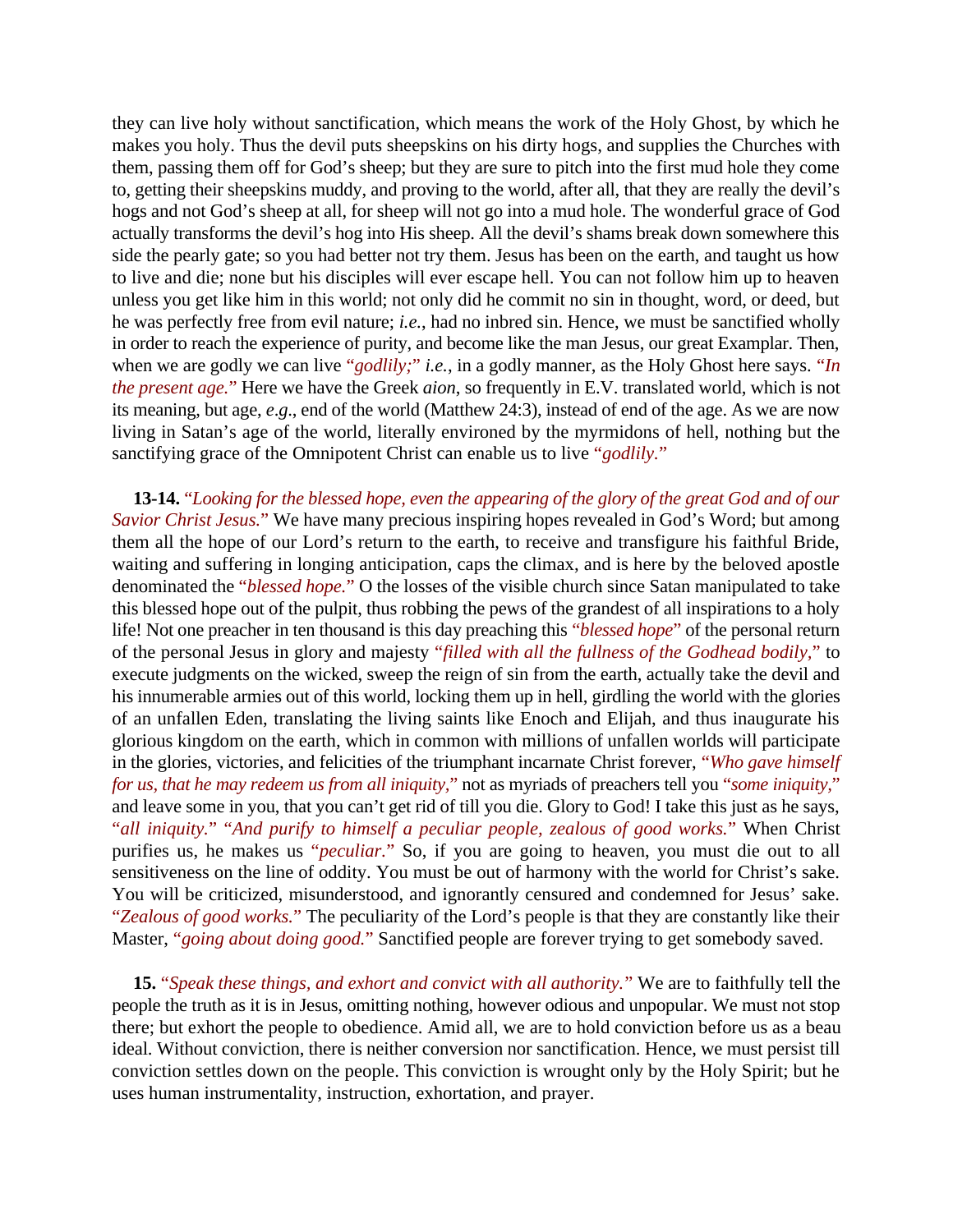#### **TITUS**

## **CHAPTER III.**

## **ARGUMENT IV. — REGENERATION AND SANCTIFICATION.**

**1,2.** Here we are exhorted to be loyal to the government, "*peaceable, gentle, exhibiting all meekness to all men.*" That is all right; we are not to resist. So far as compatible with duty to God, we are to be loyal in State and Church, as enjoined by Paul. Yet we must remember that Paul himself lost his head for disloyalty to the Roman gods. All of this loyalty and obedience—secular, ecclesiastical, and domestic—is to be in the Lord. Otherwise we are to suffer for Christ's sake as all of the martyrs did; for they had their option, Obey the heathen or papistical gods and live, or disobey and die. They chose the latter in harmony with their consciences, enlightened by God's Word and Spirit.

**3.** This verse gives a black picture of life in sin.

**4.** "*When the goodness and philanthropy of God our Savior appeared.*" Pure, unearthly good and philanthropy, which means the love of man, led our Savior to vacate his Throne and come to this ruined world to die. Mortal language is literally beggarized in the attempt to reveal the infinite condescending of Jesus coming to this dark world to die. When Paul spent that hour in heaven while his body lay under the shower of stones at Lystra, he heard "*things impossible*" (not as E.V. has it, unlawful) to tell. The truth at the bottom of the redemptive scheme is too deep for revelation in mortal language, we must wait till we pass beyond, to explore the depths and heights, lengths and breadths, of redeeming love.

**5.** "*Not by works in righteousness which we have done, but according to his mercy, he saved us by the washing of regeneration and the renewing of the Holy Ghost;*

**6.** "*Which he shed on us richly through Jesus Christ,*

**7.** "*That, being justified by his grace, we may be heirs according to the hope of eternal life.*" This Scripture beautifully condenses the plan of salvation in a few simple words: First, our total depravity clearly and unequivocally stated in the hopeless and irretrievable ruin of the fall.

> "Lord, I am vile, conceived in sin, Born all unholy and unclean; Sprung from the man whose guilty fall, Corrupts his race, and ruins all."

Secondly, all human works are utterly futile, and forever repudiated; not only worthless, but illusionary and manipulated by Satan, swift vehicles of damnation. Thirdly, we are saved by the mercy of God alone, "*through the washing of regeneration,*" and washing means a purgation. In regeneration we are washed in the blood, and purified from all the defilements wrought on the heart by personal transgressions. Fourthly, we are thoroughly renewed by the Holy Ghost. John Wesley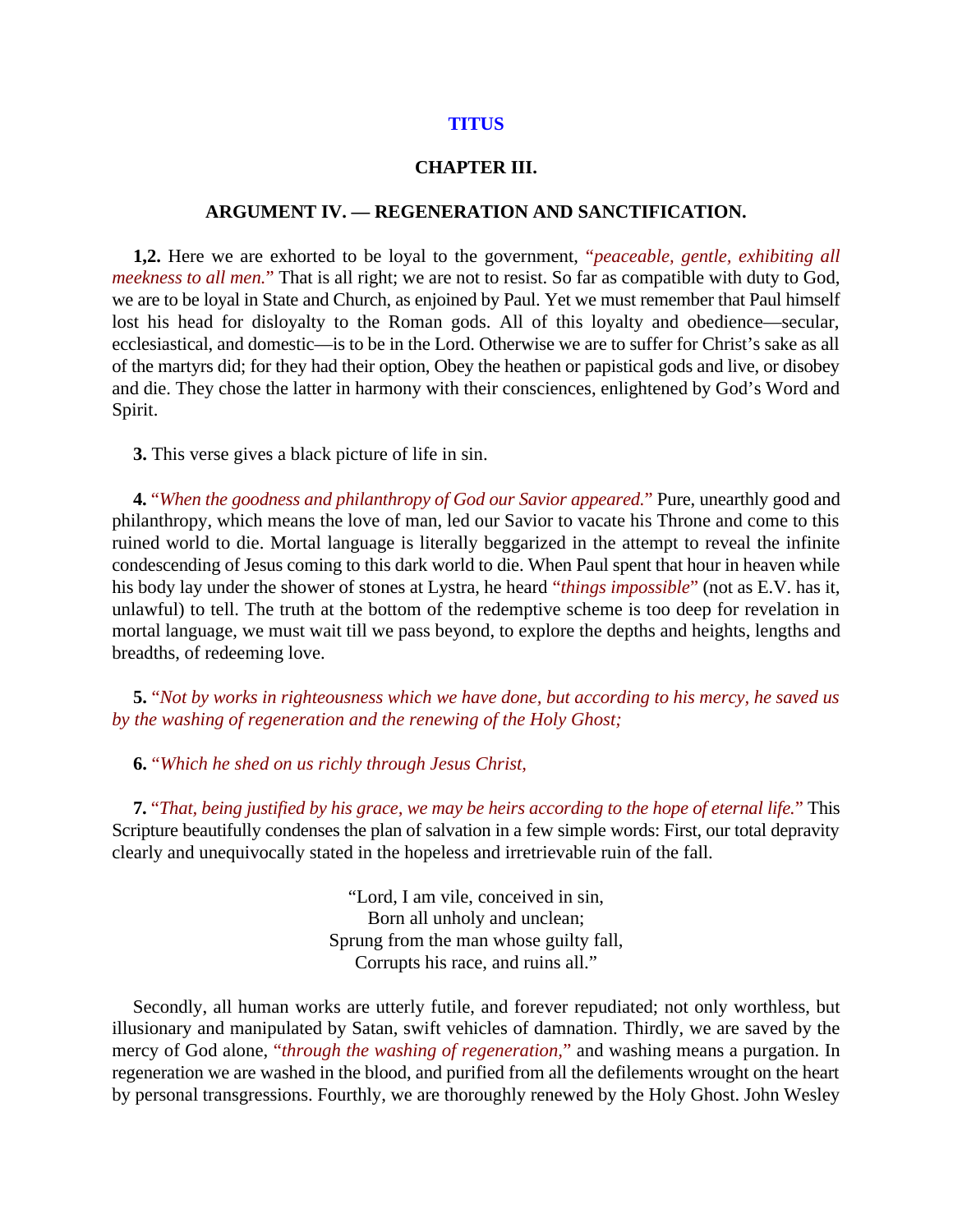called sanctification "complete renewal;" *i.e.*, a completion of that renewal begun in regeneration infancy giving way to manhood. Fifthly, all this comes down from heaven. Not an iota of the transaction is earthly. It is purely and unequivocally the work of God. Sixthly, it is abundant. Thank God, he is not poor! He does not stint his children, but he pours it on us abundantly. No apology for going hungry. His table groaneth beneath its load, burdened with all the luxuries of heaven.

**8.** God wants to transform us from pigmies into giants, and enrich us all with good adumbratory of the crown in glory, which accumulates new luster through the flight of eternal ages.

**9.** "*Foolish questions, genealogies, Church succession and authority, and strife and controversies about the laws, reject.*" The preacher has no time to fool away on nonessentials. Church questions, ordinances, and legalisms have nothing to do with your salvation.

# **10.** "*A sectarian man, after the first and second admonition, reject,*

**11.** "*Knowing that such a one is turned out of the way, and is sinning, being self-condemned.*" Heretic and sectarian are synonymous—meaning a person who has been sidetracked by a human dogma, and so far tilted as to worship creed and sect, wresting the Bible to suit. He studies the Bible with reference to his poor little creed, perverting God's Word to suit it. Millions of people and myriads of preachers are on that line, practical idolaters tied to their creed, and subordinated to their sect. The effect is to ruin them world without end. As Paul says, "*People of that kind are already turned away from God, and sinning self-condemned.*" We are advised not to waste time on them. Admonish once and again. Then, if they prove incorrigible, leave them to their doom, and devote our time to savable people. Church members are not all sectarian; but, sad to think, many of them are. There never was a schism in the apostolic Church till after the Constantinian apostasy set in. The Nicene Council, A.D. 325, made the first creed. Nothing but entire sanctification can ever save the Church from her creedistic and sectarian heresies, bringing back to God and the Bible. It is a significant fact that truly sanctified people are there now, being eye to eye in spiritual things, and cherishing God's Bible as the only guide to heaven, and recognizing it as the only authority.

**12.** Nicopolis is on the southern border of Macedonia, where Paul had determined to spend the winter. As the curtain there falls, and we next hear of him in the Mamertine prison at Rome, we conclude he was arrested at Nicopolis, and carried away.

**13.** As hitherto in Northern Greece, he finds a great open door to evangelistic work. Therefore he requests Titus to send him Zenas, the converted lawyer, and Apollos, so distinguished for his eloquence, whom he had been using in the evangelization of Crete.

**14.** "*But let all of our people learn truly to excel in necessary enterprises, in order that they may not be unfruitful.*" People who are not aggressive soul-savers directly and indirectly, always lose ground spiritually, depreciating in their own experiences, and trending toward apostasy and damnation. During the Confederate War I asked an officer in General Bragg's army, "Why have you Confederates invaded Kentucky, instead of contenting yourselves to operate on the defensive?" "Why? Because it is a groundhog case with us. We are forced either to invade, or be invaded; and,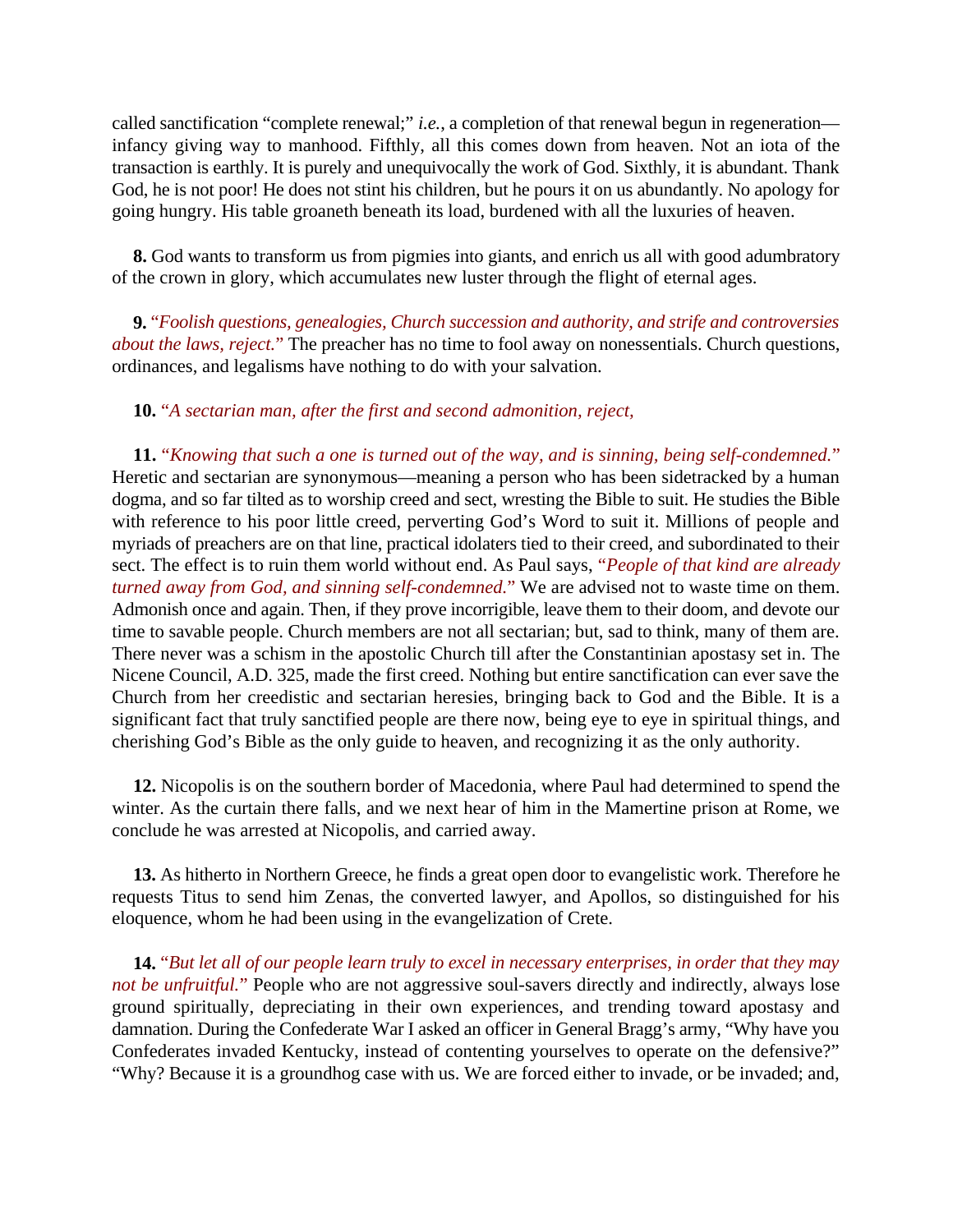of course, we prefer the former." So it is with all Christians. If we do not invade the devil's territory, and just give him all he can do to hold his ground, he is sure to invade ours.

**15.** "*Grace be with you all.*" See what a beautiful little benediction at the close of this epistle.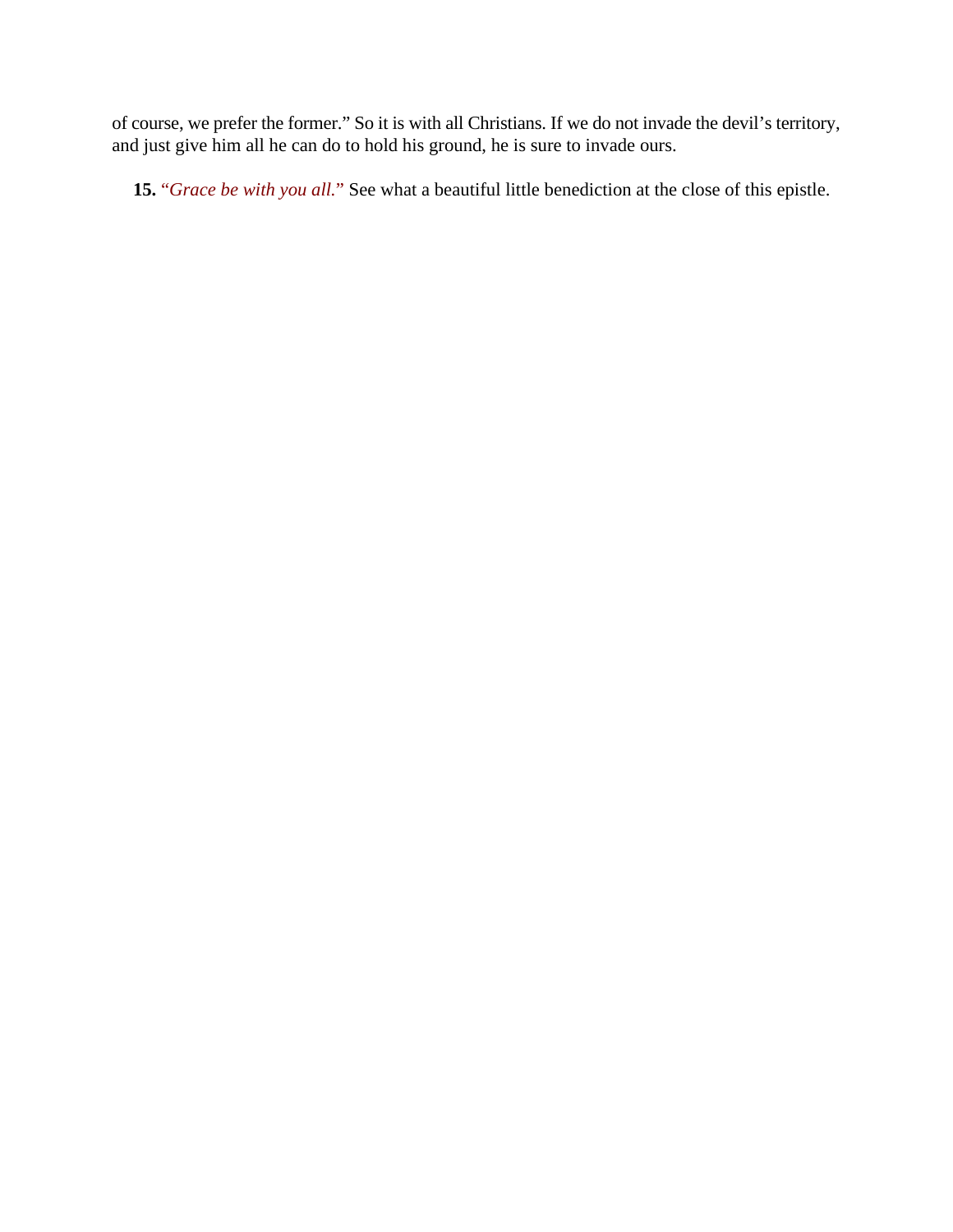#### **TITUS**

#### **APOLOGUE.**

This epistle is exceedingly beautiful throughout, abounding in the fundamental truths of the gracious economy, exceedingly lucid on the marvelous latitudes, longitudes, and superlative altitudes of the redemptive scheme, actually reaching all human beings of all ages and nations with the simple reciprocation of a responsive free-will; simultaneously quickening the flagging hopes of all desponding saints with the near, certain, and glorious coming of our ascended Lord in the rapture of his Bride, judgments on the wicked, and his own glorious coronation King of kings and Lord of lords, in the ejectment of Satan, and the inauguration of his own glorious kingdom, destined to brighten in millennial splendor and celestial glory forever.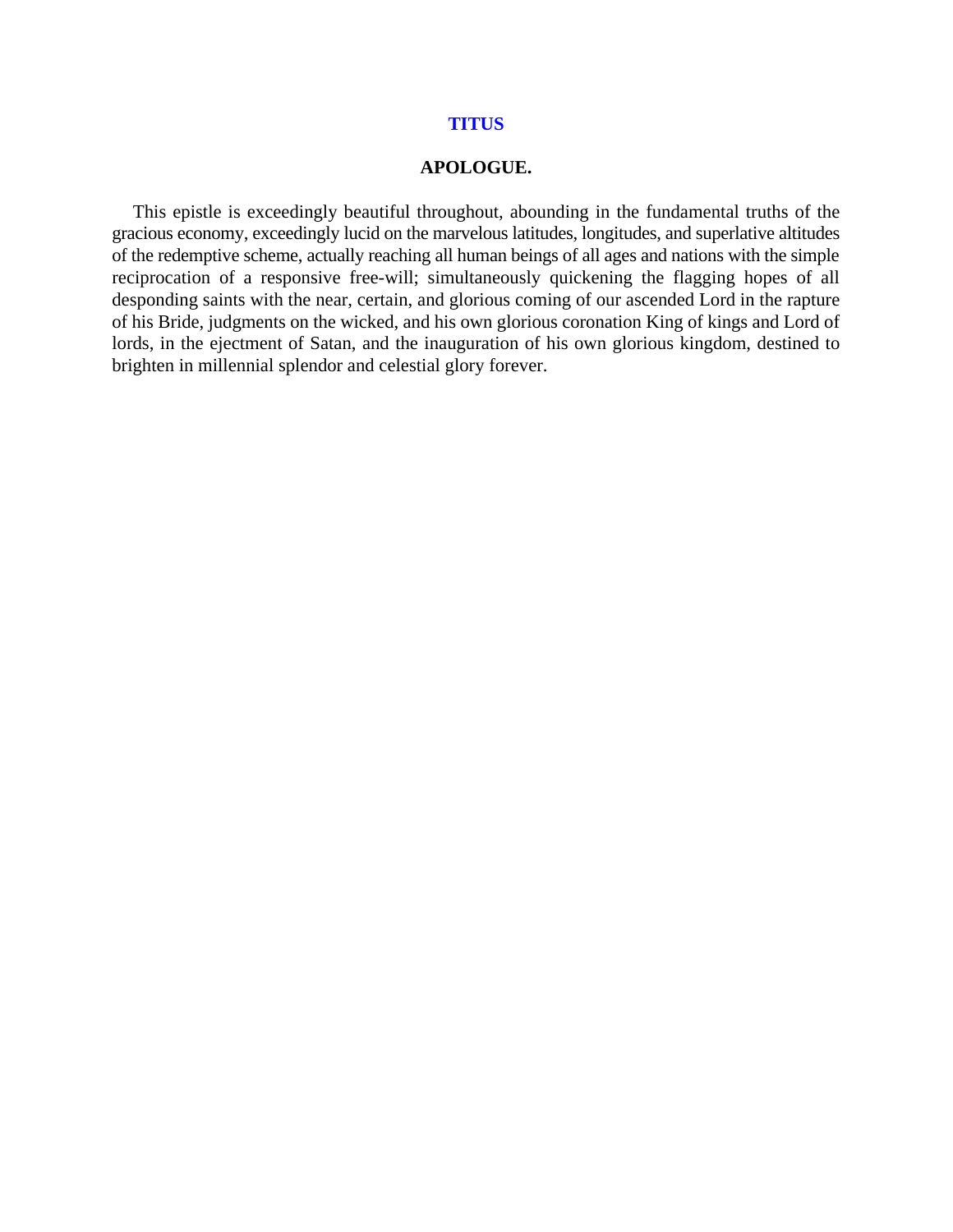### **PASTORAL EPISTLES**

### **APOLOGUE.**

These pastoral epistles; *i.e.*, the two Timothies and Titus; are of infinite moment and incalculable value to the Christian Church, evolving the whole problem of her pure and simple organization in the pastorate and the diaconate; the latter comprehending and administering all the temporal interests of the local organization and ecclesiastical polity, and at the same time at their option, like Stephen and Philip, "*preaching with the Holy Ghost sent down from heaven;*" meanwhile the former are the responsible custodians of the spiritual interests, the tender shepherds caring for the flock and feeding the lambs; disencumbered of temporal cares (which devolve on the deacons), they pray, preach, and run after souls night and day, keeping their eye on the Chief Shepherd, whose coming they anticipate every moment, when he shall give them a crown of life that shall never fade away. There is simply no apology for the elephantine and labyrinthine organizations of the different Churches. The moment you create an institution, you open the door to carnality, and Diabolus walks in. This is the solution of the awful ecclesiastical corruption, secularism, and diabolism this day belting the globe with the Briarean arms of Babylon, the mother of harlots. This is the fundamental exegesis of the lamentable absence of the Holy Ghost in the Church services. So long as we abide in New Testament simplicity, true to God's Word, and recognizing the presence, supremacy, and leadership of the Holy Ghost, he abides with us. O that the Churches would only return to first principles, and adopt again the New Testament Ecclesia!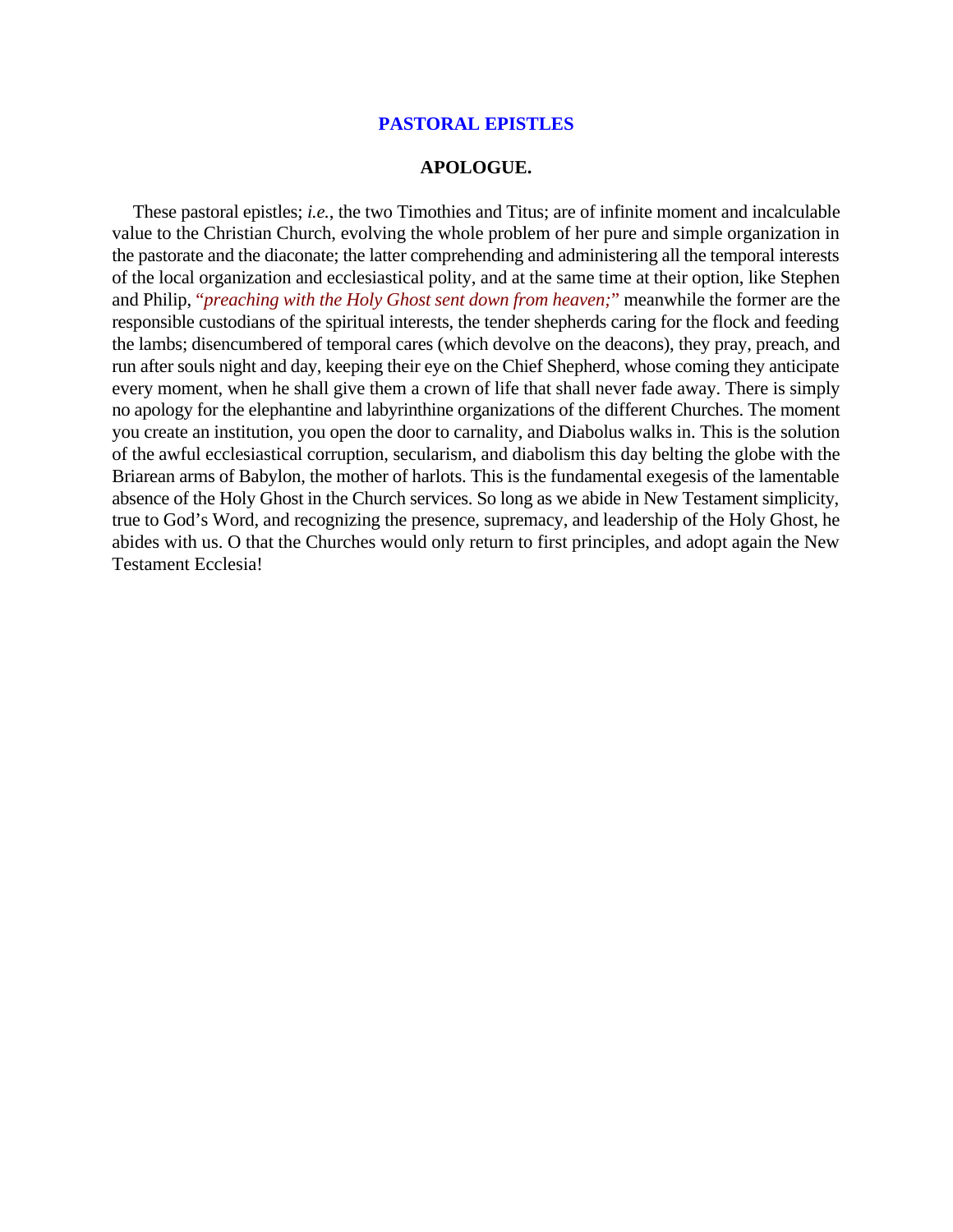## **PHILEMON.**

## **PROLOGUE.**

Philemon was one of the few rich men, gloriously saved and supporting a Christian Church in his house. His fugitive slave, Onesimus, took refuge in the hiding-places of the world's great metropolis. Fortunately hearing of Paul, the spiritual father of his sainted Master, far away at Colosse, in Asia, he comes to the mission, gets genuinely converted, becomes a worker in the enterprise, and so thoroughly sanctified that he wants to go all the way back to Asia, see his Christian master, and make it all right with him, Paul favoring him and Philemon, his owner, with this beautiful letter, and complimenting him with the companionship of Tychicus, entrusted with the epistles to the Ephesians and Colossians, these three, all being written in Paul's hired mission in Rome, A.D. 61-63. This brief epistle is brimful of beautiful flashes of deep Christian affection and profound spiritual shrewdness, literally sparkling with heavenly coruscations.

**1-3.** This beautiful introductory is addressed to Philemon and Apphia and Archippus, the sanctified wife and husband complimented with a class-leadership in the Church organized in the capacious mansion of their sanctified landlord.

**4-6.** Paul testifies to the high Christian character and beautiful experience of Philemon, replete with Divine love and faith toward the Lord Jesus.

**7.** "*For I had much joy and consolation over thy Divine love, because the hearts of the saints have been refreshed by thee, O my brother.*" The lordly mansion of this wealthy Asiatic was the rendezvous of God's humble saints, where they worshipped in primitive simplicity radiant with the beauty of holiness, and enjoyed the generous hospitality of their kind host.

**8.** "*Therefore having much boldness in Christ to enjoin upon you the thing which is right, I the more exhort you for the sake of the Divine love; being such as Paul the aged, and now a prisoner of Christ Jesus.*" This letter is replete with unearthly beauty and inspired wisdom, modestly and shrewdly utilized in the interest of Onesimus, the bearer, now gloriously saved and returning to his Christian master, from whom he had fled away while a sinner.

**10.** "*I exhort thee concerning my child, whom I begot in my bonds, Onesimus,*

**11.** "*Who at one time was unprofitable to thee, but now profitable both to thee and to me, whom I have sent back to thee, him, that is my own heart.*" See the intense fatherly kindness, and the deep parental love and Christian affection in the Pauline references to Onesimus.

**13.** "*Whom I wish to have with me, in order that he may minister to me in thy behalf in the bonds of the gospel,*

**14.** "*But without thy consent I did not wish to do anything, in order that thy benefaction may not be according to constraint, but willingly.*" Onesimus, though when a sinner, doubtless a contrary and unprofitable servant in the house of Philemon, is now so gloriously saved that he is all right, either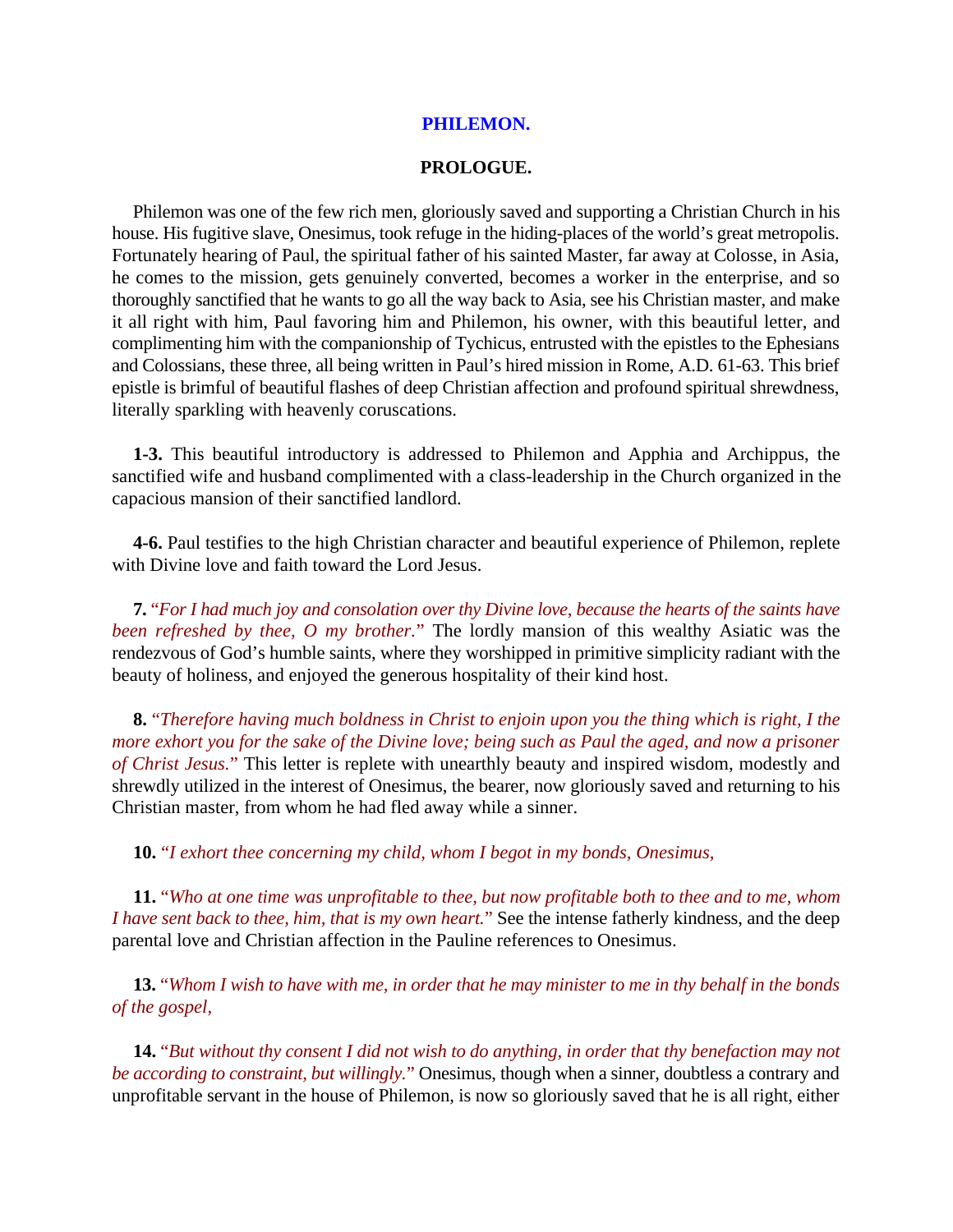for manual labor, servile drudgery, or the soul-saving work in Paul's city mission; yet the apostle, fully recognizing the claims of his master, sends him back to meet him face to face, rectify all past wrongs, and mutually participate the joy of the Lord in his conversion.

# **15.** "*For he suddenly departed for an hour on this account, that you may receive him eternally,*

**16.** "*No longer as a slave, but above a slave, a brother beloved, especially to me, and much more to Thee, both in the flesh and in the Lord.*" Paul knowing the genuine Christian character of Philemon, and having all confidence in the glorious experience of Onesimus, is perfectly assured of his joyous reception by his Christian master, who will be so delighted with his thrilling testimony to the mighty work wrought in his heart, that, forgetting all about his former slavery, he will gladly receive him as a brother beloved in the Lord.

**17.** "*Therefore, if you have me a comrade, receive him as myself.*" Observe the triumphant spiritual boldness of Paul, having such implicit confidence in the testimony and character of Onesimus that he actually puts himself in his place.

# **18.** "*But if he has done you injustice as to anything, or is in debt to you, set it down to me.*

**19.** "*I, Paul, have written with my own hand, I will pay it.*" See the wonderful faith of Paul in financial matters! Though a prisoner in bonds, and utterly disqualified to prosecute any remunerative employment, and not worth a nickel, he boldly assumes all financial responsibility in behalf of this poor fugitive slave, his son in the gospel. In all the great Pauline series he dictated to an amanuensis, except this brief letter and the epistle to the Galatians. "In order that I may not say to thee, that thou owest thyself unto me." See what an adroit turn he makes on Philemon! "Though I go the security of Onesimus, and will pay all of his indebtedness to you, do not forget that you owe yourself to me. Satan had you by the throat, till I broke his grip and delivered you. Therefore you are indebted to me for saving your scalp. Hence, by the time you pay me all you owe me, I can well afford to pay the debts of Onesimus."

# **20.** "*Yea, brother, I rejoice over thee in the Lord; refresh my heart in Christ. Having confidence in thy obedience, I have written unto you, knowing that thou wilt do above those things which I say.*"

Paul runs on Philemon the *argumentum a fortiori*, having asked so much of him in behalf of his restored fugitive slave—*i.e.*, his manumission and joyful reception in the brotherhood of Christ—he now climaxes all of these demands by the affirmation of his unwavering confidence in Philemon, not only to verify them all, but to go far beyond. With this triumphant conclusion of complete victory for Onesimus in the home of his old master, he now drops the subject, and proceeds to anticipate a happy visit that delightful Christian home, which, in the good providence of God, he doubtless enjoyed after his acquittal in his first trial at Rome, when he went East on his long farewell peregrinations among the Churches of Asia and Europe. Among the Christian workers in Paul's mission at Rome at the time of this writing we see Demas, who afterward, in the track of Judas, went back to Satan for filthy lucre. I awfully fear Judas and Demas have many clerical successors at the present day, alienated from the God they once loved and ruined by the love of money.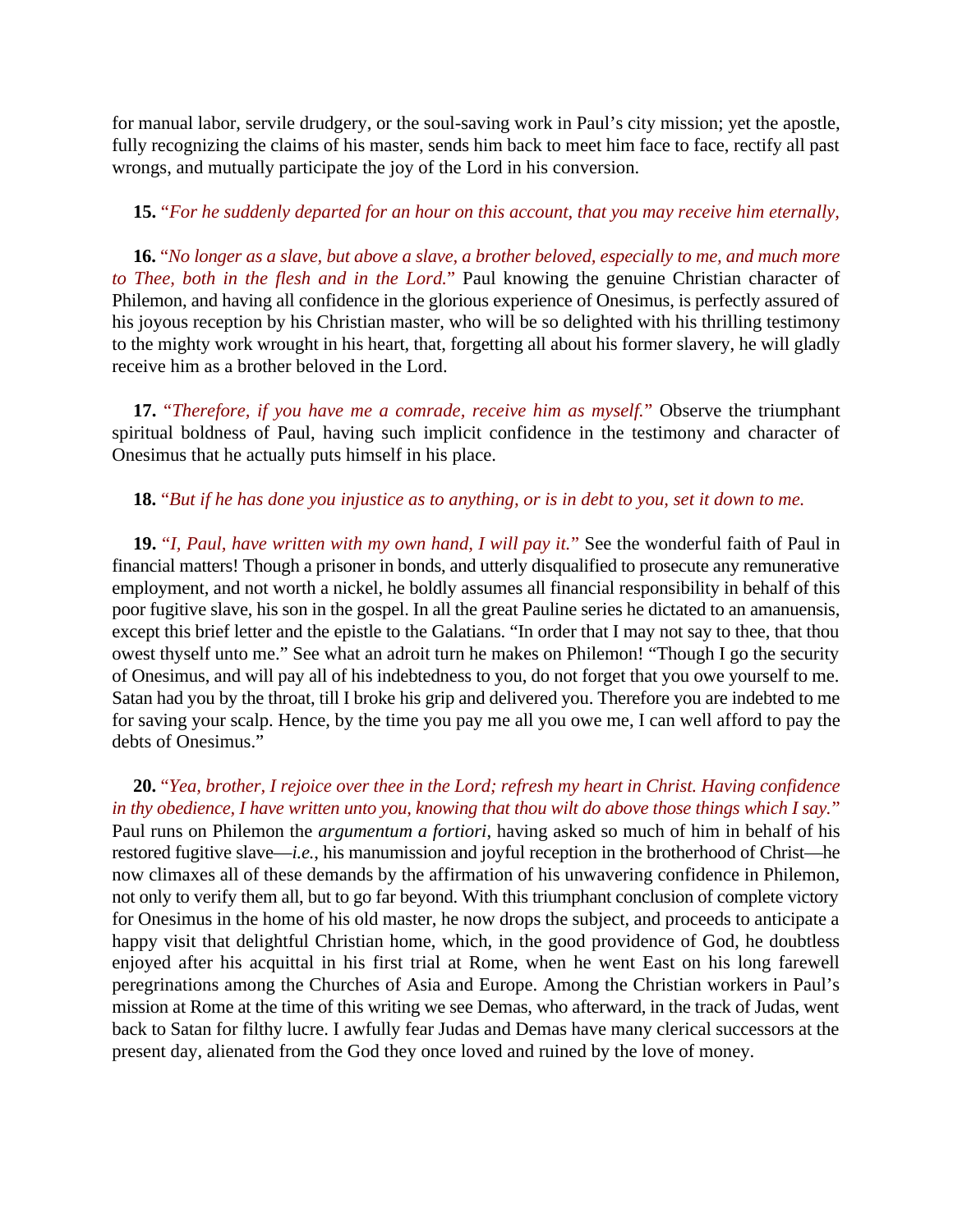**25.** "*The grace of the Lord Jesus Christ be with your spirit.*" This benediction is exceedingly beautiful for its brevity and comprehensibility. I recommend it to you all. The saints of God have a rich treasure in these beautiful apostolic benedictions found at the conclusion of every epistle. In 1884, the last time I ever saw Bishop McTyeire, of precious memory (for he went to heaven that year), I heard him use this benediction in the dismission of the Kentucky Conference.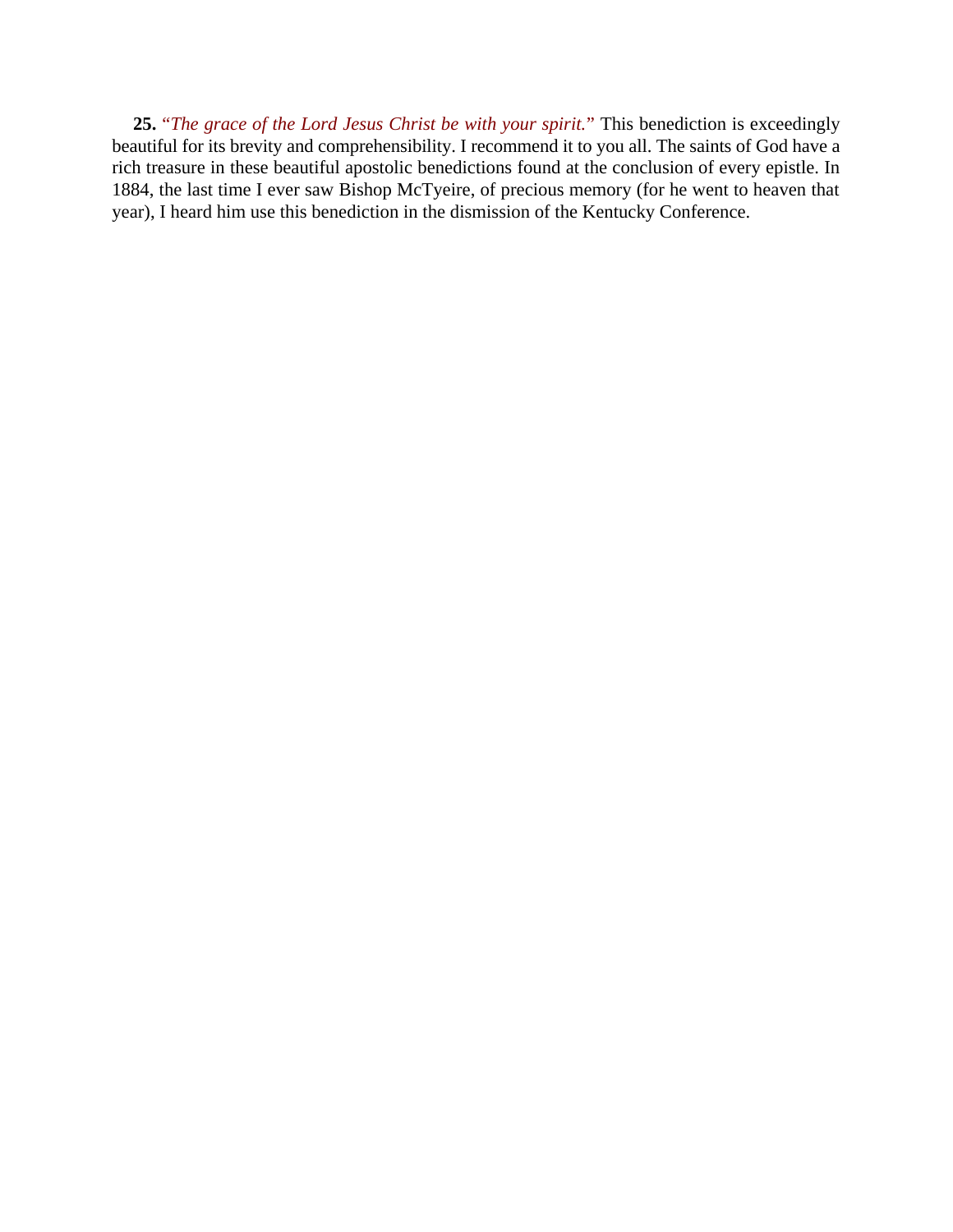## **PHILEMON.**

## **APOLOGUE.**

This brief epistle has a grand and beautiful symbolic signification. Philemon, a wealthy Christian gentleman, emblematizes God the Father; Paul, the Lord Jesus Christ; and Onesimus, man. Here we see Onesimus did badly, fled away from his master, and was found, reconciled, and restored to the delightful home of his offended lord by Paul. Thus man sinned and fled away from God, and was restored back to Divine favor and reinstated in the Father's family by the Lord Jesus Christ. O we are all restored Onesimi, happy fugitives in our Father's home.